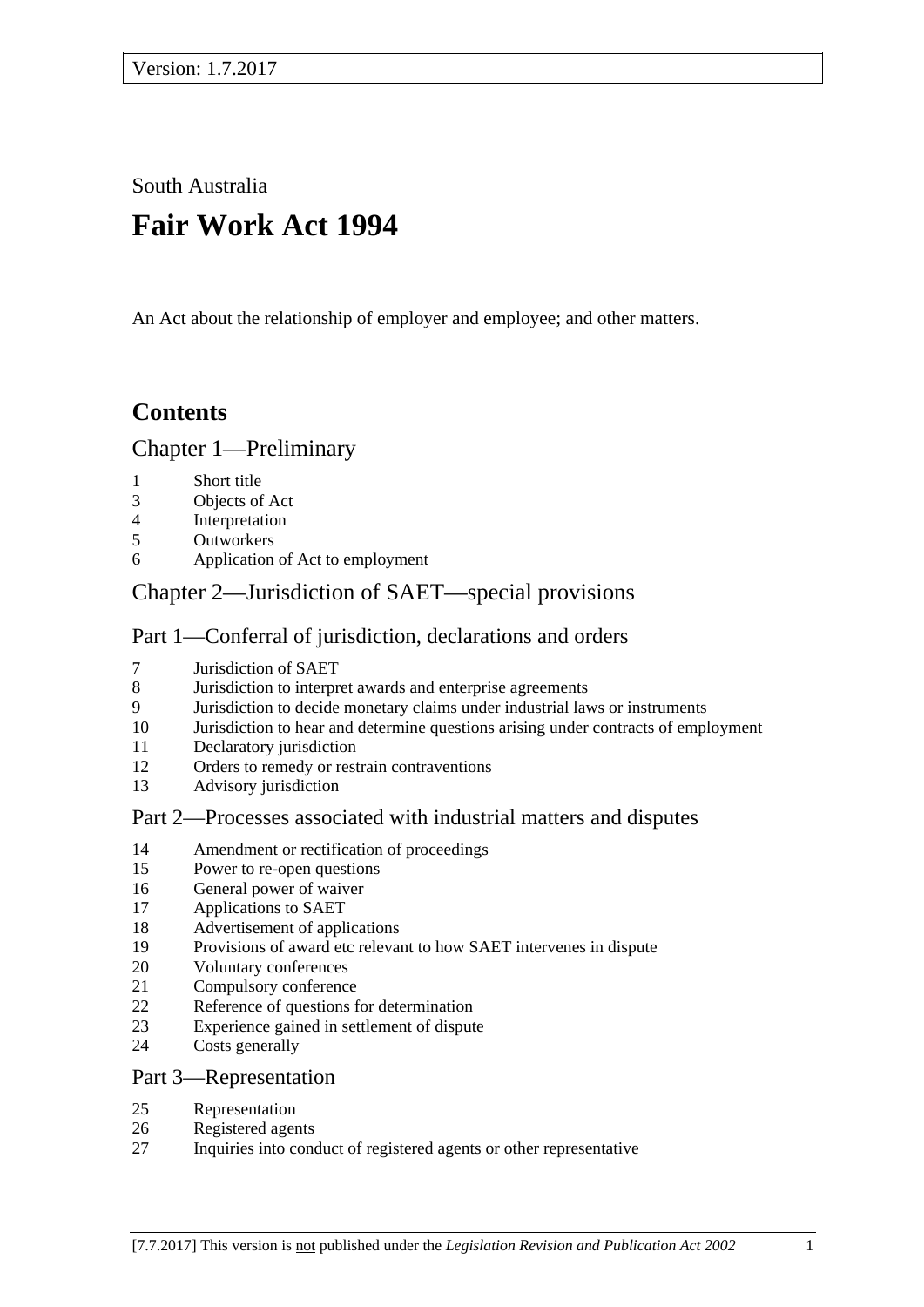### Part [4—Concurrent appointments—other industrial authorities](#page-26-0)

- [Concurrent appointments](#page-26-1)<br>29 Powers of member holding
- [Powers of member holding concurrent appointments](#page-26-2)

# Part [5—Special provisions relating to monetary claims](#page-27-0)

- [Interpretation](#page-27-1)
- [Limitation of action](#page-27-2)
- [Who may make a claim](#page-27-3)
- [Simultaneous proceedings not permitted](#page-27-4)
- [Award to include interest](#page-27-5)
- [Monetary judgment](#page-27-6)
- [Costs](#page-28-0)

# [Chapter 3—Employment](#page-30-0)

# [Part 1—General conditions of employment](#page-30-1)

### [Division 1—Basic contractual features](#page-30-2)

- [Basis of contract of employment](#page-30-3)
- [Accrual of wages](#page-30-4)
- [Form of payment to employee](#page-30-5)

#### Division 2—Contracts to be construed [subject to relevant minimum standards](#page-31-0)

- [Remuneration](#page-31-1)
- [Sick leave/carer's leave](#page-32-0)
- 70A [Bereavement leave](#page-32-1)
- [Annual leave](#page-33-0)
- [Parental leave](#page-33-1)
- 72A [Minimum standards—additional matters](#page-34-0)
- 72B [Special provision relating to severance payments](#page-34-1)

# [Part 2—Regulation of industrial matters by enterprise agreements](#page-35-0)

- [Objects of this Part](#page-35-1)
- [Nature of enterprise agreement](#page-36-0)
- [Who may make enterprise agreement](#page-36-1)
- [Negotiation of enterprise agreement](#page-37-0)
- 76A [Best endeavours bargaining](#page-38-0)
- [Form and content of enterprise agreement](#page-38-1)
- [Enterprise agreement has no force or effect without approval](#page-39-0)
- [Approval of enterprise agreement](#page-39-1)
- [Extent to which aspects of negotiations and terms of the agreement are to be kept](#page-42-0)  [confidential](#page-42-0)
- [Effect of enterprise agreement](#page-43-0)
- [SAET's jurisdiction to act in disputes under an enterprise agreement](#page-45-0)
- [Duration of enterprise agreement](#page-45-1)
- [Power of SAET to vary or rescind an enterprise agreement](#page-45-2)
- [SAET may release party from obligation to comply with enterprise agreement](#page-46-0)
- [Limitation on SAET's powers](#page-46-1)
- [Representation](#page-46-2)
- [Confidentiality](#page-47-0)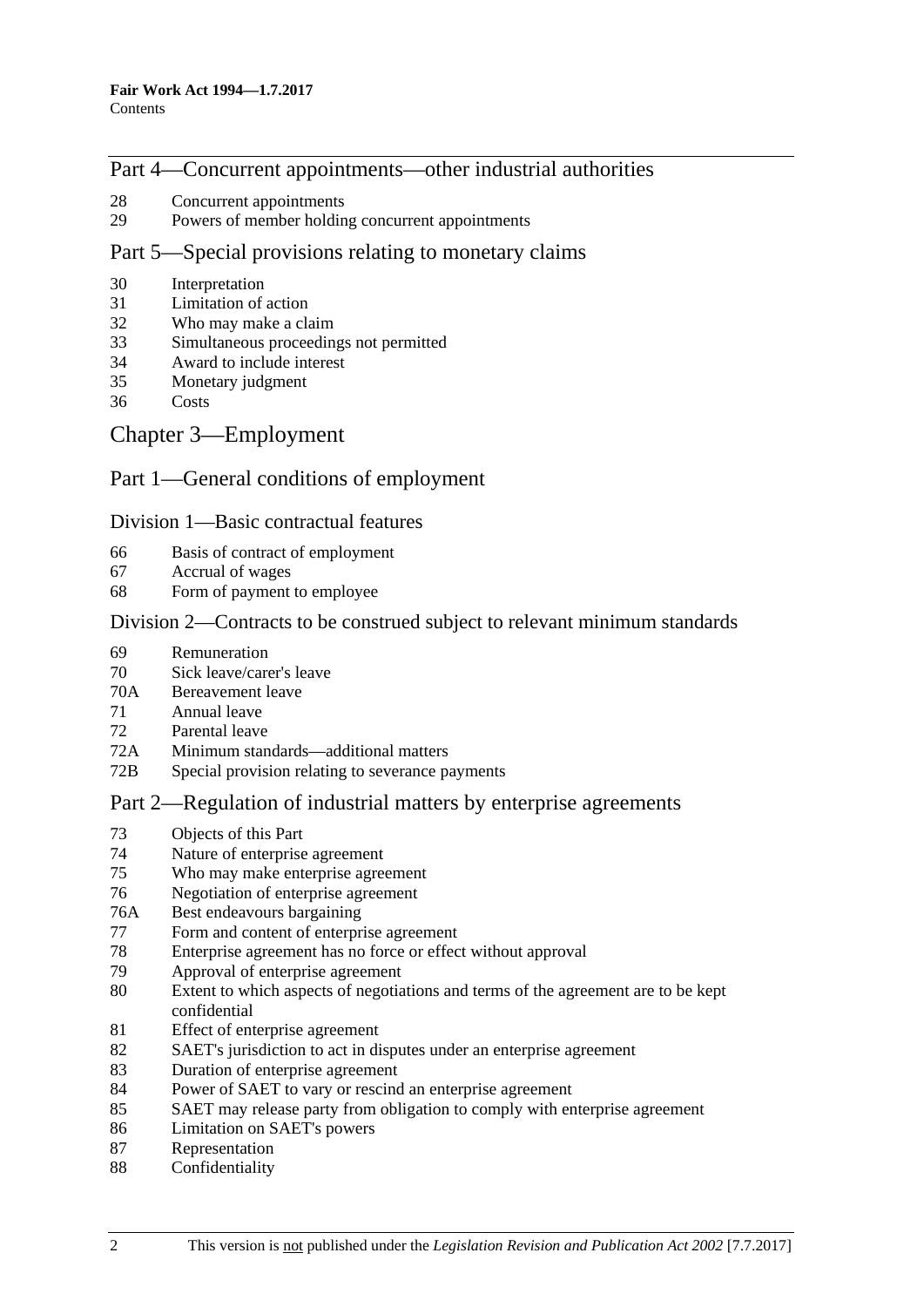# [Part 3—Regulation of industrial matters by award](#page-47-1)

### [Division 1—Awards generally](#page-47-2)

- 90 [Power to regulate industrial matters by award](#page-47-3)
- 90A [Equity in remuneration](#page-48-0)
- 91 [Who is bound by award](#page-48-1)
- 92 [Retrospectivity](#page-48-2)
- 93 [Form of awards](#page-48-3)
- 94 [Effect of awards on contracts](#page-48-4)
- 95 [Effect of multiple award provisions on remuneration](#page-49-0)
- 96 [Duration of award](#page-49-1)<br>97 Effect of amendme
- [Effect of amendment or rescission of award](#page-49-2)
- 98 [Consolidation or correction of awards](#page-49-3)

### [Division 1A—Special provision relating to child labour](#page-49-4)

98A [Special provision relating to child labour](#page-49-5)

[Division 1B—Special provision relating to trial work](#page-50-0)

98B [Special provision relating to trial work](#page-50-1)

[Division 2—Review of awards](#page-50-2)

99 [Triennial review of awards](#page-50-3)

### [Part 3A—Outworkers](#page-51-0)

#### [Division 1—Preliminary](#page-51-1)

99A [Interpretation](#page-51-2)

99B [Responsible contractors](#page-51-3)

- [Division 2—Code of practice](#page-52-0)
- 99C [Code of practice](#page-52-1)

#### [Division 3—Recovery of unpaid remuneration](#page-52-2)

- 99D [Outworker may initiate a claim against a responsible contractor](#page-52-3)
- 99E [Liability of apparent responsible contractor on a claim](#page-53-0)
- 99F [Liability of actual employer to which a claim is referred](#page-53-1)
- 99G [Recovery of amount of unpaid remuneration](#page-54-0)
- 99H [Ability of responsible contractor to claim contribution or to make deduction](#page-54-1)
- 99I [Offence provision](#page-54-2)
- 99J [Non-derogation](#page-55-0)

# [Part 4—General principles affecting determination of working conditions](#page-55-1)

- 100 [Adoption of principles affecting determination of remuneration and working conditions](#page-55-2)
- 101 [State industrial authorities to apply principles](#page-56-0)

# [Part 5—Enforcement of obligations arising from employment](#page-56-1)

#### [Division 1—Records to be kept by employers](#page-56-2)

- 102 [Records to be kept](#page-56-3)
- 103 [Employer to provide copy of award or enterprise agreement](#page-58-0)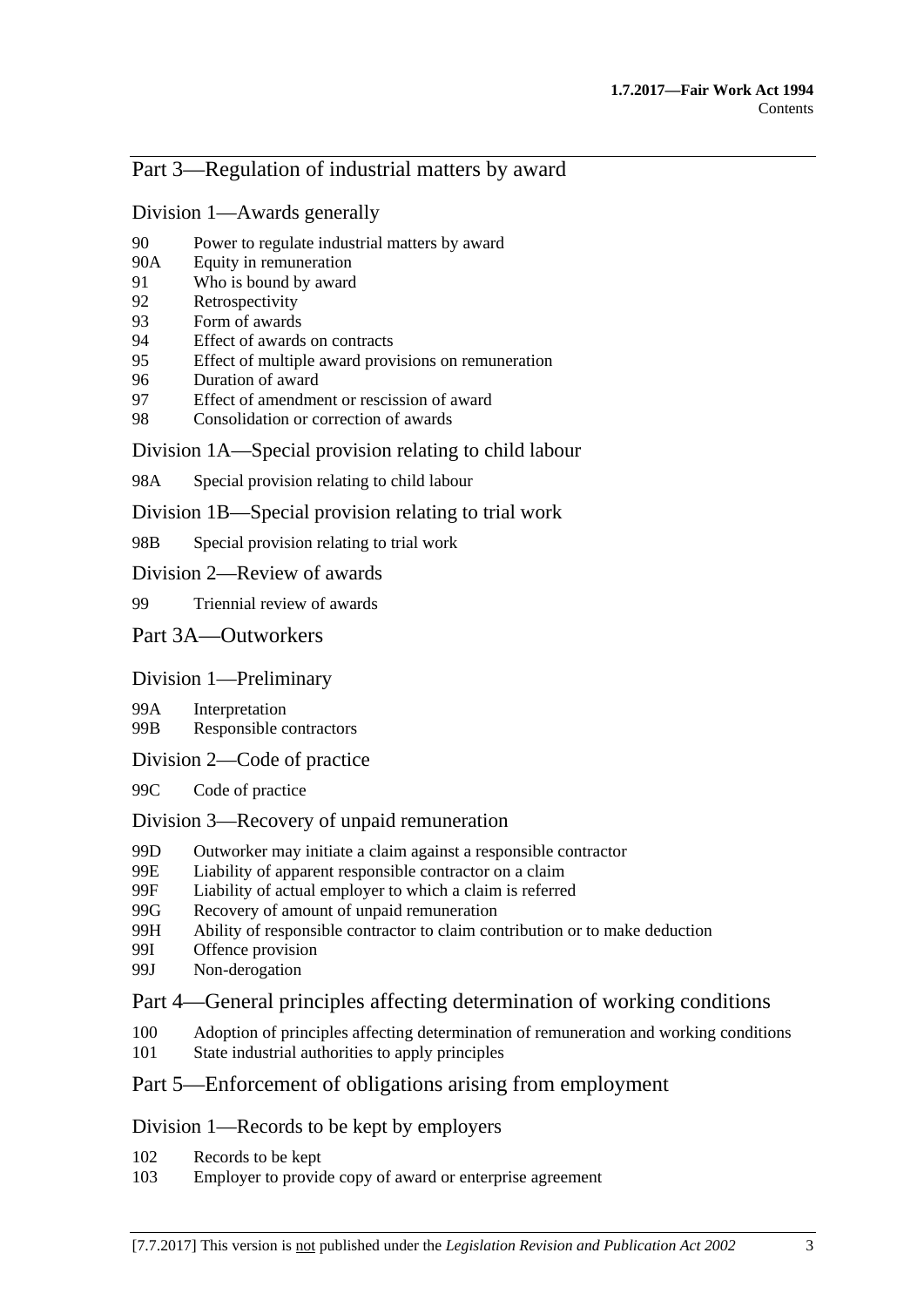# [Part 6—Unfair dismissal](#page-59-0)

#### [Division 1—Preliminary](#page-59-1)

105 [Interpretation](#page-59-2) 105A [Application of Part](#page-59-3)

#### [Division 2—Application for relief](#page-60-0)

106 [Application for relief](#page-60-1)

#### [Division 4—Determination of application](#page-61-0)

- 108 [Question to be determined at the hearing](#page-61-1)
- 109 [Remedies for unfair dismissal from employment](#page-61-2)

#### [Division 5—Miscellaneous](#page-62-0)

- 110 [Costs](#page-62-1)
- 111 [Decisions to be given expeditiously](#page-63-0)

### [Part 7—Exemption from employment conditions](#page-63-1)

- 112 [Slow, inexperienced or infirm workers](#page-63-2)
- 113 [Non-application of awards](#page-64-0)
- 114 [Exemption for charitable organisations](#page-64-1)

# [Chapter 4—Associations](#page-66-0)

# [Part 1—Freedom of association](#page-66-1)

#### [Division 1—Preliminary](#page-66-2)

115 [Prohibited reason](#page-66-3)

# [Division 2—Protection of freedom of association](#page-67-0)

- 116 [Freedom of association](#page-67-1)
- 116A [General offences against the principle of freedom of association](#page-67-2)
- 116B [Dismissal etc for prohibited reason](#page-67-3)
- 117 [Prohibition of discrimination in supply or purchase of goods or services](#page-68-0)
- 118 [Conscientious objection](#page-68-1)

### [Part 2—Locally based associations](#page-69-0)

#### [Division 1—Application for registration](#page-69-1)

- 119 [Eligibility for registration](#page-69-2)
- 120 [Application for registration](#page-69-3)
- 121 [Objections](#page-69-4)

#### [Division 2—Registration and incorporation](#page-69-5)

- 122 [Registration of associations](#page-69-6)
- 123 [Registration confers incorporation](#page-70-0)

#### [Division 3—Rules](#page-70-1)

- 124 [Rules](#page-70-2)
- 125 [Alteration of rules of registered association](#page-70-3)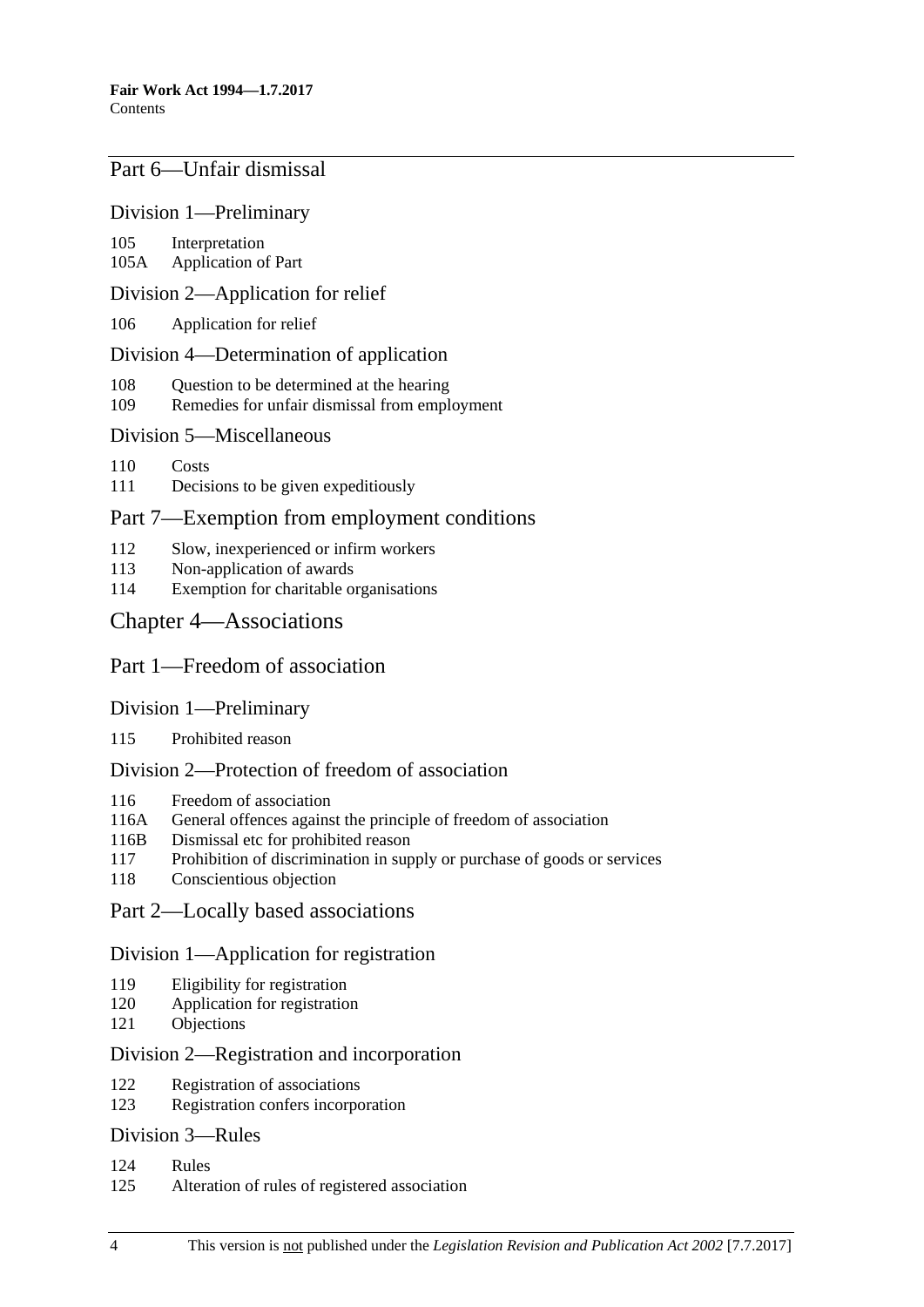| 126                                     | Model rules                                 |
|-----------------------------------------|---------------------------------------------|
| 127                                     | Orders to secure compliance with rules etc. |
| Division 4—Financial records            |                                             |
| 128                                     | Financial records                           |
| Division 5—Amalgamation                 |                                             |
|                                         | 129 Amalgamation                            |
| Division 6—De-registration              |                                             |
| 130                                     | De-registration of associations             |
| Part 3—Federally based associations     |                                             |
| Division 1—Application for registration |                                             |
| 131                                     | Eligibility for registration                |
| 132                                     | Application for registration                |

133 [Objections](#page-74-4)

#### [Division 2—Registration and de-registration](#page-75-0)

134 [Registration](#page-75-1)

135 [De-registration](#page-75-2)

#### [Division 3—Federations](#page-76-0)

136 [Federation](#page-76-1)

# [Part 4—Provisions generally applicable to associations](#page-76-2)

#### [Division 1—Purpose of association](#page-76-3)

- 137 [Restraint of trade](#page-76-4)
- 138 [Limitations of actions in tort](#page-76-5)
- 139 [Industrial services not to be provided to non-members](#page-77-0)

#### [Division 2—Powers of entry and inspection](#page-77-1)

140 [Powers of officials of employee associations](#page-77-2)

### [Division 3—Records](#page-78-0)

- 141 [Register of members and officers of associations](#page-78-1)
- 142 [Rules](#page-79-0)

#### [Division 4—Miscellaneous](#page-79-1)

- 143 [Certificate of registration](#page-79-2)
- 144 [Service](#page-79-3)
- 145 [Saving of obligations](#page-79-4)
- 146 [Sequestration orders](#page-79-5)
- 147 [Exercise of powers of SAET](#page-80-0)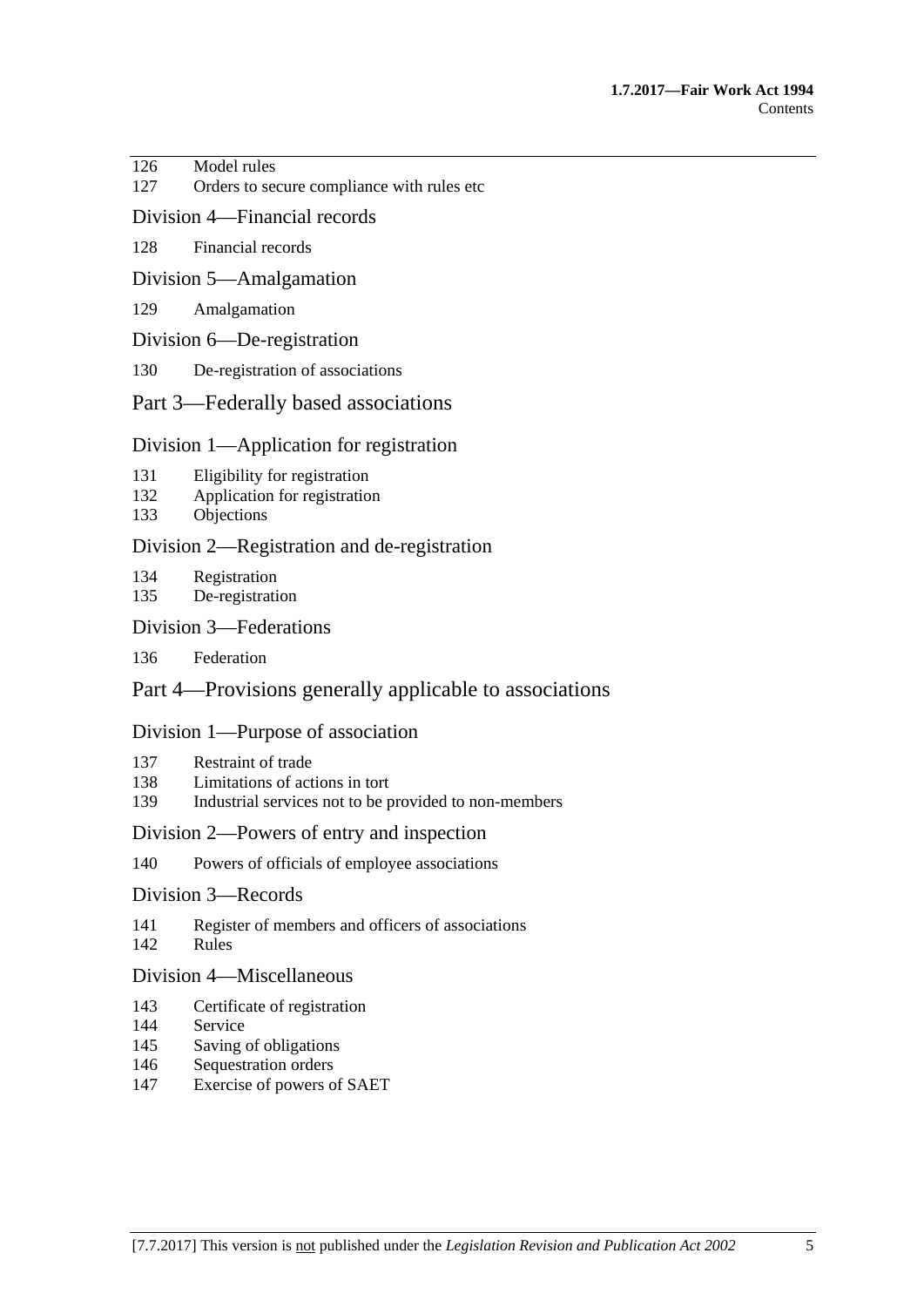# [Chapter 6AA—Industrial Relations Consultative Council](#page-82-0)

# [Part 1—Establishment of Consultative Council](#page-82-1)

- 218 [Establishment of Consultative Council](#page-82-2)
- [Part 2—Functions and powers](#page-82-3)
- 218A [Functions and powers of Consultative Council](#page-82-4)

# [Part 3—Composition of Consultative Council](#page-82-5)

- 218B [Membership of Consultative Council](#page-82-6)
- 218C [Terms and conditions of office](#page-83-0)
- 218D [Fees, allowances and expenses](#page-83-1)

# [Part 4—Proceedings of Consultative Council](#page-83-2)

- 218E [Meetings](#page-83-3)
- 218F [Proceedings](#page-84-0)
- 218G Conflict of interest under *[Public Sector \(Honesty and Accountability\) Act](#page-84-1) 1995*
- 218H [Validity of acts](#page-84-2)

# [Part 5—Use of staff and facilities](#page-84-3)

- 218I [Use of staff and facilities](#page-84-4)
- [Part 6—Committees](#page-85-0)
- 218J [Committees](#page-85-1)
- [Part 7—Related matters](#page-85-2)
- 218K [Confidentiality](#page-85-3)

# [Chapter 6—Miscellaneous](#page-86-0)

- 219 [Confidentiality](#page-86-1)
- 219A [Who are inspectors](#page-86-2)
- 219B [General functions of inspectors](#page-86-3)
- 219C [Powers of inspectors](#page-87-0)
- 219D [Compliance notices](#page-88-0)
- 220 [Notice of determinations of SAET](#page-89-0)
- 223 [Discrimination against employee for taking part in industrial proceedings etc](#page-89-1)
- 224 [Non-compliance with awards and enterprise agreements](#page-90-0)
- 225 [Improper pressure etc related to enterprise agreements](#page-90-1)
- 225A [Use of offensive language against a representative](#page-90-2)
- 226 [False entries](#page-90-3)
- 227 [Experience of apprentice etc how calculated](#page-90-4)
- 228 [No premium to be demanded for apprentices or juniors](#page-91-0)<br>229 Hlegal guarantees
- [Illegal guarantees](#page-91-1)
- 230 [Orders for payment of money](#page-91-2)
- 231 [Recovery of penalty from members of association](#page-91-3)
- 232 [General defence](#page-92-0)
- 233 [Order for payment against convicted person](#page-92-1)
- 234 [Proof of awards etc](#page-92-2)
- 235 [Proceedings for offences](#page-92-3)
- 236 [Conduct by officers etc of body corporate](#page-93-0)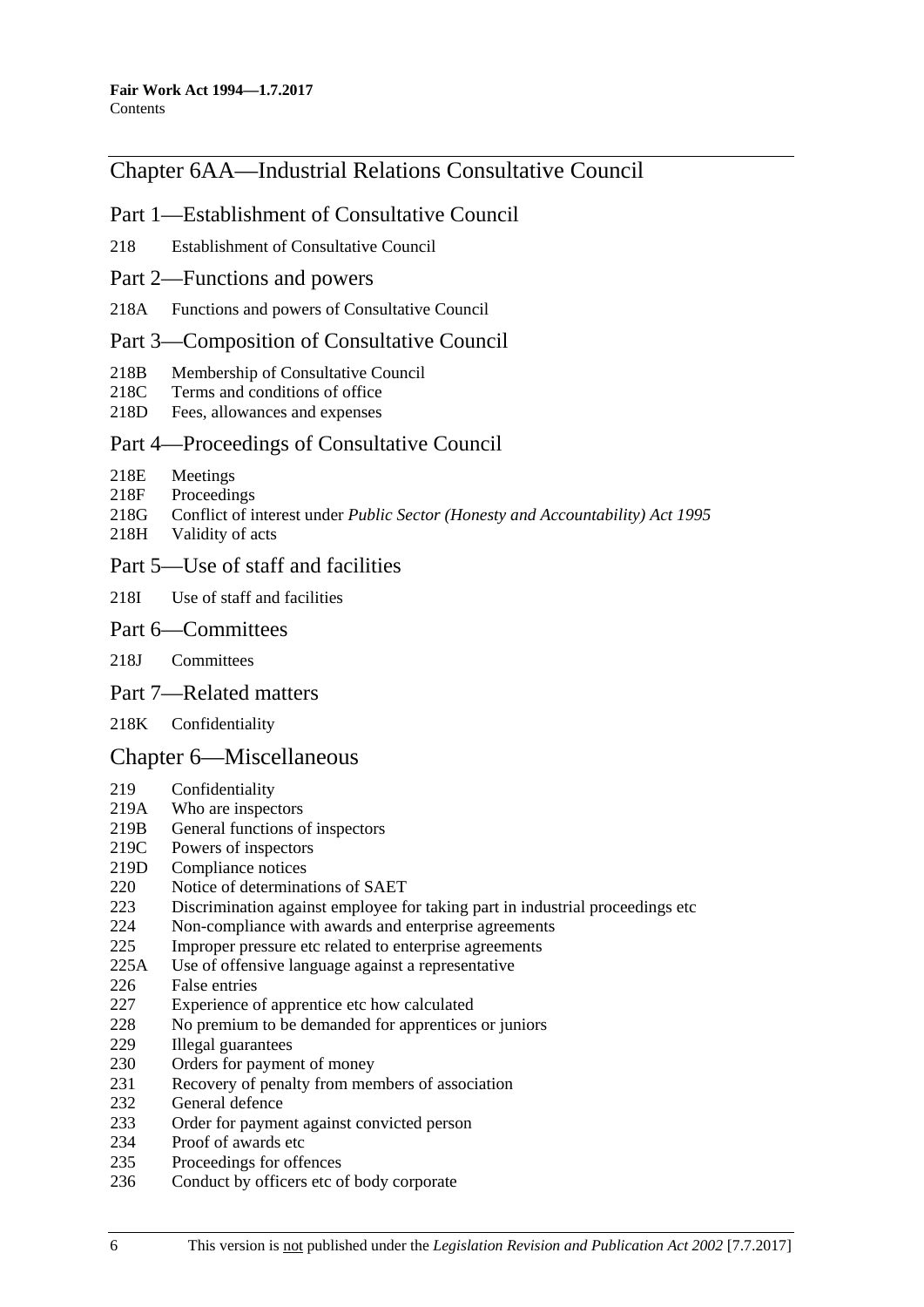236A [Offences by body corporate](#page-93-1)

[Regulations](#page-93-2)

# [Schedule 1—Transitional provisions](#page-96-0)

- [Definitions](#page-96-1)<br>5 References
- [References to former Court or Commission](#page-96-2)
- [Awards and other determinations of the former Commission](#page-96-3)
- [Industrial agreements](#page-96-4)
- 7A [References to industrial agreements](#page-97-0)
- [Continuation of part-heard proceedings etc](#page-97-1)
- [Certificates and licences](#page-97-2)
- [The President of the former Court](#page-98-0)
- [Deputy Presidents of the Court](#page-98-1)
- [Industrial magistrates](#page-98-2)
- [Other officers of former Court and Commission](#page-99-0)
- [Inspectors](#page-99-1)
- [Members of Industrial Relations Advisory Council](#page-99-2)
- [Registered associations](#page-99-3)
- [Enterprise agreements and spouses and domestic partners](#page-100-0)
- [National industrial relations system](#page-100-1)

# [Schedule 2—Continuity of industrial arrangements—government business](#page-101-0)  [enterprises](#page-101-0)

- [Preliminary](#page-101-1)
- [Operation of federal industrial instruments](#page-101-2)
- Ability to [carry over matters](#page-102-0)

# [Schedule 2A—Continuity of industrial arrangements—local government](#page-103-0)  [sector](#page-103-0)

#### [Preliminary](#page-103-1)

- [State industrial instruments](#page-103-2)
- [Federal industrial instruments—immediate changeover](#page-103-3)
- [Federal enterprise agreements—later changeover](#page-104-0)
- [Ability to carry over matters](#page-105-0)

# [Schedule 3—Minimum standard for sick leave/carer's leave](#page-106-0)

- [Definitions](#page-106-1)
- [Application of standard](#page-106-2)
- [Accrual of sick leave entitlement](#page-106-3)
- [Taking sick leave](#page-106-4)
- [Sick leave to be on full pay](#page-107-0)
- [Carer's leave](#page-107-1)

# [Schedule 3A—Minimum standard for bereavement leave](#page-107-2)

[Bereavement leave](#page-107-3)

# [Schedule 4—Minimum standard for annual leave](#page-108-0)

- [Definitions](#page-108-1)
- [Application of standard](#page-108-2)
- [Accrual of annual leave entitlement](#page-108-3)
- [Taking annual leave](#page-108-4)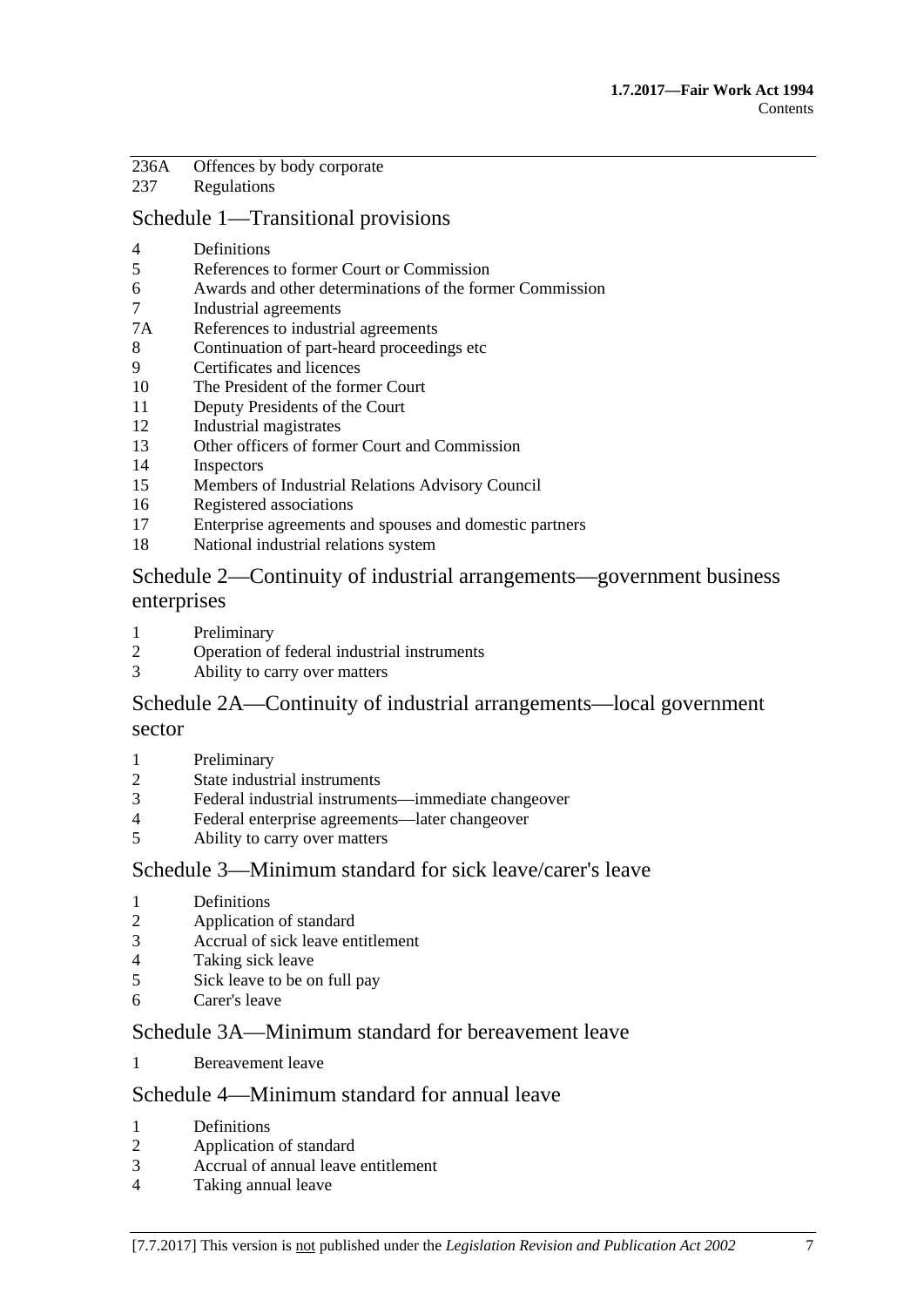### [Schedule 5—Minimum standard for parental leave](#page-109-0)

- 1 [Definitions](#page-109-1)
- 2 [Entitlement to parental leave](#page-109-2)
- 3 [Maternity leave to start](#page-109-3) 6 weeks before birth
- 4 [Medical certificate](#page-110-0)
- 5 [Notice of spouse's parental leave](#page-110-1)
- 6 [Starting and finishing dates of parental leave](#page-110-2)
- [Return to work after parental leave](#page-110-3)
- 8 [Effect of parental leave on employment rights](#page-110-4)
- 9 [Part-time employment in lieu of parental leave](#page-110-5)

### [Schedule 6—Equal Remuneration Convention](#page-110-6)

#### [Schedule 7—Termination of Employment Convention](#page-114-0)

### [Schedule 8—Rules for terminating employment](#page-121-0)

- 1 [Employee to be given notice of termination](#page-121-1)
- 2 [Employee to have opportunity to respond to allegations](#page-122-0)<br>3 Employer to comply with obligations imposed by regularity
- [Employer to comply with obligations imposed by regulation](#page-122-1)

# [Schedule 9—Worst Forms of Child Labour Convention 1999](#page-122-2)

[Schedule 10—Workers with Family Responsibilities Convention 1981](#page-126-0)

[Schedule 11—Workers' Representatives Convention 1971](#page-131-0)

[Legislative history](#page-136-0)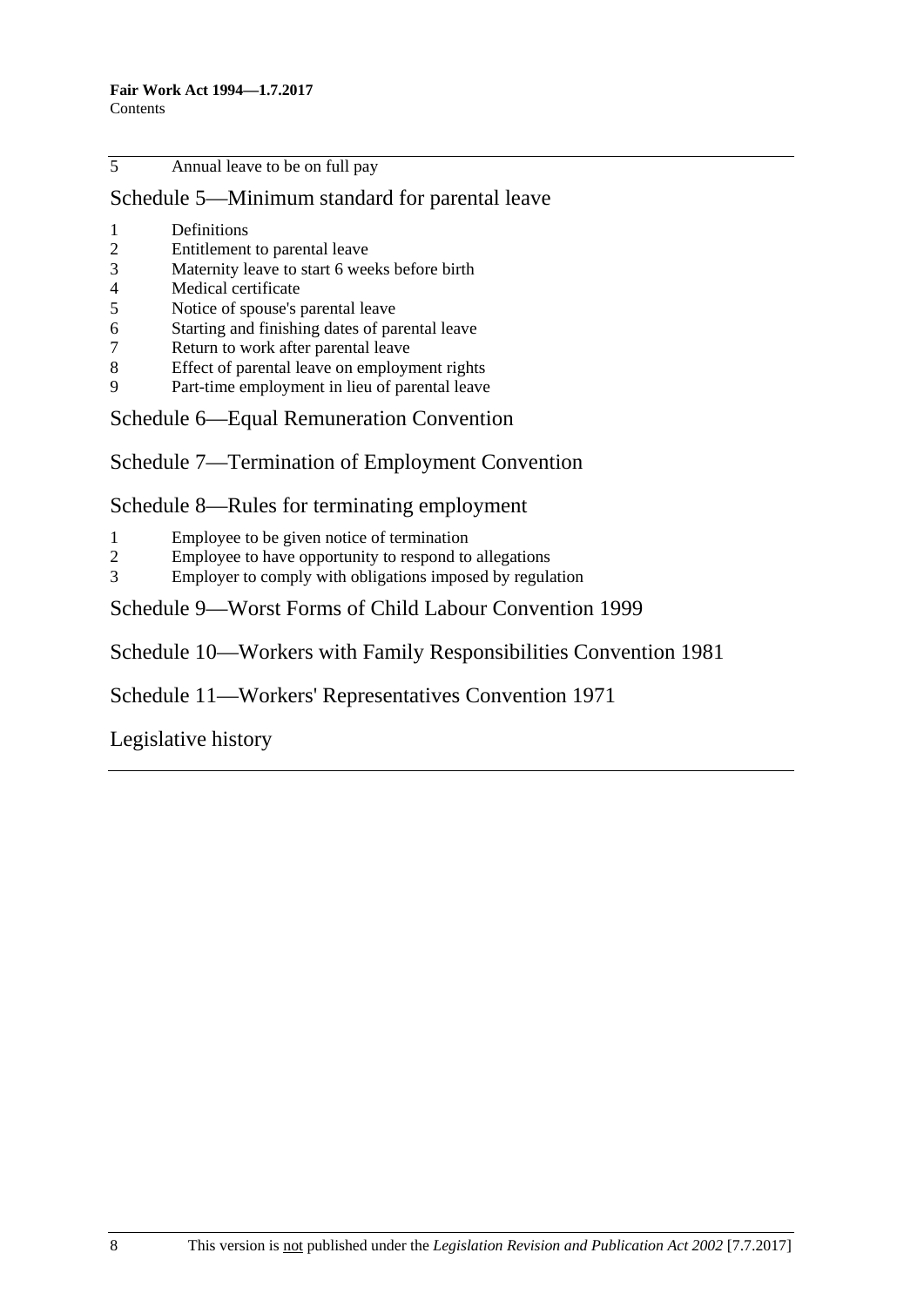# <span id="page-8-0"></span>**The Parliament of South Australia enacts as follows:**

# **Chapter 1—Preliminary**

### <span id="page-8-1"></span>**1—Short title**

This Act may be cited as the *Fair Work Act 1994*.

### <span id="page-8-2"></span>**3—Objects of Act**

- (1) The objects of this Act are—
	- (a) to promote goodwill in industry; and
	- (b) to contribute to the economic prosperity and welfare of the people of South Australia; and
	- (c) to facilitate industrial efficiency and flexibility, and improve the productiveness of South Australian industry; and
	- (ca) to promote and facilitate employment; and
	- (d) to encourage enterprise agreements that are relevant, flexible and appropriate; and
	- (e) to provide for awards that are relevant, flexible and expressed in non-technical language; and
	- (f) to provide a framework for making enterprise agreements, awards and determinations affecting industrial matters that is fair and equitable to both employers and employees;
	- (fa) to establish and maintain an effective safety net of fair and enforceable conditions for the performance of work by employees (including fair wages); and
	- (fb) to promote and facilitate security in employment; and
	- (g) to encourage prevention and settlement of industrial disputes by amicable agreement, and to provide a means of conciliation for that purpose; and
	- (h) to provide a means for settling industrial disputes that cannot be resolved by amicable agreement as expeditiously as possible and with a minimum of legal formality and technicality; and
	- (i) to ensure compliance with agreements and awards made for the prevention or settlement of industrial disputes, and to ensure compliance with any obligations arising under this Act; and
	- (j) to provide employees with an avenue for expressing employment-related grievances and having them considered and remedied including provisions for a right to the review of harsh, unjust or unreasonable dismissals—
		- (i) directed towards giving effect to the *Termination of Employment Convention*; and
		- (ii) ensuring industrial fair play; and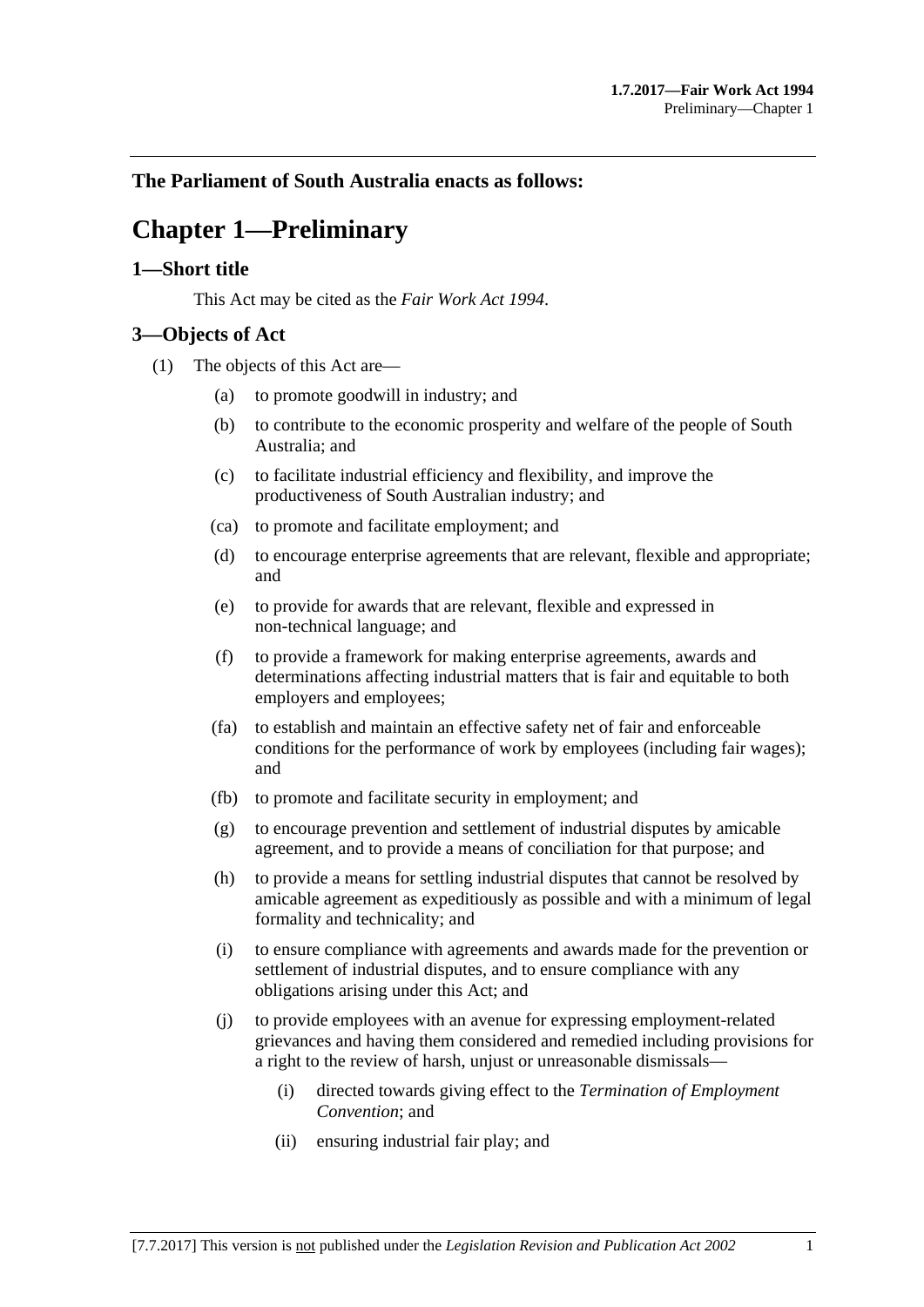- (k) to provide for absolute freedom of association and choice of industrial representation; and
- (l) to encourage the democratic control of representative associations of employers or employees, and the full participation by members in their affairs; and
- (m) to help prevent and eliminate unlawful discrimination in the workplace; and
- (n) to ensure equal remuneration for men and women doing work of equal or comparable value; and
- (o) to facilitate the effective balancing of work and family responsibilities; and
- (p) to facilitate the establishment and operation of a national industrial relations system based on co-operative federalism through—
	- (i) the use of dual appointments to Commonwealth and State bodies; and
	- (ii) the promotion and facilitation of other arrangements that assist in integrating State and federal workplace relations systems and processes.
- (2) In exercising powers and carrying out functions under this Act, SAET is to have regard (where relevant) to the provisions of—
	- (a) the Worst Forms of Child Labour Convention 1999 (See [Schedule 9\)](#page-122-2); and
	- (b) the Workers with Family Responsibilities Convention 1981 (See [Schedule](#page-126-0) 10); and
	- (c) the Workers' Representatives Convention 1971 (See [Schedule 11\)](#page-131-0).

#### <span id="page-9-0"></span>**4—Interpretation**

(1) In this Act, unless the contrary intention appears—

*adult* means a person of or above 21 years of age;

*apprentice* means an apprentice/trainee as defined in the *[Training and Skills](http://www.legislation.sa.gov.au/index.aspx?action=legref&type=act&legtitle=Training%20and%20Skills%20Development%20Act%202008)  [Development Act](http://www.legislation.sa.gov.au/index.aspx?action=legref&type=act&legtitle=Training%20and%20Skills%20Development%20Act%202008) 2008*;

*association* means—

- (a) an association, society or body formed to represent, protect or further the interests of employers or employees; or
- (b) an organisation, or a branch of an organisation, registered under the Commonwealth (Registered Organisations) Act;

*award* means an order of SAET regulating remuneration or other industrial matters;

*child* means a person who has not attained the age of 18 years;

*Commonwealth Act* means the *Fair Work Act 2009* of the Commonwealth;

*Commonwealth (Registered Organisations) Act* means the *Fair Work (Registered Organisations) Act 2009* of the Commonwealth;

*Consultative Council* means the *Industrial Relations Consultative Council*;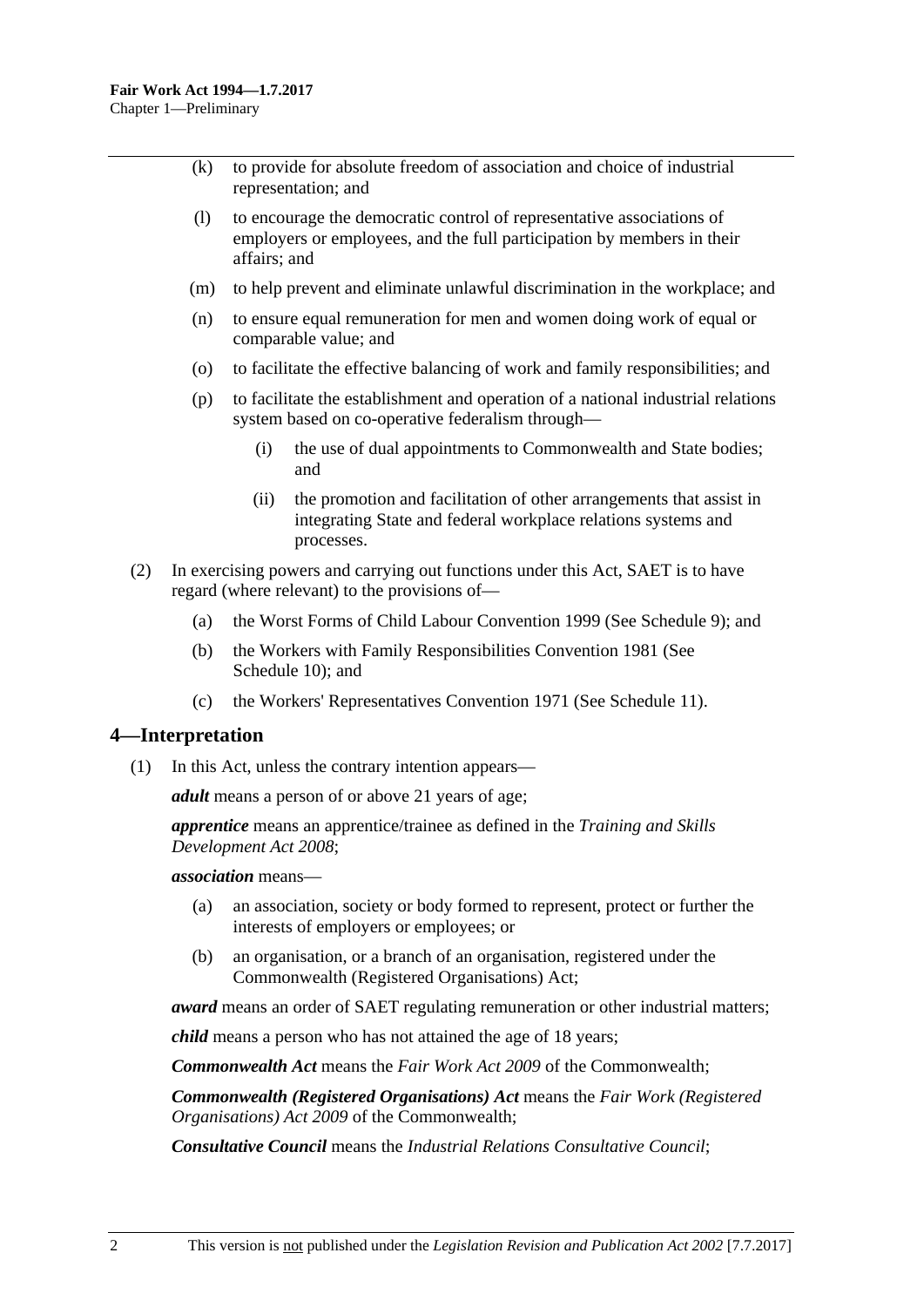#### *contract of employment* means—

- (a) a contract recognised at common law as a contract of employment under which a person is employed for remuneration in an industry; or
- (b) a contract under which a person (the *employer*) engages another (the *employee*) to drive a vehicle that is not registered in the employee's name to provide a public passenger service (even though the contract would not be recognised at common law as a contract of employment); or

#### **Exception—**

The contract is not a contract of employment if the vehicle is a taxi and the contract would not be recognised at common law as a contract of employment.

- (c) a contract under which a person (the *employer*) engages another (the *employee*) to carry out personally the work of cleaning premises (even though the contract would not be recognised at common law as a contract of employment); or
- (d) a contract under which a person (the *employer*) engages another (the *employee*) to carry out work as an outworker (even though the contract would not be recognised at common law as a contract of employment);

*decision* includes a refusal or failure to make a decision;

*demarcation dispute* includes—

- (a) a dispute within an association or between associations about the rights, status or functions of members of the association or associations in relation to the employment of those members; or
- (b) a dispute between employers and employees, or between members of different associations, about the demarcation of functions of employees or classes of employees; or
- (c) a dispute about the representation under this Act of the industrial interests of employees by an association of employees;

*determination* means an award, order, declaration, approval or decision;

*domestic partner* means a person who is a domestic partner within the meaning of the *[Family Relationships Act](http://www.legislation.sa.gov.au/index.aspx?action=legref&type=act&legtitle=Family%20Relationships%20Act%201975) 1975*, whether declared as such under that Act or not;

*employee* means a person employed for remuneration under a contract of employment and includes a public employee;

#### *employer* means—

- (a) for public employees—the body or person (not being a Minister) declared by regulation to be the employer of the employees;
- (b) for other employees—a person who employs the employees for remuneration in an industry under a contract of employment;

*enterprise agreement* means an agreement under [Chapter 3 Part 2](#page-35-0) of this Act between 1 or more employers and a group of employees regulating remuneration or other industrial matters (and includes a provisional enterprise agreement);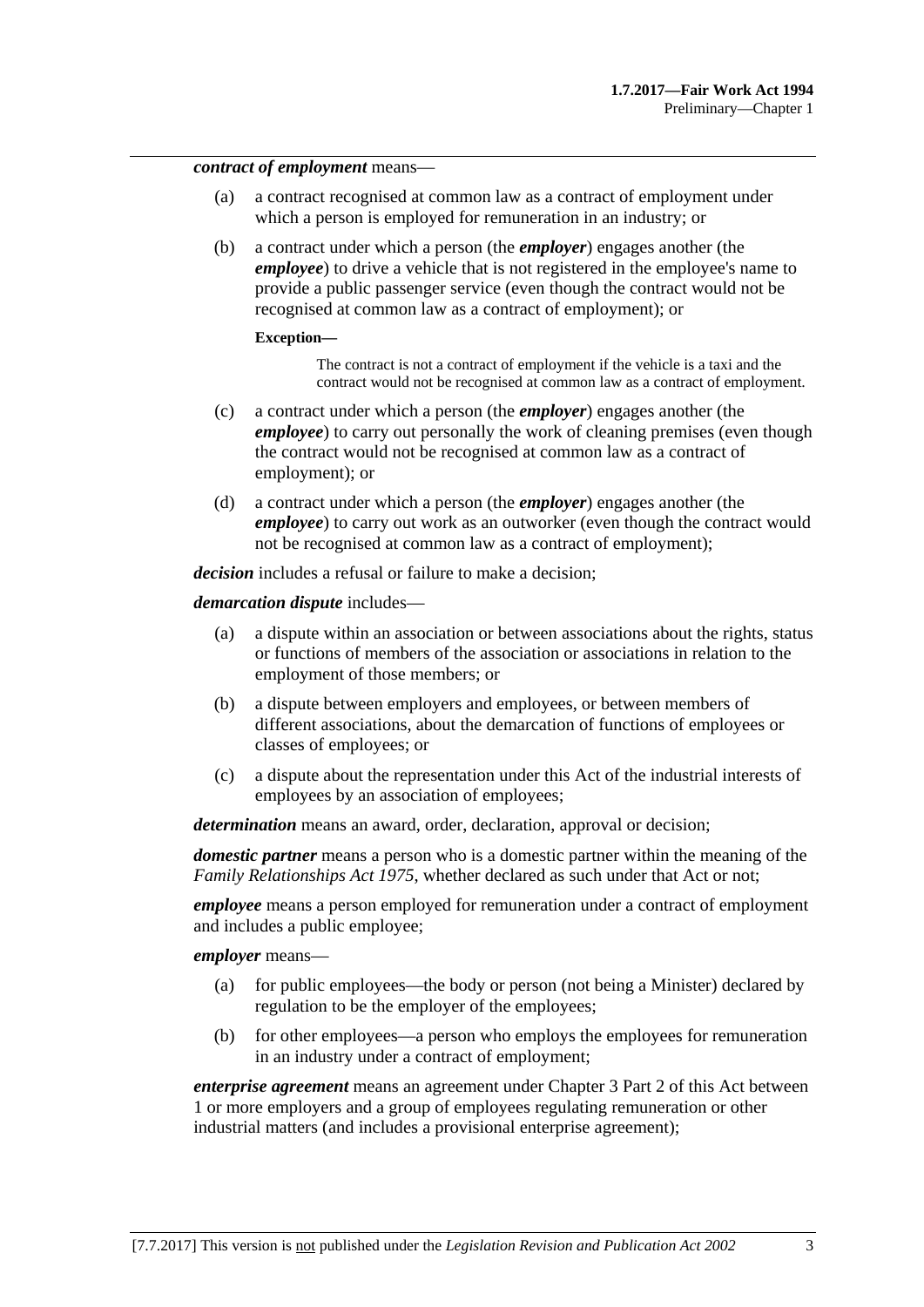*Equal Remuneration Convention* means the Convention Concerning Equal Remuneration for Men and Women Workers for Work of Equal Value set out in [Schedule 6;](#page-110-6)

*Fair Work Australia* means Fair Work Australia established under the Commonwealth Act (or an industrial authority that takes the place of Fair Work Australia under Commonwealth law);

*family*—the following are to be regarded as members of a person's family—

- (a) a spouse or domestic partner;
- (b) a child;
- (c) a parent;
- (d) any other member of the person's household;
- (e) any other person who is dependent on the person's care;

*group of employees*—see subsection (2);

*(indexed)*—see [subsection](#page-15-1) (4);

*industrial action* means—

- (a) a work practice, or a way of performing work, adopted in connection with an industrial dispute, that restricts, limits or delays the performance of the work; or
- (b) a ban, limitation, or restriction affecting the performance of work, or the offering or acceptance of work; or
- (c) a failure or refusal in connection with an industrial dispute to attend for work, or to perform work,

but does not include action taken by an employer with the agreement of the employees, or action taken by employees with the agreement of the employer;

#### *industrial authority* means—

- (a) SAET; or
- (b) a commission, court, board, tribunal, or body having authority under the law of the Commonwealth or another State to exercise powers of conciliation, determination or arbitration in industrial matters; or
- (c) a body declared by regulation to be an industrial authority for the purposes of this definition;

*industrial dispute* means a dispute, or a threatened, impending or probable dispute, about an industrial matter (and an industrial dispute does not come to an end only because the parties, or some of them, cease to be in the relationship of employer and employee);

#### *industrial instrument* means—

- (a) an award or enterprise agreement under this Act; or
- (b) a fair work instrument under the Commonwealth Act; or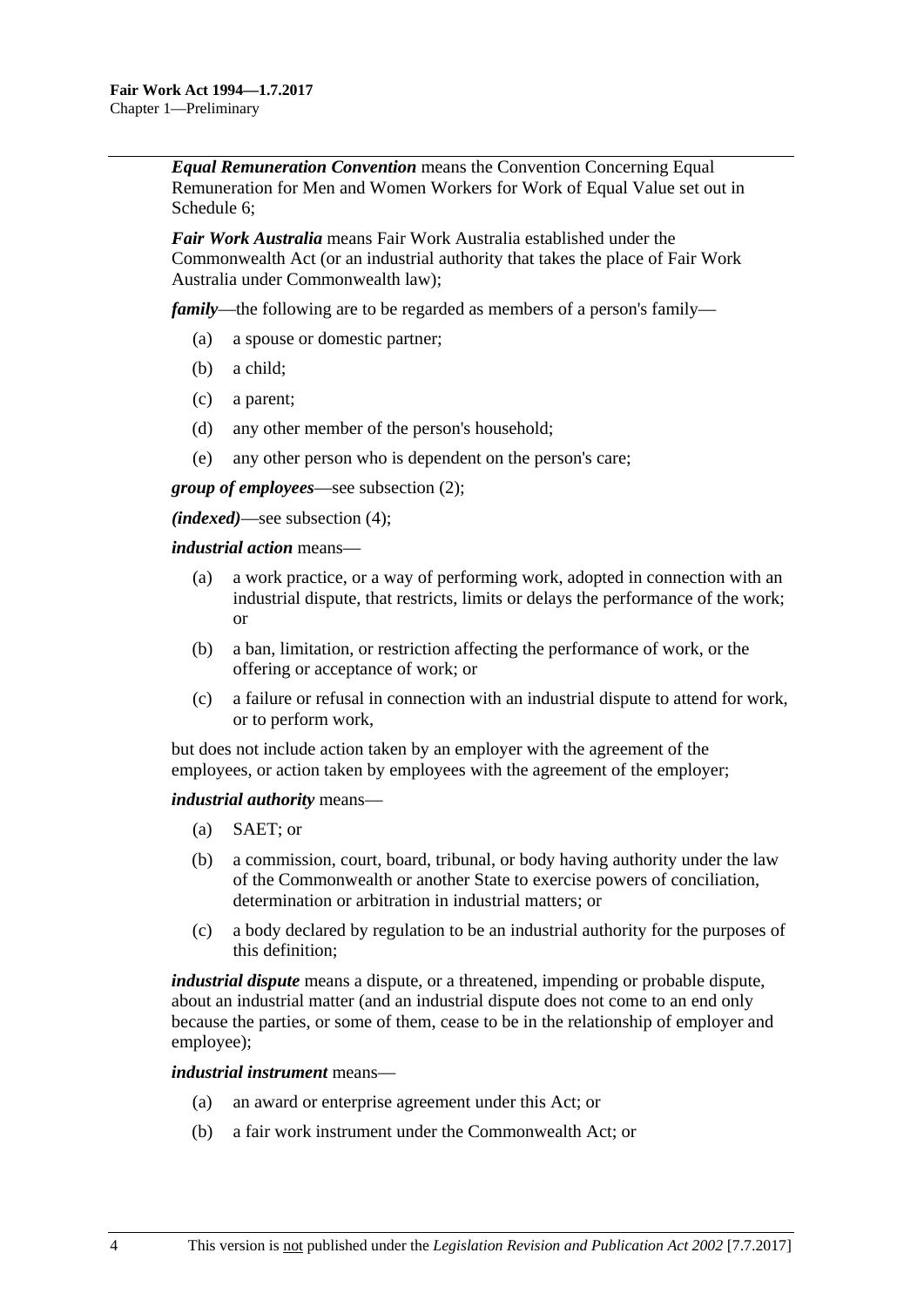(c) an instrument (but not an Australian workplace agreement) given continuing effect under the *Fair Work (Transitional Provisions and Consequential Amendments) Act 2009* of the Commonwealth;

*industrial matter* means a matter affecting or relating to the rights, privileges or duties of an employer or employers (including a prospective employer or prospective employers) or an employee or employees (including a prospective employee or prospective employees), or the work to be done in employment, including, for example—

- (a) the wages, allowances or remuneration of employees or prospective employees in an industry, or the piece-work, contract or other prices paid or to be paid for the employment, including any loading or amount that may be included in wages, allowances, remuneration or prices as compensation for lost time and the wages, allowances or remuneration to be paid for work done during overtime or on holidays, or for other special work, and also the question whether piece-work will be allowed in an industry;
- (b) the hours of employment in an industry, including the lengths of time to be worked, and the quantum of work or service to be done, to entitle employees to any given wages, allowances, remuneration or prices, and what times are to be regarded as overtime;
- (c) the age, qualification or status of employees, and the manner, terms and conditions of employment;
- (d) the relationship between an employer and an apprentice (and any matter relating to employment arising between an employer and an apprentice);
- (e) the employment of juniors and apprentices in an industry (including the number or proportion that may be employed);
- (f) the employment of any person, or of any class of persons, in addition to those referred to above, in an industry;
- (g) the refusal or neglect, without reasonable cause or excuse, of any person bound by an award, order or enterprise agreement to offer or accept employment, or to continue to be employed on the terms of the award, order or agreement;
- (h) any established or allegedly established custom or usage of an industry, either generally or in a particular locality;
- (i) the monetary value of allowances granted to or enjoyed by employees;
- (j) the dismissal of an employee by an employer;
- (k) a demarcation dispute;
- (ka) any matter affecting or relating to the performance of work by outworkers, including—
	- (i) the giving out of work which is to be performed (or is reasonably likely to be performed), directly or indirectly, by an outworker;
	- (ii) the regulation of any person who gives out work which is to be performed (or is reasonably likely to be performed), directly or indirectly, by an outworker;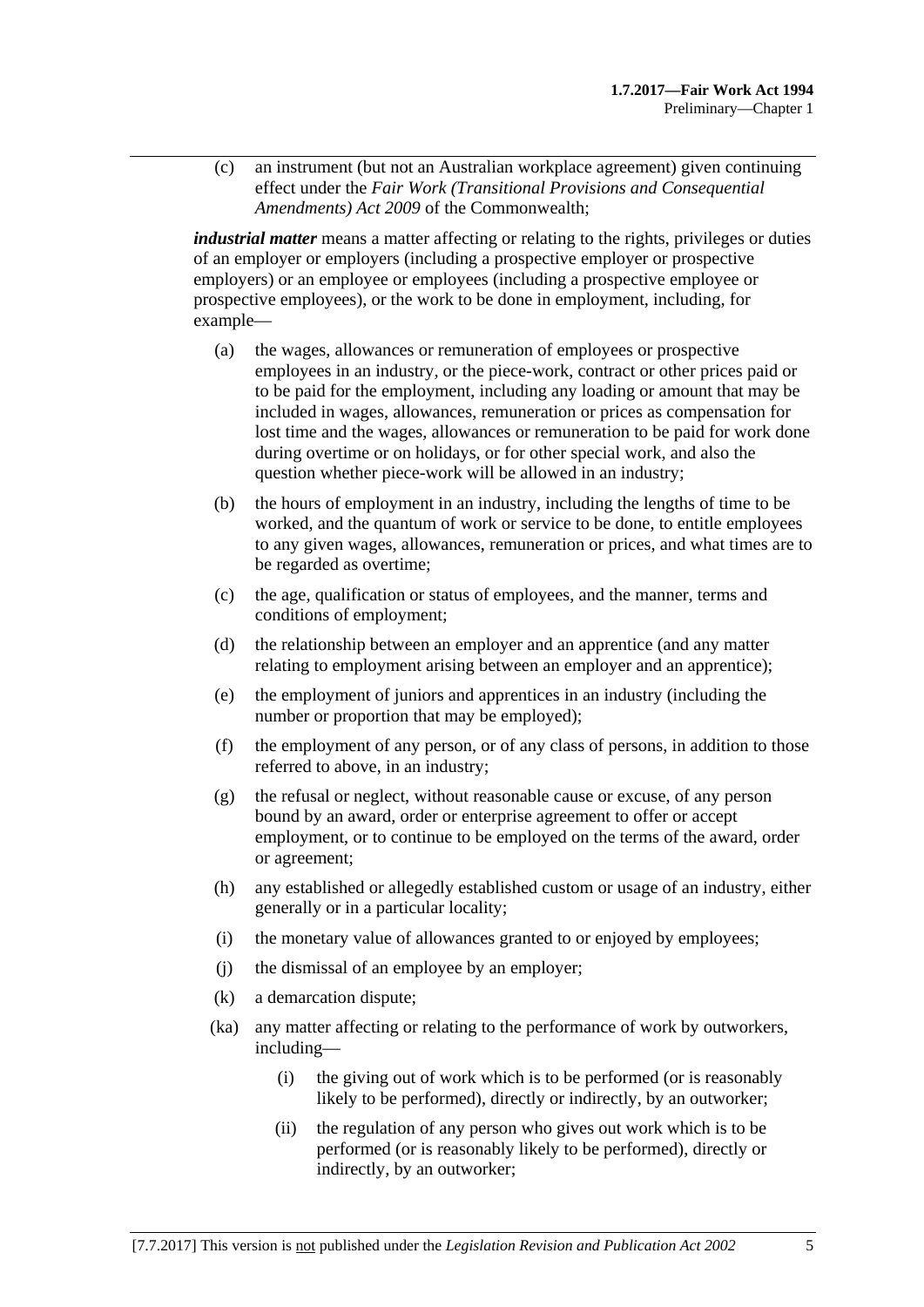- (iii) the creation of 1 or more contracts (including a series of contracts) dealing with the performance of work by outworkers;
- (iv) the terms or conditions under which work is performed by outworkers;
- (v) the protection of outworkers in any other respect;
- (l) the performance of work nude or partially nude, or in transparent clothing;
- (m) a matter classified as an industrial matter by regulation;
- (n) all questions of what is right and fair in relation to an industrial matter having regard to the interests of the persons immediately concerned and of society as a whole;

*industry* means a trade, business or occupation in which employees are employed;

*inspector*—see [section](#page-86-2) 219A;

*junior* means an employee under the age of 21 years (but not an apprentice);

*legal practitioner* means a person admitted to practise the profession of the law in this State;

*order* includes direction;

*organisation* means an organisation registered under the Commonwealth (Registered Organisations) Act;

*outworker*—see [section](#page-15-0) 5;

*peak entity* means—

- (a) the Minister; and
- (b) the United Trades and Labor Council; and
- (c) the South Australian Employers' Chamber of Commerce and Industry Incorporated; and
- (e) any other body brought within the ambit of this definition by the regulations;

*place* includes—

- (a) a building or structure; and
- (b) a vehicle; and
- (c) a ship or vessel;

*President* means the President of SAET;

*public employee* means—

- (a) a public sector employee, within the meaning of the *[Public Sector Act](http://www.legislation.sa.gov.au/index.aspx?action=legref&type=act&legtitle=Public%20Sector%20Act%202009) 2009*, employed under, or subject to, that Act; or
- (b) any other person employed for salary or wages in the service of the State;

*registered agent* means a person who is entitled to represent a party in proceedings before SAET by registration as an agent under this Act (See [Chapter 2 Part](#page-24-1) 3);

*registered association* means an association (which may include an organisation or branch) registered under [Chapter 4](#page-66-0) (Associations);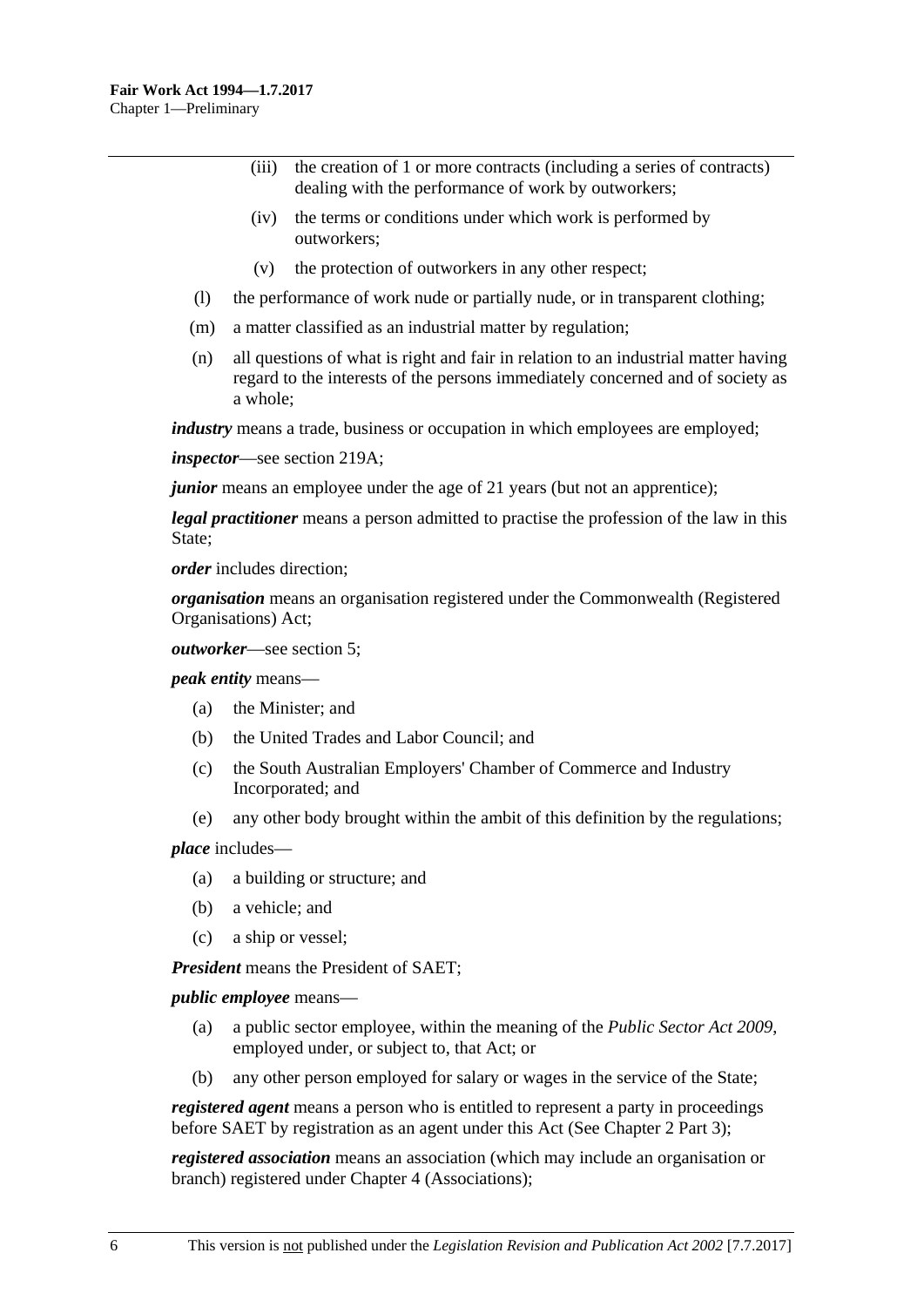*Registrar* means the Registrar or Deputy Registrar of SAET;

*remuneration* means—

- (a) wages or salary; or
- (b) payment to or for the benefit of an employee in the nature of piece-work rates, penalty rates, shift premiums, overtime or special work rates; or
- (c) allowances;

*rules* means the rules of SAET;

*SAET* means the South Australian Employment Tribunal established under the *[South](http://www.legislation.sa.gov.au/index.aspx?action=legref&type=act&legtitle=South%20Australian%20Employment%20Tribunal%20Act%202014)  [Australian Employment Tribunal Act](http://www.legislation.sa.gov.au/index.aspx?action=legref&type=act&legtitle=South%20Australian%20Employment%20Tribunal%20Act%202014) 2014*;

*single business* means—

- (a) a business carried on by a single employer; or
- (b) a business carried on by two or more employers as a joint venture or common enterprise; or
- (c) a single project or undertaking; or
- (d) activities carried on by—
	- (i) the State; or
	- (ii) a body, association, office or other entity established for a public purpose by or under a law of the State; or
	- (iii) another body in which the State has a controlling interest;

*spouse*—a person is the spouse of another if they are legally married;

*State* includes a Territory of the Commonwealth;

*taxi* means a vehicle—

- (a) licensed or exempted from the requirement to be licensed under Part 6 (Taxis) of the *[Passenger Transport Act](http://www.legislation.sa.gov.au/index.aspx?action=legref&type=act&legtitle=Passenger%20Transport%20Act%201994) 1994*; and
- (b) with seating accommodation for not more than 12 passengers; and
- (c) used predominantly for the transport of passengers rather than the transport of goods or other freight;

*Termination of Employment Convention* means the Convention concerning Termination of Employment at the Initiative of the Employer set out in [Schedule 7;](#page-114-0)

*workplace* means any place where an employee works and includes any place where such a person goes while at work but does not include any premises of an employer used for habitation by the employer and his or her household other than any part of such premises where an outworker works.

(3) A group of employees cannot be defined by reference to membership of a particular association.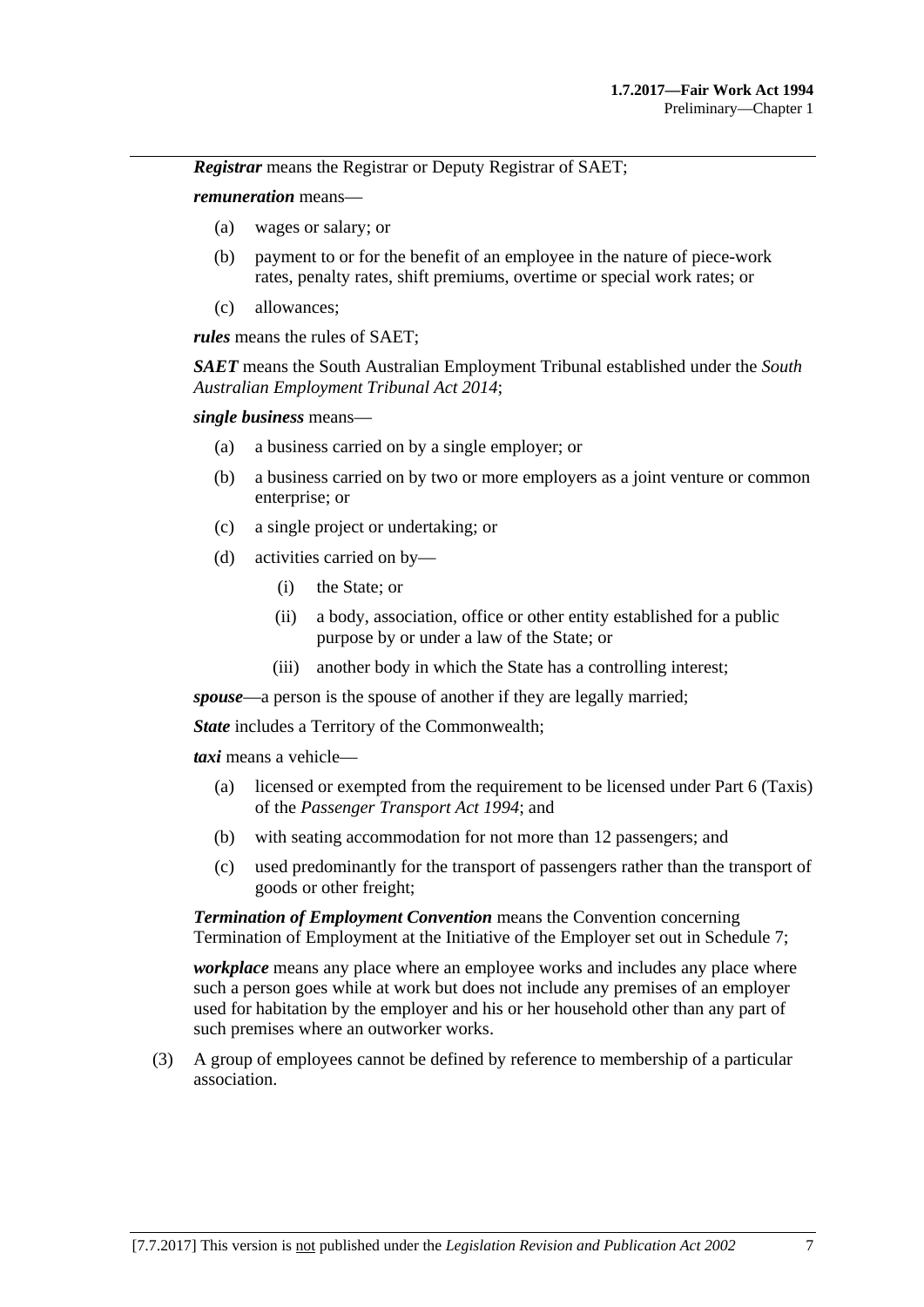<span id="page-15-1"></span>(4) If a monetary sum is followed by the word *(indexed)*, the amount is to be adjusted on 1 January of each year by multiplying the stated amount by a proportion obtained by dividing State average full-time adult total earnings (seasonally adjusted) as at 30 June in the previous year by State average full-time adult total earnings (seasonally adjusted) as at 30 June in the year in which the stated amount was fixed by Parliament.

### <span id="page-15-0"></span>**5—Outworkers**

- (1) A person is an outworker if—
	- (a) the person is engaged, for the purposes of the trade or business of another (the *employer*) to—
		- (i) work on, process, clean or pack articles or materials; or
		- (ii) carry out clerical work; or
	- (b) a body corporate of which the person is an officer or employee and for which the person personally performs all or a substantial part of the work undertaken by the body corporate is engaged, for the purposes of the trade or business of another (the *employer*) to—
		- (i) work on, process, clean or pack articles or materials; or
		- (ii) carry out clerical work,

and the work is carried out in or about a private residence or other premises that would not conventionally be regarded as being a place where business or commercial activities are carried out.

- (2) A person is also an outworker if—
	- (a) the person is engaged, for the purposes of the trade or business of another (the *employer*) to—
		- (i) negotiate or arrange for the performance of work by outworkers; or
		- (ii) distribute work to, or collect work from, outworkers; or
	- (b) a body corporate of which the person is an officer or employee and for which the person personally performs all or a substantial part of the work undertaken by the body corporate is engaged, for the purposes of the trade or business of another (the *employer*) to—
		- (i) negotiate or arrange for the performance of work by outworkers;
		- (ii) distribute work to, or collect work from, other outworkers.
- (3) To avoid doubt, a person who is engaged by another person to clean the private residence of a third person is not an outworker under this section.
- <span id="page-15-2"></span>(4) Apart from this Chapter, the other provisions of this Act apply to outworkers if (and only if)—
	- (a) a provision of an award or enterprise agreement relates to outworkers; or
	- (b) a regulation made for the purposes of this subsection extends the application of this Act to, or in relation to, outworkers,

and then, in such a case, the Act will apply in all respects to the relevant outworkers.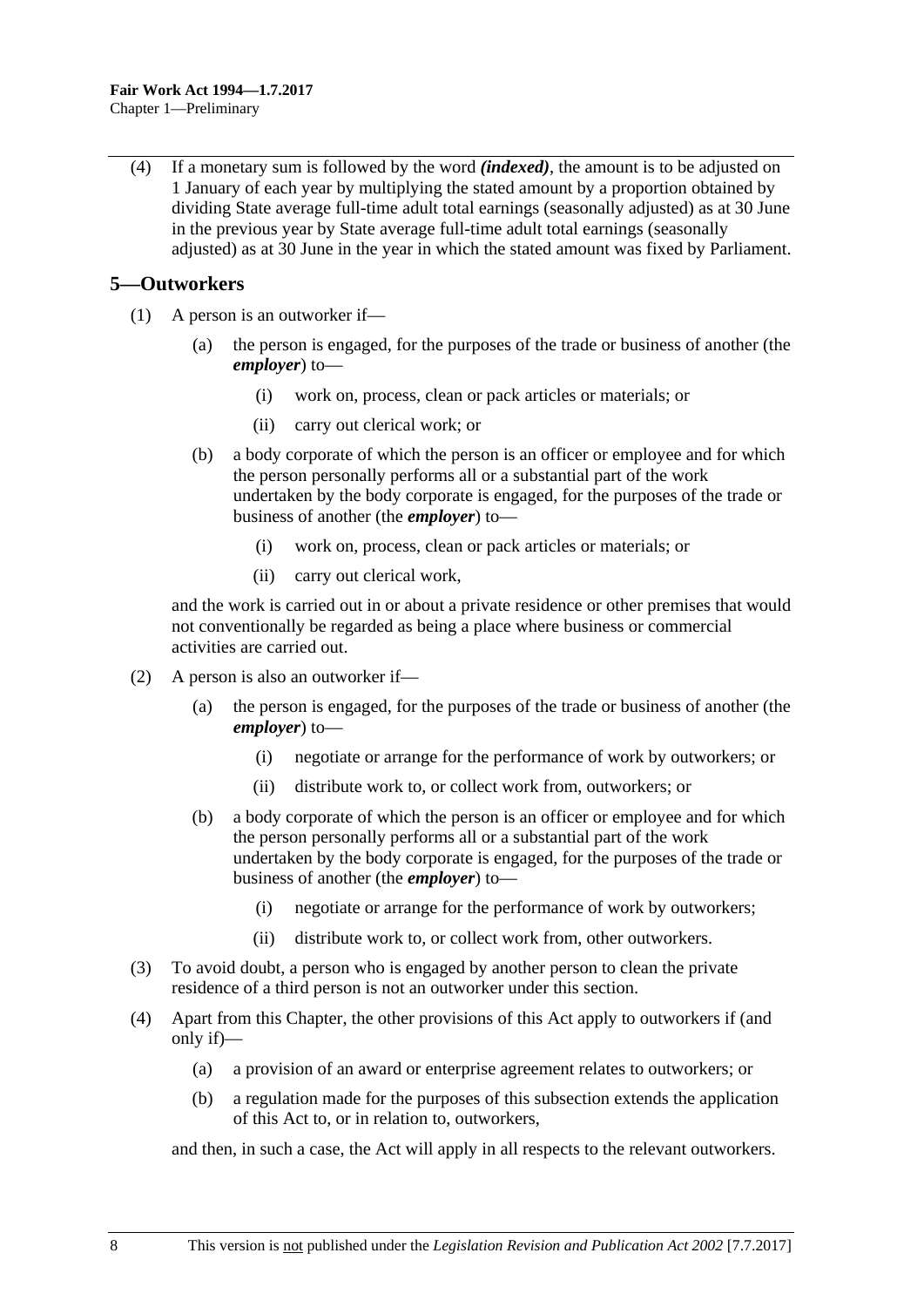(5) A regulation made for the purposes of [subsection](#page-15-2) (4) cannot come into operation until the time has passed during which the regulation may be disallowed by resolution of either House of Parliament.

### <span id="page-16-0"></span>**6—Application of Act to employment**

This Act does not apply to—

- (a) employment by the employee's spouse, domestic partner or parent; or
- (b) employment excluded by regulation from the ambit of this Act.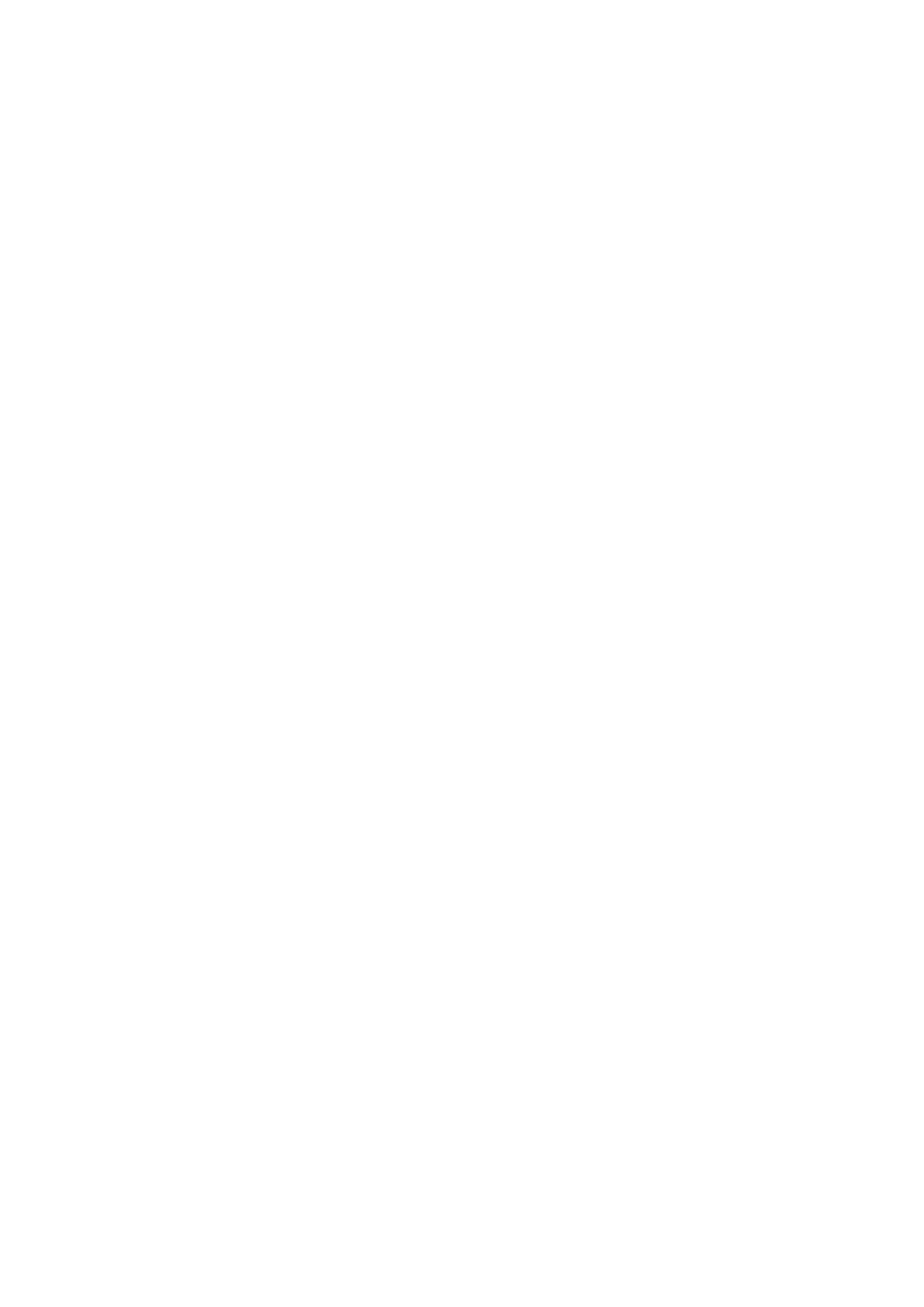# <span id="page-18-0"></span>**Chapter 2—Jurisdiction of SAET—special provisions**

# <span id="page-18-1"></span>**Part 1—Conferral of jurisdiction, declarations and orders**

# <span id="page-18-2"></span>**7—Jurisdiction of SAET**

SAET has the jurisdiction conferred by this Act—

- (a) to adjudicate on rights and liabilities arising out of employment; and
- (b) in relation to industrial matters—
	- (i) to approve enterprise agreements regulating remuneration and other industrial matters; and
	- (ii) to make awards regulating remuneration and other industrial matters; and
	- (iii) to hear, determine and regulate any matter or thing arising from or relating to an industrial matter; and
- (c) to settle and resolve industrial disputes.

# <span id="page-18-3"></span>**8—Jurisdiction to interpret awards and enterprise agreements**

- (1) SAET has jurisdiction to interpret an award or enterprise agreement.
- (2) In exercising its interpretative jurisdiction—
	- (a) SAET should have regard to any evidence that is reasonably available to it of what the author of the relevant part of the award or enterprise agreement, and the parties to the award or enterprise agreement, intended it to mean when it was drafted; and
	- (b) if a common intention is ascertainable—give effect to that intention.

# <span id="page-18-4"></span>**9—Jurisdiction to decide monetary claims under industrial laws or instruments**

- (1) SAET (constituted as the South Australian Employment Court) has jurisdiction to hear and determine monetary claims of the following kinds:
	- (a) a claim for a sum due to an employee or former employee from an employer or former employer under—
		- (i) the *[Fair Work Act](http://www.legislation.sa.gov.au/index.aspx?action=legref&type=act&legtitle=Fair%20Work%20Act%201994) 1994*, an award, enterprise agreement or contract of employment; or
		- (ii) the Commonwealth Act, or an award or agreement under the Commonwealth Act;
	- (b) a claim for a sum due to an employer or former employer from an employee or former employee under—
		- (i) the *[Fair Work Act](http://www.legislation.sa.gov.au/index.aspx?action=legref&type=act&legtitle=Fair%20Work%20Act%201994) 1994*, an award, enterprise agreement or contract of employment; or
		- (ii) the Commonwealth Act, or an award or agreement under the Commonwealth Act;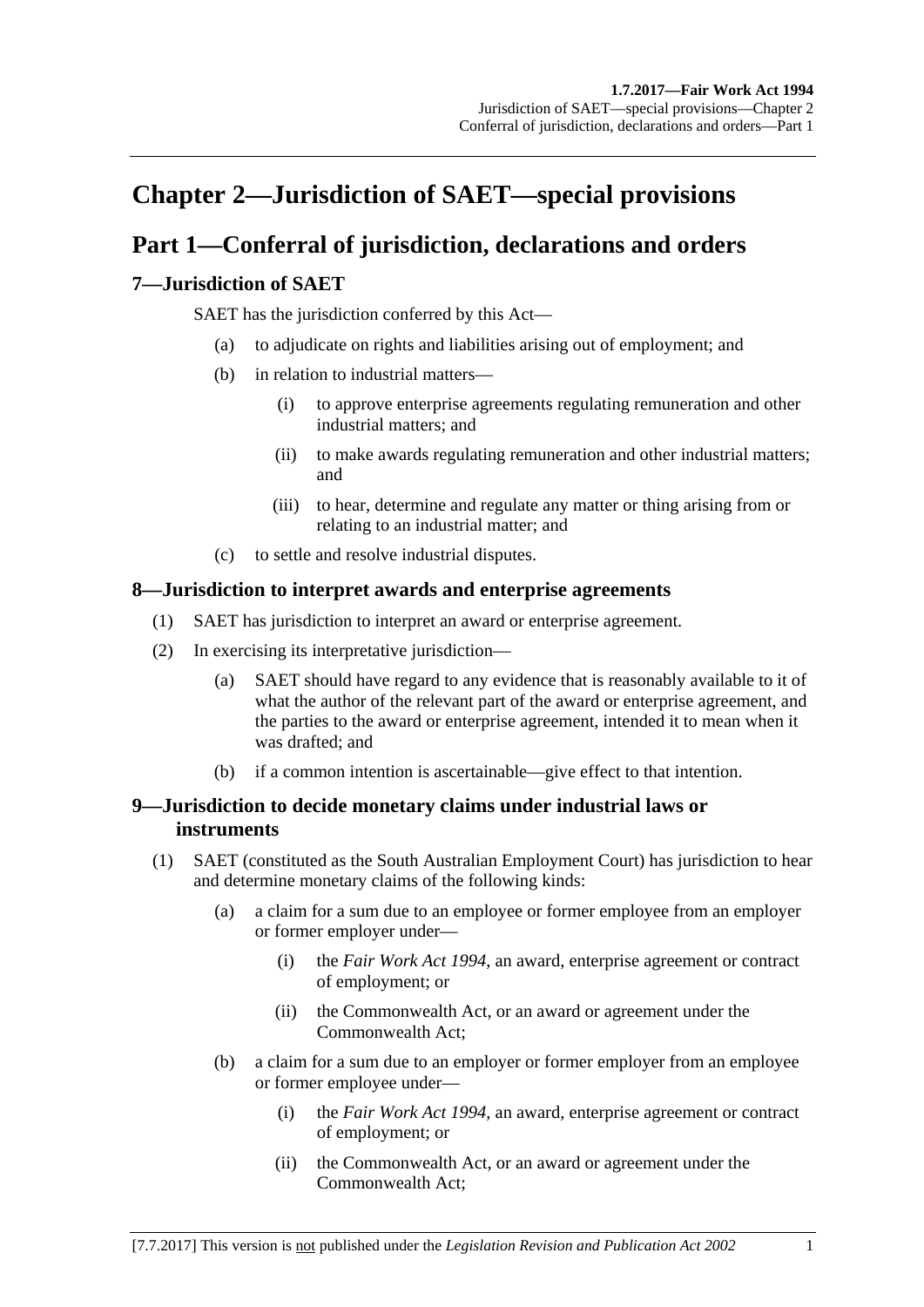- (c) a claim for compensation to an employee or former employee from an employer or former employer for failure to make contributions (before or after the commencement of this Act) for the benefit of the claimant to a superannuation fund;
- (d) a claim for payment of a benefit against the trustee of a superannuation fund to which contributions have been made.
- (2) In this section—

*Commonwealth Act* means the *Fair Work Act 2009* of the Commonwealth.

### <span id="page-19-0"></span>**10—Jurisdiction to hear and determine questions arising under contracts of employment**

- (1) SAET (constituted as the South Australian Employment Court) has jurisdiction to hear and determine any question, action or claim founded on, or otherwise arising out of or in relation to, a contract of employment (including a contract of employment that has been terminated) including (but not limited to)—
	- (a) a claim for damages with respect to a breach of a contract of employment (including a claim where the employee under a contract of employment has been dismissed); and
	- (b) a claim to recover a liquidated sum or debt under a contract of employment; and
	- (c) an action for an order for specific performance; and
	- (d) an action for the grant of an injunction.
- (2) Subject to [subsection](#page-20-1) (4), the South Australian Employment Court may, in exercising its jurisdiction under this section—
	- (a) make an order for specific performance against an employer or an employee under a contract of employment;
	- (b) grant an injunction, or give equivalent relief, against an employer or an employee under a contract of employment even if to do so would effectively require specific performance of a contractual term against the employer or employee;
	- (c) award damages against a party to a contract of employment on account of the manner of a breach of the contract (including where the breach constitutes or gives rise to a termination of the contract);
	- (d) award damages and also provide a remedy by way of an order for specific performance or an injunction.
- <span id="page-19-1"></span>(3) Subject to [subsection](#page-20-1) (4), if the South Australian Employment Court is satisfied that it would best serve the interests of justice in a particular case, the Court should provide for specific performance or an injunction as a remedy—
	- (a) even if such a remedy is in addition to, or in substitution for, an award of damages; and
	- (b) even if, but for this subsection, only damages would be awarded.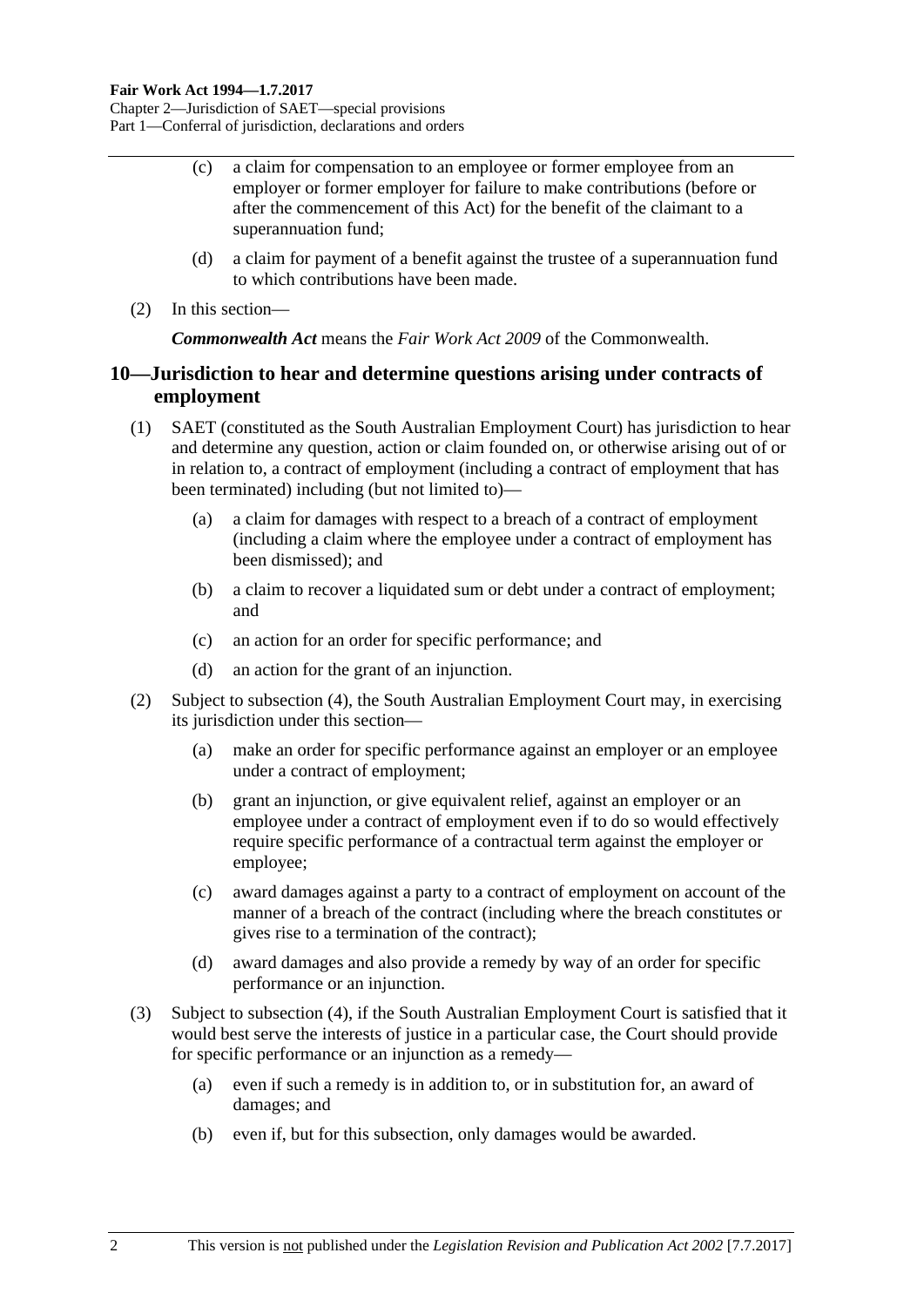#### <span id="page-20-1"></span>(4) The South Australian Employment Court—

- (a) should not, except in exceptional circumstances, in exercising its jurisdiction under this section—
	- (i) make an order for specific performance against a natural person; or
	- (ii) grant an injunction, or give equivalent relief, against a natural person under a contract of employment,

if to do so would—

- (iii) effectively require an employer to reorganise, to a material extent, his or her undertaking; or
- (iv) effectively prevent an employee from obtaining other employment; and
- <span id="page-20-2"></span>(b) in considering the interests of justice under [subsection](#page-19-1) (3), should take into account—
	- (i) the length of time that elapsed between the time when the cause of action in the proceedings arose and the time when the proceedings were commenced; and
	- (ii) the extent to which there no longer exists mutual confidence in the employment relationship between the employer and the employee; and
	- (iii) the extent to which there is evidence that compliance with an order for specific performance or an injunction would be impracticable or cause undue hardship, including, in the case of an employer, by taking into account the size of the employer's undertaking and the circumstances of the particular employment situation,

and may take into account such other matters as the Court thinks fit.

- (5) [Subsection](#page-20-2)  $(4)(a)(iv)$  does not apply so as to limit the orders that the South Australian Employment Court may make in relation to a restraint of trade clause in a contract of employment that is enforceable at common law.
- (6) The costs in any proceedings under this section will be awarded on the same basis (and in accordance with the same rules) as costs would be awarded in a corresponding civil action or claim brought in the District Court or the Magistrates Court (as the case may be).
- (7) This section does not limit the operation of [section](#page-18-4) 9.
- (8) This section does not limit the operation of the *[Return to Work Act](http://www.legislation.sa.gov.au/index.aspx?action=legref&type=act&legtitle=Return%20to%20Work%20Act%202014) 2014*.
- (9) In this section—

*contract of employment* means a contract recognised at common law as a contract of employment.

# <span id="page-20-0"></span>**11—Declaratory jurisdiction**

SAET has jurisdiction to make declaratory judgments conferred by other provisions of this Act.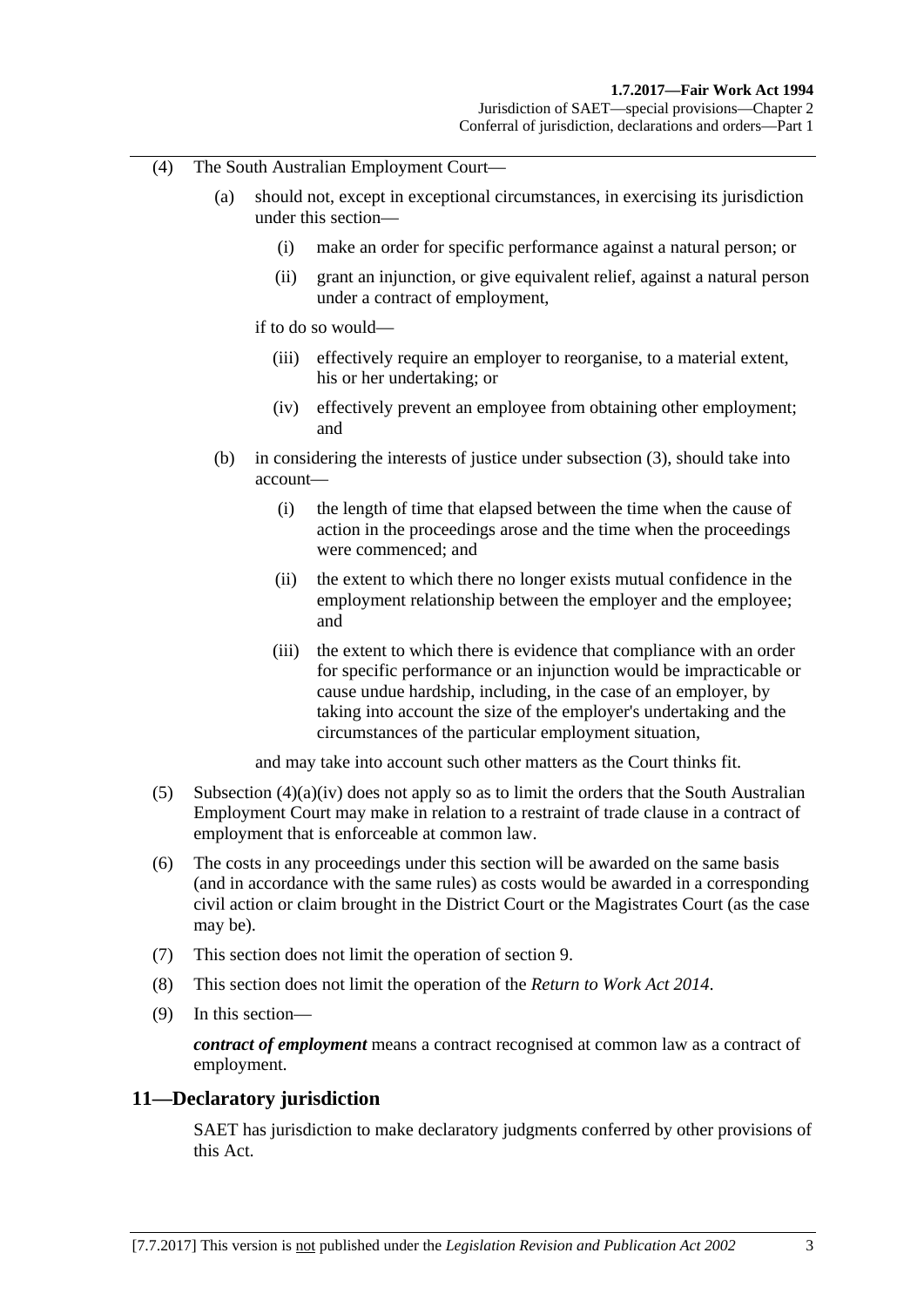### <span id="page-21-0"></span>**12—Orders to remedy or restrain contraventions**

- (1) SAET has jurisdiction to order a person who contravenes or fails to comply with a provision of this Act, an award or an enterprise agreement—
	- (a) to take steps, specified in the order, within a time specified in the order, to remedy the contravention or non-compliance; or
	- (b) to refrain from further contravention of, or non-compliance with, the provision.
- (2) If there are reasonable grounds to believe that a person is about to contravene or to fail to comply with a provision of this Act, an award or enterprise agreement, SAET has jurisdiction to order the person to refrain from the contravention or non-compliance.

# <span id="page-21-6"></span><span id="page-21-1"></span>**13—Advisory jurisdiction**

- (1) SAET has jurisdiction to inquire into, and report and make recommendations to the Minister on, a question related to an industrial or other matter that is referred to SAET for inquiry by the Minister.
- (2) The jurisdiction conferred on SAET under [subsection](#page-21-6) (1)—
	- (a) is not to be assigned to the South Australian Employment Court; and
	- (b) does not extend to inquiring into the South Australian Employment Court or matters that may be brought before the Court or that are being dealt with, or have been dealt with, by the Court.

# <span id="page-21-2"></span>**Part 2—Processes associated with industrial matters and disputes**

# <span id="page-21-3"></span>**14—Amendment or rectification of proceedings**

- (1) SAET may—
	- (a) allow the amendment of an application, notice, submission, report or other document associated with proceedings; or
	- (b) correct an error, defect or irregularity (even though the error, defect or irregularity may be such as to render the proceedings void).
- <span id="page-21-7"></span>(2) If SAET exercises its power to correct an error, defect or irregularity under [subsection](#page-21-7) (1)(b), the proceedings are as valid and effective as if the error, defect or irregularity had never happened.

### <span id="page-21-4"></span>**15—Power to re-open questions**

SAET may re-open a question previously decided and amend or quash an earlier determination.

#### <span id="page-21-5"></span>**16—General power of waiver**

- (1) SAET may, on conditions it considers appropriate, waive compliance with a procedural requirement of this Act or the rules.
- (2) SAET may punish non-compliance with a procedural direction by striking out proceedings, or any defence, in whole or in part.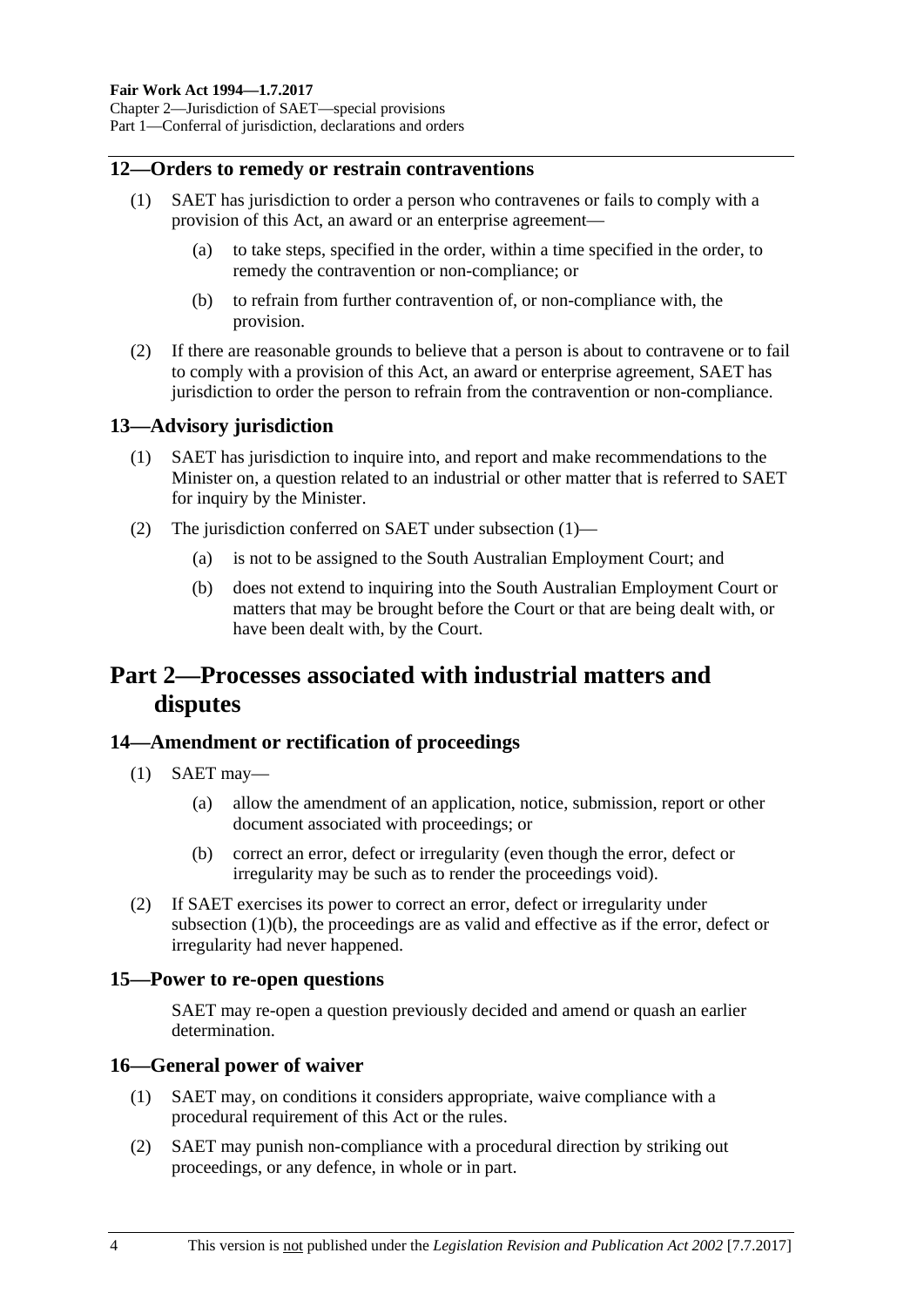# <span id="page-22-0"></span>**17—Applications to SAET**

- (1) For the purposes of the *[South Australian Employment Tribunal Act](http://www.legislation.sa.gov.au/index.aspx?action=legref&type=act&legtitle=South%20Australian%20Employment%20Tribunal%20Act%202014) 2014*, proceedings before SAET under this Act are commenced by an application made to SAET—
	- (a) if, in the Minister's opinion, it is in the public interest that the matter be dealt with by SAET—by the Minister; or
	- (b) by an employer, or group of employers; or
	- (c) by an employee, or group of employees; or
	- (d) by a registered association of employers; or
	- (e) by a registered association of employees; or
	- (f) by the United Trades and Labor Council.
- (2) A natural person may bring an application as of right if the application is authorised under some other provision of this Act but otherwise must establish to the satisfaction of SAET—
	- (a) that the claim arises out of a genuine industrial grievance; and
	- (b) that there is no other impartial grievance resolution process that is (or has been) reasonably available to the person.

# <span id="page-22-1"></span>**18—Advertisement of applications**

- (1) Before SAET deals with the subject matter of an application, SAET must satisfy itself that reasonable notice of the substance of the application and the day and time it is to be heard has been given.
- (2) The substance of an application and the day and time it is to be heard must be—
	- (a) advertised in the manner prescribed in the rules of SAET; or
	- (b) communicated to all persons who are likely to be affected by a determination in the proceedings or their representatives.

# <span id="page-22-2"></span>**19—Provisions of award etc relevant to how SAET intervenes in dispute**

If the parties to an industrial dispute are bound by an award or an enterprise agreement that provides procedures for preventing or settling industrial disputes between them, SAET must, in considering whether, when or how it will exercise its powers in relation to the industrial dispute, have regard to—

- (a) the procedures contemplated by the parties for preventing or settling industrial disputes; and
- (b) the extent the procedures (if applicable to the industrial dispute) have been complied with by the parties and the circumstances of any compliance or non-compliance with the procedures.

#### <span id="page-22-3"></span>**20—Voluntary conferences**

(1) SAET may, if it appears desirable, call a voluntary conference of the parties involved in an industrial dispute.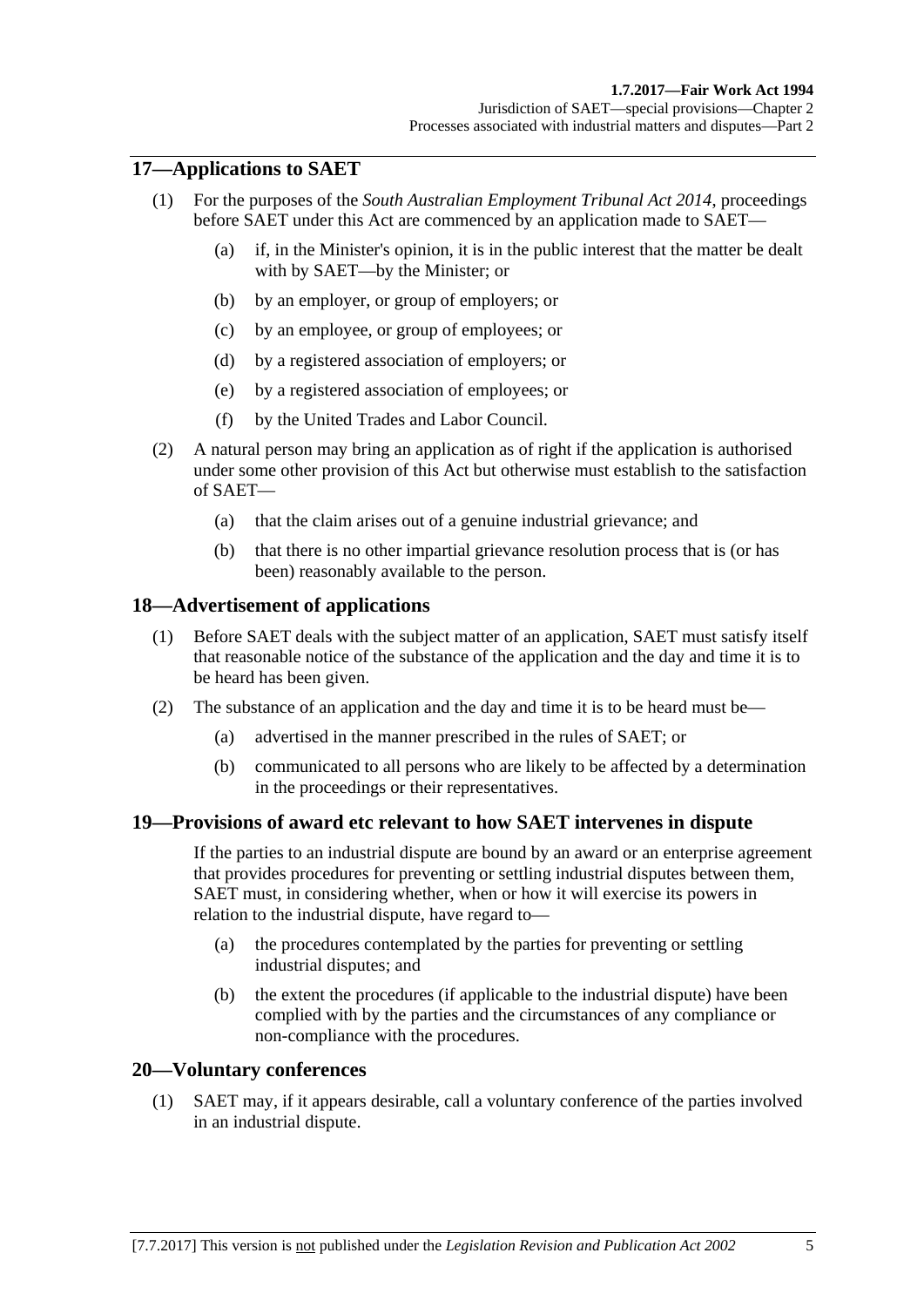- <span id="page-23-3"></span>(2) A person who attends a voluntary conference called under this section is, on application to the Registrar, entitled to be paid an amount certified by the person presiding at the conference to be reasonable, having regard to the conduct of the person both before and at the conference and to the expenses and loss of time incurred by the person.
- (3) The amount certified under [subsection](#page-23-3) (2) will be paid out of money appropriated by Parliament for the purpose.

# <span id="page-23-0"></span>**21—Compulsory conference**

- (1) SAET may, if it appears desirable, call a compulsory conference of the parties involved in an industrial dispute.
- (2) SAET may summon the parties to the dispute and any other person who may be able to assist in resolving the dispute to appear at the conference.
- (3) A compulsory conference may, at the discretion of SAET, be held in public or in private or partly in public and partly in private.
- (4) A person who fails to attend a compulsory conference as required by SAET's summons or who, having attended, fails to participate in the conference as required by the person presiding at the conference commits a contempt of SAET.
- <span id="page-23-4"></span>(5) A person who attends a conference as directed by the person presiding at the conference will, on application to the Registrar, be entitled to be paid an amount certified by the person presiding at the conference to be reasonable, having regard to the conduct of the person both before and at the conference and to the expenses and loss of time incurred by the person.
- (6) The amount certified under [subsection](#page-23-4) (5) will be paid out of money appropriated by Parliament for the purpose.

# <span id="page-23-5"></span><span id="page-23-1"></span>**22—Reference of questions for determination**

- (1) The person presiding at a compulsory conference may, after giving reasonable notice to the persons attending at the conference, refer the subject matter of the conference for determination by SAET (which may be constituted of the person who presided at the conference under this Part).
- (2) A matter may be referred for determination by SAET under [subsection](#page-23-5) (1) orally and without formality.
- (3) An order of SAET on a reference under [subsection](#page-23-5) (1)—
	- (a) is binding only on persons represented before SAET or summoned to appear at the conference; and
	- (b) if the parties to the industrial dispute are bound by an enterprise agreement, may not affect the terms of the agreement.

# <span id="page-23-2"></span>**23—Experience gained in settlement of dispute**

After the settlement of an industrial dispute, SAET may invite the parties to the dispute to take part in discussions with a view to—

(a) improving the process of conciliation and arbitration in accordance with the objects of this Act; and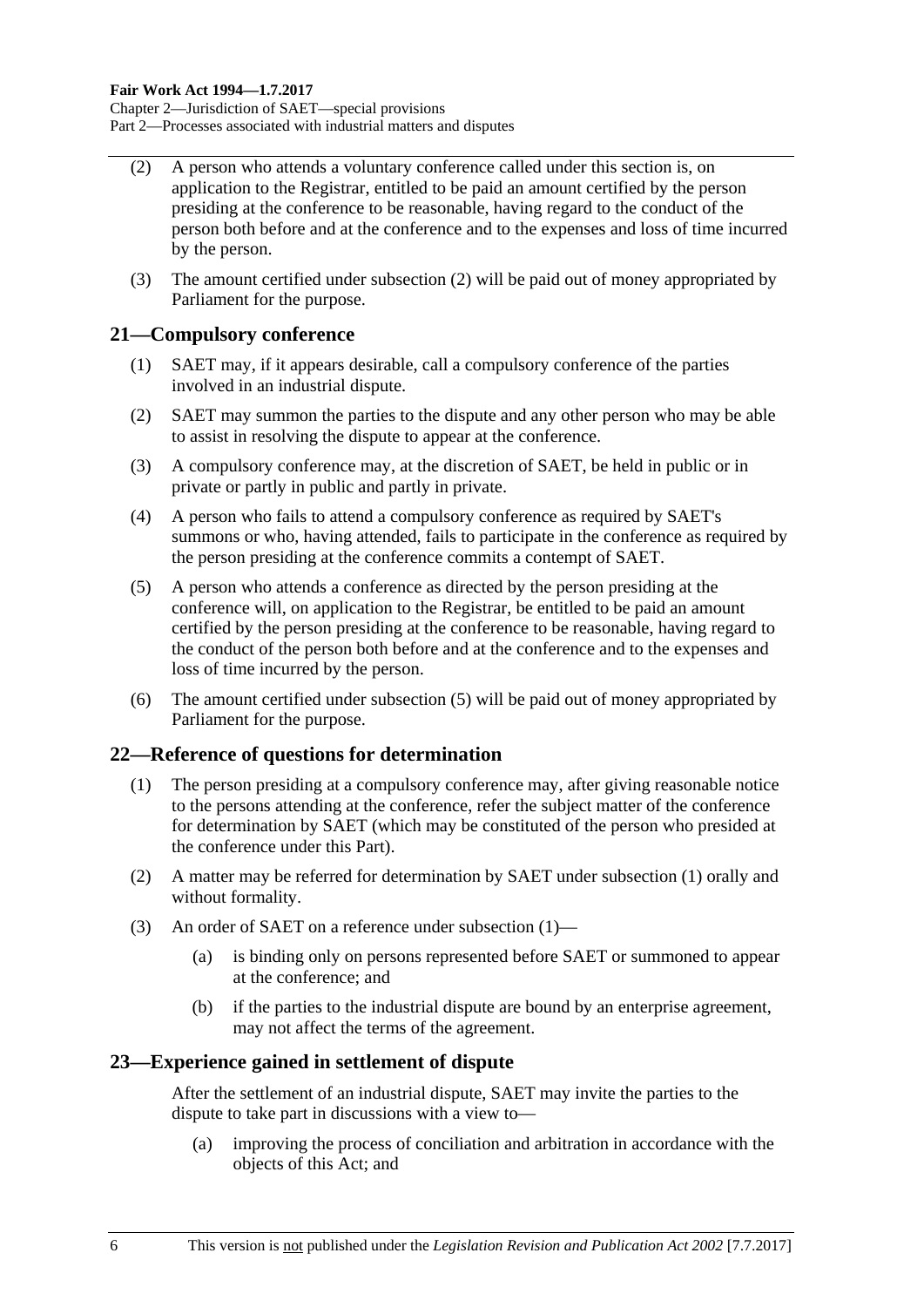- (b) encouraging the parties to agree on procedures for preventing or settling further disputes by discussion and agreement; and
- (c) deciding whether it would be appropriate for the parties to regulate their relationship by making an enterprise agreement or amending the terms of an existing enterprise agreement to provide more adequate means of dispute prevention or resolution.

# <span id="page-24-3"></span><span id="page-24-0"></span>**24—Costs generally**

- (1) SAET may only, in the exercise of jurisdiction under this Act, make an order for costs where specifically authorised to do so under this Act.
- (2) [Subsection](#page-24-3) (1) does not apply in relation to proceedings that constitute an appeal under the *[South Australian Employment Tribunal Act](http://www.legislation.sa.gov.au/index.aspx?action=legref&type=act&legtitle=South%20Australian%20Employment%20Tribunal%20Act%202014) 2014* in respect of the exercise of jurisdiction under this Act.

# <span id="page-24-1"></span>**Part 3—Representation**

# <span id="page-24-2"></span>**25—Representation**

- (1) In addition to section 51(1)(a) and (b) of the *[South Australian Employment Tribunal](http://www.legislation.sa.gov.au/index.aspx?action=legref&type=act&legtitle=South%20Australian%20Employment%20Tribunal%20Act%202014)  Act [2014](http://www.legislation.sa.gov.au/index.aspx?action=legref&type=act&legtitle=South%20Australian%20Employment%20Tribunal%20Act%202014)*, a party to proceedings before SAET under this Act is entitled, without leave, to be represented by—
	- (a) in the case of a party that is not otherwise represented by counsel in accordance with section 51(1)(b) of the *[South Australian Employment](http://www.legislation.sa.gov.au/index.aspx?action=legref&type=act&legtitle=South%20Australian%20Employment%20Tribunal%20Act%202014)  [Tribunal Act](http://www.legislation.sa.gov.au/index.aspx?action=legref&type=act&legtitle=South%20Australian%20Employment%20Tribunal%20Act%202014) 2014*—a registered agent; or
	- (b) an officer or employee of an industrial association acting in the course of employment with that industrial association.
- <span id="page-24-6"></span>(2) However, in the case of a voluntary or compulsory conference, a party or intervener may, subject to [subsections](#page-24-4) (3) and [\(4\),](#page-24-5) only be represented by a legal practitioner or registered agent with the permission of the person presiding at the conference.
- <span id="page-24-4"></span>(3) Permission is not required under [subsection](#page-24-6) (2) if—
	- (a) the legal practitioner or registered agent is an officer or employee of—
		- (i) an employer who is a party to the proceedings; or
		- (ii) the United Trades and Labor Council; or
		- (iii) a registered association of which a member is a party to the relevant industrial dispute; or
	- (b) the legal practitioner is acting on behalf of the Minister for the purposes of the conference; or
	- (c) in the case of a compulsory conference—the matter has already been referred to SAET.
- <span id="page-24-5"></span>(4) Permission will only be granted under [subsection](#page-24-6) (2) if (and only if)—
	- (a) all of the parties consent to the application for permission; or
	- (b) another party is represented by a legal practitioner or registered agent; or
	- (c) another party is a legal practitioner or is legally qualified; or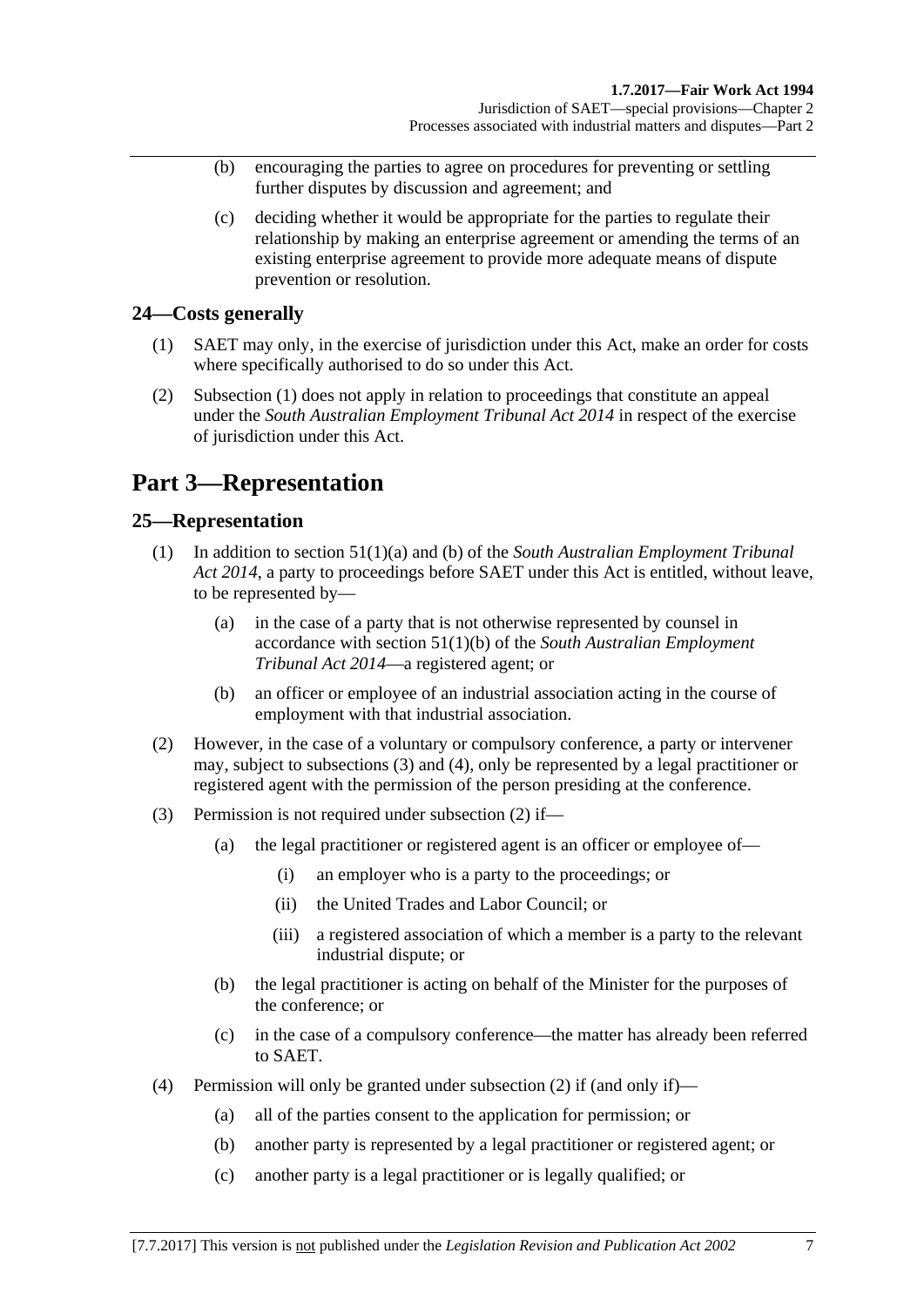- (d) the person presiding at the conference is satisfied—
	- (i) the party or intervener would, if permission were not granted, be unfairly disadvantaged; or
	- (ii) permission is appropriate in the circumstances.
- (5) The costs incurred by a party for representation at a voluntary or compulsory conference by a legal practitioner or registered agent acting under the preceding subsections will not be included in any order for costs.

### <span id="page-25-0"></span>**26—Registered agents**

- (1) The Registrar must maintain a register of registered agents.
- (2) A person who applies for registration or renewal of registration is entitled to registration or renewal of registration (as the case requires) if the person—
	- (a) has the qualifications and experience required by regulation for registration or the renewal of registration (as the case requires); and
	- (b) satisfies the Registrar as to any other matter or requirement prescribed by the regulations; and
	- (c) pays the relevant fee fixed by regulation.
- (3) A person who is not entitled to practise as a legal practitioner because his or her name has been struck off the roll of legal practitioners in this State or elsewhere or because of other disciplinary action taken against him or her is not eligible to become or remain registered as an agent.
- (4) Registration will be granted or renewed for a period (not exceeding 2 years) determined by the Registrar.
- (5) The Governor may, by regulation, establish a code of conduct to be observed by registered agents.
- (6) The code of conduct may (for example) deal with the following matters:
	- (a) it may regulate the fees to be charged by registered agents;
	- (b) it may require proper disclosure of fees before the registered agent undertakes work for a client;
	- (c) it may limit the extent to which a registered agent may act on the instructions of an unregistered association.

#### <span id="page-25-1"></span>**27—Inquiries into conduct of registered agents or other representative**

- (1) The Registrar may inquire into the conduct of a registered agent or other representative in order to determine whether proper grounds for disciplinary action exist.
- (2) Proper grounds for disciplinary action exist if—
	- (a) in the case of a registered agent—
		- (i) the agent commits a breach of the code of conduct; or
		- (ii) the agent is not a fit and proper person to remain registered as an agent; or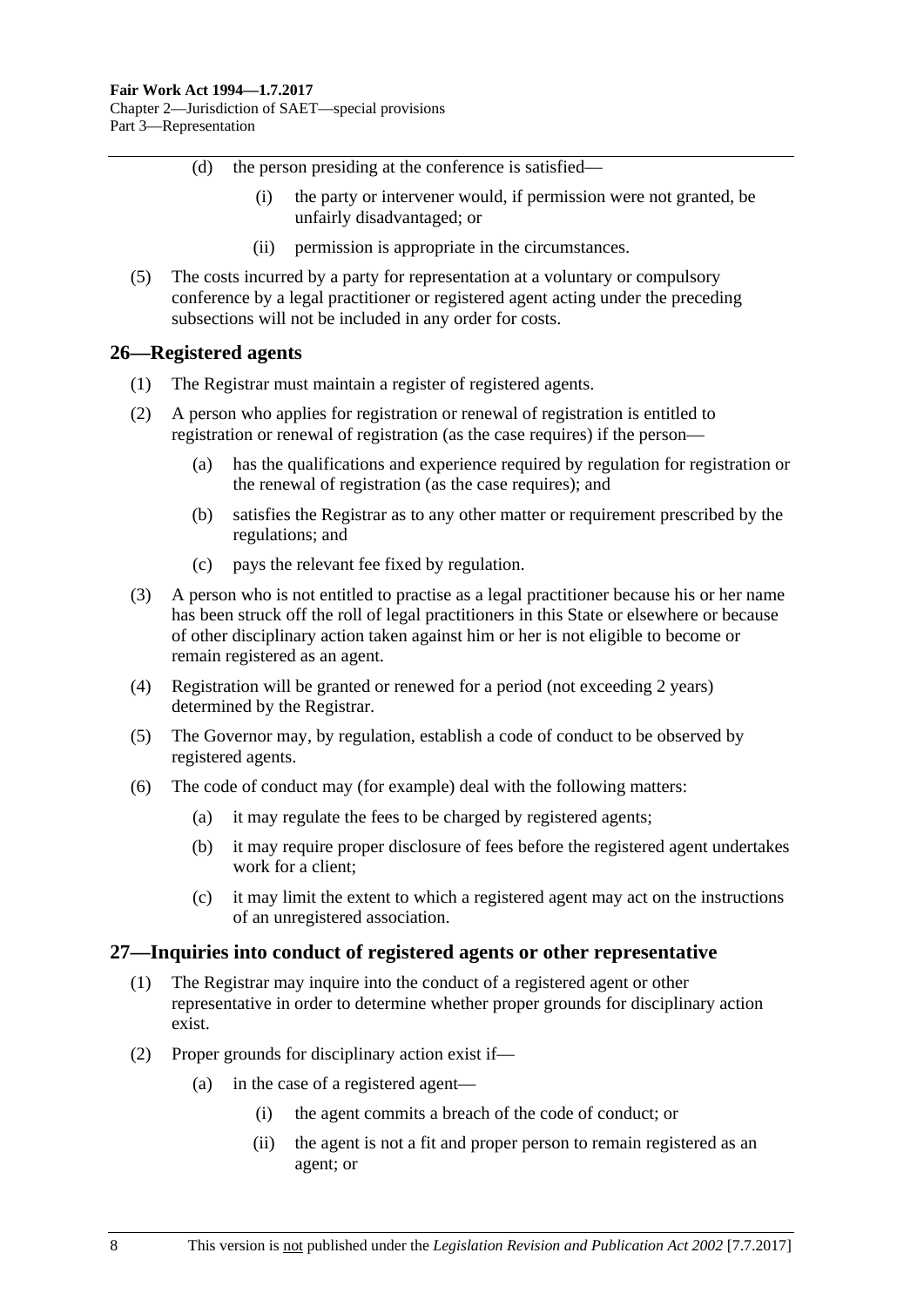- (b) in the case of another representative—the representative's conduct falls short of the standards that should reasonably be expected of a person undertaking the representation of another in proceedings before SAET.
- (3) If, on inquiry, the Registrar finds that proper grounds for disciplinary action exist, the Registrar may—
	- (a) issue a letter of admonition; or
	- (b) if the representative is a legal practitioner—refer the matter to the Legal Profession Conduct Commissioner for investigation; or
	- (c) if the representative is a registered agent—
		- (i) suspend the agent's registration for a period of up to 6 months; or
		- (ii) cancel the agent's registration.
- <span id="page-26-3"></span>(4) An appeal lies to SAET against a decision of the Registrar under [subsection](#page-26-3) (3)(c).
- (5) An appeal must be instituted in accordance with the rules of SAET.

# <span id="page-26-0"></span>**Part 4—Concurrent appointments—other industrial authorities**

# <span id="page-26-4"></span><span id="page-26-1"></span>**28—Concurrent appointments**

- (1) A member of SAET may, with the Minister's approval, be appointed also as a member of an industrial authority under the law of the Commonwealth or another State.
- (2) If the Minister revokes an approval under [subsection](#page-26-4) (1), the member must resign from office as a member of the other industrial authority.
- (3) A member of an industrial authority constituted under the law of the Commonwealth or another State may be appointed also as a member of SAET (to hold a position within SAET determined by the President after consultation with the Minister) and, if such an appointment is made, this Act applies with the following qualifications:
	- (a) the appointment terminates if the member ceases for any reason to hold office as a member of the relevant industrial authority;
	- (b) the member is not entitled to be remunerated as a member of SAET but is entitled, in circumstances determined by the Governor, to allowances for expenses at rates fixed by the Governor.
- (4) If a member holds concurrent appointments, then—
	- (a) if the member was appointed first to SAET and subsequently to the other industrial authority, the extent the member performs the duties of a member of that other industrial authority will be determined by agreement between the President and the head of that other industrial authority; or
	- (b) if the member was appointed first to the other industrial authority and subsequently to SAET, the extent the member performs the duties of a member of SAET will be determined by agreement between the President and the head of that other industrial authority.

# <span id="page-26-2"></span>**29—Powers of member holding concurrent appointments**

A member who holds concurrent appointments under this Part may, in an appropriate case, simultaneously exercise powers deriving from both or all appointments.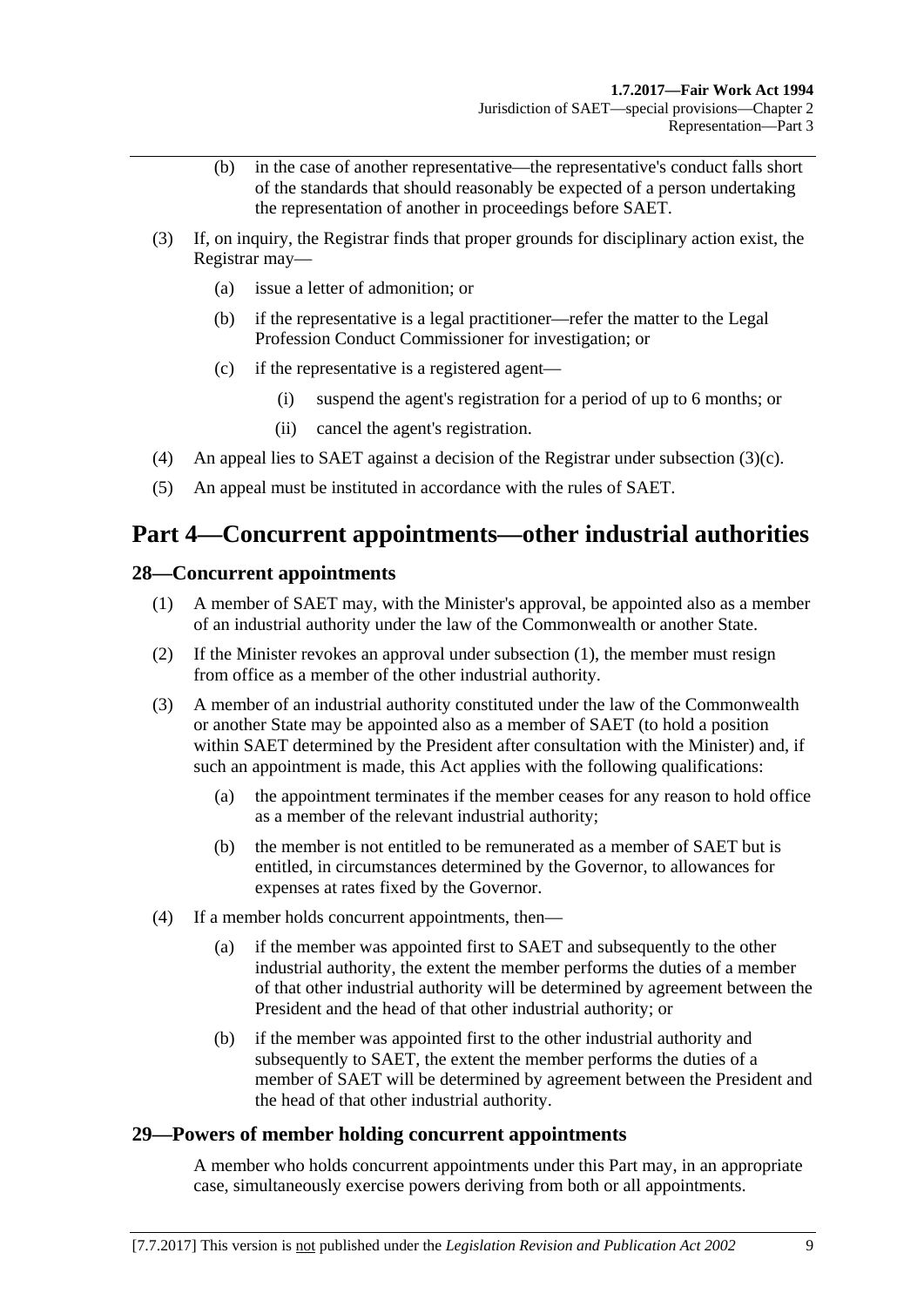# <span id="page-27-0"></span>**Part 5—Special provisions relating to monetary claims**

### <span id="page-27-1"></span>**30—Interpretation**

In this Part—

*monetary claim* means a claim under [section](#page-18-4) 9 or a claim for a sum or a debt under [section](#page-19-0) 10.

### <span id="page-27-2"></span>**31—Limitation of action**

A monetary claim must be made within 6 years after the sum claimed became payable, but no time limitation applies to a claim for the non-payment of superannuation contributions.

### <span id="page-27-3"></span>**32—Who may make a claim**

- (1) A monetary claim may be made on behalf of the claimant by an association.
- (2) A monetary claim may be made by a minor as if the minor had attained the age of majority.
- (3) A claim relating to money that should have been paid to or for the benefit of a person who is now dead may be made by the personal representative of the deceased person or a beneficiary of the deceased person's estate.

### <span id="page-27-4"></span>**33—Simultaneous proceedings not permitted**

The South Australian Employment Court may not hear a monetary claim if it appears that proceedings based on the same claim have begun in another court and the proceedings have not been withdrawn or struck out.

#### <span id="page-27-5"></span>**34—Award to include interest**

- (1) Unless there is good reason for not doing so, the South Australian Employment Court must, on the application of a person to whom it makes an award on a monetary claim, include in the judgment an award of interest or a lump sum instead of interest.
- (2) However—
	- (a) the South Australian Employment Court may not authorise the award of interest on interest; and
	- (b) if interest is payable because of an antecedent right, the award may reflect the antecedent right but may not create a right to additional interest; and
	- (c) the South Australian Employment Court may not award interest on an amount for which judgment is given by consent except by consent of the parties.

### <span id="page-27-6"></span>**35—Monetary judgment**

- (1) The South Australian Employment Court may authorise or direct that a monetary amount awarded be paid in instalments.
- (2) The South Australian Employment Court may direct that compensation for non-payment of contributions that should have been, but were not, made to a superannuation fund be paid to a superannuation fund on the claimant's behalf.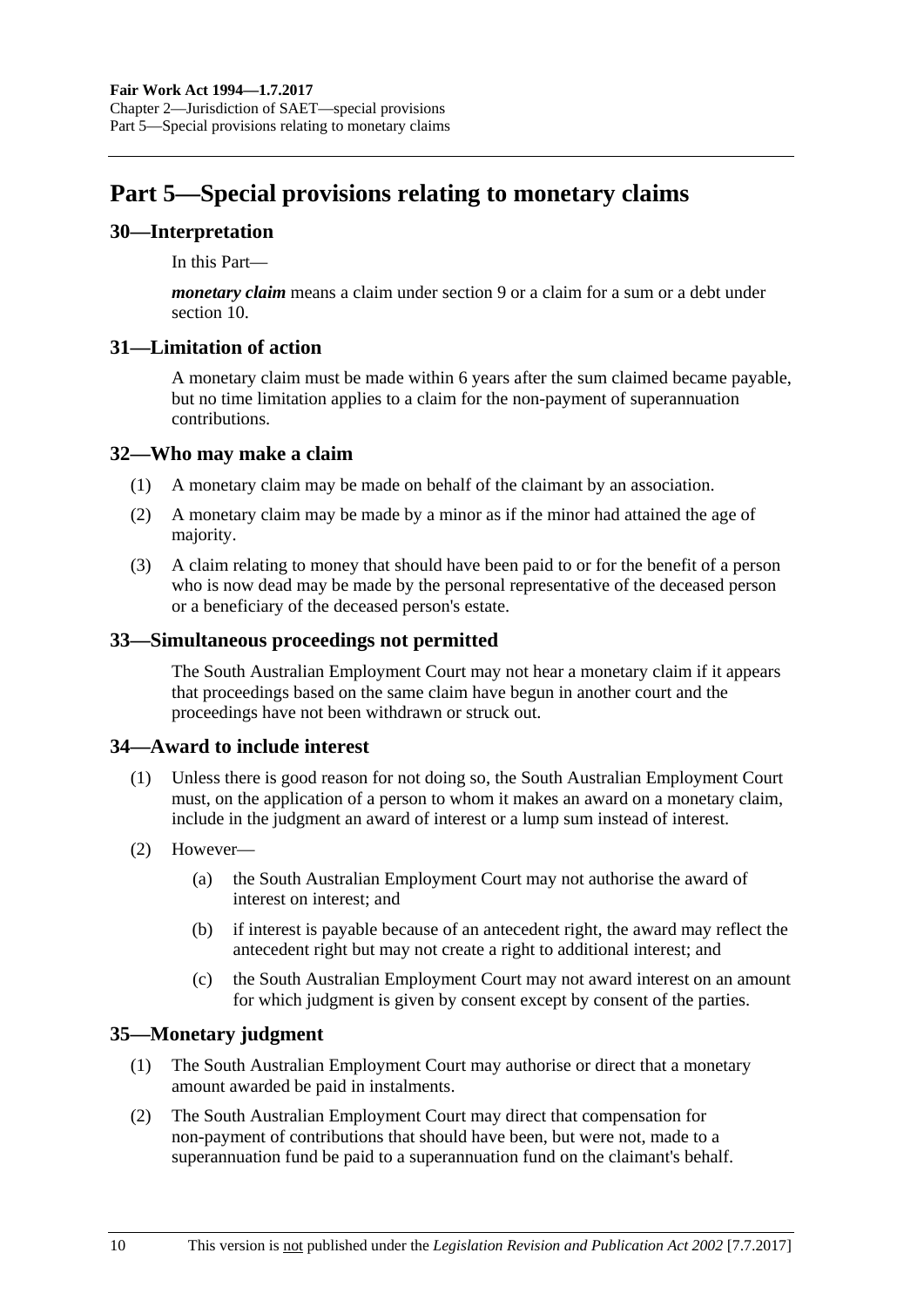#### <span id="page-28-0"></span>**36—Costs**

- (1) The South Australian Employment Court may only award costs in proceedings based on a monetary claim as follows—
	- (a) the Court may award costs on a claim for non-payment of superannuation contributions to cover reasonable expenses incurred by the claimant to establish the present value of the loss; and
	- (b) the Court may award costs on an appeal.
- <span id="page-28-1"></span>(2) In connection with the operation of [subsection](#page-28-1)  $(1)(b)$ —
	- (a) costs need not be awarded so as to follow the event; and
	- (b) the Court, in considering whether to award costs and, if so, the extent of the award, must take into account—
		- (i) the conduct of the parties; and
		- (ii) the relevant positions and circumstances of the appellant and the respondent (and of the successful and unsuccessful parties); and
		- (iii) the nature of the question in dispute and whether the proceedings have a broader impact than simply inter-parte proceedings between individual parties,

and may take into account such other matters as the Court thinks fit to ensure a just outcome in the circumstances of the case.

(3) This section does not apply in relation to a claim under [section](#page-19-0) 10.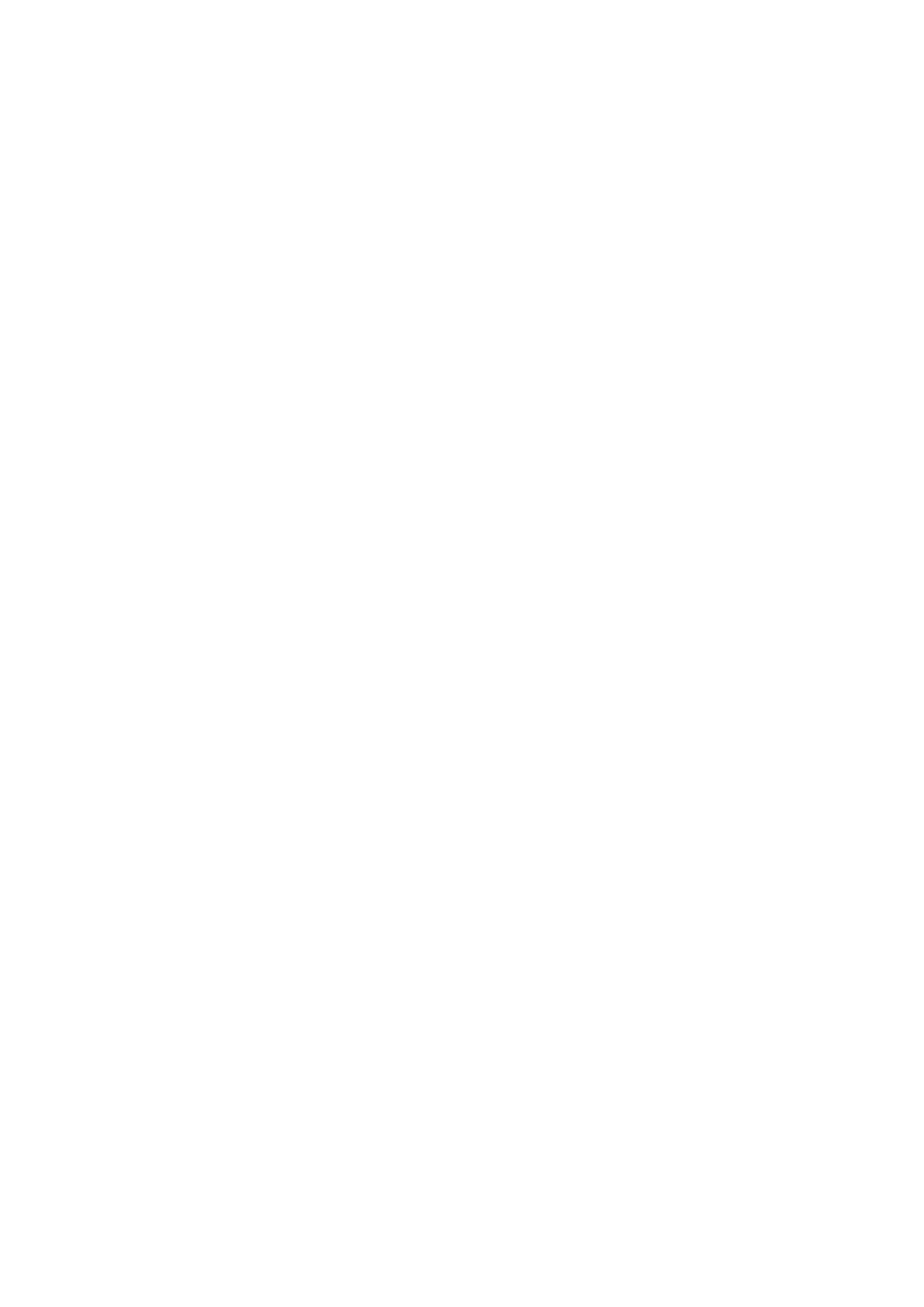# <span id="page-30-0"></span>**Chapter 3—Employment**

# <span id="page-30-1"></span>**Part 1—General conditions of employment**

# <span id="page-30-2"></span>**Division 1—Basic contractual features**

# <span id="page-30-3"></span>**66—Basis of contract of employment**

A contract of employment may be for a fixed term, or on a monthly, fortnightly, weekly, daily, hourly or other basis.

# <span id="page-30-4"></span>**67—Accrual of wages**

- (1) Wages accrue under a contract of employment from week to week.
- (2) However—
	- (a) if an employee is employed on an hourly basis, wages accrue from hour to hour; and
	- (b) if an employee is employed on a daily basis, wages accrue from day to day; and
	- (c) if a person is employed on neither an hourly nor a daily basis, but the period of employment is less than a week, wages accrue at the end of the period of employment.

# <span id="page-30-5"></span>**68—Form of payment to employee**

- (1) If an employee does work for which the remuneration is fixed by an award or enterprise agreement, the employer must pay the employee in full, and without deduction, the remuneration so fixed.
- <span id="page-30-6"></span>(2) The payment must be made—
	- (a) in cash; or
	- (b) if authorised in writing by the employee or in an award or enterprise agreement by an employee association whose membership includes the employee or employees who do the same kind of work—
		- (i) by cheque (which must be duly met on presentation at the ADI on which it is drawn) payable to the employee; or
		- (ii) by postal order or money order payable to the employee; or
		- (iii) by payment into a specified account with a financial institution.
- (3) However, the employer may deduct from the remuneration—
	- (a) an amount the employer is authorised, in writing, by the employee to deduct and pay on behalf of the employee; and
	- (b) an amount the employer is authorised to deduct and pay on behalf of the employee under an award or enterprise agreement; and
	- (c) an amount the employer is authorised or required to deduct by order of a court, or under a law of the State or the Commonwealth.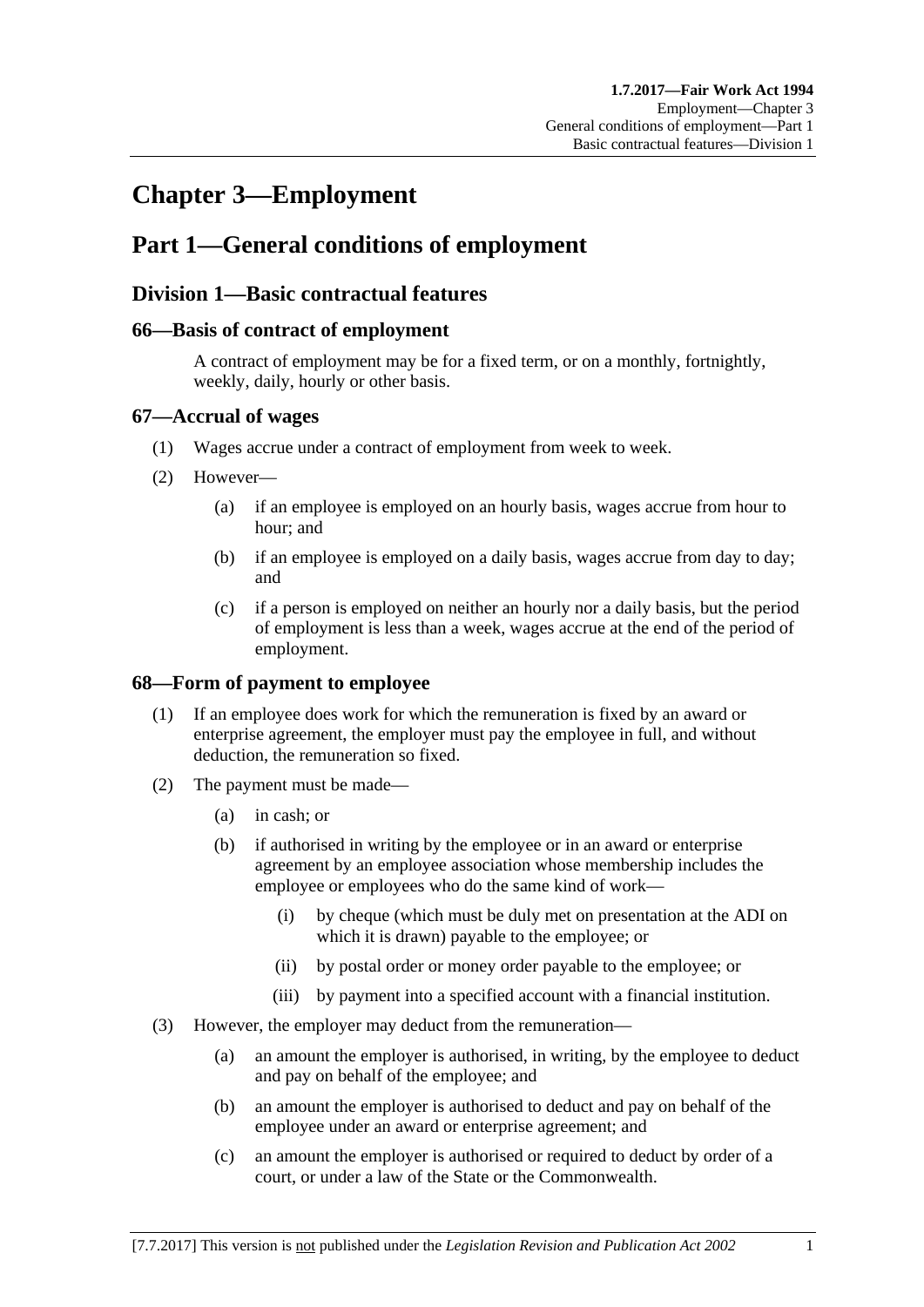- (4) An employee may, by giving written notice to the employer, withdraw an authorisation under this section.
- <span id="page-31-2"></span>(5) Despite the other provisions of this section, remuneration may be paid by the Crown to an employee by cheque or by payment into an account with a financial institution specified by the employee, but, if payment is by cheque, there must be no deduction from the amount payable because the payment is made by cheque.
- (6) An employer who fails to comply with a requirement under [subsection](#page-30-6) (2) or [\(5\)](#page-31-2) is guilty of an offence.

Maximum penalty: \$3 250. Expiation fee: \$325.

# <span id="page-31-0"></span>**Division 2—Contracts to be construed subject to relevant minimum standards**

# <span id="page-31-1"></span>**69—Remuneration**

- (1) A contract of employment is to be construed as if it provided for remuneration in accordance with the minimum standard for remuneration in force under this section unless—
	- (a) a rate that is more favourable to the employee is fixed by the contract of employment; or
	- (b) the rate of remuneration is fixed in accordance with an award or enterprise agreement.
- (2) A rate of remuneration fixed by a contract of employment, or an award or enterprise agreement, must be consistent with the *Equal Remuneration Convention*.
- (3) The minimum standard for remuneration in force under this section is a standard established by SAET in accordance with the following provisions:
	- (a) SAET must establish a minimum standard for remuneration at least once in every year;
	- (b) proceedings to establish the standard may be commenced by application by a peak entity, or by SAET acting on its own initiative;
	- (c) a minimum standard for remuneration must—
		- (i) fix a minimum weekly wage for an adult working ordinary hours; and
		- (ii) fix a minimum hourly rate for an adult working on a casual basis; and
		- (iii) fix age-based gradations for juniors having regard to existing award conditions; and
		- (iv) cover such other incidental or related matters as should, in the opinion of SAET, be dealt with in the minimum standard.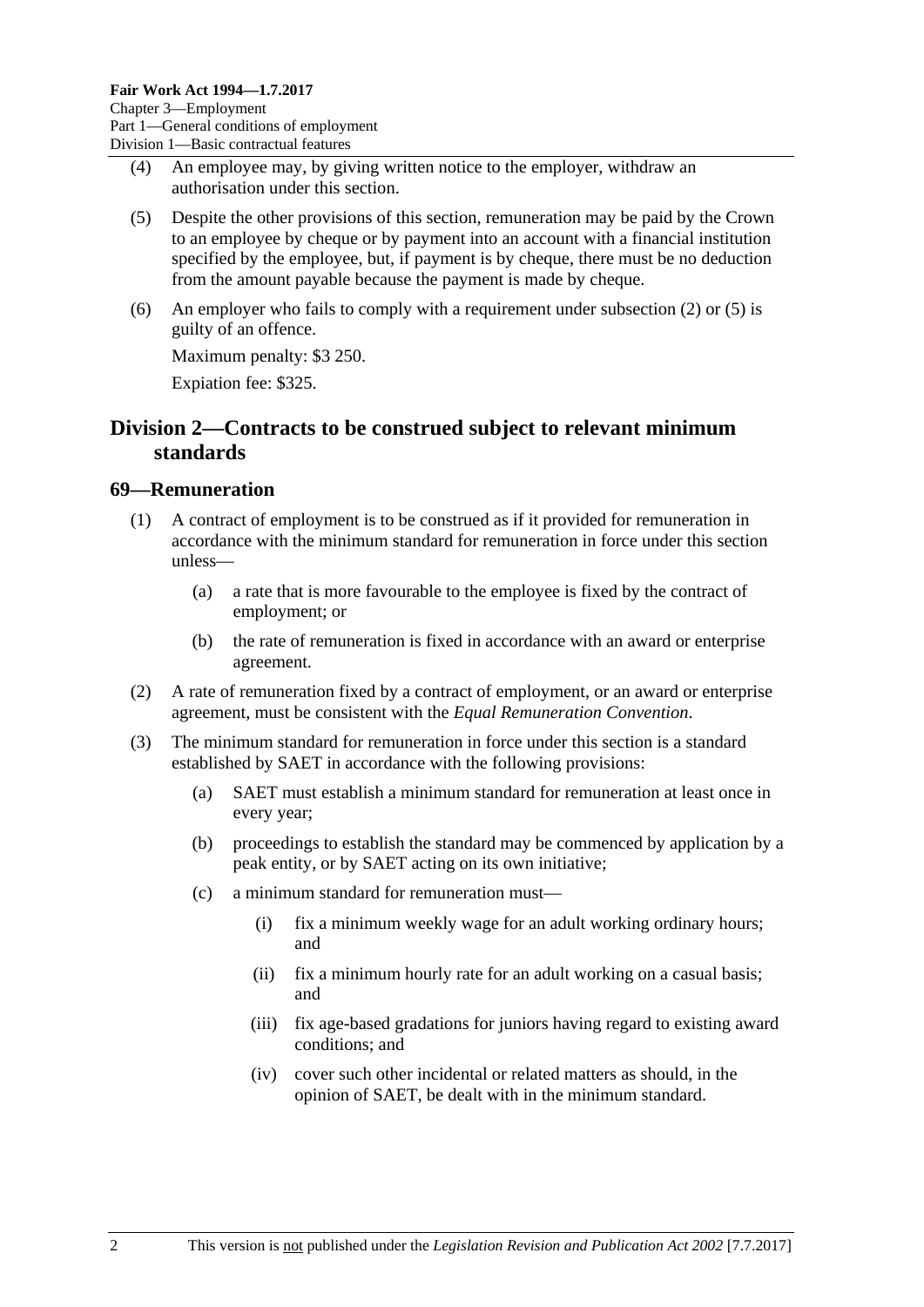# <span id="page-32-0"></span>**70—Sick leave/carer's leave**

- (1) A contract of employment is to be construed as if it provided for sick leave/carer's leave in terms of the minimum standard for sick leave/carer's leave in force under this section unless-
	- (a) the provisions of the contract are more favourable to the employee; or
	- (b) the provisions of the contract are in accordance with an award or enterprise agreement.
- (2) The minimum standard for sick leave/carer's leave in force under this section is—
	- (a) the standard set out in [Schedule 3;](#page-106-0) or
	- (b) a standard substituted for that standard on review by SAET under [subsection](#page-32-2) (3).
- <span id="page-32-2"></span>(3) SAET may, on application by a peak entity—
	- (a) review the minimum standard for sick leave/carer's leave in force under this section; and
	- (b) if satisfied that a variation of the minimum standard is necessary or desirable to give effect to the objects of this Act—substitute a fresh minimum standard.
- (4) An application under [subsection](#page-32-2) (3) must not be made within 2 years after the completion of a previous review of the standard by SAET under this section.

# <span id="page-32-1"></span>**70A—Bereavement leave**

- (1) A contract of employment is to be construed as if it provided for bereavement leave in terms of the minimum standard for bereavement leave in force under this section unless—
	- (a) the provisions of the contract are more favourable to the employee; or
	- (b) the provisions of the contract are in accordance with an award or enterprise agreement.
- (2) The minimum standard for bereavement leave in force under this section is—
	- (a) the standard set out in [Schedule 3A;](#page-107-2) or
	- (b) a standard substituted for that standard on review by SAET under [subsection](#page-32-3) (3).
- <span id="page-32-3"></span>(3) SAET may, on application by a peak entity—
	- (a) review the minimum standard for bereavement leave in force under this section; and
	- (b) if satisfied that a variation of the minimum standard is necessary or desirable to give effect to the objects of this Act—substitute a fresh minimum standard.
- (4) An application under [subsection](#page-32-3) (3) must not be made—
	- (a) within 2 years after the commencement of this section; or
	- (b) within 2 years after the completion of a previous review of the standard by SAET under this section.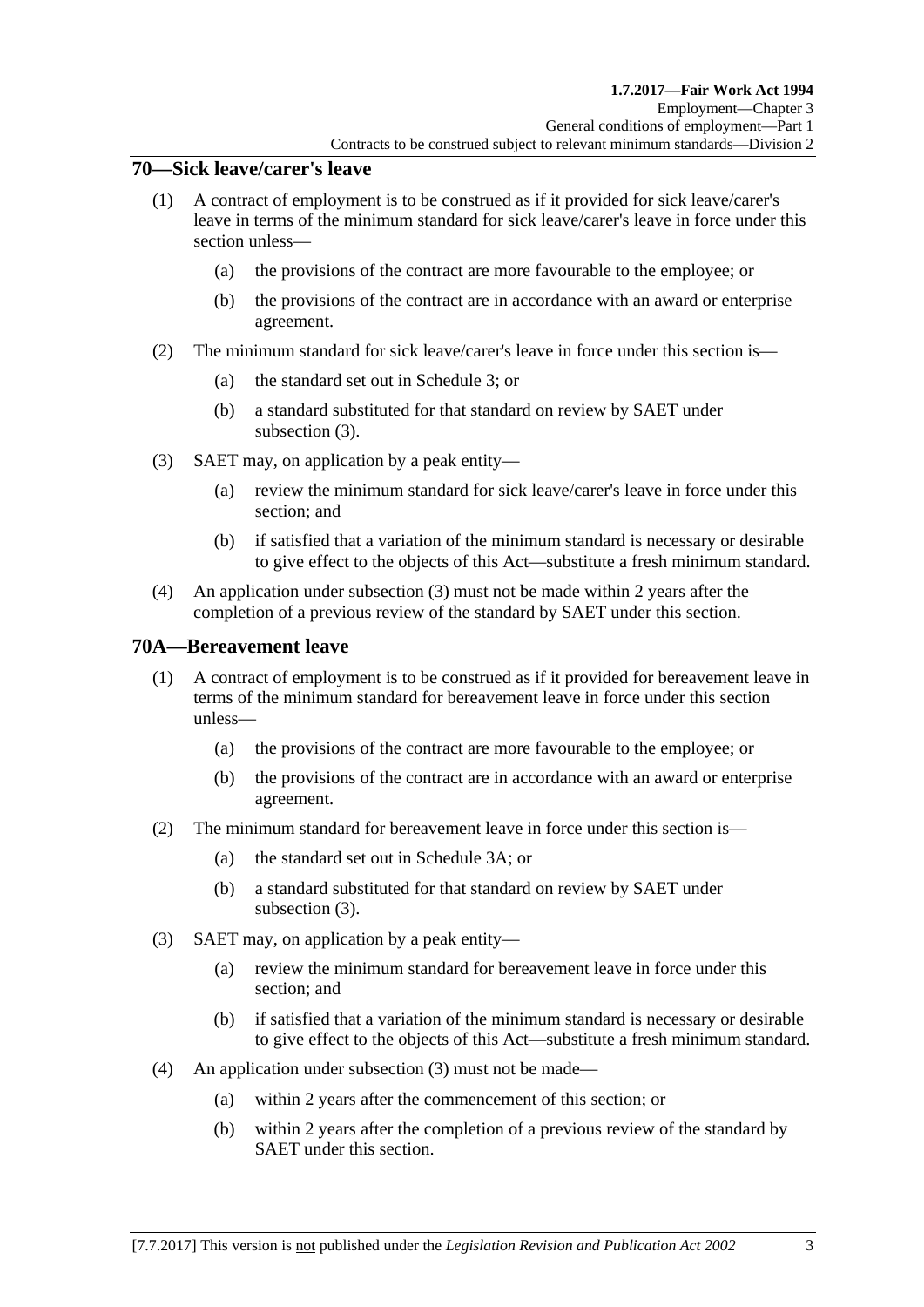### <span id="page-33-0"></span>**71—Annual leave**

- (1) A contract of employment is to be construed as if it provided for annual leave in terms of the minimum standard for annual leave in force under this section unless—
	- (a) the provisions of the contract are more favourable to the employee; or
	- (b) the provisions of the contract are in accordance with an award or enterprise agreement.
- (2) The minimum standard for annual leave in force under this section is—
	- (a) the standard set out in [Schedule 4;](#page-108-0) or
	- (b) a standard substituted for that standard on review by SAET under [subsection](#page-33-2) (3).
- <span id="page-33-2"></span>(3) SAET may, on application by a peak entity—
	- (a) review the minimum standard for annual leave in force under this section; and
	- (b) if satisfied that a variation of the minimum standard is necessary or desirable to give effect to the objects of this Act—substitute a fresh minimum standard.
- (4) An application under [subsection](#page-33-2) (3) must not be made within 2 years after the completion of a previous review of the minimum standard by SAET under this section.

#### <span id="page-33-1"></span>**72—Parental leave**

- (1) A contract of employment is to be construed as if it provided for maternity, paternity and adoption leave (and associated part-time work) in terms of the minimum standard for parental leave in force under this section unless—
	- (a) the provisions of the contract are more favourable to the employee; or
	- (b) the provisions of the contract are in accordance with an award or enterprise agreement.
- (2) The minimum standard in force under this section is—
	- (a) the standard set out in [Schedule 5;](#page-109-0) or
	- (b) a standard substituted for that standard on review by SAET under [subsection](#page-33-3)  $(3)$ .
- <span id="page-33-3"></span>(3) SAET may, on application by a peak entity—
	- (a) review the minimum standard for parental leave in force under this section; and
	- (b) if satisfied that a variation of the minimum standard is necessary or desirable to give effect to the objects of this Act—substitute a fresh minimum standard.
- (4) An application under [subsection](#page-33-3) (3) must not be made within 2 years after the completion of a previous review of the minimum standard by SAET under this section.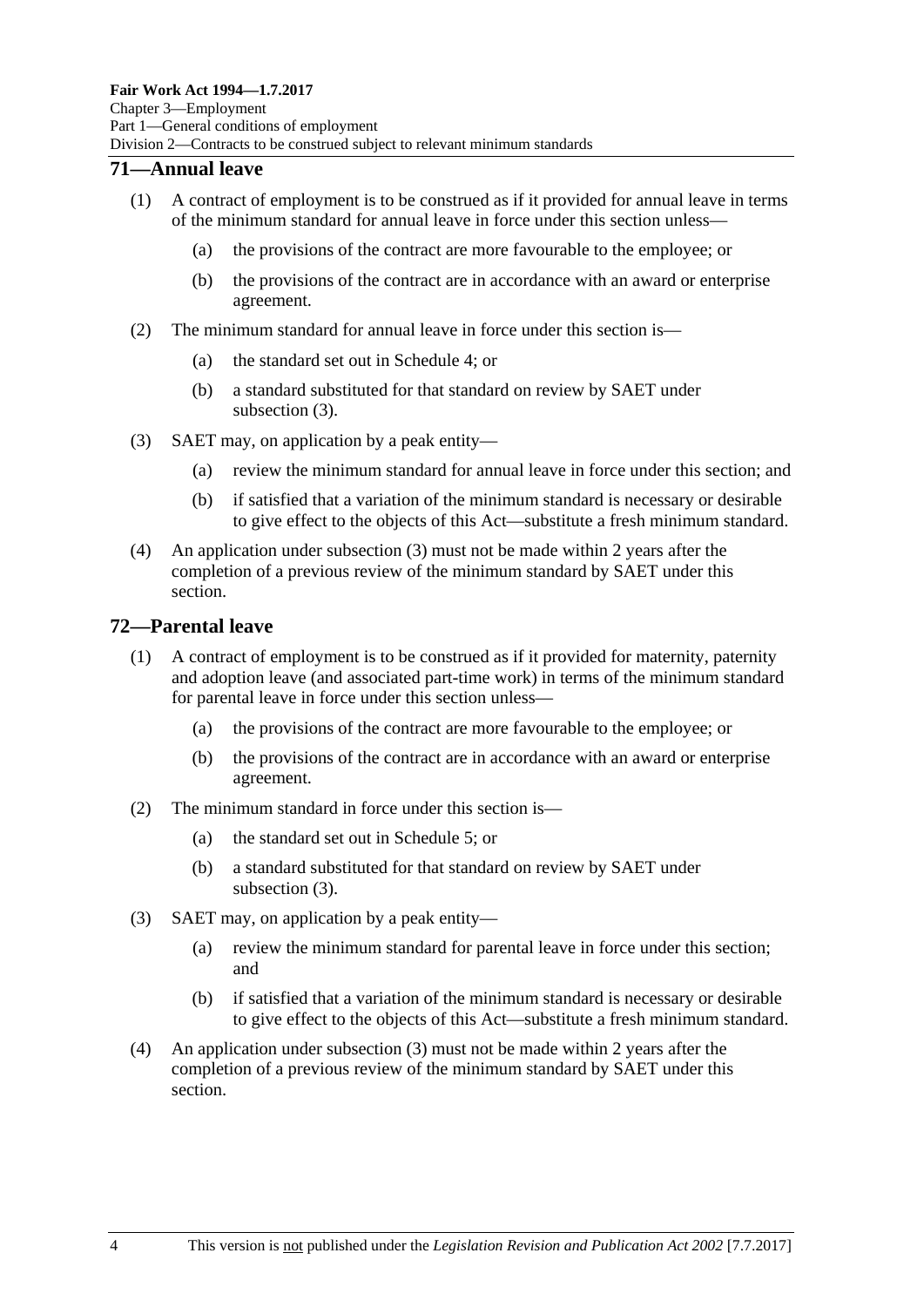# <span id="page-34-2"></span><span id="page-34-0"></span>**72A—Minimum standards—additional matters**

- (1) SAET may, on application by a peak entity, establish a standard relating to paid parental leave that, subject to this section, is also to apply as a minimum standard to all employers and employees.
- (2) A contract of employment is to be construed as if it incorporated any minimum standard established under [subsection](#page-34-2) (1) unless—
	- (a) the provisions of the contract are more favourable to the employee; or
	- (b) the provisions of the contract are in accordance with an award or enterprise agreement.
- (3) SAET may, when substituting or establishing a standard under this Division, exclude an award from the ambit of the standard (or a part of the standard).
- (4) Subject to [subsections](#page-34-3) (5) and [\(6\),](#page-34-4) a standard substituted or established by SAET under this Division prevails over a preceding award to the extent that the standard is more favourable to employees than any standard prescribed by the particular award.
- <span id="page-34-3"></span>(5) A party to an award may, within 28 days after a standard is set by SAET under this Division, apply to SAET to have the award excluded from the ambit of the standard (or a part of the standard).
- <span id="page-34-4"></span>(6) SAET may grant an application under [subsection](#page-34-3) (5) if (and only if) SAET is satisfied that there are cogent reasons for doing so taking into account matters or conditions that specifically apply or prevail in the relevant industry or industries.
- (7) SAET may grant an application under [subsection](#page-34-3) (5) on such conditions as SAET thinks fit.
- (8) SAET, in acting under this Division—
	- (a) must ensure that each peak entity is notified of the relevant proceedings and allowed a reasonable opportunity to make representations; and
	- (b) may (as it thinks fit) receive and take into account oral or written representations (or both) from any other person or persons who have, in the opinion of SAET, a proper interest in the matter.

# <span id="page-34-1"></span>**72B—Special provision relating to severance payments**

- (1) SAET must establish a minimum standard for severance payments on termination of employment for redundancy that will apply in the manner contemplated by [subsection](#page-35-2)  $(5)$ .
- <span id="page-34-5"></span>(2) SAET may thereafter, on application by a peak entity—
	- (a) review the minimum standard for severance payments on termination of employment for redundancy in force under this section; and
	- (b) if satisfied that a variation of the minimum standard is necessary or desirable to give effect to the objects of this Act—substitute a fresh minimum standard.
- (3) An application under [subsection](#page-34-5) (2) must not be made within 2 years after the completion of previous proceedings to establish or review the standard by SAET.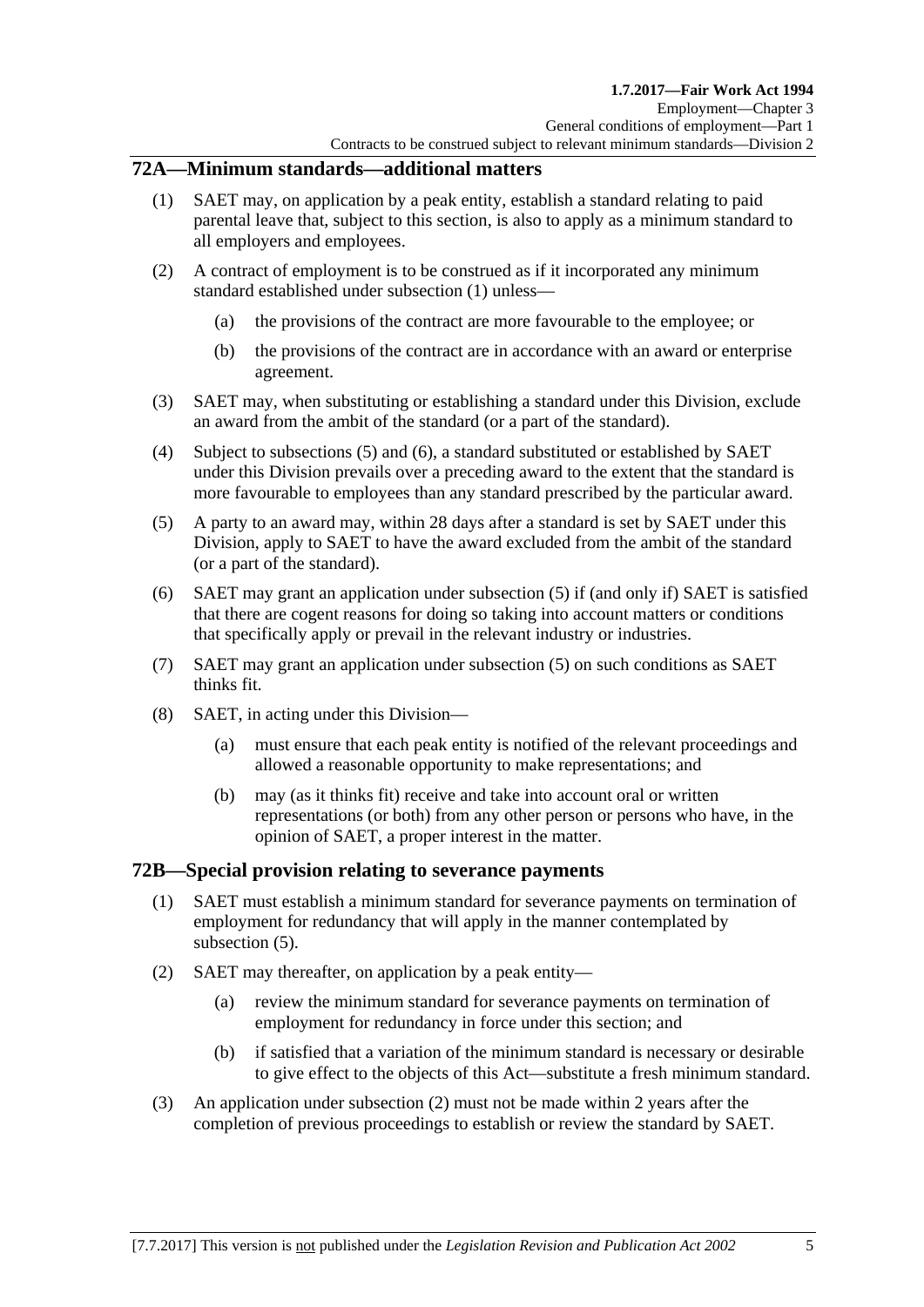- (4) SAET, in acting under this section—
	- (a) must ensure that each peak entity is notified of the relevant proceedings and allowed a reasonable opportunity to make representations; and
	- (b) may (as it thinks fit) receive and take into account oral or written representations (or both) from any other person or persons who have, in the opinion of SAET, a proper interest in the matter.
- <span id="page-35-2"></span>(5) SAET may, on application by—
	- (a) an employee (or a group of employees); or
	- (b) a registered association acting on behalf of an employee or a group of employees,

make an order applying the minimum standard for severance payments in such manner as SAET thinks fit.

- (6) An application may be made under [subsection](#page-35-2) (5) if (and only if)—
	- $(a)$
- (i) the relevant employee or employees have been given notice of a pending redundancy or redundancies; or
- (ii) the employment of the relevant employee or employees has been terminated for redundancy; and
- (b) the application is made within 21 days after the notice is given or the employment is terminated.
- <span id="page-35-3"></span>(7) An order under [subsection](#page-35-2) (5)—
	- (a) need not be made by SAET; and
	- (b) may provide for the variation of the minimum standard for severance payments in the circumstances of the particular case; and
	- (c) may be made on such conditions as SAET thinks fit.
- (8) SAET must only act under [subsection](#page-35-3) (7)(b) if satisfied that there are cogent reasons for doing so.

# <span id="page-35-0"></span>**Part 2—Regulation of industrial matters by enterprise agreements**

# <span id="page-35-1"></span>**73—Objects of this Part**

The objects of this Part are—

- (a) to encourage and facilitate the making of agreements governing remuneration, conditions of employment and other industrial matters at the enterprise or workplace level; and
- (b) to provide a framework for fair and effective negotiation and bargaining between employers and employees with a view to the making of such agreements and to provide for the participation of associations in the process of negotiation and bargaining; and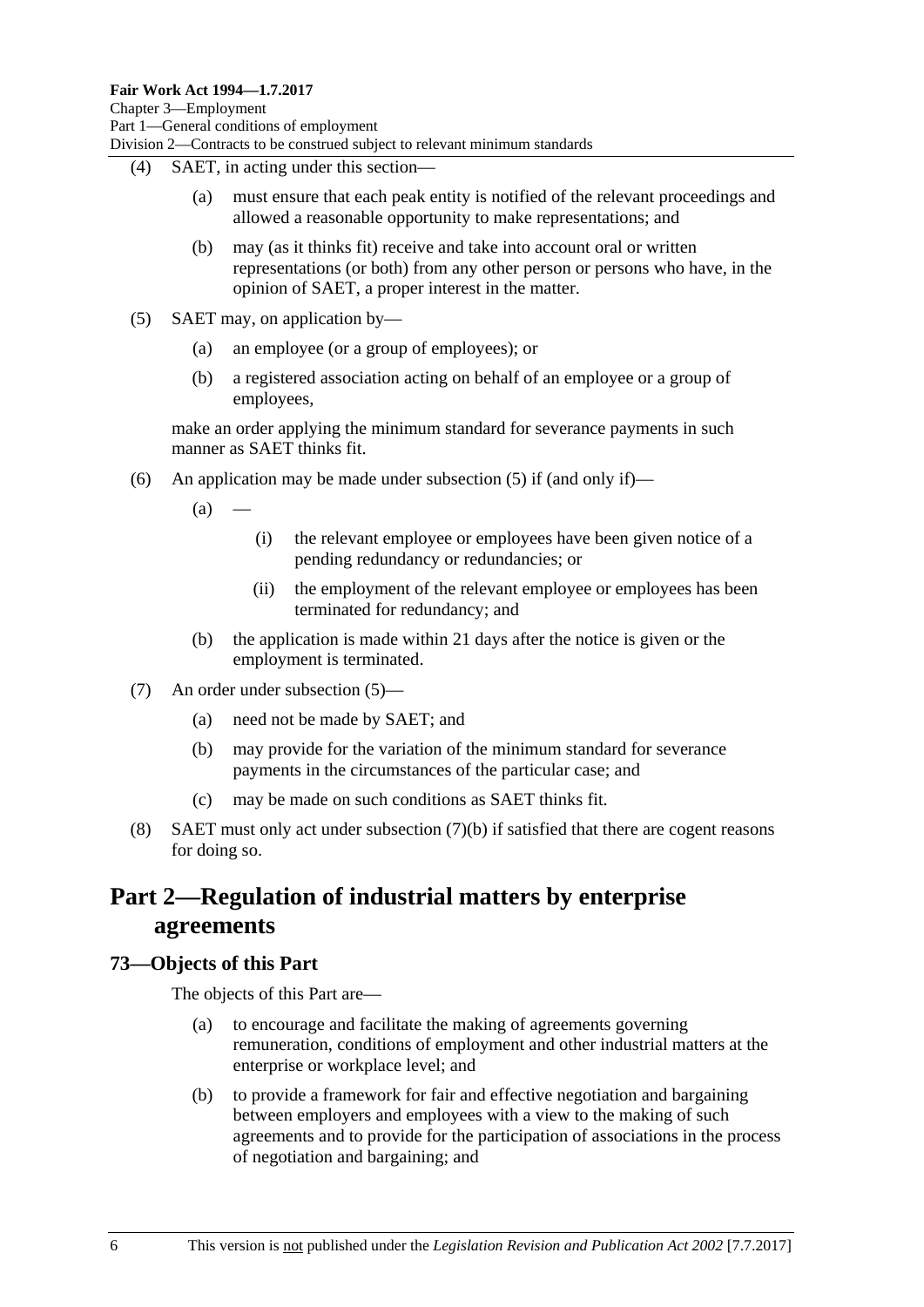- (c) to ensure that award remuneration and conditions of employment operate as a safety net underpinning the negotiated agreements at the enterprise or workplace level; and
- (d) to provide for improved flexibility in conditions of employment at the enterprise and workplace level with consequent increases in efficiency and productivity.

### **74—Nature of enterprise agreement**

An enterprise agreement may be made about remuneration and other industrial matters.

### <span id="page-36-1"></span>**75—Who may make enterprise agreement**

- (1) An enterprise agreement may be made between—
	- (a) 1 or more employers;
	- (b) a group of employees.
- <span id="page-36-0"></span>(2) A registered association may enter into an enterprise agreement on behalf of—
	- (a) any member or members of the association who have given the association an authorisation to negotiate the enterprise agreement on their behalf; or
	- (b) any group of employees (whether or not members of the association) if the association is authorised, after notice has been given as required by the regulations, by a majority of the employees constituting the group to negotiate the enterprise agreement on behalf of the group.
- (3) A member of an association is taken to have given the association an authorisation for the purposes of [subsection](#page-36-0) (2) for as long as the member remains a member of the association unless the member, by written notice given to the association, withdraws the authorisation.
- (4) An authorisation given to an association by an employee who is not a member of the association—
	- (a) cannot be given generally but must be specifically related to a particular proposal for an enterprise agreement; and
	- (b) remains in force (subject to revocation by written notice given to the association) until the relevant enterprise agreement is rescinded or superseded.
- $(5)$  If—
	- (a) an employer proposes to have an enterprise agreement with a group of employees who are yet to be employed by the employer; and
	- (b) the employees—
		- (i) are of a class not currently, or formerly, employed by the employer or a related employer in South Australia; or
		- (ii) are to be engaged in operations of a kind that are not currently, and have not been formerly, carried on by the employer or a related employer in South Australia,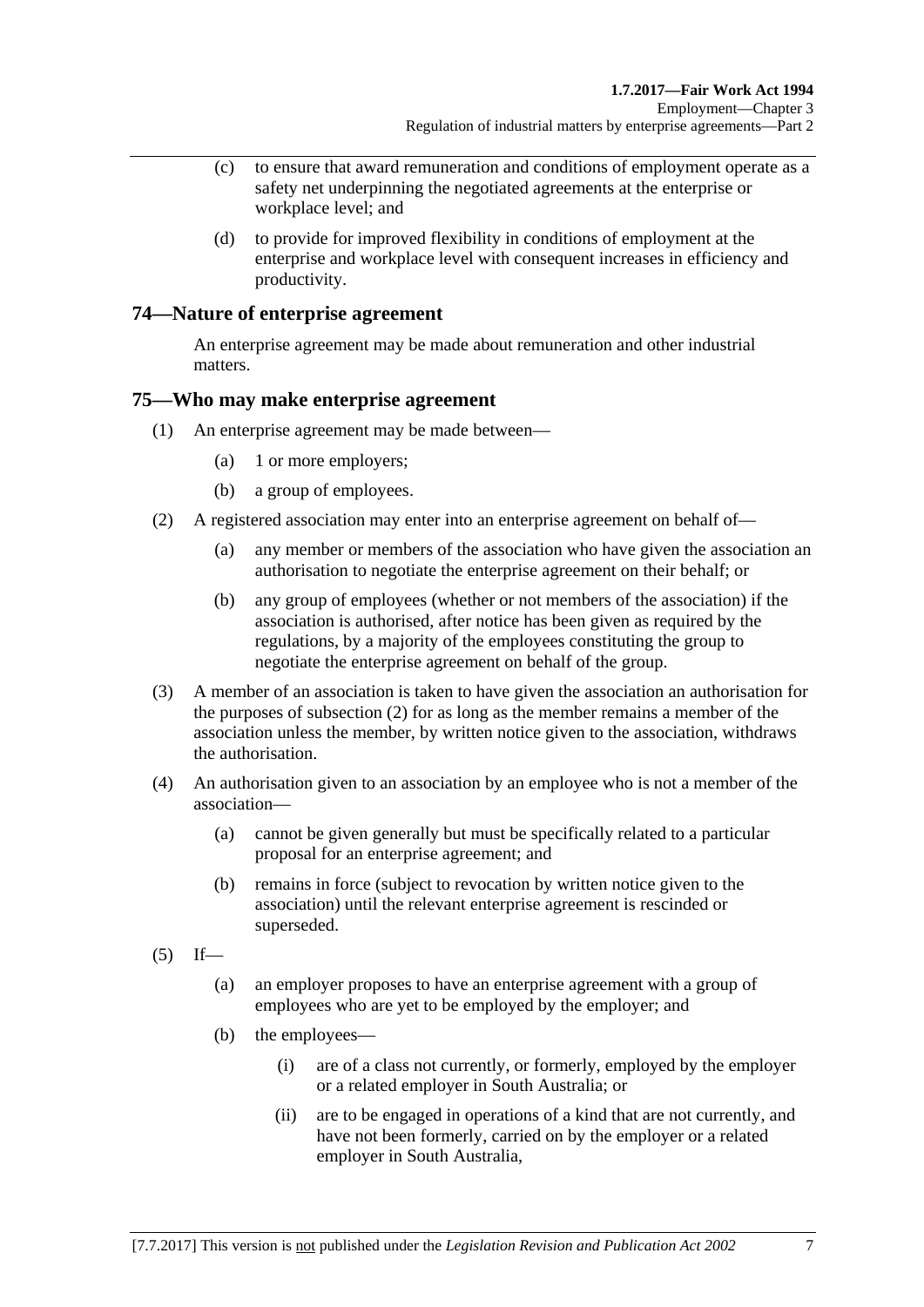the employer may enter, on a provisional basis, into an enterprise agreement binding on the employees who become members of the group (a *provisional enterprise agreement*) with a registered association of employees (or both).

- (7) A notice under subsection (6) must include details of the group of employees to which the agreement is to apply.
- (9) A person who becomes, or ceases to be, a member of a group of employees defined in an enterprise agreement as the group bound by the agreement, becomes or ceases to be bound by the enterprise agreement (without further formality).

### **76—Negotiation of enterprise agreement**

- (1) An employer must, before beginning negotiations on the terms of an enterprise agreement give the employees who may be bound by the agreement at least 14 days' notice, in accordance with procedures prescribed by regulation, that negotiations are about to begin (but notice is not required if the agreement is negotiated to settle an industrial dispute, or SAET determines that there is good reason in the circumstances of the case to exempt the employer from this requirement).
- (2) The employer must, before beginning negotiations on the terms of an enterprise agreement, inform the employees of their right to representation in the negotiation, and proceedings for approval, of the agreement and, in particular, that an employee may be represented by an agent of an employee's choice, or a registered association of employees.
- (3) If an employer is aware that an employee is a member of a registered association, the employer must, before beginning negotiations on the terms of an enterprise agreement, take reasonable steps to inform the association that the negotiations are about to begin.
- (4) An employer who negotiates an enterprise agreement with employees who are subject to an award must ensure that the employees have reasonable access to the award.
- (5) A person involved in negotiations for an enterprise agreement must comply with procedures and formalities applicable to that person that are required by regulation.
- <span id="page-37-0"></span>(5a) If an employee involved in negotiations for an enterprise agreement suffers from an intellectual disability that prevents the employee from having a proper understanding of the negotiations, then any of the following may negotiate on the employee's behalf and take any steps that the employee might take if he or she did not suffer from the disability:
	- (a) a person who is—
		- (i) a guardian at law of the employee; or
		- (ii) the donee of a power of attorney from the employee; or
		- (iii) a substitute decision-maker under an advance care directive (within the meaning of the *[Advance Care Directives Act](http://www.legislation.sa.gov.au/index.aspx?action=legref&type=act&legtitle=Advance%20Care%20Directives%20Act%202013) 2013*) given by the employee (being a substitute decision-maker who is authorised to make decisions relating to the employee's employment); or
	- (b) a person appointed to represent the employee's interests for the purposes of this Act by a person within the ambit of [paragraph](#page-37-0) (a).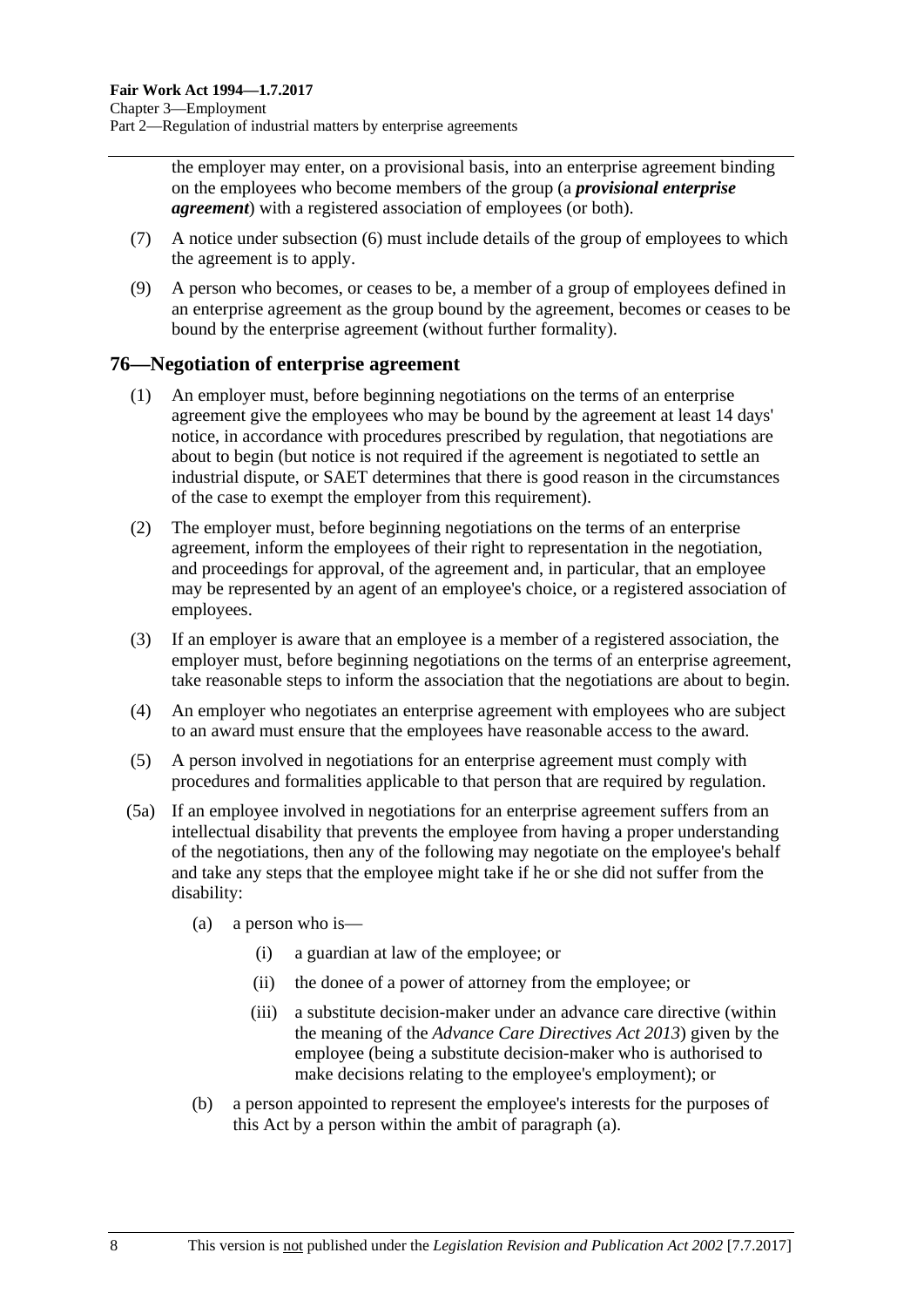- (6) This section does not prevent employees or a registered association of employees from initiating negotiations on a proposed enterprise agreement, but in that case, the employer must, before entering into the negotiations, give the notice and information required by this section to ensure that the interests of all employees who may be affected by the proposed agreement are properly protected.
- (7) This section does not apply to negotiations on the terms of an enterprise agreement that is to be entered into on a provisional basis.

### **76A—Best endeavours bargaining**

- (1) The parties to the negotiations must use their best endeavours to resolve questions in issue between them by agreement.
- (2) In particular, the parties to the negotiations (or their duly authorised representatives)—
	- (a) must meet at reasonable times, and at reasonable places, for the purpose of commencing and furthering the negotiations; and
	- (b) must state and explain their position on the questions at issue to all other parties to the negotiations; and
	- (c) must disclose relevant and necessary information; and
	- (d) must act openly and honestly; and
	- (e) must not alter or shift the ground of negotiation by capriciously adding matters for consideration or excluding matters from consideration; and
	- (f) must adhere to agreed negotiation procedures; and
	- (g) must adhere to agreed outcomes and commitments; and
	- (h) if the parties are able to arrive at an agreed timetable for achieving agreement—must use their best endeavours to meet the timetable.
- (3) SAET may, on the application of a party to any negotiations, give directions to resolve any dispute as to the composition of the group of employees for negotiating purposes.
- (4) An employer cannot be required, as part of any negotiations under this Part, to produce any financial records relating to any business or undertaking of the employer.
- (5) SAET may, on the application of a party to the negotiations, take steps to resolve a matter by conciliation.
- (6) Nothing in a preceding subsection prevents a party to negotiations for an enterprise agreement deciding to withdraw from the negotiations entirely.

#### **77—Form and content of enterprise agreement**

- (1) An enterprise agreement—
	- (a) must be in writing; and
	- (b) must—
		- (i) specify the employer to be bound by the agreement; and
		- (ii) define the group of employees to be bound by the agreement; and
	- (c) must include procedures for preventing and settling industrial disputes between the employer and employees bound by the agreement; and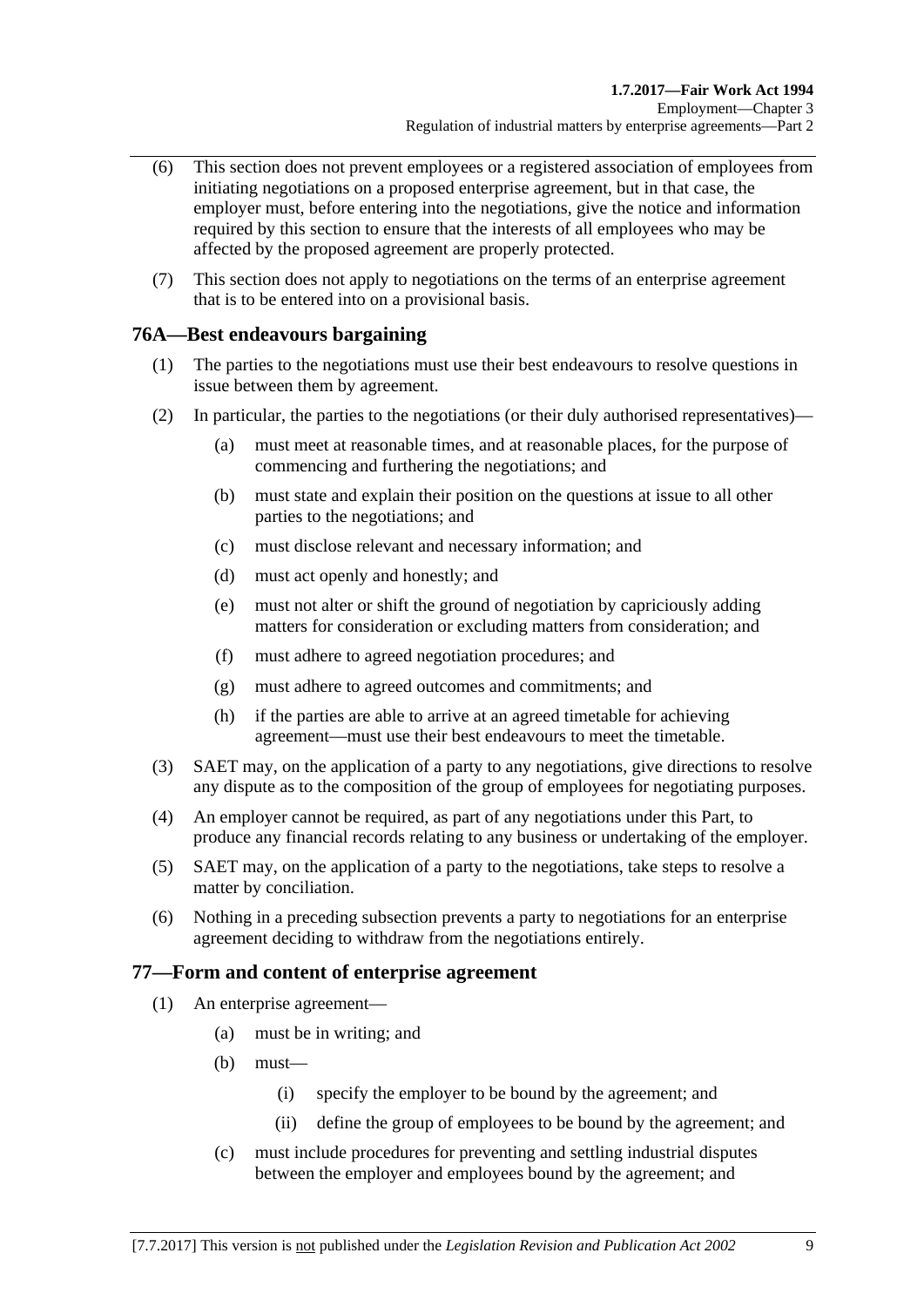- <span id="page-39-1"></span>(d) if a majority of at least two-thirds of the total number of employees to be covered by the agreement agree—may include a provision giving an association of employees that is able to represent the industrial interests of the employees' rights to represent the industrial interests of those employees to the exclusion of another association of employees<sup>1</sup>; and
- (e) must provide that sick leave is available, subject to limitations and conditions prescribed in the agreement, to an employee if the leave becomes necessary because of the sickness of a child, spouse, domestic partner, parent or grandparent (unless the agreement specifically excludes the extension of sick leave to such circumstances); and
- (f) must make provision for the renegotiation of the agreement at the end of its term; and
- (g) must be signed as required by regulation by or on behalf of the employer, and on behalf of the group of employees, to be bound by the agreement.
- (2) An enterprise agreement should be submitted to SAET for approval within 21 days after the agreement is signed by or on behalf of the persons who are to be bound by it.

**Note—**

1 However, the provision must be consistent wit[h section](#page-67-0) 116(1).

#### **78—Enterprise agreement has no force or effect without approval**

An enterprise agreement has no force or effect unless approved by SAET.

#### **79—Approval of enterprise agreement**

- <span id="page-39-0"></span>(1) Except as otherwise provided, SAET must approve an enterprise agreement if, and must not approve an enterprise agreement unless, it is satisfied that—
	- (a) before the application for approval was made, reasonable steps were taken—
		- (i) to inform the employees who are covered by the agreement about the terms of the agreement and the intention to apply to SAET for approval of the agreement; and
		- (ii) to explain to those employees, the effect the agreement will have if approved and, in particular—
			- to identify the terms of an industrial instrument (if any) that currently apply to the employees and will, if the agreement is approved, be excluded by the agreement; and
			- if the agreement supersedes an earlier enterprise agreement, to identify the differences in the terms of the agreements; and
			- to explain the procedures for preventing and settling industrial disputes as prescribed by the agreement; and
			- to inform the employees of their right to representation in the negotiation, and proceedings for approval, of the agreement and, in particular, that an employee may be represented by an agent of an employee's choice, or an association of employees; and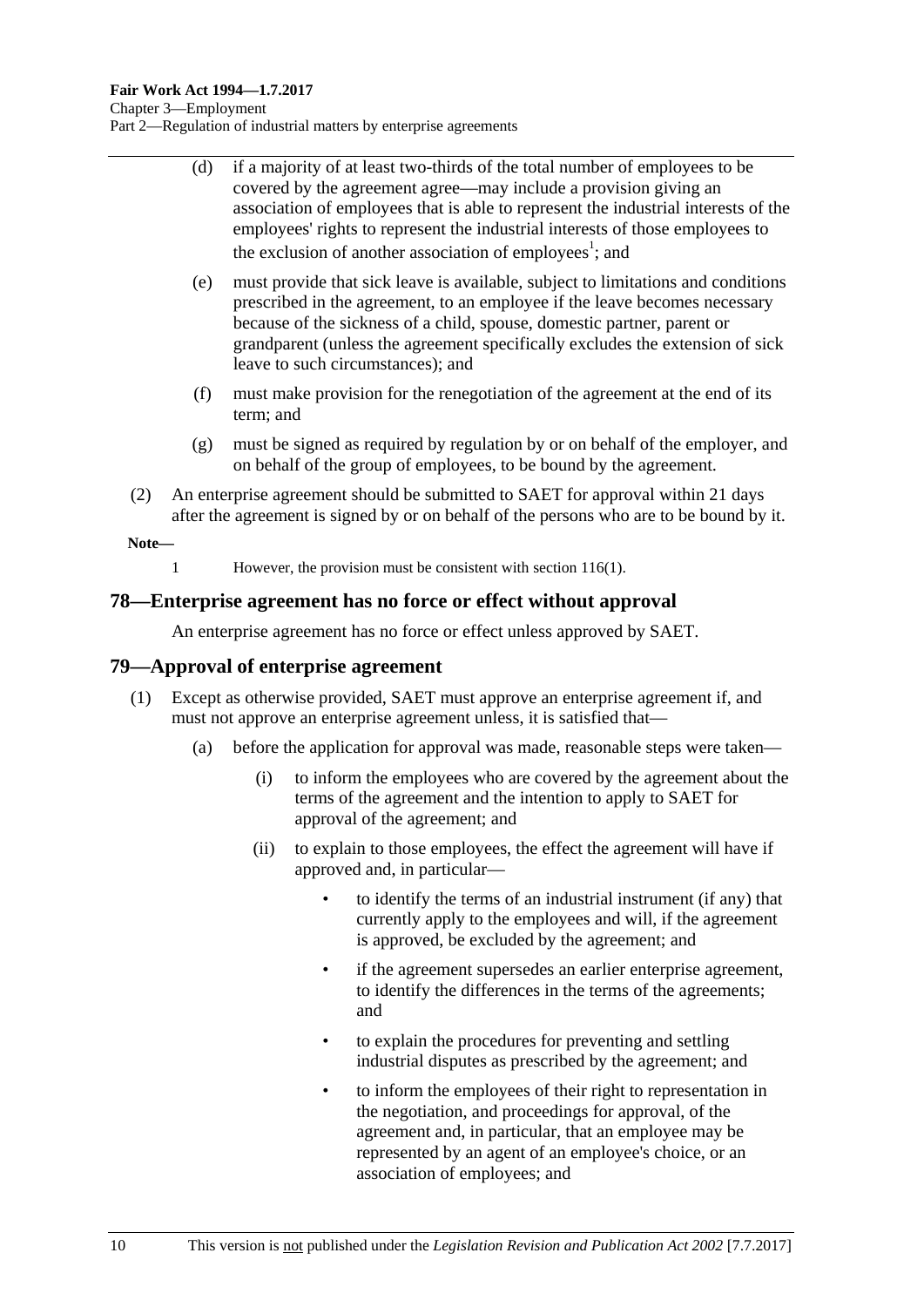- <span id="page-40-2"></span>(b) the agreement has been negotiated without coercion and a majority of the employees covered by the agreement have genuinely agreed to be bound by it; and
- <span id="page-40-3"></span>(c) if the agreement is entered into by a registered association as representative of 1 or more employees bound by the agreement—SAET is satisfied (in such manner as it thinks fit) that the association is authorised to act in accordance with the provisions of this Act; and
- (d) the agreement provides for consultation between the employer and the employees bound by the agreement about changes to the organisation and performance of work or the parties have agreed that it is not appropriate for the agreement to contain provision for such consultation; and
- <span id="page-40-0"></span>(e) the agreement—
	- (i) is, on balance, in the best interests of the employees covered by the agreement (taking into account the interests of all employees); and
	- (ii) does not provide for remuneration or other conditions of employment that are inferior to the standards that apply under [Part 1 Division 2;](#page-31-0) and
	- (iii) does not provide for remuneration or conditions of employment that are (considered as a whole) inferior to remuneration or conditions of employment (considered as a whole) prescribed by an award under this Act that applies to the employees at the time of the application for approval; and
- <span id="page-40-1"></span>(f) the agreement is consistent with the objects of this Part; and
- (g) the agreement complies with the other requirements of this Act.
- (1a) The agreement of employees to be bound by a proposed enterprise agreement may be indicated by ballot or in some other way.
- (1b) If a ballot of employees is taken—
	- (a) SAET must be satisfied that—
		- (i) all employees were given a reasonable opportunity to participate in the ballot; and
		- (ii) the ballot was conducted in accordance with the rules for the conduct of ballots (if any) laid down by regulation; and
		- (iii) a majority of the employees casting valid votes at the ballot voted in favour of the proposal; and
	- (b) if SAET is so satisfied, it will be presumed that a majority of the total number of the employees (including those who did not vote at the ballot) is in favour of the proposal.
- (1c) In deciding whether an agreement is in the best interests of an employee with a disability, SAET must have regard to the *Supported Wage System* of the Commonwealth (or any system that replaces it), and any other relevant national disability standard identified by or under the regulations.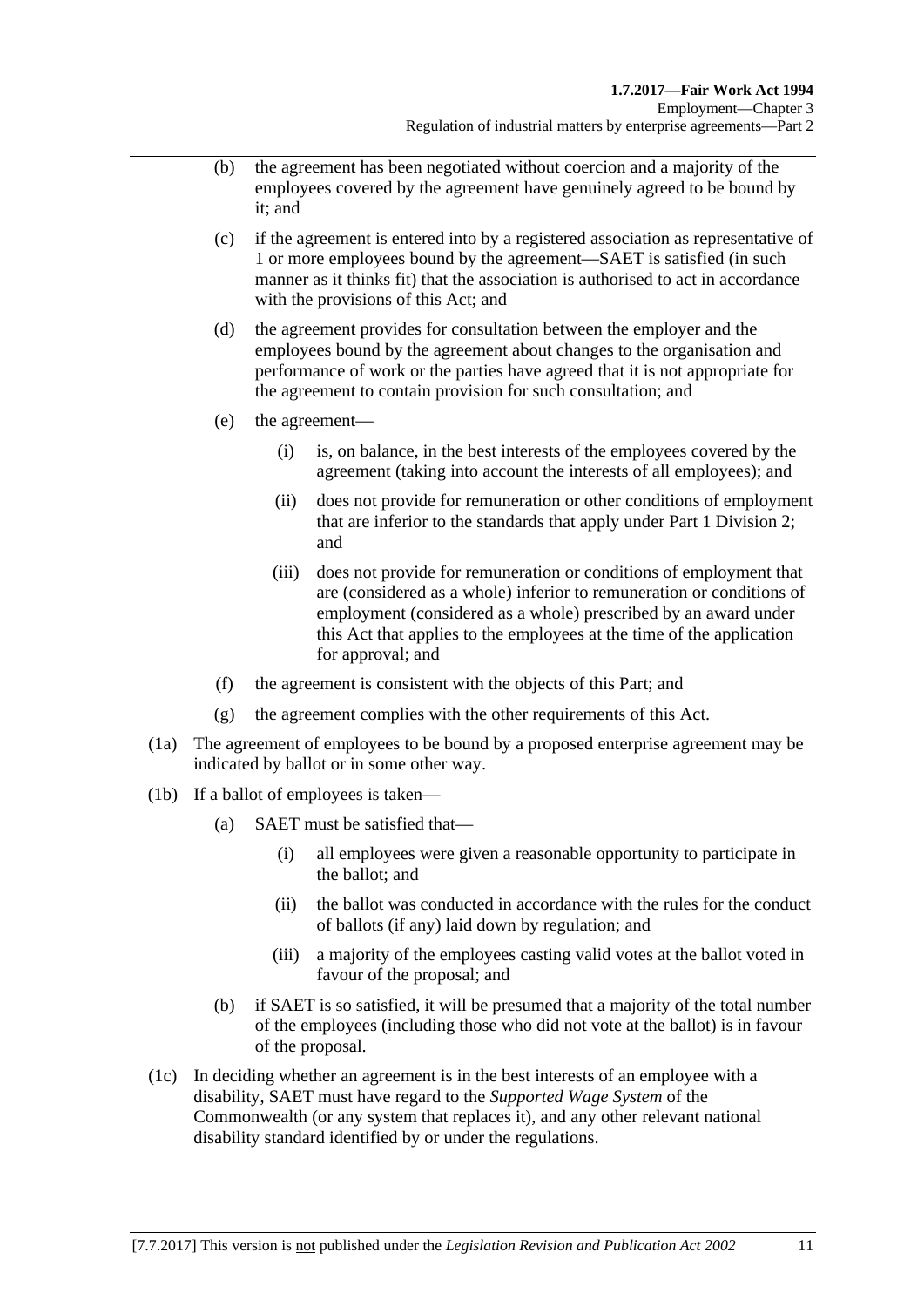- (2) SAET must refuse to approve an enterprise agreement if a provision of the agreement discriminates against an employee because of, or for reasons including, race, colour, sex, sexual preference, physical or mental disability, marital status, family responsibilities, pregnancy, religion, political opinion, national extraction or social origin.
- (3) SAET must not approve an enterprise agreement if the agreement applies to part of a single business or a distinct operational or organisational part of a business and SAET considers that—
	- (a) the agreement does not cover employees who should be covered having regard to—
		- (i) the nature of the work performed by the employees whom the agreement does cover; and
		- (ii) the relationship between that part of the business and the rest of the business; and
	- (b) it is unfair that the agreement does not cover those employees.
- <span id="page-41-0"></span>(4) In deciding whether to approve an enterprise agreement, SAET must identify the employees (if any) who are covered by the agreement but whose interests may not have been sufficiently taken into account in the course of negotiations and must do whatever is necessary to ensure that those employees understand the effect of the agreement and their interests are properly taken into account.
- <span id="page-41-1"></span>(5) Despite [subsection](#page-40-0)  $(1)(e)(ii)$  and  $(iii)$ , SAET may, on referral of an enterprise agreement by a member of SAET who considered the agreement in the first instance, approve the agreement if SAET is satisfied that—
	- (a) a majority of at least two-thirds of the total number of employees to be covered by the agreement is in favour of making the agreement; and
	- (b) the enterprise is suffering significant economic difficulties; and
	- (c) the agreement would make a material contribution to the alleviation of those difficulties; and
	- (d) there are reasonable prospects of the economic circumstances of the enterprise improving within the term of the agreement; and
	- (e) having regard to any relevant award under this Act (which should be considered as a whole) the agreement does not substantially disadvantage the employees covered by the agreement.
- (6) An enterprise agreement must also be referred to SAET for approval if the member of SAET before whom the question of approval comes in the first instance is in serious doubt about whether the agreement should be approved.
- (7) If an enterprise agreement is to be entered into on a provisional basis—
	- (a) the prescribed provisions do not apply to its approval under this section; but
	- (b) the agreement may only be approved on condition that—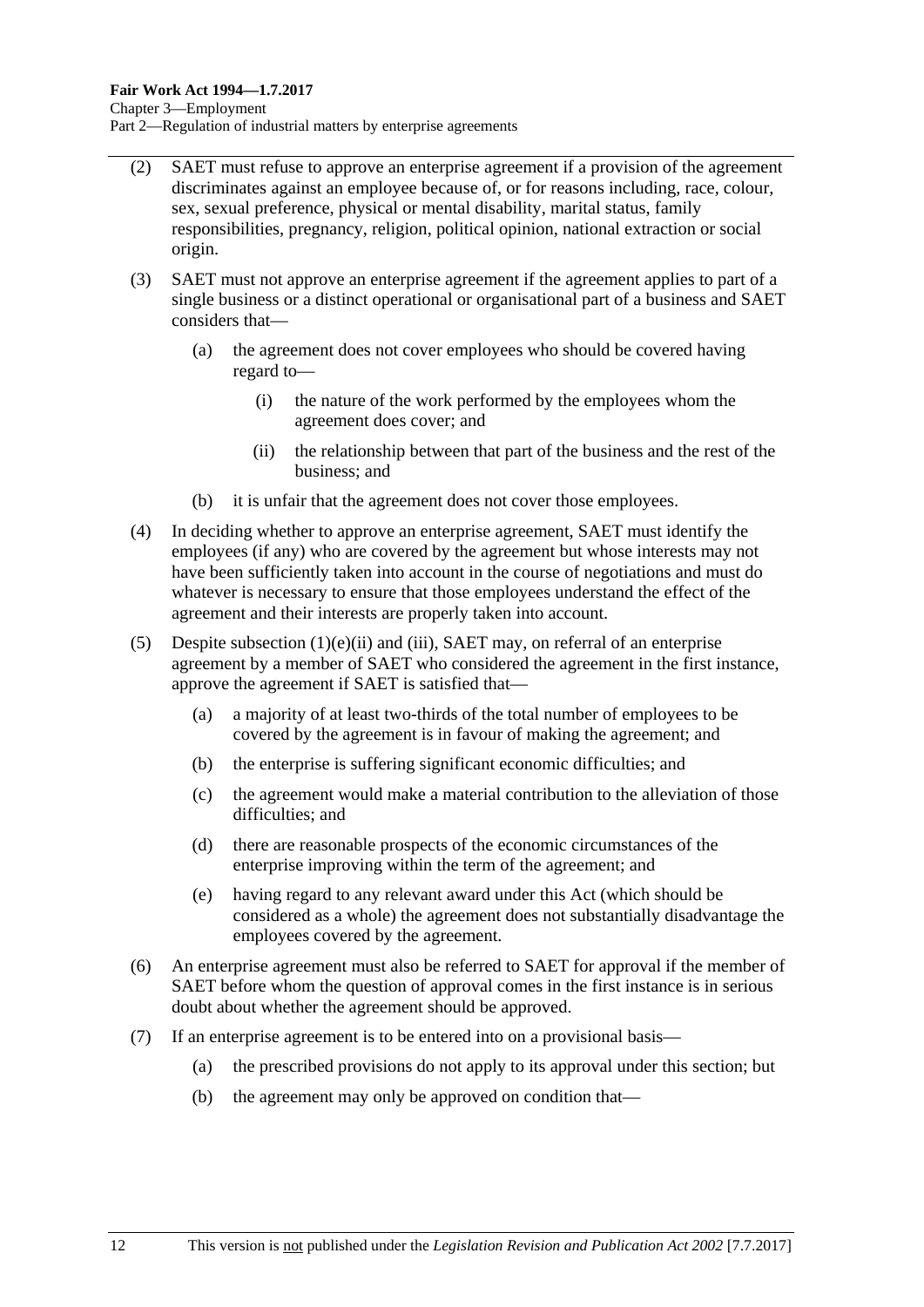- (i) the agreement is to be renegotiated between the employer and the group of employees within a period (not exceeding 6 months) SAET considers appropriate in the circumstances and fixes on approving it; and
- (ii) if, in the course of the renegotiation, the employer and the group<sup>1</sup> reach agreement (either in the same or on different terms), the agreement is, on its approval under this Part, to take the place of the provisional agreement and, if agreement is not reached, the provisional agreement lapses at the end of the period fixed for its renegotiation.

#### **Explanatory note—**

The *prescribed provisions* are [subsection](#page-39-0) (1)(a)[, \(b\),](#page-40-2) [\(c\)](#page-40-3) and [subsections](#page-41-0) (4) an[d \(5\).](#page-41-1)

- (9) If SAET is of the opinion that grounds may exist for withholding approval of an enterprise agreement but—
	- (a) an undertaking is given to SAET by one or more of the persons who are to be bound by the agreement (or by a duly authorised representative on their behalf) about how the agreement is to be interpreted or applied; and
	- (b) SAET is satisfied that the undertaking adequately deals with the aspects of the agreement that might otherwise lead SAET to withhold its approval,

SAET may incorporate the undertaking as part of the agreement, or amend the agreement to conform with the undertaking, and approve the agreement in its modified form.

- (10) Before SAET rejects an application for approval for an enterprise agreement on the ground that its provisions do not meet the criteria for approval, it should identify the aspects of the agreement that are of concern to SAET and allow a reasonable opportunity for the renegotiation of those aspects of the agreement.
- (11) SAET may approve an enterprise agreement without proceeding to a formal hearing if SAET—
	- (a) is satisfied on the basis of documentary material submitted in support of the application that the agreement should be approved; and
	- (b) has given public notice of its intention to approve the agreement in accordance with the rules.
- **Note—**
	- 1 The group may, if the appropriate authorisation exists, be represented in the negotiations by an association or associations of employees—See [section](#page-36-1) 75.

### <span id="page-42-0"></span>**80—Extent to which aspects of negotiations and terms of the agreement are to be kept confidential**

(1) An association that enters into an enterprise agreement as representative of a group of employees, must not disclose to the employer which employees authorised the association to act on their behalf.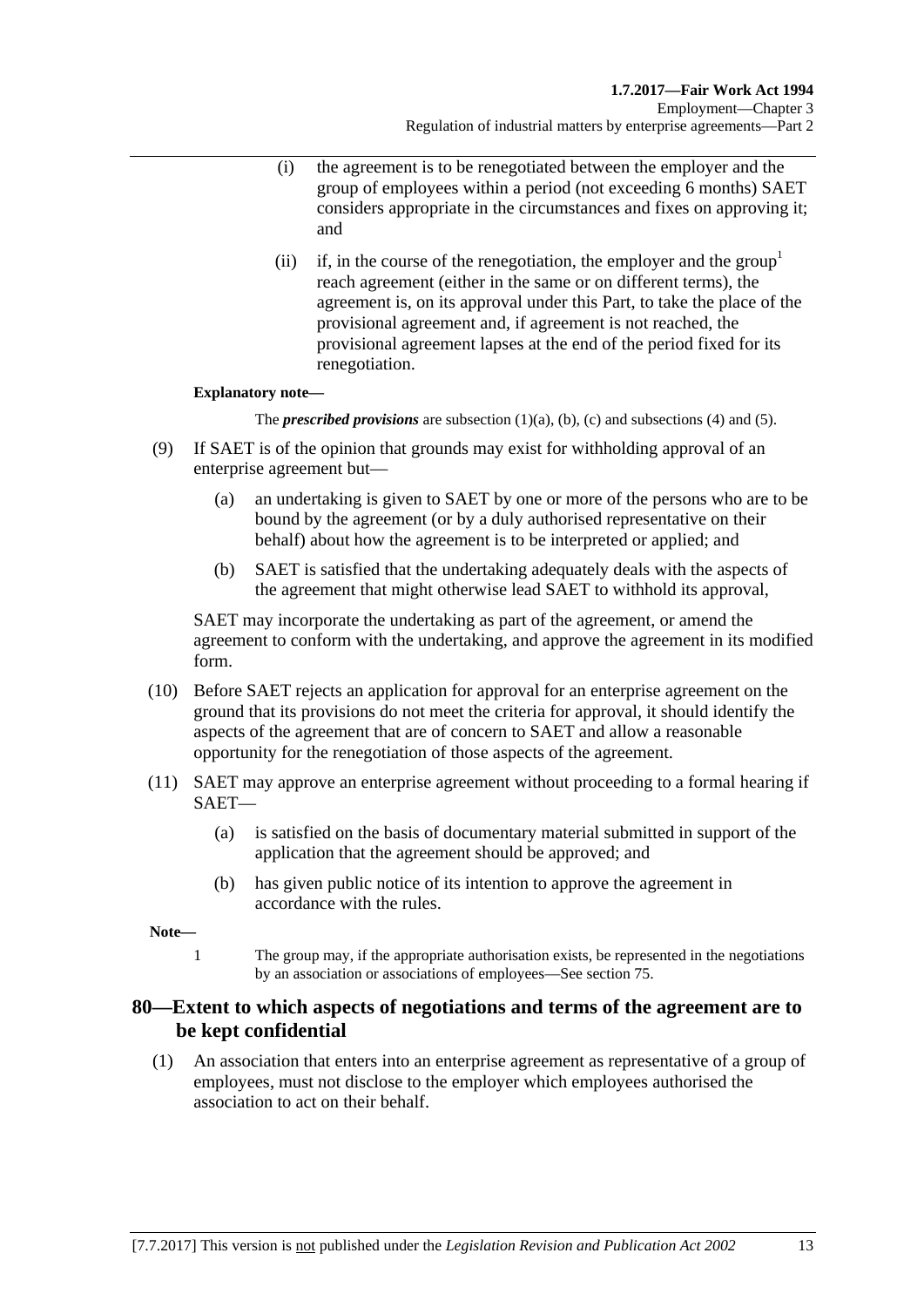#### (2) However—

- (a) an association, if authorised in writing by an employee, may disclose to an employer that the association is authorised to act on behalf of the employee; and
- (b) an association may be authorised by SAET to disclose to an employer the identity of employees who authorised the association to act on their behalf and may be required by SAET to disclose the identity of those employees to SAET.
- (3) An enterprise agreement, once approved, must be lodged in the Registrar's office and must, subject to an order under [subsection](#page-43-0) (4), be available for public inspection.
- <span id="page-43-0"></span>(4) SAET may, if satisfied that an order under this subsection is justified by the exceptional nature or circumstances of the case, declare that an enterprise agreement or a particular part of an enterprise agreement is to be kept confidential to the persons bound by it, and make an order suppressing public disclosure of the agreement or the relevant part of the agreement.
- (5) A person must not contravene an order of SAET under [subsection](#page-43-0) (4). Maximum penalty: \$2 500.

#### **81—Effect of enterprise agreement**

- (1) An enterprise agreement prevails over a contract of employment to the extent the agreement is inconsistent with the contract.
- (2) However, if an employer and employee agree, at or after the time of entering into an enterprise agreement, that a term of a contract of employment that is more beneficial to an employee than the corresponding provision of the enterprise agreement is to prevail despite the enterprise agreement, the contractual term prevails over the corresponding provision of the enterprise agreement.
- (3) An enterprise agreement operates to exclude the application of an award only to the extent of inconsistency with the award.
- (4) Subject to [subsection](#page-43-1) (5), if—
	- (a) an enterprise agreement applies to the employees or a particular class of employees engaged in a particular business or undertaking; and
	- (b) a new employer becomes the successor, transmittee or assignee of the whole or part of the business or undertaking,

the new employer succeeds to the rights and obligations of the employer under the enterprise agreement.

- <span id="page-43-1"></span> $(5)$  If—
	- (a) an employer is bound by an enterprise agreement (the *outgoing employer*); and
	- (b) another employer (the *incoming employer*) then becomes, or is likely to become at a later time, the successor, transmittee or assignee of the whole or part of the business or undertaking of the outgoing employer,

SAET may, on application under this subsection, by order—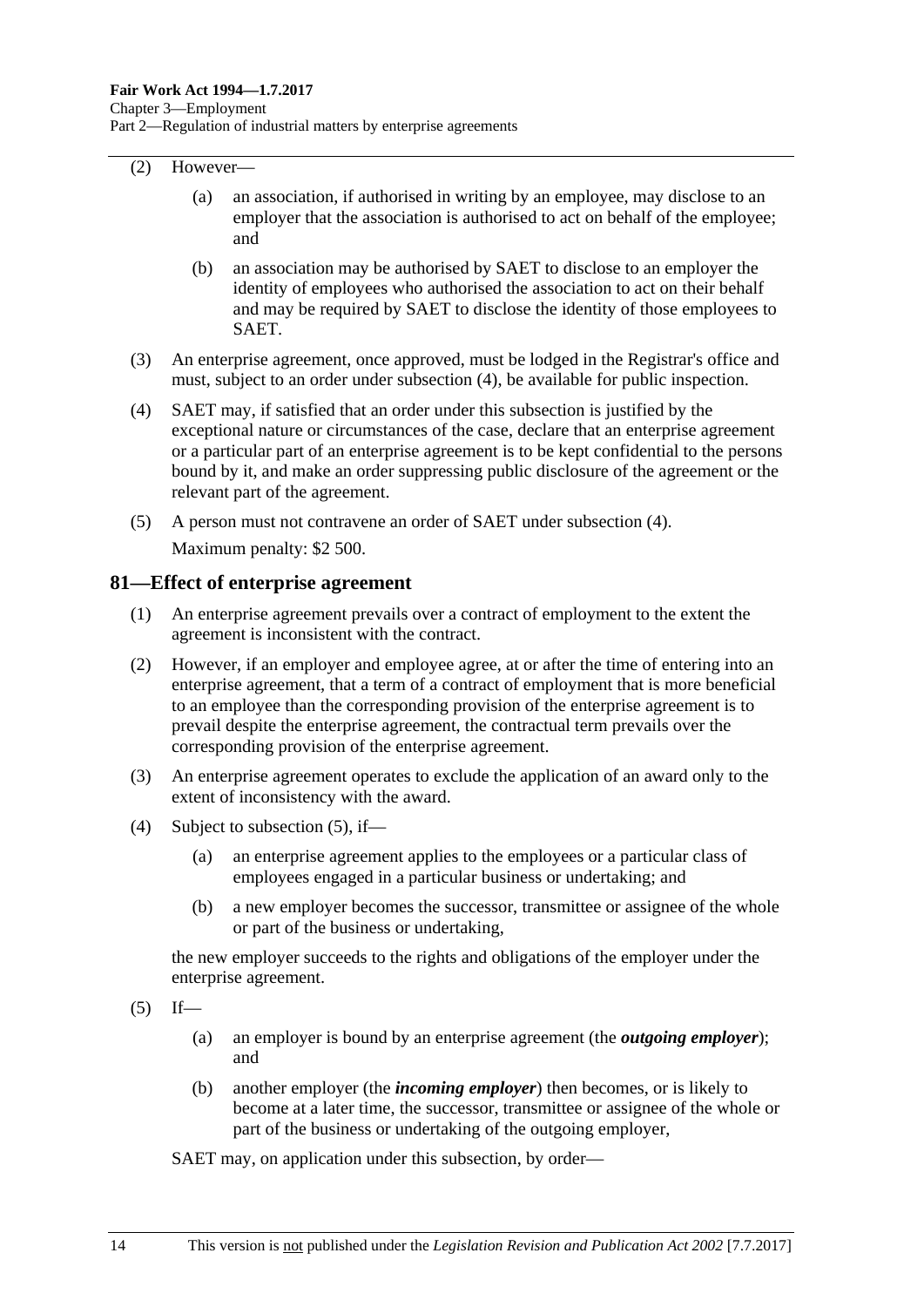- (c) vary the enterprise agreement; or
- (d) rescind the enterprise agreement.
- (6) An application under [subsection](#page-43-1) (5) may be made—
	- (a) by the outgoing employer (including such an employer who was previously an incoming employer), while he or she is still the employer under the enterprise agreement; or
	- (b) by the incoming employer after he or she takes over the whole or a part of the business or undertaking of the outgoing employer; or
	- (c) by an employee bound by the enterprise agreement (or a group of such employees) after the incoming employer takes over the whole or a part of the business or undertaking of the outgoing employer; or
	- (d) by a registered association acting on behalf of an employee or a group of employees bound by the enterprise agreement after the incoming employer takes over the whole or a part of the business or undertaking of the outgoing employer.
- <span id="page-44-0"></span>(7) SAET may make an order on application under [subsection](#page-43-1) (5) if (and only if)—
	- (a) the order only relates to provisions that regulate the performance of duties by employees or that relate to the remuneration of employees; and
	- (b) SAET is satisfied that exceptional circumstances exist justifying the making of the order; and
	- (c) SAET is satisfied—
		- (i) that the order will not disadvantage employees in relation to their terms and conditions of employment; or
		- (ii) that the order will assist in a reasonable strategy on the part of the employer to deal with a short-term crisis in, and to assist in the revival of, the relevant business or undertaking.
- (8) For the purposes of [subsection](#page-44-0) (7), an order disadvantages an employee or employees in relation to their terms and conditions of employment if, on balance, its making would result in a reduction in the overall terms and conditions of employment of that employee or those employees.
- (9) SAET must, in making an order under [subsection](#page-43-1) (5), take into account the length of time remaining until the end of the term of the enterprise agreement.
- (10) An order under [subsection](#page-43-1) (5)—
	- (a) must not take effect before the transfer of the relevant business or undertaking to the incoming employer;
	- (b) may be made on the basis that the incoming employer will only be bound by the enterprise agreement for a limited period of time (and then the enterprise agreement will be taken to be rescinded);
	- (c) may be made on the basis that any variation to the enterprise agreement will only have effect for a limited period of time.
- (11) Nothing in this section limits the ability to vary or rescind an enterprise agreement under another provision.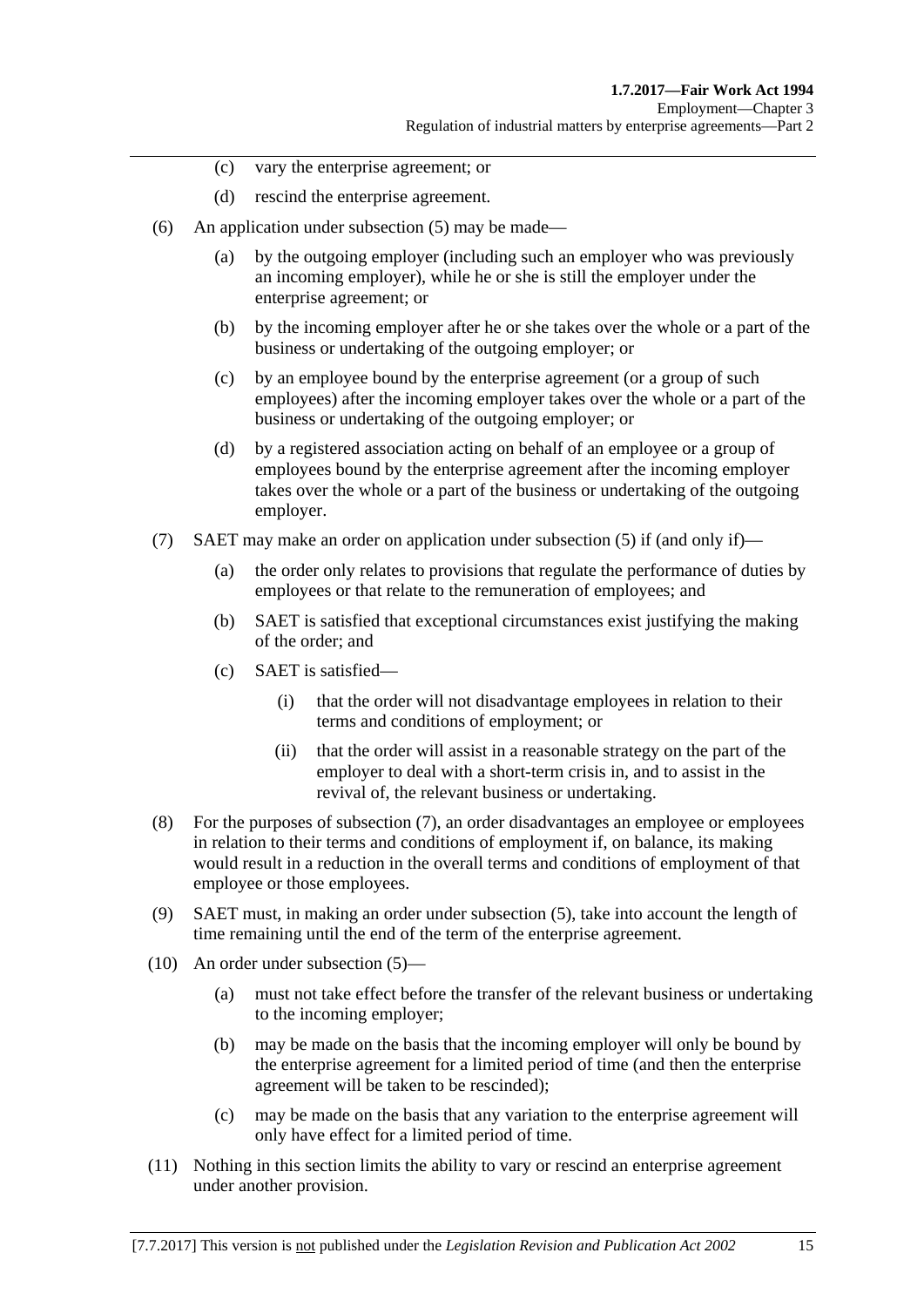#### **82—SAET's jurisdiction to act in disputes under an enterprise agreement**

- (1) An enterprise agreement cannot limit—
	- (a) SAET's powers of conciliation; or
	- (b) SAET's powers to settle industrial disputes between the employer and the employees bound by the agreement.
- (2) However—
	- (a) before SAET intervenes in an industrial dispute between an employer and employees bound by an enterprise agreement, SAET should ensure that the procedures laid down in the agreement for settling industrial disputes have been followed and have failed to resolve the dispute; and
	- (b) a determination made by SAET in settlement of such a dispute—
		- (i) must not be made in relation to a condition of employment that is a subject matter of the agreement (unless the determination is to correct an ambiguity or uncertainty in the agreement); and
		- (ii) must be consistent with the agreement.
- (3) SAET may, in acting under this section, settle a dispute over the application of an enterprise agreement.

#### **83—Duration of enterprise agreement**

- (1) An enterprise agreement is to be made for a term (not exceeding 3 years) stated in the agreement.
- (2) At least 28 days before the end of the term of an enterprise agreement, SAET must give written notice to the parties to the agreement advising them that the term of the agreement is about to end.
- (3) After giving the notice, SAET may, on its own initiative or on the application of a party, invite the parties to an enterprise agreement to a conference to explore the possibility of renegotiating the agreement.
- (4) Despite the expiration of the term stated in the enterprise agreement, the agreement continues in force until superseded or rescinded.

#### **84—Power of SAET to vary or rescind an enterprise agreement**

- (1) SAET may vary an enterprise agreement—
	- (a) to give effect to an amendment agreed between the employer and a majority of the employees currently bound by the agreement; or
	- (b) to correct an ambiguity or uncertainty in the agreement; or
	- (c) to bring the agreement into conformity with an undertaking on the basis of which the agreement was approved.
- (2) In deciding whether to vary an enterprise agreement, SAET must (unless the variation is merely to correct an ambiguity or uncertainty) apply the same tests as apply to the approval of an enterprise agreement.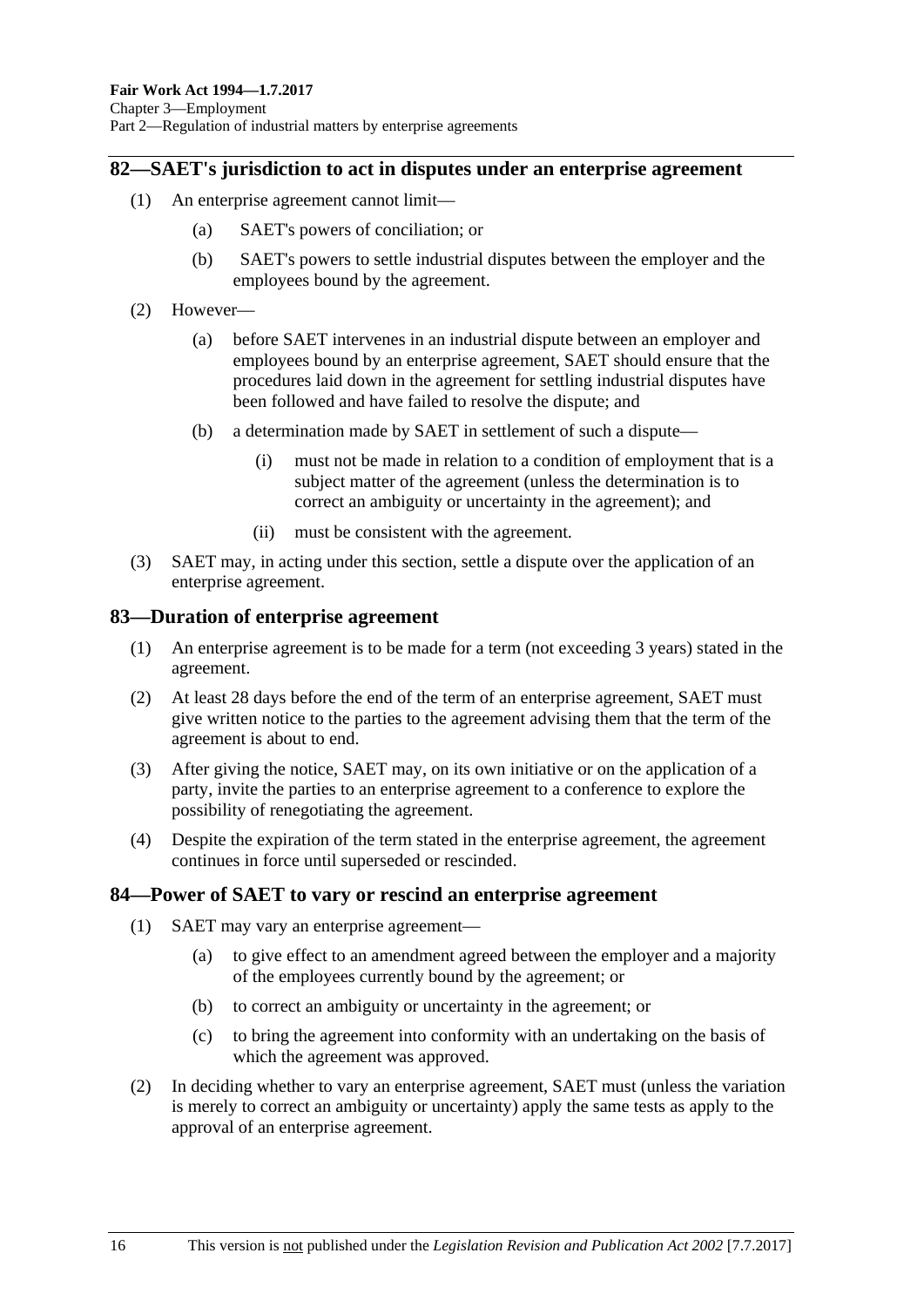- (3) SAET may rescind an enterprise agreement during its term if satisfied that the employer and a majority of the employees currently bound by the agreement want it rescinded.
- <span id="page-46-0"></span>(4) A party to an enterprise agreement, an employee bound by the agreement, or a registered association with at least 1 member who is bound by the agreement, may apply to SAET for an order rescinding the agreement after the end of the term of the agreement.
- (5) On receiving an application for rescission under [subsection](#page-46-0) (4), SAET must take such steps as it considers appropriate to obtain the views of the persons bound by the agreement about whether the agreement should be rescinded.
- (6) If on an application under [subsection](#page-46-0) (4) SAET is satisfied—
	- (a) that the employer or a majority of the employees bound by the agreement want it rescinded; and
	- (b) that the rescission of the agreement will not unfairly advance the bargaining position of a particular person or group in the circumstances of the particular case,

SAET may rescind the agreement.

## **85—SAET may release party from obligation to comply with enterprise agreement**

- (1) If an employer or employee bound by an enterprise agreement engages in industrial action in relation to a matter dealt with in the agreement, SAET may, on application by another person bound by the agreement who is affected by the industrial action, order that the applicant be released from the agreement or that the terms of the agreement be varied in a specified way.
- (2) Subject to the terms of an enterprise agreement, SAET may, on application by a person bound by the agreement, include, omit or vary a term authorising the employer to stand down an employee.
- (3) SAET may only make an order under this section if satisfied it is fair and reasonable to do so.

## **86—Limitation on SAET's powers**

SAET has no power to vary or rescind an enterprise agreement apart from the powers expressly conferred on SAET by this Part.

### **87—Representation**

An association of employers or employees may, subject to the provisions of any relevant enterprise agreement<sup>1</sup>, represent members of the association in negotiations and proceedings under this Part.

#### **Note—**

1 See section  $77(1)(d)$ .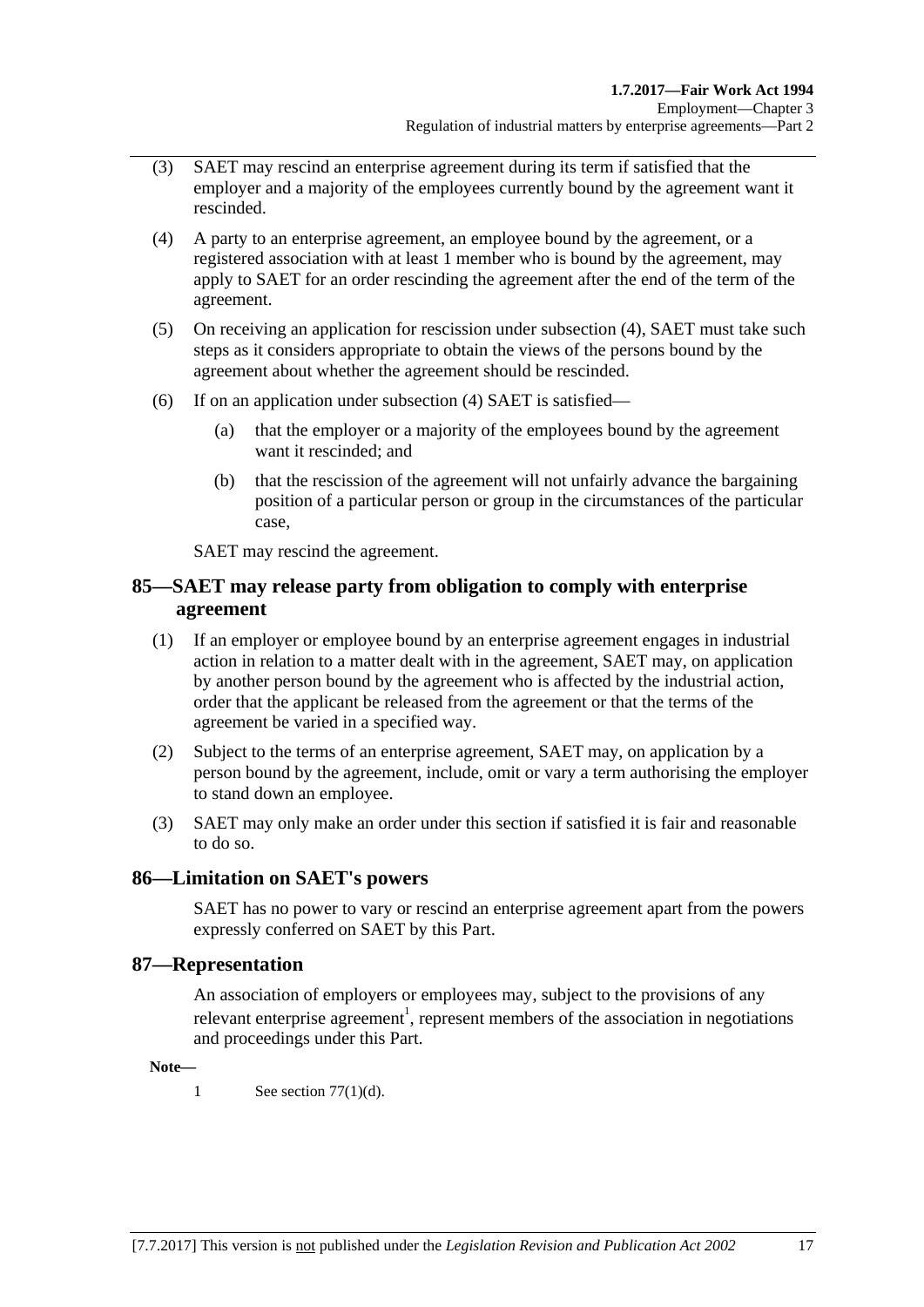#### **88—Confidentiality**

(1) If an enterprise agreement prohibits the disclosure of information of a confidential nature, a person who discloses the information contrary to the agreement is guilty of an offence.

Maximum penalty: \$750.

(2) However, an enterprise agreement cannot prohibit the disclosure of information of a statistical nature to the Minister.

# **Part 3—Regulation of industrial matters by award**

## **Division 1—Awards generally**

#### **90—Power to regulate industrial matters by award**

- (1) SAET may make an award about remuneration and other industrial matters<sup>1</sup>.
- (2) However—
	- (a) SAET cannot regulate the composition of an employer's workforce except in relation to the employment of juniors and apprentices; and
	- (b) if there is an inconsistency between an award and an enterprise agreement, then, while the agreement continues in force, the agreement prevails to the extent of the inconsistency.
- (3) SAET may provide in an award for remuneration, leave or other conditions of employment that are more favourable to employees than the standards that apply under [Part 1 Division 2.](#page-31-0)
- (4) SAET may refrain from hearing, further hearing, or determining an application for an award binding only one employer or two or more employers who together carry on a single business or for variation of such an award for so long as SAET—
	- (a) considers that, in all the circumstances, the parties concerned should try to negotiate an enterprise agreement to deal with the subject matter of the application; and
	- (b) is not satisfied that there is no reasonable prospect of the parties making such an agreement.
- (5) An award may be made on a provisional or interim basis.
- (6) In making an award, SAET is not restricted to the specific relief claimed by the parties, but may include in the award provisions SAET considers necessary or appropriate.
- (7) Before SAET makes an award, it must take reasonable steps to ensure that all persons who are to be bound by the award have been given a reasonable opportunity to appear and be heard before SAET.

**Note—**

1 Any of the bodies or persons mentioned in section 194 may bring an application for the making of an award.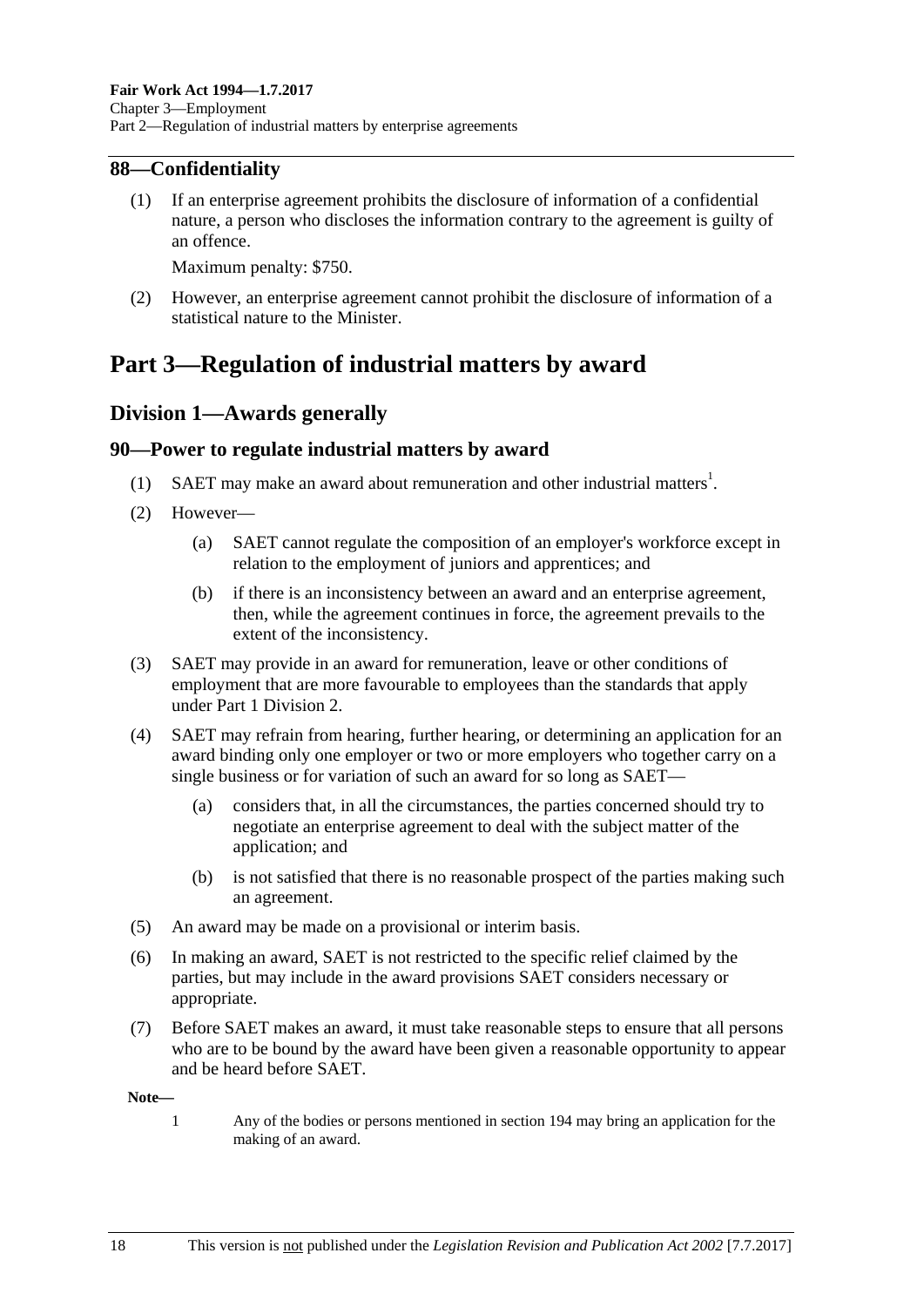### **90A—Equity in remuneration**

In making an award regulating remuneration, SAET must take all reasonable steps to ensure that the principle of equal remuneration for men and women doing work of equal or comparable value is applied (insofar as may be relevant).

## **91—Who is bound by award**

- (1) An award of SAET is binding on all persons expressed to be bound by the award.
- <span id="page-48-0"></span> $(2)$  If—
	- (a) an award is expressed to apply to a particular employer, or to an employer engaged in a particular business or undertaking (the *outgoing employer*); and
	- (b) another employer (the *incoming employer*) becomes the successor, transmittee or assignee of the whole or part of the business or undertaking of the outgoing employer,

the incoming employer succeeds to rights and obligations of the outgoing employer under the award.

(3) [Subsection](#page-48-0) (2) operates subject to any provision made by SAET (on application under this Act) to vary or rescind the relevant award.

#### **92—Retrospectivity**

- (1) An award of SAET has, if it so provides, retrospective operation.
- (2) However, an award cannot operate retrospectively from a day antecedent to the day on which the application for the award was lodged with SAET unless—
	- (a) the date of operation is fixed by consent of all parties to the proceedings; or
	- (b) there is a nexus between the award and—
		- (i) another award of SAET; or
		- (ii) a fair work instrument under the Commonwealth Act,

and, in view of the nexus, it is imperative that there should be common dates of operation; or

(c) the award gives effect, in whole or part and with or without modification, to principles, guidelines or conditions relating to remuneration enunciated or laid down in, or attached to, a relevant decision or determination of Fair Work Australia and there are reasons of exceptional cogency for giving it a retrospective operation.

### **93—Form of awards**

- (1) An award must be expressed in plain English and must avoid unnecessary technicality and excessive detail.
- (2) An award must be settled and sealed by the Registrar.

#### **94—Effect of awards on contracts**

An award prevails over a contract of employment to the extent the award is more beneficial to the employee than the contract.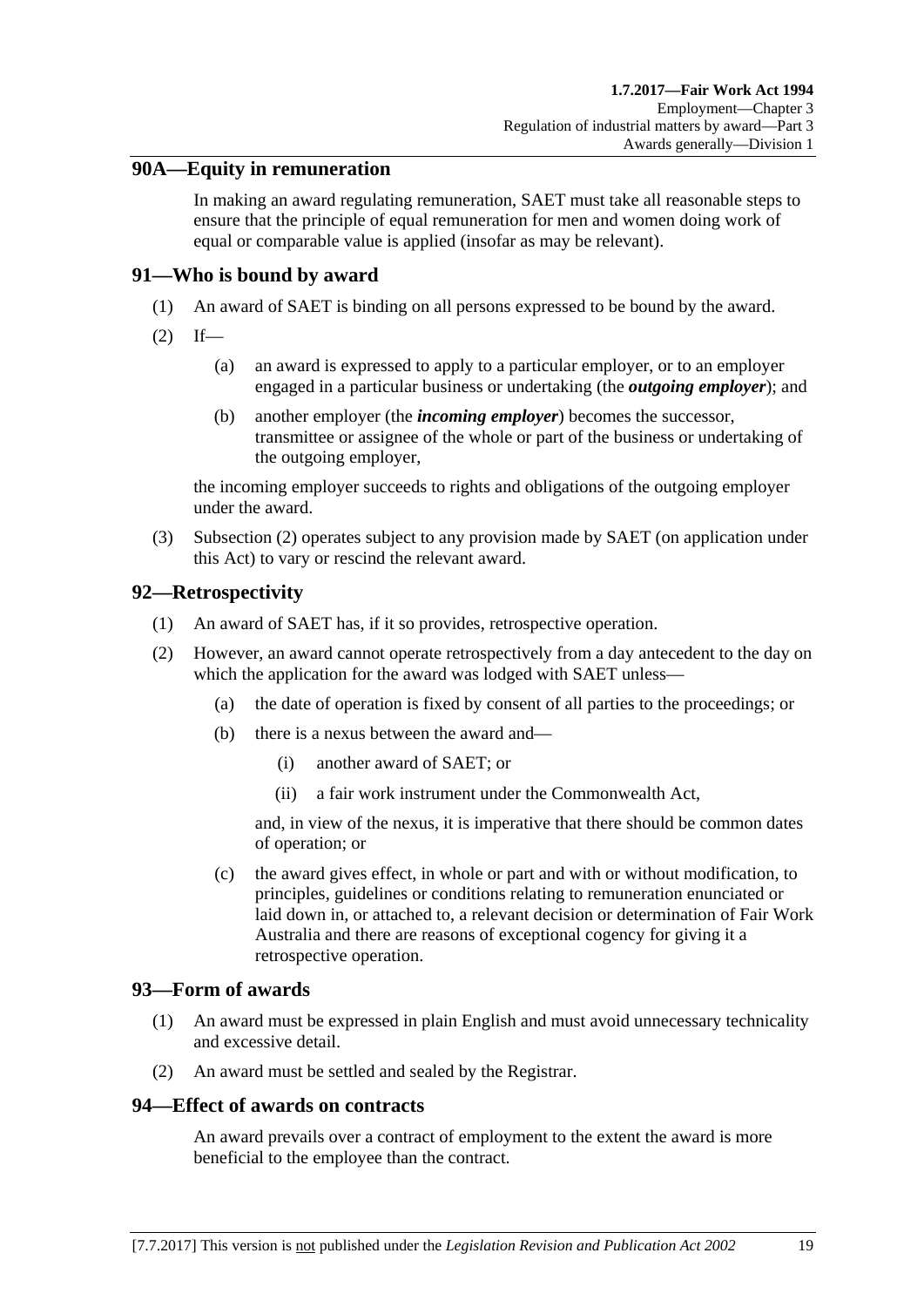### **95—Effect of multiple award provisions on remuneration**

- $(1)$  If—
	- (a) an employee is engaged in work of different classes; and
	- (b) an award or awards fix different rates of remuneration for the different classes of work,

the remuneration of the employee is to be calculated by reference to the time spent in, and the rate of remuneration for, each class of work.

(2) However, an award may fix a special rate of remuneration for an employee engaged in work of different classes

#### **96—Duration of award**

An award continues in operation, subject to its terms, and subject to amendment or revocation, until superseded by a later award.

#### **97—Effect of amendment or rescission of award**

The variation or rescission of an award does not affect—

- (a) legal proceedings previously commenced under or in relation to the award; or
- (b) rights existing at the time of the variation or rescission.

#### **98—Consolidation or correction of awards**

- (1) The Registrar must ensure that the text of any award that has been amended by another award is consolidated to include the amendments at least once in each period of 12 months.
- (2) The Registrar may, at any time, correct clerical or other errors in an award.

## **Division 1A—Special provision relating to child labour**

#### <span id="page-49-0"></span>**98A—Special provision relating to child labour**

- (1) SAET may, by award—
	- (a) determine that children should not be employed in particular categories of work or in an industry, or a sector of an industry, specified by the award;
	- (b) impose special limitations on hours of employment of children;
	- (c) provide for special rest periods for children who work;
	- (d) provide for the supervision of children who work;
	- (e) make any other provision relating to the employment of children as SAET thinks fit.
- (2) [Subsection](#page-49-0) (1) does not limit the powers of SAET to make awards that relate to children under the other provisions of this Act.
- <span id="page-49-1"></span>(3) Without limiting [subsection](#page-49-0) (1), SAET must, within 1 year after the commencement of this section, commence reviewing the awards applying under this Act that may be relevant to the employment of children to ensure that they reflect appropriate standards with respect to the employment of children (insofar as may be relevant).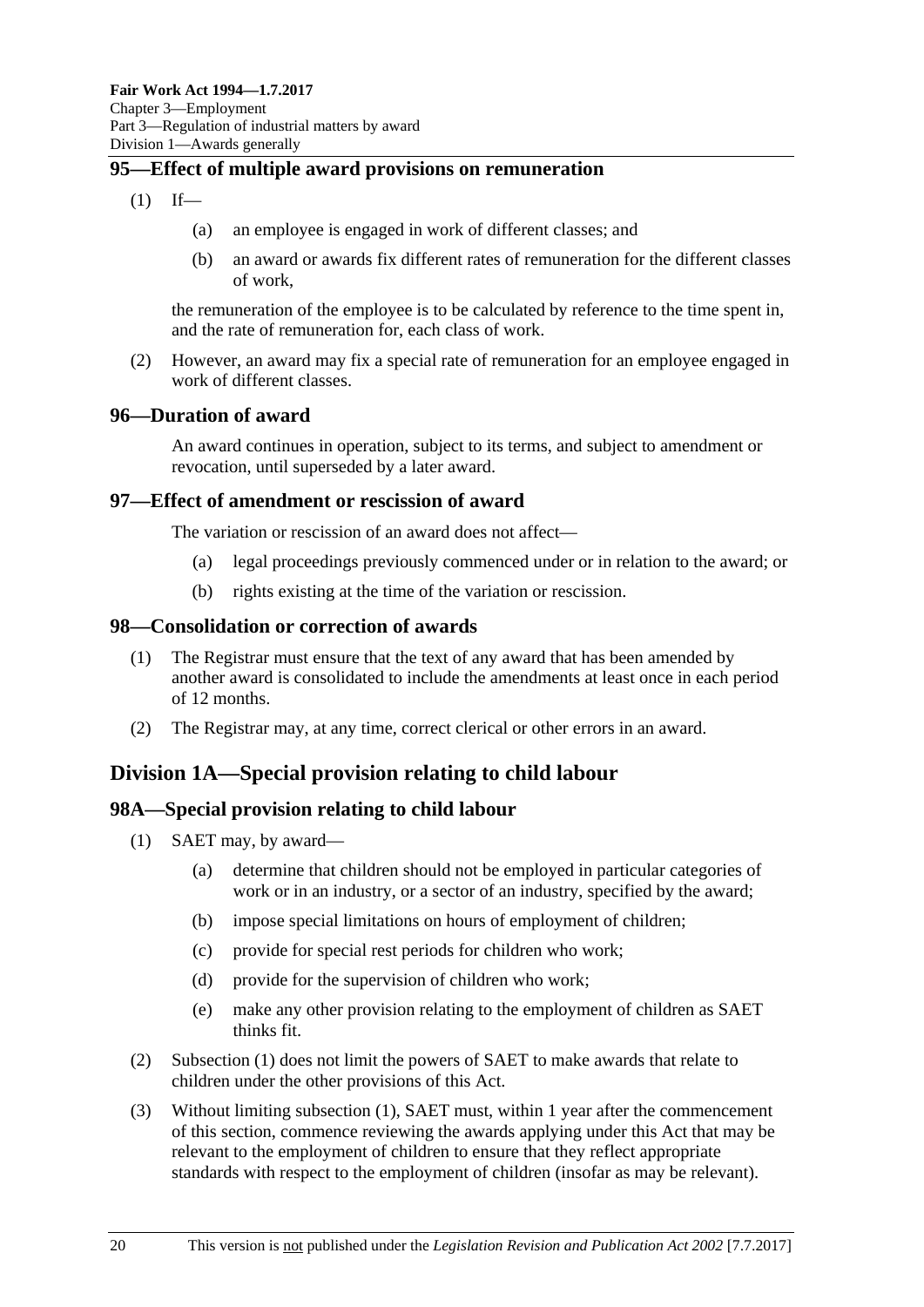- (4) SAET must, in acting under [subsection](#page-49-1) (3), give priority to those awards that relate to industries (or sectors of industries) where the employment of children is most prevalent.
- (5) SAET may, in making an award under this section, make a determination that only relates to children of a specified age or ages.

# **Division 1B—Special provision relating to trial work**

## <span id="page-50-0"></span>**98B—Special provision relating to trial work**

- (1) SAET may, by award—
	- (a) determine that a person who undertakes a specified category of work (in any specified circumstances) on a trial basis in an industry, or a sector of an industry, specified by the award with a view to obtaining employment with the person from whom the work is performed is entitled to be paid for that work in accordance with the terms of the award;
	- (b) impose limitations of the performance of work on a trial basis in an industry, or a section of an industry, specified in the award;
	- (c) make any other provision relating to work on a trial basis as SAET thinks fit,

if SAET is of the opinion that action under this section is justified in order to prevent the abuse of the performance of work on a trial basis in the relevant circumstances.

- (2) SAET may, in setting rates of pay with respect to particular work under [subsection](#page-50-0) (1), specify different rates according to the different levels of skill or experience that persons undertaking the work may possess.
- (3) [Subsection](#page-50-0) (1) does not limit the powers of SAET to make any award under the other provisions of this Act.
- (4) [Subsection \(1\)](#page-50-0) applies even though the persons to whom an award will relate will not be employees for the purposes of this Act.
- (5) A person who is entitled to be paid under an award under this section is entitled to recover the amount that should be paid as if the person were an employee of the person for whom the work was performed.

# **Division 2—Review of awards**

### **99—Triennial review of awards**

- (1) SAET must review each award at least once in every three years.
- (1a) However, in the case of the first review to be conducted after the commencement of this Act, the period allowed for the review is extended to 31 December 1997.
- (2) At least 21 days before it begins a review under this section, SAET must give notice of the review—
	- (a) to associations and other persons that appeared in the proceedings in which the award was made; and
	- (b) by notice in a newspaper circulating generally throughout the State.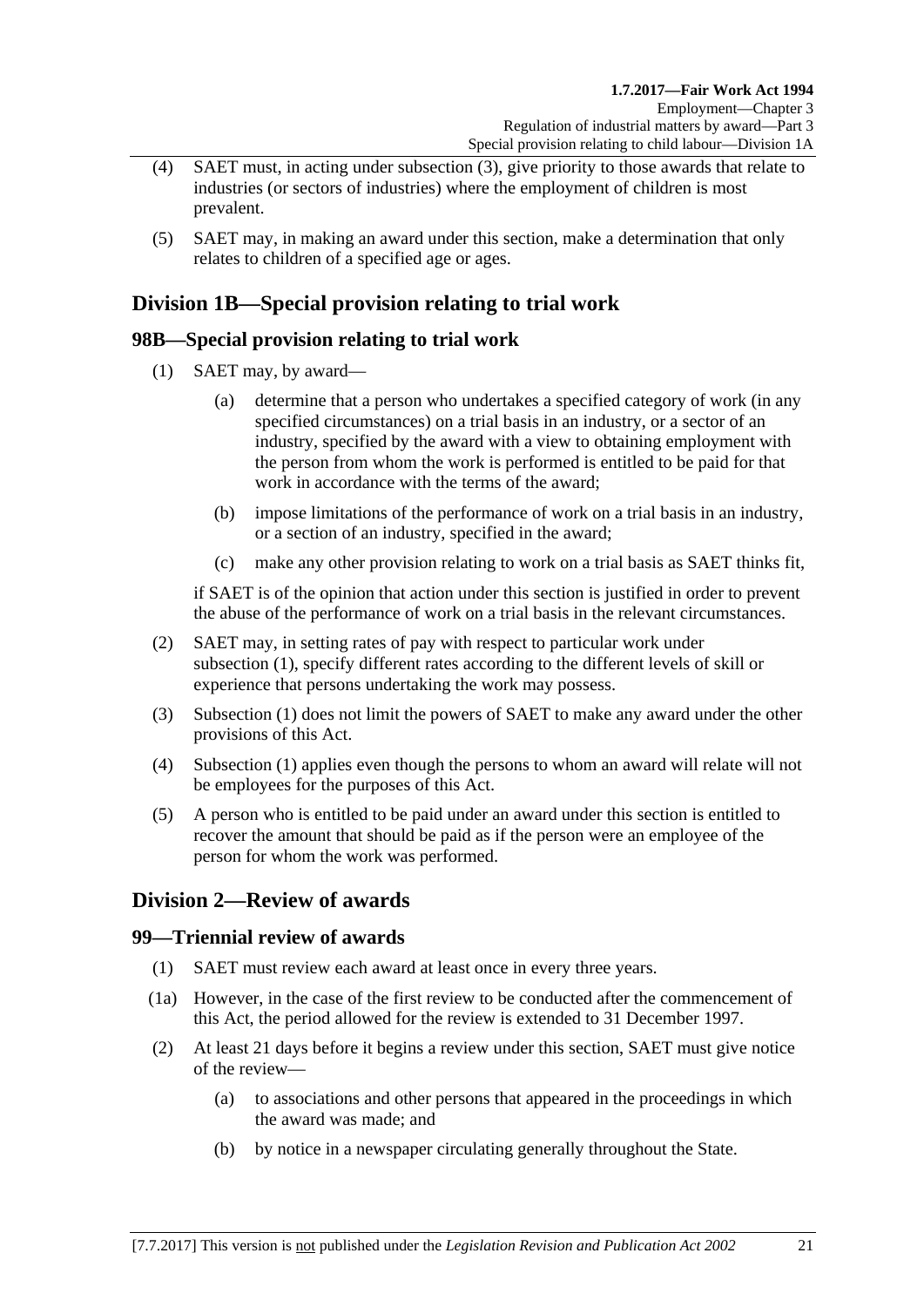- (3) On a review under this section, SAET may vary an award to ensure that the award—
	- (a) is consistent with the objects of this Act; and
	- (b) affects only to the minimum extent necessary the way work is carried out; and
	- (c) leaves the practical application of its provisions to be worked out in the workplace; and
	- (d) is consistent with industrial, technological, commercial and economic developments applicable to the relevant industry; and
	- (e) complies with other requirements prescribed by regulation.
- (4) If, on review of an award it appears that the award is obsolete, SAET should rescind the award.
- (5) Before it varies or rescinds an award under this section, SAET must give the parties to the award a reasonable opportunity to make submissions on the proposed action, and take any submissions made by the parties into consideration.

# **Part 3A—Outworkers**

## **Division 1—Preliminary**

#### **99A—Interpretation**

In this Part—

*apparent responsible contractor*—see [section](#page-52-0) 99D;

*code of practice* means the code of practice in operation under [Division 2](#page-52-1) (if any);

#### *remuneration* includes—

- (a) any remuneration or other amount, including commission, payable in relation to work done by an outworker;
- (b) any amount payable to an outworker in respect of annual leave or long service leave;
- (c) any amount for which an outworker is entitled to be reimbursed or compensated for under the code of practice;

*unpaid remuneration* means remuneration that is the subject of a claim under [section](#page-52-0) 99D.

#### **99B—Responsible contractors**

- (1) Subject to this section, a person will be taken to be a responsible contractor in relation to an outworker or a group of outworkers engaged (or previously engaged) under a contract of employment with someone else if the person is a person who initiates an order for the relevant work (other than (if relevant) as a purchaser at the point of sale by retail), or distributes the relevant work (even though there may then be a series of contracts before the work is actually performed by the outworker or outworkers).
- (2) The fact that a person is to be taken to be a responsible contractor for the purposes of this Part does not affect any obligation of another person as an employer under a contract of employment.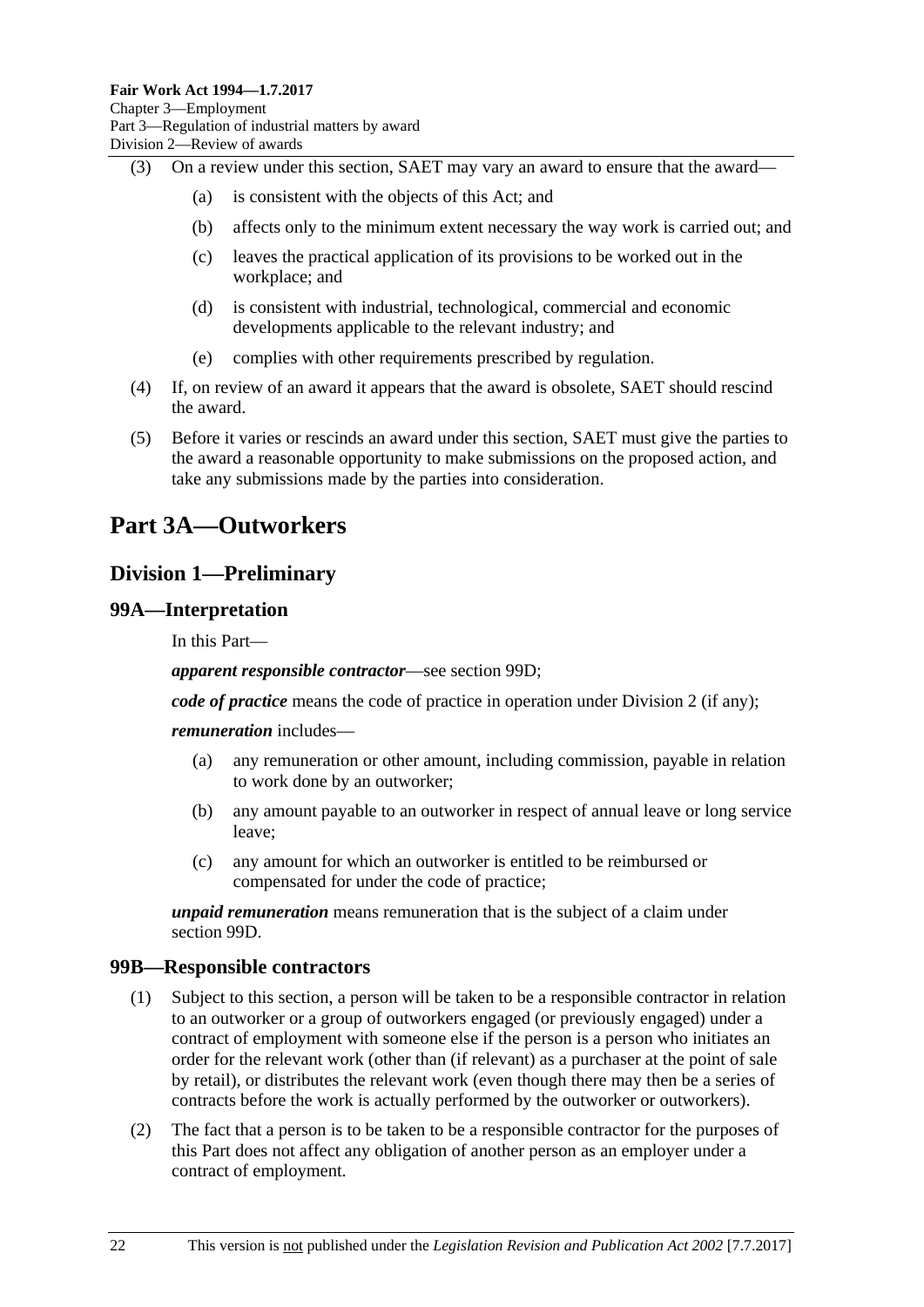(3) A person whose sole business in connection with the clothing industry is the sale of clothing (and associated items) by retail will not be taken to be a responsible contractor under this section (but may be taken to be an employer under a contract of employment between the person and an outworker).

# <span id="page-52-1"></span>**Division 2—Code of practice**

## **99C—Code of practice**

- (1) The Governor may, by regulation, establish a code of practice for the purpose of ensuring that outworkers are treated fairly in a manner consistent with the objects of this Act.
- (2) The code of practice may make different provision according to the matters or circumstances to which they are expressed to apply.
- (3) The code of practice may apply, adopt or incorporate, with or without modification, a standard or other document prepared or published by a body specified in the code, as in force at a particular time or as in force from time to time.
- (4) A code of practice may—
	- (a) require employers or other persons engaged in an industry, or a sector of an industry, specified or described in the code to adopt the standards of conduct and practice with respect to outworkers set out in the code; and
	- (b) make arrangements relating to the remuneration of outworkers, including by specifying matters for which an outworker is entitled to be reimbursed or compensated for with respect to his or her work or status as an outworker; and
	- (c) make provision to assist outworkers to receive their lawful entitlements; and
	- (d) make such other provision in relation to the work or status of outworkers as the Governor thinks fit.
- <span id="page-52-2"></span>(5) SAET may make an award incorporating any term of the code of practice or make any other provision to give effect to the code of practice.
- (6) [Subsection](#page-52-2) (5) does not limit the powers of SAET to make awards that relate to outworkers under the other provisions of this Act.
- (7) If there is an inconsistency between an award and the code of practice, the award prevails to the extent of the inconsistency.

## **Division 3—Recovery of unpaid remuneration**

### <span id="page-52-0"></span>**99D—Outworker may initiate a claim against a responsible contractor**

(1) An outworker may initiate a claim for unpaid remuneration (an *unpaid remuneration claim*) against a person identified by the outworker as the person who the outworker believes on reasonable grounds to be a responsible contractor in relation to the outworker (the *apparent responsible contractor*).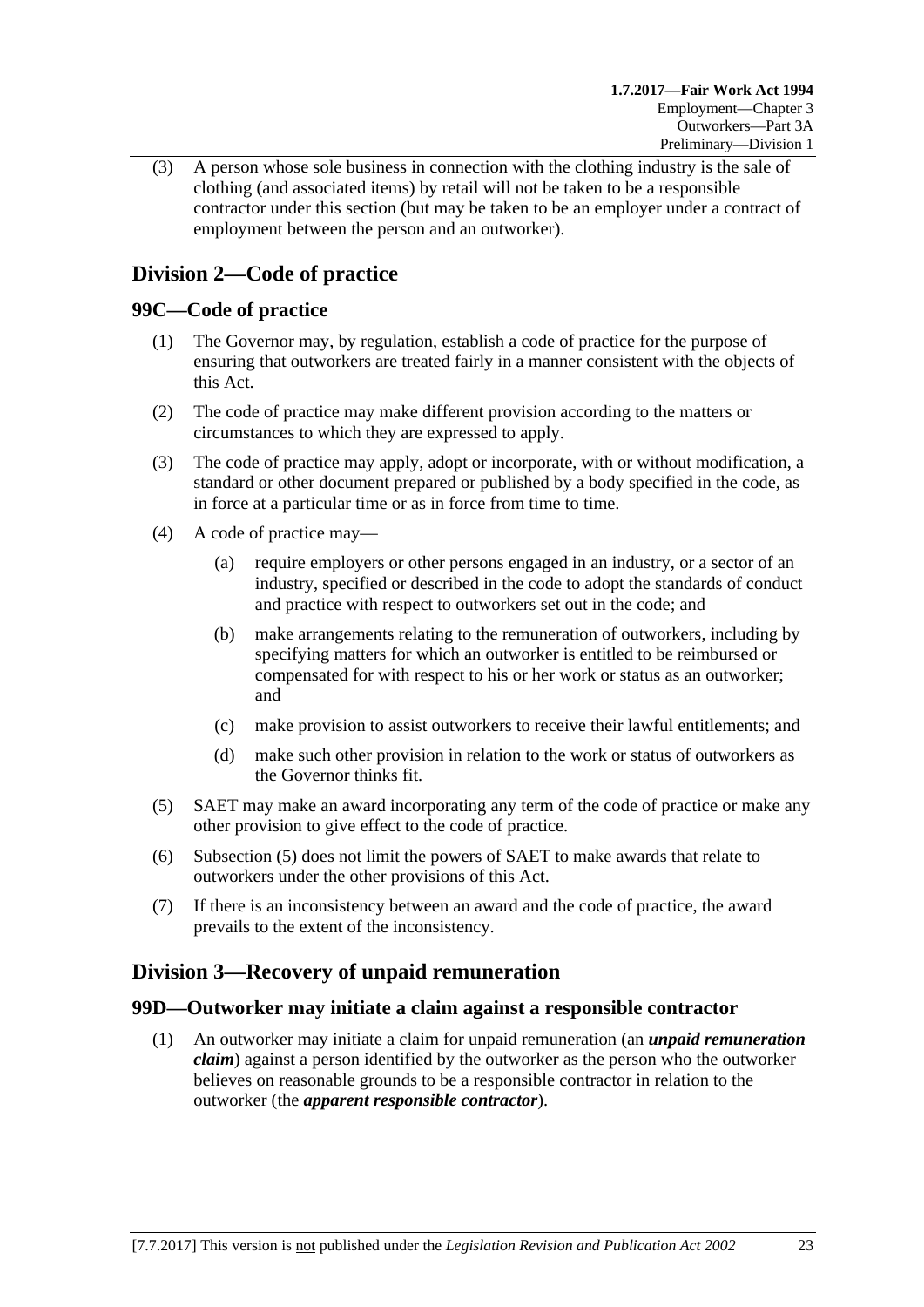- (2) The unpaid remuneration claim may be for all or any of the remuneration that is payable to the outworker on account of work performed by the outworker that was (or apparently was) initiated or distributed by the apparent responsible contractor (and it does not matter that there may be more than 1 responsible contractor).
- (3) The unpaid remuneration claim must be made within 6 months after the relevant work is completed by the outworker.
- (4) The unpaid remuneration claim is to be made by serving a written notice on the apparent responsible contractor that—
	- (a) claims payment of the unpaid remuneration; and
	- (b) sets out the following particulars:
		- (i) the name of the outworker; and
		- (ii) the address at which the outworker may be contacted; and
		- (iii) a description of the work that has been performed; and
		- (iv) the date or dates on which the work was performed; and
		- (v) the amount of unpaid remuneration claimed in respect of the work.
- (5) The particulars set out in the unpaid remuneration claim must be verified by statutory declaration.
- (6) A claim under this section may only be made in respect of work performed after the commencement of this section.

#### <span id="page-53-3"></span>**99E—Liability of apparent responsible contractor on a claim**

- (1) Except as provided by [subsection](#page-53-0) (4), an apparent responsible contractor served with an unpaid remuneration claim is liable for the amount of unpaid remuneration claimed.
- <span id="page-53-1"></span>(2) An apparent responsible contractor may, within 14 days after being served with an unpaid remuneration claim, refer the claim to another person the apparent responsible contractor knows or has reason to believe is the employer of the outworker under this Act (the *designated employer*).
- (3) An apparent responsible contractor refers an unpaid remuneration claim under [subsection](#page-53-1) (2) by—
	- (a) advising the outworker who has made the claim, in writing, of the name and address of the designated employer; and
	- (b) serving a copy of the claim (a *referred claim*) on the actual employer.
- <span id="page-53-0"></span>(4) The apparent responsible contractor is not liable for the whole or any part of an amount of an unpaid remuneration claim for which the designated employer served with a referred claim accepts liability in accordance with [section](#page-53-2) 99F.

#### <span id="page-53-4"></span><span id="page-53-2"></span>**99F—Liability of actual employer to which a claim is referred**

(1) A designated employer served with a referred claim under [section](#page-53-3) 99E may, within 14 days after being served, accept liability for the whole or any part of an amount of unpaid remuneration claimed by paying it to the outworker concerned.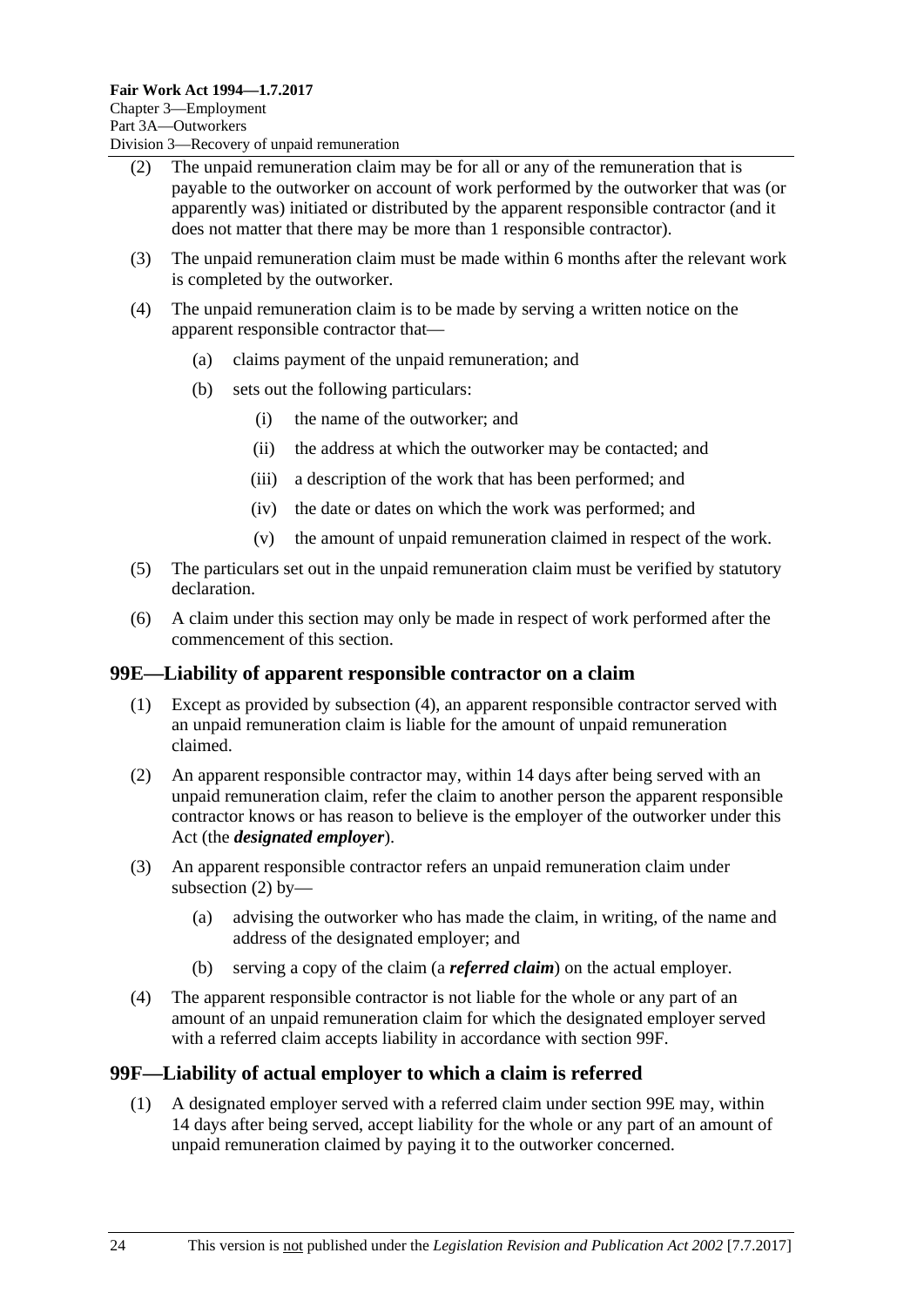(2) A designated employer who accepts liability under [subsection](#page-53-4) (1) must serve notice in writing on the apparent responsible contractor of that acceptance and of the amount paid.

## **99G—Recovery of amount of unpaid remuneration**

- (1) An amount payable to an outworker by an apparent responsible contractor that is not paid in accordance with the requirements of this Division may be recovered by the outworker as a monetary claim under [section](#page-18-0) 9.
- (3) In proceedings brought under this section, an order for the apparent responsible contractor to pay the amount claimed must be made unless the apparent responsible contractor satisfies the South Australian Employment Court that the work was not performed or that the amount of the claim for the work in the unpaid remuneration claim is not the correct amount in respect of the work.

## **99H—Ability of responsible contractor to claim contribution or to make deduction**

- <span id="page-54-0"></span>(1) If an apparent responsible contractor pays to the outworker concerned the whole or any part of the amount of any unpaid remuneration claim under this Division, the apparent responsible contractor may—
	- (a) recover the amount paid from a related employer; or
	- (b) deduct or set-off the amount paid from or against any amount that the apparent responsible contractor owes to a related employer (whether or not in respect of work that has been carried out by the outworker).
- (2) For the purposes of [subsection](#page-54-0) (1), a related employer in relation to an apparent responsible contractor is—
	- (a) the actual employer of the outworker concerned; or
	- (b) another responsible contractor whose contractual relationship with the outworker concerned on account of the work performed by the outworker is, when all relevant contractual relationships are considered, closer than the contractual relationship between the apparent responsible contractor and the outworker.

## **99I—Offence provision**

A person must not—

- (a) by intimidation or by any other act or omission, intentionally hinder or prevent a person from making an unpaid remuneration claim under [section](#page-52-0) 99D; or
- (b) make a statement that the person knows to be false or misleading in a material particular in any referred claim under [section](#page-53-3) 99E or any notice served for the purposes of [section](#page-53-2) 99F; or
- (c) serve a referred claim on a person under [section](#page-53-3) 99E that the person does not know, or have reasonable grounds to believe, is an actual employer.

Maximum penalty: \$5 000.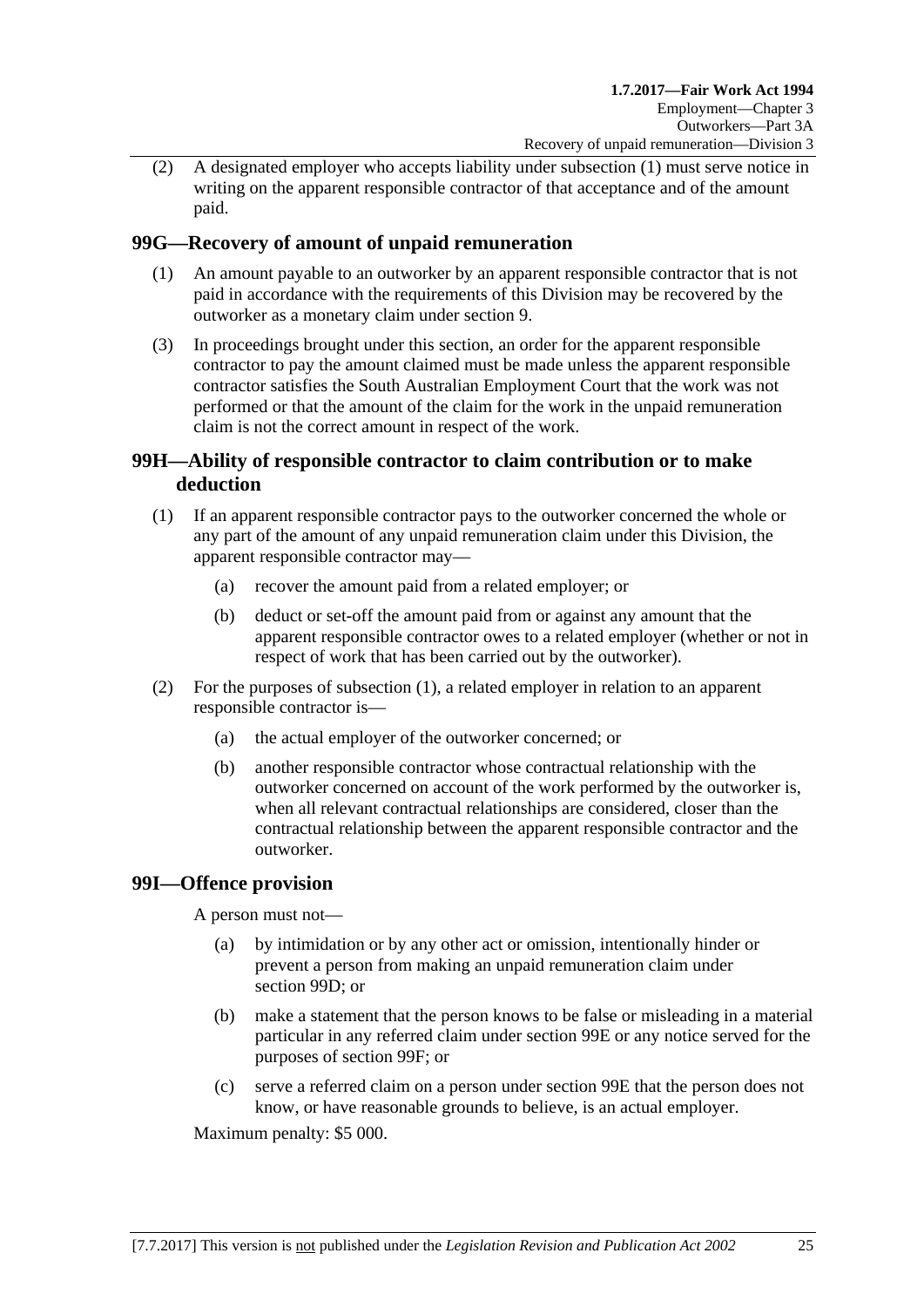#### **99J—Non-derogation**

Nothing in this Division—

- limits or excludes any other right of recovery of remuneration of an outworker, or any liability with respect to payment of remuneration to an outworker (whether arising under this Act or any other Act or law or whether arising by virtue of any award or other industrial instrument or by virtue of an agreement or otherwise); or
- (b) limits or excludes any right of recovery arising under any other law with respect to any amount of money owed by a responsible contractor to another person.

# **Part 4—General principles affecting determination of working conditions**

### **100—Adoption of principles affecting determination of remuneration and working conditions**

- (1) SAET may, on its own initiative, or on the application of—
	- (a) the Minister; or
	- (b) the United Trades and Labor Council; or
	- (c) the South Australian Employers' Chamber of Commerce and Industry Incorporated,

make a declaration adopting in whole or in part, and with or without modification, principles, guidelines, conditions, practices or procedures enunciated or laid down in, or attached to, a decision or determination of Fair Work Australia.

- (2) However, a declaration may only be made if the terms of the declaration are consistent with the objects of this Act.
- <span id="page-55-0"></span>(3) A declaration under this section may be made on the basis that it is to apply in relation to (and prevail to the extent of any inconsistency with)—
	- (a) awards generally; or
	- (b) awards generally, other than a specified award or awards; or
	- (c) a specified award or awards (and no other awards).
- <span id="page-55-1"></span>(4) In addition, a party to an award that is affected by a declaration under this section may, within 28 days after the declaration is made, apply to SAET to have the award excluded from the declaration (or a part of the declaration), despite the operation of [subsection](#page-55-0) (3).
- (5) SAET may grant an application under [subsection](#page-55-1) (4) on such conditions as SAET thinks fit.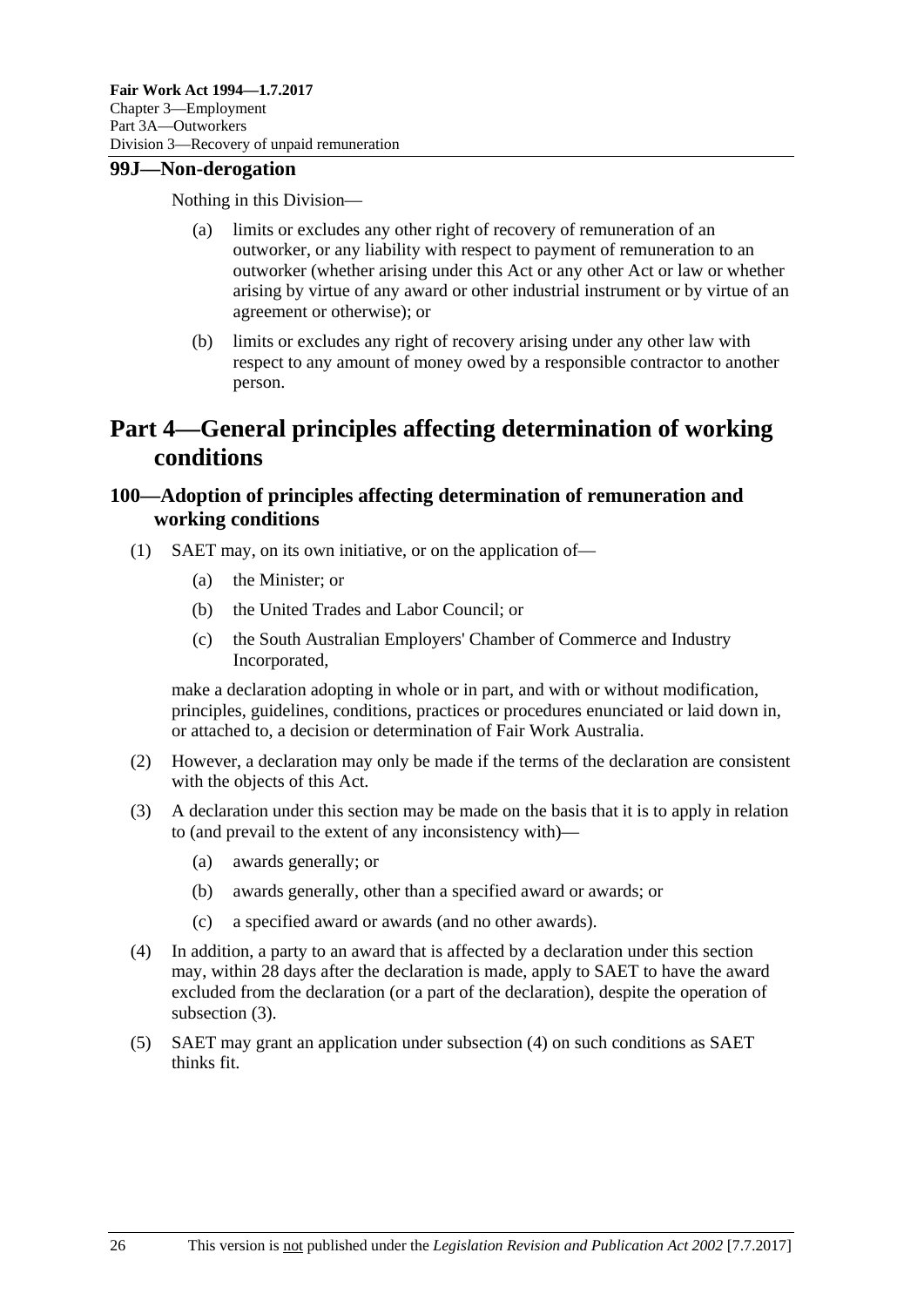## **101—State industrial authorities to apply principles**

- (1) In arriving at a determination affecting remuneration or working conditions, a State industrial authority must have due regard to and may apply and give effect to principles, guidelines, conditions, practices or procedures adopted by SAET under this Part.
- (2) However, principles adopted under this Part are not applicable to enterprise agreements.
- (3) In this section—

#### *State industrial authority* means—

- (a) SAET; or
- (b) the Remuneration Tribunal; or
- (c) the Commissioner for Public Sector Employment; or
- (d) another person or body declared by regulation to be a State industrial authority.

# **Part 5—Enforcement of obligations arising from employment**

## **Division 1—Records to be kept by employers**

### **102—Records to be kept**

- (1) An employer must, subject to [subsections](#page-57-0) (6) and [\(7\),](#page-57-1) keep for all employees—
	- (a) a record of the names and addresses of the employees; and
	- (b) a record (a *time book*) in which are entered as far as practicable—
		- (i) each employee's times of beginning and ending work on each day (including a note of time allowed for meals and other breaks); and
		- (ii) the wages paid to each employee and the date of each payment of wages; and
	- (c) a record of annual leave, sick leave, parental leave and long service leave granted to each employee; and
	- (d) a record of the date of birth of employees under 21 years of age; and
	- (e) other records prescribed by regulation.

Maximum penalty: \$2 500.

Expiation fee: \$160.

- (2) The records must be kept in the English language. Maximum penalty: \$2 500. Expiation fee: \$160.
- (2a) The records may be kept in writing or in electronic form.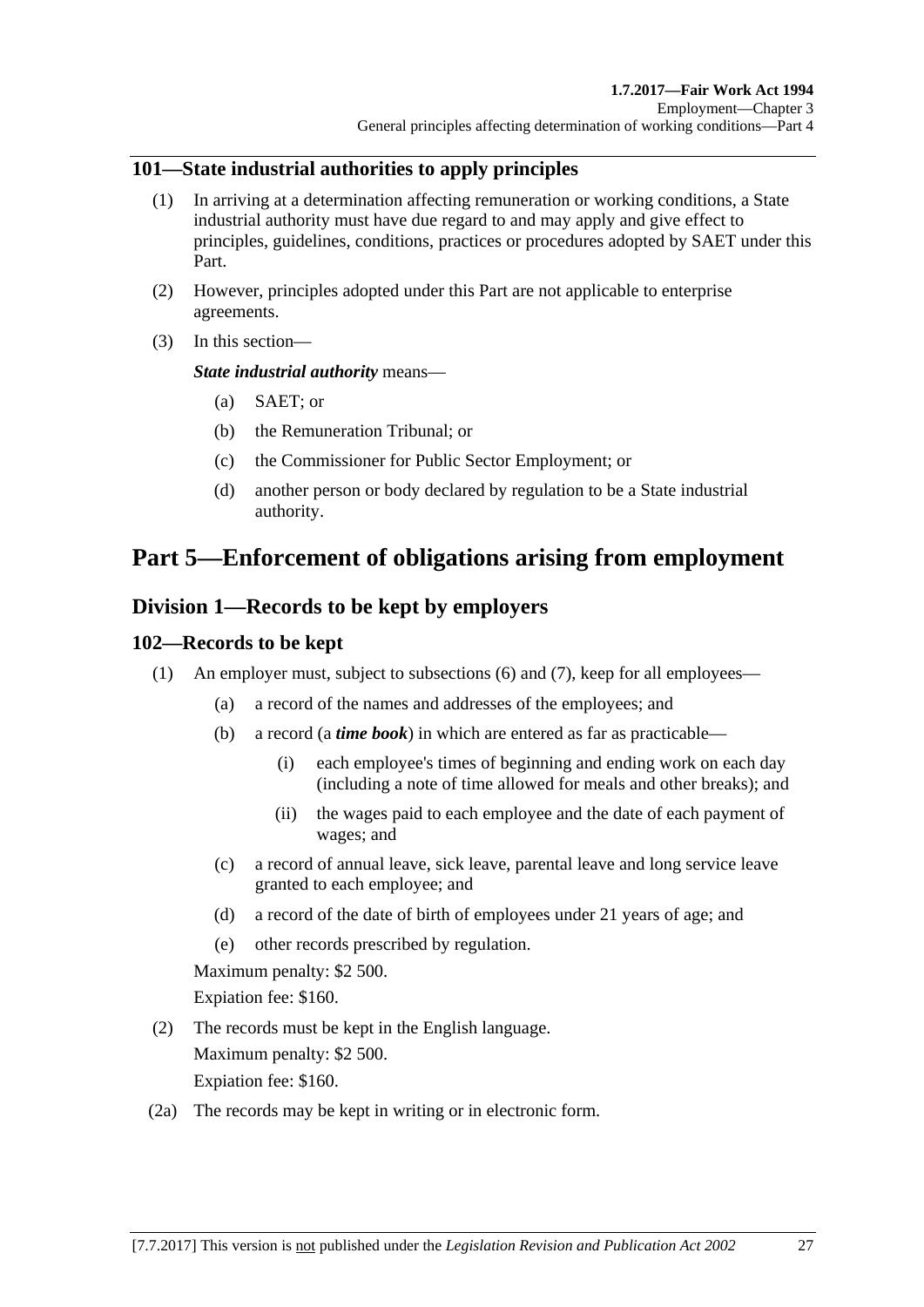- (2b) The information kept in the time book must be verified as follows:
	- (a) if the time book is kept in writing, it must, if practicable, be verified by signature of the employee on, or as soon as possible after, each pay day and the signature constitutes evidence of the correctness of the entries;
	- (b) if the time book is kept electronically, a printout of the relevant entries must, if practicable, be verified by signature of the employee on, or as soon as possible after, each pay day and the employer must keep the signed printouts as evidence of the correctness of the entries.

Maximum penalty: \$1 250.

Expiation fee: \$105.

(3) An employer must retain a record kept under this section for 7 years after the date of the last entry made in it.

Maximum penalty: \$2 500.

Expiation fee: \$160.

- (4) An employer must—
	- (a) at the reasonable request of an employee or former employee, produce a record relating to the employee or former employee kept under this section and permit the employee or former employee to make copies of, or take extracts from, the record; or
	- (b) at the reasonable request of an inspector, produce a record relating to a specified employee or former employee kept under this section and permit the inspector to make copies of, or take extracts from, the record; or
	- (c) at the reasonable request of an inspector, produce reasonable evidence of the payment of wages and details of how the amounts of the payments were calculated and details of any amounts that remained unpaid and how they are calculated.

Maximum penalty: \$2 500.

Expiation fee: \$160.

(5) When a business, or part of a business, is transferred or assigned, the transferor or assignor must transmit to the transferee or assignee all records referred to in this section relating to employees who become employees of the transferee or assignee.

Maximum penalty: \$1 250.

Expiation fee: \$105.

- (5a) On the transmission of the records, the employer's obligations in relation to the records passes to the transferee or assignee.
- <span id="page-57-0"></span>(6) An award or enterprise agreement may direct that, in relation to some or all of the persons bound by the award or agreement—
	- (a) a time book need not be kept; or
	- (b) specified information need not be included in the time book.
- <span id="page-57-1"></span>(7) The requirement to keep a time book does not apply with respect to any employee who is not paid on an hourly basis, or on a basis under which the employee's remuneration varies according to the time worked.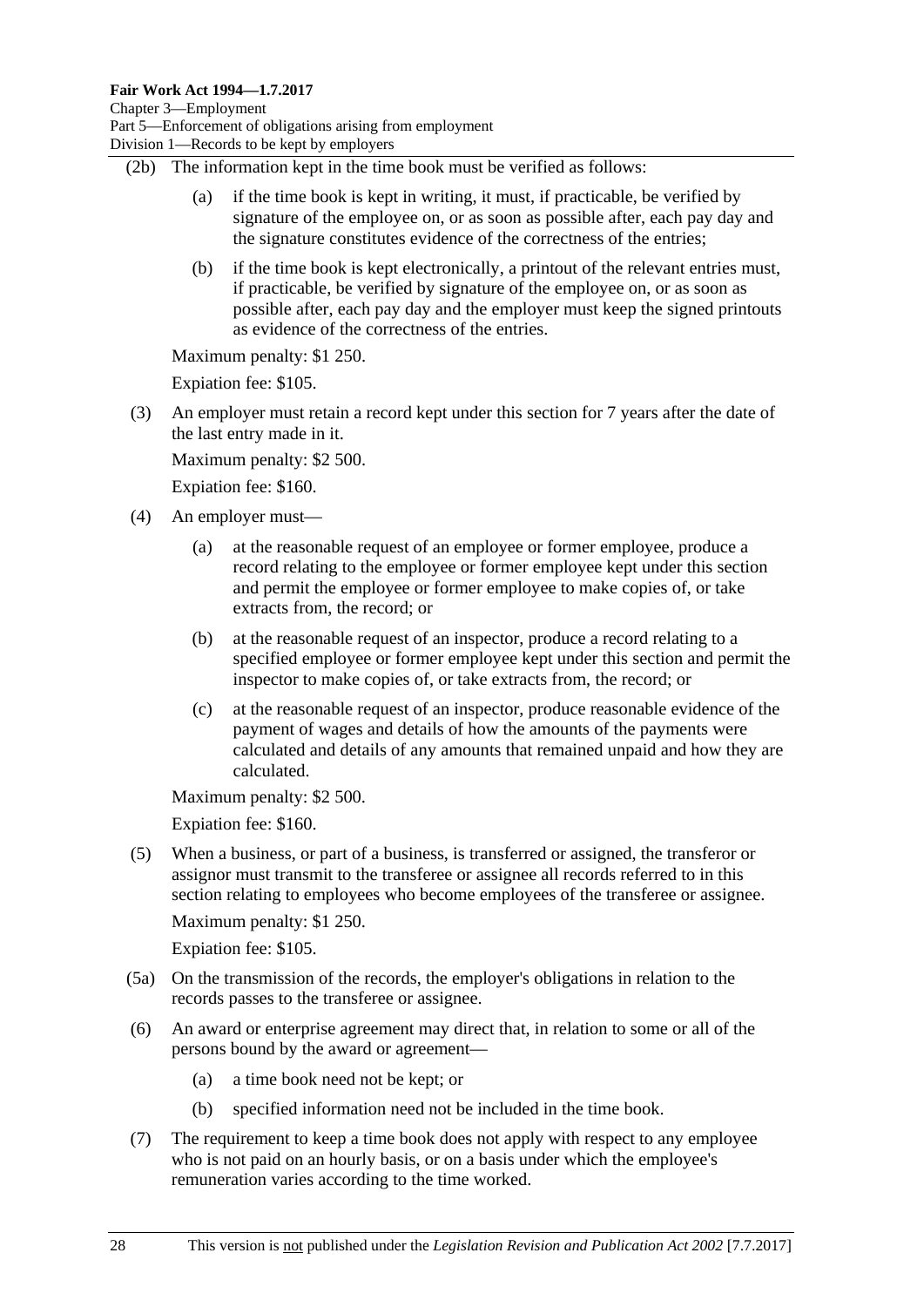- (8) When an employer makes a payment of wages, the employer must provide the employee with a pay slip showing—
	- (a) the name of the employer; and
	- (b) the amount of the payment; and
	- (c) the period of employment to which the payment relates; and
	- (d) if the employee is paid on an hourly basis, or on a basis on which the rate of pay varies according to the time worked—
		- (i) the number of hours worked by the employee during the period to which the payment relates (distinguishing between ordinary time and overtime); and
		- (ii) the rate or rates of pay on which the payment is based; and
	- (e) if the employer has made a contribution to a superannuation fund for the benefit of the employee—the name of the fund to which the contribution was made and the amount of the contribution.

Maximum penalty: \$1 250.

Expiation fee: \$105.

#### **103—Employer to provide copy of award or enterprise agreement**

(1) An employer who is bound by an award or enterprise agreement must, at the request of an employee bound by the award or enterprise agreement, produce a copy of the award or enterprise agreement as soon as practicable after the request and allow the employee a reasonable opportunity to examine it.

Maximum penalty: \$750.

Expiation fee: \$80.

<span id="page-58-0"></span>(2) If an employee bound by an award or enterprise agreement asks the employer for a copy of the award or agreement, the employer must give the employee a copy of the award or agreement within 14 days after the date of the request.

Maximum penalty: \$750.

Expiation fee: \$80.

- (3) However, an employer is not obliged to comply with a request under [subsection](#page-58-0) (2) if—
	- (a) the employer has previously given the employee a copy of the award or agreement within the preceding 12 months; or
	- (b) SAET has, on the application of the employer, relieved the employer from the obligation to comply with the request.
- <span id="page-58-1"></span>(4) An employer must ensure that a copy of an award or enterprise agreement is exhibited at a place that is reasonably accessible to the employees bound by the award or agreement.

Maximum penalty: \$750.

Expiation fee: \$80.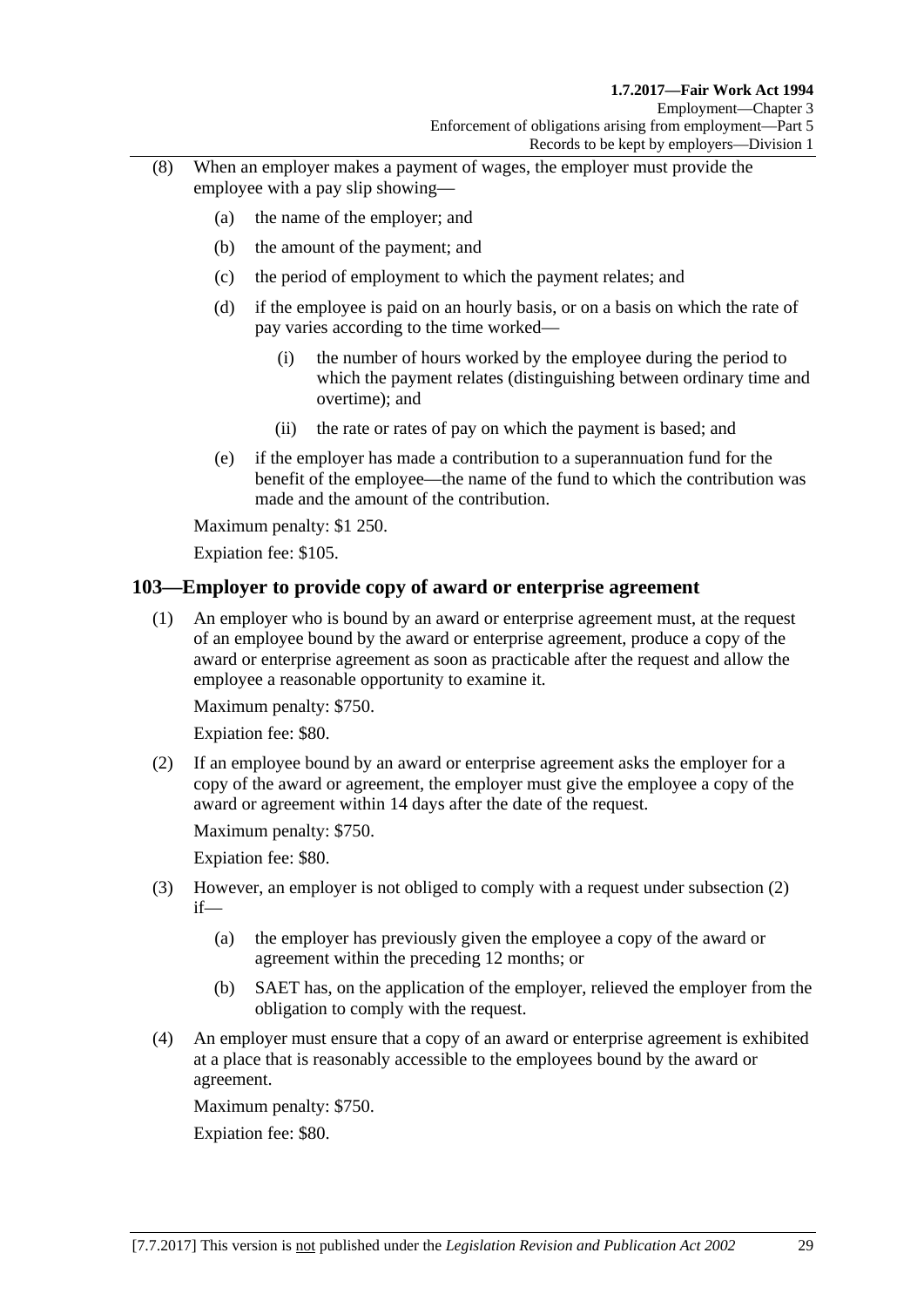(5) However, an enterprise agreement, or a part of an enterprise agreement, that SAET has suppressed from public disclosure under this  $Act^1$  need not be exhibited under [subsection](#page-58-1) (4).

**Note—**

1 See [section](#page-42-0) 80.

# **Part 6—Unfair dismissal**

# **Division 1—Preliminary**

#### **105—Interpretation**

In this Part—

*adjudicating authority* means—

- (a) SAET; or
- (b) any other court, tribunal, commission or other authority with power to grant relief for wrongful or unfair dismissal;

*non-award employee* means an employee whose employment is not covered by an industrial instrument.

## **105A—Application of Part**

- (1) This Part does not apply—
	- (a) to a non-award employee whose remuneration immediately before the dismissal took effect is \$100 322 (indexed) or more a year; or
	- (b) to an employee who is an apprentice under a training contract under the *[Training and Skills Development Act](http://www.legislation.sa.gov.au/index.aspx?action=legref&type=act&legtitle=Training%20and%20Skills%20Development%20Act%202008) 2008*.

**Note—**

An apprentice may apply to SAET under Part 4 of the *[Training and Skills](http://www.legislation.sa.gov.au/index.aspx?action=legref&type=act&legtitle=Training%20and%20Skills%20Development%20Act%202008)  [Development Act](http://www.legislation.sa.gov.au/index.aspx?action=legref&type=act&legtitle=Training%20and%20Skills%20Development%20Act%202008) 2008* in respect of any dispute or grievance involving his or her employer.

- (2) The regulations may exclude from the operation of this Part or specified provisions of this Part—
	- (a) employees serving a period of probation or a qualifying period providing that the period—
		- (i) is determined in advance; and
		- (ii) is reasonable having regard to the nature and circumstances of the employment; and
		- (iii) does not exceed 12 months; or
	- (b) employees engaged on a casual basis for a short period except where—
		- (i) the employee has been engaged by the employer on a regular and systematic basis extending over a period of at least nine months; and
		- (ii) the employee has, or would have had, a reasonable expectation of continuing employment by the employer; or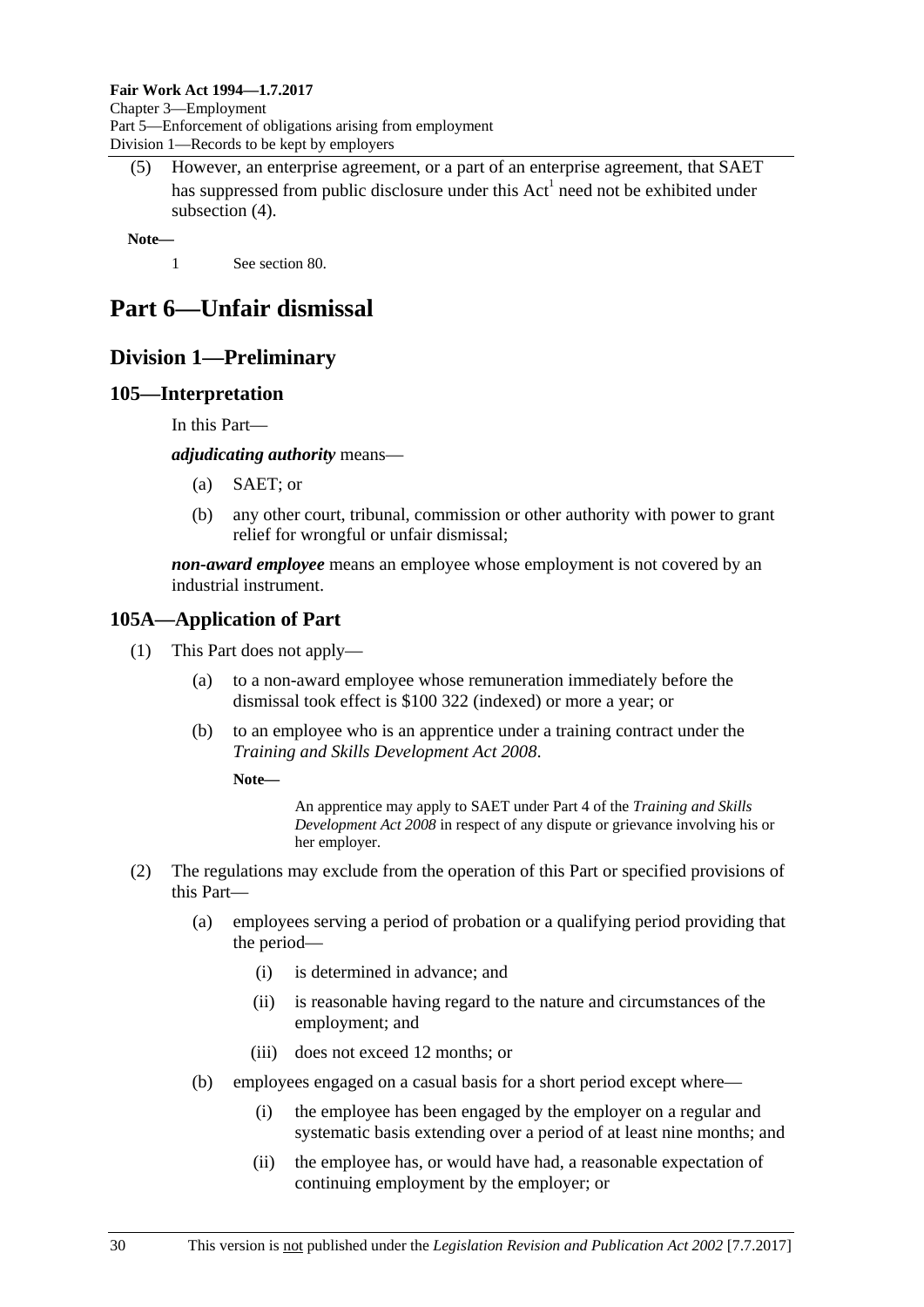- <span id="page-60-0"></span>(c) employees whose terms and conditions of employment are governed by special arrangements giving rights of review of, or appeal against, decisions to dismiss from employment which, when considered as a whole, provide protection that is at least as favourable to the employees as the protection given under this Part; or
- <span id="page-60-1"></span>(d) employees in relation to whom the application of this Part or the specified provisions of this Part causes or would cause substantial difficulties because  $of$ —
	- (i) their conditions of employment; or
	- (ii) the size or nature of the undertakings in which they are employed; or
- (e) employees of any other class.
- <span id="page-60-2"></span>(3) To the extent that a regulation under [subsection](#page-60-0)  $(2)(c)$ , [\(d\)](#page-60-1) or [\(e\)](#page-60-2) is inconsistent with the *Termination of Employment Convention* it is invalid.
- (4) If a contract provides for employment for a specified period or for a specified task, this Part does not apply to the termination of the employment at the end of the specified period, or on completion of the specified task, unless the employee has, on the basis of the employer's conduct, a clear expectation of continuing employment by the employer.

# **Division 2—Application for relief**

## <span id="page-60-3"></span>**106—Application for relief**

- (1) If an employer dismisses an employee, the employee may, before the end of a period of 21 days from the date the dismissal takes effect, apply to SAET for relief under this Part.
- (2) An employee cannot simultaneously bring proceedings for dismissal before 2 or more adjudicating authorities.
- (3) If an employee takes proceedings for dismissal under this Part or some other law and the adjudicating authority before which the proceedings are brought considers that the proceedings might have been more appropriately brought under another law before another adjudicating authority—
	- (a) the adjudicating authority may, after hearing the parties, refer the proceedings to the other adjudicating authority to be dealt with under that other law; and
	- (b) the adjudicating authority to which the proceedings are referred must deal with the proceedings as if they had been commenced before that adjudicating authority under the relevant law.
	- **Note—**

Suppose that an employee brings proceedings under the *[Equal Opportunity Act](http://www.legislation.sa.gov.au/index.aspx?action=legref&type=act&legtitle=Equal%20Opportunity%20Act%201984) 1984* seeking relief for dismissal on the ground that the dismissal constitutes an act of discrimination in respect of which a remedy is available under that Act. The relevant authorities under that Act might, if of the opinion that the proceedings might have been more appropriately brought before SAET under this Act, refer the proceedings to SAET. The proceedings would then proceed in SAET as if they had been commenced by an application for relief under this Part.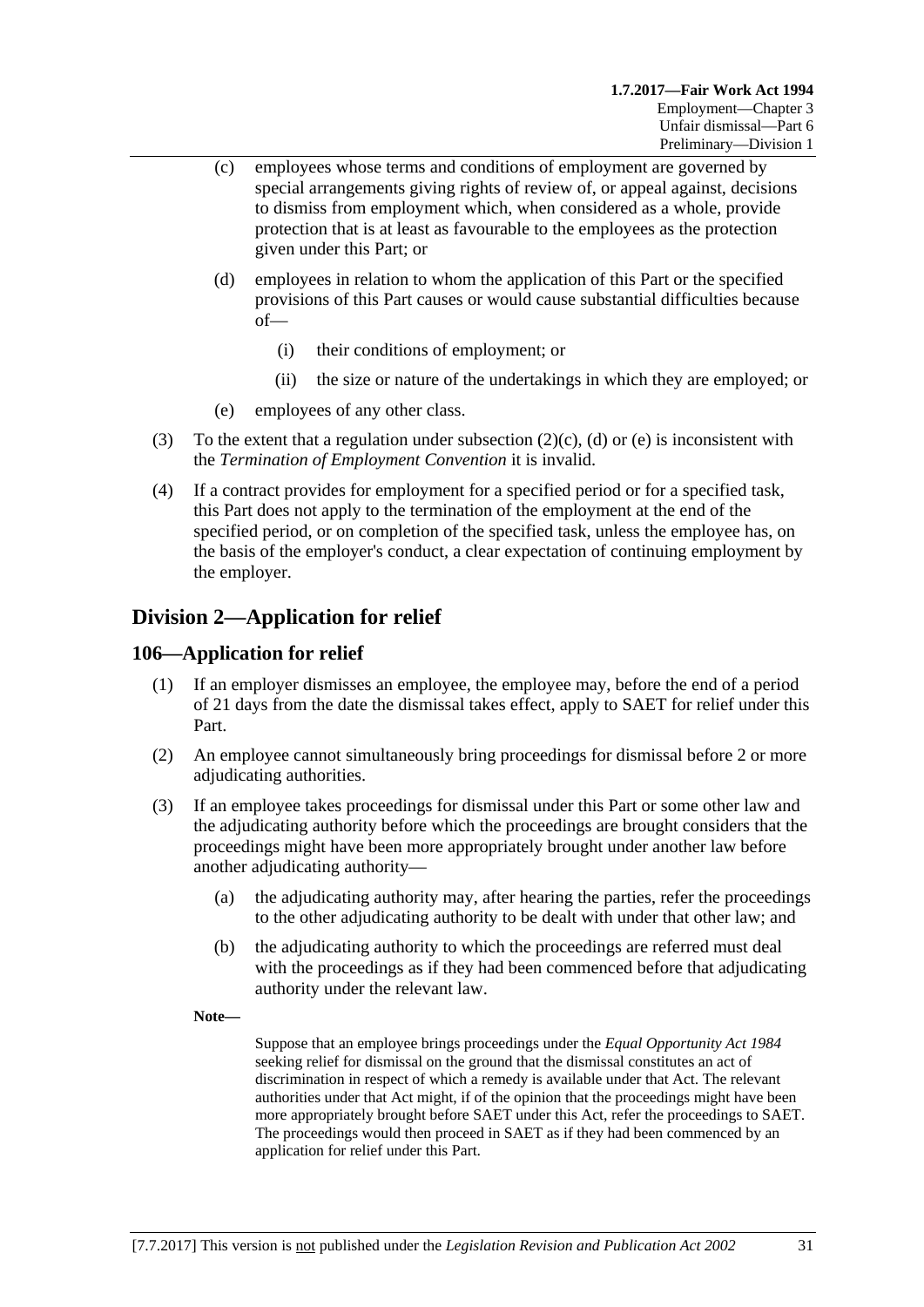- (3a) The period that applies under [subsection](#page-60-3) (1) does not apply in a case involving the referral of proceedings to SAET under another law.
- (4) No fee may be imposed with respect to an application for relief under this Part.

## **Division 4—Determination of application**

### **108—Question to be determined at the hearing**

- (1) At the hearing of an application under this Part, SAET must determine whether, on the balance of probabilities, the dismissal is harsh, unjust or unreasonable.
- (2) In deciding whether a dismissal was harsh, unjust or unreasonable, SAET must have regard to—
	- (a) the *Termination of Employment Convention*; and
	- (b) the rules and procedures for termination of employment prescribed by or under [Schedule 8;](#page-121-0) and
	- (c) the degree to which the size of the relevant undertaking, establishment or business impacted on the procedures followed in effecting the dismissal; and
	- (d) the degree to which the absence of dedicated human resource management specialists or expertise in the relevant undertaking, establishment or business impacted on the procedures followed in effecting the dismissal; and
	- (e) whether the employer has failed to comply with an obligation under section 58B or 58C of the *[Workers Rehabilitation and Compensation](http://www.legislation.sa.gov.au/index.aspx?action=legref&type=act&legtitle=Workers%20Rehabilitation%20and%20Compensation%20Act%201986)  Act [1986](http://www.legislation.sa.gov.au/index.aspx?action=legref&type=act&legtitle=Workers%20Rehabilitation%20and%20Compensation%20Act%201986)*; and
	- (f) any other factor considered by SAET to be relevant to the particular circumstances of the dismissal.
- (3) If a redundancy payment is made on the dismissal in accordance with a relevant industrial instrument, the dismissal cannot be regarded as harsh, unjust or unreasonable solely on the ground that the payment is inadequate.

#### **109—Remedies for unfair dismissal from employment**

- (1) If SAET is satisfied on application under this Part that an employee's dismissal is harsh, unjust or unreasonable, SAET may—
	- (a) order that the applicant be re-employed in the applicant's former position without prejudice to the former conditions of employment; or
	- (b) if it would be impracticable for the employer to re-employ the applicant in the applicant's former position, or re-employment in the applicant's former position would not, for some other reason, be an appropriate remedy—order that the applicant be re-employed by the employer in some other position (if such a position is available) on conditions determined by SAET; or
	- (c) if SAET considers that re-employment by the employer in any position would not be an appropriate remedy—order the employer to pay to the applicant an amount of compensation determined by SAET.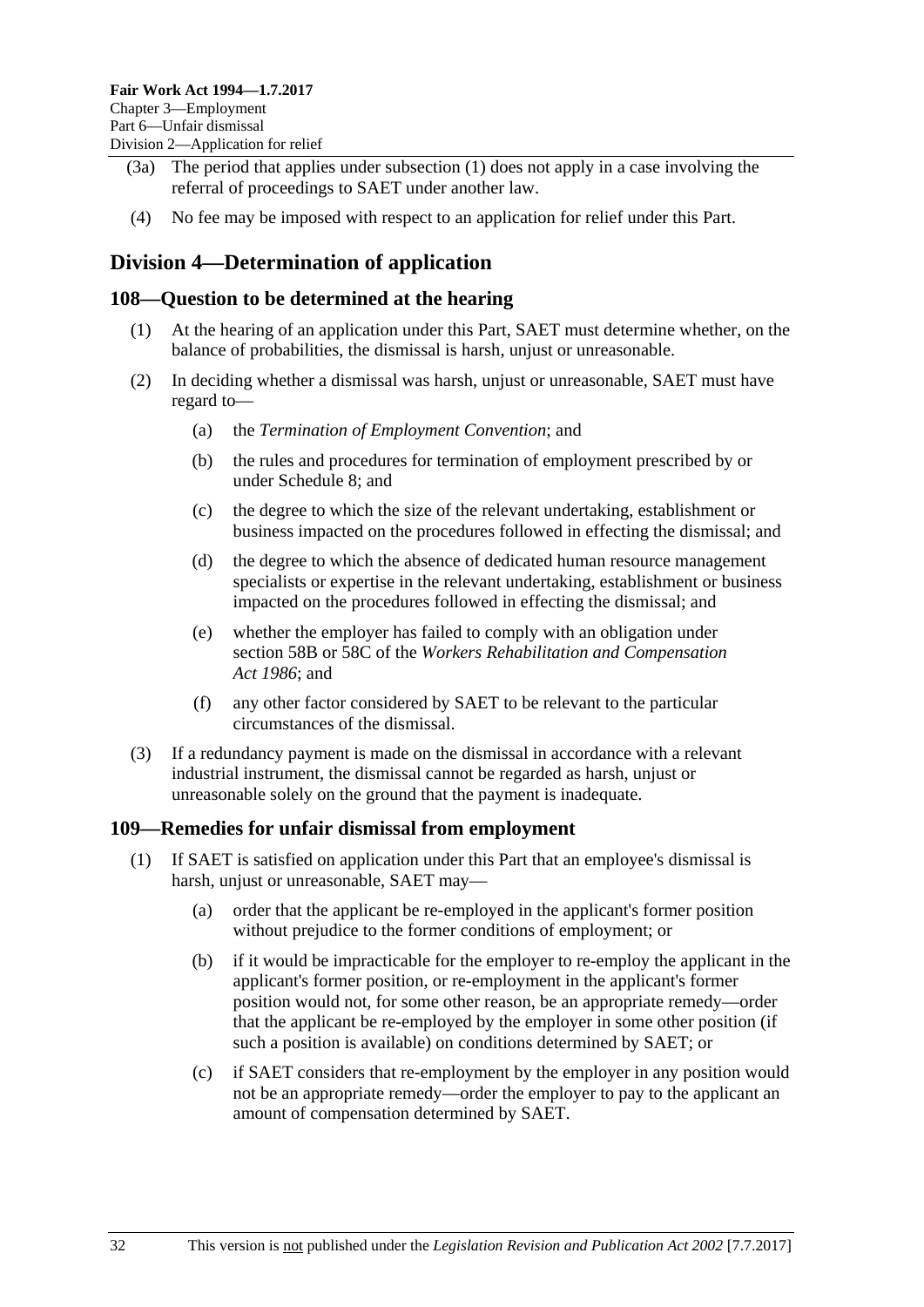- (1a) Re-employment is to be regarded as the preferred remedy, and SAET may only award an alternative remedy if satisfied that there are cogent reasons to believe that re-employment would not, in the circumstances of the particular case, be an appropriate remedy.
- (1b) However, SAET need not regard re-employment as the preferred remedy if the position to which the applicant would be re-employed is in a business or undertaking where, at the time of SAET's decision on the application, less than 50 employees are employed.
- (2) If SAET makes an order for re-employment under this section, then, subject to any contrary direction of SAET—
	- (a) the employee must be remunerated for the period intervening between the date that the dismissal took effect and the date of re-employment as if the employee's employment in the position from which the employee was dismissed had not been terminated; and
	- (b) the employer is entitled to the repayment of any amount paid to the employee on dismissal on account of or arising from the dismissal; and
	- (c) for the purposes of determining rights to annual leave, sick leave, long service leave, and parental leave, the interruption to the employee's continuity of service caused by the dismissal will be disregarded.
- (3) SAET must not order compensation exceeding 6 months' remuneration at the rate applicable to the dismissed employee immediately before the dismissal took effect, or \$33 100 (indexed), whichever is the greater.
- (4) An order for the payment of a monetary amount under this section may provide for payment by instalments if—
	- (a) SAET is satisfied that exceptional circumstances exist justifying the making of the order; and
	- (b) insofar as the order compensates loss of remuneration—the instalments of compensation are at least as favourable to the employee as the payments of remuneration (to which the order relates) would have been if the employment had continued.

## **Division 5—Miscellaneous**

### **110—Costs**

- (1) If an application under this Part proceeds to hearing and SAET is satisfied that a party to the proceedings clearly acted unreasonably in failing to discontinue or settle the matter before the hearing concluded, SAET may, on the application of the other party to the proceedings, make an order for costs (including—if relevant—the costs of representation) against the party.
- (2) If an employee discontinues proceedings under this Part more than 14 days after the conclusion of the conference of the parties, SAET may, on the application of the employer, make an order for costs (including—if relevant—the costs of representation) against the employee if SAET is satisfied that the employee has acted unreasonably.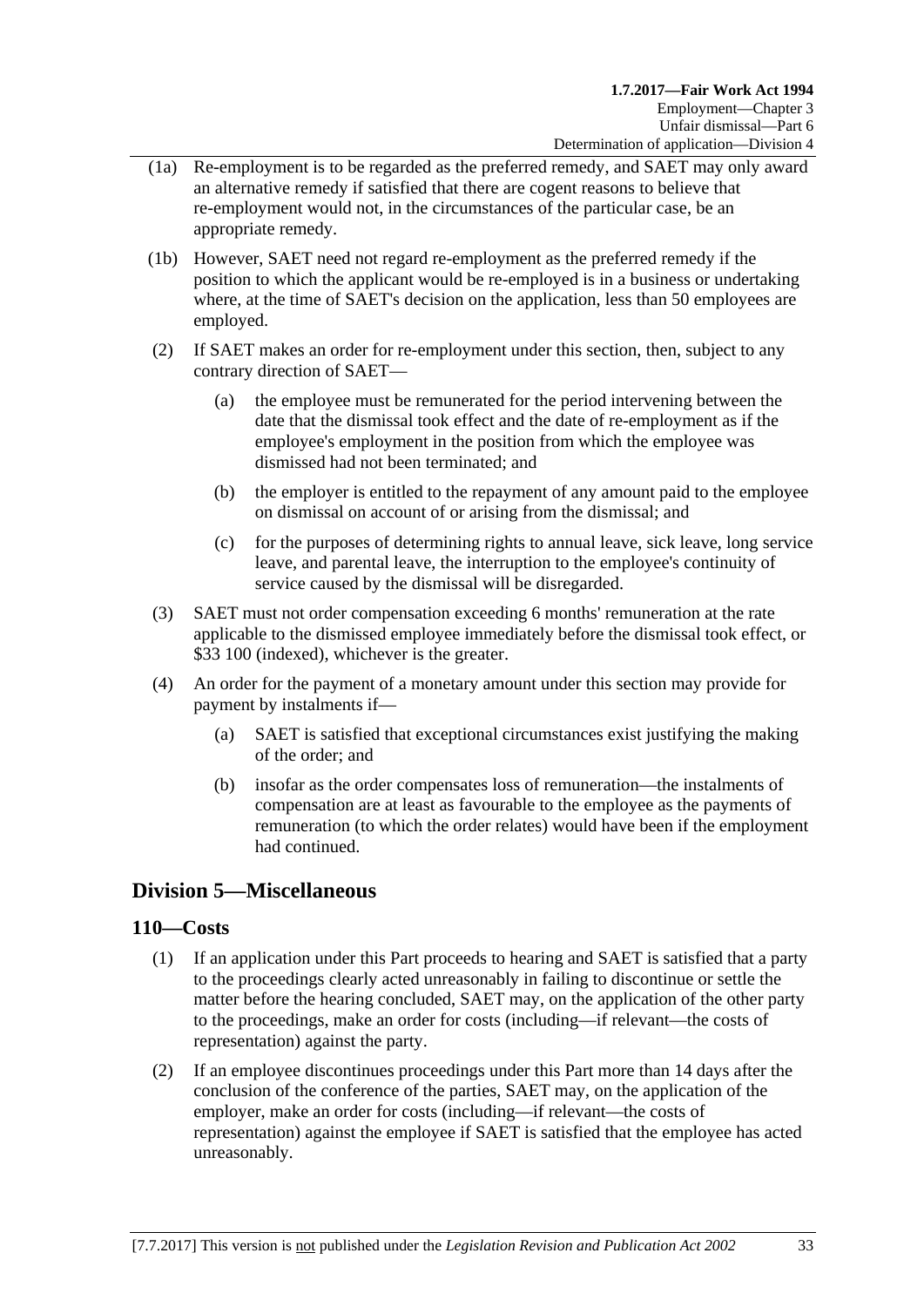(3) An application for an order for costs under this section must be made within 14 days after the determination or discontinuance of the proceedings.

### **111—Decisions to be given expeditiously**

- (1) SAET must hand down its determination on an application under this Part, and its reasons for the determination, within 3 months after the parties finish making their final submissions on the application.
- (2) The President may extend the time for handing down a determination, or the reasons for a determination, but only if there are special reasons in the circumstances of the individual case for doing so.

# **Part 7—Exemption from employment conditions**

#### **112—Slow, inexperienced or infirm workers**

- (1) SAET may, on application by a slow, inexperienced or infirm employee, grant the employee a licence to work at a wage less than the minimum that would otherwise apply to the employee under this Act, an award or an enterprise agreement.
- (2) If it appears to SAET that an association may have an interest in an application under this section, it will give the association at least seven days notice of the time and place at which it intends to hear the application, and the association is then entitled to appear and be heard on the application.
- (3) SAET will not grant a licence until satisfied that the employee is, because of slowness, inexperience or infirmity, unable to obtain employment at the minimum wage fixed under this Act, an award or enterprise agreement.
- (4) A licence—
	- (a) must specify the wage at which the worker is licensed to work; and
	- (b) continues in force for 12 months but may be renewed from time to time for successive terms of 12 months.
- (5) An employer must not, without the consent of SAET, employ a number of licensed employees exceeding one-fifth of the total number of persons employed by the employer in the same class of work (but if the employer employs fewer than five employees in the relevant class of work, the employer may employ one licensed employee).

Maximum penalty: \$2 500.

(6) A person must not pay or offer to pay a slow, inexperienced or infirm employee a wage lower than specified in the licence.

Maximum penalty: \$2 500.

(7) If an award or enterprise agreement makes provision for the remuneration of employees who are under a disability that adversely affects work performance in some way, the award or enterprise agreement excludes from the ambit of this section an employee who comes within the terms of the relevant provision of the award or enterprise agreement.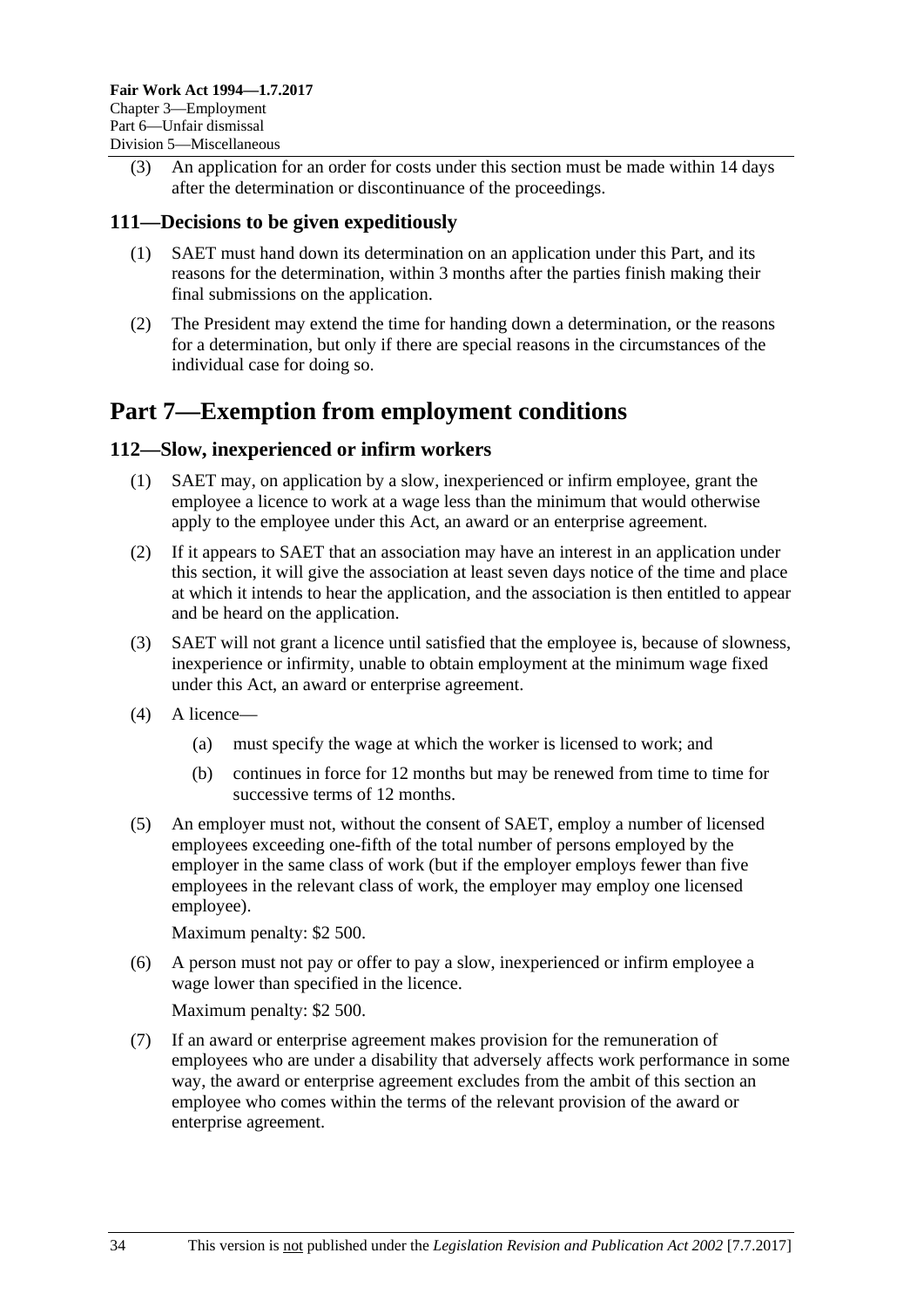### **113—Non-application of awards**

- (1) This section applies to a person (an *assisted person*)—
	- (a) who has an intellectual, psychiatric, sensory or physical impairment or a combination of such impairments; and
	- (b) who is unlikely to obtain employment at ordinary rates of pay and needs substantial ongoing support to obtain or retain paid employment; and
	- (c) who is being assisted or trained by an organisation or body—
		- (i) that provides employment services to disabled workers; and
		- (ii) that is declared by regulation to be a recognised organisation for the purposes of this section.
- (2) No award applies to work performed by an assisted person unless the award makes specific provision for assisted persons.
- (3) The regulations may exclude certain industrial matters affecting assisted persons from regulation by award.

#### <span id="page-64-0"></span>**114—Exemption for charitable organisations**

- (1) If the Minister is satisfied that—
	- (a) the objects of an organisation are charitable, religious or non-profit making; and
	- (b) it is in the public interest to grant an exemption under this subsection,

the Minister may, by notice in the Gazette, exempt all activities of the organisation, or specified activities of the organisation, from the operation of awards.

(2) The Minister may, by notice in the Gazette, vary or revoke an exemption under [subsection](#page-64-0)  $(1)$ .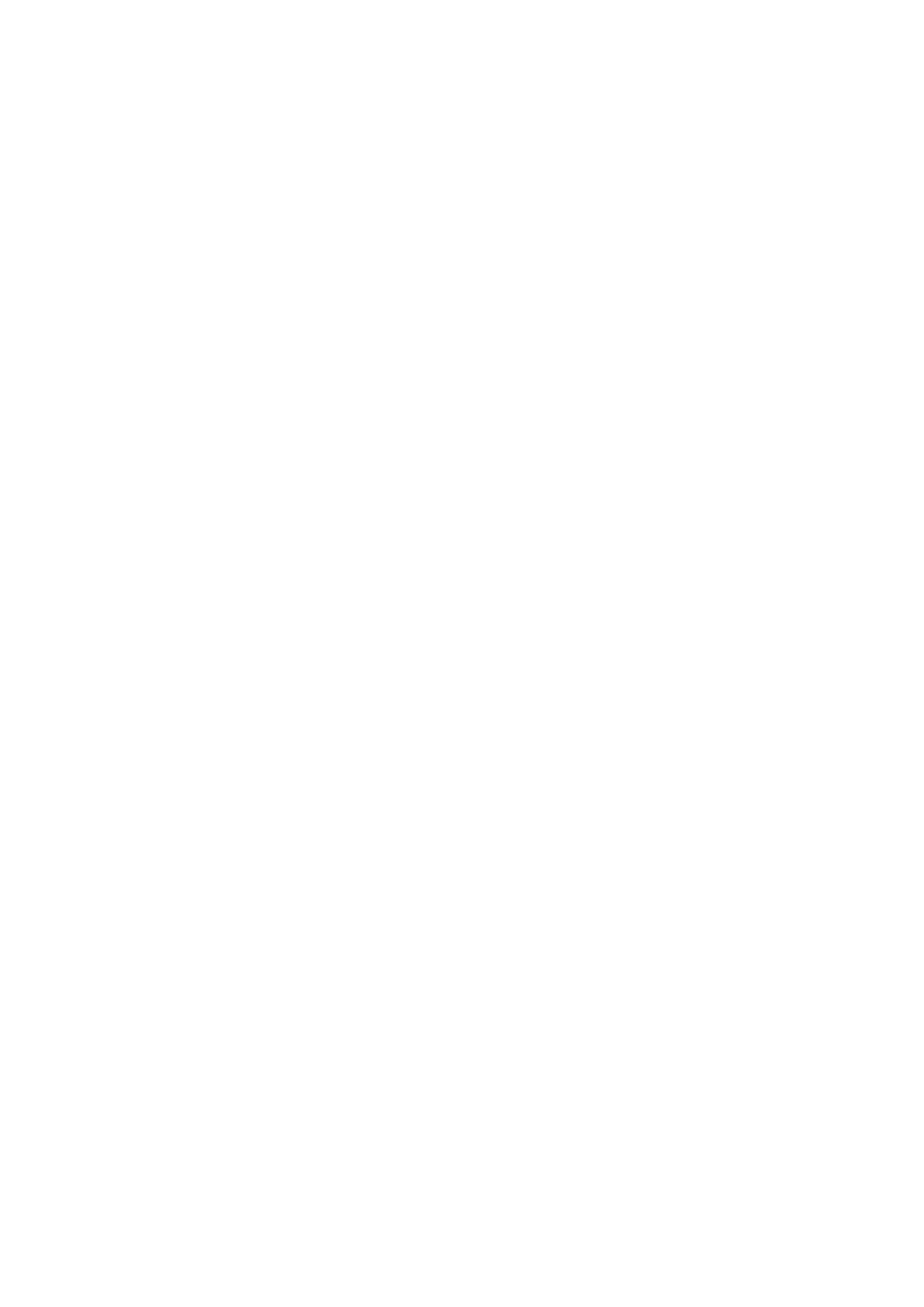# **Chapter 4—Associations**

# **Part 1—Freedom of association**

## **Division 1—Preliminary**

### **115—Prohibited reason**

An employer acts for a *prohibited reason* if the employer discriminates against another person for one or more of the following reasons or for reasons that include one or more of the following:

- (a) because the other person is, has been or proposes to become an officer, delegate or member of an association;
- (b) because the other person is not, or does not propose to become, a member of an association;
- (c) because the other person—
	- (i) has one or more employees who are not, or do not propose to become, members of an association; or
	- (ii) has not paid, or does not propose to pay, a fee (however described) to an association;
- (d) because the other person has refused or failed to join in industrial action;
- (e) because the other person (being an employee) has refused or failed to agree or consent to, or vote in favour of, the making of an agreement to which an association of which the employee is a member would be a party;
- (f) because the other person has made, proposes to make or has at any time proposed to make an application to an industrial authority for an order for holding a secret ballot;
- (g) because the other person has participated in, proposes to participate in or has at any time proposed to participate in a secret ballot ordered by an industrial authority;
- (h) because the other person is entitled to the benefit of an instrument dealing with conditions of employment or an order of an industrial authority;
- (i) because the other person has made or proposes to make an inquiry or complaint to a person or body with power under a law relating to industrial relations to seek—
	- (i) compliance with that law; or
	- (ii) the enforcement of rights under an instrument dealing with conditions of employment;
- (j) because the other person has participated in, proposes to participate in, or has at any time proposed to participate in a proceeding under a law relating to industrial relations;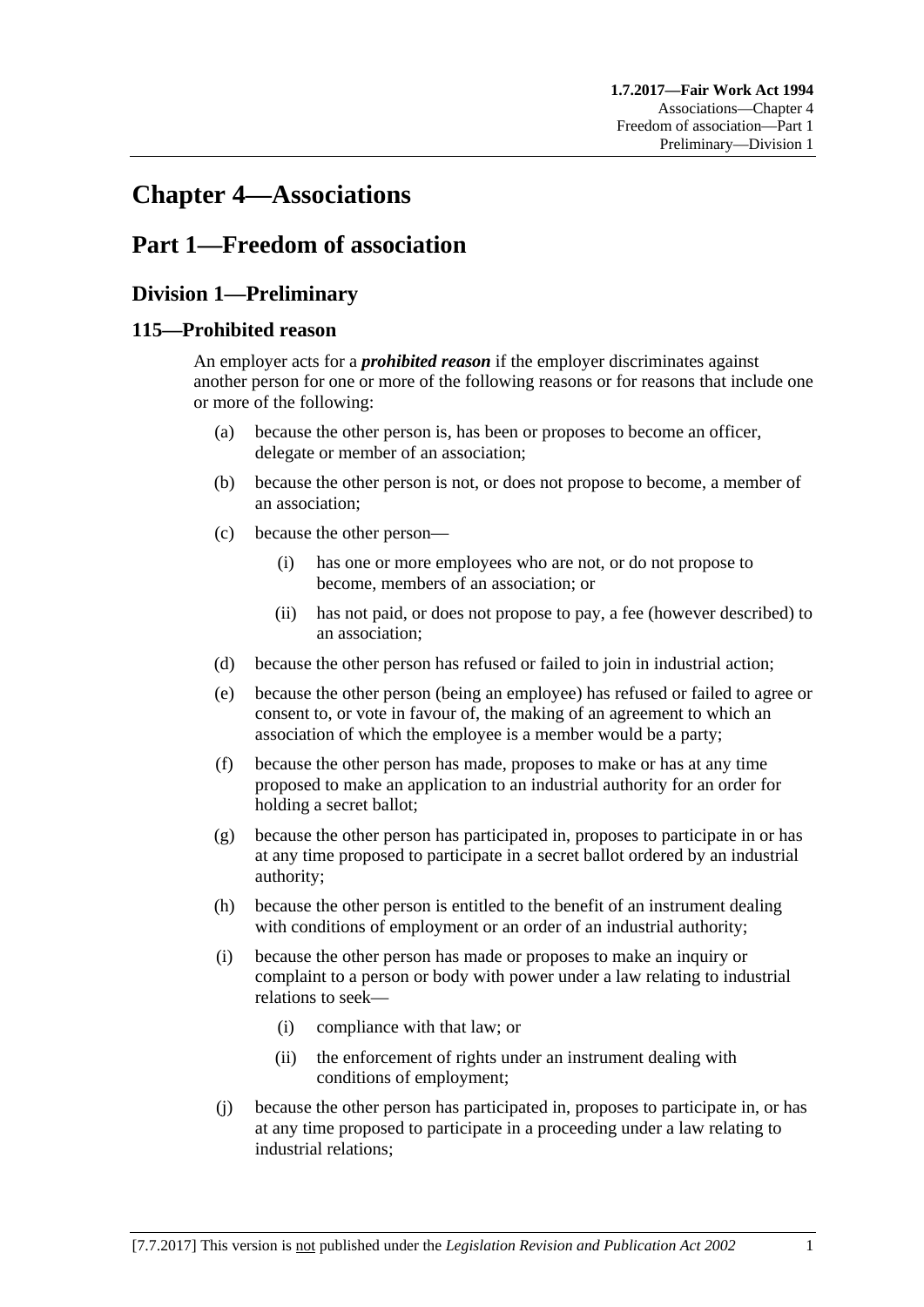- (k) because the other person has given or proposes to give evidence in a proceeding under a law relating to industrial relations;
- (l) because an association is seeking better industrial conditions for the other person;
- (m) because the other person (being an employee) has absented himself or herself from work without leave if—
	- (i) the absence was for the purpose of carrying out duties or exercising rights as an officer of an association; and
	- (ii) the person applied for leave before absenting himself or herself and leave was unreasonably refused or withheld;
- (n) because the other person, as an officer or member of an association, has done, or proposes to do, a lawful act within the officer's or member's authority under the rules of the association, for the purpose of furthering or protecting the industrial interests of the association.

# **Division 2—Protection of freedom of association**

#### <span id="page-67-0"></span>**116—Freedom of association**

- (1) No person may be compelled to become, or remain, a member of an association.
- (2) A provision of a contract of employment, or an associated undertaking, to become or remain, or not to become or remain, a member of an association is void.

#### **116A—General offences against the principle of freedom of association**

A person must not—

- (a) require another to become, or remain, a member of an association; or
- (b) prevent another from becoming or remaining a member of an association of which the other person is, in accordance with the rules of the association, entitled to be a member; or
- (c) induce another to enter into a contract or undertaking not to become or remain a member of an association.

Maximum penalty: \$20 000.

#### **116B—Dismissal etc for prohibited reason**

- (1) An employer must not, for a prohibited reason, do or threaten to do any of the following:
	- (a) dismiss an employee from employment;
	- (b) injure an employee in employment;
	- (c) alter the position of an employee to the employee's prejudice;
	- (d) refuse to employ a person;
	- (e) discriminate against a person in the terms or conditions on which the employer offers to employ the person.

Maximum penalty: \$20 000.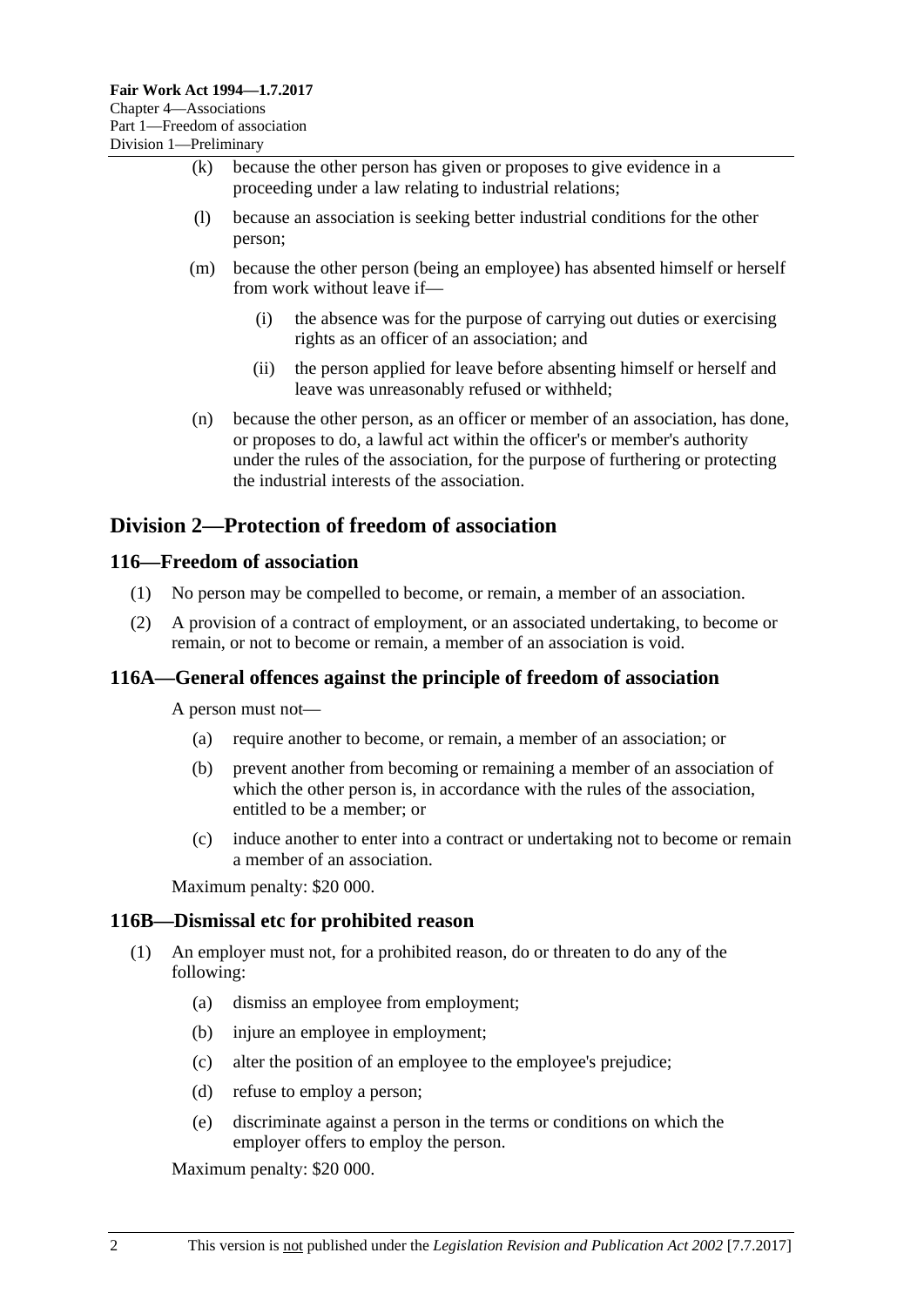- (2) A court by which an employer is convicted of an offence against this section may, on application by the employee (or prospective employee) against whom the offence was committed—
	- (a) award compensation to the applicant for loss resulting from the commission of the offence; and
	- (b) if the applicant was dismissed from employment—order the employer to re-employ the applicant on conditions determined by the court.

## **117—Prohibition of discrimination in supply or purchase of goods or services**

(1) A person who carries on a business involving the supply or purchase of goods or services must not discriminate against an employer by refusing to supply or purchase goods or services, or in the terms on which goods or services are supplied or purchased, on the ground that the employer's employees are, or are not, members of an association.

Maximum penalty: \$20 000.

- (2) A person must not, on the ground that an employer's employees are, or are not, members of an association—
	- (a) attempt to induce a person who carries on a business involving the supply or purchase of goods or services to discriminate against an employer by refusing to supply or purchase goods or services, or in the terms on which goods or services are supplied or purchased; or
	- (b) attempt to prevent a person who carries on a business involving the supply or purchase of goods or services from supplying or purchasing goods or services to or from the employer.

Maximum penalty: \$20 000.

(3) This section does not prevent an association from discriminating between members and non-members of the association.

### **118—Conscientious objection**

- (1) If a person satisfies the Registrar by the evidence required by the Registrar that the person has a genuine conscientious objection based on religious belief to becoming a member of an association, the Registrar must issue a certificate of conscientious objection to the person.
- (2) The Registrar must cancel a certificate of conscientious objection if asked to do so by the person for whom it was issued.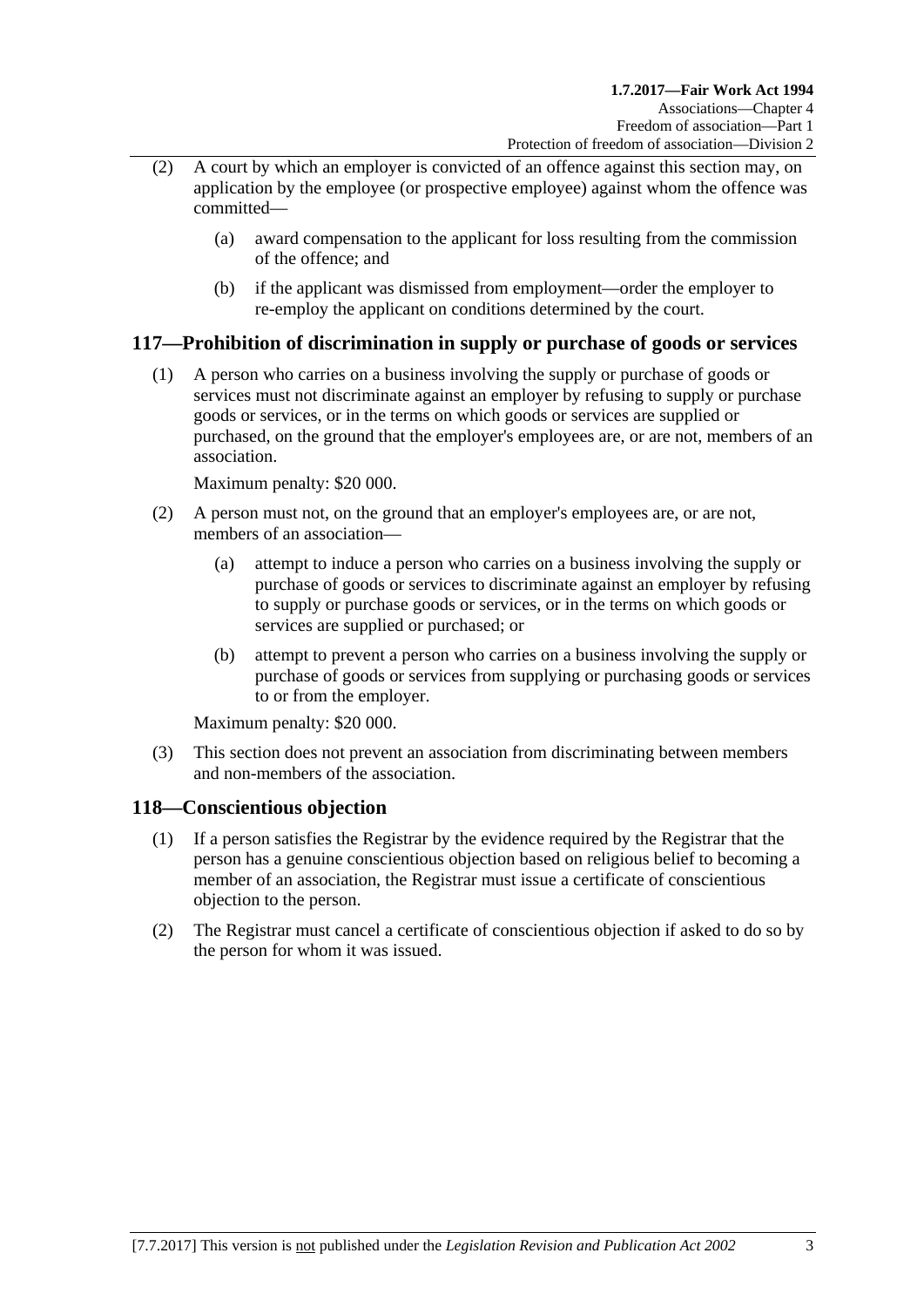# **Part 2—Locally based associations**

# **Division 1—Application for registration**

## **119—Eligibility for registration**

- (1) The following associations are eligible for registration under this Part—
	- (a) an association formed to represent, protect or further the interests of employers and consisting of two or more employers who employ, in aggregate, not less than 100 employees (whether or not the membership of the association includes persons who are not employers);
	- (b) an association formed to represent, protect or further the interests of employees and consisting of not less than 100 employees (whether or not the membership includes persons who are not employees).
- (2) An organisation, or a branch, section or part of an organisation, registered under the Commonwealth (Registered Organisations) Act is not eligible for registration under this Part.

## **120—Application for registration**

- (1) An association eligible for registration under this Part may apply to SAET for registration.
- (2) If an application for registration is made, the Registrar must—
	- (a) publish notice of the application in a newspaper circulating generally throughout the State;
	- (b) give notice of the application to any registered association the Registrar considers to have a proper interest in the subject matter of the application.
- (3) The notice must contain a statement of the right of interested persons to lodge objections to the registration of the applicant association.

### **121—Objections**

A person may, within the time allowed by the Rules, object to the registration of the association.

# **Division 2—Registration and incorporation**

### **122—Registration of associations**

- <span id="page-69-0"></span>(1) SAET may, after considering objections to registration duly made in accordance with the Rules, register an association under this Part if satisfied—
	- (a) that the association is eligible for registration under this Part; and
	- (b) that the rules of the association conform with the requirements of this Part; and
	- (c) that the prescribed conditions have been complied with; and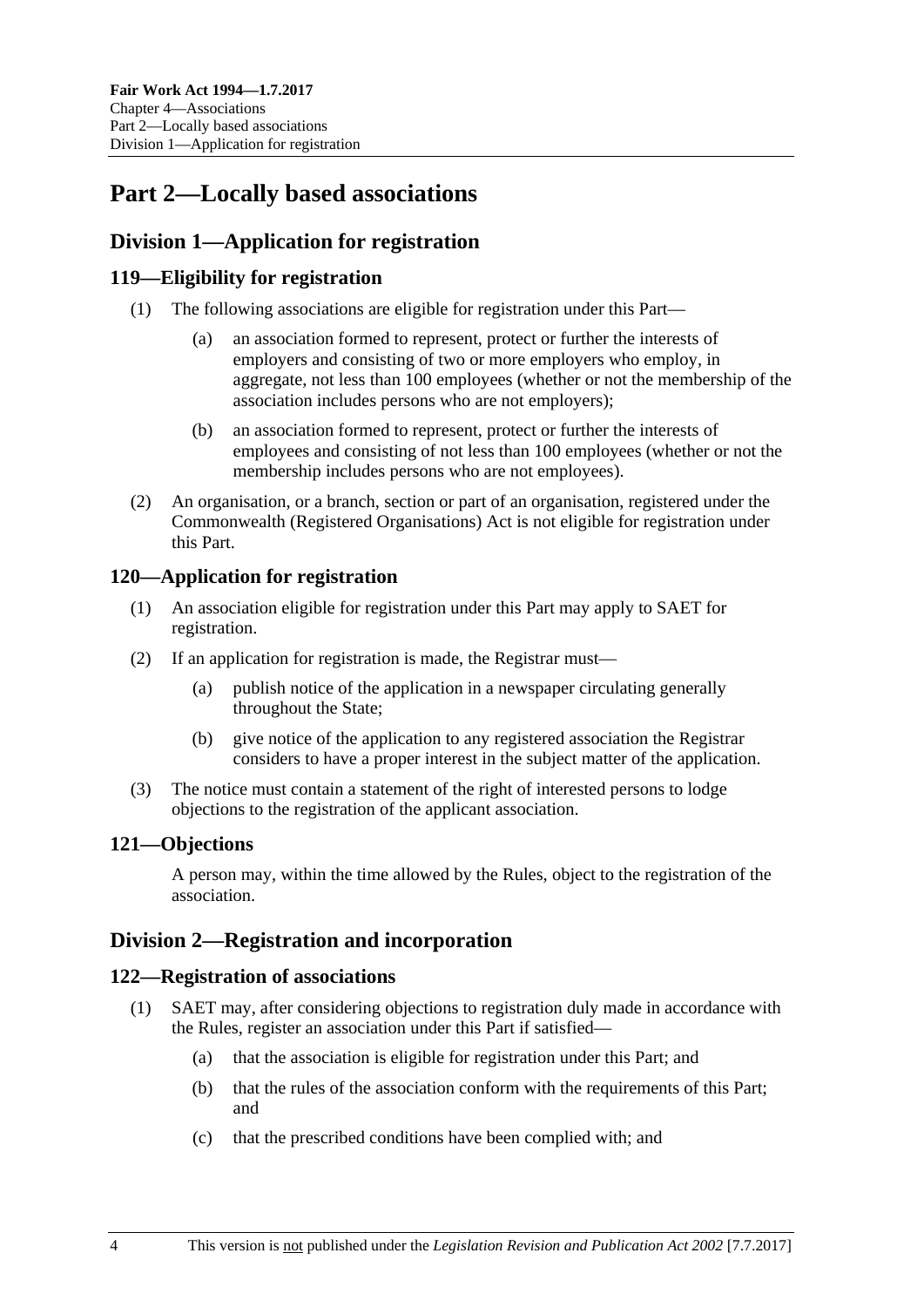- (d) that the registration of the association would be consistent with the provisions and objects of this Act; and
- (e) that—
	- (i) the association is entirely comprised of employees employed in a single business; or
	- (ii) if the association is not an association of that kind—there is no other registered association to which the members of the association might conveniently belong; and
- (f) that the name of the applicant association would not cause confusion with the name of another registered association or with the name of an organisation registered under the Commonwealth (Registered Organisations) Act; and
- (g) in the case of an association of employees—that the association is not dependent for financial or other resources on an employer, employers, or an association of employers and is, in other respects, independent of control or significant influence by an employer, employers or an association of employers.
- (2) SAET may, in an appropriate case, waive compliance with any of the prescribed conditions referred to in [paragraph](#page-69-0) (c) above.

### **123—Registration confers incorporation**

On registration of an association under this Part, the association becomes a body corporate—

- (a) with the name stated in its rules; and
- (b) with power to acquire, hold, deal with and dispose of real and personal property; and
- (c) with the other powers stated in its rules.

# **Division 3—Rules**

#### **124—Rules**

The rules of an association registered under this Part—

- (a) must state the association's name; and
- (b) must conform with the prescribed conditions; and
- (c) must prescribe a procedure for resolution of disputes between the association and its members; and
- (d) must not impose on applicants for membership, or members, of the association conditions, obligations or restrictions that are oppressive, unreasonable or unjust.

### **125—Alteration of rules of registered association**

(1) An association registered under this Part may resolve to alter its rules.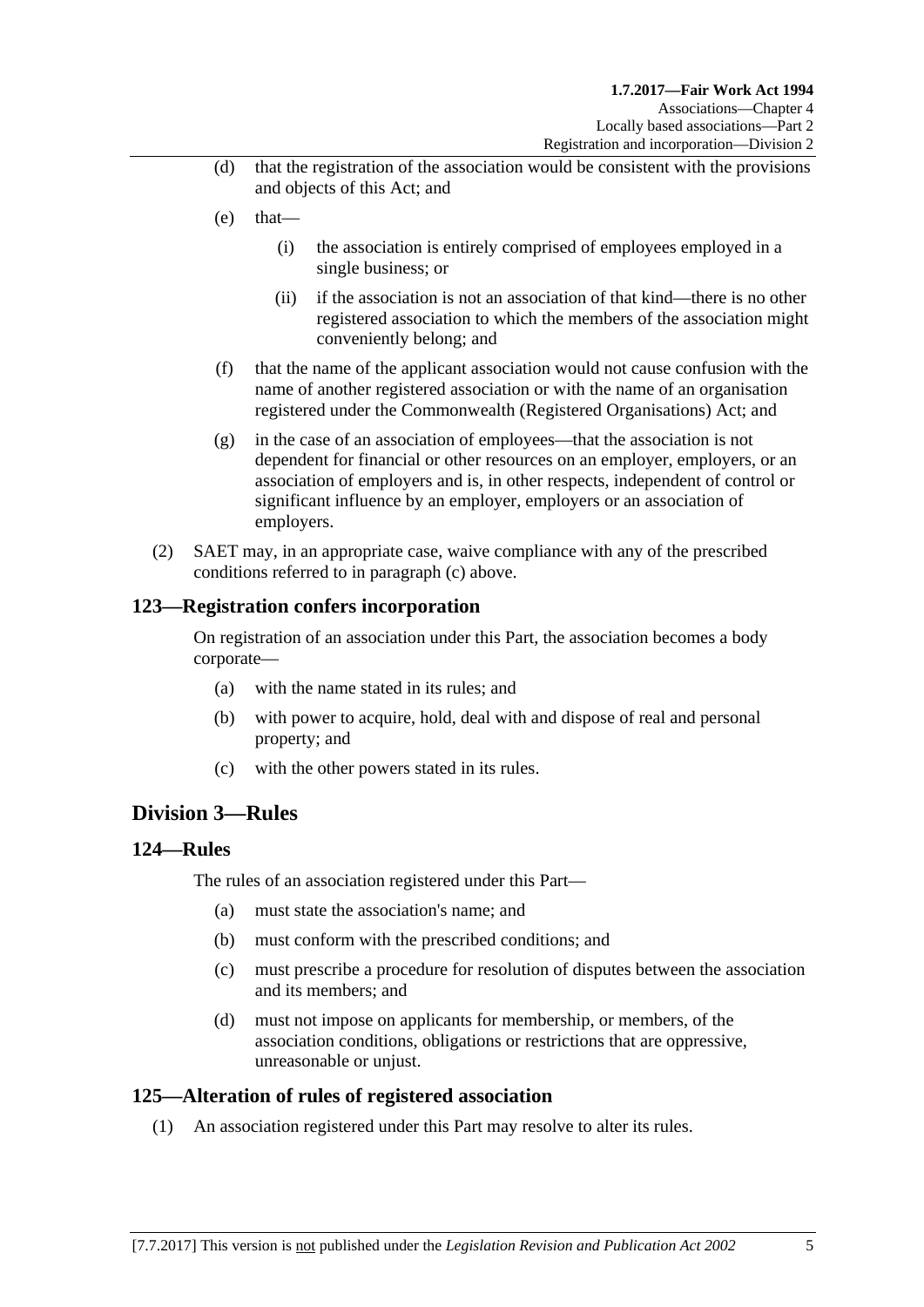- (2) The resolution must be passed in accordance with the relevant rules of the association unless the purpose of the proposed alteration is only to change the name of the association in which case a resolution passed by a majority of the members present and voting at an ordinary meeting of the association is sufficient provided that at least 14 days' notice of the time and place of the meeting was given to the members in accordance with the association's rules and the notice of meeting contained the proposed resolution for the change of name.
- (3) An alteration of the rules of a registered association does not take effect unless and until registered by SAET.
- (4) If an alteration of the rules of a registered association is of a kind that would or could affect the composition of the membership of the association, notice of an application for registration must be given, and objections may be made, in the same way, and on the same or similar grounds, as if the application were for registration of a new association.
- (5) SAET may register an alteration of rules if satisfied that—
	- (a) the alteration would be consistent with the provisions and objects of this Act; and
	- (b) in the case of a change of name—would not cause confusion with the name of another registered association or the name of an organisation registered under the Commonwealth (Registered Organisations) Act.

## **126—Model rules**

- (1) To the extent the rules of an association conform with model rules published by regulation, no objection can be taken to the rules.
- (2) To the extent a proposed alteration of rules brings the rules into conformity with model rules published by regulation, no objection can be taken to the proposed alteration.

### **127—Orders to secure compliance with rules etc**

- (1) SAET may, on the application of a member of an association registered under this Part or a person who has been expelled from membership of such an association, order the association or specified officers of the association—
	- (a) to carry out an obligation imposed by the rules of the association;
	- (b) to make good any contravention of, or failure to comply with, the rules of the association;
	- (c) to carry out consequential or related directions SAET thinks necessary or desirable in the circumstance.
- (2) An association or other person who fails to comply with an order of SAET under this section is guilty of an offence.

Maximum penalty: \$1 250.

(3) SAET may, on application by a member of an association registered under this Part or a person who has applied for membership of such an association, declare a rule of the association to be invalid on the ground that the rule is inconsistent with this Act.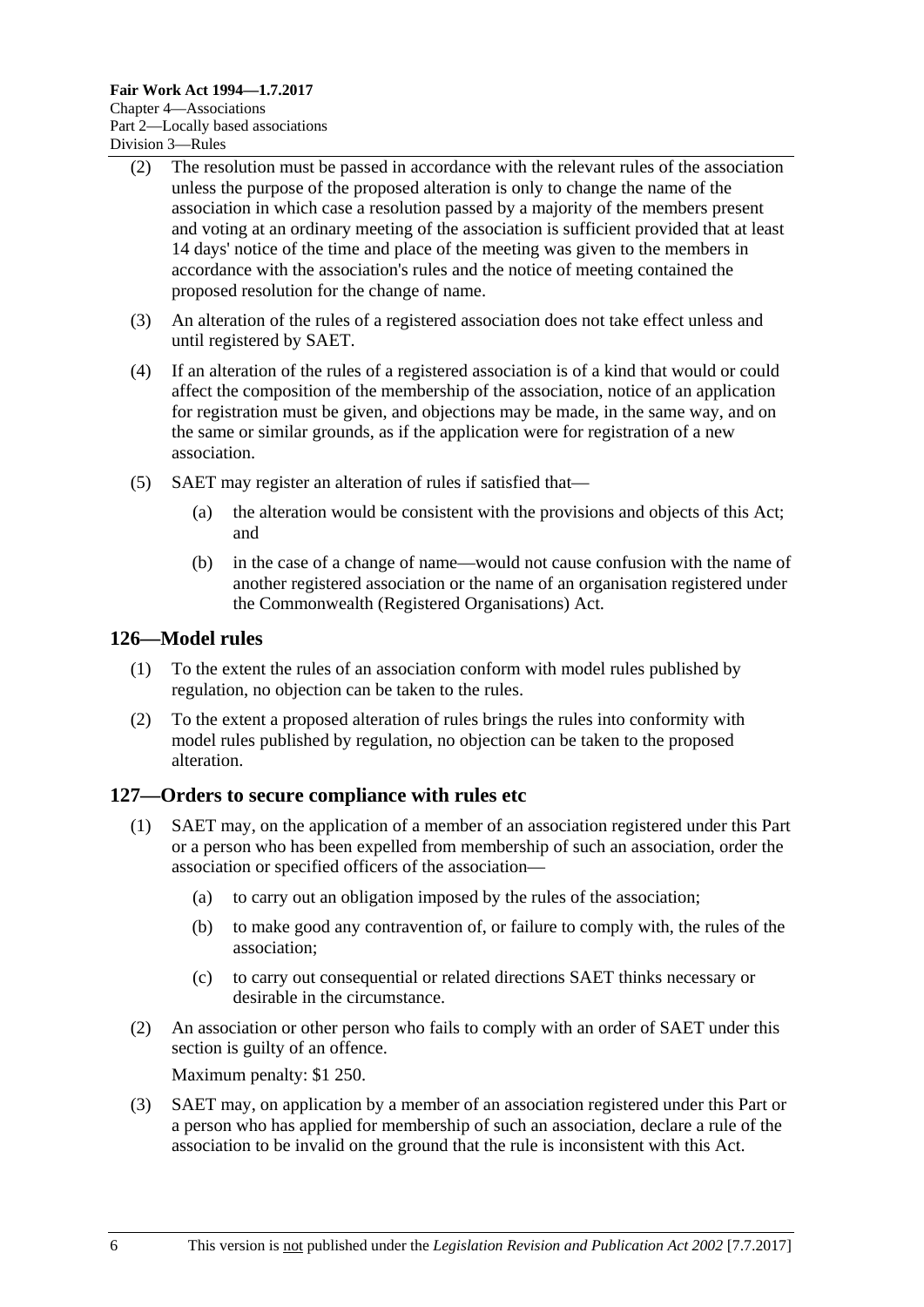(4) SAET may adjourn proceedings on an application under [subsection](#page-71-0) (3) for a period, and on terms and conditions, SAET considers appropriate, to give the association an opportunity to alter its rules.

## **Division 4—Financial records**

### **128—Financial records**

- (1) An association registered under this Part must keep proper accounting records of all its financial transactions.
- <span id="page-72-0"></span>(2) An association registered under this Part must prepare annually the following accounts—
	- (a) a balance sheet giving a true and fair view of the assets and liabilities of the association as at the end of the relevant accounting period; and
	- (b) a statement of receipts and payments over the relevant accounting period.
- (3) The association must have the accounts prepared under [subsection](#page-72-0) (2) audited by a registered company auditor.
- (4) The accounts and accounting records to be kept and prepared under this section must conform with the requirements of the Rules.
- (5) An association that fails to comply with a requirement of this section is guilty of an offence.

Maximum penalty: \$750.

## **Division 5—Amalgamation**

### **129—Amalgamation**

- (1) An association registered under this Part may resolve to amalgamate with another association or other associations registered under this Part.
- (2) A resolution to amalgamate—
	- (a) must be passed—
		- (i) by the executive committee, or committee of management, of the association; or
		- (ii) by the members of the association in the same way as a resolution for alteration of the rules of the association; or
		- (iii) in some other way provided by the rules; and
	- (b) must approve the rules of the association to be formed by the amalgamation.
- <span id="page-72-1"></span>(3) If a resolution to amalgamate is passed by the executive committee, or committee of management, of an association (and authority to pass the resolution is not conferred on the executive committee or committee of management by the rules), notice of the resolution must be given by post to all members of the association.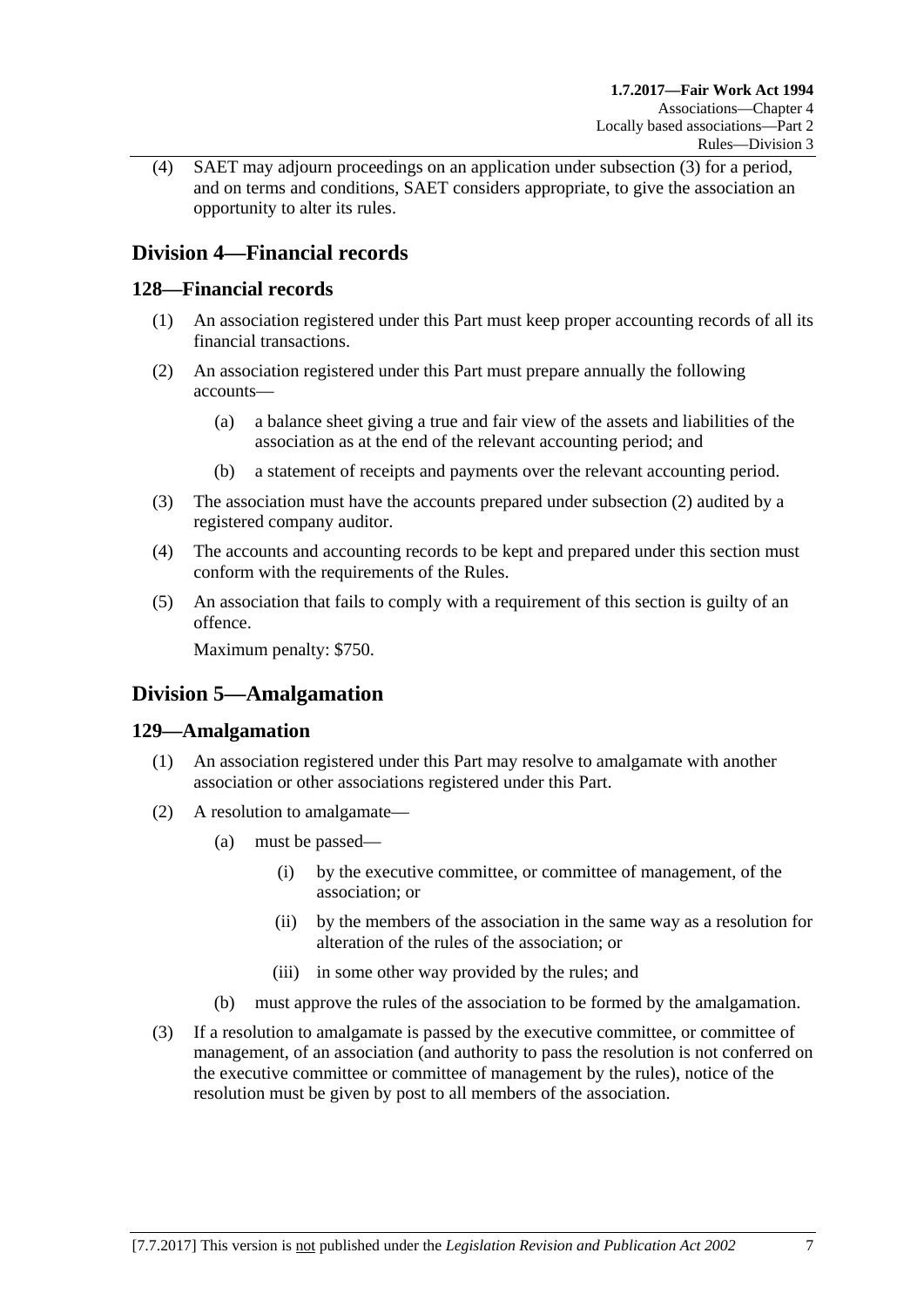- (4) If, within six weeks of the posting of the notices under [subsection](#page-72-1) (3), the Registrar is requested by 20 members of the association or 10% of the total membership (whichever is the lesser) to conduct a ballot—
	- (a) the Registrar will conduct (at the expense of the association, which may be recovered as a debt from the association) a ballot of the members of the association; and
	- (b) unless the resolution is supported by a majority of the members voting on the ballot, the resolution will lapse.
- (5) The rules of the association to be formed by the amalgamation may provide for persons holding office in the amalgamating associations to hold office in the new association for up to four years before an election is held for the relevant offices.
- (6) A registered association may use its financial and other resources in support of a proposed amalgamation if at least 14 days' notice of its intention to do so has been given to its members (but this section does not limit any other power that the association may have under its rules to support a proposed amalgamation).
- (7) If two or more associations resolve to amalgamate, an application for registration of the association to be formed by the amalgamation must be made and dealt with under this Division.
- (8) On registration of the new association—
	- (a) the amalgamating associations are dissolved; and
	- (b) all property, rights and liabilities of the amalgamating associations are vested in the new association.

## **Division 6—De-registration**

#### **130—De-registration of associations**

- (1) SAET may de-register an association registered under this Part if—
	- (a) the association applies for de-registration; or
	- (b) the association contravenes or fails to comply with a provision of this Act or its rules about the way its affairs are to be conducted; or
	- (c) the association acts oppressively towards any member or class of members; or
	- (d) the association, or a substantial number of the members of the association, has wilfully contravened, or failed to comply with, a determination of SAET; or
	- (e) there is some other substantial reason for de-registration of the association.
- (2) An application for de-registration of an association may be made by—
	- (a) the association itself; or
	- (b) a member or former member of the association; or
	- (c) the Minister; or
	- (d) the Registrar.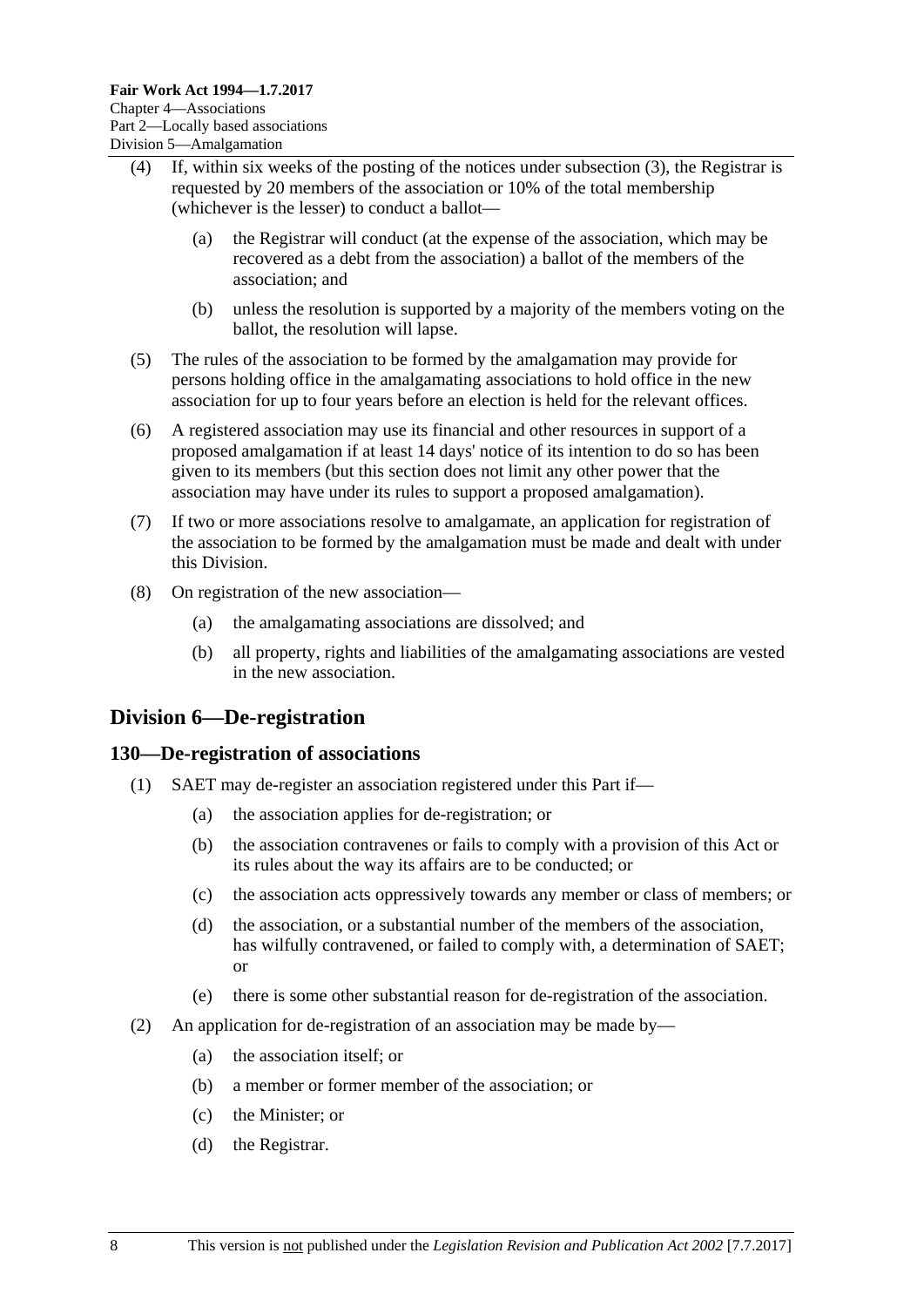- (3) SAET may, on making an order for de-registering an association, suspend the order and direct that, if a stated requirement is complied with to SAET's satisfaction within a stated period, the order will lapse but otherwise will take effect at the end of the stated period.
- (4) If SAET finds that grounds for de-registering an association exist and that those grounds arise wholly or mainly from the conduct of a particular class or section of the members of the association, SAET may, instead of de-registering the association, alter the rules of the association to exclude persons belonging to the relevant class or section from membership of the association.

# **Part 3—Federally based associations**

## **Division 1—Application for registration**

## **131—Eligibility for registration**

- (1) An association that is an organisation registered under the Commonwealth (Registered Organisations) Act is eligible for registration under this Part.
- (2) However, if the rules of the organisation provide for a South Australian branch, the organisation is not eligible for registration under this Part unless the rules confer on the branch a reasonable degree of autonomy in the administration and control of South Australian assets and in the determination of questions affecting solely or principally members resident in this State.
- (3) A branch of an organisation is eligible for registration under this Part if the rules of the organisation confer on the branch a reasonable degree of autonomy in the administration and control of South Australian assets and in the determination of questions affecting solely or principally members resident in this State.

## **132—Application for registration**

- (1) An association eligible for registration under this Part may apply to SAET for registration.
- (2) If an application for registration is made, the Registrar must—
	- (a) publish notice of the application in a newspaper circulating generally throughout the State;
	- (b) give notice of the application to any registered association the Registrar considers to have a proper interest in the subject matter of the application.
- (3) The notice must contain a statement of the right of interested persons to lodge objections to the registration of the applicant association.

## **133—Objections**

A person may, within the time allowed by the Rules, object to the registration of the association.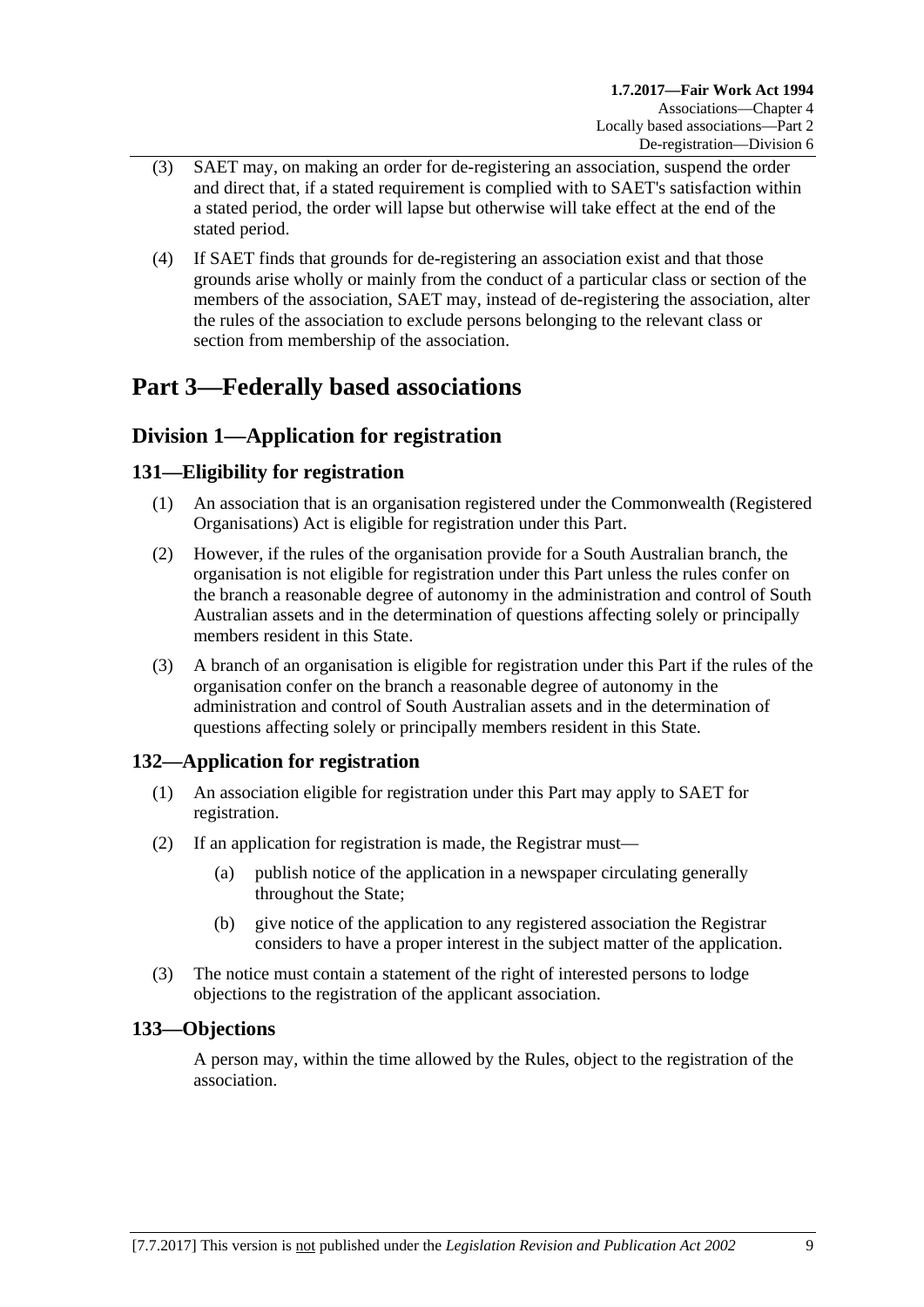## **Division 2—Registration and de-registration**

#### **134—Registration**

SAET may, after considering objections to registration duly made in accordance with the rules, register an organisation, or a branch of an organisation, under this Division if satisfied—

- (a) that the organisation or branch is eligible for registration under this Division; and
- (b) that the registration of the organisation or branch would be consistent with the provisions and objects of this Act; and
- (c) that there is no other association registered under this Act to which members of the applicant organisation or branch might conveniently belong.

### **135—De-registration**

- (1) SAET may de-register an organisation or branch registered under this Division if—
	- (a) the organisation or branch applies for de-registration; or
	- (b) the organisation or branch contravenes or fails to comply with a provision of this Act or its rules about the way its affairs are to be conducted; or
	- (c) the organisation or branch wilfully contravenes or fails to comply with a determination of SAET; or
	- (d) the organisation or branch is being administered in a way that is oppressive or unfair to members resident in this State; or
	- (e) the organisation abolishes its South Australian branch or its rules cease to confer on the South Australian branch a reasonable degree of autonomy in the administration and control of South Australian assets or in the determination of questions affecting solely or principally the members resident in this State; or
	- (f) there is some other substantial reason for de-registering the organisation or branch.
- (2) An application for de-registration of an organisation or branch may be made by—
	- (a) the organisation or branch itself; or
	- (b) a member or former member of the organisation or branch; or
	- (c) the Minister; or
	- (d) the Registrar.
- (3) SAET may, on making an order for de-registration of an organisation or branch, suspend the order and direct that, if a stated requirement is complied with to SAET's satisfaction within a stated period, the order will lapse but otherwise will take effect at the end of the stated period.
- (4) If an organisation registered under this Division ceases to be an organisation registered under the Commonwealth (Registered Organisations) Act, its registration under this Division automatically terminates.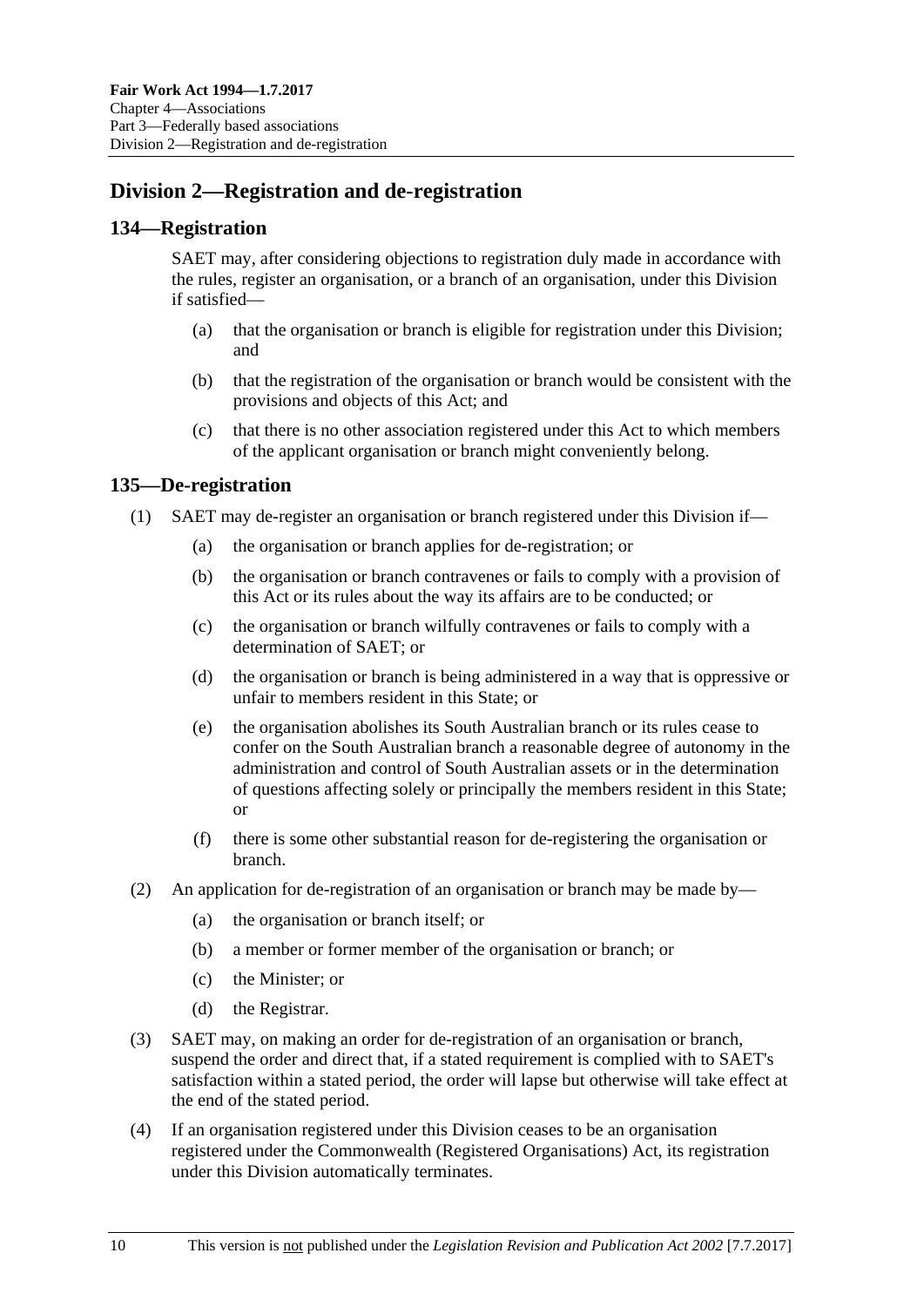(5) If a branch of an organisation is registered under this Division, and the organisation ceases to be an organisation registered under the Commonwealth (Registered Organisations) Act, registration of the branch under this Division automatically terminates.

## **Division 3—Federations**

## **136—Federation**

- (1) If a federation of organisations is recognised under the Commonwealth (Registered Organisations) Act, and one or more of its constituent members are registered under this Part, the federation may, subject to the regulations, act under this Act as the representative of the registered constituent members.
- (2) However, this section does not limit the right of a constituent member of a federation to represent itself or its members.

## **Part 4—Provisions generally applicable to associations**

## **Division 1—Purpose of association**

## **137—Restraint of trade**

- (1) Even though an association (whether registered or not) has purposes in restraint of trade, its purposes will not, for that reason, be regarded as unlawful.
- (2) It follows that an association is not to be regarded as an unlawful association because it has purposes in restraint of trade, nor are its members liable to prosecution for conspiracy or any other criminal offence for that reason, nor is any agreement or trust rendered void by the restraint of trade.

### <span id="page-76-0"></span>**138—Limitations of actions in tort**

- (1) Subject to this section, no action in tort lies in respect of an act or omission done or made in contemplation or furtherance of an industrial dispute.
- (2) This section does not prevent—
	- (a) an action for the recovery of damages for death or personal injury; or
	- (b) an action for the recovery of damages for damage to property (not being economic damage); or
	- (c) an action for conversion or detinue; or
	- (d) an action for defamation.
- (3) If an industrial dispute has been resolved by conciliation or arbitration and SAET determines on application under this section that, in the circumstances of the case, the industrial dispute arose or was prolonged by unreasonable conduct on the part of a particular person, then the applicant may bring an action in tort against that person despite [subsection](#page-76-0) (1).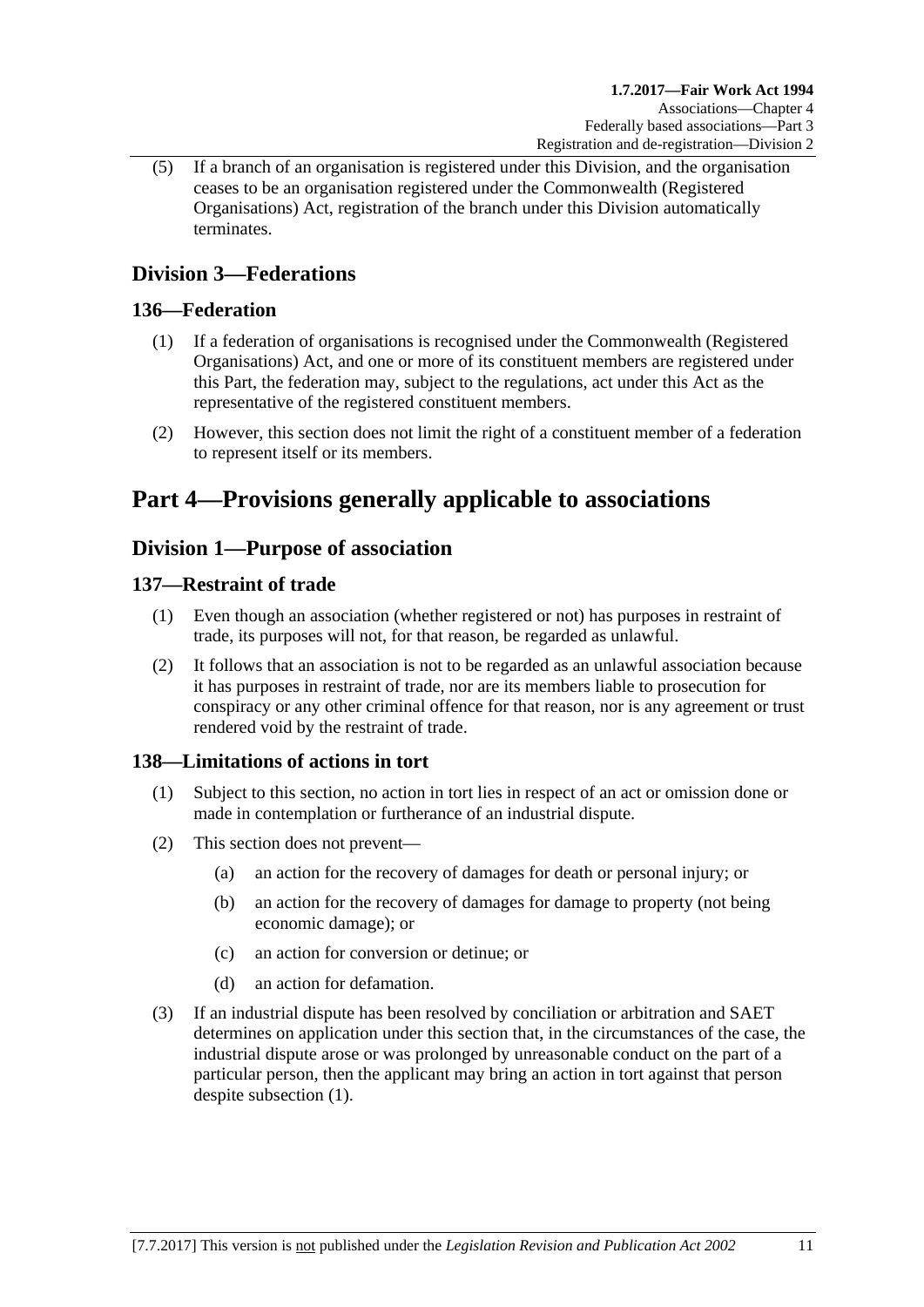- (4) If SAET determines, on application under this section, that—
	- (a) all means provided under this Act for resolving an industrial dispute by conciliation or arbitration have failed or there is no immediate prospect of resolving the dispute; and
	- (b) having regard to the nature of the dispute and the gravity of its consequences, it is in the public interest to allow the action,

<span id="page-77-0"></span>then the applicant may bring an action in tort despite [subsection](#page-76-0) (1).

(5) SAET must, in hearing and determining an application under [subsection](#page-77-0) (4)(b), act as expeditiously as possible.

#### **139—Industrial services not to be provided to non-members**

An association, or an officer or employee of an association, must not, except at the request of the person, represent a person who is not a member of the association, and has not made an application to become a member of the association, in proceedings before SAET.

Maximum penalty: \$2 500.

## **Division 2—Powers of entry and inspection**

#### <span id="page-77-1"></span>**140—Powers of officials of employee associations**

- (1) An official of an association of employees may enter any workplace at which 1 or more members of the association work and—
	- (a) inspect time books and wage records, at the workplace; and
	- (b) inspect the work carried out at the workplace and note the conditions under which the work is carried out; and
	- (c) if specific complaints about non-compliance with this Act, an award or an enterprise agreement have been made—interview any person who works at the workplace about the complaints.
- (1a) The powers conferred by [subsection](#page-77-1) (1) may be exercised at a time when work is being carried out at the workplace.
- <span id="page-77-2"></span>(2) Before an official exercises powers under [subsection](#page-77-1) (1), the official must give reasonable notice to the employer.
- (2a) For the purposes of [subsection](#page-77-2) (2)—
	- (a) the notice must be given in writing; and
	- (b) a period of 24 hours notice will be taken to be reasonable unless some other period is reasonable in the circumstances of the particular case.
- (2b) An official exercising a power under [subsection](#page-77-1) (1) must not interrupt the performance of work at the workplace.
- (3) A person exercising powers under this section must not—
	- (a) harass an employer or employee; or
	- (ab) address offensive language to an employer or an employee; or
	- (b) hinder or obstruct an employee in carrying out a duty of employment; or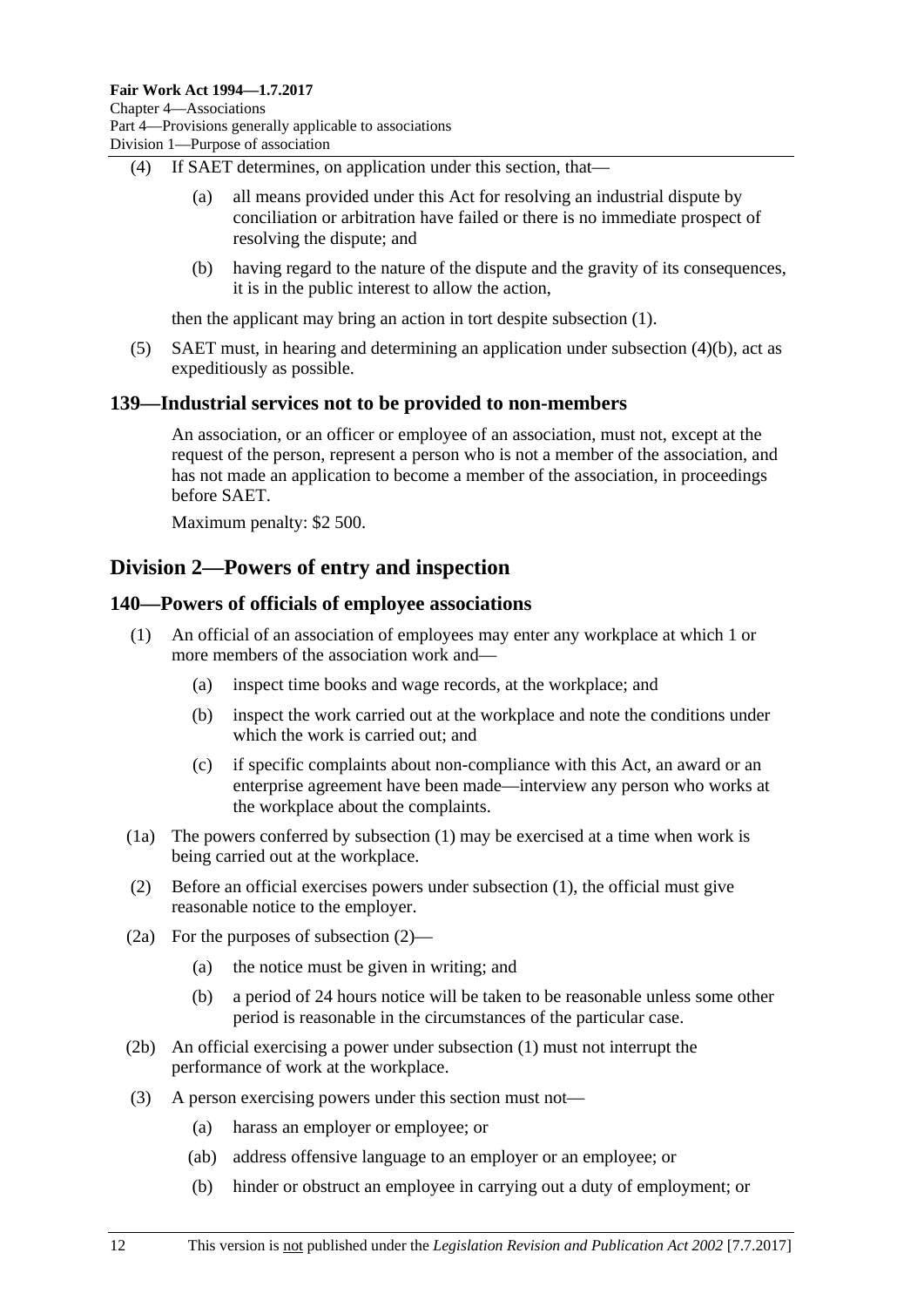(c) use or threaten to use force in relation to an employer, an employee or any other person.

Maximum penalty: \$5 000.

(4) If SAET is of the opinion that a person has abused powers under this section, SAET may withdraw the relevant powers.

## **Division 3—Records**

#### **141—Register of members and officers of associations**

- (1) A registered association must keep—
	- (a) a register of its officers; and
	- (b) a register of its members.
- (2) The registers must be kept available for inspection by the members of the association or the Registrar at the association's registered office.
- <span id="page-78-0"></span>(3) A registered association must in the month of July in each year furnish the Registrar with—
	- (a) a list of the association's officers; and
	- (b) notice of changes in the officers of the association that have occurred since a list was last furnished under this section; and
	- (c) information as to—
		- (i) the number of financial members of the association; and
		- (ii) the number of non-financial members of the association,

as at the immediately preceding 30 June.

- (3a) A person is entitled to inspect (without charge) a copy of any information provided under [subsection](#page-78-0) (3) during ordinary business hours at the office of the Registrar.
- (4) A registered association must, at the request of the Registrar, furnish the Registrar with an up-to-date list of the members or officers of the association.
- (5) If a registered association fails to comply with this section, or a requirement made under this section, the association is guilty of an offence. Maximum penalty: \$750.
- (6) A person employed in duties connected with the administration of this Act who divulges information about the membership of a registered association except in the performance of official duties or as may be authorised by the association or the President is guilty of an offence.

Maximum penalty: \$750.

(7) If a registered association is an organisation registered under the Commonwealth (Registered Organisations) Act, a reference to the members of the association in this section will be construed as a reference to members resident in this State.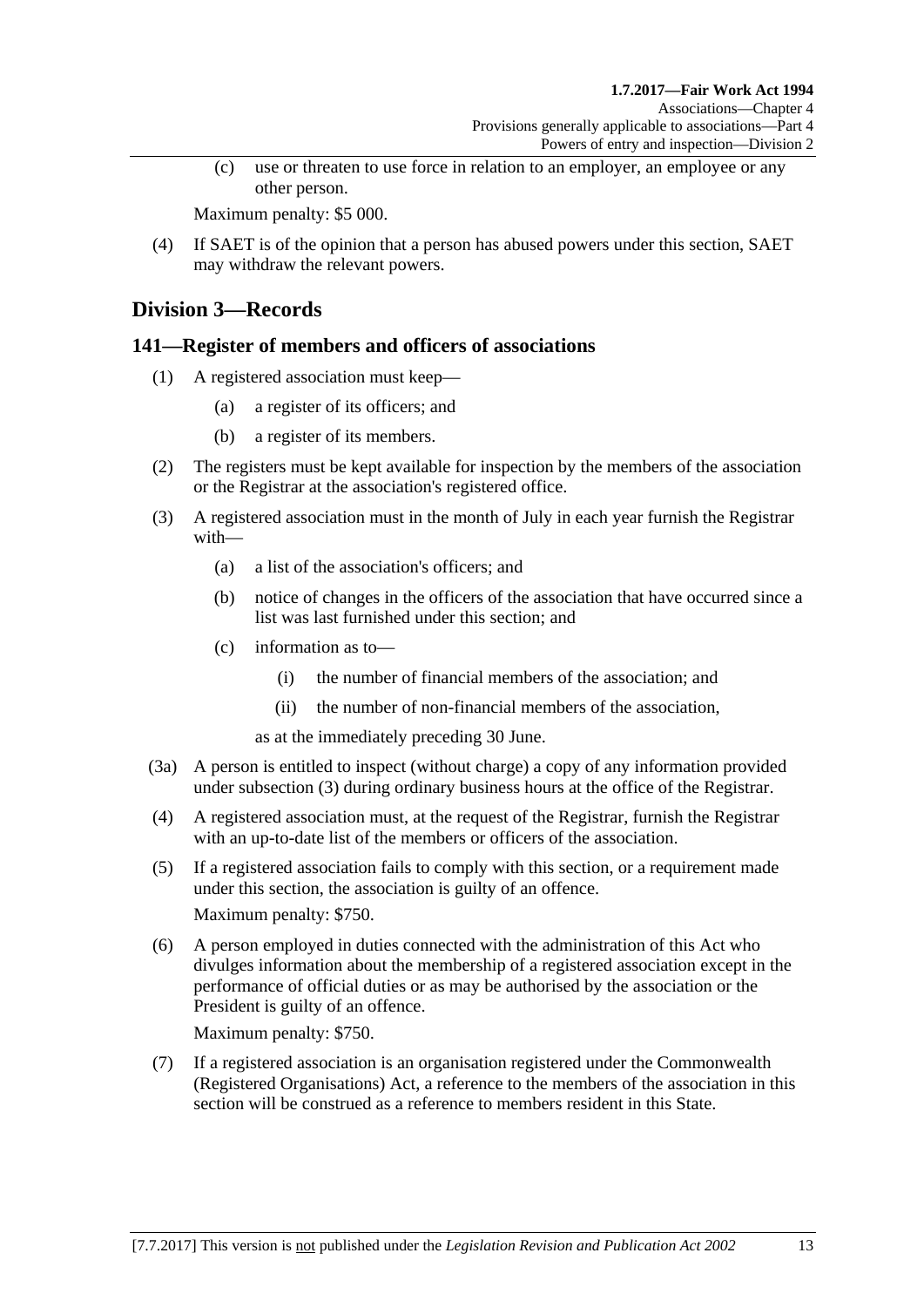#### **142—Rules**

- (1) A registered association must, at the request of any person, furnish the person with a printed or typewritten copy of its rules as in force for the time being. Maximum penalty: \$750.
- (2) The association may charge a fee (not exceeding a limit fixed by regulation) for supplying a copy of its rules under this section.
- (3) A document apparently certified by the secretary or some other officer of a registered association to be a copy of the rules of the association will be accepted in any legal proceedings as evidence of the rules and of their validity.

## **Division 4—Miscellaneous**

### **143—Certificate of registration**

- (1) On registration of an association, the Registrar will issue a certificate of registration to the association.
- (2) The registration of an association may be proved, in the absence of evidence that the association has ceased to be registered, by production of a certificate of registration issued under this Act or a corresponding previous enactment for the association.

#### **144—Service**

Service of any process, notice or other document may be effected on a registered association—

- (a) by leaving it at the registered office of the association; or
- (b) by sending it by certified mail addressed to the association at its registered address; or
- (c) in any other manner directed by the Court or SAET.

### **145—Saving of obligations**

The de-registration of an association does not relieve the association, or any member of the association, from a penalty, liability or obligation imposed or arising before the de-registration.

### **146—Sequestration orders**

- (1) If a registered association does not satisfy a judgment for the payment of money on demand by the judgment creditor, the Court may, on application by the judgment creditor, make an order for sequestration of the association's property to the extent necessary to ensure the judgment is satisfied.
- (2) The order must—
	- (a) provide for appointment of a sequestrator; and
	- (b) confer on the sequestrator the powers necessary to take possession of the property to which the order relates and realise it; and
	- (c) provide for the payment of the costs of the sequestration and realisation of the property.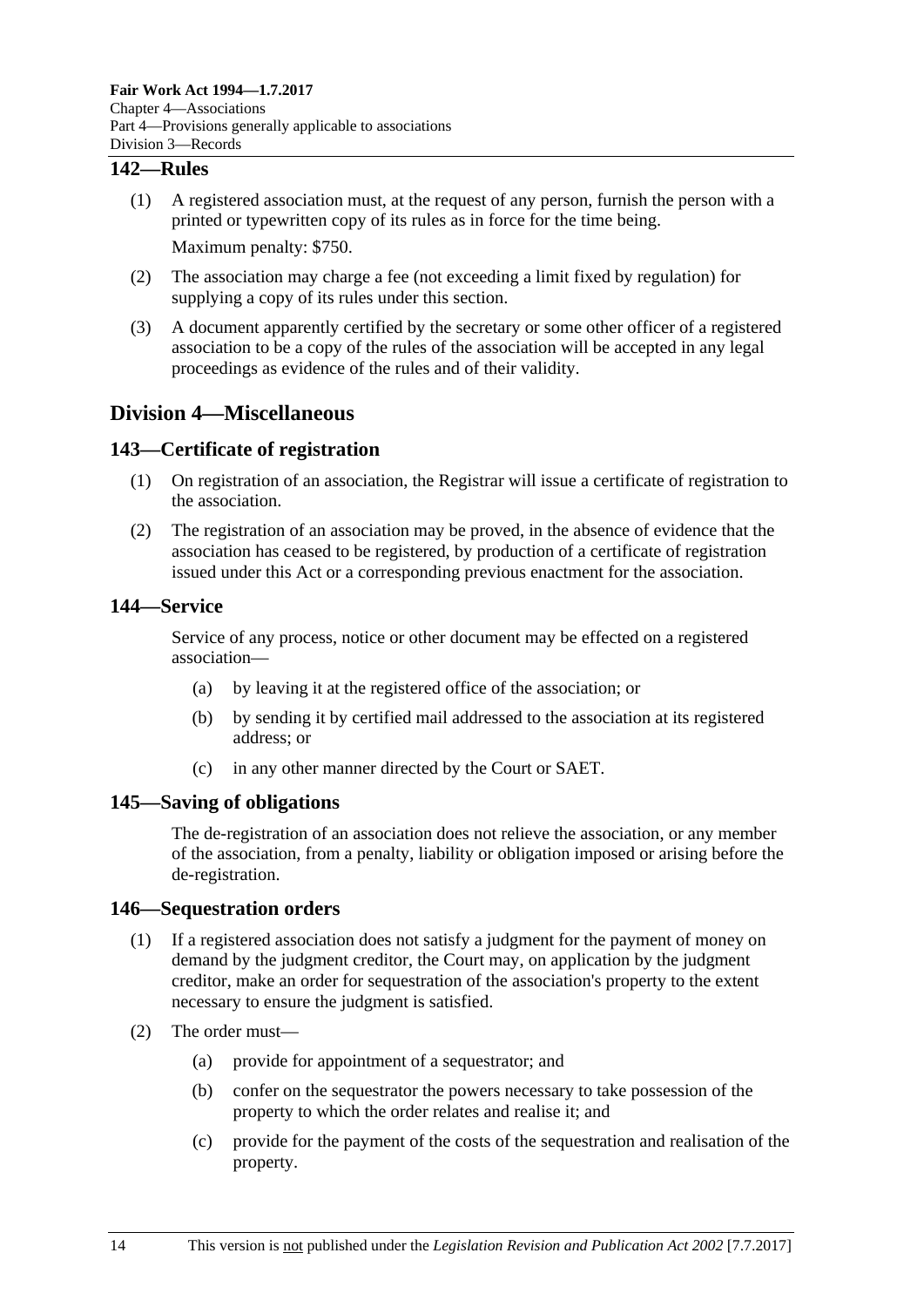## **147—Exercise of powers of SAET**

- (1) Subject to any contrary direction by the President, the powers of SAET under this Chapter will be exercised by the Registrar.
- (2) If the President so directs, the powers of SAET under this Chapter will be exercised  $by-$ 
	- (a) a Presidential Member or Industrial Magistrate nominated by the President; or
	- (b) SAET.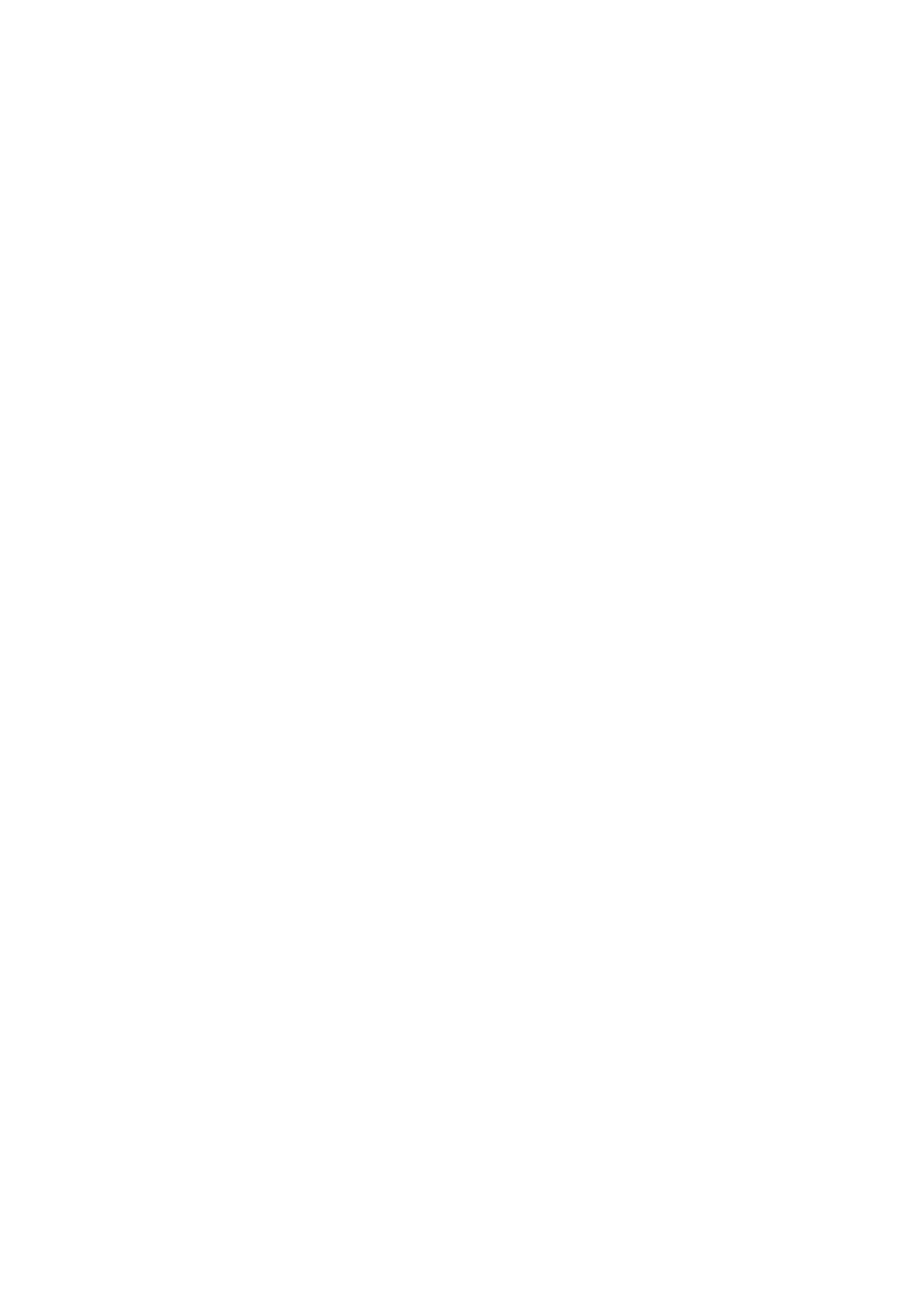# **Chapter 6AA—Industrial Relations Consultative Council**

## **Part 1—Establishment of Consultative Council**

## **218—Establishment of Consultative Council**

The *Industrial Relations Consultative Council* is established.

## **Part 2—Functions and powers**

## **218A—Functions and powers of Consultative Council**

- (1) The functions of the Consultative Council are—
	- (a) to assist the Minister in formulating, and advise the Minister on implementing, policies affecting—
		- (i) industrial relations and employment in the State; or
		- (ii) work health and safety in the State; and
	- (b) to advise the Minister on legislative proposals of—
		- (i) industrial significance; or
		- (ii) significance to work health and safety; and
	- (c) to consider matters referred to the Consultative Council by the Minister or members of the Consultative Council; and
	- (d) to perform such other functions as are conferred on it by this or any other Act.
- (2) The Consultative Council has the power to do anything necessary, expedient or incidental to the performance of its functions.

## **Part 3—Composition of Consultative Council**

## **218B—Membership of Consultative Council**

- (1) The Consultative Council consists of 13 members of whom—
	- (a) 1 is the Minister; and
	- (b) 12 are persons appointed by the Governor—
		- (i) 6 being persons who, in the opinion of the Minister, are suitable to represent the interests of employers (at least 1 being a person considered by the Minister to be suitable to represent the interests of the public sector as an employer), appointed on the recommendation of the Minister after the Minister has consulted with the South Australian Employers' Chamber of Commerce and Industry Inc (trading as Business SA), and with other associations representing the interests of employers determined to be appropriate by the Minister; and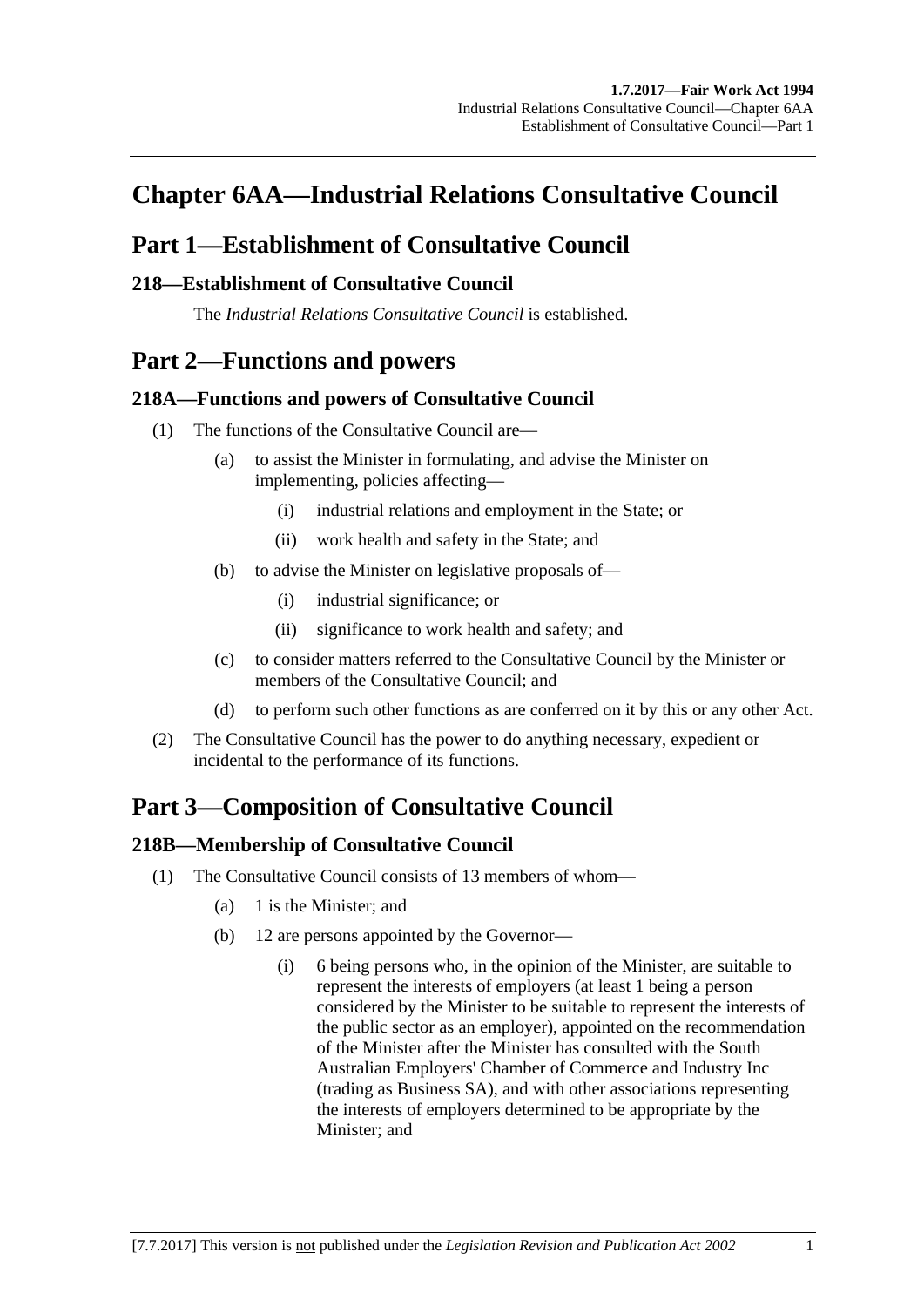- (ii) 6 being persons who, in the opinion of the Minister, are suitable to represent the interests of employees (at least 1 being a person considered by the Minister to be suitable to represent the interests of employees in the public sector), appointed on the recommendation of the Minister after the Minister has consulted with the United Trades and Labor Council (trading as SA Unions), and with other associations representing the interests of employees determined to be appropriate by the Minister.
- (2) A member of the Consultative Council may, with the Minister's approval, appoint a suitable person to act as an alternate member of the Consultative Council and a person so appointed may, in the member's absence, act as a member of the Consultative Council.

## **218C—Terms and conditions of office**

- (1) An appointed member of the Consultative Council will hold office on conditions, and for a term (not exceeding 3 years), determined by the Governor and, on the expiration of a term of appointment, is eligible for re-appointment.
- <span id="page-83-0"></span>(2) The Governor may remove an appointed member from office for—
	- (a) breach of, or non-compliance with, a condition of appointment; or
	- (b) mental or physical incapacity to carry out duties of office satisfactorily; or
	- (c) neglect of duty; or
	- (d) dishonourable conduct.
- (3) The office of an appointed member becomes vacant if the member—
	- (a) dies; or
	- (b) completes a term of office and is not re-appointed; or
	- (c) resigns by written notice addressed to the Minister; or
	- (d) is found guilty of an indictable offence; or
	- (e) is removed from office by the Governor under [subsection](#page-83-0) (2).
- (4) On the office of an appointed member of the Consultative Council becoming vacant, a person must be appointed, in accordance with this Act, to the vacant office.
- (5) The Minister must ensure that a vacant office is filled within 6 months after the vacancy occurs.

### **218D—Fees, allowances and expenses**

A member of the Consultative Council (other than the Minister) is entitled to fees, allowances and expenses approved by the Governor.

## **Part 4—Proceedings of Consultative Council**

### **218E—Meetings**

(1) The Consultative Council must meet at times appointed by the Minister.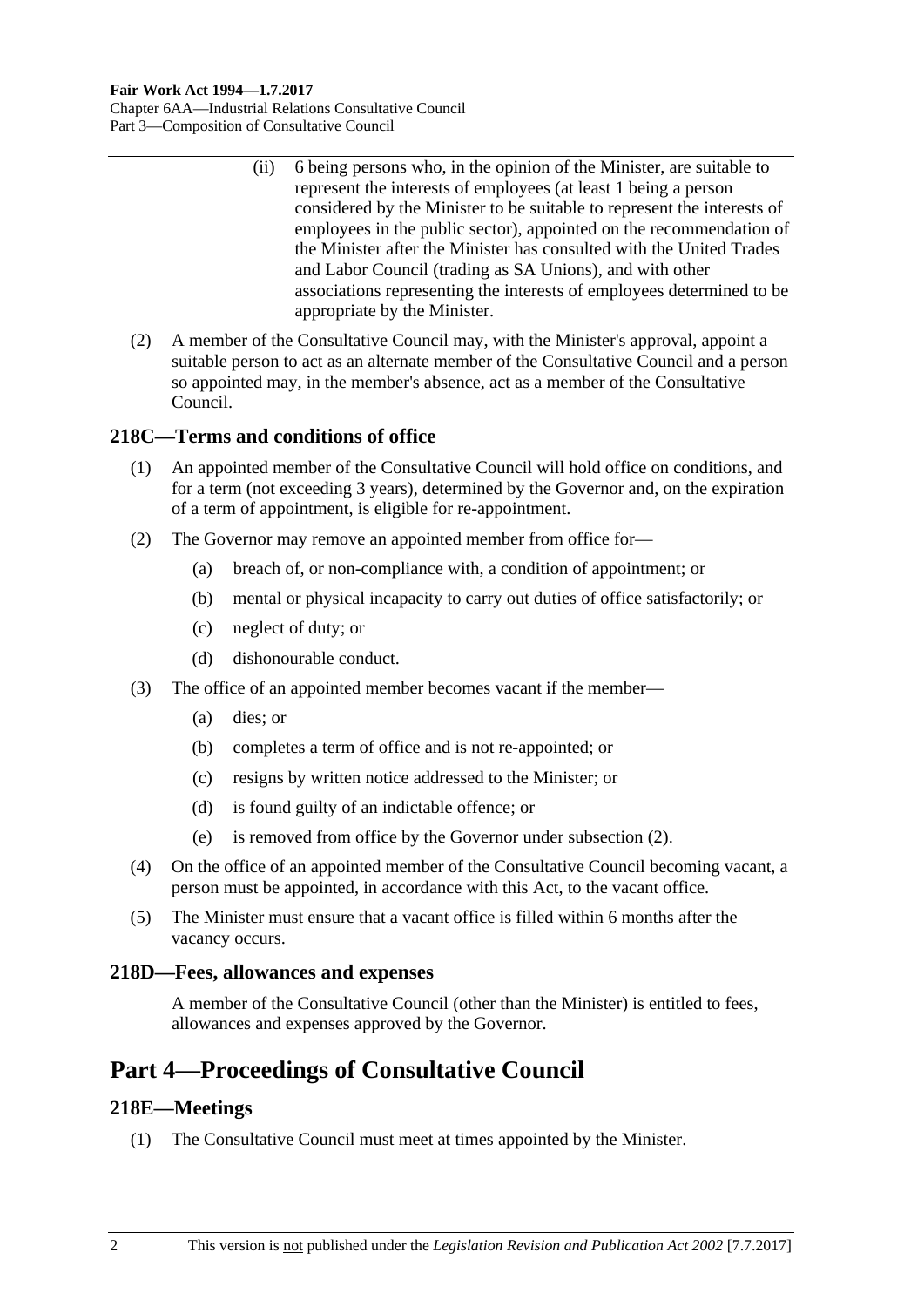(2) The Minister must convene a meeting of the Consultative Council if requested to do so by 4 or more of its members.

## **218F—Proceedings**

- (1) The Minister must chair meetings of the Consultative Council.
- (2) A quorum of the Consultative Council consists of 8 members of whom—
	- (a) 1 must be the Minister; and
	- (b) at least 3 must be members appointed to represent the interests of employers; and
	- (c) at least 3 must be members appointed to represent the interests of employees.
- (3) A telephone or video conference between members of the Consultative Council constituted in accordance with procedures determined by the Consultative Council will, for the purposes of this section, be taken to be a meeting of the Consultative Council at which the participating members are present.
- (4) The Consultative Council must cause an accurate record to be kept of its proceedings.
- (5) Subject to this Act, the proceedings of the Consultative Council will be conducted in a manner determined by the Consultative Council.

## **218G—Conflict of interest under** *Public Sector (Honesty and Accountability) Act 1995*

- (1) A member of the Consultative Council will not be taken to have a direct or indirect interest in a matter for the purposes of the *[Public Sector \(Honesty and Accountability\)](http://www.legislation.sa.gov.au/index.aspx?action=legref&type=act&legtitle=Public%20Sector%20(Honesty%20and%20Accountability)%20Act%201995)  Act [1995](http://www.legislation.sa.gov.au/index.aspx?action=legref&type=act&legtitle=Public%20Sector%20(Honesty%20and%20Accountability)%20Act%201995)* by reason only of the fact that the member has an interest in a matter that is shared in common with employers or employees generally, or a substantial section of employers or employees.
- (2) Despite the *[Public Sector \(Honesty and Accountability\) Act](http://www.legislation.sa.gov.au/index.aspx?action=legref&type=act&legtitle=Public%20Sector%20(Honesty%20and%20Accountability)%20Act%201995) 1995*, a member of the Consultative Council who has made a disclosure of an interest in a matter decided or under consideration by the Consultative Council may, with the permission of a majority of the members of the Consultative Council who may vote on the matter, attend or remain at a meeting when the matter is under consideration in order to ask or answer questions, or to provide any other information or material that may be relevant to the deliberations of the Consultative Council, provided that the member then withdraws from the room and does not in any other way take part in any deliberations or vote on the matter.

## **218H—Validity of acts**

An act or proceeding of the Consultative Council is not invalid by reason only of a vacancy in its membership or a defect in the appointment of a member.

## **Part 5—Use of staff and facilities**

### **218I—Use of staff and facilities**

(1) The Consultative Council may, by agreement with the Minister responsible for an administrative unit in the Public Service, make use of the services of the staff, equipment or facilities of that administrative unit.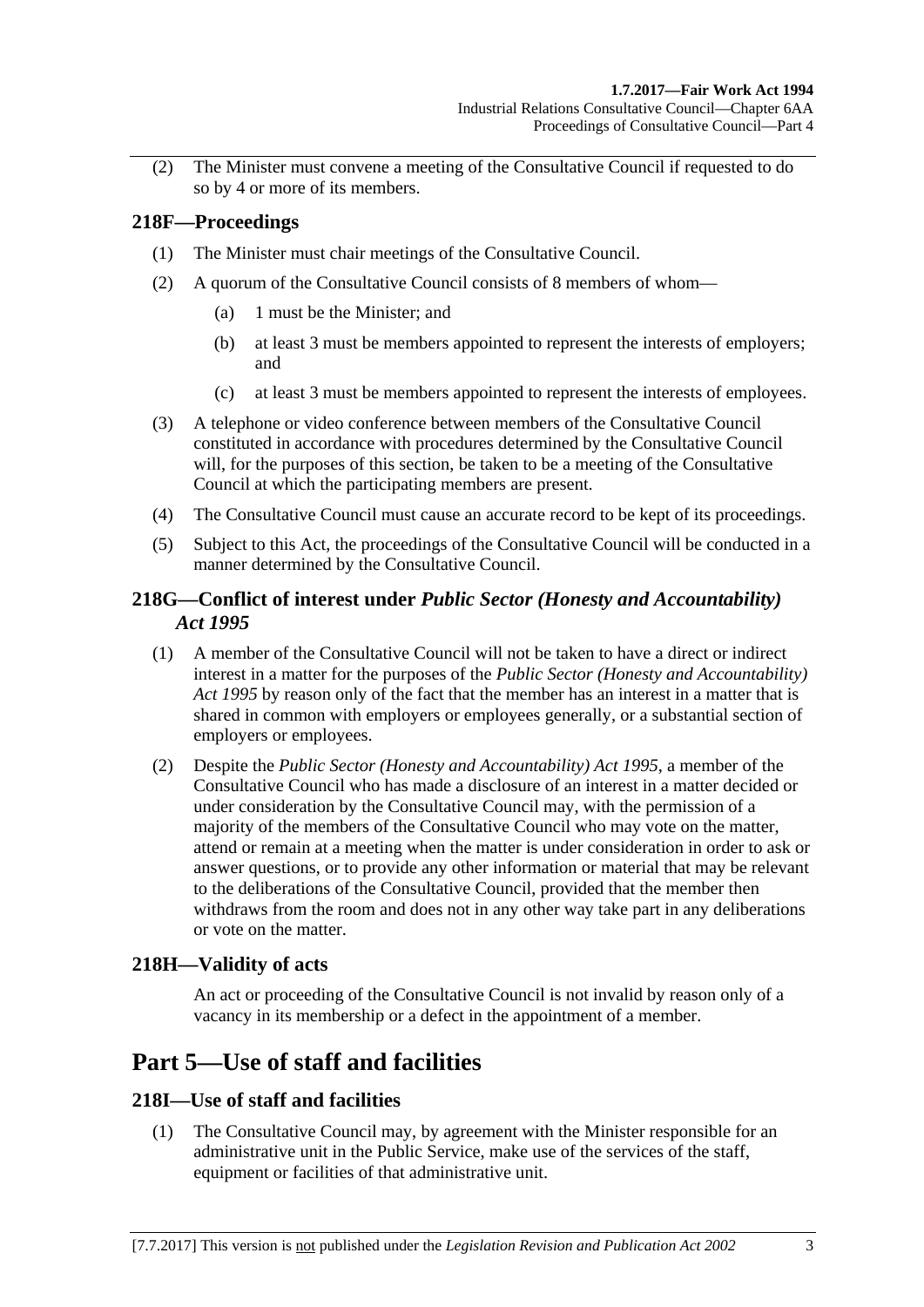(2) The Consultative Council may, by agreement with the relevant agency or instrumentality, make use of the services of the staff, equipment or facilities of any other agency or instrumentality of the Crown.

# **Part 6—Committees**

## <span id="page-85-0"></span>**218J—Committees**

- (1) The Consultative Council may establish such committees as it thinks fit to advise the Consultative Council on, or to assist it with respect to, any aspect of its functions under this or any other Act.
- (2) A committee established under [subsection](#page-85-0) (1)—
	- (a) must consist of at least 2 members of the Consultative Council; and
	- (b) must be chaired by a member of the Consultative Council; and
	- (c) must be established to consider a specific issue or range of issues; and
	- (d) must be established for a specified duration determined by the Consultative Council (but may then be re-established if the Consultative Council thinks fit); and
	- (e) must report to the Consultative Council as required by the Consultative Council; and
	- (f) may invite persons with experience or knowledge relevant to a matter to be considered at a meeting of the committee to attend and participate in the meeting.
- <span id="page-85-1"></span>(3) The procedures to be observed by the committee will be—
	- (a) as determined by the Consultative Council; or
	- (b) insofar as the procedure is not determined under [paragraph](#page-85-1) (a)—as determined by the committee.

## **Part 7—Related matters**

## <span id="page-85-2"></span>**218K—Confidentiality**

- (1) A member of the Consultative Council who, as a member of the Consultative Council, acquires information that—
	- (a) the member knows to be of a commercially sensitive nature, or of a private confidential nature; or
	- (b) the Consultative Council classifies as confidential information,

must not divulge the information without the approval of the Consultative Council. Maximum penalty: \$10 000.

- (2) [Subsection \(1\)](#page-85-2) extends to members of a committee established by the Consultative Council as if—
	- (a) the committee were the Consultative Council; and
	- (b) a member of the committee were a member of the Consultative Council.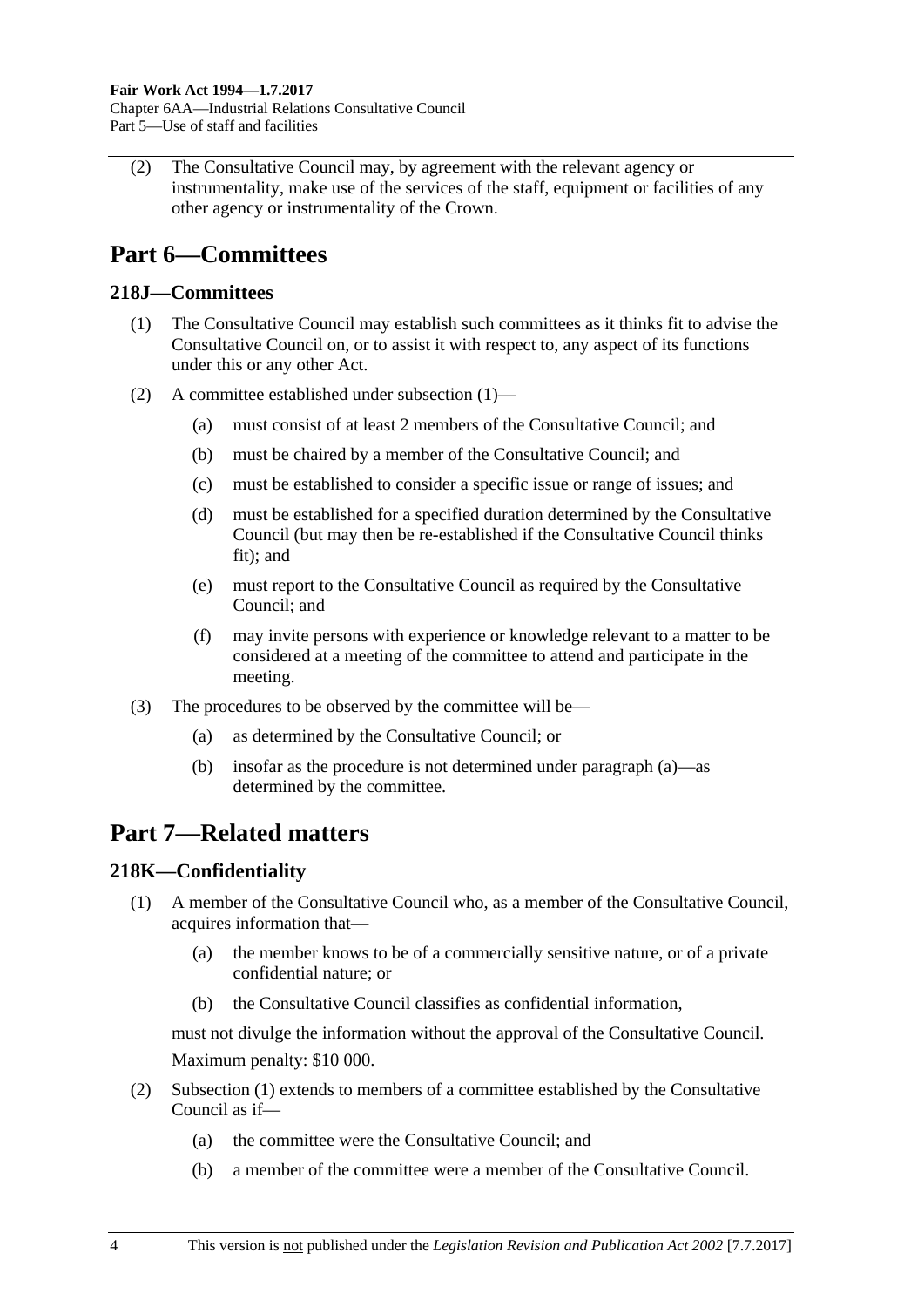# **Chapter 6—Miscellaneous**

## **219—Confidentiality**

- (1) A person employed or formerly employed in an office or position under this Act, or authorised under this Act to enter a workplace or inspect an employer's records, must not divulge—
	- (a) information acquired through the employment, or the exercise of the authorised powers, about the contents of records kept by an employer under this Act; or
	- (b) information of a confidential nature acquired through the employment, or the exercise of the authorised powers, about the conduct of an employer's business; or
	- (c) information acquired through the employment, or the exercise of the authorised powers, about the persons bound by enterprise agreements.

Maximum penalty: \$5 000.

- (2) However, this section does not prevent—
	- (a) the disclosure of information in the ordinary course of employment; or
	- (b) the disclosure of information to SAET; or
	- (c) the disclosure of information required by law; or
	- (d) the use of information for the purpose of compiling statistical records; or
	- (da) the disclosure to an employee or former employee of information required to be kept under this Act in relation to the employee or former employee; or
	- (e) a disclosure of information required by the Minister.

#### **219A—Who are inspectors**

- (1) The following are inspectors for the purposes of this Act:
	- (a) persons appointed by the Minister to be inspectors;
	- (b) persons appointed under the Commonwealth Act who are, under an arrangement between the Minister and the Minister responsible for administering the Commonwealth Act, authorised to exercise the powers of an inspector under this Act.
- (2) Each inspector must be furnished by the Minister with an identity card.
- (3) An inspector must produce the identity card for inspection by a person who questions the inspector's authority to exercise powers under this Act.

### **219B—General functions of inspectors**

- (1) The functions of the inspectors are—
	- (a) to investigate complaints of non-compliance with the Act, enterprise agreements and awards; and
	- (b) to conduct audits and systematic inspections to monitor compliance with this Act and enterprise agreements and awards; and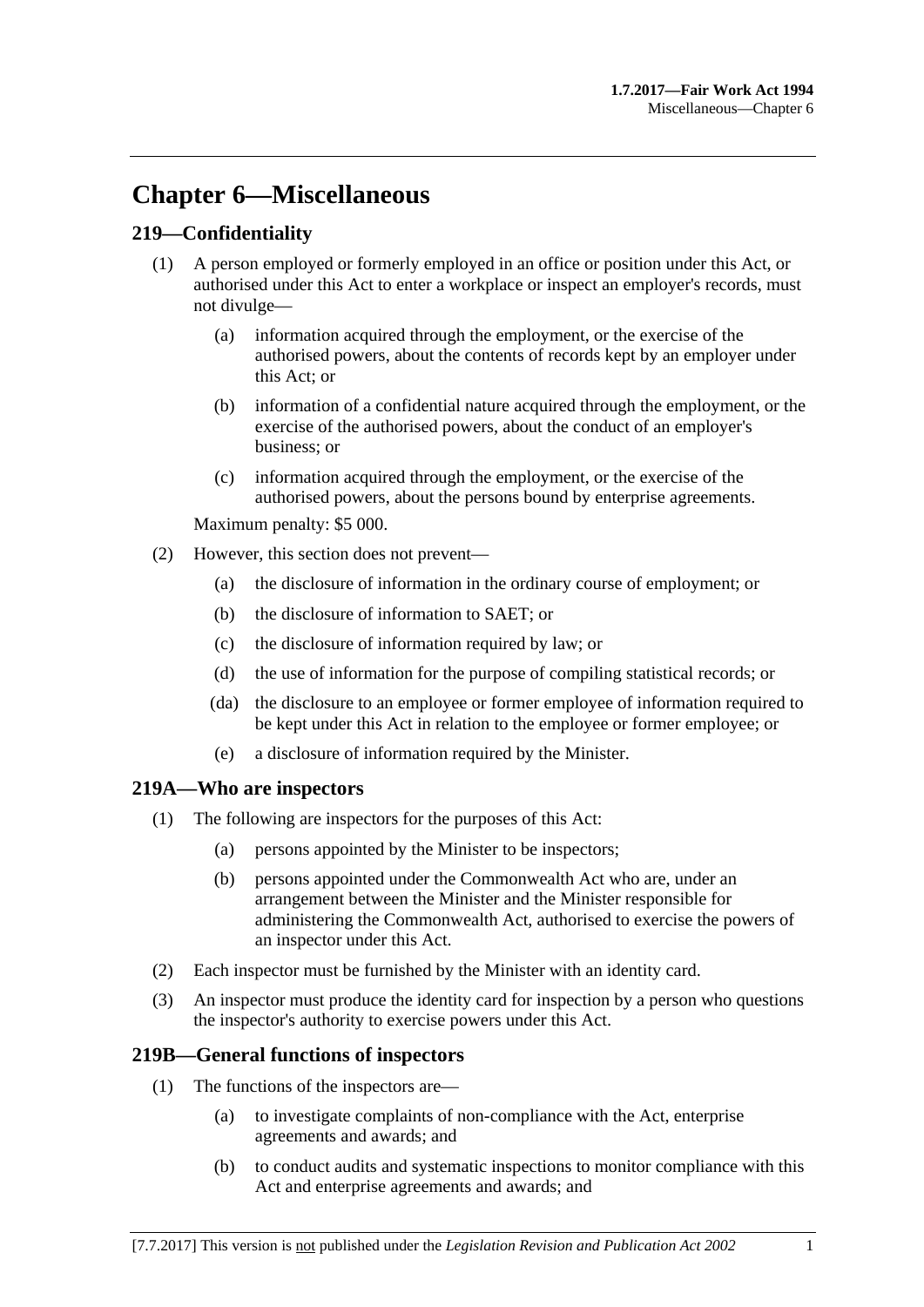- (c) to conduct promotional campaigns to improve the awareness of employers and people within the workforce of their rights and obligations under this Act, and under enterprise agreements and awards; and
- (d) to do anything else that may be appropriate to encourage compliance and, if appropriate, take action to enforce compliance.
- (2) The powers of an inspector under this Act extend to acting in relation to persons who are no longer engaged in the performance of work.
- (3) An inspector, or a person assisting an inspector, who—
	- (a) addresses offensive language to any other person; or
	- (b) without lawful authority, hinders or obstructs or uses or threatens to use force in relation to any other person,

is guilty of an offence.

Maximum penalty: \$5 000.

#### <span id="page-87-0"></span>**219C—Powers of inspectors**

- (1) An inspector may at any time, with any assistance the inspector considers necessary, without any warrant other than this section—
	- (a) enter any workplace; and
	- (b) inspect and view any work, process or thing in the place; and
	- (c) question a person in the place on a subject relevant to employment or an industrial matter.
- (2) An inspector must, when entering or as soon as practicable after entering a place under this section, produce his or her identity card for inspection by the occupier or person in charge of the place.
- <span id="page-87-1"></span>(3) An inspector may require the production of a time book, paysheet, notice, record, list, indenture of apprenticeship or other document required to be kept by this Act or any other Act and may inspect, examine and copy it.
- <span id="page-87-2"></span>(4) In addition to the powers set out in [subsections](#page-87-0) (1) and [\(3\),](#page-87-1) if an inspector has reason to believe that a document required to be kept by an employer under this Act or any other Act is not accessible during an inspection under [subsection](#page-87-1) (3), the inspector may, by notice in writing to an employer, require the employer to produce the document to the inspector within a reasonable period (of at least 24 hours) specified by the inspector.
- (5) A document produced under [subsection](#page-87-1) (3) or [\(4\)](#page-87-2) may be retained by the inspector for examination and copying (and, accordingly, the inspector may take it away), subject to the qualification that the inspector must then return the document within 7 days.
- (6) However—
	- (a) the inspector may not retain an original document if the employer supplies a copy of it to the inspector for the inspector's own use; and
	- (b) the inspector may not retain the original of a document that is required for the day-to-day operations of the employer (but the inspector may copy it at the time of its production).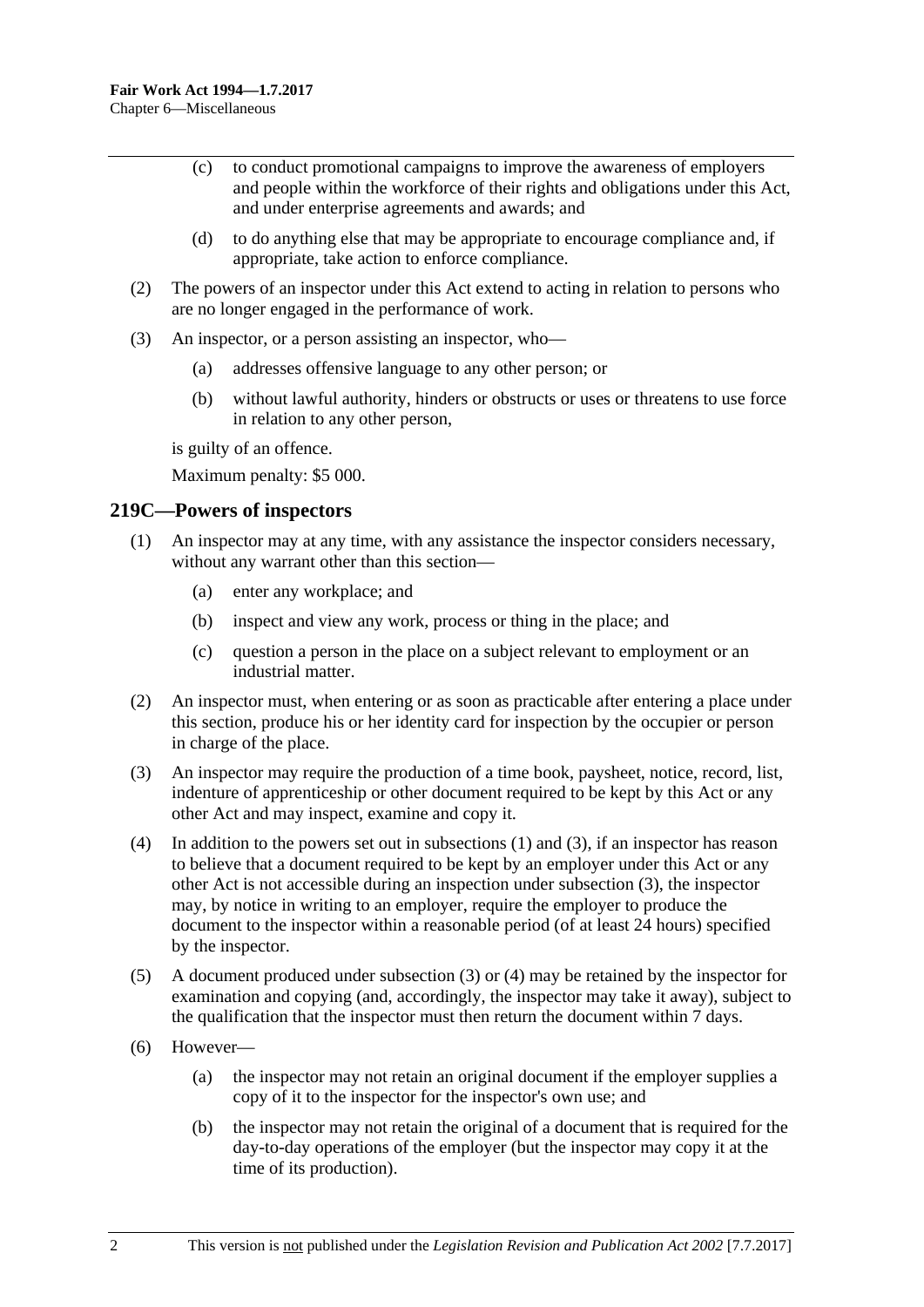- (7) It is the duty of an employer at all reasonable times to facilitate, as far as practicable, the exercise by an inspector of powers under this section.
- (8) If an inspector puts a question to a person through an interpreter, the question will, for the purposes of this Act, be taken to have been put to the person by the inspector and an answer to the question given by the person to the interpreter will be taken to have been given to the inspector (and in any legal proceedings it will be presumed that the interpreter's translation of the answer is the person's answer to the question as put by the inspector unless it is shown that the interpreter mistranslated the question or the answer).
- (9) A person must not—
	- (a) hinder or obstruct an inspector in the exercise of a power conferred by or under this section; or
	- (b) refuse an inspector entrance to a place the inspector is authorised to enter under [subsection](#page-87-0) (1); or
	- (c) refuse or fail to answer truthfully a question put under [subsection](#page-87-0) (1); or
	- (d) fail, without lawful excuse, to comply with a requirement of an inspector acting under this section.

Maximum penalty: \$1 250.

#### **219D—Compliance notices**

- (1) If it appears that an employer has failed to comply with a provision of this Act, or of an award or enterprise agreement, an inspector may issue a compliance notice requiring the employer, within a period stated in the notice—
	- (a) to take specified action to remedy the non-compliance; and
	- (b) to produce reasonable evidence of the employer's compliance with the notice.
- (2) An employer who fails to comply with a compliance notice within the time allowed in the notice is guilty of an offence.

Maximum penalty: \$3 250.

Expiation fee: \$325.

- (3) The following applications may be made to SAET for a review of a notice issued under this section:
	- (a) an employer may apply to SAET on the ground that the employer has in fact complied with this Act, or the relevant award or enterprise agreement (as the case may be);
	- (b) an employee may apply to SAET on the ground that the employer's failure to comply with this Act, or an award or enterprise agreement, is more extensive than stated in the notice.
- (4) SAET may, at the conclusion of the review—
	- (a) confirm the notice; or
	- (b) confirm the notice with such modification as it thinks fit; or
	- (c) cancel the notice.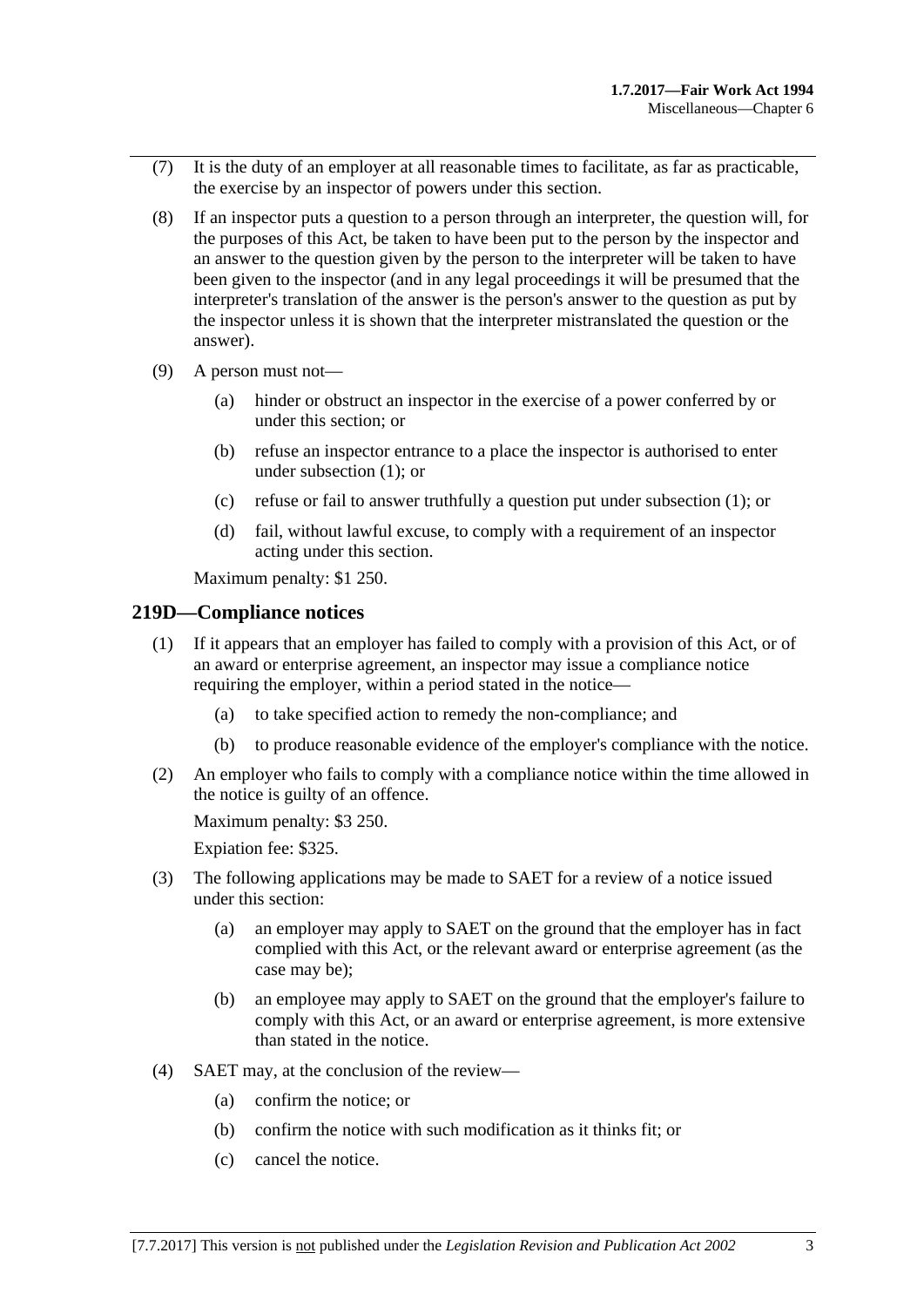(5) A reference in this section to this Act includes a reference to a code of practice made under this Act.

### **220—Notice of determinations of SAET**

- (1) Notice of a determination of SAET (unless of an interlocutory nature or affecting only parties who are represented before SAET) must be published, in accordance with the Rules, in a newspaper circulating generally throughout the State.
- (2) Copies of all determinations of SAET must be kept available for public inspection at the office of the Registrar unless—
	- (a) the determination is of an interlocutory nature; or
	- (b) the determination relates to an enterprise agreement or part of an enterprise agreement that has been suppressed from public disclosure under this  $Act<sup>1</sup>$ .

**Note—**

1 See [section](#page-42-0) 80.

## **223—Discrimination against employee for taking part in industrial proceedings etc**

- <span id="page-89-0"></span>(1) An employer must not discriminate against an employee by dismissing or threatening to dismiss the employee from, or prejudicing or threatening to prejudice the employee in, employment for any of the following reasons—
	- (a) because of the employee's participation in proceedings before SAET; or
	- (b) because of anything said or done, or omitted to be said or done, by the employee in proceedings before SAET; or
	- (c) because of the employee's participation in an industrial dispute; or
	- (d) because the employee is entitled to the benefit of an award or enterprise agreement, or has participated, or declined to participate, in negotiations or proceedings intended to lead to the formation of an award or enterprise agreement.

Maximum penalty: \$20 000.

- (2) However, discrimination against an employee on the ground that the employee has contravened a determination of SAET or has committed an offence is not made unlawful by [subsection](#page-89-0) (1).
- (3) A prosecution for an offence against this section may be commenced by the employee against whom the offence is alleged to have been committed, or an inspector.
- (4) A court by which an employer is convicted of an offence against this section may, on application by the employee against whom the offence was committed—
	- (a) award compensation to the applicant for loss resulting from the commission of the offence; and
	- (b) if the applicant was dismissed from employment—order the employer to re-employ the applicant on conditions determined by the court.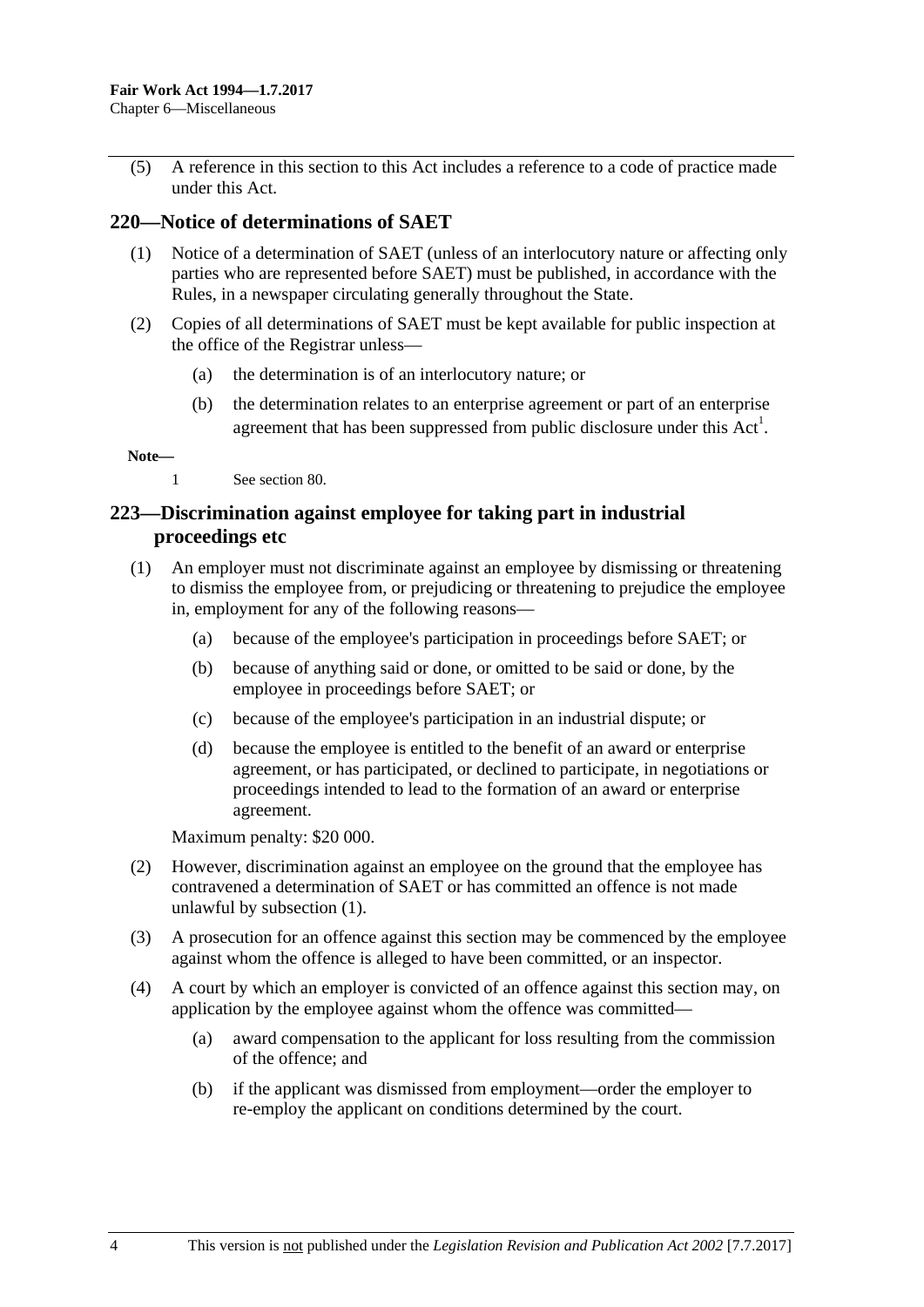#### **224—Non-compliance with awards and enterprise agreements**

If a person who is bound by an award or enterprise agreement contravenes or fails to comply with a provision of the award or agreement, the person is guilty of an offence. Maximum penalty: \$2 500.

#### <span id="page-90-0"></span>**225—Improper pressure etc related to enterprise agreements**

- (1) A person must not harass an employer or employee, or apply improper pressure to an employer or employee—
	- (a) to prevent, or discourage the employer or employee, from supporting or entering into an enterprise agreement; or
	- (b) to induce the employer or employee to seek variation or rescission of an enterprise agreement.

Maximum penalty: \$20 000.

- (2) The provision of advice in a reasonable manner to an employee about issues surrounding an enterprise agreement (or potential enterprise agreement) cannot be regarded as improper pressure under [subsection](#page-90-0) (1).
- (3) A person must not coerce an employee to enter into an enterprise agreement. Maximum penalty: \$20 000.
- (4) A person must not state that an employee has voluntarily supported or entered into an enterprise agreement knowing the statement to be false. Maximum penalty: \$5 000.

**225A—Use of offensive language against a representative**

An employer, or an officer, employee or representative of an association of employers, must not address offensive language to a duly authorised representative of an association of employees (insofar as the person is acting as such a representative).

Maximum penalty: \$5 000.

#### **226—False entries**

A person must not—

- (a) wilfully make a false entry in a time book, notice, certificate, list or document required by this Act to be kept, served or sent; or
- (b) wilfully make or sign a false declaration under this Act; or
- (c) make use of any such entry or declaration, knowing it to be false.

Maximum penalty: \$2 500.

#### **227—Experience of apprentice etc how calculated**

For the purposes of an award or enterprise agreement under which wages are to vary in accordance with experience in an industry, a period of employment as an apprentice or junior in the industry will be brought into account.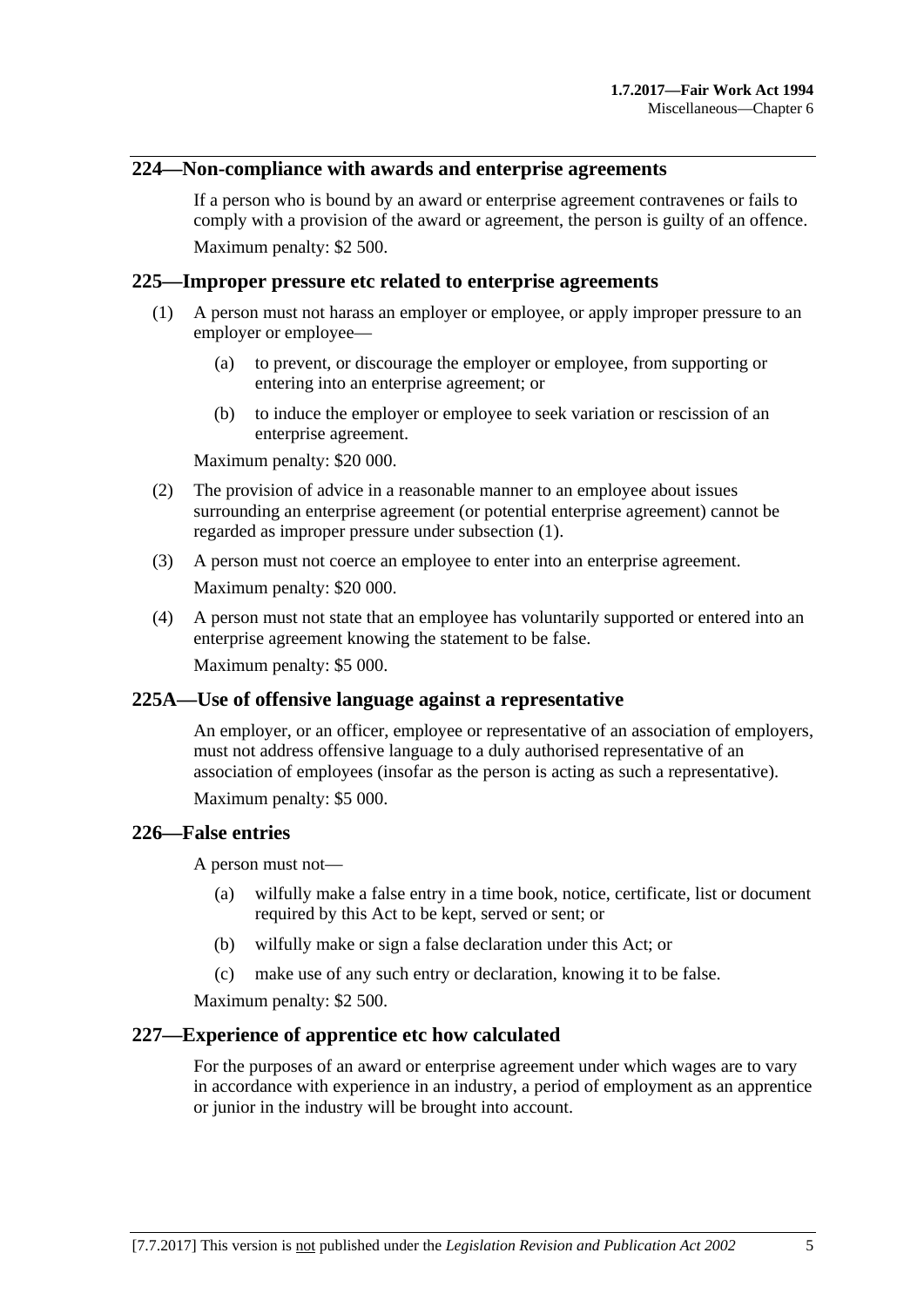#### **228—No premium to be demanded for apprentices or juniors**

- (1) A person must not ask for, or receive, any consideration, premium or bonus for engaging or employing a person as an apprentice or junior. Maximum penalty: \$2 500.
- (2) However, this section does not prevent the payment or receipt of a consideration, premium or bonus under an arrangement approved by the Minister.
- (3) A person who gives a consideration, premium or bonus to a person who is, because of this section, not entitled to receive it may recover it as a debt.

#### **229—Illegal guarantees**

- (1) A person must not require or permit another—
	- (a) to pay a sum of money; or
	- (b) to enter into or make a guarantee or promise to pay a sum of money,

in the event of the conduct of an apprentice, junior or employee not being satisfactory to the employer.

Maximum penalty: \$1 250.

- (2) However, this section does not invalidate, or render unlawful, a guarantee entered into on terms approved by the Minister.
- (3) A sum paid in contravention of this section is recoverable as a debt.

#### <span id="page-91-0"></span>**230—Orders for payment of money**

- (1) If SAET makes an order for the payment of a monetary sum, the Registrar may issue a certificate under the seal of SAET, certifying the amount payable and the persons by whom and to whom it is to be paid.
- (2) The certificate may be filed in a court that has civil jurisdiction up to, or exceeding, the amount of the certificate and it will then be enforceable as a judgment of that court.

#### **231—Recovery of penalty from members of association**

- (1) If an association is ordered to pay a penalty or other monetary sum under this Act and the penalty or other sum is not fully paid within one month after the date of the order—
	- (a) the persons who were members of the association when the order was made are jointly and severally liable to pay the penalty or other sum as if the order had been made against them personally; and
	- (b) proceedings to enforce the order may be taken against them, or any of them, accordingly.
- (2) However, a person's liability on an order to which this section applies is limited to \$20.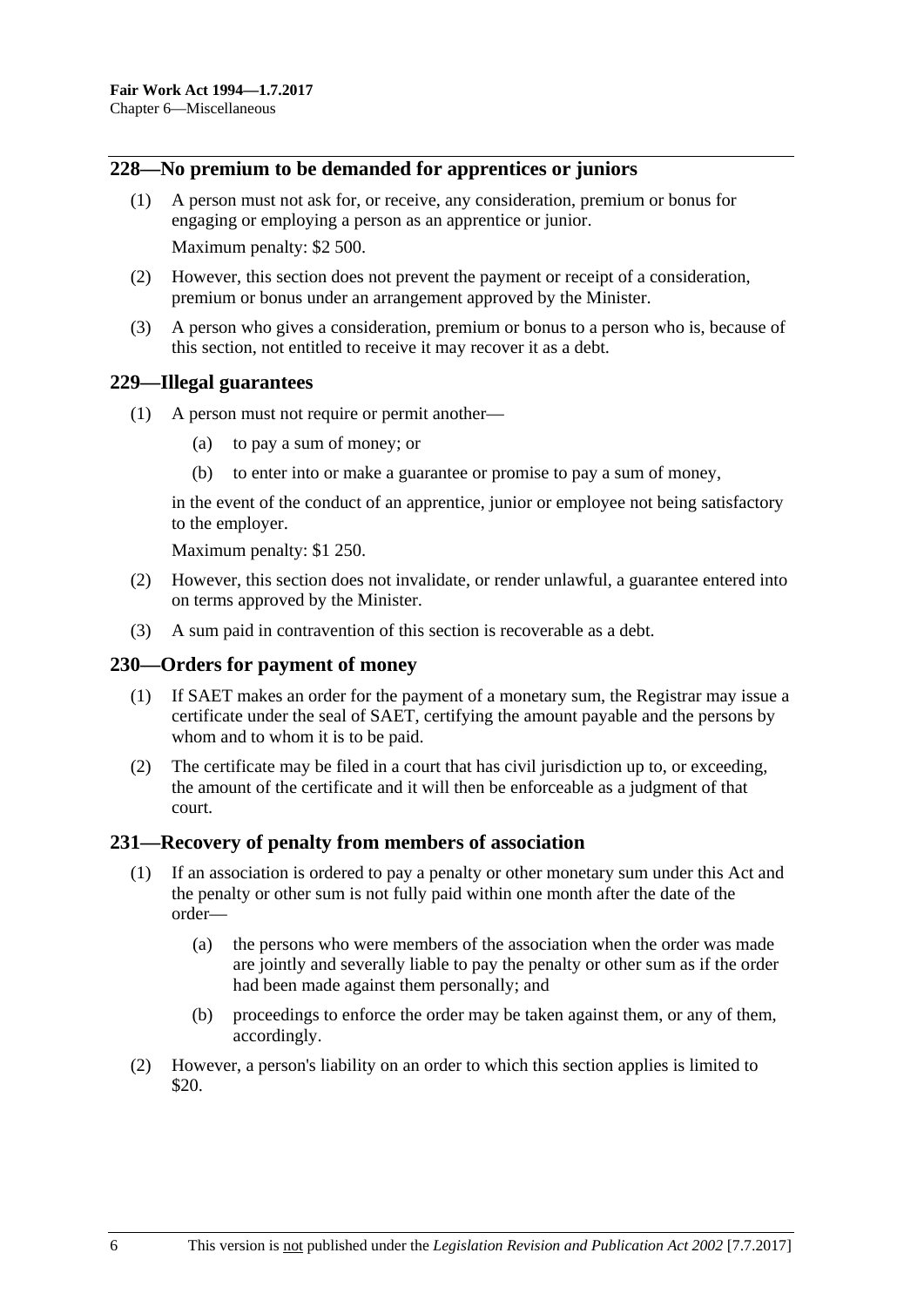#### <span id="page-92-0"></span>**232—General defence**

- (1) In proceedings against an employer for an offence against this Act, it is a defence to show—
	- (a) that another person was responsible for the act or omission constituting the offence; and
	- (b) that the defendant employer used all due diligence to prevent the commission of the offence; and
	- (c) that the offence was committed without the knowledge of the defendant employer and in contravention of the employer's orders.
- (2) If a defence is made out by an employer under [subsection](#page-92-0) (1), the person responsible for the act or omission alleged to constitute the offence may be prosecuted and convicted of the offence as if that person were the employer.
- (3) In proceedings against an employee for an offence against this Act, it is a defence to show that the defendant used all due diligence to prevent the commission of the offence.

### <span id="page-92-1"></span>**233—Order for payment against convicted person**

- (1) If an employer is convicted of an offence against this Act, the court may, on application by an employee in respect of whom the offence was committed, order the convicted person to pay to the applicant an amount due from the convicted person to the applicant.
- (2) On an applicant under [subsection](#page-92-1) (1), an inspector's certificate will be accepted, in the absence of proof to the contrary, as proof of an amount due from the convicted person to the applicant.
- (3) An amount that a convicted person is ordered to pay under this section may be recovered in the same way as a fine.

### **234—Proof of awards etc**

- (1) A copy of a determination under the seal of SAET and certified under the Registrar's signature, is admissible in all courts and tribunals and before all persons as evidence of the determination.
- (2) A copy of an enterprise agreement certified under the Registrar's signature to be an enterprise agreement approved by SAET, is admissible in all courts and tribunals and before all persons as evidence of the existence of the enterprise agreement and its terms.
- (3) It is not necessary to prove the seal of SAET or of the signature of the Registrar.

#### **235—Proceedings for offences**

- (1) An offence against a provision of this Act lies within the criminal jurisdiction of SAET.
- (2) A prosecution for an offence against this Act must be commenced within 2 years after the date on which the offence is alleged to have been committed.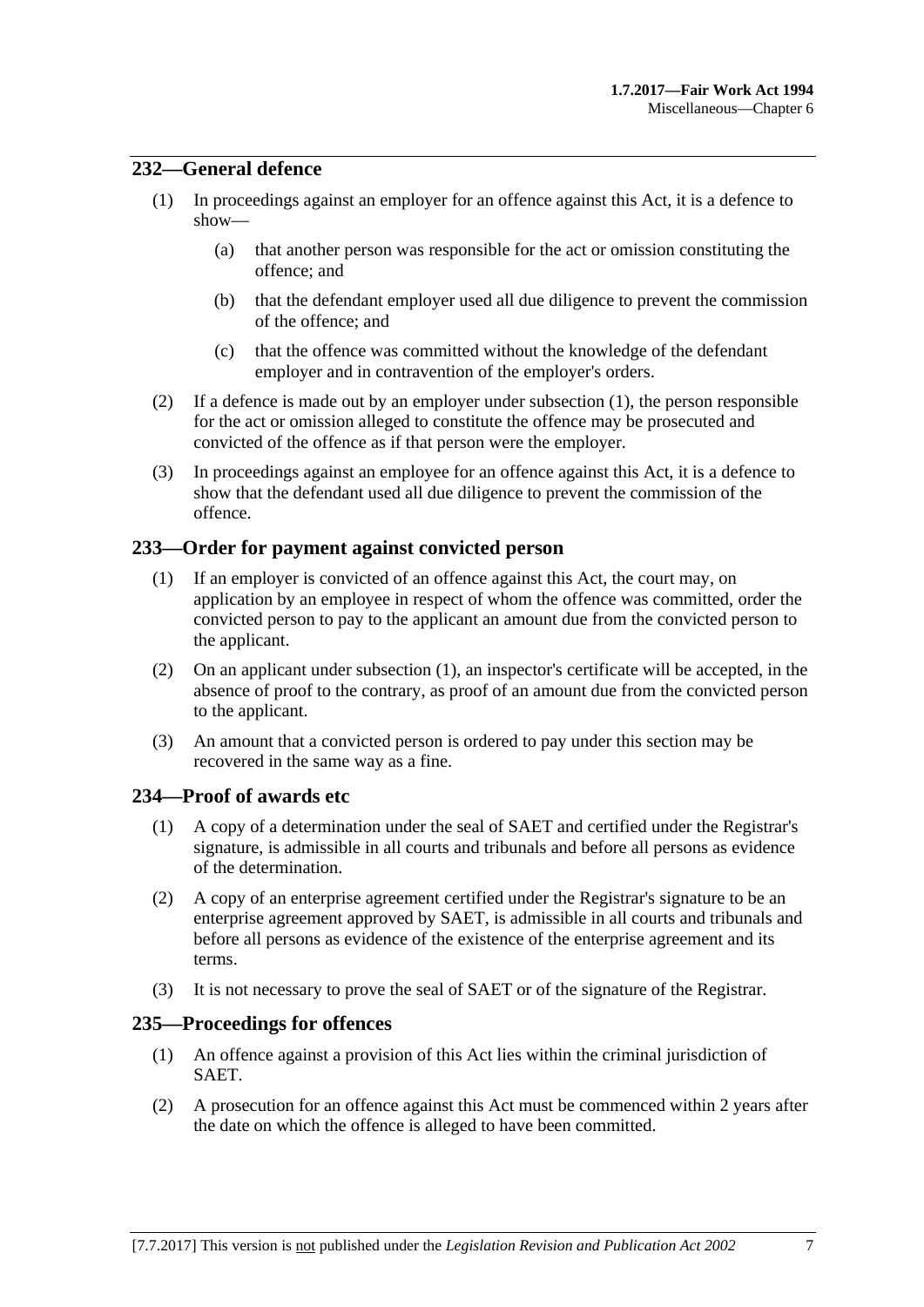#### **236—Conduct by officers etc of body corporate**

- (1) If it is necessary to establish, for the purposes of this Act, the state of mind of a body corporate in relation to particular conduct, it is sufficient to show—
	- (a) that an officer, director, employee or agent of the body corporate engaged in the conduct within the scope of his or her actual or apparent authority; and
	- (b) that the officer, director, employee or agent had the state of mind.
- (2) Any conduct in which—
	- (a) an officer, director, employee or agent of the body corporate engages within the scope of his or her actual or apparent authority; or
	- (b) another person engages at the direction or with the consent or agreement (express or implied) of an officer, director, employee or agent of the body corporate, who gives the direction, consent or agreement within the scope of the actual or apparent authority,

is, for the purposes of this Act, conduct of the body corporate.

(3) A reference in this section to the state of mind of a person extends to the knowledge, intent, opinion, belief or purpose of the person and the person's reasons for the intent, opinion, belief or purpose.

### <span id="page-93-0"></span>**236A—Offences by body corporate**

- $(1)$  If—
	- (a) a body corporate commits an offence against this Act; and
	- (b) a member of the governing body of the body corporate intentionally allowed the body corporate to engage in the conduct comprising the offence,

that person also commits an offence and is liable to the same penalty as may be imposed for the principal offence.

(2) A person referred to in [subsection](#page-93-0) (1) may be prosecuted and convicted of an offence against that subsection whether or not the body corporate has been prosecuted or convicted of the principal offence committed by the body corporate.

#### <span id="page-93-1"></span>**237—Regulations**

- (1) The Governor may make such regulations as are contemplated by this Act or as are necessary or expedient for the purposes of this Act.
- (1a) Without limiting the generality of [subsection](#page-93-1) (1), regulations may make provision for any matter, including matters of a saving or transitional nature, relevant to the interaction between this Act and an Act of the Commonwealth.
- (2) The regulations may impose fines not exceeding \$2 500 for offences against the regulations.
- (3) A regulation under this Act—
	- (a) may make different provision according to the matters or circumstances to which it is expressed to apply;
	- (b) may be of general or limited application;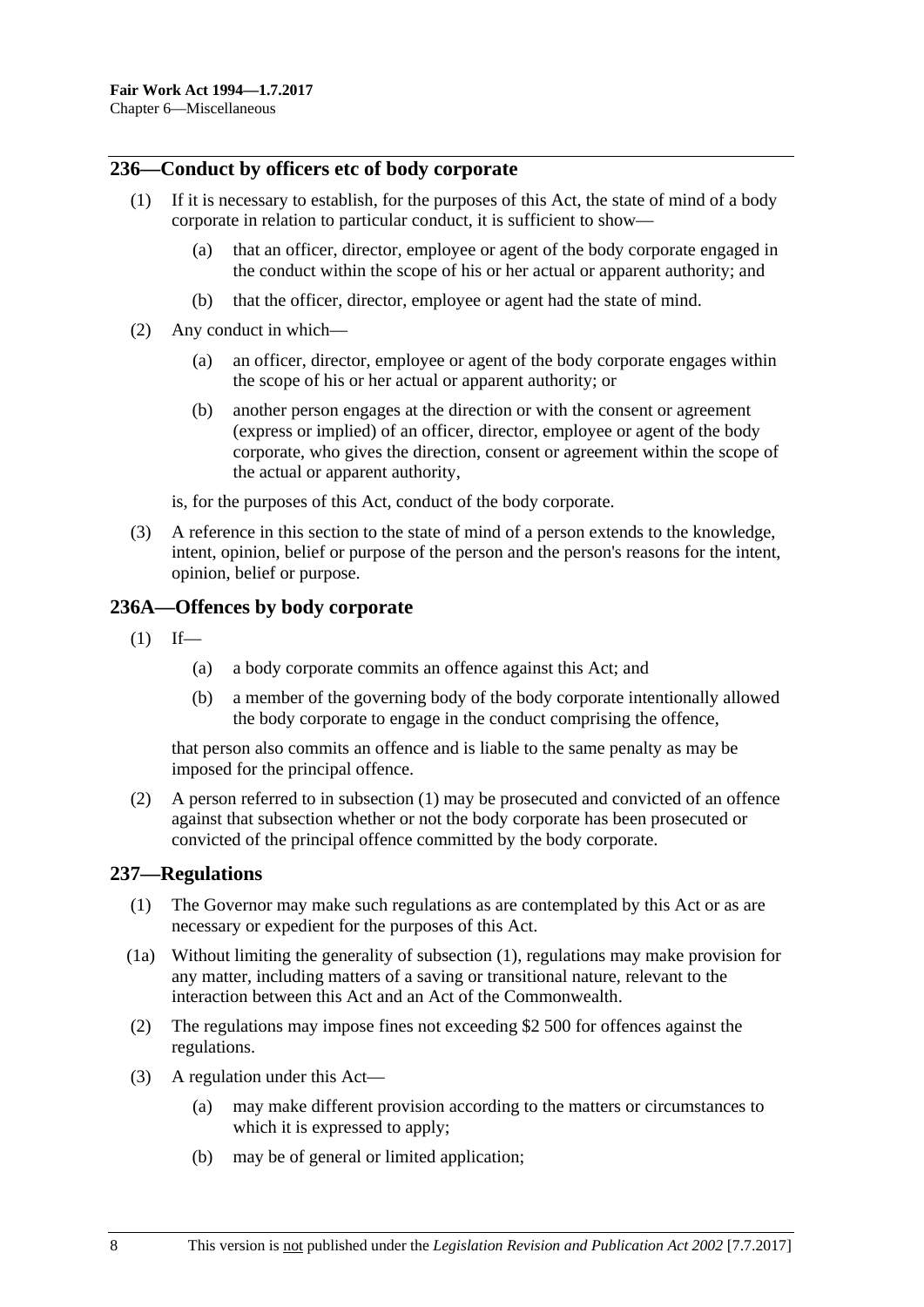(c) may provide that any matters or thing is to be determined, dispensed with, regulated or prohibited according to the discretion of the Minister or any other person or body prescribed by the regulations.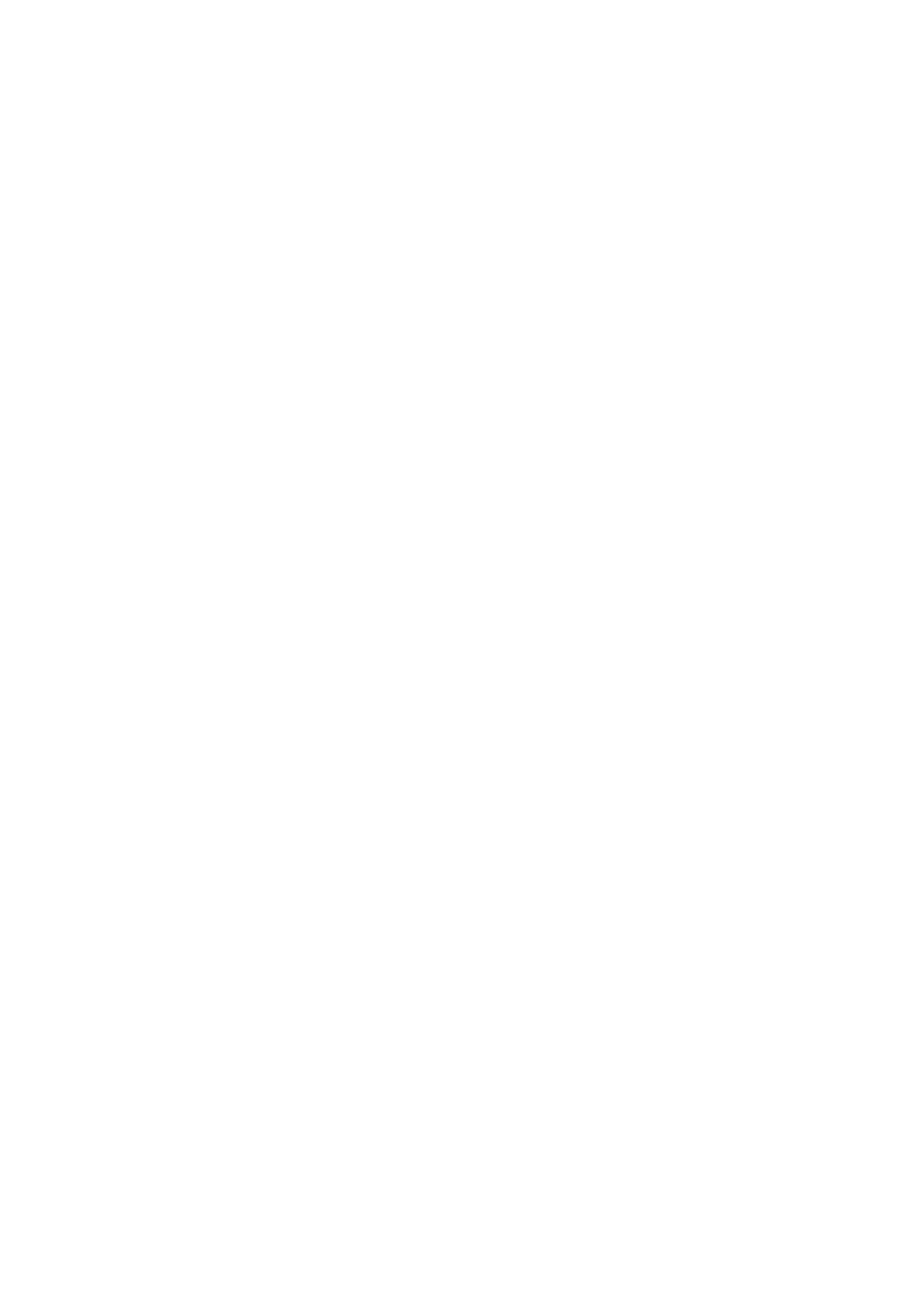# **Schedule 1—Transitional provisions**

#### **4—Definitions**

In this Schedule—

*former Act* means the *[Industrial Relations Act \(S.A.\)](http://www.legislation.sa.gov.au/index.aspx?action=legref&type=act&legtitle=Industrial%20Relations%20Act%20(S.A.)%201972) 1972*;

*former Commission* means the Industrial Commission of South Australia established under the former Act;

*former Court* means the Industrial Court of South Australia established under the former Act.

#### **5—References to former Court or Commission**

A reference in an Act or other instrument to the former Court or the former Commission must, where the context admits, be read as a reference to the Court or the Commission under this Act.

#### <span id="page-96-0"></span>**6—Awards and other determinations of the former Commission**

- (1) An award in force under the former Act immediately before the commencement of this Act continues in force, subject to this Act, as if it were an award of the Commission under this Act even though the award makes provisions for conditions of employment that cannot be made by award under this Act.
- (2) However—
	- (a) a provision of an award that continues in force under [subsection](#page-96-0) (1) providing for preference to members of an association lapses on the commencement of this Act; and
	- (b) a right of entry and inspection conferred by an award that continues in force under [subsection](#page-96-0) (1) must be read down so as to be consistent with this Act.
- (3) All other determinations of the former Commission in force immediately before the commencement of this Act continue in force subject to this Act as if they were determinations of the Commission under this Act.
- (4) If a recommendation was made before the commencement of this Act by the Commission or a member of the Commission for the prevention or settlement of an industrial dispute, the recommendation continues in effect as if it had been made by the Commission or a member of the Commission under this Act.

### <span id="page-96-1"></span>**7—Industrial agreements**

- (1) An industrial agreement in force under the former Act immediately before the commencement of this Act continues in force under this Act, unless earlier superseded by an enterprise agreement, until 31 December 1996.
- (2) However—
	- (a) a provision of an industrial agreement that continues in force under [subsection](#page-96-1) (1) providing for preference to members of an association lapses on the commencement of this Act; and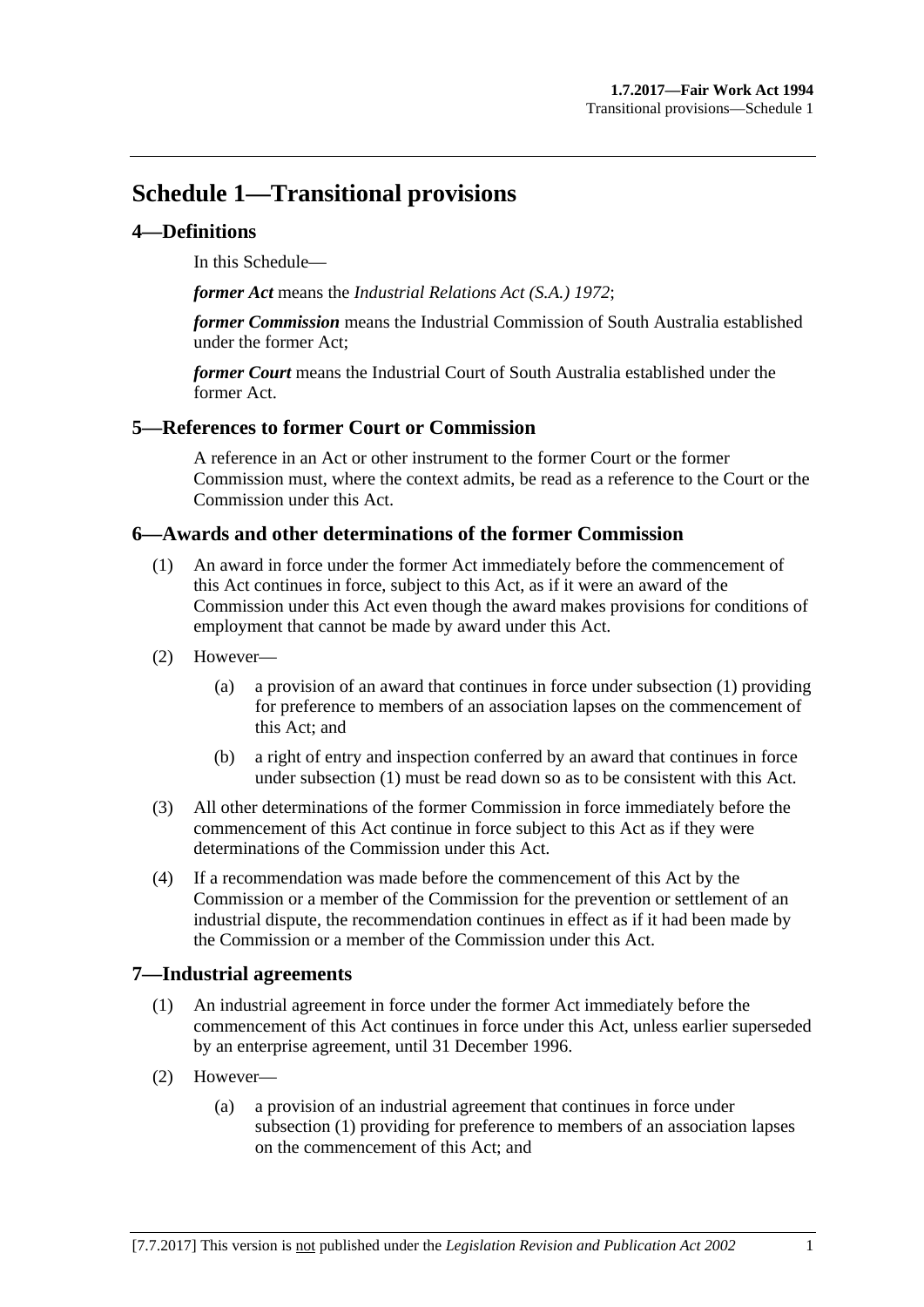- (b) a right of entry and inspection conferred by an industrial agreement that continues in force under [subsection](#page-96-1) (1) must be read down so as to be consistent with this Act.
- (3) The Commission—
	- (a) must take reasonable steps to ensure that the parties to industrial agreements are aware that the agreements will lapse on 31 December 1996; and
	- (b) must, as far as practicable and appropriate, encourage the renegotiation of the agreements as enterprise agreements.
- (4) The provisions of the former Act apply, with adaptations and modifications prescribed by regulation, to an industrial agreement that continues in force under this section.

#### **7A—References to industrial agreements**

- (1) A reference to an industrial agreement in an Act or statutory instrument extends to an enterprise agreement under this Act.
- (2) However, this section does not apply to references to an industrial agreement in the *[Long Service Leave Act](http://www.legislation.sa.gov.au/index.aspx?action=legref&type=act&legtitle=Long%20Service%20Leave%20Act%201987) 1987* or a statutory instrument under that Act.

#### **8—Continuation of part-heard proceedings etc**

- (1) The jurisdiction of the Court and the Commission under this Act extends to causes of action that arose before the commencement of this Act.
- (2) Any proceedings that had been commenced before the former Court or the former Commission may be continued and completed by the Court or the Commission under this Act.
- (3) The Court or Commission will apply the substantive law in force when the cause of action arose, or if proceedings relate to the making or variation of an award, when the application was made.
- (4) However, if an application for an award or variation of an award is made after 14 May 1994, the application is to be determined in accordance with this Act.

#### **9—Certificates and licences**

- (1) A certificate under section 144 of the former Act (a "section 144 certificate") continues in force (unless cancelled by the Registrar at the request of the person for whom the certificate was issued) as a certificate of conscientious objection under this Act and a reference in an award or agreement to a section 144 certificate will be construed as a reference to a certificate of conscientious objection under this Act.
- (2) A certificate under section 167 of the former Act continues in force as if it were a certificate under [section](#page-91-0) 230 of this Act.
- (3) A licence in force under section 88 of the former Act immediately before the commencement of this Act continues in force, subject to this Act, as if it were a licence under [section](#page-63-0) 112 of this Act.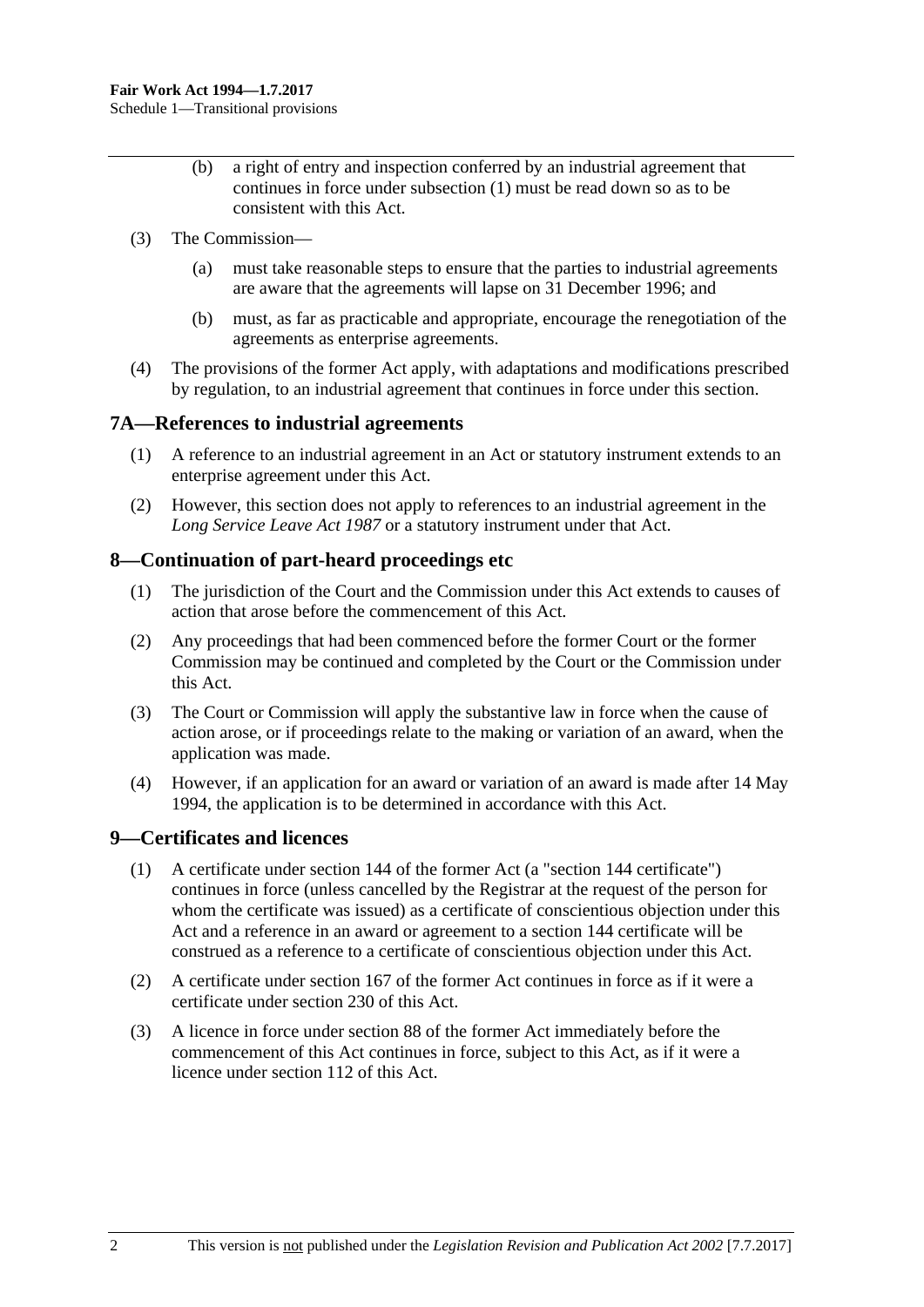#### <span id="page-98-0"></span>**10—The President of the former Court**

- (1) The person holding office as President of the former Court immediately before the commencement of this Act—
	- (a) becomes on the commencement of this Act the Senior Judge of the Court (and is entitled while continuing in the office to the title of President of the Court); and
	- (b) continues, while holding that office, to have the same rank, status and precedence as a Judge of the Supreme Court and to be entitled to be styled "The Honourable Justice …".
- (2) The person to whom [subsection](#page-98-0) (1) applies is, while continuing to hold office as the Senior Judge of the Court under this section, a member of the principal judiciary of the Court.
- (3) The provisions of the former Act about salary, tenure and conditions of office relating to the office of President of the former Court apply (with the necessary modifications) to the office of Senior Judge of the Court for as long as the person to whom [subsection](#page-98-0) (1) applies continues to hold that office.
- (4) Other provisions of this Act that are inconsistent with this section must be read subject to this section.

#### <span id="page-98-1"></span>**11—Deputy Presidents of the Court**

- (1) Each person who held office as a Deputy President of the former Court immediately before the commencement of this Act becomes, on that commencement, a judge of the Court.
- (2) A person to whom [subsection](#page-98-1) (1) applies is, while continuing to hold office as a Judge of the Court under this section, a member of the principal judiciary of the Court.
- (3) The provisions of the former Act about salary, tenure and conditions of office relating to the office of Deputy President of the former Court apply (with necessary modifications) to the office of a judge to whom [subsection](#page-98-1) (1) applies for as long as the judge continues to hold office in accordance with those provisions as a judge of the Court.
- (4) Other provisions of this Act that are inconsistent with this section must be read subject to this section.

#### <span id="page-98-2"></span>**12—Industrial magistrates**

- (1) Each person who held office under the former Act as an industrial magistrate immediately before the commencement of this Act becomes, on the commencement of this Act, a magistrate under the *[Magistrates Act](http://www.legislation.sa.gov.au/index.aspx?action=legref&type=act&legtitle=Magistrates%20Act%201983) 1983*.
- (2) A magistrate to whom [subsection](#page-98-2) (1) applies will, for so long as he or she continues to hold office under the *[Magistrates Act](http://www.legislation.sa.gov.au/index.aspx?action=legref&type=act&legtitle=Magistrates%20Act%201983) 1983*, continues to be an industrial magistrate and a member of the principal judiciary of the Court unless he or she resigns the office of industrial magistrate.
- (3) A person may resign the office of industrial magistrate under this section without resigning as a magistrate under the *[Magistrates Act](http://www.legislation.sa.gov.au/index.aspx?action=legref&type=act&legtitle=Magistrates%20Act%201983) 1983*.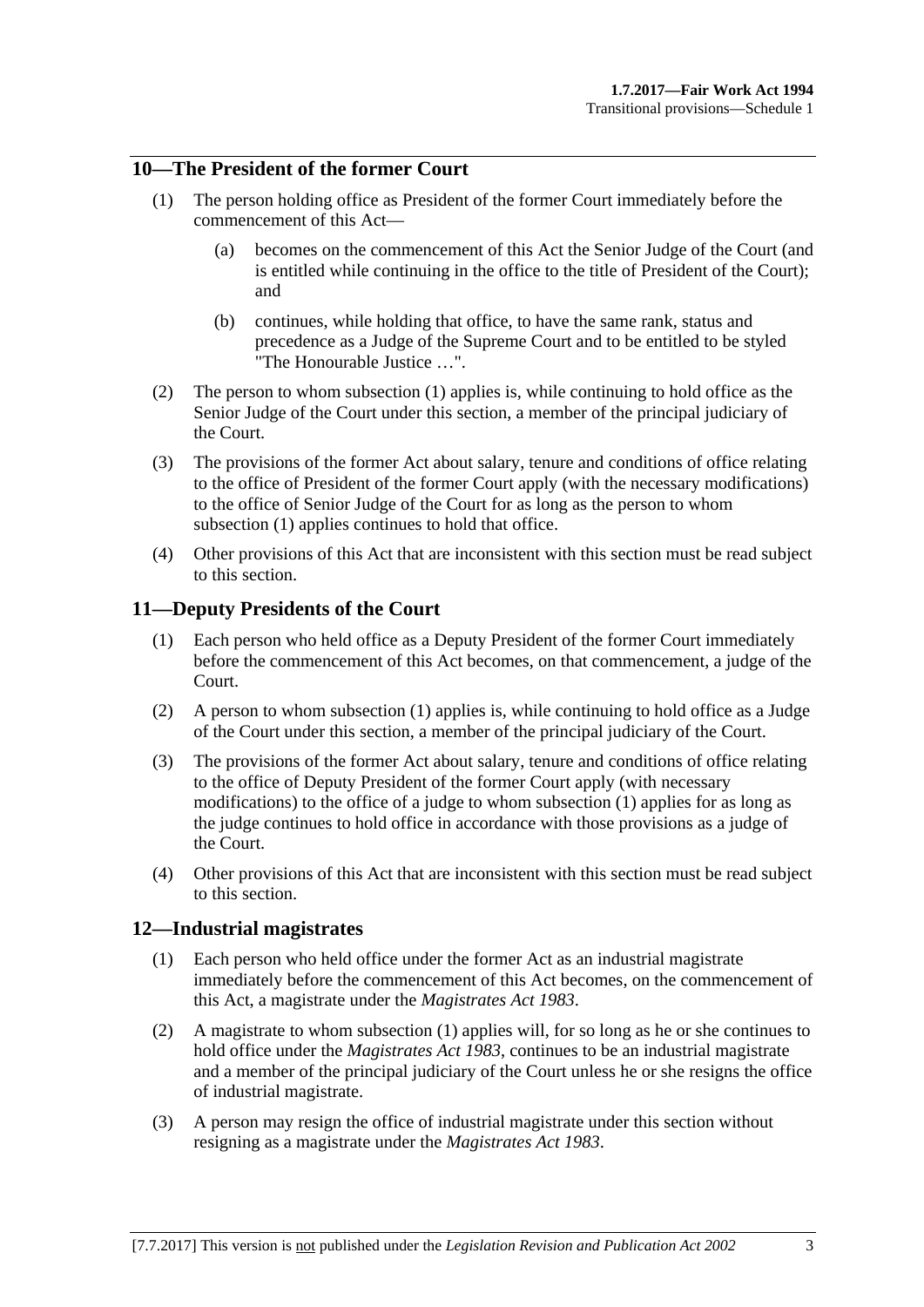- (4) The accrued and accruing rights in respect of employment of a magistrate to whom this section applies are unaffected by this section.
- (5) Other provisions of this Act that are inconsistent with this section must be read subject to this section.

#### **13—Other officers of former Court and Commission**

- (1) A person who held office as a commissioner under the former Act immediately before the commencement of this Act becomes, on the commencement of this Act, unless the Governor otherwise determines, a commissioner under this Act as if appointed on the commencement of this Act as a commissioner under this Act.
- (2) The commissioner will be taken to have been appointed for a term of six years (which may be renewed once for a further term of six years) but if the commissioner is over 60 at the time of the appointment or renewal, the term will end when the commissioner reaches 65 years of age.
- (3) The Registrar and other staff of the former Court and the former Commission (other than those specifically mentioned above) are, on the commencement of this Act, transferred to corresponding positions on the staff of the Court or the Commission (or both) under this Act.
- (4) The salary and accrued and accruing rights to annual leave, sick leave, family leave and long service leave of persons who are transferred by this section to offices and positions under this Act are not to be prejudiced by the transfer.
- (5) However, a salary difference that exists between a transferee and another person in the same office or position, and in favour of the transferee, is not preserved beyond the point when the salary of the other person reaches or exceeds the level of the transferee's salary at the time of transfer.

### **14—Inspectors**

A person who was an inspector under the former Act continues, subject to this Act, as an inspector under this Act.

### **15—Members of Industrial Relations Advisory Council**

A person who held office as a member of the Industrial Relations Advisory Council immediately before the commencement of this Act continues in office, subject to this Act, as a member of the Committee.

#### **16—Registered associations**

- (1) An association that was, immediately before the commencement of this Act, a registered association under the former Act continues as a registered association under this Act.
- (2) No objection of a kind that was prevented by section 133(1) of the former Act immediately before the re-enactment of Part 9 of that Act pursuant to section 41 of the *[Industrial Conciliation and Arbitration \(Commonwealth Provisions\) Amendment](http://www.legislation.sa.gov.au/index.aspx?action=legref&type=act&legtitle=Industrial%20Conciliation%20and%20Arbitration%20(Commonwealth%20Provisions)%20Amendment%20Act%201991)  Act [1991](http://www.legislation.sa.gov.au/index.aspx?action=legref&type=act&legtitle=Industrial%20Conciliation%20and%20Arbitration%20(Commonwealth%20Provisions)%20Amendment%20Act%201991)* (and then prevented by section 55 of that Amendment Act) may be taken in relation to an association registered under this Act immediately before the commencement of the *[Industrial and Employee Relations \(Registered Associations\)](http://www.legislation.sa.gov.au/index.aspx?action=legref&type=act&legtitle=Industrial%20and%20Employee%20Relations%20(Registered%20Associations)%20Amendment%20Act%201997)  [Amendment Act](http://www.legislation.sa.gov.au/index.aspx?action=legref&type=act&legtitle=Industrial%20and%20Employee%20Relations%20(Registered%20Associations)%20Amendment%20Act%201997) 1997*. 1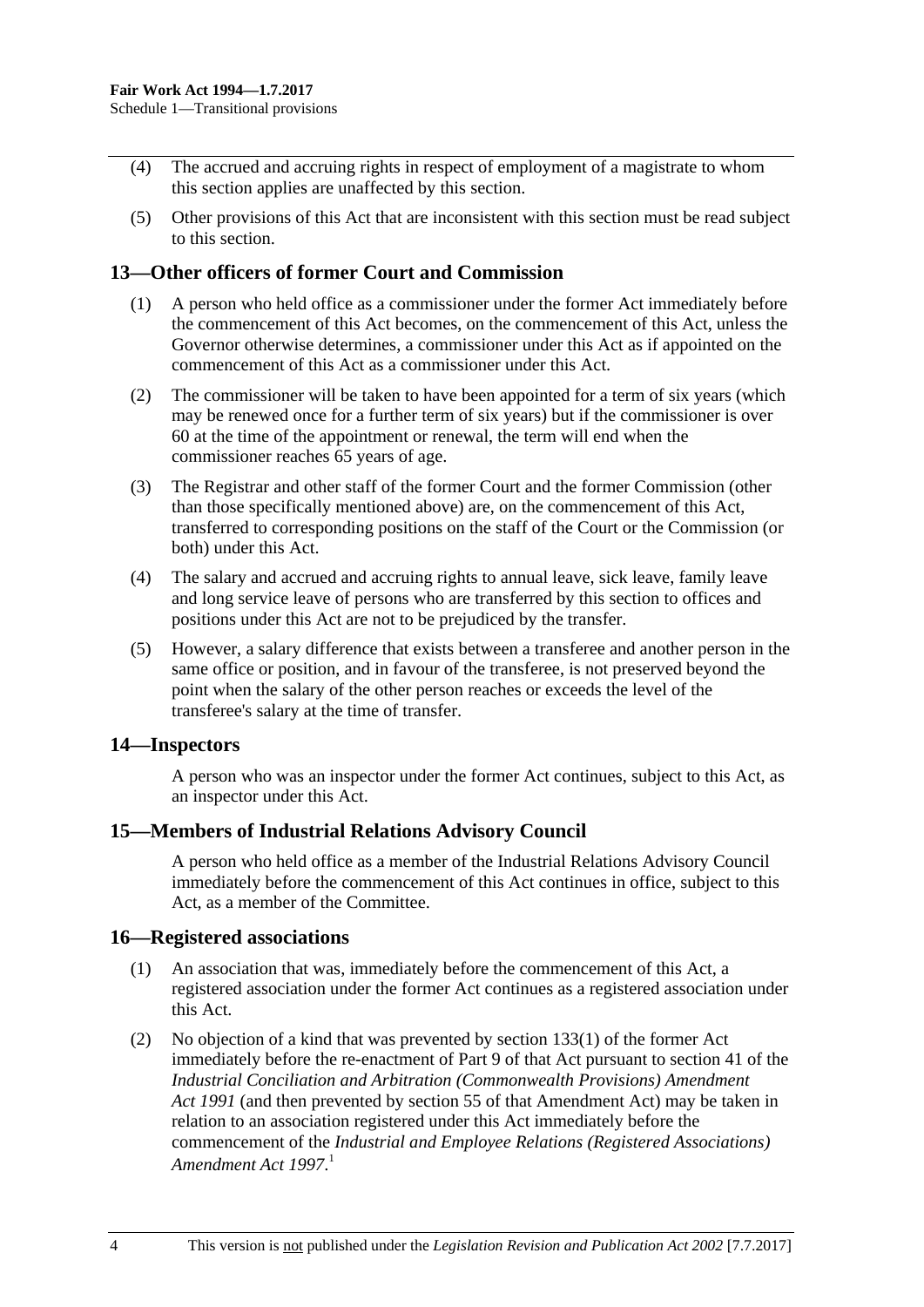**Note—**

#### <span id="page-100-0"></span>1 Section 133(1) of the former Act provided as follows:

- *133(1) The legal existence or registration of an association, the membership of any member or any person claiming to be a member of an association, the validity of the appointment or election of any officer of an association or of any action or decision of such an officer, or the validity of any resolution passed or decision made at any meeting of an association or of any committee of the association, cannot be challenged, impugned or in any way affected, nor can the compliance of any rule or rules of an association with the prescribed conditions, or the observance or validity of any such rule or rules or the operation of any award or order made under this Act, be challenged, impugned or in any way affected by reason only that—*
	- *(a) the association is also registered as an organization pursuant to the Commonwealth Act, or is a branch or forms part of an organization so registered;*
	- *(b) members of the association are also members of an organization registered under the Commonwealth Act, and no register of members separate and distinct from the register kept by the organization registered under the Commonwealth Act is kept by the association, or no application for membership or membership fee separate from the application or fee made and paid to the organization registered under that Commonwealth Act has been made or paid to the association by any member;*
	- *(c) the association keeps and maintains no or insufficient books, accounts, records or rules which are separate and distinct from any books, accounts, records or rules kept and maintained by an organization registered under the Commonwealth Act, of which some or all of its members are members;*
	- *(d) officers or the association have been elected or appointed by or are also officers of an organisation registered under the Commonwealth Act; or*
	- *(e) any matter consequential upon or arising out of the matters referred to in [paragraphs](#page-100-0) (a) to [\(d\).](#page-100-1)*

#### <span id="page-100-1"></span>**17—Enterprise agreements and spouses and domestic partners**

From the commencement of this clause, an enterprise agreement that provides that sick leave is available to an employee if the leave becomes necessary because of the sickness of a spouse, will be taken to provide that sick leave is available to an employee if the leave becomes necessary because of the sickness of a spouse or domestic partner (whether the agreement was entered into before or after the commencement of this clause).

#### **18—National industrial relations system**

(1) In this clause—

*designated day* means the day on which a Commonwealth law in the terms, or substantially in the terms, set out in the tabled text under the *[Fair Work](http://www.legislation.sa.gov.au/index.aspx?action=legref&type=act&legtitle=Fair%20Work%20(Commonwealth%20Powers)%20Act%202009)  [\(Commonwealth Powers\) Act 2009](http://www.legislation.sa.gov.au/index.aspx?action=legref&type=act&legtitle=Fair%20Work%20(Commonwealth%20Powers)%20Act%202009)* comes into operation.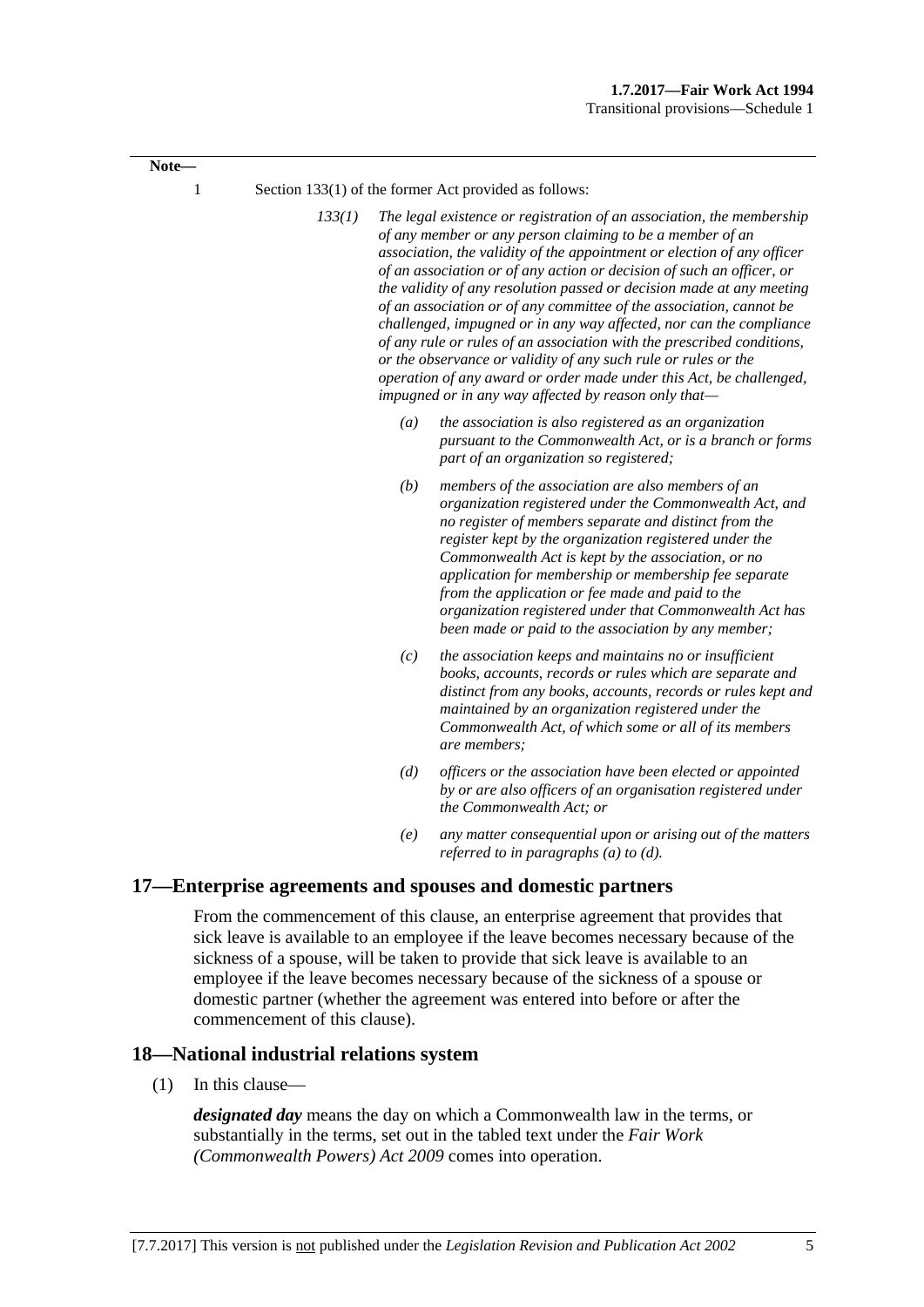#### (2) This Act will operate in relation to—

- (a) any matter arising under this Act before the designated day (including a matter that is not in the nature of a right or that is procedural in nature); and
- (b) any matter arising, directly or indirectly, out of such a matter,

insofar as the matter is not dealt with under the *Fair Work Act 2009* of the Commonwealth on or after the designated day.

- (3) Nothing in this clause is intended to limit or affect the operation of this Act—
	- (a) in relation to industrial or other matters that are not affected by a law of the Commonwealth relating to matters referred to the Parliament of the Commonwealth under the *[Fair Work \(Commonwealth Powers\) Act 2009](http://www.legislation.sa.gov.au/index.aspx?action=legref&type=act&legtitle=Fair%20Work%20(Commonwealth%20Powers)%20Act%202009)*; or
	- (b) in any other respect (except to the extent that this Act cannot apply by virtue of a law of the Commonwealth).

## **Schedule 2—Continuity of industrial arrangements—government business enterprises**

#### **1—Preliminary**

In this Schedule—

*federal industrial instrument* means any award, agreement determination, order or other form of instrument that relates to 1 or more industrial matters under the National Fair Work legislation, other than an Australian workplace agreement, a pre-reform AWA or an Individual Transitional Employment Agreement;

*GBE* means an agency or instrumentality of the Crown declared by proclamation to be a government business enterprise for the purposes of this Schedule;

*GBE employee* means a person employed or appointed by a GBE;

*National Fair Work legislation* means—

- (a) the Commonwealth Act; or
- (b) the *Fair Work (Transitional and Consequential Amendments) Act 2009* of the Commonwealth;

*relevant day* means, in relation to each GBE, a day fixed by the Governor by proclamation as being the relevant day for the purposes of the application of this Schedule to the GBE.

### <span id="page-101-0"></span>**2—Operation of federal industrial instruments**

- (1) A federal industrial instrument that, on the relevant day in relation to a particular GBE, relates (or purports to relate) to the GBE employees of that GBE (being a federal industrial instrument in operation (or purportedly in operation) immediately before the relevant day), will, on the relevant day, be taken to be an award or enterprise agreement (as the case may require in order to achieve the greatest degree of correspondence) under this Act (insofar as it relates to those employees and any other relevant parties)—
	- (a) with the same terms and provisions as the relevant instrument under the relevant Act of the Commonwealth; but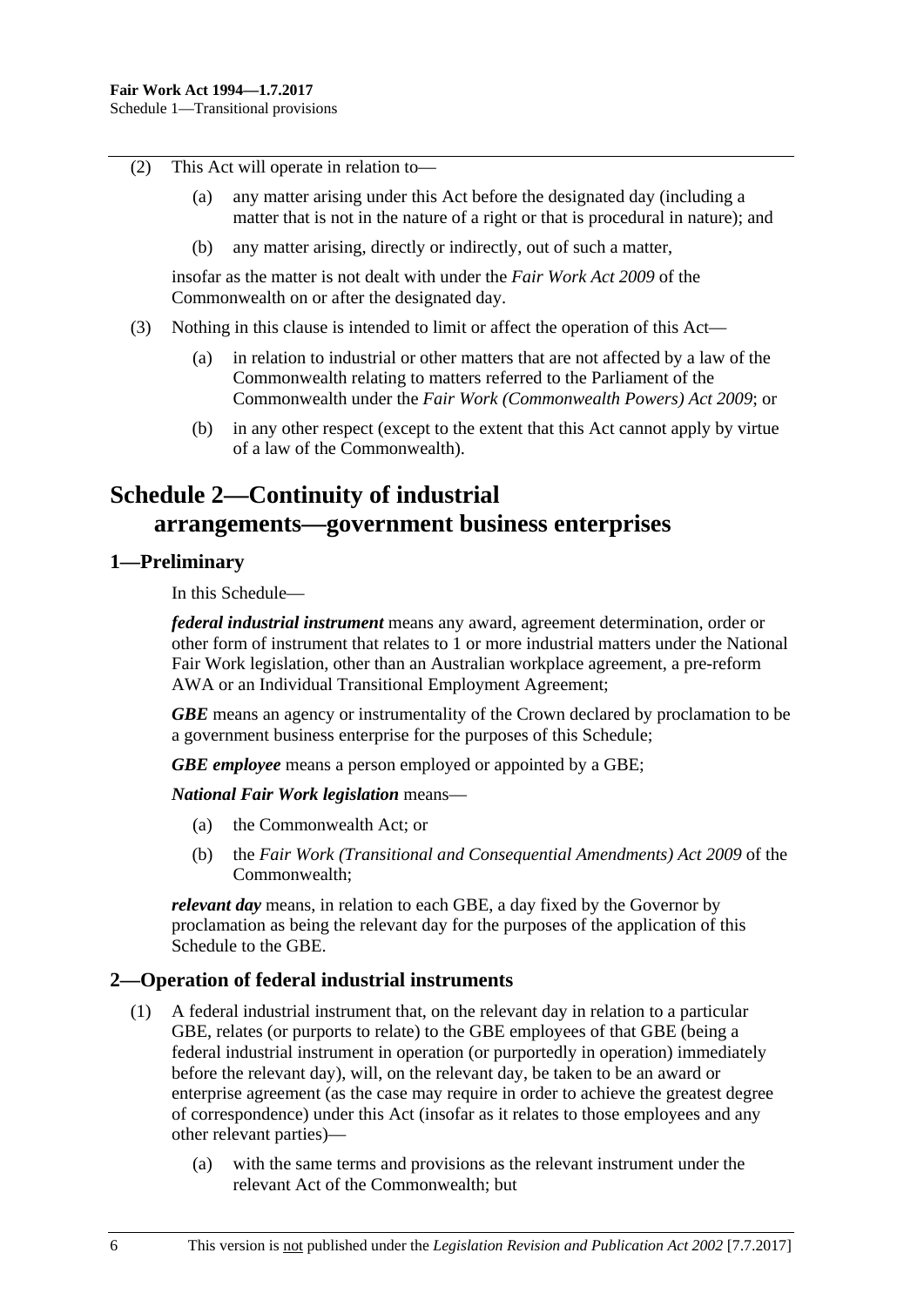- (b) subject to any modification or exclusion prescribed by regulations made for the purposes of this subclause and subject to the operation of [subclauses](#page-102-0) (2), [\(3\),](#page-102-1) [\(4\)](#page-102-2) and [\(5\).](#page-102-3)
- <span id="page-102-0"></span>(2) The regulations may prescribe rules that are to be applied for the purposes of achieving the greatest degree of correspondence envisaged by [subclause](#page-101-0) (1).
- <span id="page-102-1"></span>(3) If an award or enterprise agreement is taken to exist under this Act by virtue of the operation of [subclause](#page-103-0) (1)—
	- (a) the award or enterprise agreement will be taken to be made or approved under this Act on the relevant day; and
	- (b) this Act will apply in relation to the award or enterprise agreement subject to such modifications or exclusions as may be prescribed by regulations made for the purposes of this subclause; and
	- (c) SAET may, on application by the Minister, or on application by a person or body recognised by regulations made for the purposes of this subclause, vary or revoke any term or provision of the award or enterprise agreement if SAET is satisfied that it is fair and reasonable to do so in the circumstances.
- <span id="page-102-4"></span><span id="page-102-2"></span>(4) SAET may, in varying an award or enterprise agreement under [subclause](#page-102-4) (3)(c) (after taking into account what is fair and reasonable in the circumstances), confer an exemption from the operation of any provision of this Act (being an exemption that has effect subject to such conditions (if any) as SAET thinks fit to impose).
- <span id="page-102-3"></span>(5) Despite a preceding subclause, if an award or enterprise agreement taken to exist under this clause would, but for this subclause, provide for remuneration or other conditions of employment that are inferior to the standards that apply under [Chapter 3](#page-31-0)  [Part 1 Division 2,](#page-31-0) the award or enterprise agreement will be taken to be modified to the extent necessary to meet those standards.
- (6) An award or enterprise agreement taken to exist under this clause will, unless it has been superseded or rescinded in the meantime, expire at the end of the period of 2 years from the relevant day.

## **3—Ability to carry over matters**

SAET may, in connection with the operation of this Schedule, or any matter arising, directly or indirectly, out of the operation of this Schedule—

- (a) accept, recognise, adopt or rely on any step taken under, or for the purposes of, the National Fair Work legislation; and
- (b) accept or rely on any matter or thing (including in the nature of evidence presented for the purposes of any proceedings) that has been presented, filed or provided under, or for the purposes of, the National Fair Work legislation; and
- (c) give effect in any other way to any other thing done under, or for the purposes of, the National Fair Work legislation.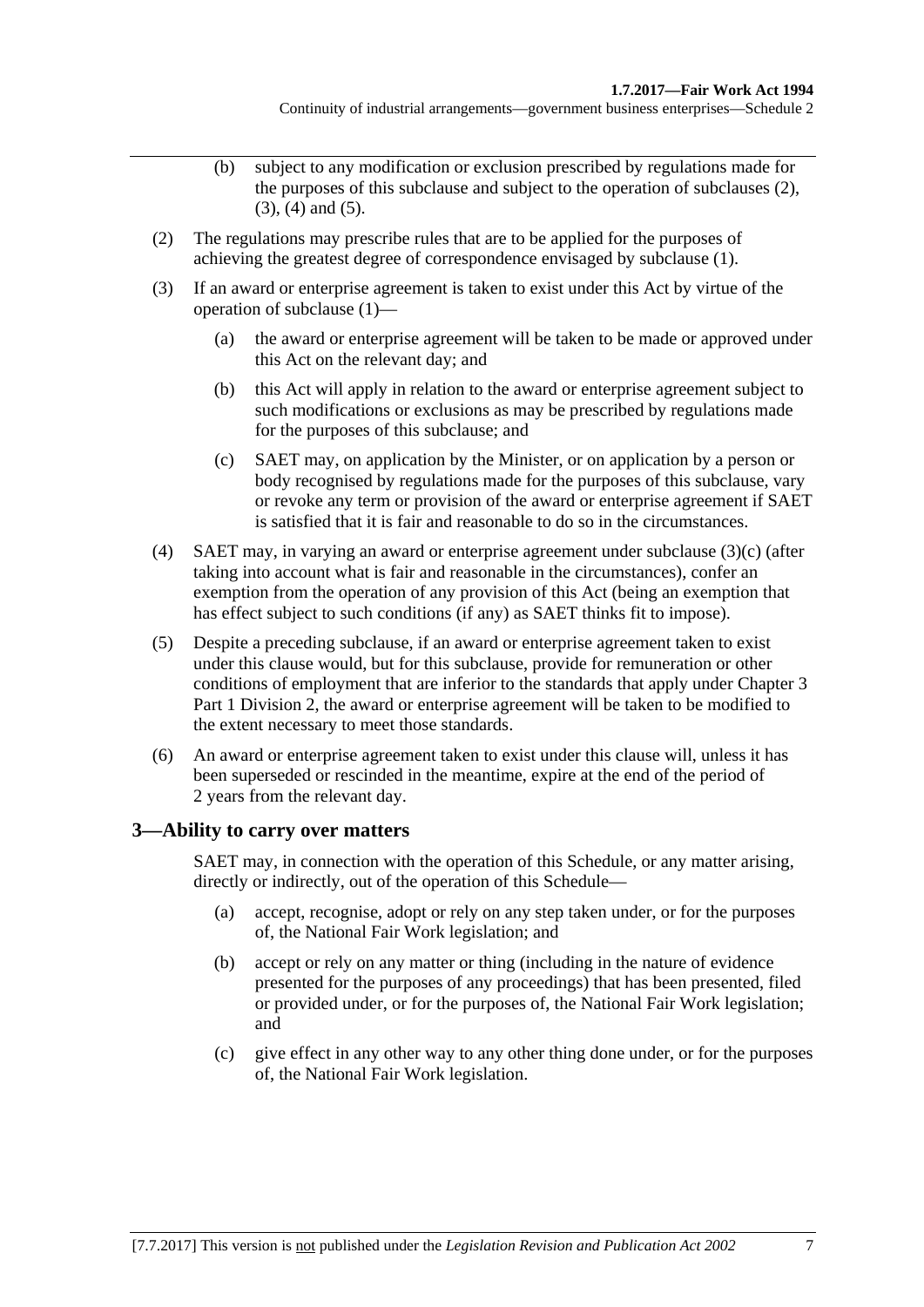# **Schedule 2A—Continuity of industrial arrangements—local government sector**

#### **1—Preliminary**

In this Schedule—

*designated day* means the day on which this Schedule comes into operation;

*federal enterprise agreement* means an enterprise agreement under the Commonwealth Act;

*federal industrial instrument* means any award, agreement determination, order or other form of instrument that relates to 1 or more industrial matters under the National Fair Work legislation, other than an Australian workplace agreement, a pre-reform AWA or an Individual Transitional Employment Agreement;

*local government sector employee* has the same meaning as in the *Fair Work (Commonwealth Powers) Act 2009*;

#### *National Fair Work legislation* means—

- (a) the Commonwealth Act; or
- (b) the *Fair Work (Transitional Provisions and Consequential Amendments) Act 2009* of the Commonwealth;

#### *State industrial instrument* means—

- (a) an enterprise agreement approved (or purportedly reached) under this Act; or
- (b) an agreement reached (or purportedly approved) as a result of a referral of a matter to SAET under Schedule 1 of the *[Commercial Arbitration and](http://www.legislation.sa.gov.au/index.aspx?action=legref&type=act&legtitle=Commercial%20Arbitration%20and%20Industrial%20Referral%20Agreements%20Act%201986)  [Industrial Referral Agreements Act](http://www.legislation.sa.gov.au/index.aspx?action=legref&type=act&legtitle=Commercial%20Arbitration%20and%20Industrial%20Referral%20Agreements%20Act%201986) 1986*.

#### **2—State industrial instruments**

A State industrial instrument—

- (a) that relates (or purports to relate) to local government sector employees; and
- (b) that is in operation (or purportedly in operation) immediately before the designated day,

is to be taken to be, and to have always been, valid and effectual for the purposes of the law of the State.

#### <span id="page-103-0"></span>**3—Federal industrial instruments—immediate changeover**

- (1) A federal industrial instrument—
	- (a) that relates (or purports to relate) to local government sector employees; and
	- (b) that is in operation (or purportedly in operation) immediately before the designated day; and
	- (c) in the case of an award—that is brought within the ambit of this clause by proclamation,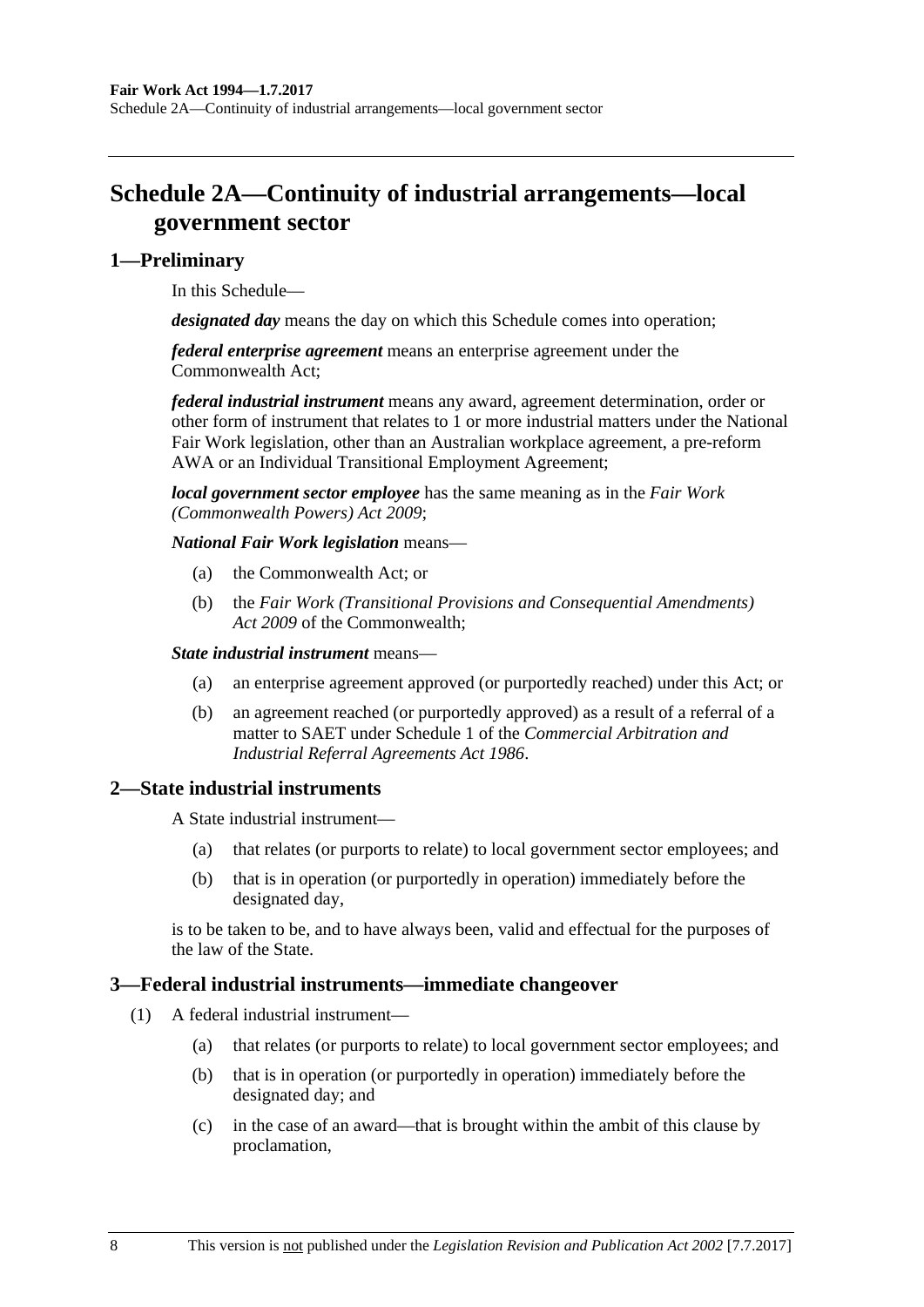will, on the designated day, be taken to be an award or enterprise agreement (as the case may require in order to achieve the greatest degree of correspondence) under this Act (insofar as it relates to those employees and any other relevant parties)—

- (d) with the same terms and provisions as the relevant instrument under the relevant Act of the Commonwealth; but
- (e) subject to any modification or exclusion prescribed by regulations made for the purposes of this subclause and subject to the operation of [subclauses](#page-104-0) (2), [\(3\),](#page-104-1) [\(4\)](#page-104-2) and [\(5\).](#page-104-3)
- <span id="page-104-0"></span>(2) The regulations may prescribe rules that are to be applied for the purposes of achieving the greatest degree of correspondence envisaged by [subclause](#page-103-0) (1).
- <span id="page-104-1"></span>(3) If an award or enterprise agreement is taken to exist under this Act by virtue of the operation of [subclause](#page-103-0) (1)—
	- (a) the award or enterprise agreement will be taken to be made or approved under this Act on the designated day; and
	- (b) this Act will apply in relation to the award or enterprise agreement subject to such modifications or exclusions as may be prescribed by regulations made for the purposes of this subclause; and
	- (c) SAET may, on application by the Minister, or on application by a person or body recognised by regulations made for the purposes of this subclause, vary or revoke any term or provision of the award or enterprise agreement if SAET is satisfied that it is fair and reasonable to do so in the circumstances.
- <span id="page-104-4"></span><span id="page-104-2"></span>(4) SAET may, in varying an award or enterprise agreement under [subclause](#page-104-4) (3)(c) (after taking into account what is fair and reasonable in the circumstances), confer an exemption from the operation of any provision of this Act (being an exemption that has effect subject to such conditions (if any) as SAET thinks fit to impose).
- <span id="page-104-3"></span>(5) Despite a preceding subclause, if an award or enterprise agreement taken to exist under this clause would, but for this subclause, provide for remuneration or other conditions of employment that are inferior to the standards that apply under [Chapter 3](#page-31-0)  [Part 1 Division 2,](#page-31-0) the award or enterprise agreement will be taken to be modified to the extent necessary to meet those standards.
- (6) An award or enterprise agreement taken to exist under this clause will, unless it has been superseded or rescinded in the meantime, expire at the end of the period of 2 years from the designated day.

### <span id="page-104-5"></span>**4—Federal enterprise agreements—later changeover**

- $(1)$  If—
	- (a) an application for approval of a federal enterprise agreement that relates to local government sector employees has been made under section 185 of the Commonwealth Act before the designated day but not approved by Fair Work Australia by that day; and
	- (b) Fair Work Australia then approves the federal enterprise agreement under the Commonwealth Act on or after the designated day,

then the federal enterprise agreement will, on its approval by Fair Work Australia, be taken to be an enterprise agreement that has been approved by this Act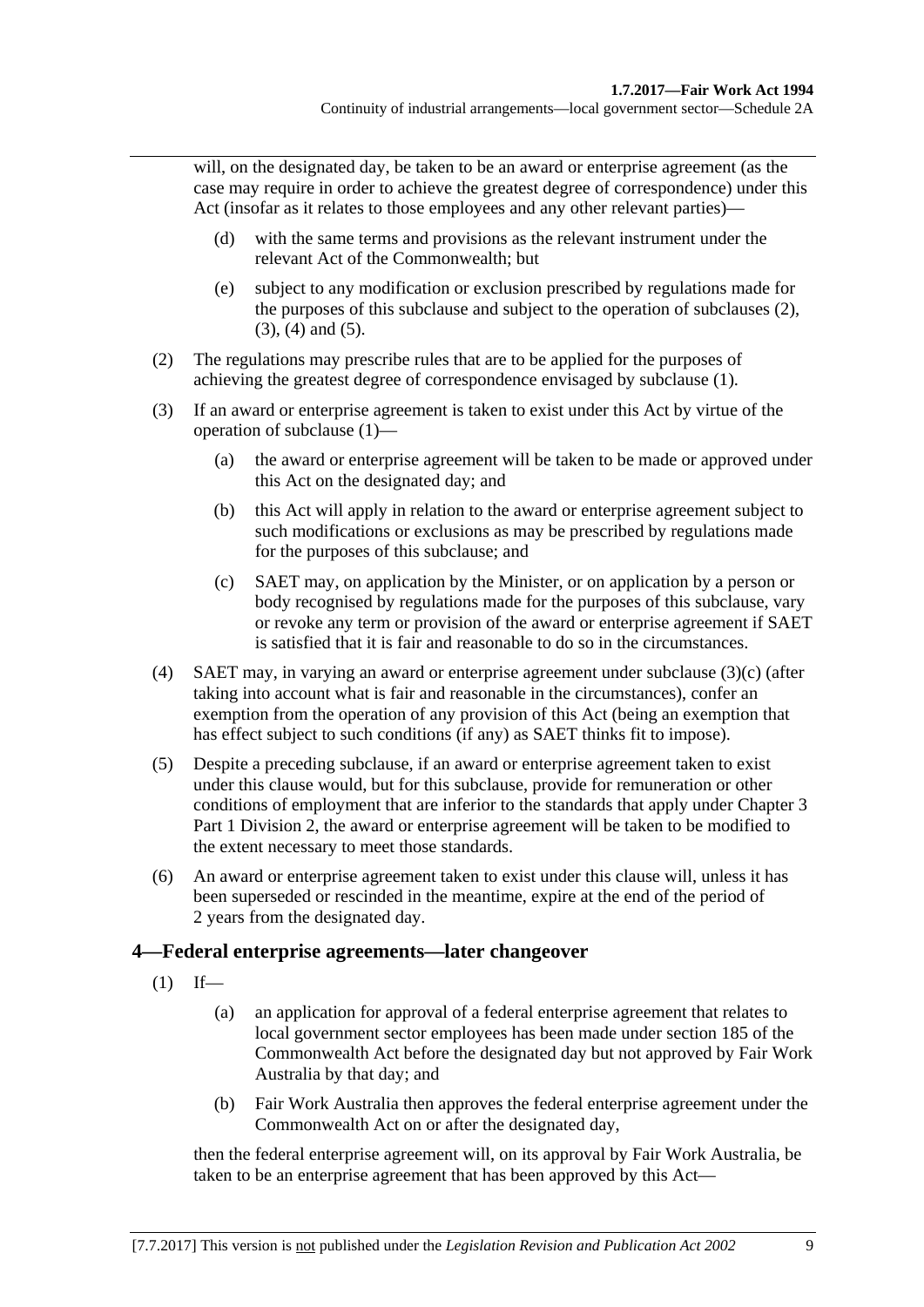Schedule 2A—Continuity of industrial arrangements—local government sector

- (c) with the same terms and provisions as the federal enterprise agreement; but
- (d) subject to any modification or exclusion prescribed by regulations made for the purposes of this subclause and subject to the operation of [subclauses](#page-105-0) (2), [\(3\)](#page-105-1) and [\(4\).](#page-105-2)
- <span id="page-105-0"></span>(2) If an enterprise agreement is taken to be approved under this Act by virtue of the operation of [subclause](#page-104-5) (1)—
	- (a) this Act will apply in relation to the enterprise agreement subject to such modifications or exclusions as may be prescribed by regulations made for the purposes of this subclause; and
	- (b) SAET may, on application by the Minister, or on application by a person or body recognised by regulations made for the purposes of this subclause, vary any term or provision of the enterprise agreement if SAET is satisfied that it is fair and reasonable to do so in the circumstances.
- <span id="page-105-3"></span><span id="page-105-1"></span>(3) SAET may, in varying an enterprise agreement under [subclause](#page-105-3) (2)(b) (after taking into account what is fair and reasonable in the circumstances), confer an exemption from the operation of any provision of this Act (being an exemption that has effect subject to such conditions (if any) as SAET thinks fit to impose).
- <span id="page-105-2"></span>(4) Despite a preceding subclause, if an enterprise agreement taken to be approved under this clause would, but for this subclause, provide for remuneration or other conditions of employment that are inferior to the standards that apply under [Chapter](#page-31-0) 3 Part 1 [Division](#page-31-0) 2, the enterprise agreement will be taken to be modified to the extent necessary to meet those standards.
- (5) An enterprise agreement taken to be approved under this clause will, unless it has been superseded or rescinded in the meantime, expire at the end of the period of 2 years from the date of approval of the federal enterprise agreement.

#### **5—Ability to carry over matters**

SAET may, in connection with the operation of this Schedule, or any matter arising, directly or indirectly, out of the operation of this Schedule—

- (a) accept, recognise, adopt or rely on any step taken under, or for the purposes of, the National Fair Work legislation; and
- (b) accept or rely on any matter or thing (including in the nature of evidence presented for the purposes of any proceedings) that has been presented, filed or provided under, or for the purposes of, the National Fair Work legislation; and
- (c) give effect in any other way to any other thing done under, or for the purposes of, the National Fair Work legislation.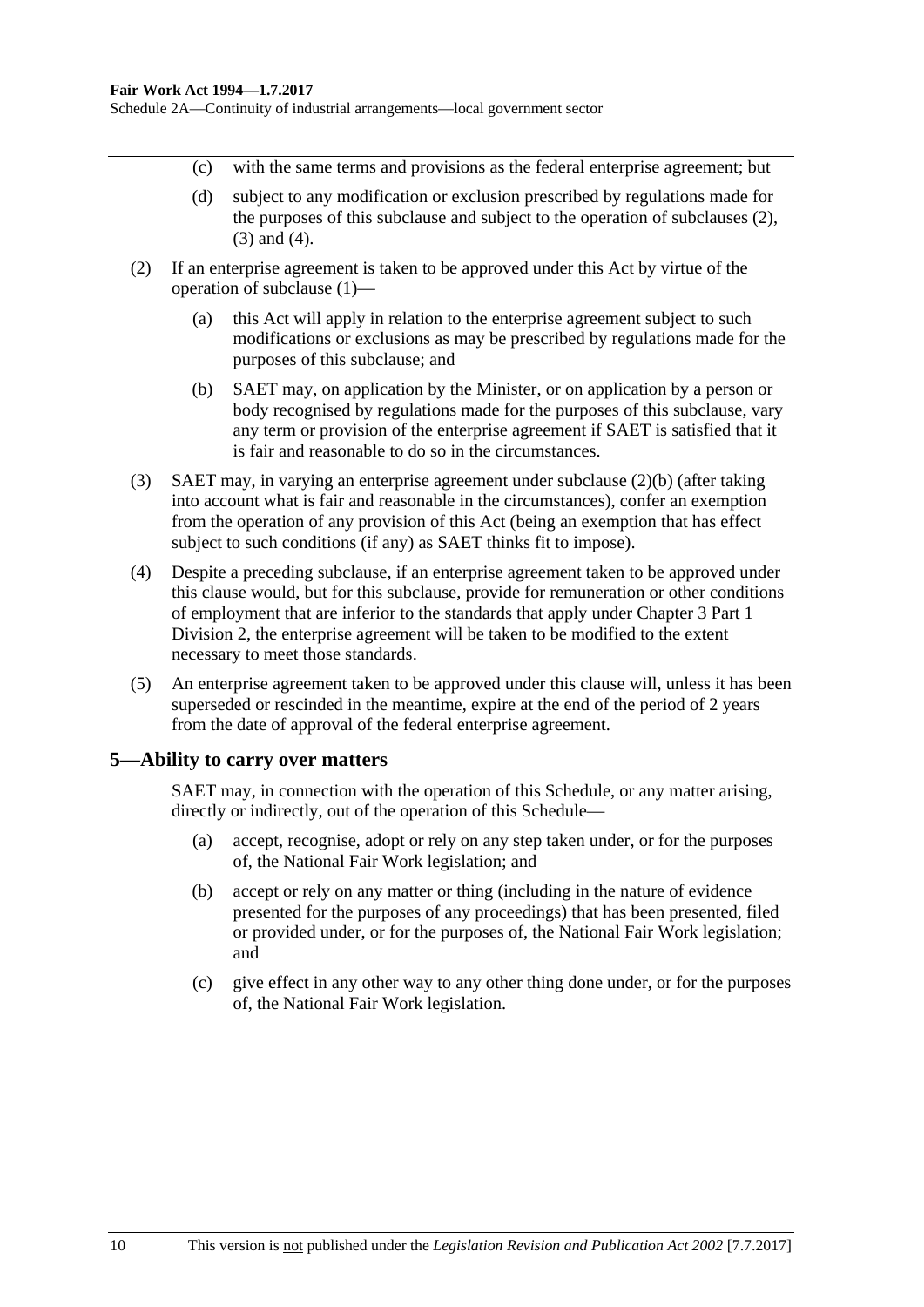# **Schedule 3—Minimum standard for sick leave/carer's leave**

### **1—Definitions**

In this Schedule—

*continuous service* means continuous service under a contract of employment and includes a period of paid leave taken under this Act or under an award or enterprise agreement;

*full pay* means remuneration for ordinary hours of work (not including payments in the nature of penalty rates, overtime, allowances or loadings).

## **2—Application of standard**

This Schedule does not apply to a person who is engaged and paid as a casual employee.

### **3—Accrual of sick leave entitlement**

- (1) An employee's entitlement to sick leave accrues as follows—
	- (a) for the first year of continuous service—entitlement to sick leave accrues at the rate of  $\frac{5}{26}$  of one day for each completed week; and
	- (b) for each later year of continuous service—an entitlement to 10 days' sick leave accrues at the beginning of each year.
- (2) An employee's sick leave credit is worked out by adding any unexpended sick leave entitlement that had accrued to the employee before the employee became subject to this Schedule and any unexpended entitlement that accrues under this Schedule.
- (3) Any sick leave taken by the employee is deducted from the employee's sick leave credit.

## **4—Taking sick leave**

- (1) An employee who has a sick leave credit is entitled to take sick leave if the employee is too sick to work.
- (2) An employee who has a sick leave credit, and who is on annual leave, is entitled to take sick leave instead of annual leave if the person is too sick to work for a period of at least three days.
- (3) However, the employee is not entitled to take sick leave unless—
	- (a) the employee gives the employer notice of the sickness, its nature and estimated duration before the period for which sick leave is sought begins (but if the nature or sudden onset of the sickness makes it impracticable to give the notice before the period begins, the notice is validly given if given as soon as practicable and not later than 24 hours after the period begins); and
	- (b) the employee, at the request of the employer, provides a medical certificate or other reasonable evidence of the sickness.
- (4) Sick leave taken during a period of annual leave does not count as annual leave.
- <span id="page-106-0"></span>(5) An employee may take sick leave for a part of a day in a block of 1 or more hours.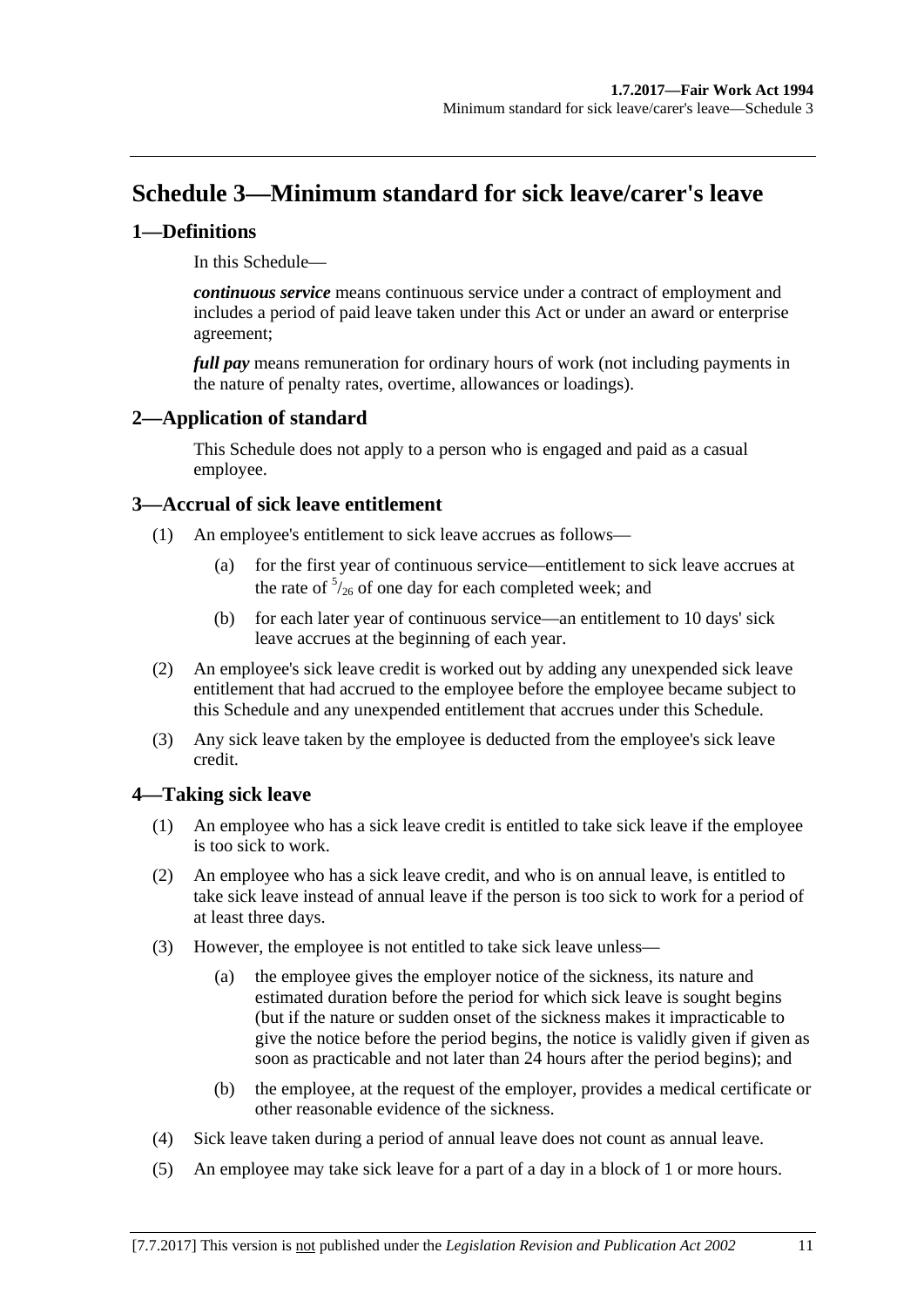- (6) The following provisions apply in connection with [subsection](#page-106-0)  $(5)$ :
	- (a) if a period of sick leave exceeds 1 hour but does not equal a whole number of hours, the fraction of an hour will be taken to be a whole hour; and
	- (b) when the number of hours taken as sick leave under [subsection](#page-106-0) (5) equals the number of hours usually worked by the employee in a day, then the employee will be taken to have taken 1 day's sick leave.

## **5—Sick leave to be on full pay**

- (1) A full-time employee is entitled to full pay for a period of sick leave.
- (2) A part-time employee is entitled to pro-rata pay for a period of sick leave.

## **6—Carer's leave**

- (1) An employee with an accrued entitlement to sick leave under a preceding section may use up to 5 days of that entitlement in each year to care for and support members of the employee's family when they are sick.
- (2) The employee must, if practicable before taking leave under this section, give the employer notice of—
	- (a) the employee's intention to take the leave; and
	- (b) the reason for the leave; and
	- (c) the name of the person requiring the care and that person's relationship to the employee; and
	- (d) the time the employee expects to be absent,

but if it is not possible to give the notice before commencing the leave, the employee must give the notice as soon as practicable in the circumstances.

- (3) The employee must, if required by the employer, produce reasonable evidence of the sickness and the need for the employee's care.
- (4) An employee is, while taking leave under this section, entitled to pay at the same rate as if he or she was on sick leave.

## **Schedule 3A—Minimum standard for bereavement leave**

### **1—Bereavement leave**

- (1) An employee is entitled to 2 days bereavement leave in the case of the death of a member of the employee's family.
- (2) The leave may be taken—
	- (a) at a time of the employee's choosing within a period commencing on the date of death of the family member and ending 2 days after the funeral; or
	- (b) at some other time agreed with the employer.
- (3) The employee must, if required by the employer, produce reasonable evidence of the death and of the relationship of the deceased to the employee.
- (4) A full-time employee is entitled to full pay for a period of bereavement leave.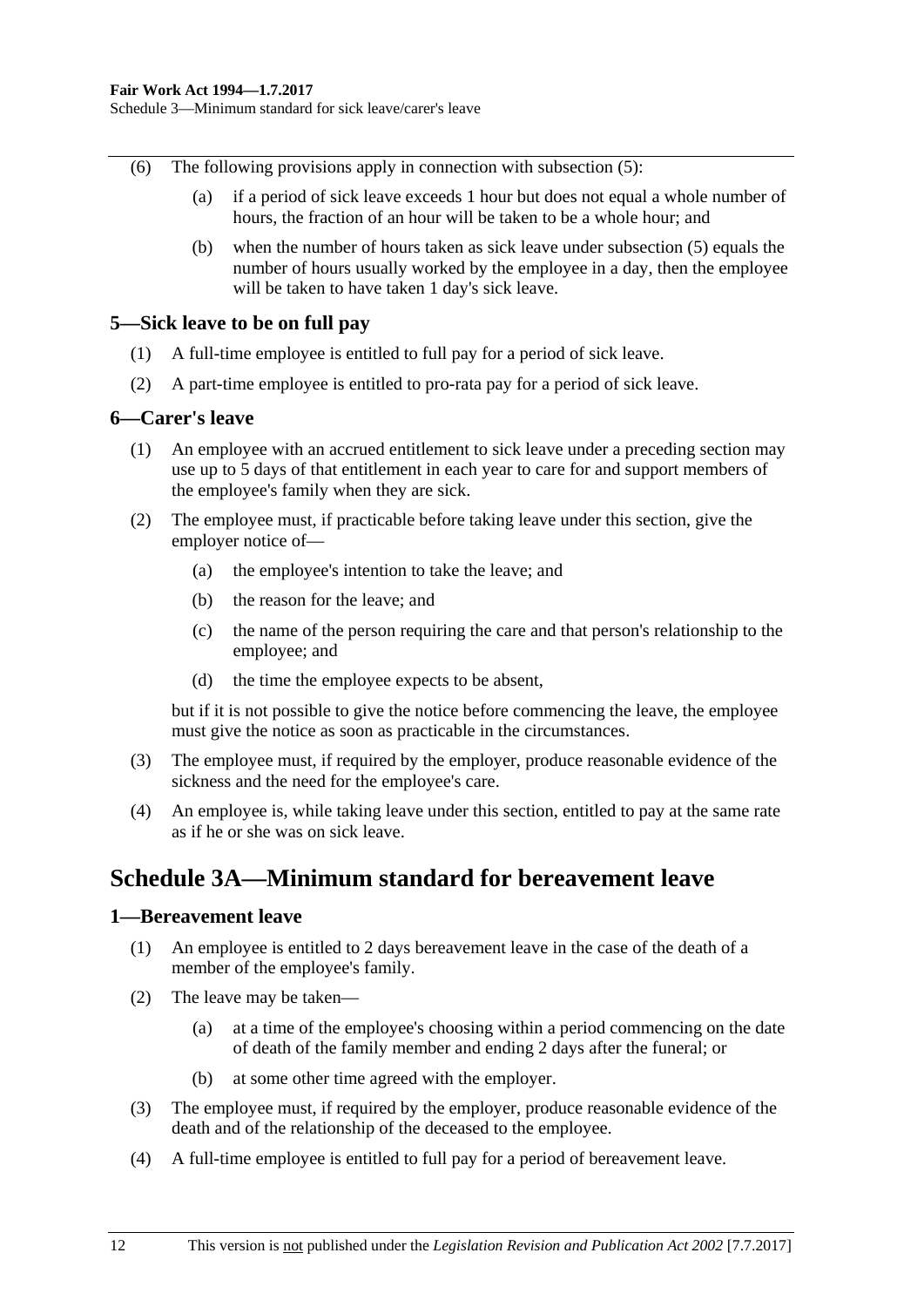(5) A part-time employee is entitled to pro-rata pay for a period of bereavement leave.

# **Schedule 4—Minimum standard for annual leave**

## **1—Definitions**

In this Schedule—

*continuous service* means continuous service under a contract of employment and includes a period of paid leave taken under this Act or under an award or enterprise agreement;

*full pay* means remuneration for ordinary hours of work (not including payments in the nature of penalty rates, overtime, allowances or loadings).

## **2—Application of standard**

This Schedule does not apply to a person who is engaged and paid as a casual employee.

## **3—Accrual of annual leave entitlement**

An employee's entitlement to annual leave accrues as follows—

- (a) an employee is entitled to 4 weeks' annual leave for each completed year of continuous service; and
- (b) if an employee's employment comes to an end and the period of service is not exactly divisible into complete years—the employee is entitled to ⅓ of one week's annual leave for each completed month of the remainder.

### **4—Taking annual leave**

- (1) Annual leave is to be taken at a time agreed between the employer and the employee.
- <span id="page-108-0"></span>(2) However, an employer may require an employee to take annual leave by giving the employee notice of the requirement at least 2 weeks before the period of annual leave is to begin if—
	- (a) the employer and the employee fail to agree on the time for taking the annual leave; or
	- (b) the taking of the leave is necessary to facilitate a temporary shut-down of part or all of the employer's business operations.
- (3) If an employer determines the time for taking annual leave under [subsection](#page-108-0)  $(2)(a)$ , the leave must begin within 12 months after the entitlement to the leave accrues.

# **5—Annual leave to be on full pay**

- (1) A full-time employee is entitled to full pay for a period of annual leave.
- (2) A part-time employee is entitled to pro-rata pay for a period of annual leave.
- (3) If an employee's employment comes to an end before the employee has taken all the annual leave to which the employee is entitled, the employee (or the employee's estate) is entitled to the monetary equivalent of that leave.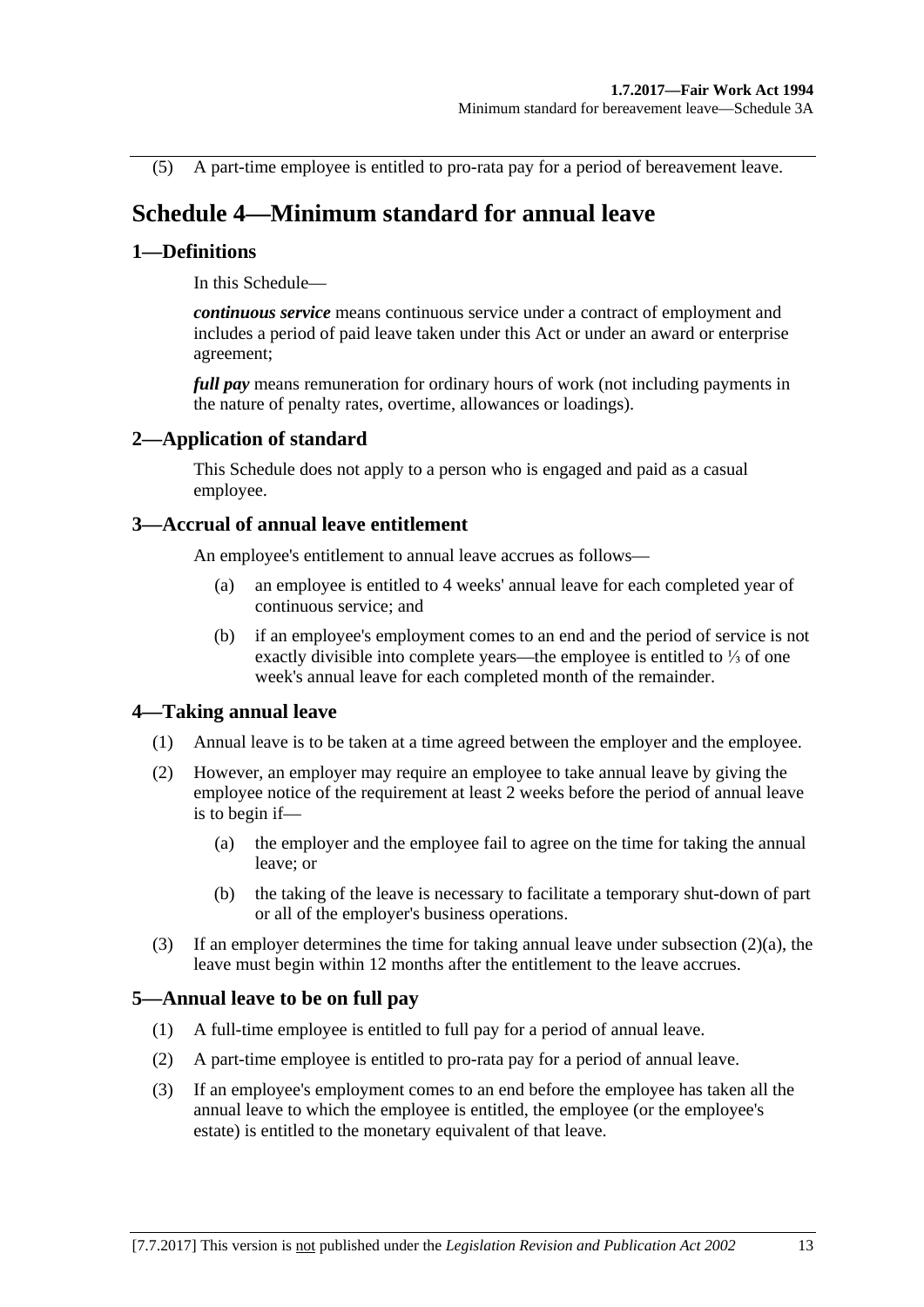# **Schedule 5—Minimum standard for parental leave**

## **1—Definitions**

In this Schedule—

*adoption* means the adoption of a child who is not the natural child of the employee or the employee's spouse or domestic partner, who is less than five years of age, and who has not lived continuously with the employee for six months or longer;

*continuous service* means continuous service under a contract of employment and includes a period of paid leave or absence taken under this Act or under an award or enterprise agreement;

*expected date of birth* means a day certified by a medical practitioner as the expected date of birth;

*employee* does not include a person engaged and paid as a casual employee;

*parental leave* means unpaid leave under this Schedule.

## **2—Entitlement to parental leave**

- (1) Subject to this Schedule, an employee is entitled to take parental leave for a period of up to 52 weeks for—
	- (a) the birth of a child to the employee or the employee's spouse or domestic partner; or
	- (b) the placement of a child with the employee with a view to the adoption of the child by the employee.
- (2) An employee is not entitled to take parental leave unless the employee—
	- (a) has, before the expected date of birth or placement, completed at least 12 months' continuous service with the employer; and
	- (b) has given the employer at least ten weeks' written notice of intention to take the leave.
- (3) An employee is not entitled to take parental leave at the same time as the employee's spouse or domestic partner apart from one week's parental leave taken by the employee and the employee's spouse or domestic partner immediately after the birth of the child or the placement of the child for adoption with the employee and the employee's spouse or domestic partner.
- (4) Apart from the period of one week referred to above, an employee's entitlement to parental leave is reduced by a period of parental leave taken by the employee's spouse or domestic partner for the same child.

# **3—Maternity leave to start 6 weeks before birth**

A female employee who has given notice of her intention to take parental leave for the birth of a child must start the leave 6 weeks before the expected date of birth unless a medical practitioner has certified that the employee is fit to work closer to the expected date of birth.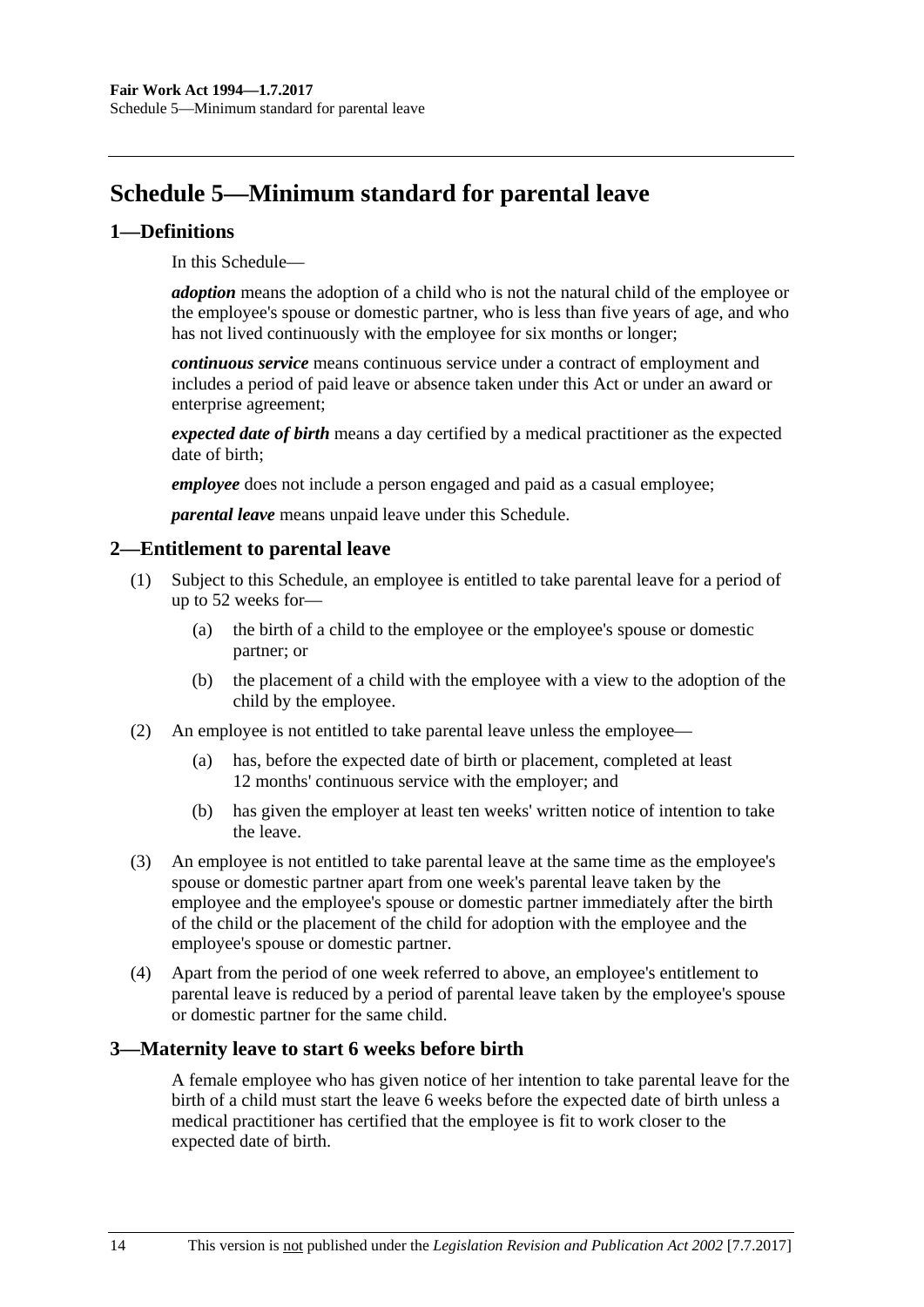# **4—Medical certificate**

An employee who has given notice of intention to take parental leave for the birth of a child must provide the employer with a certificate from a medical practitioner certifying that the employee or the employee's spouse or domestic partner is pregnant and the expected date of birth.

## <span id="page-110-0"></span>**5—Notice of spouse's parental leave**

- (1) An employee who has given notice of intention to take parental leave or who is actually taking parental leave must give the employer notice of periods of parental leave taken or to be taken by the employee's spouse or domestic partner for the same child.
- (2) A notice given under [subsection](#page-110-0) (1) must, if the employer requires, be verified by statutory declaration.

## **6—Starting and finishing dates of parental leave**

- (1) The starting and finishing dates for a period of parental leave must (subject to this Schedule) be agreed between the employer and the employee.
- (2) However, parental leave may not extend more than one year after the date of the birth, or placement for adoption, of the child to whom the leave relates.

#### **7—Return to work after parental leave**

- (1) On finishing parental leave, an employee is entitled to the position the employee held immediately before starting parental leave.
- (2) However—
	- (a) if the employee was temporarily acting in, or performing the duties of, a position immediately before starting parental leave, the entitlement under this section relates to the employee's substantive position; and
	- (b) if the former position is no longer available, the employee is entitled to an available position for which the employee is qualified and suited nearest in status and remuneration to the former position.

#### **8—Effect of parental leave on employment rights**

Absence on parental leave does not break an employee's continuity of service, but is not to be taken into account in calculating the employee's period of service.

#### **9—Part-time employment in lieu of parental leave**

An employee who is entitled to parental leave may, by agreement with the employer, reduce the employee's hours of employment to an agreed extent in lieu of taking parental leave.

# **Schedule 6—Equal Remuneration Convention**

CONVENTION CONCERNING EQUAL REMUNERATION FOR MEN AND WOMEN WORKERS FOR WORK OF EQUAL VALUE

The General Conference of the International Labour Organisation,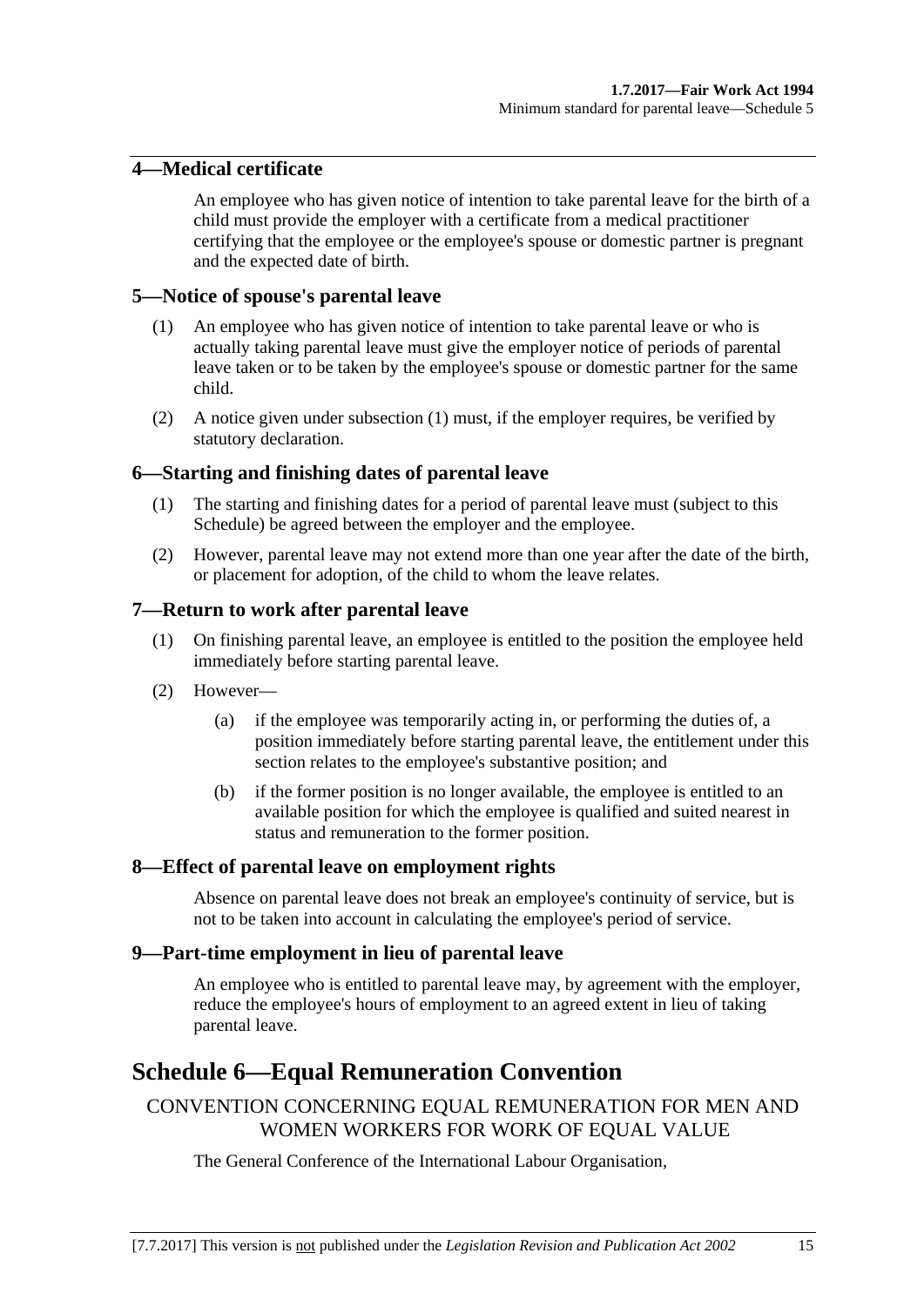Having been convened at Geneva by the Governing Body of the International Labour Office, and having met in its Thirty-fourth Session on 6 June 1951, and

Having decided upon the adoption of certain proposals with regard to the principle of equal remuneration for men and women workers for work of equal value, which is the seventh item on the agenda of the session, and

Having determined that these proposals shall take the form of an International Convention,

adopts this twenty-ninth day of June of the year one thousand nine hundred and fifty-one the following Convention, which may be cited as the Equal Remuneration Convention, 1951:

#### *Article 1*

For the purpose of this Convention—

- *(a)* the term "**remuneration**" includes the ordinary, basic or minimum wage or salary and any additional emoluments whatsoever payable directly or indirectly, whether in cash or in kind, by the employer to the worker and arising out of the worker's employment;
- *(b)* the term "**equal remuneration for men and women workers for work of equal value**" refers to rates of remuneration established without discrimination based on sex.

## *Article 2*

- 1. Each Member shall, by means appropriate to the methods in operation for determining rates of remuneration, promote and, in so far as is consistent with such methods, ensure the application to all workers of the principle of equal remuneration for men and women workers for work of equal value.
- 2. This principle may be applied by means of—
	- *(a)* national laws or regulations;
	- *(b)* legally established or recognised machinery for wage determination;
	- *(c)* collective agreements between employers and workers; or
	- *(d)* a combination of these various means.

- 1. Where such action will assist in giving effect to the provisions of this Convention measures shall be taken to promote objective appraisal of jobs on the basis of the work to be performed.
- 2. The methods to be followed in this appraisal may be decided upon by the authorities responsible for the determination of rates of remuneration, or, where such rates are determined by collective agreements, by the parties thereto.
- 3. Differential rates between workers which correspond, without regard to sex, to differences, as determined by such objective appraisal, in the work to be performed shall not be considered as being contrary to the principle of equal remuneration for men and women workers for work of equal value.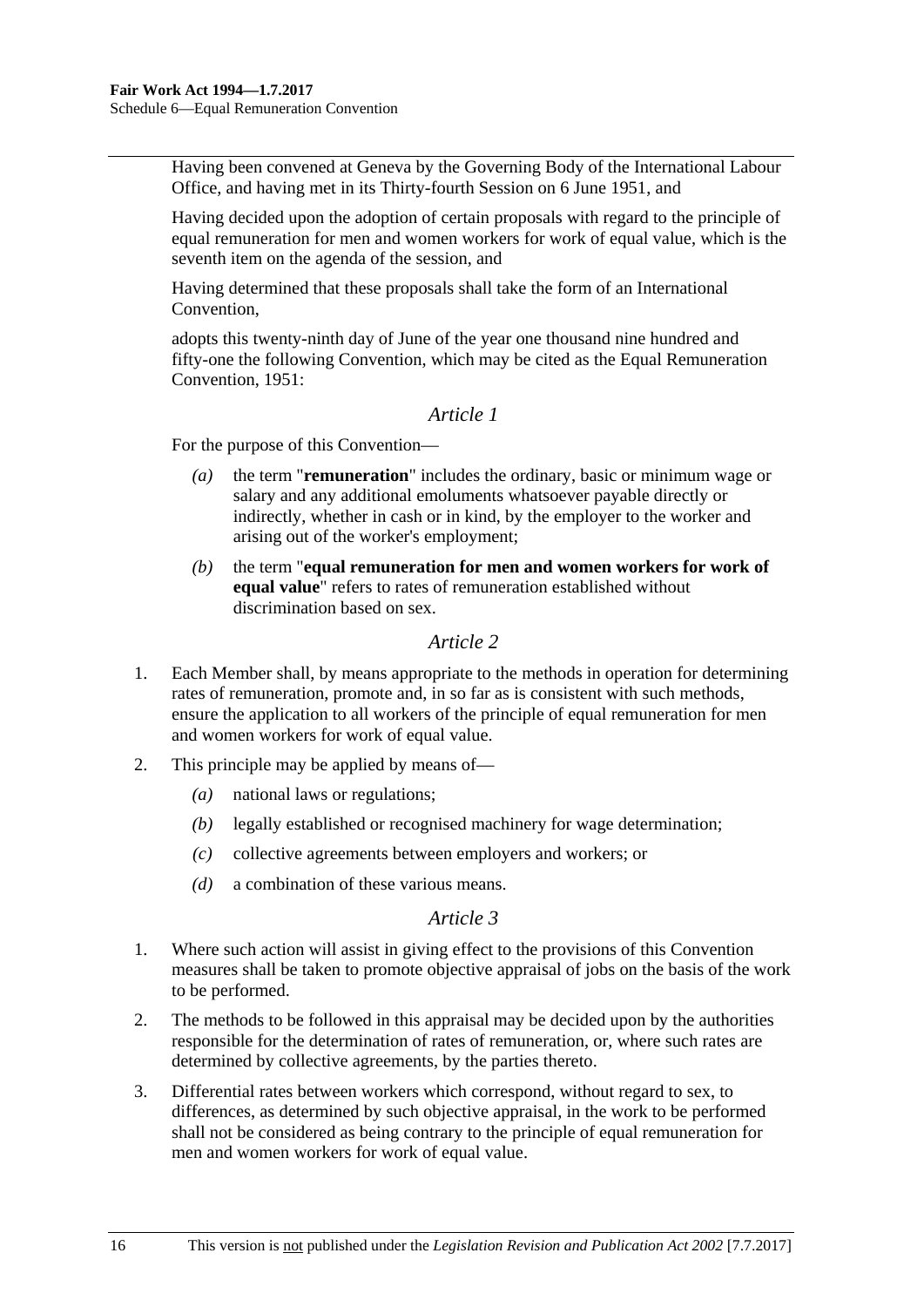Each member shall cooperate as appropriate with the employers' and workers' organisations concerned for the purpose of giving effect to the provisions of this Convention.

# *Article 5*

The formal ratifications of this Convention shall be communicated to the Director-General of the International Labour Office for registration.

# *Article 6*

- 1. This Convention shall be binding only upon those Members of the International Labour Organisation whose ratifications have been registered with the Director-General.
- 2. It shall come into force twelve months after the date on which the ratifications of two Members have been registered with the Director-General.
- 3. Thereafter, this Convention shall come into force for any Member twelve months after the date on which its ratification has been registered.

- 1. Declarations communicated to the Director-General of the International Labour Office in accordance with paragraph 2 of Article 35 of the Constitution of the International Labour Organisation shall indicate—
	- *(a)* the territories in respect of which the Member concerned undertakes that the provisions of the Convention shall be applied without modification;
	- *(b)* the territories in respect of which it undertakes that the provisions of the Convention shall be applied subject to modifications, together with details of the said modifications;
	- *(c)* the territories in respect of which the Convention is inapplicable and in such cases the grounds on which it is inapplicable;
	- *(d)* the territories in respect of which it reserves its decisions pending further consideration of the position.
- 2. The undertakings referred to in subparagraphs *(a)* and *(b)* of paragraph 1 of this Article shall be deemed to be an integral part of the ratification and shall have the force of ratification.
- 3. Any Member may at any time by a subsequent declaration cancel in whole or in part any reservation made in its original declaration in virtue of subparagraphs *(b)*, *(c)* or *(d)* of paragraph 1 of this Article.
- 4. Any Member may, at any time at which the Convention is subject to denunciation in accordance with the provisions of Article 9, communicate to the Director-General a declaration modifying in any other respect the terms of any former declaration and stating the present position in respect of such territories as it may specify.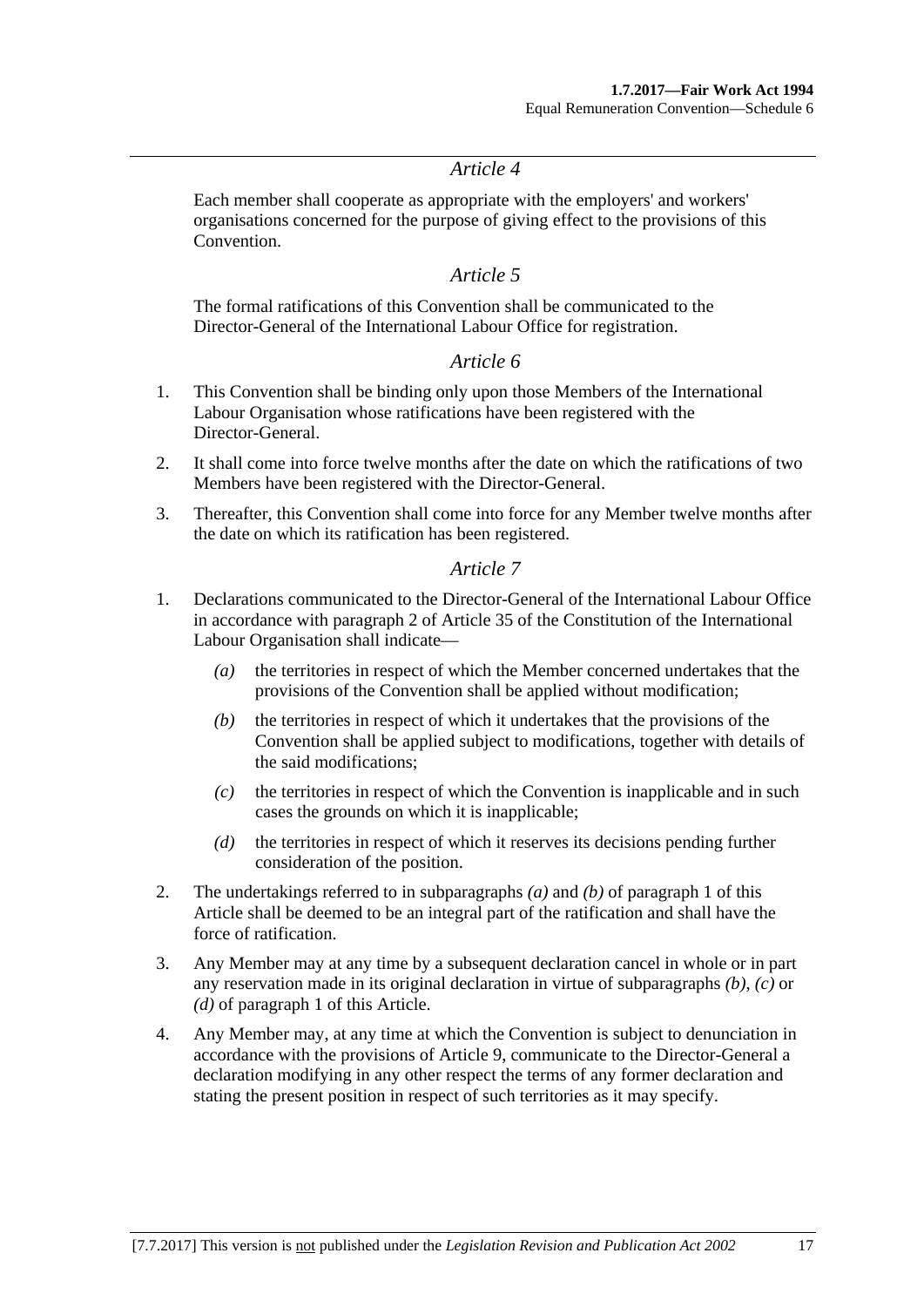- 1. Declarations communicated to the Director-General of the International Labour Office in accordance with paragraphs 4 or 5 of Article 35 of the Constitution of the International Labour Organisation shall indicate whether the provisions of the Convention will be applied in the territory concerned without modification or subject to modifications; when the declaration indicates that the provisions of the Convention will be applied subject to modifications, it shall give details of the said modifications.
- 2. The Member, Members or international authority concerned may at any time by a subsequent declaration renounce in whole or in part the right to have recourse to any modification indicated in any former declaration.
- 3. The Member, Members or international authority concerned may, at any time at which this Convention is subject to denunciation in accordance with the provisions of Article 9, communicate to the Director-General a declaration modifying in any other respect the terms of any former declaration and stating the present position in respect of the application of the Convention.

## *Article 9*

- 1. A Member which has ratified this Convention may denounce it after the expiration of ten years from the date on which the Convention first comes into force, by an act communicated to the Director-General of the International Labour Office for registration. Such denunciation shall not take effect until one year after the date on which it is registered.
- 2. Each Member which has ratified this Convention and which does not, within the year following the expiration of the period of ten years mentioned in the preceding paragraph, exercise the right of denunciation provided for this Article, will be bound for another period of ten years and, thereafter, may denounce this Convention at the expiration of each period of ten years under the terms provided for in this Article.

# *Article 10*

- 1. The Director-General of the International Labour Office shall notify all Members of the International Labour Organisation of the registration of all ratifications, declarations and denunciations communicated to him by the Members of the Organisation.
- 2. When notifying the Members of the Organisation of the registration of the second ratification communicated to him, the Director-General shall draw the attention of the Members of the Organisation to the date upon which the Convention will come into force.

# *Article 11*

The Director-General of the International Labour Office shall communicate to the Secretary-General of the United Nations for registration in accordance with Article 102 of the Charter of the United Nations full particulars of all ratifications, declarations and acts of denunciation registered by him in accordance with the provisions of the preceding articles.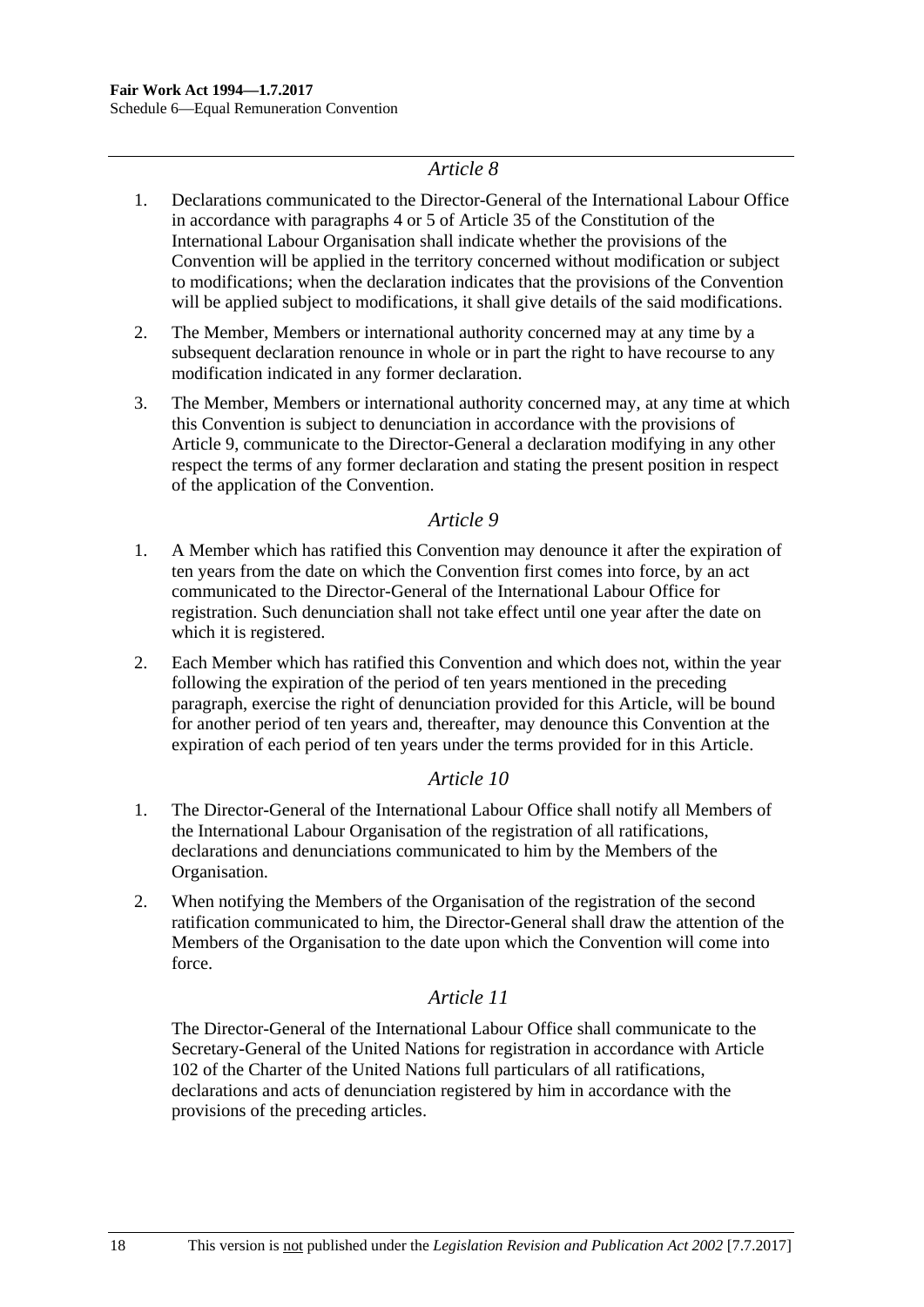At such times as it may consider necessary the Governing Body of the International Labour Office shall present to the General Conference a report on the working of this Convention and shall examine the desirability of placing on the agenda of the Conference the question of its revision in whole or in part.

# *Article 13*

- 1. Should the Conference adopt a new Convention revising this Convention in whole or in part, then, unless the new Convention otherwise provides—
	- *(a)* the ratification by a Member of the new revising Convention shall *ipso jure* involve the immediate denunciation of this Convention, notwithstanding the provisions of Article 9 above, if and when the new revising Convention shall have come into force;
	- *(b)* as from the date when the new revising Convention comes into force this Convention shall cease to be open to ratification by the Members.
- 2. This Convention shall in any case remain in force in its actual form and content for those Members which have ratified it but have not ratified the revising Convention.

# *Article 14*

The English and French versions of the text of this Convention are equally authoritative.

The foregoing is the authentic text of the Convention duly adopted by the General Conference of the International Labour Organisation during its Thirty-fourth Session which was held at Geneva and declared closed the twenty-ninth day of June 1951.

IN FAITH WHEREOF we have appended our signatures this second day of August 1951.

# **Schedule 7—Termination of Employment Convention**

# CONVENTION CONCERNING TERMINATION OF EMPLOYMENT AT THE INITIATIVE OF THE EMPLOYER

The General Conference of the International Labour Organisation,

Having been convened at Geneva by the Governing Body of the International Labour Office, and having met in its Sixty-eighth Session on 2 June 1982, and

Noting the Existing international standards contained in the Termination of Employment Recommendation, 1963, and

Noting that since the adoption of the Termination of Employment Recommendation, 1963, significant developments have occurred in the law and practice of many member States on the questions covered by that Recommendation, and

Considering that these developments have made it appropriate to adopt new international standards on the subject, particularly having regard to the serious problems in this field resulting from the economic difficulties and technological changes experienced in recent years in many countries,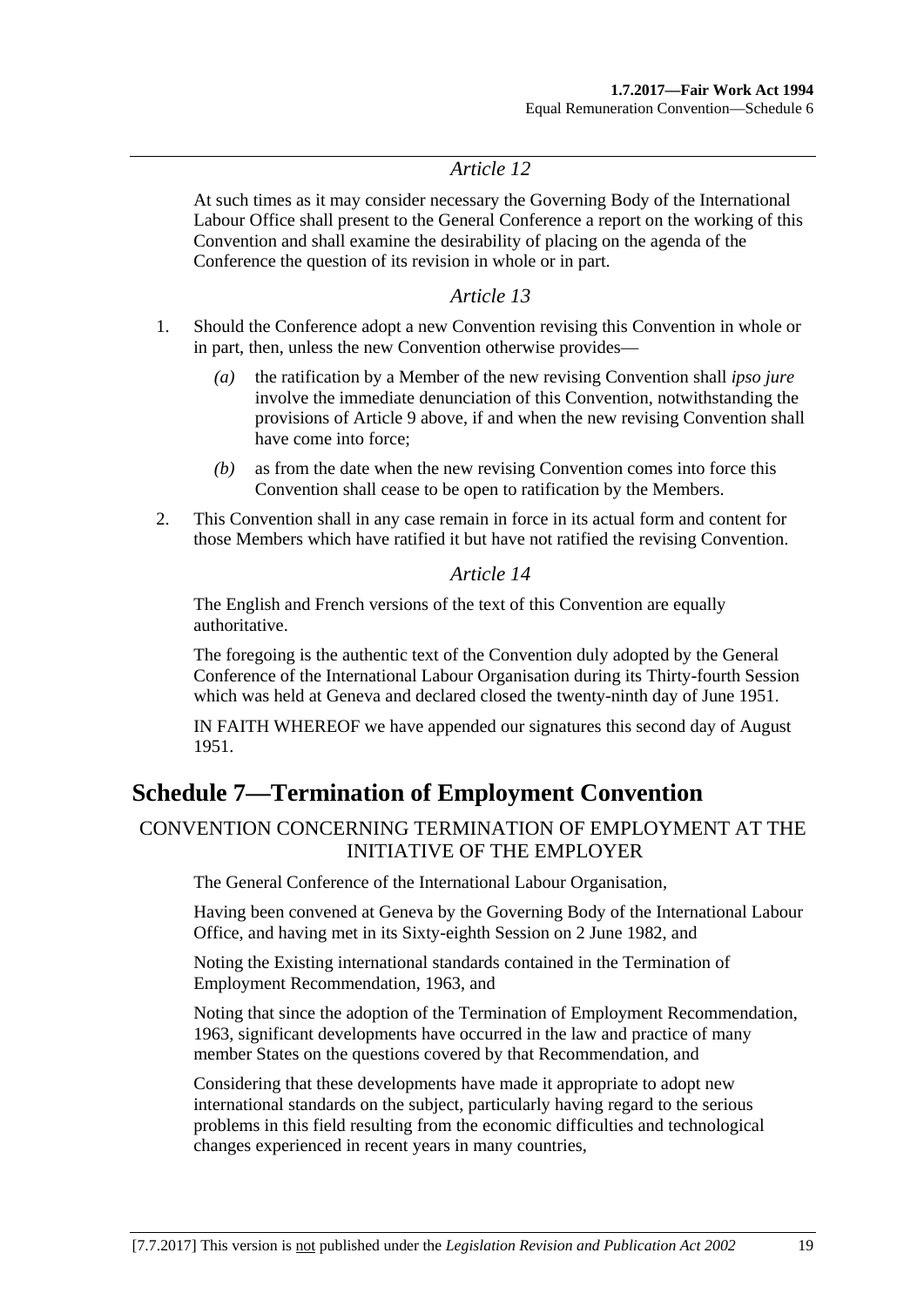Having decided upon the adoption of certain proposals with regard to termination of employment at the initiative of the employer, which is the fifth item on the agenda of the session, and

Having determined that these proposals shall take the form of an international Convention;

adopts this twenty-second day of June of the year one thousand nine hundred and eighty-two the following Convention, which may be cited as the Termination of Employment Convention, 1982.

# **PART I. METHODS OF IMPLEMENTATION, SCOPE AND DEFINITIONS**

# *Article 1*

The provisions of this Convention shall, in so far as they are not otherwise made effective by means of collective agreements, arbitration awards or court decisions or in such other manner as may be consistent with national practice, be given effect by laws or regulations.

- 1. This Convention applies to all branches of economic activity and to all employed persons.
- 2. A Member may exclude the following categories of employed persons from all or some of the provisions of this Convention:
	- *(a)* workers engaged under a contract of employment for a specified period of time or a specified task;
	- *(b)* workers serving a period of probation or a qualifying period of employment, determined in advance and of reasonable duration;
	- *(c)* workers engaged on a casual basis for a short period.
- 3. Adequate safeguards shall be provided against recourse to contracts of employment for a specified period of time the aim of which is to avoid the protection resulting from this Convention.
- 4. In so far as necessary, measures may be taken by the competent authority or through the appropriate machinery in a country, after consultation with the organisations of employers and workers concerned, where such exist, to exclude from the application of this Convention or certain provisions thereof categories of employed persons whose terms and conditions of employment are governed by special arrangements which as a whole provide protection that is at least equivalent to the protection afforded under the Convention.
- 5. In so far as necessary, measures may be taken by the competent authority or through the appropriate machinery in a country, after consultation with the organisations of employers and workers concerned, where such exist, to exclude from the application of this Convention or certain provisions thereof other limited categories of employed persons in respect of which special problems of a substantial nature arise in the light of the particular conditions of employment of the workers concerned or the size or nature of the undertaking that employs them.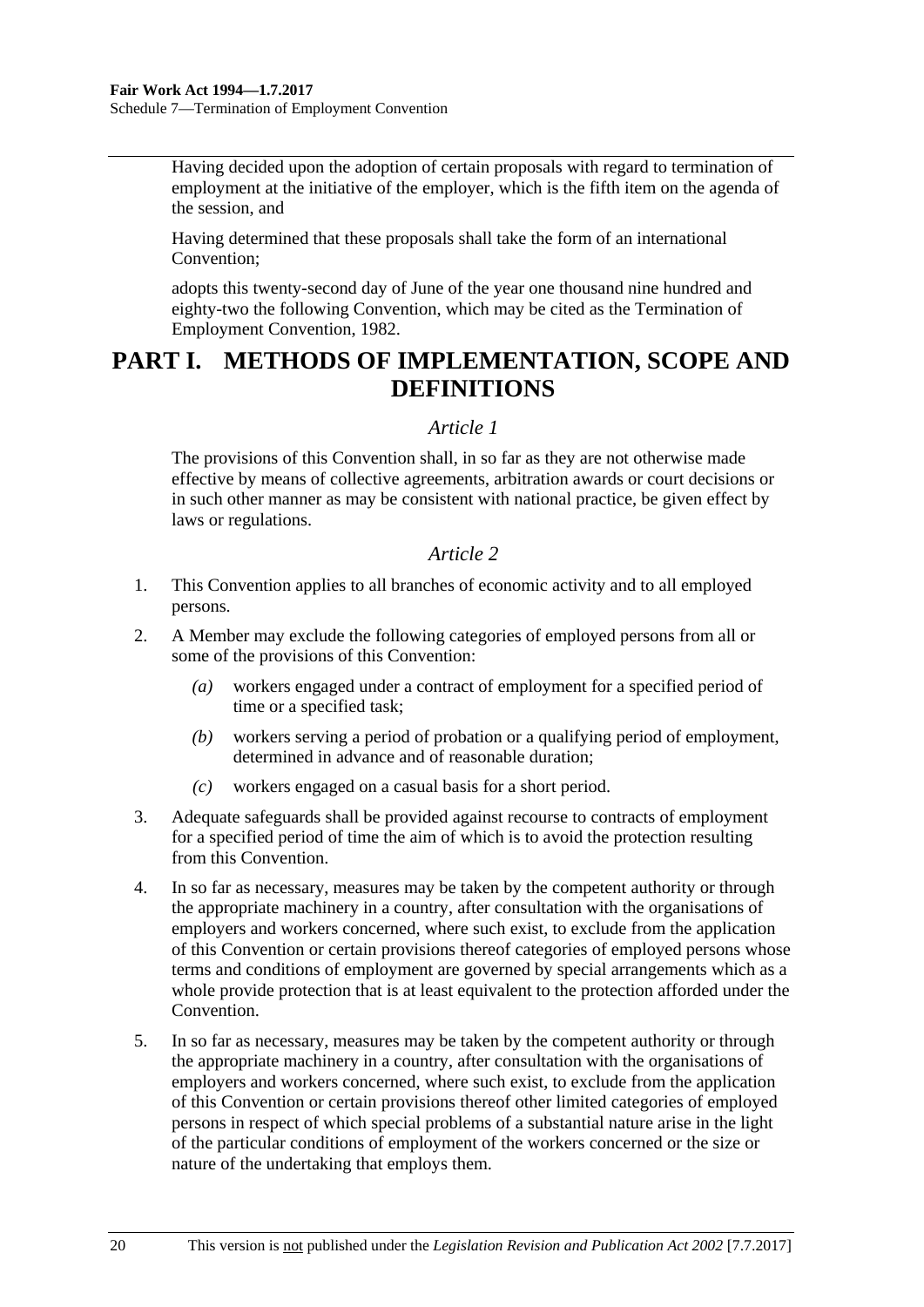6. Each Member which ratifies this Convention shall list in the first report on the application of the Convention submitted under article 22 of the Constitution of the International Labour Organisation any categories which may have been excluded in pursuance of paragraphs 4 and 5 of this Article, giving the reasons for such exclusion, and shall state in subsequent reports the position of its law and practice regarding the categories excluded, and the extent to which effect has been given or is proposed to be given to the Convention in respect of such categories.

# *Article 3*

For the purpose of this Convention the terms "**termination**" and "**termination of employment**" mean termination of employment at the initiative of the employer.

# **PART II. STANDARDS OF GENERAL APPLICATION**

# DIVISION A. JUSTIFICATION FOR TERMINATION

# *Article 4*

The employment of a worker shall not be terminated unless there is a valid reason for such termination connected with the capacity or conduct of the worker or based on the operational requirements of the undertaking, establishment or service.

# *Article 5*

The following, *inter alia*, shall not constitute valid reasons for termination:

- *(a)* union membership or participation in union activities outside working hours or, with the consent of the employer, within working hours;
- *(b)* seeking office as, or acting or having acted in the capacity of, a workers' representative;
- *(c)* the filing of a complaint or the participation in proceedings against an employer involving alleged violation of laws or regulations or recourse to competent administrative authorities;
- *(d)* race, colour, sex, marital status, family responsibilities, pregnancy, religion, political opinion, national extraction or social origin;
- *(e)* absence from work during maternity leave.

- 1. Temporary absence from work because of illness or injury shall not constitute a valid reason for termination.
- 2. The definition of what constitutes temporary absence from work, the extent to which medical certification shall be required and possible limitations to the application of paragraph 1 of this Article shall be determined in accordance with the methods of implementation referred to in Article 1 of this Convention.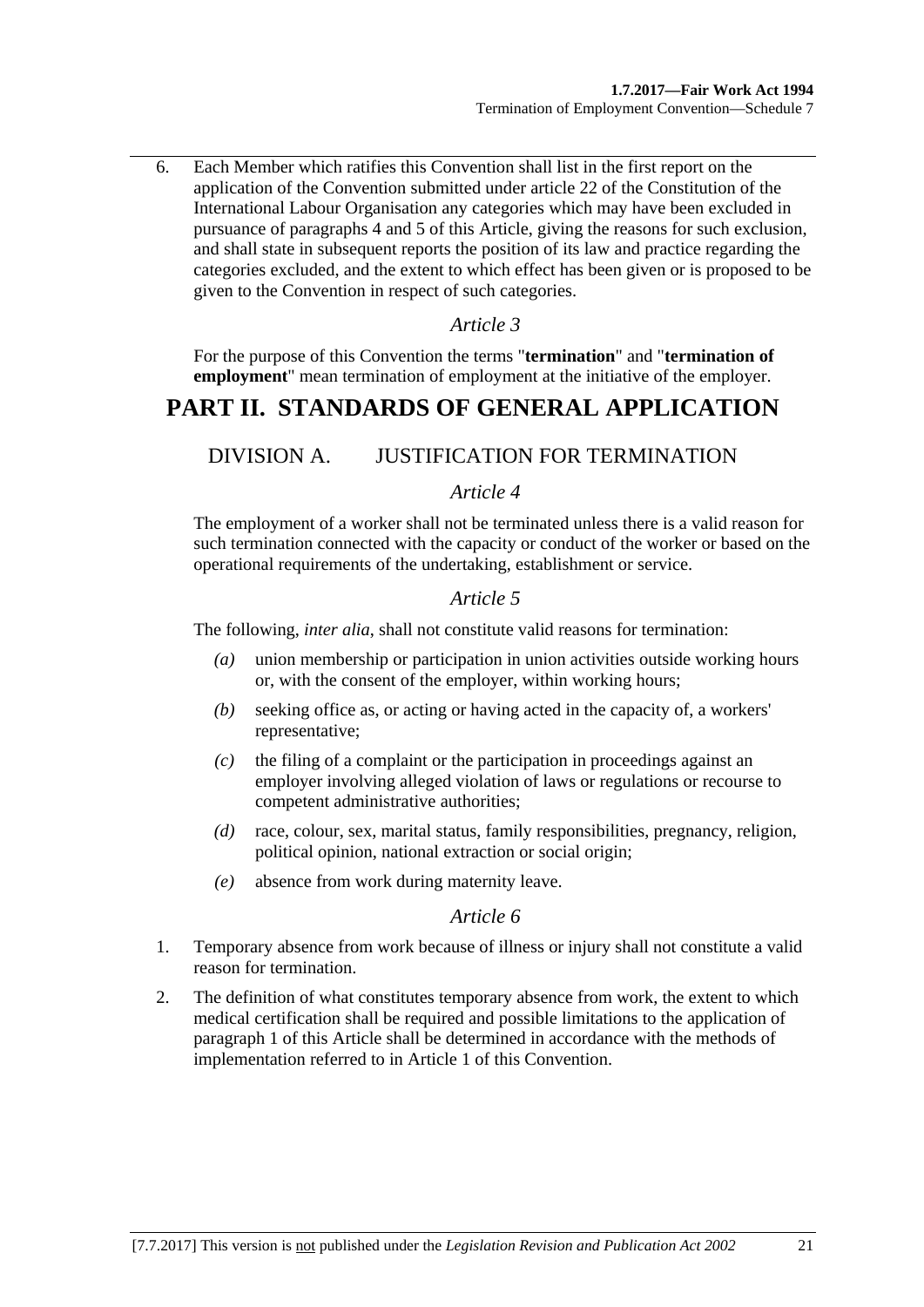# DIVISION B. PROCEDURE PRIOR TO OR AT THE TIME OF **TERMINATION**

## *Article 7*

The employment of a worker shall not be terminated for reasons related to the worker's conduct or performance before he is provided an opportunity to defend himself against the allegations made, unless the employer cannot reasonably be expected to provide this opportunity.

# DIVISION C. PROCEDURE OF APPEAL AGAINST TERMINATION

## *Article 8*

- 1. A worker who considers that his employment has been unjustifiably terminated shall be entitled to appeal against that termination to an impartial body, such as a court, labour tribunal, arbitration committee or arbitrator.
- 2. Where termination has been authorised by a competent authority the application of paragraph 1 of this Article may be varied according to national law and practice.
- 3. A worker may be deemed to have waived his right to appeal against the termination of his employment if he has not exercised that right within a reasonable period of time after termination.

- 1. The bodies referred to in Article 8 of this Convention shall be empowered to examine the reasons given for the termination and the other circumstances relating to the case and to render a decision on whether the termination was justified.
- 2. In order for the worker not to have to bear alone the burden of proving that the termination was not justified, the methods of implementation referred to in Article 1 of this Convention shall provide for one or the other or both of the following possibilities:
	- *(a)* the burden of proving the existence of a valid reason for the termination as defined in Article 4 of this Convention shall rest on the employer;
	- *(b)* the bodies referred to in Article 8 of this Convention shall be empowered to reach a conclusion on the reason for the termination having regard to the evidence provided by the parties and according to procedures provided for by national law and practice.
- 3. In cases of termination stated to be for reasons based on the operational requirements of the undertaking, establishment or service, the bodies referred to in Article 8 of this Convention shall be empowered to determine whether the termination was indeed for these reasons, but the extent to which they shall also be empowered to decide whether these reasons are sufficient to justify that termination shall be determined by the methods of implementation referred to in Article 1 of this Convention.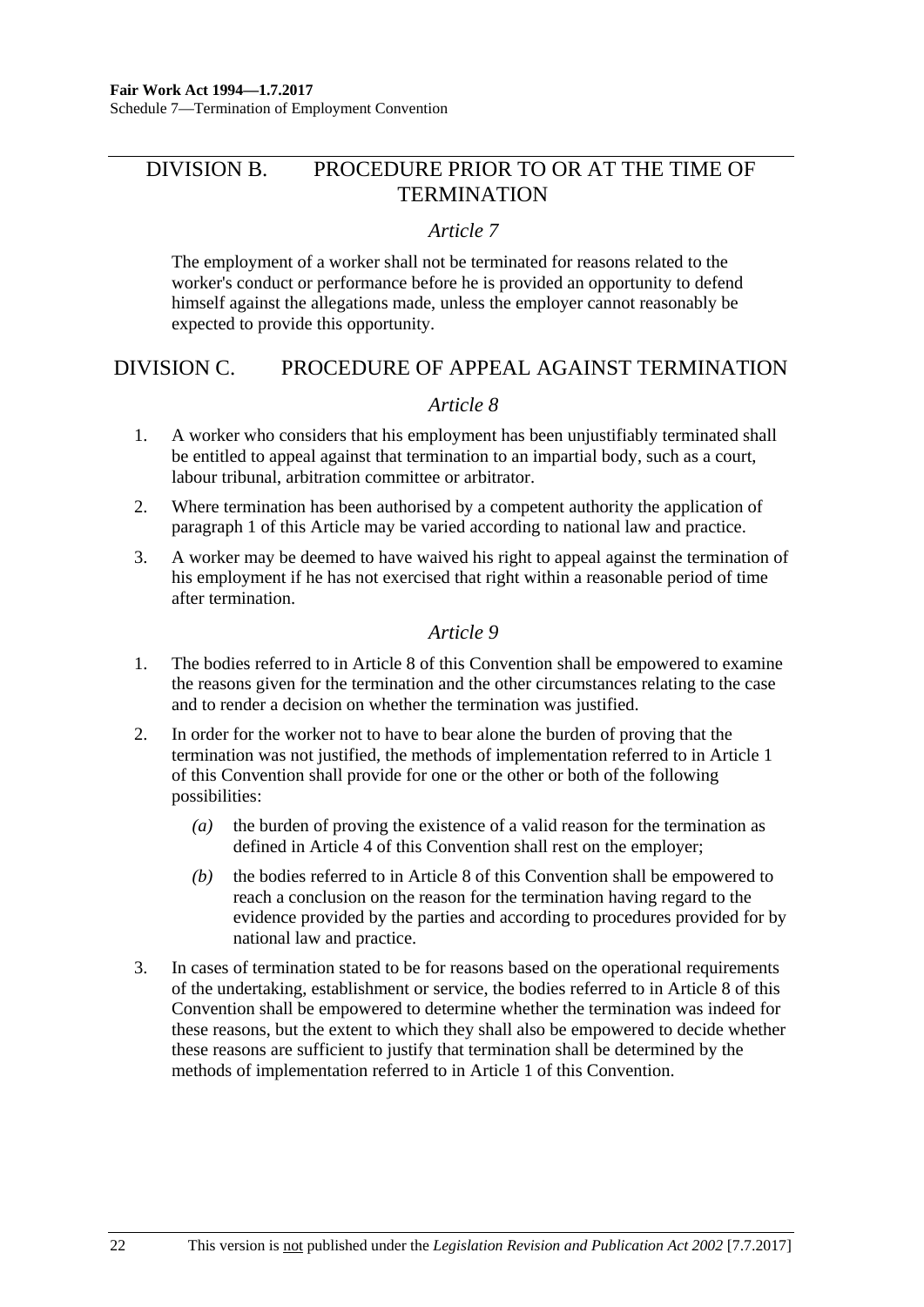If the bodies referred to in Article 8 of this Convention find that termination is unjustified and if they are not empowered or do not find it practicable, in accordance with national law and practice, to declare the termination invalid and/or order or propose reinstatement of the worker, they shall be empowered to order payment of adequate compensation or such other relief as may be deemed appropriate.

# DIVISION D. PERIOD OF NOTICE

## *Article 11*

A worker whose employment is to be terminated shall be entitled to a reasonable period of notice or compensation in lieu thereof, unless he is guilty of serious misconduct, that is, misconduct of such a nature that it would be unreasonable to require the employer to continue his employment during the notice period.

# DIVISION E. SEVERANCE ALLOWANCE AND OTHER INCOME **PROTECTION**

- 1. A worker whose employment has been terminated shall be entitled, in accordance with national law and practice, to—
	- *(a)* a severance allowance or other separation benefits, the amount of which shall be based *inter alia* on length of service and the level of wages, and paid directly by the employer or by a fund constituted by employers' contributions; or
	- *(b)* benefits from unemployment insurance or assistance or other forms of social security, such as old age or invalidity benefits, under the normal conditions to which such benefits are subject; or
	- *(c)* a combination of such allowance and benefits.
- 2. A worker who does not fulfil the qualifying conditions for unemployment insurance or assistance under a scheme of general scope need not be paid any allowance or benefit referred to in paragraph 1, subparagraph *(a)*, of this Article solely because he is not receiving an unemployment benefit under paragraph 1, subparagraph *(b)*.
- 3. Provision may be made by the methods of implementation referred to in Article 1 of this Convention for loss of entitlement to the allowance or benefits referred to in paragraph 1, subparagraph *(a)*, of this Article in the event of termination for serious misconduct.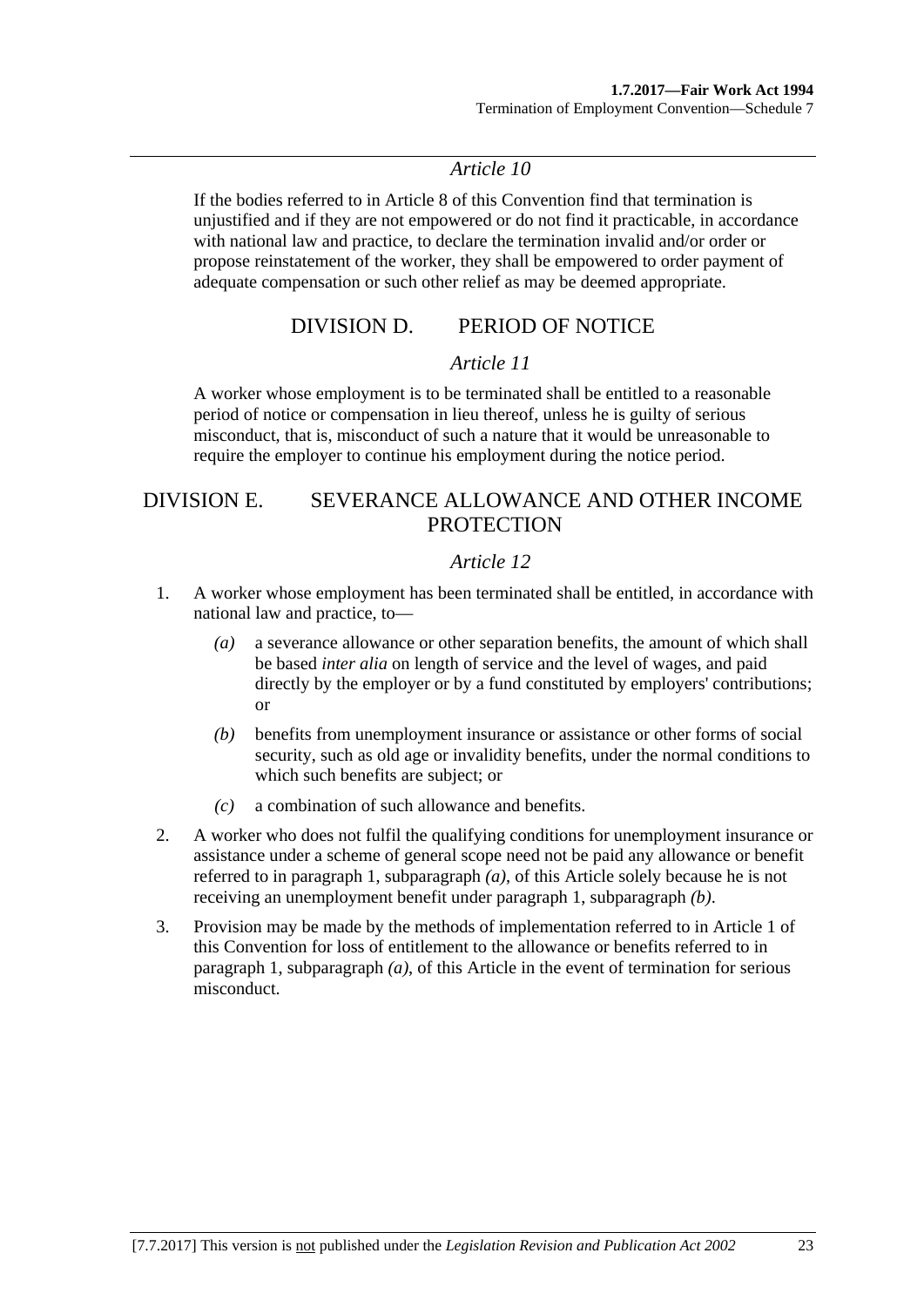# **PART III.SUPPLEMENTARY PROVISIONS CONCERNING TERMINATIONS OF EMPLOYMENT FOR ECONOMIC, TECHNOLOGICAL, STRUCTURAL OR SIMILAR REASONS**

# DIVISION A. CONSULTATION OF WORKERS' REPRESENTATIVES

# *Article 13*

- 1. When the employer contemplates terminations for reasons of an economic, technological, structural or similar nature, the employee shall:
	- *(a)* provide the workers' representatives concerned in good time with relevant information including the reasons for the terminations contemplated, the number and categories of workers likely to be affected and the period over which the terminations are intended to be carried out:
	- *(b)* give, in accordance with national law and practice, the workers' representatives concerned, as early as possible, an opportunity for consultation on measures to be taken to avert or to minimise the terminations and measures to mitigate the adverse effects of any terminations on the workers concerned such as finding alternative employment.
- 2. The applicability of paragraph 1 of this Article may be limited by the methods of implementation referred to in Article 1 of this Convention to cases in which the number of workers whose termination of employment is contemplated is at least a specified number or percentage of the workforce.
- 3. For the purposes of this Article the term "**the workers' representatives concerned**" means the workers' representatives recognised as such by national law or practice, in conformity with the Workers' Representatives Convention, 1971.

# DIVISION B. NOTIFICATION TO THE COMPETENT AUTHORITY

- 1. When the employer contemplates terminations for reasons of an economic, technological, structural or similar nature, he shall notify, in accordance with national law and practice, the competent authority thereof as early as possible, giving relevant information, including a written statement of the reasons for the terminations, the number and categories of workers likely to be affected and the period over which the terminations are intended to be carried out.
- 2. National laws or regulations may limit the applicability of paragraph 1 of this Article to cases in which the number of workers whose termination of employment is contemplated is at least a specified number or percentage of the workforce.
- 3. The employer shall notify the competent authority of the terminations referred to in paragraph 1 of this Article a minimum period of time before carrying out the terminations, such period to be specified by national laws or regulations.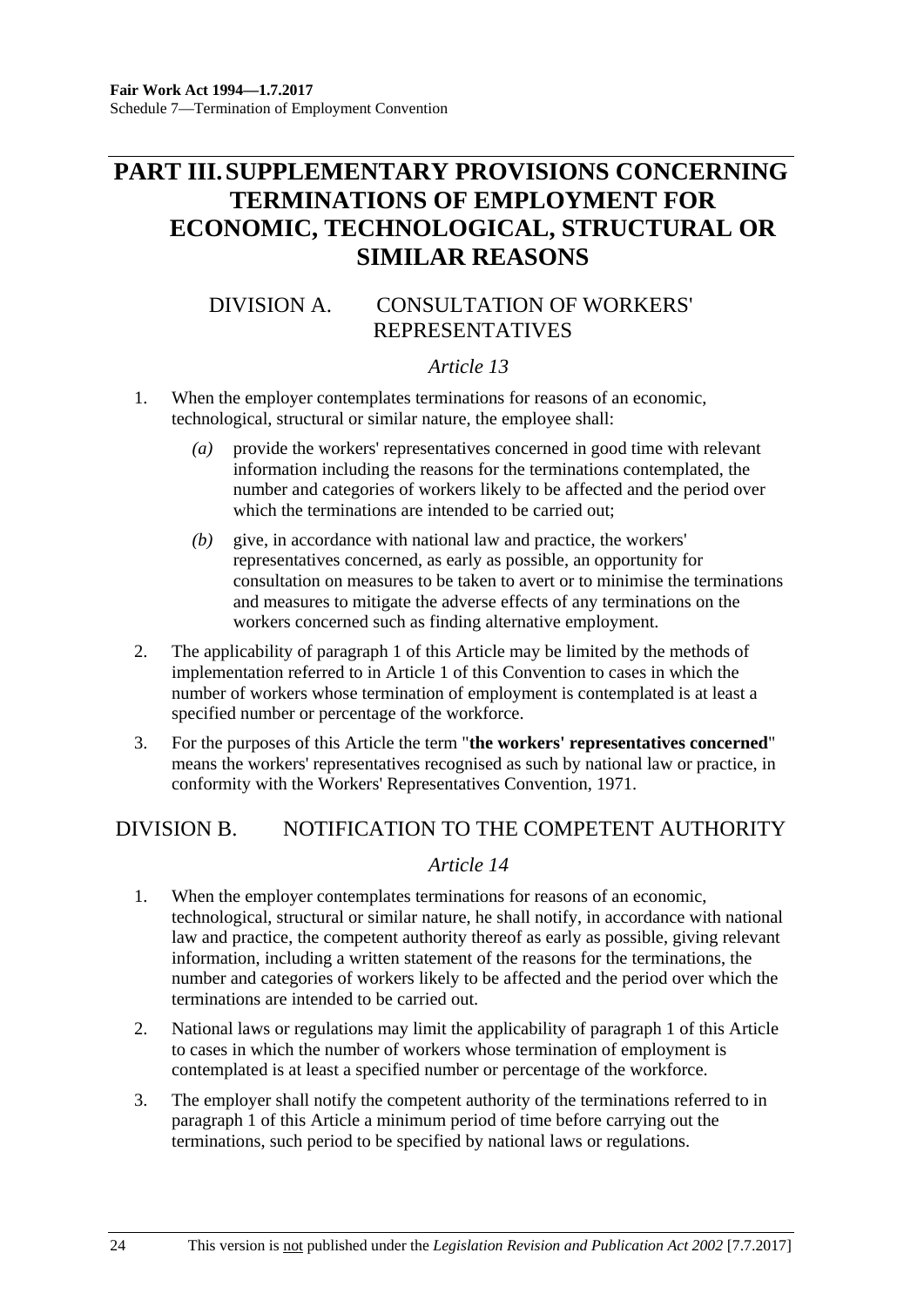# **PART IV. FINAL PROVISIONS**

# *Article 15*

The formal ratifications of this Convention shall be communicated to the Director-General of the International Labour Office for registration.

## *Article 16*

- 1. This Convention shall be binding only upon those Members of the International Labour Organisation whose ratifications have been registered with the Director-General.
- 2. It shall come into force twelve months after the date on which the ratifications of two Members have been registered with the Director-General.
- 3. Thereafter, this Convention shall come into force for any Member twelve months after the date on which its ratification has been registered.

# *Article 17*

- 1. A Member which has ratified this Convention may denounce it after the expiration of ten years from the date on which the Convention first comes into force, by an act communicated to the Director-General of the International Labour Office for registration. Such denunciation shall not take effect until one year after the date on which it is registered.
- 2. Each Member which has ratified this Convention and which does not, within the year following the expiration of the period of ten years mentioned in the preceding paragraph, exercise the right of denunciation provided for in this Article, will be bound for another period of ten years and, thereafter, may denounce this Convention at the expiration of each period of ten years under the terms provided for in this Article.

# *Article 18*

- 1. The Director-General of the International Labour Office shall notify all Members of the International Labour Organisation of the registration of all ratifications and denunciations communicated to him by the Members of the Organisation.
- 2. When notifying the Members of the Organisation of the registration of the second ratification communicated to him, the Director-General shall draw the attention of the Members of the Organisation to the date upon which the Convention will come into force.

# *Article 19*

The Director-General of the International Labour Office shall communicate to the Secretary-General of the United Nations for registration in accordance with article 102 of the Charter of the United Nations full particulars of all ratifications and acts of denunciation registered by him in accordance with the provisions of the preceding Articles.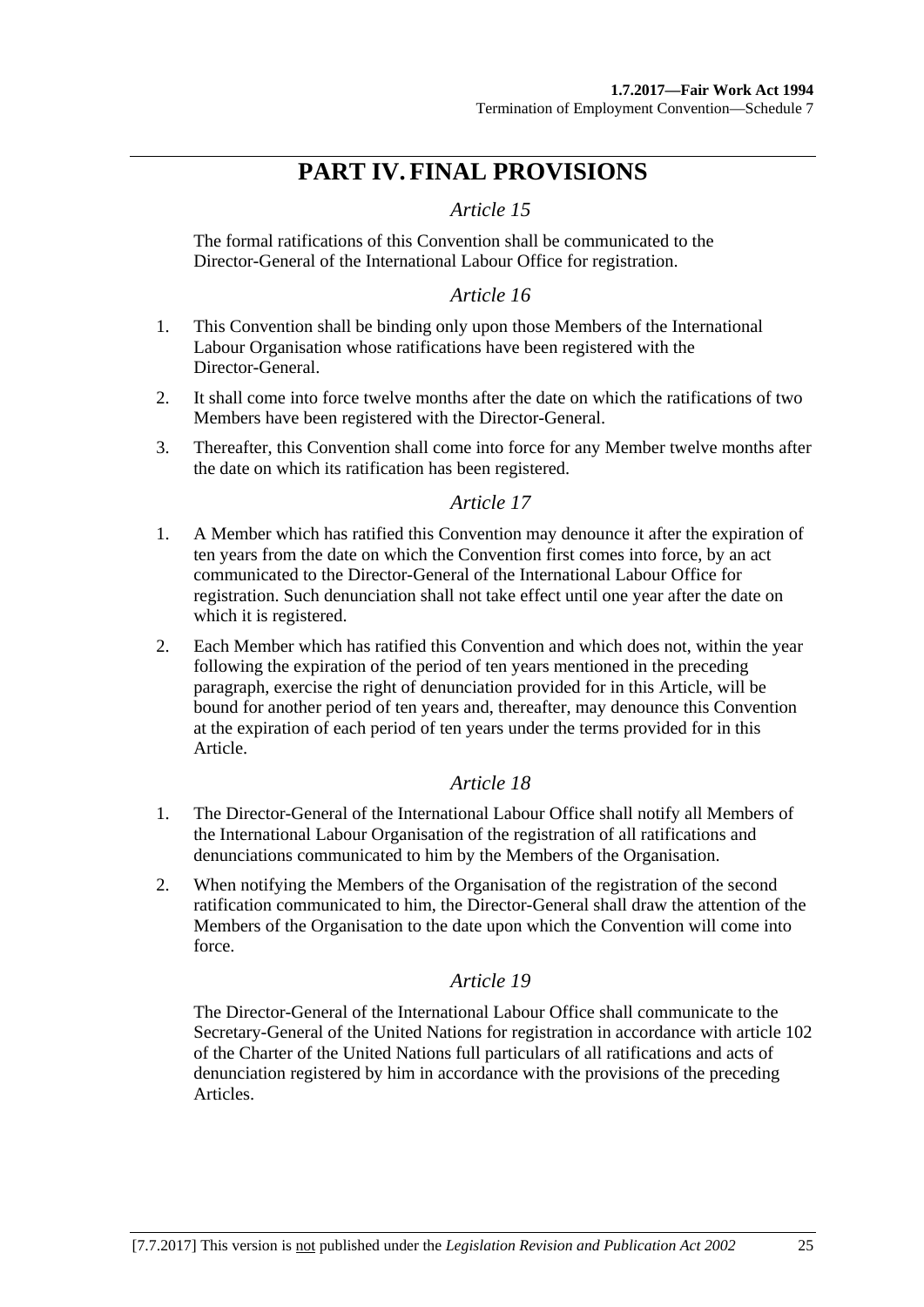At such times as it may consider necessary the Governing Body of the International Labour Office shall present to the General Conference a report on the working of this Convention and shall examine the desirability of placing on the agenda of the conference the question of its revision in whole or in part.

## *Article 21*

- 1. Should the Conference adopt a new Convention revising this Convention in whole or in part, then, unless the new Convention otherwise provides—
	- *(a)* the ratification by a Member of the new revising Convention shall *ipso jure* involve the immediate denunciation of this Convention, notwithstanding the provisions of Article 17 above, if and when the new revising Convention shall have come into force;
	- *(b)* as from the date when the new revising Convention comes into force this Convention shall cease to be open to ratification by the Members.
- 2. This Convention shall in any case remain in force in its actual form and content for those members which have ratified it but have not ratified the revising Convention.

#### *Article 22*

The English and French versions of the text of this Convention are equally authoritative.

The foregoing is the authentic text of the Convention duly adopted by the General Conference of the International Labour Organisation during its Sixty-eighth Session which was held at Geneva and declared closed the twenty-third day of June 1982.

IN FAITH WHEREOF we have appended our signatures this twenty-third day of June 1982.

# **Schedule 8—Rules for terminating employment**

# **1—Employee to be given notice of termination**

- (1) An employer must not terminate an employee's employment unless—
	- (a) the employee has been given either the period of notice required by [subsection](#page-121-0) (2) or compensation instead of notice; or
	- (b) the employee is guilty of serious misconduct, that is, misconduct of a kind that makes it unreasonable to require the employer to continue the employment during the notice period.
- <span id="page-121-0"></span>(2) The required period of notice is worked out as follows—
	- (a) if the employee's period of continuous service with the employer is not more than 1 year—the period of notice is at least 1 week; and
	- (b) if the employee's period of continuous service with the employer is more than 1 year but not more than 3 years—the period of notice is at least 2 weeks; and
	- (c) if the employee's period of continuous service with the employer is more than 3 years but not more than 5 years—the period of notice is at least 3 weeks; and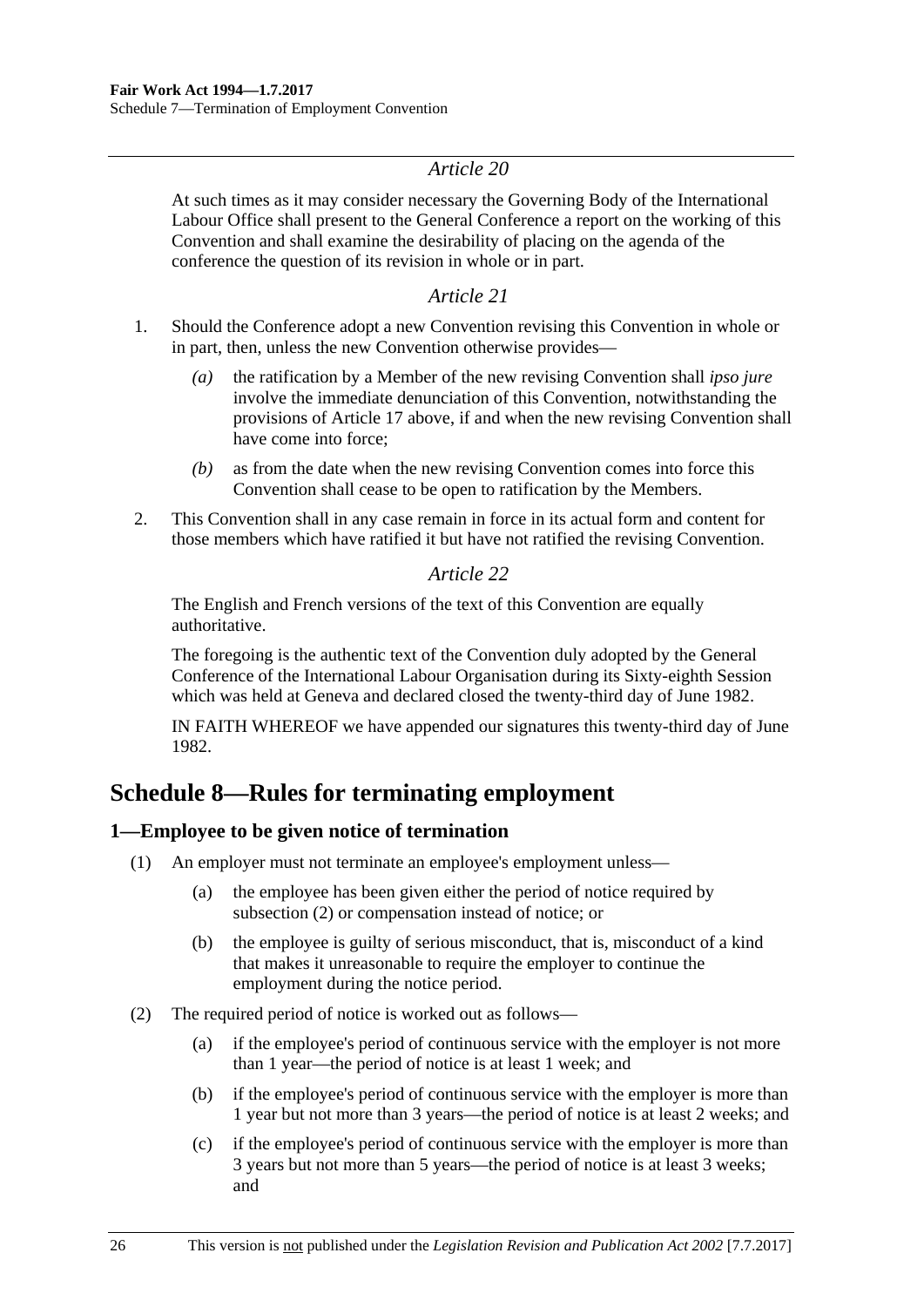(d) if the employee's period of continuous service with the employer is more than 5 years—the period of notice is at least 4 weeks,

but if the employee is over 45 years old and has completed at least 2 years continuous service with the employer, the period of notice is increased by 1 week.

(3) The regulations may prescribe events or other matters that must be disregarded, or must in prescribed circumstances be disregarded, in ascertaining a period of continuous service for the purposes of [subsection](#page-121-0) (2).

## **2—Employee to have opportunity to respond to allegations**

An employer must not terminate an employee's employment for reasons related to the employee's conduct or performance unless—

- (a) the employee has been given the opportunity to defend himself or herself against the allegations made; or
- (b) the employer could not reasonably be expected to give the employee that opportunity.

## **3—Employer to comply with obligations imposed by regulation**

- (1) An employer must comply with the rules and procedures prescribed by regulation under [subsection](#page-122-0) (2).
- <span id="page-122-0"></span>(2) Regulations may be made prescribing rules and procedures to be observed by employers in relation to the termination of employment for the purpose of giving full effect to the provisions and intendment of the *Termination of Employment Convention*.

# **Schedule 9—Worst Forms of Child Labour Convention 1999**

# C182**Worst Forms of Child Labour Convention, 1999**

The General Conference of the International Labour Organization,

Having been convened at Geneva by the Governing Body of the International Labour Office, and having met in its 87th Session on 1 June 1999, and

Considering the need to adopt new instruments for the prohibition and elimination of the worst forms of child labour, as the main priority for national and international action, including international cooperation and assistance, to complement the Convention and the Recommendation concerning Minimum Age for Admission to Employment, 1973, which remain fundamental instruments on child labour, and

Considering that the effective elimination of the worst forms of child labour requires immediate and comprehensive action, taking into account the importance of free basic education and the need to remove the children concerned from all such work and to provide for their rehabilitation and social integration while addressing the needs of their families, and

Recalling the resolution concerning the elimination of child labour adopted by the International Labour Conference at its 83rd Session in 1996, and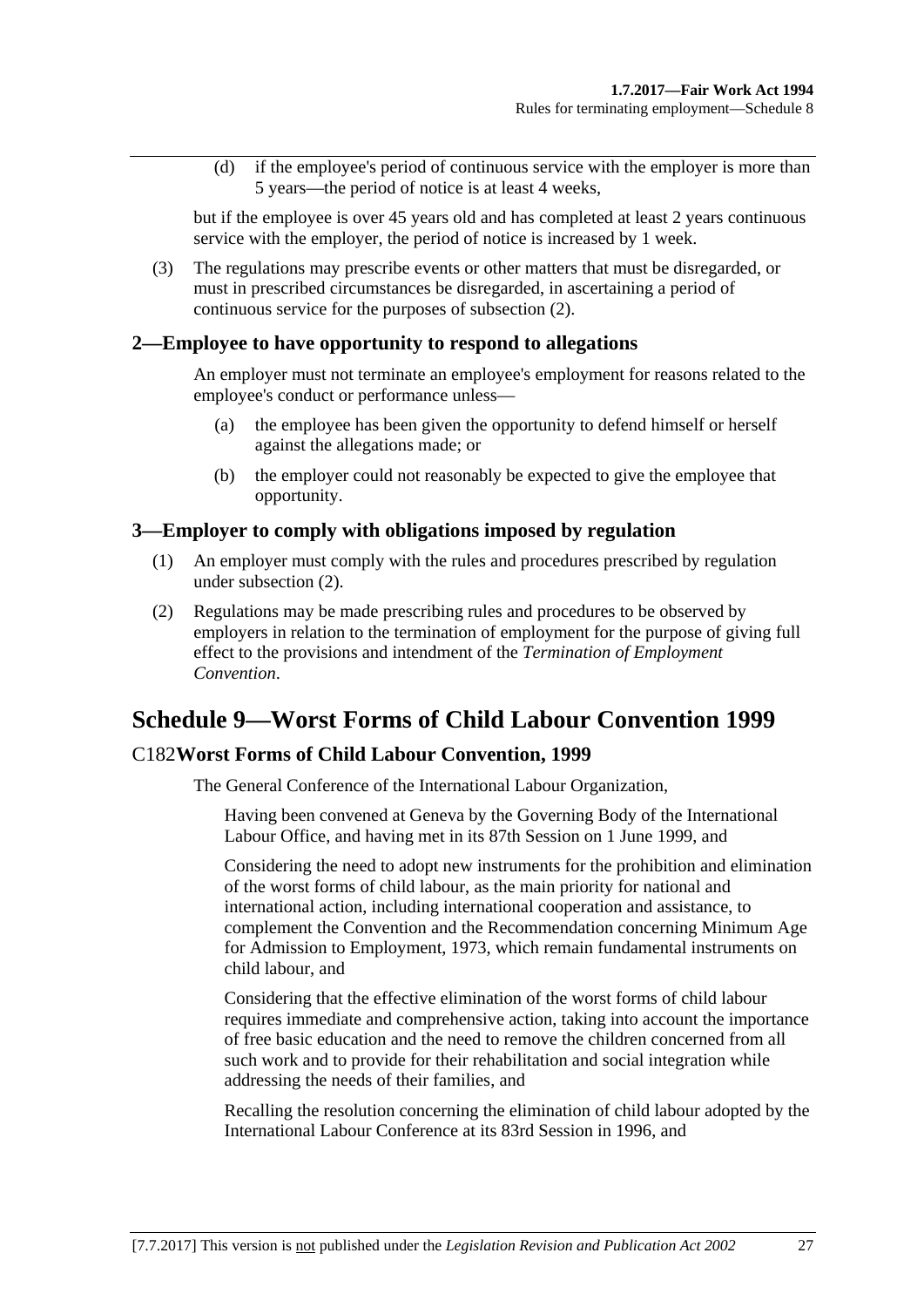Recognizing that child labour is to a great extent caused by poverty and that the long-term solution lies in sustained economic growth leading to social progress, in particular poverty alleviation and universal education, and

Recalling the Convention on the Rights of the Child adopted by the United Nations General Assembly on 20 November 1989, and

Recalling the ILO Declaration on Fundamental Principles and Rights at Work and its Follow-up, adopted by the International Labour Conference at its 86th Session in 1998, and

Recalling that some of the worst forms of child labour are covered by other international instruments, in particular the Forced Labour Convention, 1930, and the United Nations Supplementary Convention on the Abolition of Slavery, the Slave Trade, and Institutions and Practices Similar to Slavery, 1956, and

Having decided upon the adoption of certain proposals with regard to child labour, which is the fourth item on the agenda of the session, and

Having determined that these proposals shall take the form of an international Convention;

adopts this seventeenth day of June of the year one thousand nine hundred and ninety-nine the following Convention, which may be cited as the Worst Forms of Child Labour Convention, 1999.

#### **Article 1**

Each Member which ratifies this Convention shall take immediate and effective measures to secure the prohibition and elimination of the worst forms of child labour as a matter of urgency.

#### **Article 2**

For the purposes of this Convention, the term child shall apply to all persons under the age of 18.

#### **Article 3**

For the purposes of this Convention, the term the worst forms of child labour comprises:

- (a) all forms of slavery or practices similar to slavery, such as the sale and trafficking of children, debt bondage and serfdom and forced or compulsory labour, including forced or compulsory recruitment of children for use in armed conflict;
- (b) the use, procuring or offering of a child for prostitution, for the production of pornography or for pornographic performances;
- (c) the use, procuring or offering of a child for illicit activities, in particular for the production and trafficking of drugs as defined in the relevant international treaties;
- (d) work which, by its nature or the circumstances in which it is carried out, is likely to harm the health, safety or morals of children.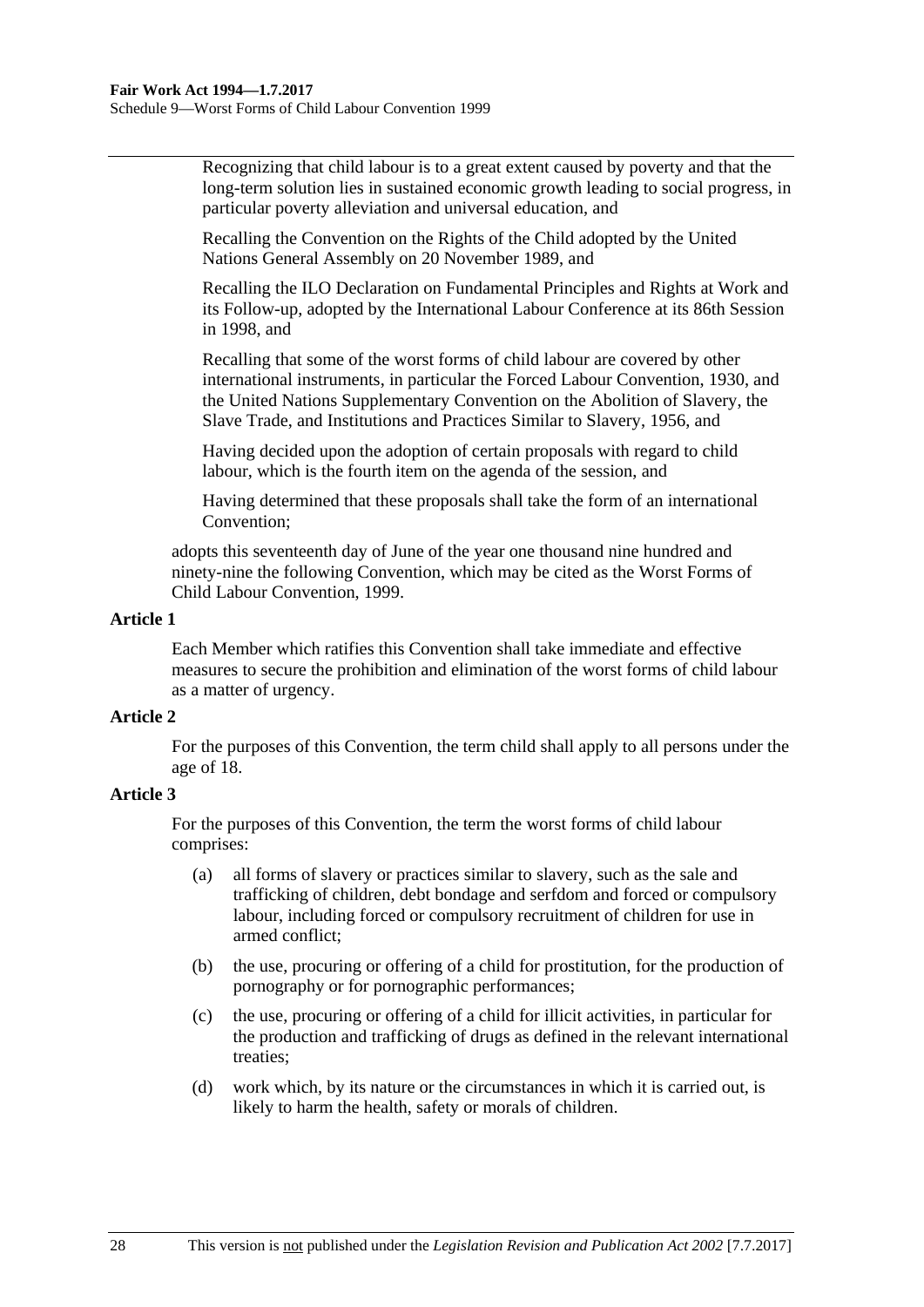- 1. The types of work referred to under Article 3(d) shall be determined by national laws or regulations or by the competent authority, after consultation with the organizations of employers and workers concerned, taking into consideration relevant international standards, in particular Paragraphs 3 and 4 of the Worst Forms of Child Labour Recommendation, 1999.
- 2. The competent authority, after consultation with the organizations of employers and workers concerned, shall identify where the types of work so determined exist.
- 3. The list of the types of work determined under paragraph 1 of this Article shall be periodically examined and revised as necessary, in consultation with the organizations of employers and workers concerned.

#### **Article 5**

Each Member shall, after consultation with employers' and workers' organizations, establish or designate appropriate mechanisms to monitor the implementation of the provisions giving effect to this Convention.

#### **Article 6**

- 1. Each Member shall design and implement programmes of action to eliminate as a priority the worst forms of child labour.
- 2. Such programmes of action shall be designed and implemented in consultation with relevant government institutions and employers' and workers' organizations, taking into consideration the views of other concerned groups as appropriate.

- 1. Each Member shall take all necessary measures to ensure the effective implementation and enforcement of the provisions giving effect to this Convention including the provision and application of penal sanctions or, as appropriate, other sanctions.
- 2. Each Member shall, taking into account the importance of education in eliminating child labour, take effective and time-bound measures to:
	- (a) prevent the engagement of children in the worst forms of child labour;
	- (b) provide the necessary and appropriate direct assistance for the removal of children from the worst forms of child labour and for their rehabilitation and social integration;
	- (c) ensure access to free basic education, and, wherever possible and appropriate, vocational training, for all children removed from the worst forms of child labour;
	- (d) identify and reach out to children at special risk; and
	- (e) take account of the special situation of girls.
- 3. Each Member shall designate the competent authority responsible for the implementation of the provisions giving effect to this Convention.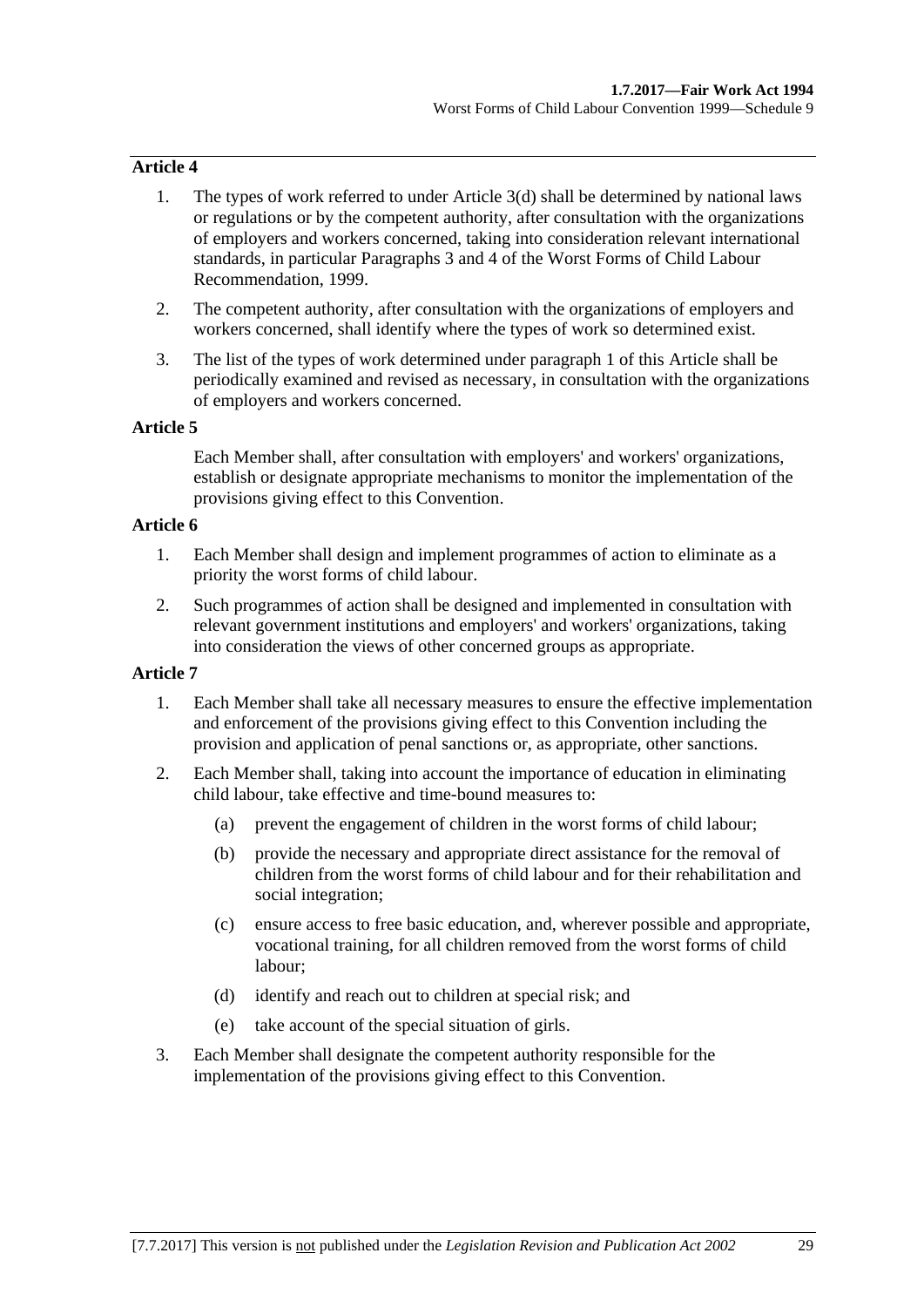Members shall take appropriate steps to assist one another in giving effect to the provisions of this Convention through enhanced international cooperation and/or assistance including support for social and economic development, poverty eradication programmes and universal education.

#### **Article 9**

The formal ratifications of this Convention shall be communicated to the Director-General of the International Labour Office for registration.

### **Article 10**

- 1. This Convention shall be binding only upon those Members of the International Labour Organization whose ratifications have been registered with the Director-General of the International Labour Office.
- 2. It shall come into force 12 months after the date on which the ratifications of two Members have been registered with the Director-General.
- 3. Thereafter, this Convention shall come into force for any Member 12 months after the date on which its ratification has been registered.

#### **Article 11**

- 1. A Member which has ratified this Convention may denounce it after the expiration of ten years from the date on which the Convention first comes into force, by an act communicated to the Director-General of the International Labour Office for registration. Such denunciation shall not take effect until one year after the date on which it is registered.
- 2. Each Member which has ratified this Convention and which does not, within the year following the expiration of the period of ten years mentioned in the preceding paragraph, exercise the right of denunciation provided for in this Article, will be bound for another period of ten years and, thereafter, may denounce this Convention at the expiration of each period of ten years under the terms provided for in this Article.

## **Article 12**

- 1. The Director-General of the International Labour Office shall notify all Members of the International Labour Organization of the registration of all ratifications and acts of denunciation communicated by the Members of the Organization.
- 2. When notifying the Members of the Organization of the registration of the second ratification, the Director-General shall draw the attention of the Members of the Organization to the date upon which the Convention shall come into force.

#### **Article 13**

The Director-General of the International Labour Office shall communicate to the Secretary-General of the United Nations, for registration in accordance with article 102 of the Charter of the United Nations, full particulars of all ratifications and acts of denunciation registered by the Director-General in accordance with the provisions of the preceding Articles.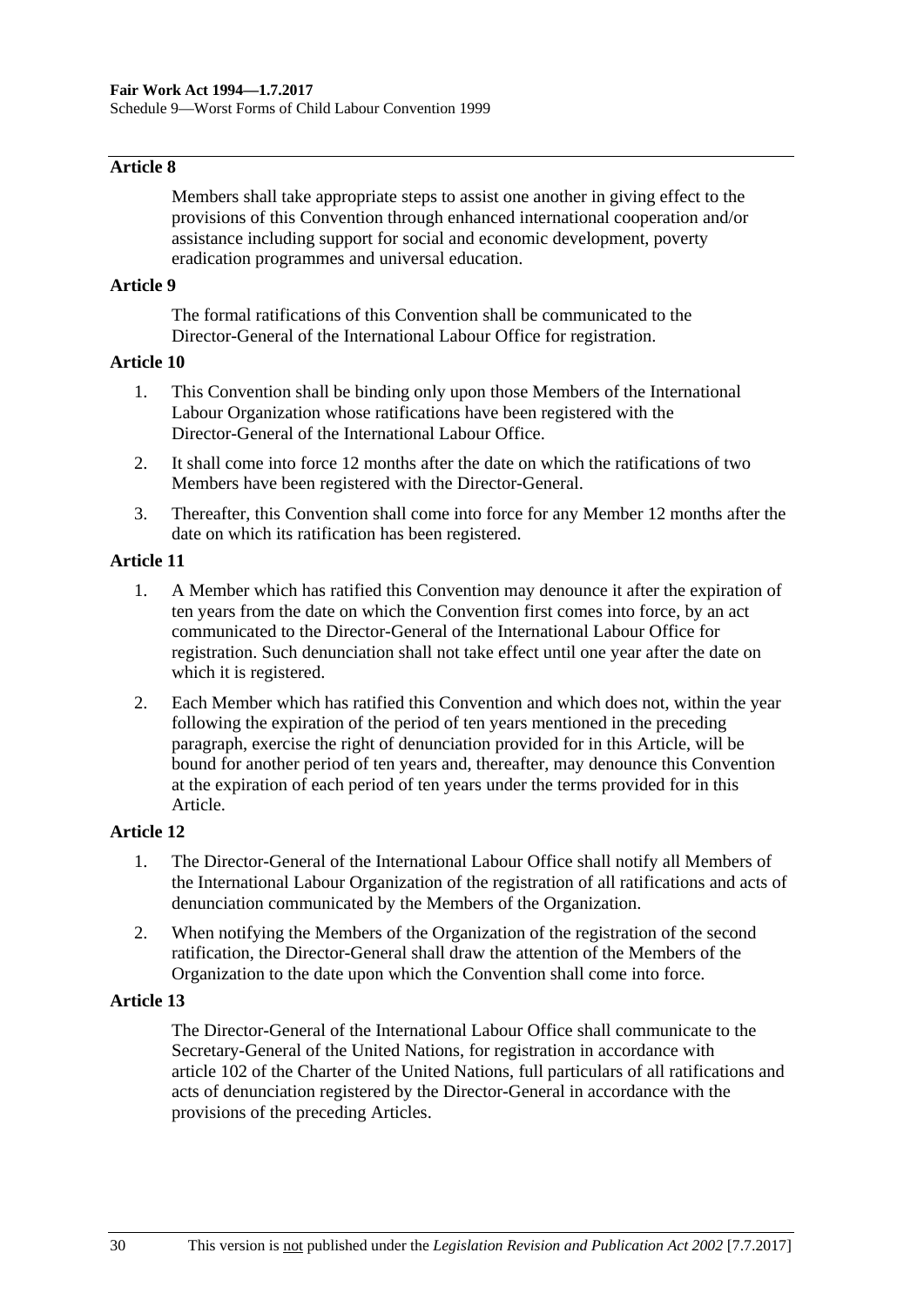At such times as it may consider necessary, the Governing Body of the International Labour Office shall present to the General Conference a report on the working of this Convention and shall examine the desirability of placing on the agenda of the Conference the question of its revision in whole or in part.

#### **Article 15**

- 1. Should the Conference adopt a new Convention revising this Convention in whole or in part, then, unless the new Convention otherwise provides—
	- (a) the ratification by a Member of the new revising Convention shall ipso jure involve the immediate denunciation of this Convention, notwithstanding the provisions of Article 11 above, if and when the new revising Convention shall have come into force;
	- (b) as from the date when the new revising Convention comes into force, this Convention shall cease to be open to ratification by the Members.
- 2. This Convention shall in any case remain in force in its actual form and content for those Members which have ratified it but have not ratified the revising Convention.

#### **Article 16**

The English and French versions of the text of this Convention are equally authoritative.

## **Cross references**

Conventions: C029 Forced Labour Convention, 1930 Conventions: C138 Minimum Age Convention, 1973 Recommendations: R035 Forced Labour (Indirect Compulsion) Recommendation, 1930 Recommendations: R036 Forced Labour (Regulation) Recommendation, 1930 Recommendations: R146 Minimum Age Recommendation, 1973 Supplemented: R190 Complemented by the Worst Forms of Child Labour Recommendation, 1999 Constitution: 22: article 22 of the Constitution of the International Labour **Organisation** 

# **Schedule 10—Workers with Family Responsibilities Convention 1981**

#### C156**Workers with Family Responsibilities Convention, 1981**

The General Conference of the International Labour Organisation,

Having been convened at Geneva by the Governing Body of the International Labour Office and having met in its Sixty-seventh Session on 3 June 1981, and

Noting the Declaration of Philadelphia concerning the Aims and Purposes of the International Labour Organisation which recognises that "all human beings, irrespective of race, creed or sex, have the right to pursue their material well-being and their spiritual development in conditions of freedom and dignity, of economic security and equal opportunity", and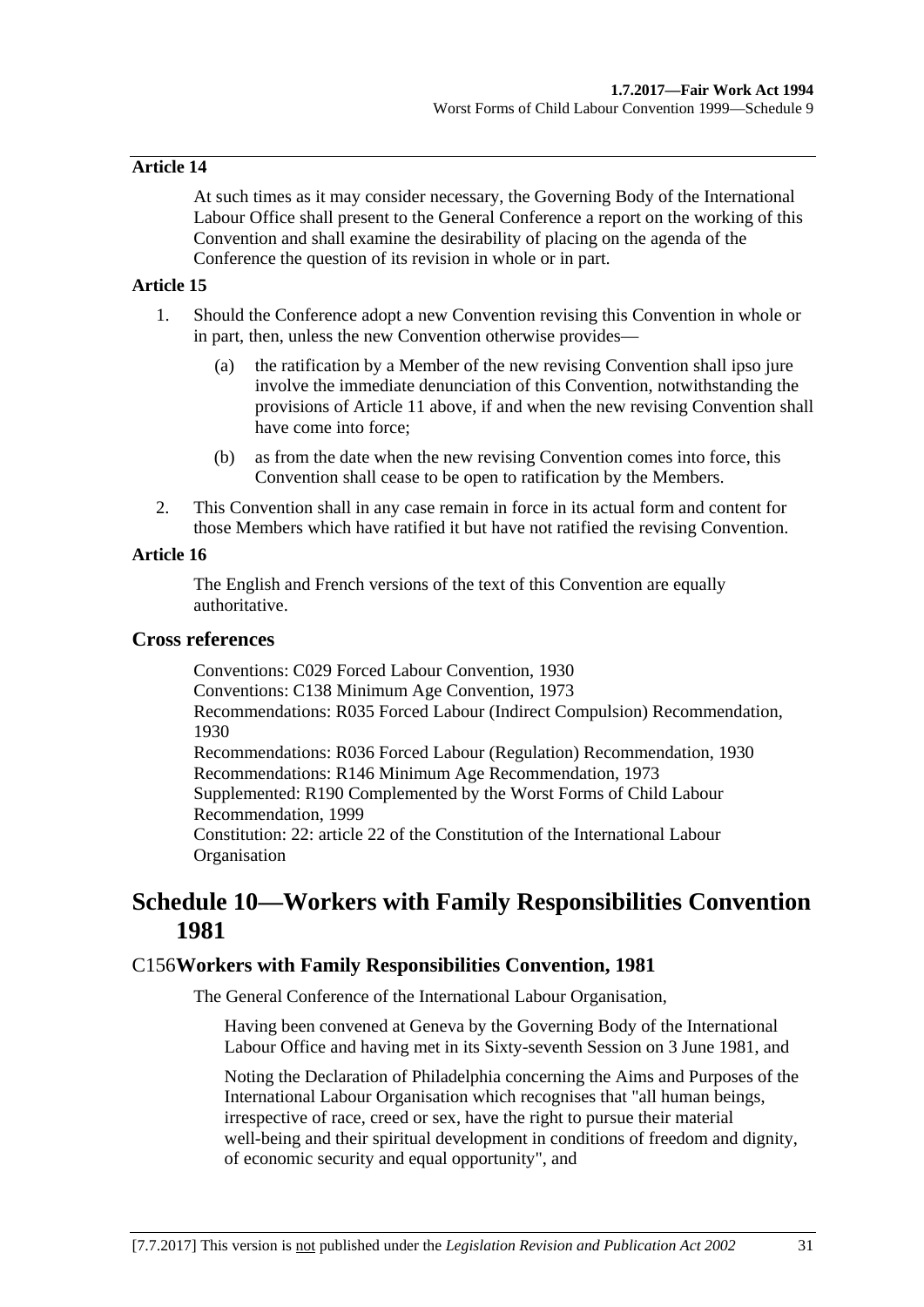Noting the terms of the Declaration on Equality of Opportunity and Treatment for Women Workers and of the resolution concerning a plan of action with a view to promoting equality of opportunity and treatment for women workers, adopted by the International Labour Conference in 1975, and

Noting the provisions of international labour Conventions and Recommendations aimed at ensuring equality of opportunity and treatment for men and women workers, namely the Equal Remuneration Convention and Recommendation, 1951, the Discrimination (Employment and Occupation) Convention and Recommendation, 1958, and Part VIII of the Human Resources Development Recommendation, 1975, and

Recalling that the Discrimination (Employment and Occupation) Convention, 1958, does not expressly cover distinctions made on the basis of family responsibilities, and considering that supplementary standards are necessary in this respect, and

Noting the terms of the Employment (Women with Family Responsibilities) Recommendation, 1965, and considering the changes which have taken place since its adoption, and

Noting that instruments on equality of opportunity and treatment for men and women have also been adopted by the United Nations and other specialised agencies, and recalling, in particular, the fourteenth paragraph of the Preamble of the United Nations Convention on the Elimination of All Forms of Discrimination against Women, 1979, to the effect that States Parties are "aware that a change in the traditional role of men as well as the role of women in society and in the family is needed to achieve full equality between men and women", and

Recognising that the problems of workers with family responsibilities are aspects of wider issues regarding the family and society which should be taken into account in national policies, and

Recognising the need to create effective equality of opportunity and treatment as between men and women workers with family responsibilities and between such workers and other workers, and

Considering that many of the problems facing all workers are aggravated in the case of workers with family responsibilities and recognising the need to improve the conditions of the latter both by measures responding to their special needs and by measures designed to improve the conditions of workers in general, and

Having decided upon the adoption of certain proposals with regard to equal opportunities and equal treatment for men and women workers: workers with family responsibilities, which is the fifth item on the agenda of the session, and

Having determined that these proposals shall take the form of an international Convention,

adopts the twenty-third day of June of the year one thousand nine hundred and eighty-one, the following Convention, which may be cited as the Workers with Family Responsibilities Convention, 1981: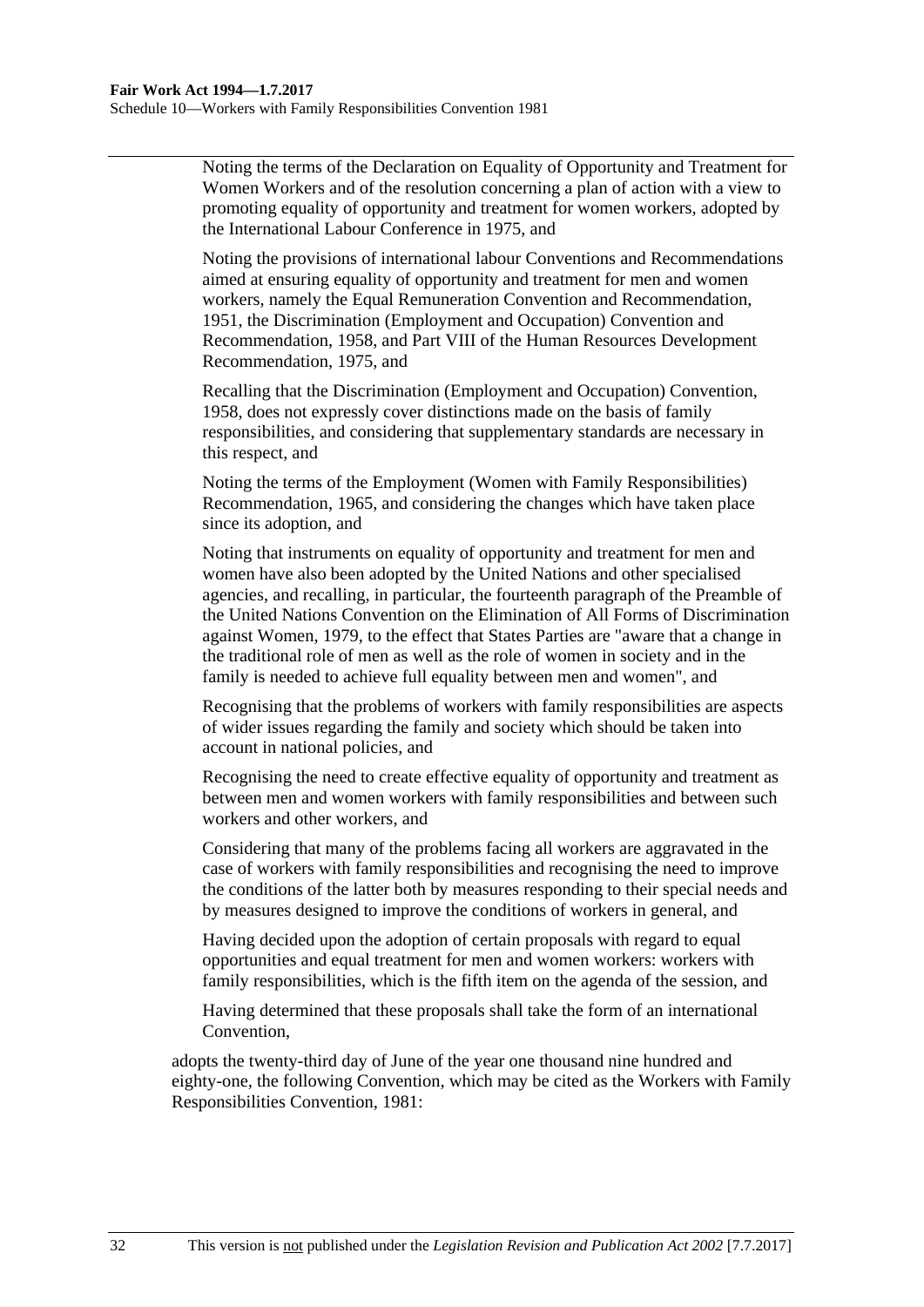- 1. This Convention applies to men and women workers with responsibilities in relation to their dependent children, where such responsibilities restrict their possibilities of preparing for, entering, participating in or advancing in economic activity.
- 2. The provisions of this Convention shall also be applied to men and women workers with responsibilities in relation to other members of their immediate family who clearly need their care or support, where such responsibilities restrict their possibilities of preparing for, entering, participating in or advancing in economic activity.
- 3. For the purposes of this Convention, the terms dependent child and other member of the immediate family who clearly needs care or support mean persons defined as such in each country by one of the means referred to in Article 9 of this Convention.
- 4. The workers covered by virtue of paragraphs 1 and 2 of this Article are hereinafter referred to as workers with *family responsibilities*.

#### **Article 2**

This Convention applies to all branches of economic activity and all categories of workers.

#### **Article 3**

- 1. With a view to creating effective equality of opportunity and treatment for men and women workers, each Member shall make it an aim of national policy to enable persons with family responsibilities who are engaged or wish to engage in employment to exercise their right to do so without being subject to discrimination and, to the extent possible, without conflict between their employment and family responsibilities.
- 2. For the purposes of paragraph 1 of this Article, the term discrimination means discrimination in employment and occupation as defined by Articles 1 and 5 of the Discrimination (Employment and Occupation) Convention, 1958.

#### **Article 4**

With a view to creating effective equality of opportunity and treatment for men and women workers, all measures compatible with national conditions and possibilities shall be taken—

- (a) to enable workers with family responsibilities to exercise their right to free choice of employment; and
- (b) to take account of their needs in terms and conditions of employment and in social security.

#### **Article 5**

All measures compatible with national conditions and possibilities shall further be taken—

- (a) to take account of the needs of workers with family responsibilities in community planning; an
- (b) to develop or promote community services, public or private, such as child-care and family services and facilities.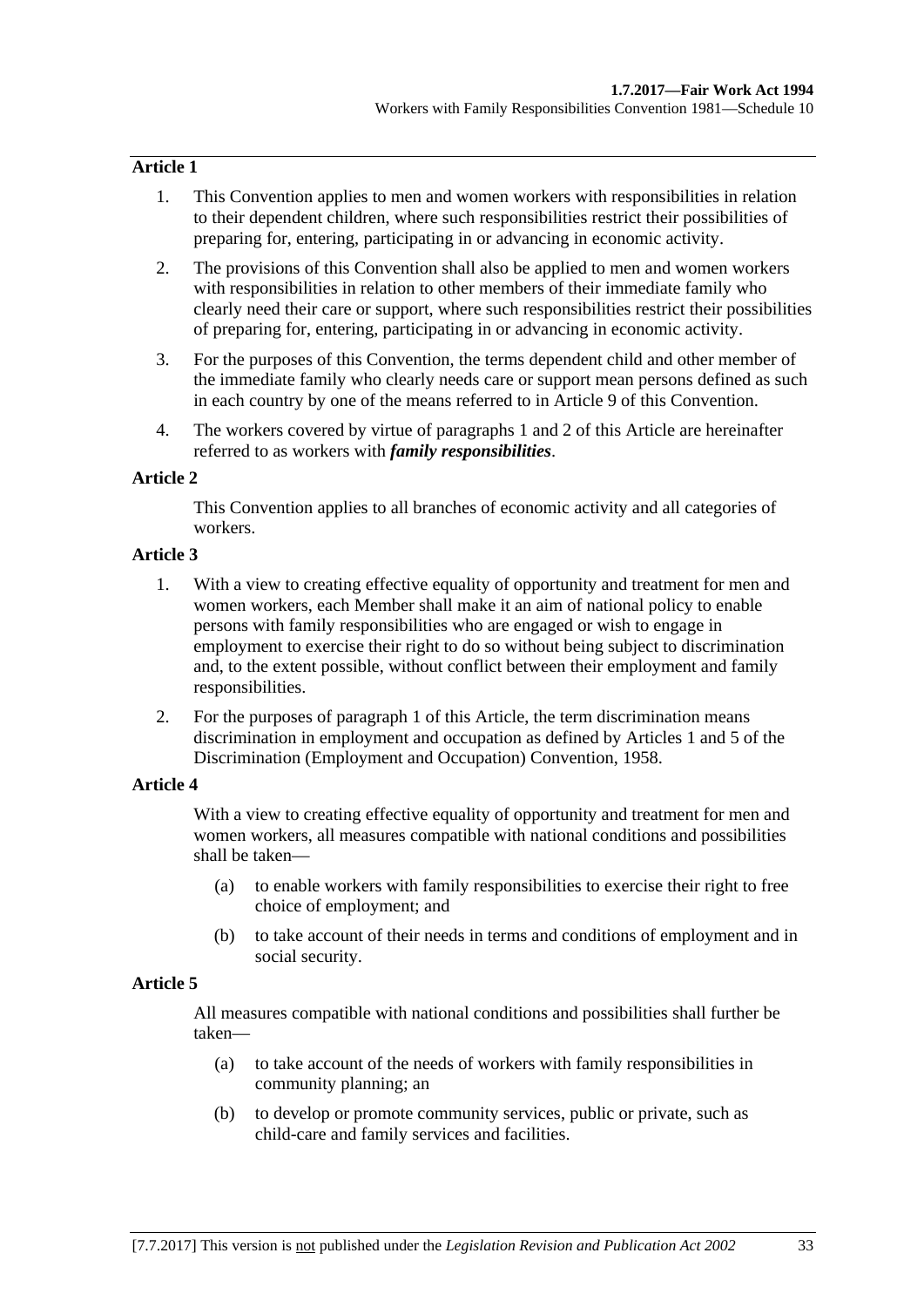Schedule 10—Workers with Family Responsibilities Convention 1981

#### **Article 6**

The competent authorities and bodies in each country shall take appropriate measures to promote information and education which engender broader public understanding of the principle of equality of opportunity and treatment for men and women workers and of the problems of workers with family responsibilities, as well as a climate of opinion conducive to overcoming these problems.

#### **Article 7**

All measures compatible with national conditions and possibilities, including measures in the field of vocational guidance and training, shall be taken to enable workers with family responsibilities to become and remain integrated in the labour force, as well as to re-enter the labour force after an absence due to those responsibilities.

#### **Article 8**

Family responsibilities shall not, as such, constitute a valid reason for termination of employment.

#### **Article 9**

The provisions of this Convention may be applied by laws or regulations, collective agreements, works rules, arbitration awards, court decisions or a combination of these methods, or in any other manner consistent with national practice which may be appropriate, account being taken of national conditions.

#### **Article 10**

- 1. The provisions of this Convention may be applied by stages if necessary, account being taken of national conditions: Provided that such measures of implementation as are taken shall apply in any case to all the workers covered by Article 1, paragraph 1.
- 2. Each Member which ratifies this Convention shall indicate in the first report on the application of the Convention submitted under article 22 of the Constitution of the International Labour Organisation in what respect, if any, it intends to make use of the faculty given by paragraph 1 of this Article, and shall state in subsequent reports the extent to which effect has been given or is proposed to be given to the Convention in that respect.

#### **Article 11**

Employers' and workers' organisations shall have the right to participate, in a manner appropriate to national conditions and practice, in devising and applying measures designed to give effect to the provisions of this Convention.

#### **Article 12**

The formal ratifications of this Convention shall be communicated to the Director-General of the International Labour Office for registration.

- 1. This Convention shall be binding only upon those Members of the International Labour Organisation whose ratifications have been registered with the Director-General.
- 2. It shall come into force twelve months after the date on which the ratifications of two Members have been registered with the Director-General.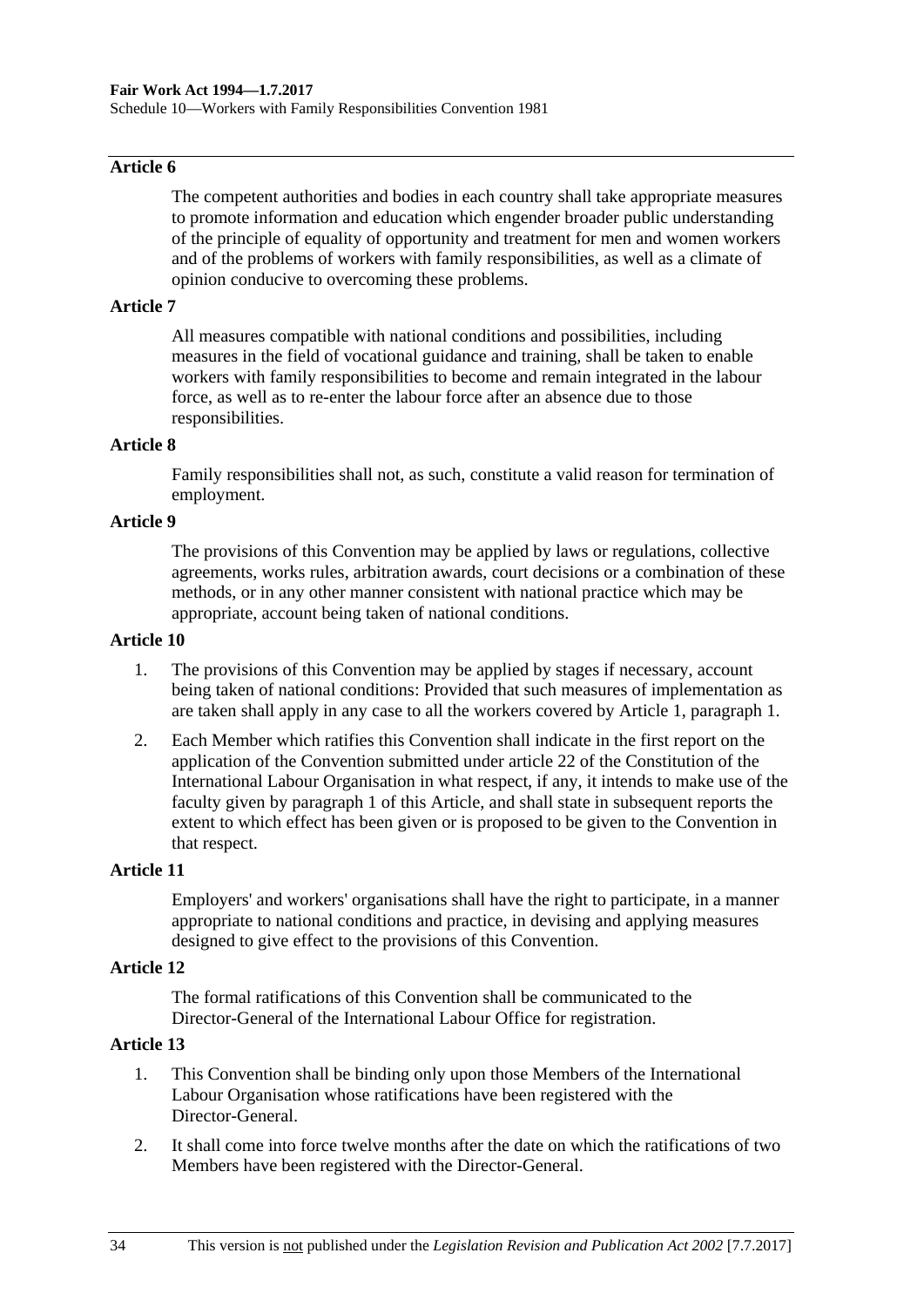3. Thereafter, this Convention shall come into force for any Member twelve months after the date on which its ratifications has been registered.

## **Article 14**

- 1. A Member which has ratified this Convention may denounce it after the expiration of ten years from the date on which the Convention first comes into force, by an Act communicated to the Director-General of the International Labour Office for registration. Such denunciation should not take effect until one year after the date on which it is registered.
- 2. Each Member which has ratified this Convention and which does not, within the year following the expiration of the period of ten years mentioned in the preceding paragraph, exercise the right of denunciation provided for in this Article, will be bound for another period of ten years and, thereafter, may denounce this Convention at the expiration of each period of ten years under the terms provided for in this Article.

#### **Article 15**

- 1. The Director-General of the International Labour Office shall notify all Members of the International Labour Organisation of the registration of all ratifications and denunciations communicated to him by the Members of the Organisation.
- 2. When notifying the Members of the Organisation of the registration of the second ratification communicated to him, the Director-General shall draw the attention of the Members of the Organisation to the date upon which the Convention will come into force.

#### **Article 16**

The Director-General of the International Labour Office shall communicate to the Secretary-General of the United Nations for registration in accordance with Article 102 of the Charter of the United Nations full particulars of all ratifications and acts of denunciation registered by him in accordance with the provisions of the preceding Articles.

## **Article 17**

At such times as may consider necessary the Governing Body of the International Labour Office shall present to the General Conference a report on the working of this Convention and shall examine the desirability of placing on the agenda of the Conference the question of its revision in whole or in part.

- 1. Should the Conference adopt a new Convention revising this Convention in whole or in part, then, unless the new Convention otherwise provides:
	- (a) the ratification by a Member of the new revising Convention shall ipso jure involve the immediate denunciation of this Convention, notwithstanding the provisions of Article 14 above, if and when the new revising Convention shall have come into force;
	- (b) as from the date when the new revising Convention comes into force this Convention shall cease to be open to ratification by the Members.
- 2. This Convention shall in any case remain in force in its actual form and content for those Members which have ratified it but have not ratified the revising Convention.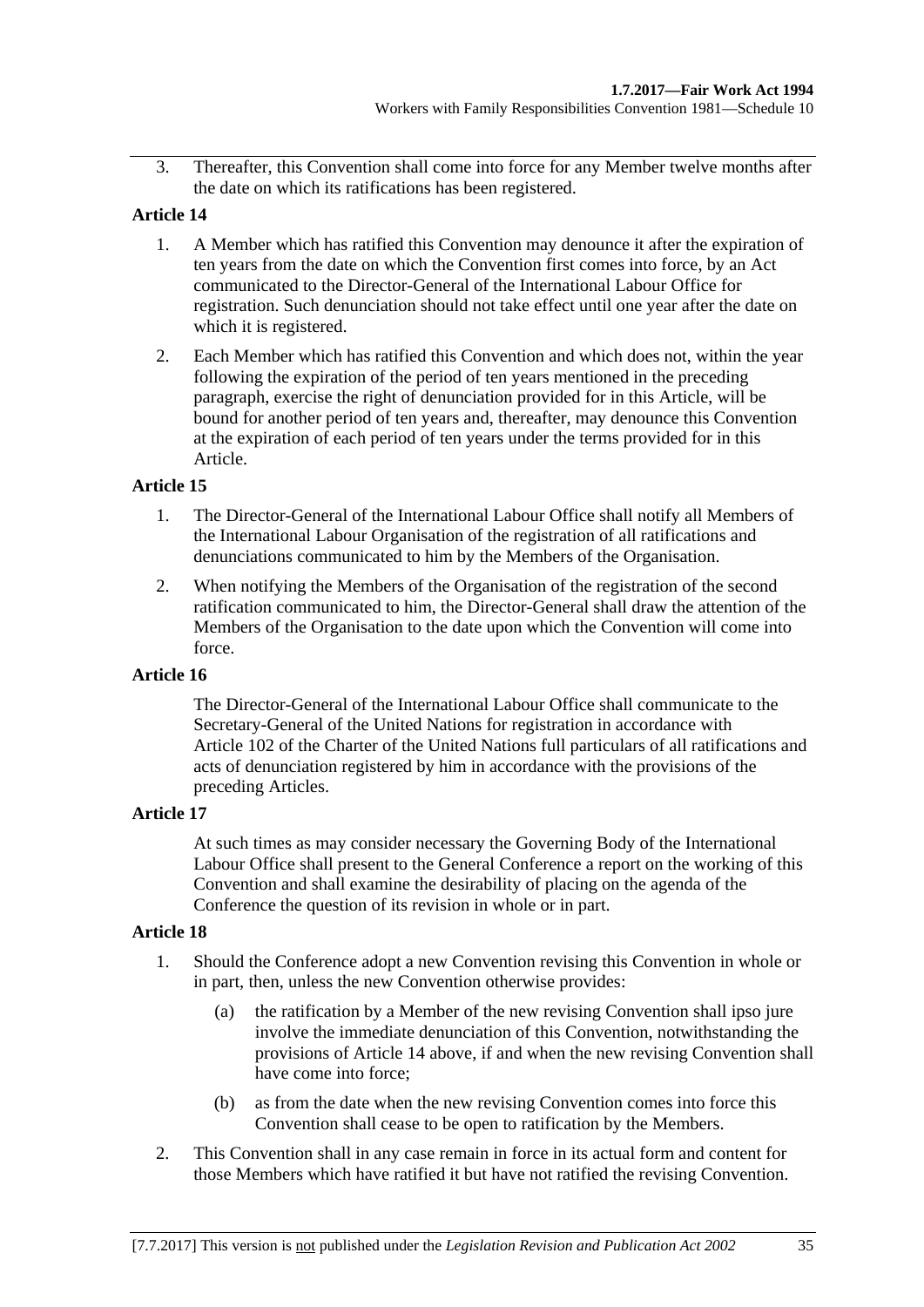Schedule 10—Workers with Family Responsibilities Convention 1981

#### **Article 19**

The English and French versions of the text of this Convention are equally authoritative.

### **Cross references**

Conventions: C100 Equal Remuneration Convention, 1951 Recommendations: R090 Equal Remuneration Recommendation, 1951 Conventions: C111 Discrimination (Employment and Occupation) Convention, 1958 Recommendations: R111 Discrimination (Employment and Occupation) Recommendation, 1958 Recommendations: R150 Human Resources Development Recommendation, 1975 Recommendations: R123 Employment (Women with Family Responsibilities) Recommendation, 1965 Constitution: 22: article 22 of the Constitution of the International Labour **Organisation** 

# **Schedule 11—Workers' Representatives Convention 1971**

# C135**Workers' Representatives Convention, 1971**

The General Conference of the International Labour Organisation,

Having been convened at Geneva by the Governing Body of the International Labour Office, and having met in its Fifty-sixth Session on 2 June 1971, and

Noting the terms of the Right to Organise and Collective Bargaining Convention, 1949, which provides for protection of workers against acts of anti-union discrimination in respect of their employment, and

Considering that it is desirable to supplement these terms with respect to workers' representatives, and

Having decided upon the adoption of certain proposals with regard to protection and facilities afforded to workers' representatives in the undertaking, which is the fifth item on the agenda of the session, and

Having determined that these proposals shall take the form of an international Convention,

adopts the twenty-third day of June of the year one thousand nine hundred and seventy-one, the following Convention, which may be cited as the Workers' Representatives Convention, 1971:

#### **Article 1**

Workers' representatives in the undertaking shall enjoy effective protection against any act prejudicial to them, including dismissal, based on their status or activities as a workers' representative or on union membership or participation in union activities, in so far as they act in conformity with existing laws or collective agreements or other jointly agreed arrangements.

#### **Article 2**

1. Such facilities in the undertaking shall be afforded to workers' representatives as may be appropriate in order to enable them to carry out their functions promptly and efficiently.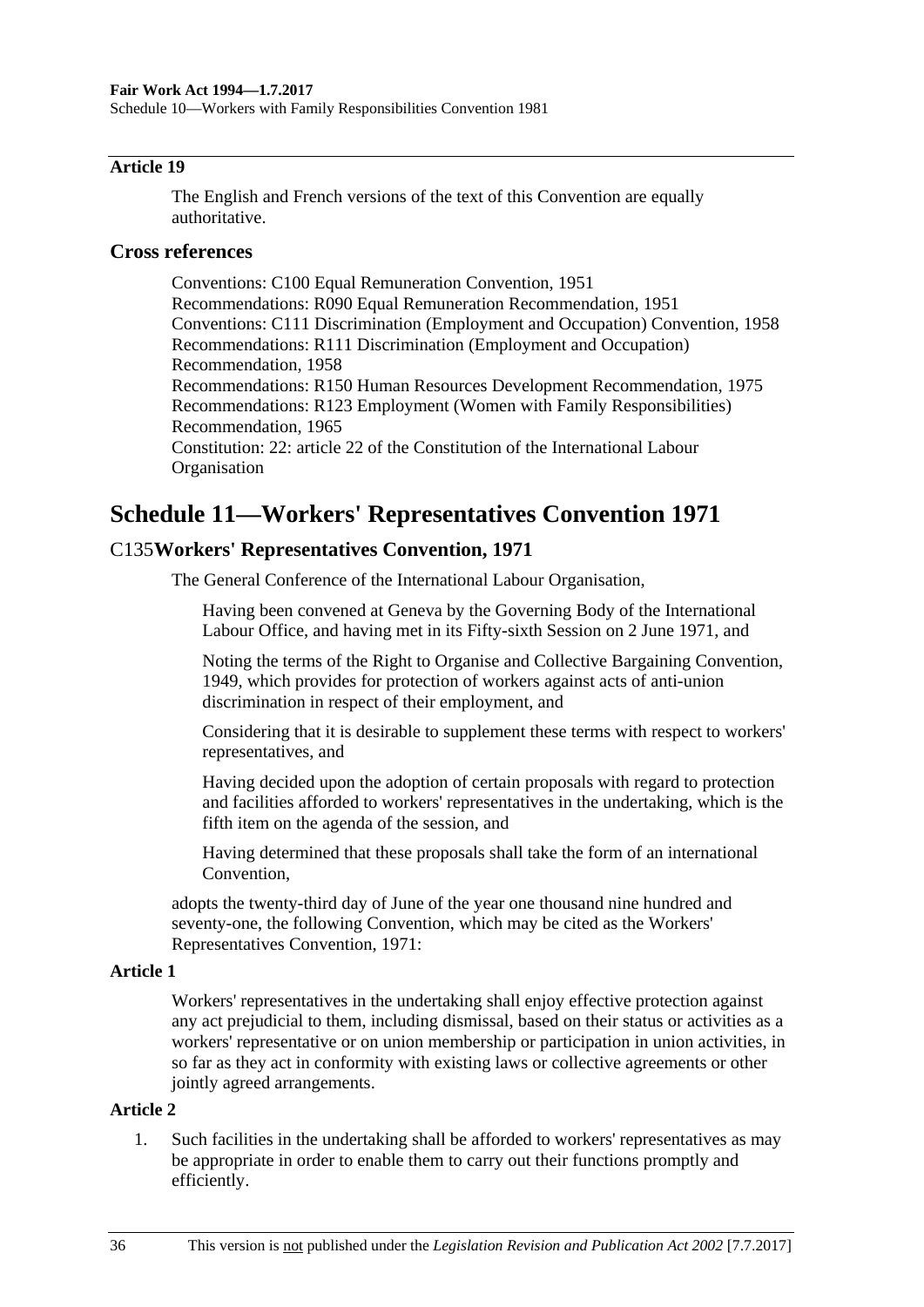- 2. In this connection account shall be taken of the characteristics of the industrial relations system of the country and the needs, size and capabilities of the undertaking concerned.
- 3. The granting of such facilities shall not impair the efficient operation of the undertaking concerned.

For the purpose of this Convention the term workers' representatives means persons who are recognised as such under national law or practice, whether they are—

- (a) trade union representatives, namely, representatives designated or elected by trade unions or by members of such unions; or
- (b) elected representatives, namely, representatives who are freely elected by the workers of the undertaking in accordance with provisions of national laws or regulations or of collective agreements and whose functions do not include activities which are recognised as the exclusive prerogative of trade unions in the country concerned.

#### **Article 4**

National laws or regulations, collective agreements, arbitration awards or court decisions may determine the type or types of workers' representatives which shall be entitled to the protection and facilities provided for in this Convention.

#### **Article 5**

Where there exist in the same undertaking both trade union representatives and elected representatives, appropriate measures shall be taken, wherever necessary, to ensure that the existence of elected representatives is not used to undermine the position of the trade unions concerned or their representatives and to encourage co-operation on all relevant matters between the elected representatives and the trade unions concerned and their representatives.

#### **Article 6**

Effect may be given to this Convention through national laws or regulations or collective agreements, or in any other manner consistent with national practice.

#### **Article 7**

The formal ratifications of this Convention shall be communicated to the Director-General of the International Labour Office for registration.

- 1. This Convention shall be binding only upon those Members of the International Labour Organisation whose ratifications have been registered with the Director-General.
- 2. It shall come into force twelve months after the date on which the ratifications of two Members have been registered with the Director-General.
- 3. Thereafter, this Convention shall come into force for any Member twelve months after the date on which its ratifications has been registered.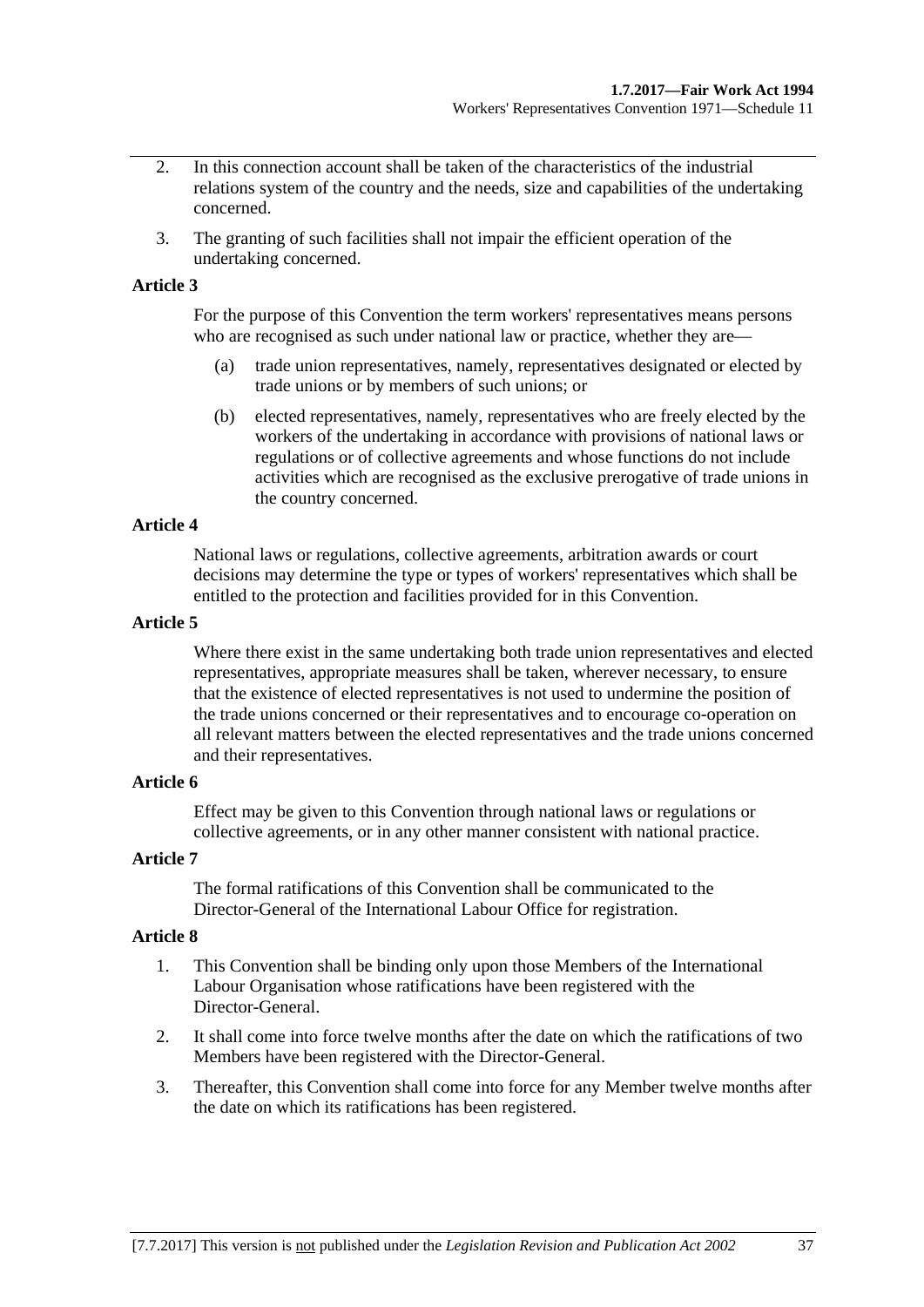- 1. A Member which has ratified this Convention may denounce it after the expiration of ten years from the date on which the Convention first comes into force, by an Act communicated to the Director-General of the International Labour Office for registration. Such denunciation should not take effect until one year after the date on which it is registered.
- 2. Each Member which has ratified this Convention and which does not, within the year following the expiration of the period of ten years mentioned in the preceding paragraph, exercise the right of denunciation provided for in this Article, will be bound for another period of ten years and, thereafter, may denounce this Convention at the expiration of each period of ten years under the terms provided for in this Article.

#### **Article 10**

- 1. The Director-General of the International Labour Office shall notify all Members of the International Labour Organisation of the registration of all ratifications and denunciations communicated to him by the Members of the Organisation.
- 2. When notifying the Members of the Organisation of the registration of the second ratification communicated to him, the Director-General shall draw the attention of the Members of the Organisation to the date upon which the Convention will come into force.

#### **Article 11**

The Director-General of the International Labour Office shall communicate to the Secretary-General of the United Nations for registration in accordance with Article 102 of the Charter of the United Nations full particulars of all ratifications and acts of denunciation registered by him in accordance with the provisions of the preceding Articles.

#### **Article 12**

At such times as may consider necessary the Governing Body of the International Labour Office shall present to the General Conference a report on the working of this Convention and shall examine the desirability of placing on the agenda of the Conference the question of its revision in whole or in part.

- 1. Should the Conference adopt a new Convention revising this Convention in whole or in part, then, unless the new Convention otherwise provides:
	- (a) the ratification by a Member of the new revising Convention shall ipso jure involve the immediate denunciation of this Convention, notwithstanding the provisions of Article 9 above, if and when the new revising Convention shall have come into force;
	- (b) as from the date when the new revising Convention comes into force this Convention shall cease to be open to ratification by the Members.
- 2. This Convention shall in any case remain in force in its actual form and content for those Members which have ratified it but have not ratified the revising Convention.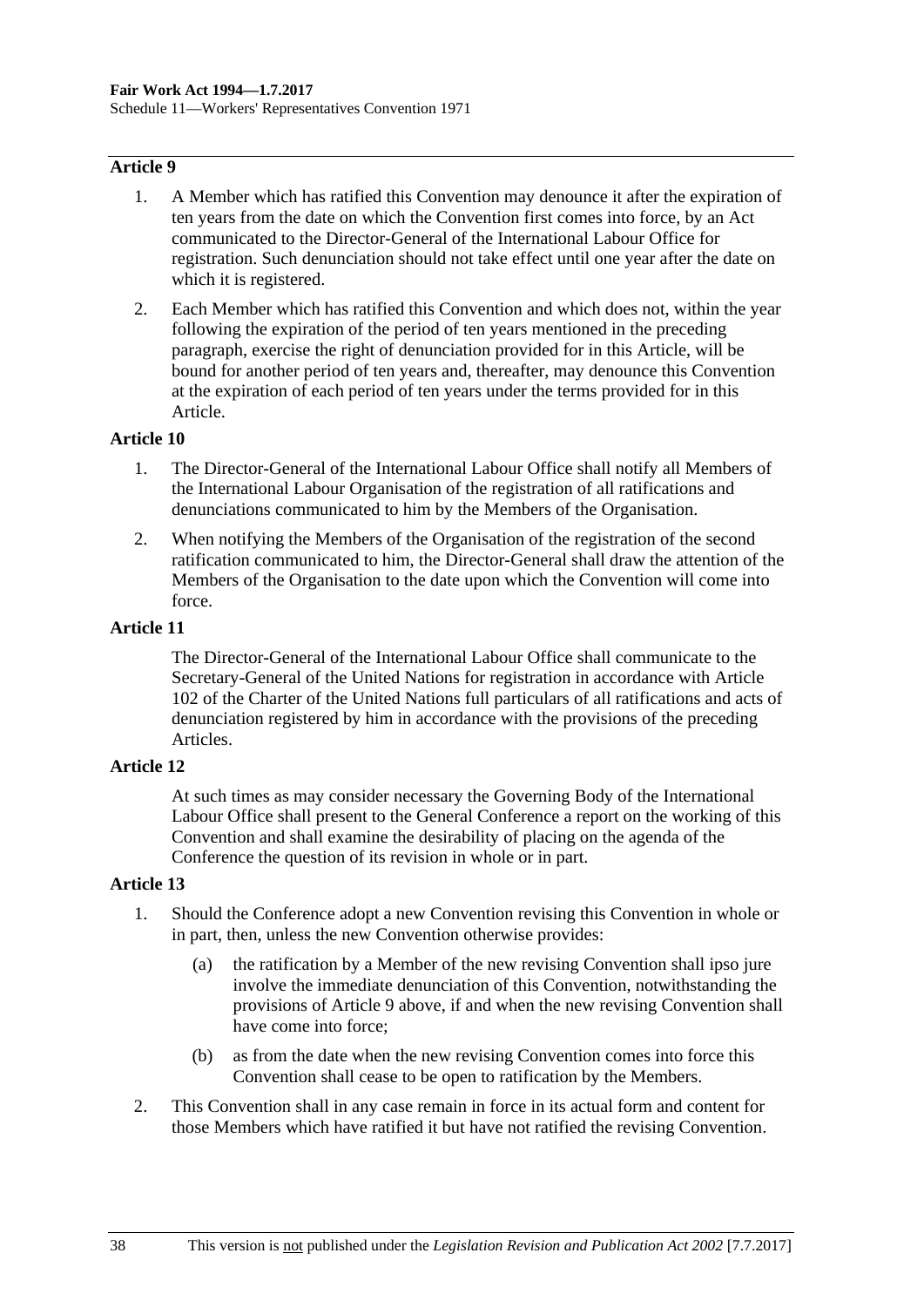The English and French versions of the text of this Convention are equally authoritative.

# **Cross references**

Conventions: C098 Right to Organise and Collective Bargaining Convention, 1949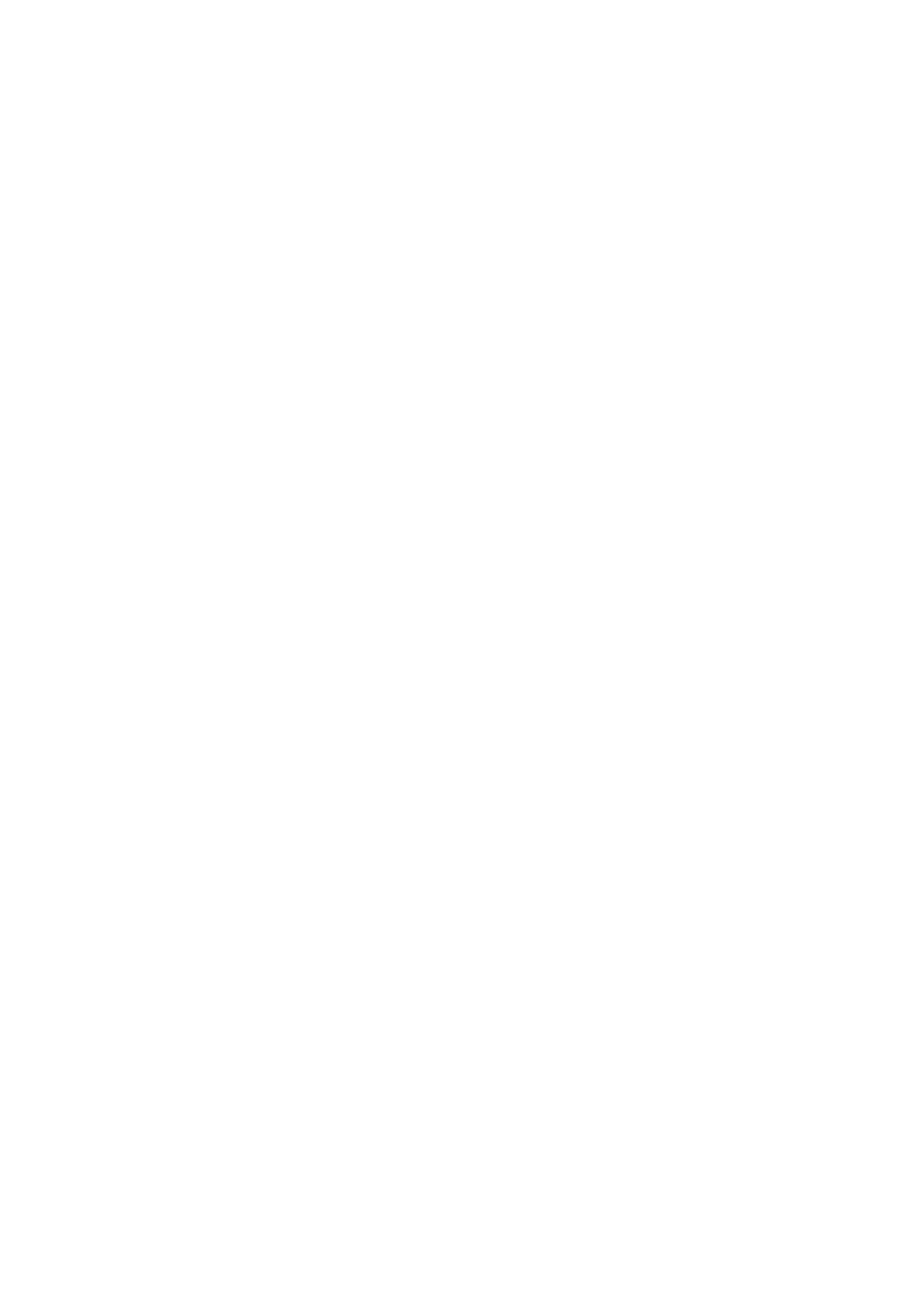# **Legislative history**

# **Formerly**

*Industrial and Employee Relations Act 1994*

# **Notes**

• This version is comprised of the following:

| Chapter 1            | 1.7.2017 |
|----------------------|----------|
| Chapter 2            | 1.7.2017 |
| Chapter 3            | 1.7.2017 |
| Chapter 4            | 1.7.2017 |
| Chapter 6AA          | 1.7.2017 |
| Chapter <sub>6</sub> | 1.7.2017 |
| Schedules            | 1.7.2017 |

- Please note—References in the legislation to other legislation or instruments or to titles of bodies or offices are not automatically updated as part of the program for the revision and publication of legislation and therefore may be obsolete.
- Earlier versions of this Act (historical versions) are listed at the end of the legislative history.
- For further information relating to the Act and subordinate legislation made under the Act see the Index of South Australian Statutes or www.legislation.sa.gov.au.

# **Legislation repealed by principal Act**

The *Fair Work Act 1994* repealed the following:

*Industrial Relations Act (S.A.) Industrial Relations Advisory Council Act 1983*

# **Legislation amended by principal Act**

The *Fair Work Act 1994* amended the following:

*Courts Administration Act 1993*

# **Principal Act and amendments**

| New entries appear in bold. |  |  |
|-----------------------------|--|--|
|                             |  |  |

| Year    | No   | Title                                                                                 | Assent    | Commencement                                                        |
|---------|------|---------------------------------------------------------------------------------------|-----------|---------------------------------------------------------------------|
| 1994    | - 52 | Industrial and Employee Relations<br>Act 1994                                         | 16.6.1994 | 8.8.1994 except Sch 1 (s $3$ )—1.11.1994<br>(Gazette 4.8.1994 p328) |
| 1995 39 |      | Public Sector Management Act 1995 4.5.1995                                            |           | 17.7.1995 (Gazette 13.7.1995 p54)                                   |
| 1995    | -67  | Industrial and Employee Relations<br>(Miscellaneous Provisions)<br>Amendment Act 1995 | 17.8.1995 | 31.8.1995 (Gazette 24.8.1995 p498)                                  |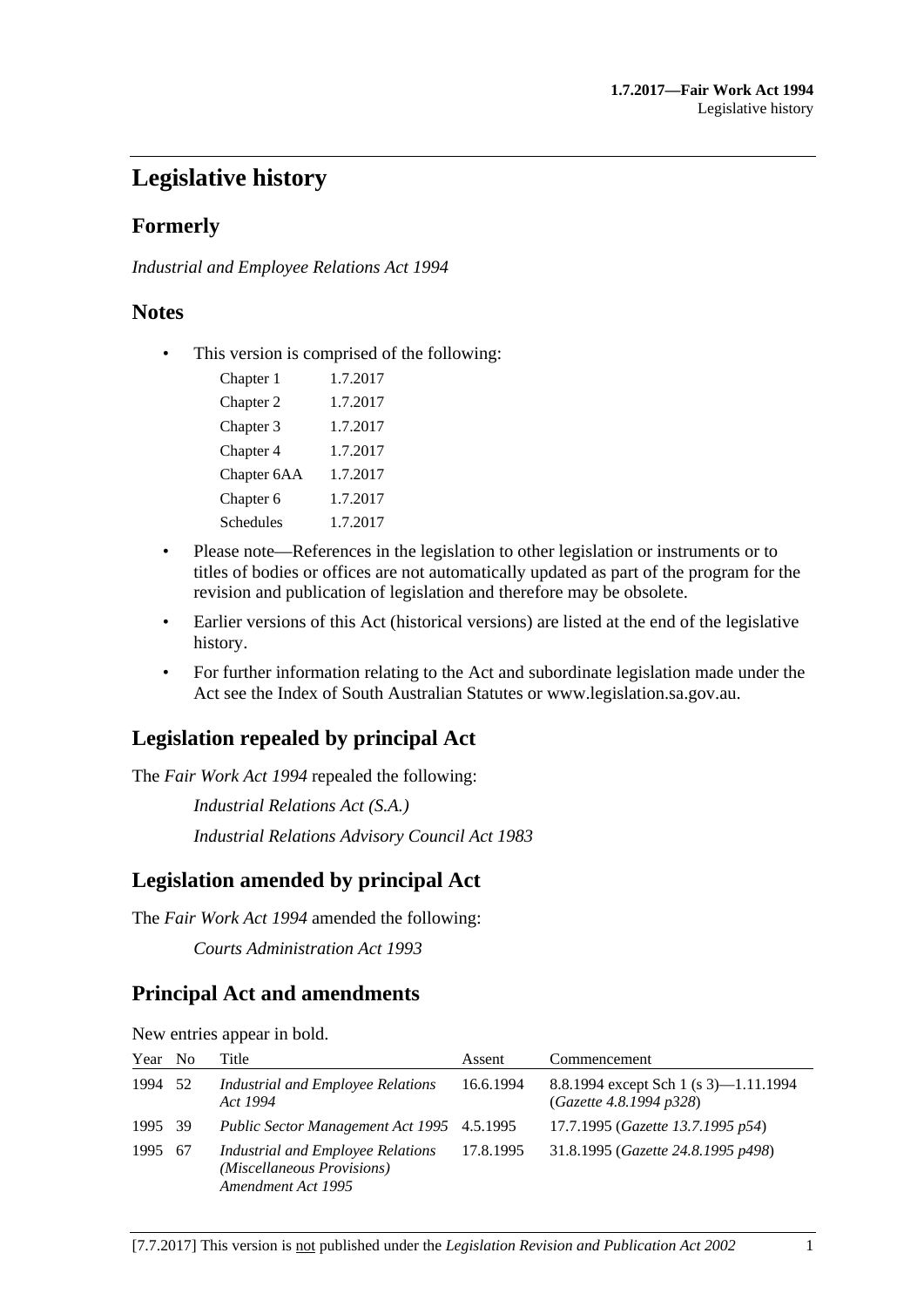# **Fair Work Act 1994—1.7.2017**

Legislative history

| 1995 84 |    | <b>Statutes Amendment (Courts)</b><br>Act 1995                                                | 30.11.1995 | 21.12.1995 (Gazette 21.12.1995 p1759)                                                                                                                                                                                                           |
|---------|----|-----------------------------------------------------------------------------------------------|------------|-------------------------------------------------------------------------------------------------------------------------------------------------------------------------------------------------------------------------------------------------|
| 1996    | 57 | <b>Industrial and Employee Relations</b><br>(Miscellaneous) Amendment Act 1996                | 8.8.1996   | 8.8.1996                                                                                                                                                                                                                                        |
| 1996    | 74 | <b>Industrial and Employee Relations</b><br>(President's powers) Amendment<br>Act 1996        | 14.11.1996 | 14.11.1996 except s 2-8.8.1994: s 2                                                                                                                                                                                                             |
| 1996    | 86 | <b>Industrial and Employee Relations</b><br>(Transitional Arrangements)<br>Amendment Act 1996 | 12.12.1996 | 12.12.1996                                                                                                                                                                                                                                      |
| 1997    | 48 | <b>Industrial and Employee Relations</b><br>(Registered Associations) Amendment<br>Act 1997   | 31.7.1997  | 31.7.1997                                                                                                                                                                                                                                       |
| 1997    | 68 | <b>Industrial and Employee Relations</b><br>(Harmonisation) Amendment Act 1997                | 21.8.1997  | 4.9.1997 (Gazette 21.8.1997 p408)                                                                                                                                                                                                               |
| 1998    | 10 | <b>Industrial and Employee Relations</b><br>(Disclosure of Information)<br>Amendment Act 1998 | 2.4.1998   | 2.4.1998                                                                                                                                                                                                                                        |
| 1999    | 33 | Financial Sector Reform (South<br>Australia) Act 1999                                         | 17.6.1999  | Sch (item $30$ )—1.7.1999 being the date<br>specified under s 3(16) of the Financial<br>Sector Reform (Amendments and<br>Transitional Provisions) Act (No. 1) 1999<br>of the Commonwealth as the transfer date<br>for the purposes of that Act. |
| 2003    | 36 | Statutes Amendment (Honesty and<br>Accountability in Government) Act<br>2003                  | 31.7.2003  | Pt 3 (ss 6 & 7)-29.4.2004 (Gazette<br>29.4.2004 p1173)                                                                                                                                                                                          |
| 2005    | 3  | Industrial Law Reform (Fair Work)<br>Act 2005                                                 | 31.3.2005  | Pt 2 (ss $4-80$ ) & Sch $1-16.5.2005$<br>(Gazette 28.4.2005 p1073)                                                                                                                                                                              |
| 2006    | 17 | <b>Statutes Amendment (New Rules of</b><br>Civil Procedure) Act 2006                          | 6.7.2006   | Pt 33 (ss 121-125)-4.9.2006 (Gazette<br>17.8.2006 p2831)                                                                                                                                                                                        |
| 2006    | 41 | <b>Statutes Amendment (Public Sector</b><br>Employment) Act 2006                              | 14.12.2006 | Pt 11 (s 45)-1.4.2007 (Gazette<br>29.3.2007 p930)                                                                                                                                                                                               |
| 2006    | 43 | <b>Statutes Amendment (Domestic</b><br>Partners) Act 2006                                     | 14.12.2006 | Pt 34 (ss 98-102)-1.6.2007 (Gazette<br>26.4.2007 p1352)                                                                                                                                                                                         |
| 2008    | 30 | Training and Skills Development Act 10.7.2008<br>2008                                         |            | Sch 2 (cll 2-9)-1.9.2008 (Gazette<br>24.7.2008 p3465)                                                                                                                                                                                           |
| 2009    | 58 | <b>Statutes Amendment (National</b><br>Industrial Relations System) Act 2009                  | 26.11.2009 | Pt 4 (ss $7-30$ ) & Sch $1-1.1.2010$<br>(Gazette 17.12.2009 p6351)                                                                                                                                                                              |
| 2009    | 84 | <b>Statutes Amendment (Public Sector</b><br>Consequential Amendments) Act 2009                | 10.12.2009 | Pt 61 (ss 125-137)-1.2.2010 (Gazette<br>28.1.2010 p320)                                                                                                                                                                                         |
| 2013    | 12 | <b>Advance Care Directives Act 2013</b>                                                       | 18.4.2013  | Sch 1 (cl 15)-1.7.2014 (Gazette<br>$6.2.2014$ $p546$ )                                                                                                                                                                                          |
| 2013    | 26 | Magistrates (Miscellaneous)<br>Amendment Act 2013                                             | 27.6.2013  | Sch 1 (cl 3)-4.7.2013 (Gazette 4.7.2013<br>p2970)                                                                                                                                                                                               |
| 2013    | 44 | Legal Practitioners (Miscellaneous)<br>Amendment Act 2013                                     | 3.10.2013  | Sch 2 (cl 1)-1.7.2014 (Gazette 5.6.2014)<br>p2241                                                                                                                                                                                               |
| 2015    | -1 | Fair Work (Miscellaneous)<br>Amendment Act 2015                                               | 26.3.2015  | 10.4.2015 (Gazette 9.4.2015 p1446)                                                                                                                                                                                                              |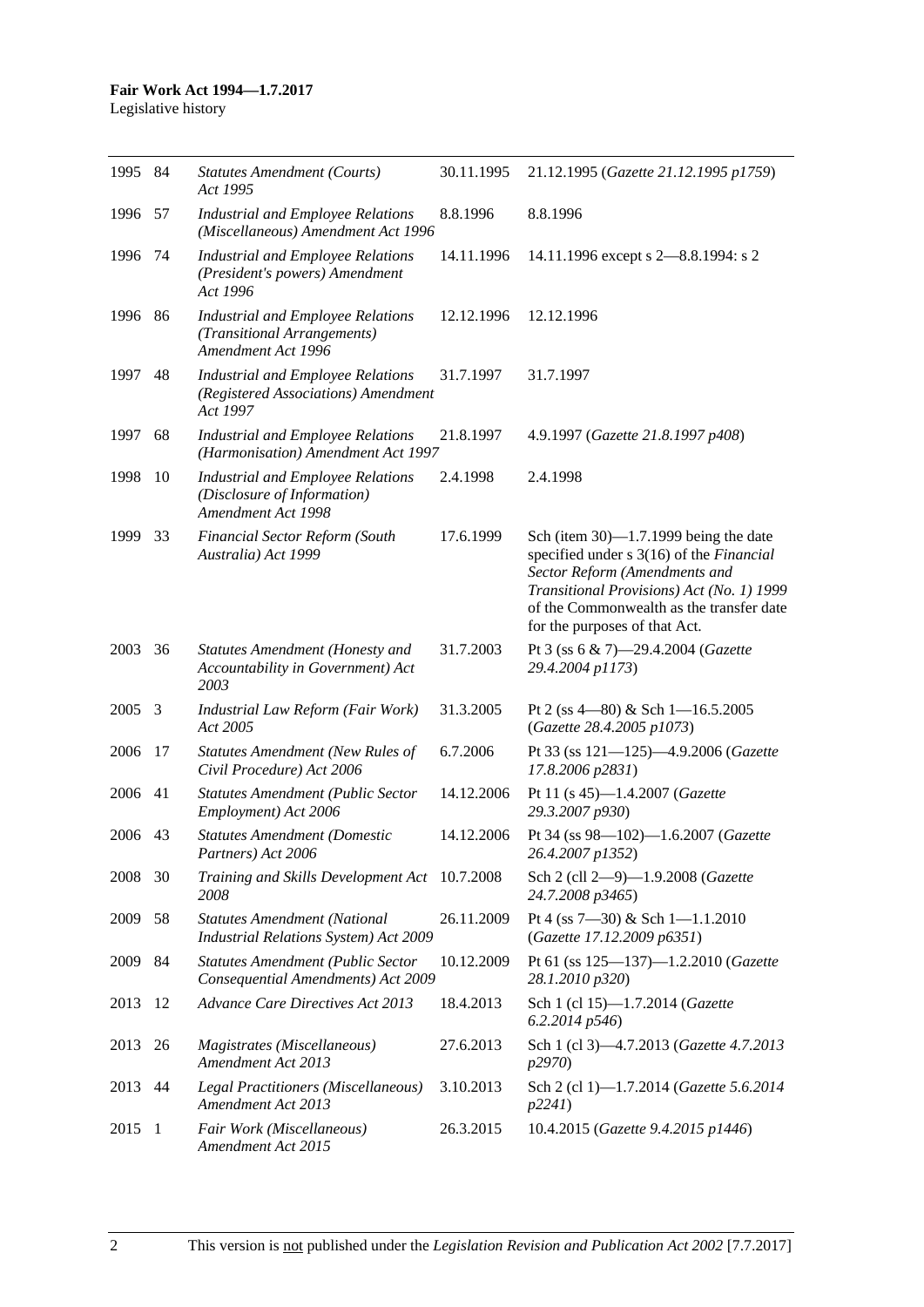| 2015 36 | <b>Statutes Amendment (Industrial</b><br>Relations Consultative Council)<br>Act 2015    | 5.11.2015 | Pt 2 (ss $4-8$ )-19.11.2015 ( <i>Gazette</i><br>19.11.2015 p4976) |
|---------|-----------------------------------------------------------------------------------------|-----------|-------------------------------------------------------------------|
| 2016 63 | <b>Statutes Amendment (South</b><br><b>Australian Employment Tribunal</b> )<br>Act 2016 | 8.12.2016 | Pt 4 (ss $51-69-1.7.2017$ (Gazette<br>$16.5.2017$ p $1221$ )      |

# **Provisions amended**

New entries appear in bold.

Entries that relate to provisions that have been deleted appear in italics.

| Provision                                         | How varied                                                               | Commencement |
|---------------------------------------------------|--------------------------------------------------------------------------|--------------|
| Ch <sub>1</sub>                                   |                                                                          |              |
| s 1                                               | substituted by 3/2005 s 4                                                | 16.5.2005    |
| s <sub>2</sub>                                    | omitted under Legislation Revision and<br><b>Publication Act 2002</b>    | 29.4.2004    |
| s <sub>3</sub>                                    |                                                                          |              |
| $s \; 3(1)$                                       | s 3 amended by 68/1997 s 3                                               | 4.9.1997     |
|                                                   | s 3 amended and redesignated as $s$ 3(1) by<br>$3/2005$ s $5(1)$ - $(5)$ | 16.5.2005    |
|                                                   | amended by 58/2009 s 7                                                   | 1.1.2010     |
|                                                   | amended by 63/2016 s 51(1)                                               | 1.7.2017     |
| s(2)                                              | inserted by $3/2005$ s $5(5)$                                            | 16.5.2005    |
|                                                   | amended by 63/2016 s 51(2)                                               | 1.7.2017     |
| s <sub>4</sub>                                    |                                                                          |              |
| s(4(1))                                           |                                                                          |              |
| apprentice                                        | substituted by $3/2005$ s $6(1)$                                         | 16.5.2005    |
|                                                   | amended by 30/2008 Sch 2 cl 2                                            | 1.9.2008     |
| association                                       | amended by 58/2009 s 8(1)                                                | 1.1.2010     |
| award                                             | amended by 63/2016 s 52(1)                                               | 1.7.2017     |
| child                                             | inserted by $3/2005$ s $6(2)$                                            | 16.5.2005    |
| Commission                                        | substituted by $3/2005$ s $6(3)$                                         | 16.5.2005    |
|                                                   | deleted by $63/2016$ s $52(2)$                                           | 1.7.2017     |
| Committee                                         | deleted by $36/2015 s 4(1)$                                              | 19.11.2015   |
|                                                   | Commonwealth Act substituted by 68/1997 s 4(a)                           | 4.9.1997     |
|                                                   | substituted by $58/2009$ s $8(2)$                                        | 1.1.2010     |
| Commonwealth<br>Commission                        | deleted by $58/2009 s 8(3)$                                              | 1.1.2010     |
| Commonwealth<br>(Registered<br>Organisations) Act | inserted by $58/2009$ s $8(2)$                                           | 1.1.2010     |
| Consultative<br>Council                           | inserted by $36/2015$ s $4(2)$                                           | 19.11.2015   |
| contract of<br>employment                         | amended by 68/1997 s 4(b)                                                | 4.9.1997     |
| Court                                             | deleted by $63/2016$ s $52(3)$                                           | 1.7.2017     |
|                                                   |                                                                          |              |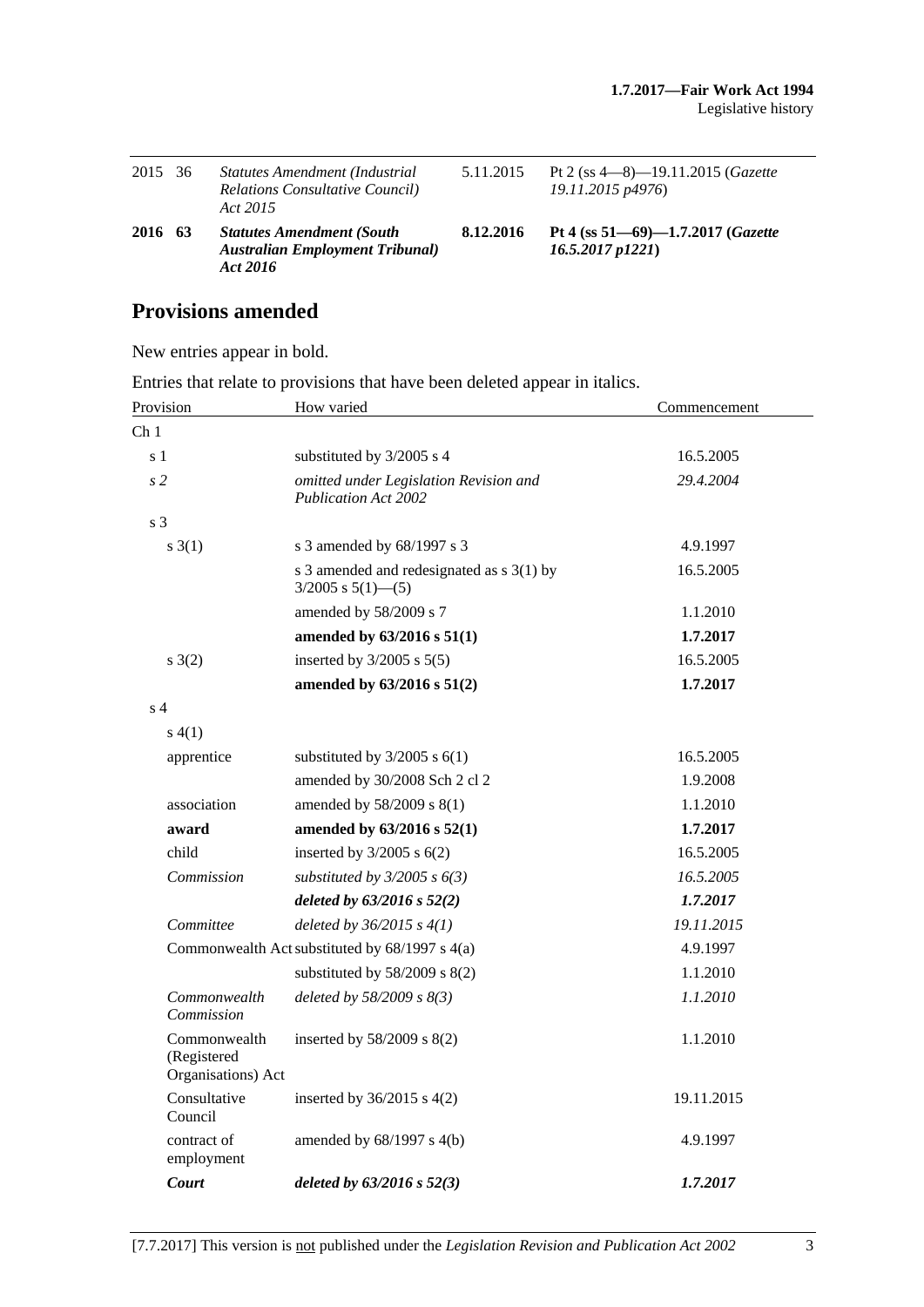| <b>Deputy President</b>        | deleted by $63/2016$ s $52(4)$                     | 1.7.2017  |
|--------------------------------|----------------------------------------------------|-----------|
| domestic partner               | inserted by 43/2006 s 98(1)                        | 1.6.2007  |
|                                |                                                    |           |
| Employee<br><b>Ombudsman</b>   | deleted by $1/2015 s 4(1)$                         | 10.4.2015 |
| employer                       | amended by 39/1995 Sch 5                           | 17.7.1995 |
| enterprise<br>agreement        | amended by $67/1995$ s $3(a)$                      | 31.8.1995 |
|                                | amended by $3/2005$ s $6(4)$                       | 16.5.2005 |
| enterprise<br>agreement matter | deleted by $63/2016$ s $52(5)$                     | 1.7.2017  |
| evidentiary<br>material        | deleted by $63/2016$ s $52(6)$                     | 1.7.2017  |
| examinable<br>arrangements     | deleted by $63/2016$ s $52(7)$                     | 1.7.2017  |
|                                | Fair Work Australia inserted by 58/2009 s 8(4)     | 1.1.2010  |
| family                         | inserted by $3/2005$ s $6(5)$                      | 16.5.2005 |
|                                | amended by 43/2006 s 98(2)                         | 1.6.2007  |
| <b>Full Commission</b>         | deleted by $63/2016$ s $52(8)$                     | 1.7.2017  |
| <b>Full Court</b>              | deleted by $63/2016$ s $52(9)$                     | 1.7.2017  |
| (indexed)                      | inserted by $67/1995$ s 3(b)                       | 31.8.1995 |
|                                | industrial authority amended by 58/2009 s 8(5)     | 1.1.2010  |
|                                | amended by 63/2016 s 52(10)                        | 1.7.2017  |
| industrial<br>instrument       | inserted by $68/1997$ s $4(c)$                     | 4.9.1997  |
|                                | amended by 58/2009 s 8(6)                          | 1.1.2010  |
| industrial matter              | amended by $3/2005$ s $6(6)$ — $(8)$               | 16.5.2005 |
| or Registrar                   | Industrial Registrar amended by $58/2009$ s $8(7)$ | 1.1.2010  |
|                                | deleted by $63/2016$ s $52(11)$                    | 1.7.2017  |
| inspector                      | substituted by $63/2016$ s $52(12)$                | 1.7.2017  |
| junior                         | amended by $3/2005$ s $6(9)$                       | 16.5.2005 |
| organisation                   | amended by 58/2009 s 8(8)                          | 1.1.2010  |
| peak entity                    | inserted by $3/2005$ s $6(10)$                     | 16.5.2005 |
|                                | (d) deleted by $1/2015$ s $4(2)$                   | 10.4.2015 |
| <b>President</b>               | substituted by $63/2016$ s $52(13)$                | 1.7.2017  |
| Presidential<br><b>Member</b>  | deleted by $63/2016$ s $52(14)$                    | 1.7.2017  |
| public employee                | amended by 36/2003 s 6                             | 29.4.2004 |
|                                | amended by 84/2009 s 125                           | 1.2.2010  |
| registered agent               | amended by 63/2016 s 52(15)                        | 1.7.2017  |
| Registrar                      | inserted by 63/2016 s 52(16)                       | 1.7.2017  |
| rules                          | substituted by 63/2016 s 52(17)                    | 1.7.2017  |
| <b>SAET</b>                    | inserted by 63/2016 s 52(17)                       | 1.7.2017  |
| spouse                         | inserted by 43/2006 s 98(3)                        | 1.6.2007  |
| taxi                           | inserted by 68/1997 s 4(d)                         | 4.9.1997  |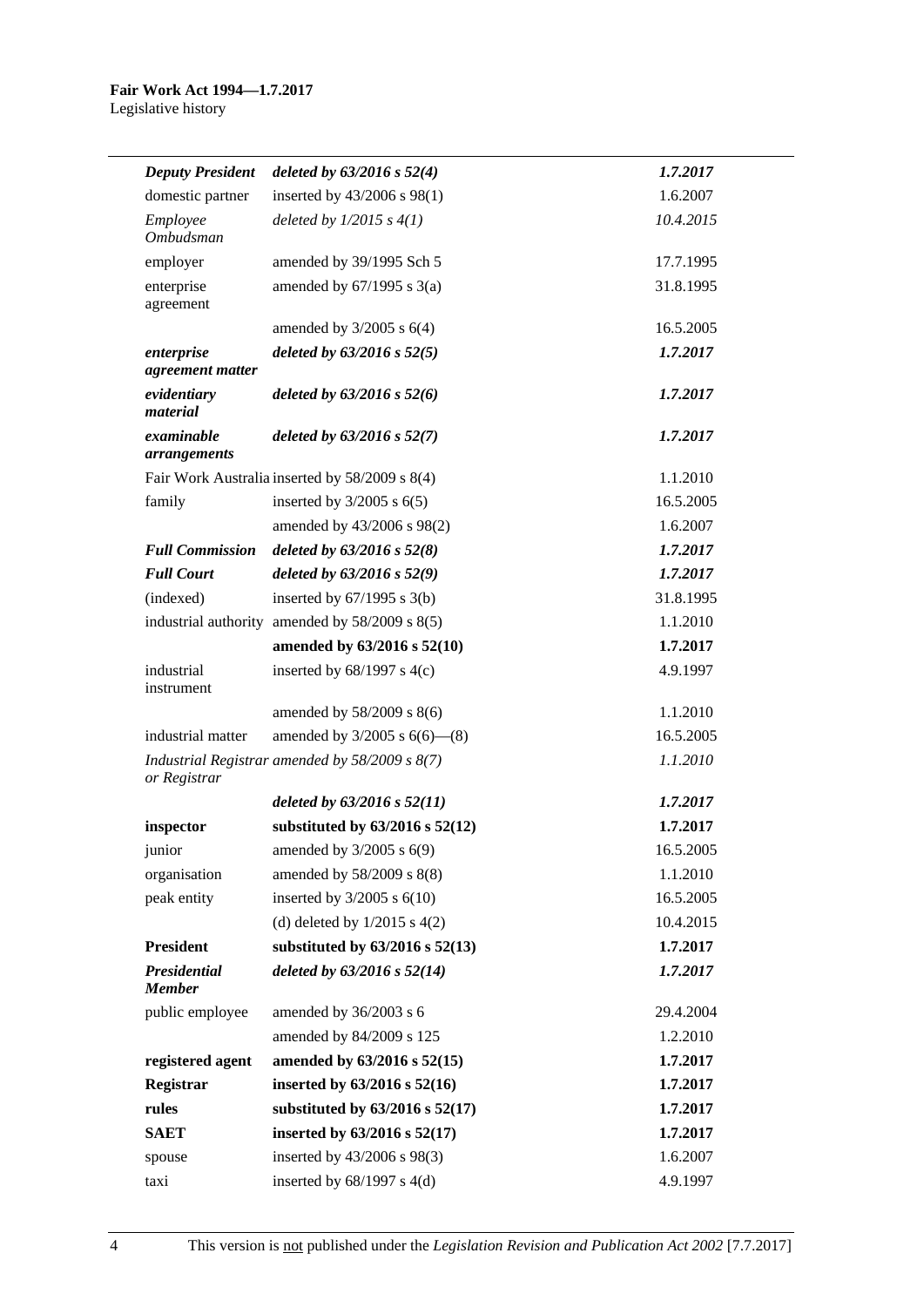#### **1.7.2017—Fair Work Act 1994** Legislative history

| trainee                                | deleted by $3/2005 s 6(11)$                | 16.5.2005  |
|----------------------------------------|--------------------------------------------|------------|
| workplace                              | inserted by $3/2005$ s $6(11)$             | 16.5.2005  |
| s(4(2)                                 | deleted by $3/2005 s 6(12)$                | 16.5.2005  |
| s(4(3))                                | amended by $3/2005$ s $6(13)$              | 16.5.2005  |
| s(4)                                   | inserted by $67/1995$ s 3(c)               | 31.8.1995  |
| $s \, 4(5)$                            | inserted by $3/2005$ s $6(14)$             | 16.5.2005  |
|                                        | deleted by 63/2016 s 52(18)                | 1.7.2017   |
| s <sub>5</sub>                         |                                            |            |
| s 5(1)                                 | amended by $3/2005$ s $7(1)$ —(3)          | 16.5.2005  |
| $s\,5(3)$                              | substituted by $3/2005$ s $7(4)$           | 16.5.2005  |
| $s 5(4)$ and (5)                       | inserted by $3/2005$ s $7(4)$              | 16.5.2005  |
| s <sub>6</sub>                         | amended by 43/2006 s 99                    | 1.6.2007   |
| Ch 2 before substitution<br>by 63/2016 |                                            |            |
| Ch 2 Pt 1                              |                                            |            |
| s <sub>7</sub>                         |                                            |            |
| s(7)                                   | (d) deleted by $1/2015 s 5(1)$             | 10.4.2015  |
|                                        | amended by $36/2015$ s $5(1)$              | 19.11.2015 |
| $s \, 7(4)$                            | substituted by $36/2015$ s $5(2)$          | 19.11.2015 |
| $s \, 7(5)$                            | amended by $1/2015 s 5(2)$                 | 10.4.2015  |
| Ch 2 Pt 2                              |                                            |            |
| Ch 2 Pt 2 Div 2                        |                                            |            |
| s <sub>12</sub>                        | amended by $3/2005$ s $8(1)$ , (2)         | 16.5.2005  |
| $s$ 15 $A$                             | inserted by $3/2005 s9$                    | 16.5.2005  |
| Ch 2 Pt 2 Div 4                        | amended by 84/1995 ss 10, 11               | 21.12.1995 |
|                                        | substituted by $57/1996$ s 2               | 8.8.1996   |
| Ch 2 Pt 3                              |                                            |            |
| Ch 2 Pt 3 Div 2                        | deleted by 3/2005 s 10                     | 16.5.2005  |
| Ch 2 Pt 3 Div 3                        |                                            |            |
| s26                                    | amended by 3/2005 s 11                     | 16.5.2005  |
|                                        | amended by $30/2008$ Sch 2 cl $3(1)$ , (2) | 1.9.2008   |
| Ch 2 Pt 3 Div 4                        |                                            |            |
| s 29                                   |                                            |            |
| $s\,29(2)$                             | amended by 84/2009 s 126                   | 1.2.2010   |
| $s 29(4a)$ and $(4b)$                  | inserted by $58/2009 s 9(1)$               | 1.1.2010   |
| $s\,29(6)$                             | inserted by $58/2009$ s $9(2)$             | 1.1.2010   |
| s30                                    |                                            |            |
| $s \, 30(2)$                           | amended by 84/2009 s 127                   | 1.2.2010   |
| s <sub>32</sub>                        | substituted by 3/2005 s 12                 | 16.5.2005  |
| s 33                                   |                                            |            |
| $s \, 33(5)$                           | amended by 3/2005 s 13                     | 16.5.2005  |
| Ch 2 Pt 3 Div 5                        |                                            |            |
| s 34                                   |                                            |            |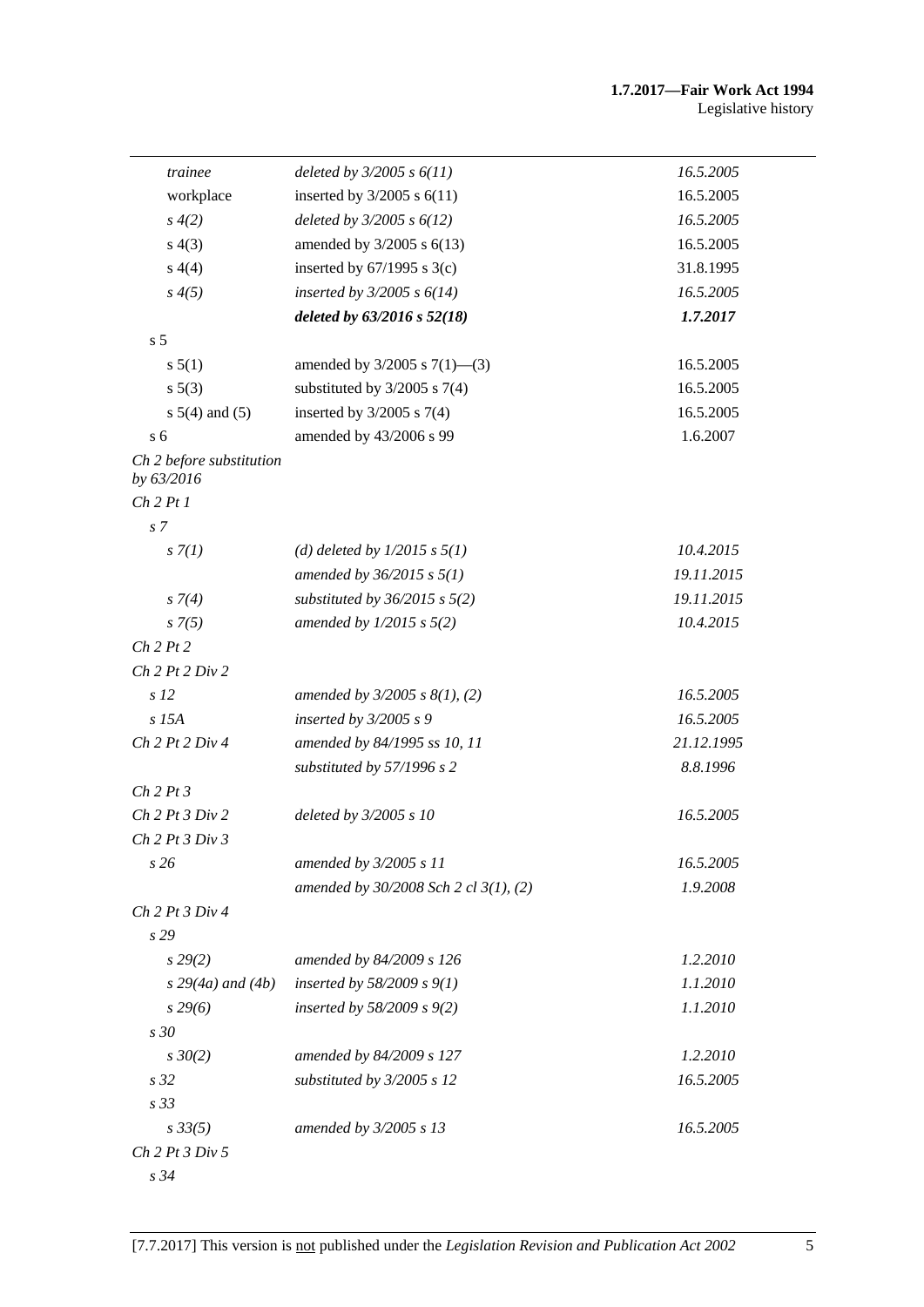#### **Fair Work Act 1994—1.7.2017** Legislative history

| $s \frac{34(2)}{2}$                           | amended by 84/2009 s 128             | 1.2.2010   |
|-----------------------------------------------|--------------------------------------|------------|
| $s \, 34(3)$                                  | substituted by 3/2005 s 14           | 16.5.2005  |
| $s \, 34(4)$ and (5)                          | deleted by 3/2005 s 14               | 16.5.2005  |
| s <sub>35</sub>                               | substituted by 3/2005 s 15           | 16.5.2005  |
| s36                                           |                                      |            |
| $s \, 36(1)$                                  | amended by 36/2003 s 7               | 29.4.2004  |
|                                               | amended by 84/2009 s 129             | 1.2.2010   |
| $s \, 36(4)$                                  | amended by 3/2005 s 16               | 16.5.2005  |
| s36A                                          | inserted by $74/1996$ s $2(1)$       | 8.8.1994   |
| Ch 2 Pt 3 Div 6                               |                                      |            |
| s 37                                          |                                      |            |
| $s \frac{37}{3a}$                             | inserted by 58/2009 s 10             | 1.1.2010   |
| Ch 2 Pt 3 Div 7                               |                                      |            |
| s 39                                          |                                      |            |
| $s \, 39(3)$                                  | amended by $1/2015 s 6$              | 10.4.2015  |
| $s \, 39(4)$                                  | substituted by 68/1997 s 5           | 4.9.1997   |
|                                               | deleted by 3/2005 s 17               | 16.5.2005  |
| s 40                                          |                                      |            |
| $s\,40(1)$                                    | amended by $30/2008$ Sch 2 cl $4(1)$ | 1.9.2008   |
| $s\,40(2)$                                    | substituted by 68/1997 s 6           | 4.9.1997   |
|                                               | deleted by 3/2005 s 18               | 16.5.2005  |
|                                               | inserted by 30/2008 Sch 2 cl 4(2)    | 1.9.2008   |
| Ch 2 Pt 4 Div 3                               |                                      |            |
| $s\,44$                                       | amended by 41/2006 s 45              | 1.4.2007   |
| Ch 2 Pt 4 Div 3A                              | inserted by $3/2005 s 19$            | 16.5.2005  |
| Ch 2 Pt 5 Div 2 before<br>deletion by 36/2015 |                                      |            |
| s <sub>51</sub>                               |                                      |            |
| $s \, 5I(1)$<br>s <sub>52</sub>               | amended by 84/2009 s 130             | 1.2.2010   |
| s 52(5)                                       | amended by 84/2009 s 131             | 1.2.2010   |
| s <sub>53</sub>                               | amended by 84/2009 s 132             | 1.2.2010   |
| Ch 2 Pt 5 Div 3 before<br>deletion by 36/2015 |                                      |            |
| s <sub>55</sub>                               |                                      |            |
| s 55(3)                                       | amended by 84/2009 s 133             | 1.2.2010   |
| $s$ 55 $A$                                    | inserted by 84/2009 s 134            | 1.2.2010   |
| Ch 2 Pt 5                                     | deleted by $36/2015 s 6$             | 19.11.2015 |
| Ch 2 Pt 6 Div 1 before<br>deletion by 1/2015  |                                      |            |
| s <sub>58</sub>                               |                                      |            |
| $s\,58(1)$                                    | amended by $3/2005$ s 20             | 16.5.2005  |
| s 58(2)                                       | amended by 84/2009 s 135             | 1.2.2010   |
| $s\,62$                                       |                                      |            |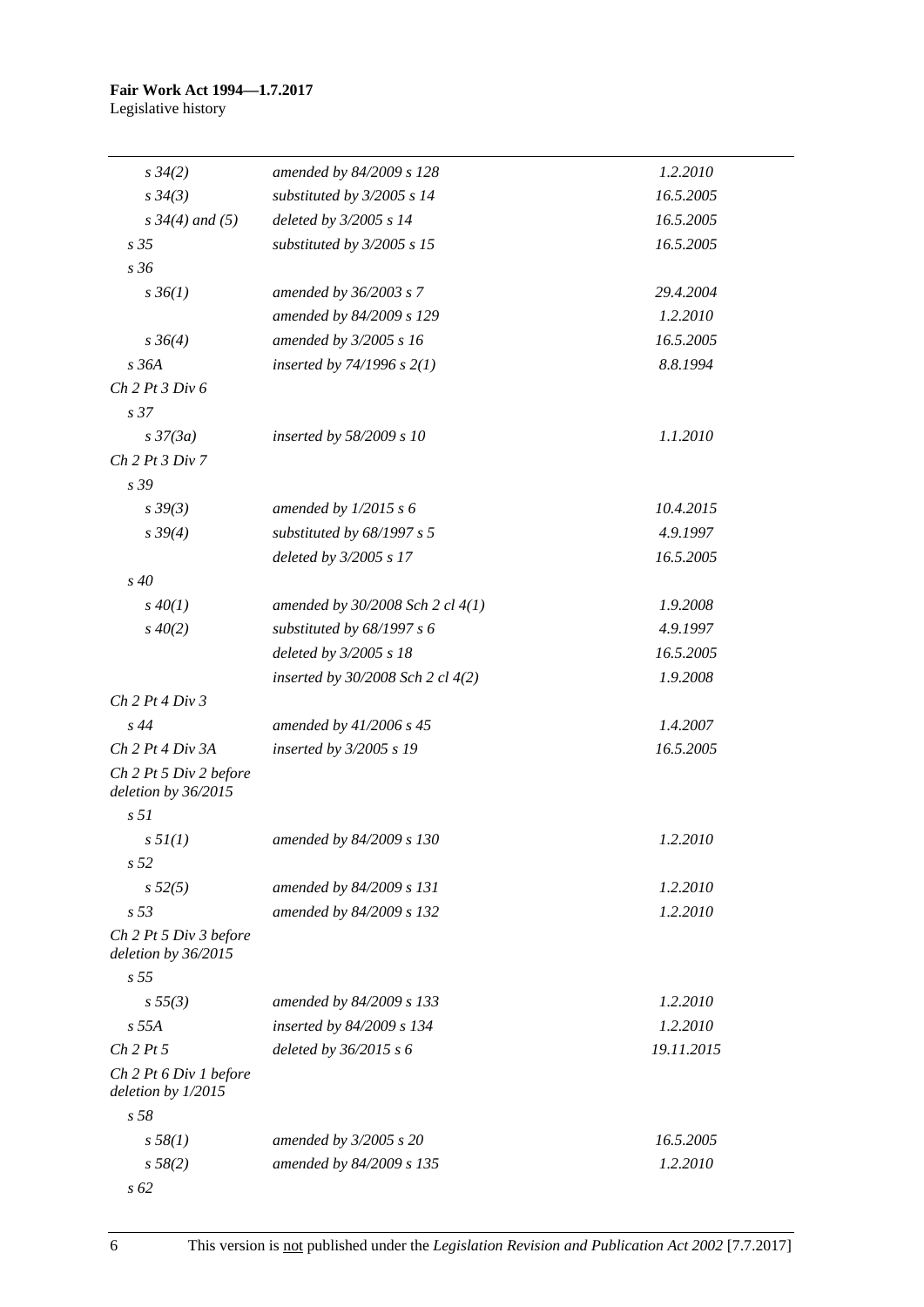| $s\,62(4)$         | inserted by $3/2005 s 21$                                                 | 16.5.2005 |
|--------------------|---------------------------------------------------------------------------|-----------|
| Ch 2 Pt 6 Div 1    | deleted by $1/2015 s 7$                                                   | 10.4.2015 |
| Ch 2 Pt 6 Div 2    |                                                                           |           |
| $s\,64$            |                                                                           |           |
| s 64(1)            | (a) deleted by $1/2015 s 8$                                               | 10.4.2015 |
| $s\,65$            |                                                                           |           |
| s 65(1)            | s 65 amended and redesignated as $s$ 65(1) by<br>$3/2005$ s 22(1) and (2) | 16.5.2005 |
| $s\,65(2)$ and (3) | inserted by $3/2005$ s $22(2)$                                            | 16.5.2005 |
| Ch <sub>2</sub>    | substituted by 63/2016 s 53                                               | 1.7.2017  |
| Ch <sub>3</sub>    |                                                                           |           |
| Ch 3 Pt 1          |                                                                           |           |
| Ch 3 Pt 1 Div 1    | heading inserted by 3/2005 s 23                                           | 16.5.2005 |
| s 68               |                                                                           |           |
| s 68(2)            | amended by 33/1999 Sch (item 30)                                          | 1.7.1999  |
| s68(6)             | inserted by 3/2005 s 24                                                   | 16.5.2005 |
| Ch 3 Pt 1 Div 2    | heading inserted by 3/2005 s 25                                           | 16.5.2005 |
| s 69               |                                                                           |           |
| s 69(1)            | amended by $3/2005$ s $26(1)$                                             | 16.5.2005 |
| $s\,69(3)$         | inserted by 3/2005 s 26(2)                                                | 16.5.2005 |
|                    | amended by 63/2016 s 54(1)                                                | 1.7.2017  |
| s 70               |                                                                           |           |
| 570(1)             | amended by $3/2005$ s $27(1)$                                             | 16.5.2005 |
| 570(2)             | amended by 3/2005 s 27(2)                                                 | 16.5.2005 |
|                    | amended by 63/2016 s 54(1)                                                | 1.7.2017  |
| $s \, 70(3)$       | substituted by $3/2005$ s $27(3)$                                         | 16.5.2005 |
|                    | amended by 63/2016 s 54(2)                                                | 1.7.2017  |
| $s \, 70(4)$       | inserted by $3/2005$ s $27(3)$                                            | 16.5.2005 |
|                    | amended by 63/2016 s 54(1)                                                | 1.7.2017  |
| s 70A              | inserted by 3/2005 s 28                                                   | 16.5.2005 |
| $s$ 70A $(2)$      | amended by 63/2016 s 54(1)                                                | 1.7.2017  |
| $s$ 70A(3)         | amended by 63/2016 s 54(2)                                                | 1.7.2017  |
| $s$ 70A $(4)$      | amended by 63/2016 s 54(1)                                                | 1.7.2017  |
| s 71               |                                                                           |           |
| s 71(2)            | amended by 63/2016 s 54(1)                                                | 1.7.2017  |
| $s \, 71(3)$       | substituted by 3/2005 s 29                                                | 16.5.2005 |
|                    | amended by 63/2016 s 54(2)                                                | 1.7.2017  |
| $s \, 71(4)$       | inserted by 3/2005 s 29                                                   | 16.5.2005 |
|                    | amended by 63/2016 s 54(1)                                                | 1.7.2017  |
| Ch 3 Pt 2          |                                                                           |           |
| s 72               |                                                                           |           |
| $s\,72(2)$         | amended by 63/2016 s 54(1)                                                | 1.7.2017  |
| $s\ 72(3)$         | substituted by 3/2005 s 30                                                | 16.5.2005 |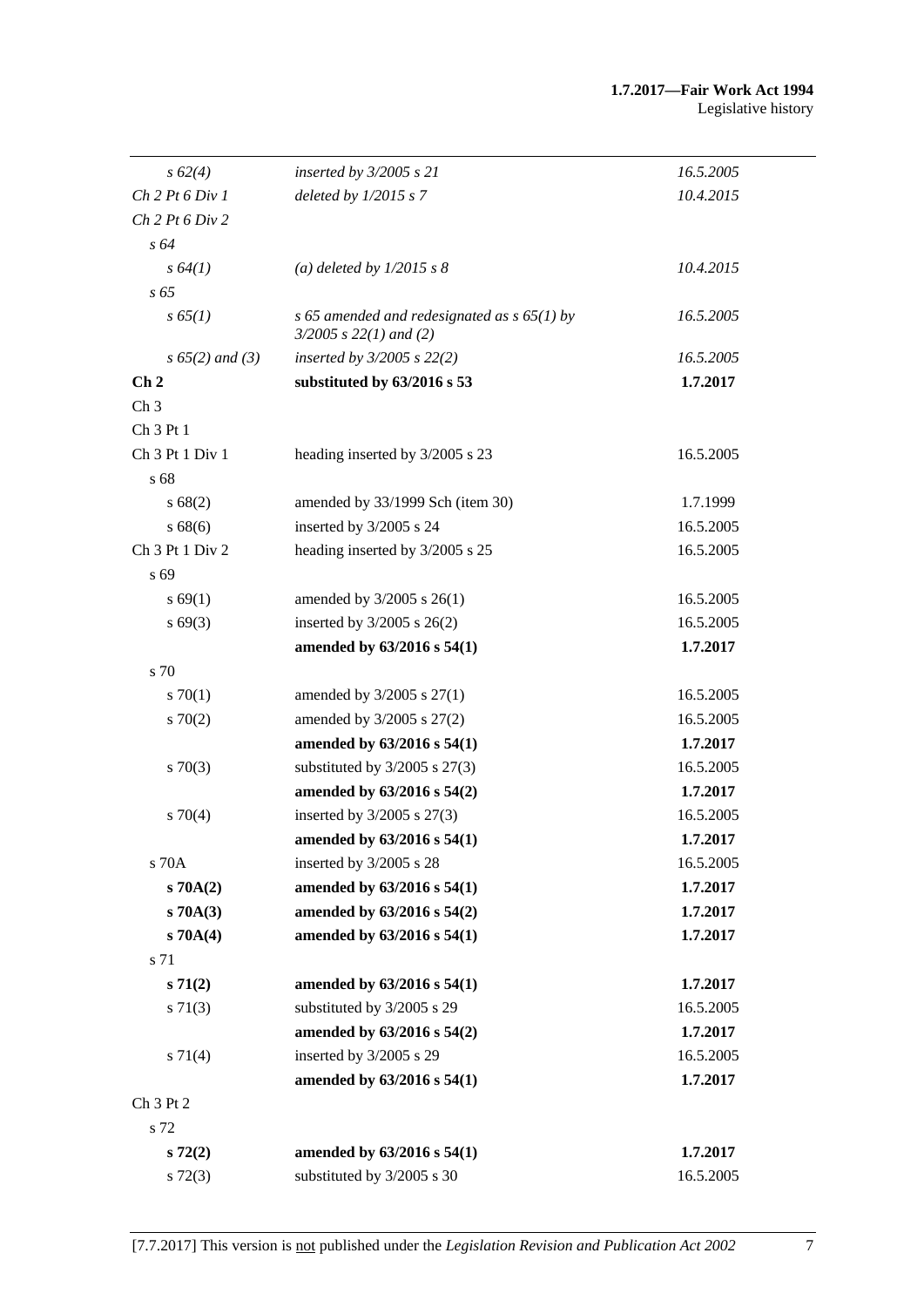|                    | amended by 63/2016 s 54(2)           | 1.7.2017  |
|--------------------|--------------------------------------|-----------|
| $s \, 72(4)$       | inserted by 3/2005 s 30              | 16.5.2005 |
|                    | amended by 63/2016 s 54(1)           | 1.7.2017  |
| $s$ 72 $A$         | inserted by 3/2005 s 31              | 16.5.2005 |
| $s 72A(1)$ and (3) | amended by 63/2016 s 54(2)           | 1.7.2017  |
| $s$ 72A $(4)$      | amended by 63/2016 s 54(1)           | 1.7.2017  |
| $s 72A(6)$ - (8)   | amended by 63/2016 s 54(1), (2)      | 1.7.2017  |
| s 72B              | inserted by 3/2005 s 31              | 16.5.2005 |
| $s$ 72B(1) and (2) | amended by 63/2016 s 54(2)           | 1.7.2017  |
| $s$ 72 $B(3)$      | amended by 63/2016 s 54(1)           | 1.7.2017  |
| s 72B(4)           | amended by 63/2016 s 54(1), (2)      | 1.7.2017  |
| s 72B(5)           | amended by $63/2016$ s $54(3)$ , (4) | 1.7.2017  |
| s 72B(7)           | amended by 63/2016 s 54(1), (3)      | 1.7.2017  |
| $s$ 72 $B(8)$      | amended by 63/2016 s 54(4)           | 1.7.2017  |
| s 75               | substituted by 67/1995 s 4           | 31.8.1995 |
| s 75(1)            | amended by 3/2005 s 32(1)            | 16.5.2005 |
| $s \, 75(2)$       | substituted by $3/2005$ s $32(2)$    | 16.5.2005 |
| $s \, 75(5)$       | amended by $1/2015$ s $9(1)$         | 10.4.2015 |
| $s \, 75(6)$       | deleted by $1/2015 s 9(2)$           | 10.4.2015 |
| $s \, 75(8)$       | deleted by $1/2015 s 9(3)$           | 10.4.2015 |
| s 76               |                                      |           |
| s76(1)             | amended by 63/2016 s 54(3)           | 1.7.2017  |
| $s \, 76(2)$       | amended by 3/2005 s 33(1)            | 16.5.2005 |
|                    | amended by 1/2015 s 10               | 10.4.2015 |
| $s \, 76(3)$       | amended by 3/2005 s 33(2)            | 16.5.2005 |
| $s \, 76(5a)$      | inserted by $3/2005$ s $33(3)$       | 16.5.2005 |
|                    | amended by 12/2013 Sch 1 cl 15       | 1.7.2014  |
| $s \, 76(6)$       | inserted by 67/1995 s 5              | 31.8.1995 |
|                    | amended by 3/2005 s 33(4)            | 16.5.2005 |
| $s \, 76(7)$       | inserted by $67/1995$ s 5            | 31.8.1995 |
| s 76A              | inserted by 3/2005 s 34              | 16.5.2005 |
| $s 76A(3)$ and (5) | amended by 63/2016 s 54(4)           | 1.7.2017  |
| s 77               |                                      |           |
| s 77(1)            | amended by 43/2006 s 100             | 1.6.2007  |
| s 77(2)            | amended by 63/2016 s 54(3)           | 1.7.2017  |
| s 78               | amended by 63/2016 s 54(3)           | 1.7.2017  |
| s 79               |                                      |           |
| $s \, 79(1)$       | amended by $67/1995$ s $6(a)$ , (b)  | 31.8.1995 |
|                    | amended by $68/1997$ s $7(a)$ —(c)   | 4.9.1997  |
|                    | amended by 3/2005 s 35(1), (2)       | 16.5.2005 |
|                    | amended by 58/2009 s 11(1)           | 1.1.2010  |
|                    | amended by 1/2015 s 11(1)            | 10.4.2015 |
|                    | amended by 63/2016 s 54(3)           | 1.7.2017  |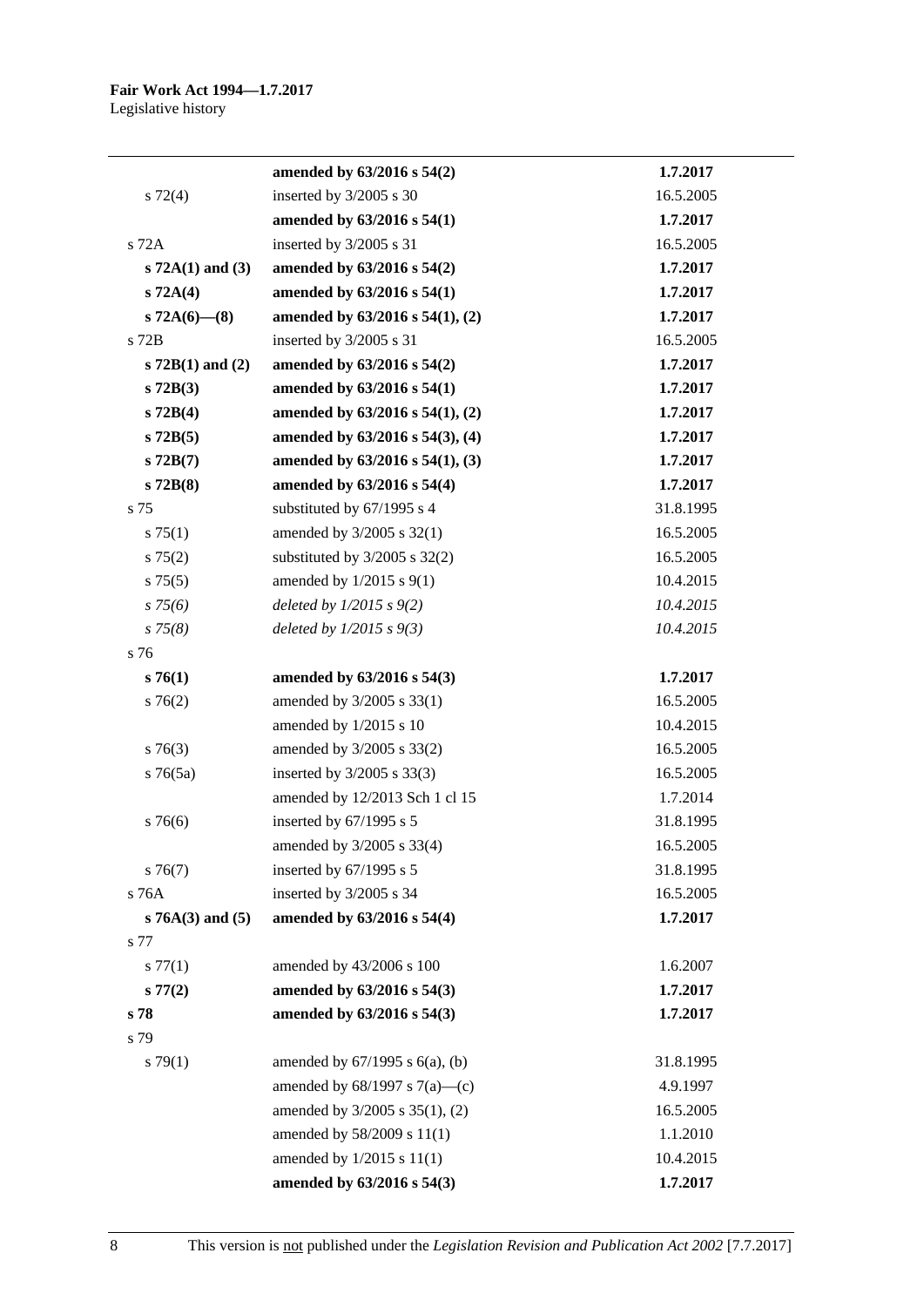| $s \, 79(1a)$         | inserted by $68/1997$ s $7(d)$       | 4.9.1997  |
|-----------------------|--------------------------------------|-----------|
| $s \, 79(1b)$         | inserted by $68/1997$ s $7(d)$       | 4.9.1997  |
|                       | amended by 63/2016 s 54(3)           | 1.7.2017  |
| $s \, 79(1c)$         | inserted by $3/2005$ s $35(3)$       | 16.5.2005 |
|                       | amended by 63/2016 s 54(3)           | 1.7.2017  |
| s79(2)                | amended by 63/2016 s 54(4)           | 1.7.2017  |
| s79(3)                | amended by 63/2016 s 54(3), (4)      | 1.7.2017  |
| s79(4)                | amended by 63/2016 s 54(3)           | 1.7.2017  |
| s79(5)                | amended by $68/1997$ s $7(e)$        | 4.9.1997  |
|                       | amended by 58/2009 s 11(2)           | 1.1.2010  |
|                       | amended by $63/2016$ s $54(1)$ , (3) | 1.7.2017  |
| s79(6)                | amended by 63/2016 s 54(1), (3)      | 1.7.2017  |
| s79(7)                | inserted by $67/1995$ s $6(c)$       | 31.8.1995 |
|                       | amended by 63/2016 s 54(3)           | 1.7.2017  |
| $s\,79(8)$            | inserted by $67/1995 s 6(c)$         | 31.8.1995 |
|                       | deleted by $1/2015 s 11(2)$          | 10.4.2015 |
| s 79 $(9)$ and $(10)$ | inserted by $67/1995$ s $6(c)$       | 31.8.1995 |
|                       | amended by 63/2016 s 54(3)           | 1.7.2017  |
| s79(11)               | inserted by 3/2005 s 35(4)           | 16.5.2005 |
|                       | amended by 63/2016 s 54(3), (4)      | 1.7.2017  |
| s 80                  |                                      |           |
| s 80(2)               | amended by 63/2016 s 54(3)           | 1.7.2017  |
| s 80(4)               | amended by 1/2015 s 12               | 10.4.2015 |
|                       | amended by 63/2016 s 54(4)           | 1.7.2017  |
| $s\,80(5)$            | amended by 68/1997 Sch cl 1          | 4.9.1997  |
|                       | amended by 63/2016 s 54(3)           | 1.7.2017  |
| s 81                  |                                      |           |
| s 81(4)               | inserted by 3/2005 s 36              | 16.5.2005 |
| s 81(5)               | inserted by 3/2005 s 36              | 16.5.2005 |
|                       | amended by 63/2016 s 54(3)           | 1.7.2017  |
| s 81(6)               | inserted by 3/2005 s 36              | 16.5.2005 |
| s 81(7)               | inserted by 3/2005 s 36              | 16.5.2005 |
|                       | amended by 63/2016 s 54(3), (4)      | 1.7.2017  |
| s 81(8)               | inserted by 3/2005 s 36              | 16.5.2005 |
| s 81(9)               | inserted by 3/2005 s 36              | 16.5.2005 |
|                       | amended by 63/2016 s 54(4)           | 1.7.2017  |
| s $81(10)$ and $(11)$ | inserted by 3/2005 s 36              | 16.5.2005 |
| s 82                  |                                      |           |
| s 82(1)               | amended by 63/2016 s 54(5)           | 1.7.2017  |
| s 82(2)               | amended by 63/2016 s 54(3)           | 1.7.2017  |
| s 82(3)               | inserted by 3/2005 s 37              | 16.5.2005 |
|                       | amended by 63/2016 s 54(4)           | 1.7.2017  |
| s 83                  | substituted by 68/1997 s 8           | 4.9.1997  |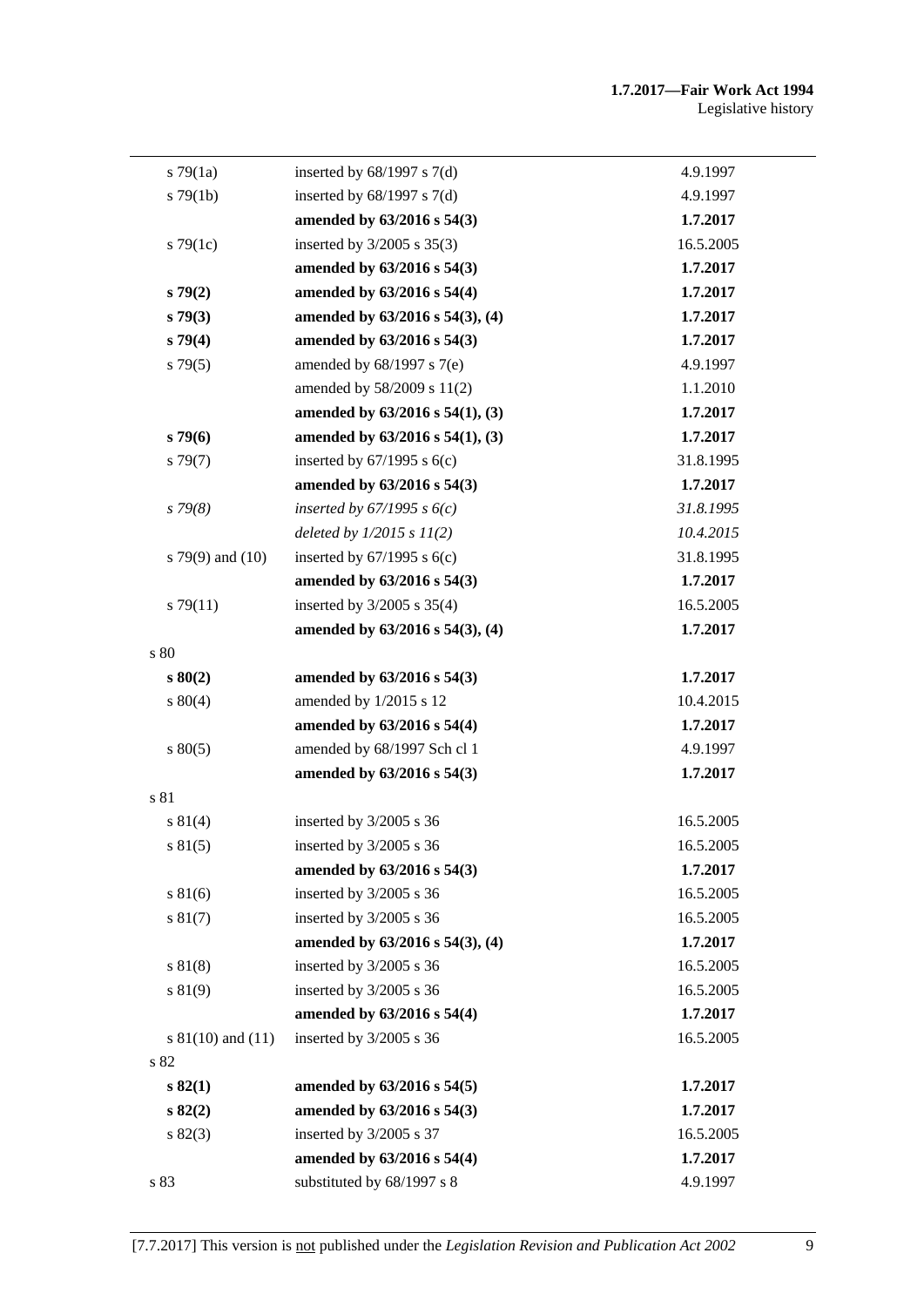| s 83(1)                | amended by 3/2005 s 38                        | 16.5.2005 |
|------------------------|-----------------------------------------------|-----------|
| $s 83(2)$ and (3)      | amended by 63/2016 s 54(3)                    | 1.7.2017  |
| s 84                   |                                               |           |
| s 84(1)                | amended by 3/2005 s 39(1)                     | 16.5.2005 |
|                        | amended by 63/2016 s 54(4)                    | 1.7.2017  |
| s 84(2)                | amended by 63/2016 s 54(3)                    | 1.7.2017  |
| s 84(3)                | amended by 63/2016 s 54(4)                    | 1.7.2017  |
| s 84(4)                | substituted by $3/2005$ s $39(2)$             | 16.5.2005 |
|                        | amended by 63/2016 s 54(3)                    | 1.7.2017  |
| s 84(5)                | inserted by 67/1995 s 7                       | 31.8.1995 |
|                        | substituted by $3/2005$ s $39(2)$             | 16.5.2005 |
|                        | amended by 63/2016 s 54(3)                    | 1.7.2017  |
| s 84(6)                | inserted by 3/2005 s 39(2)                    | 16.5.2005 |
|                        | amended by 63/2016 s 54(3)                    | 1.7.2017  |
| s 85                   |                                               |           |
| $s 85(1)$ and (2)      | amended by 63/2016 s 54(3)                    | 1.7.2017  |
| s 85(3)                | amended by 63/2016 s 54(4)                    | 1.7.2017  |
| s 86                   | amended by 63/2016 s 54(3), (4)               | 1.7.2017  |
| $\sqrt{s}$ 88          |                                               |           |
| s 88(1)                | amended by 68/1997 Sch cl 2                   | 4.9.1997  |
| s 89                   | deleted by $3/2005 s 40$                      | 16.5.2005 |
| Ch 3 Pt 3              |                                               |           |
| Ch 3 Pt 3 Div 1        |                                               |           |
| s 90                   |                                               |           |
| $s \, 90(1)$           | amended by 63/2016 s 54(4)                    | 1.7.2017  |
| $s \, 90(2)$           | amended by 63/2016 s 54(3)                    | 1.7.2017  |
| $s\ 90(3)$             | substituted by 3/2005 s 41                    | 16.5.2005 |
|                        | amended by 63/2016 s 54(4)                    | 1.7.2017  |
| $s\,90(4)$             | amended by $63/2016$ s $54(3)$ , $(4)$        | 1.7.2017  |
| $s\,90\,(6)$ and $(7)$ | amended by 63/2016 s 54(3)                    | 1.7.2017  |
| s 90A                  | inserted by 3/2005 s 42                       | 16.5.2005 |
|                        | amended by 63/2016 s 54(3)                    | 1.7.2017  |
| s 91                   |                                               |           |
| $s\,91(1)$             | s 91 redesignated as $s$ 91(1) by 3/2005 s 43 | 16.5.2005 |
|                        | amended by 63/2016 s 54(3)                    | 1.7.2017  |
| $s \, 91(2)$           | inserted by 3/2005 s 43                       | 16.5.2005 |
| $s\ 91(3)$             | inserted by 3/2005 s 43                       | 16.5.2005 |
|                        | amended by 63/2016 s 54(3)                    | 1.7.2017  |
| s 92                   |                                               |           |
| $s\,92(1)$             | amended by 63/2016 s 54(3)                    | 1.7.2017  |
| $s\,92(2)$             | amended by 58/2009 s 12(1), (2)               | 1.1.2010  |
|                        | amended by 63/2016 s 54(3)                    | 1.7.2017  |
| s 98                   | substituted by 3/2005 s 44                    | 16.5.2005 |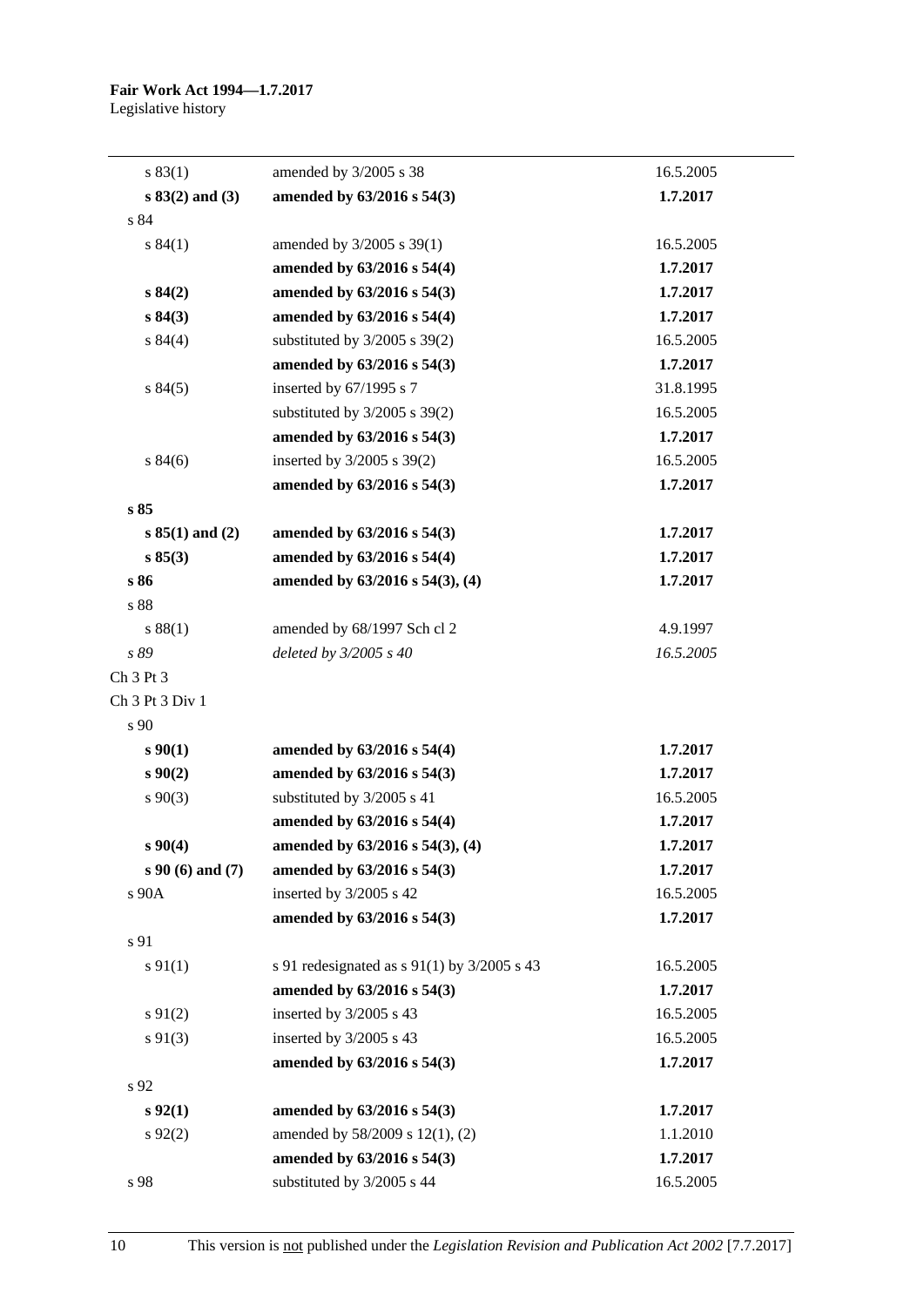| Ch 3 Pt 3 Div 1A                  | inserted by 3/2005 s 45              | 16.5.2005 |
|-----------------------------------|--------------------------------------|-----------|
| s 98A                             |                                      |           |
| s 98A(1)                          | amended by $63/2016$ s $54(3)$ , (4) | 1.7.2017  |
| $s$ 98A(2) and (3)                | amended by 63/2016 s 54(3)           | 1.7.2017  |
| $s$ 98A(4) and (5)                | amended by 63/2016 s 54(4)           | 1.7.2017  |
| Ch 3 Pt 3 Div 1B                  | inserted by 3/2005 s 45              | 16.5.2005 |
| s 98B                             |                                      |           |
| $s$ 98B(1)                        | amended by $63/2016$ s $54(3)$ , (4) | 1.7.2017  |
| $s$ 98B(2)                        | amended by 63/2016 s 54(4)           | 1.7.2017  |
| $s$ 98B(3)                        | amended by 63/2016 s 54(3)           | 1.7.2017  |
| Ch 3 Pt 3 Div 2                   | heading substituted by 67/1995 s 8   | 31.8.1995 |
| s 99                              |                                      |           |
| $s\,99(1)$                        | amended by 63/2016 s 54(4)           | 1.7.2017  |
| $s\,99(1a)$                       | inserted by 68/1997 s 9              | 4.9.1997  |
| $s\,99(2)$ —(5)                   | amended by 63/2016 s 54(3)           | 1.7.2017  |
| Ch <sub>3</sub> Pt <sub>3</sub> A | inserted by 3/2005 s 46              | 16.5.2005 |
| s 99C                             |                                      |           |
| $s\,99C(5)$                       | amended by 63/2016 s 54(4)           | 1.7.2017  |
| $s\,99C(6)$                       | amended by 63/2016 s 54(3)           | 1.7.2017  |
| s 99G                             |                                      |           |
| $s\,99G(1)$                       | amended by 63/2016 s 55(1)           | 1.7.2017  |
| $s\,99G(2)$                       | deleted by $63/2016$ s $55(2)$       | 1.7.2017  |
| $s\,99G(3)$                       | amended by 63/2016 s 55(3)           | 1.7.2017  |
| Ch 3 Pt 4                         |                                      |           |
| s 100                             |                                      |           |
| 100(1)                            | amended by 58/2009 s 13              | 1.1.2010  |
|                                   | amended by 63/2016 s 54(2)           | 1.7.2017  |
| $s\ 100(3)$                       | inserted by 3/2005 s 47              | 16.5.2005 |
| $s\ 100(4)$                       | inserted by 3/2005 s 47              | 16.5.2005 |
|                                   | amended by 63/2016 s 54(1)           | 1.7.2017  |
| s 100(5)                          | inserted by 3/2005 s 47              | 16.5.2005 |
|                                   | amended by 63/2016 s 54(1), (2)      | 1.7.2017  |
| s 101                             |                                      |           |
| s 101(1)                          | amended by 63/2016 s 54(1)           | 1.7.2017  |
| s 101(3)                          |                                      |           |
| State industrial<br>authority     | amended by 84/2009 s 136             | 1.2.2010  |
|                                   | amended by 63/2016 s 54(3)           | 1.7.2017  |
| Ch 3 Pt 5                         |                                      |           |
| Ch 3 Pt 5 Div 1                   |                                      |           |
| s 102                             |                                      |           |
| 102(1)                            | amended by 68/1997 Sch cl 3          | 4.9.1997  |
|                                   | amended by 3/2005 s 48(1)            | 16.5.2005 |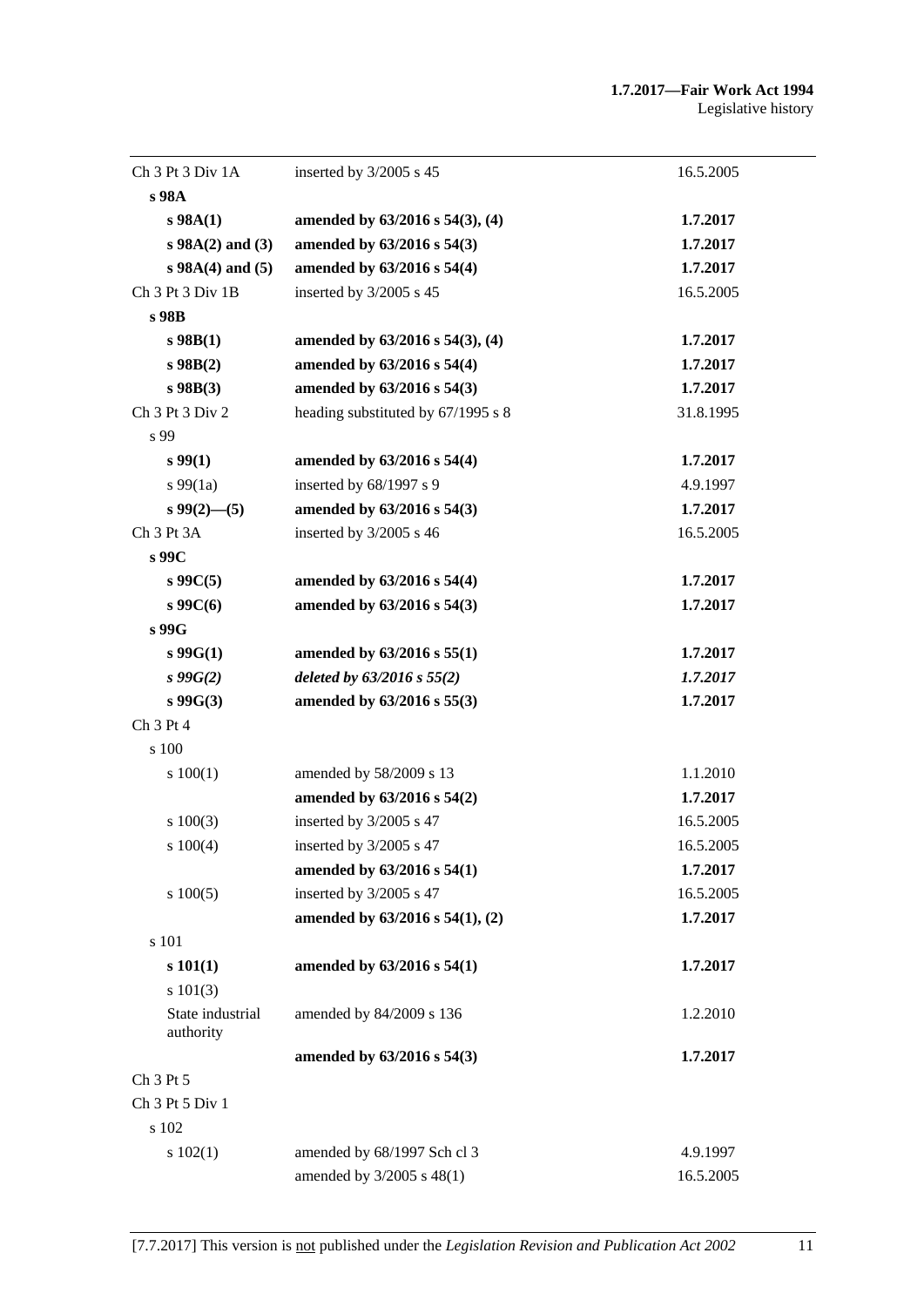| 102(2)                                        | substituted by $3/2005$ s $48(2)$   | 16.5.2005 |
|-----------------------------------------------|-------------------------------------|-----------|
| s $102(2a)$ and $(2b)$                        | inserted by $3/2005$ s $48(2)$      | 16.5.2005 |
| $s\ 102(3)$                                   | amended by 68/1997 Sch cl 4         | 4.9.1997  |
|                                               | amended by 3/2005 s 48(3)           | 16.5.2005 |
| $s\ 102(4)$                                   | amended by 68/1997 Sch cl 5         | 4.9.1997  |
|                                               | amended by 10/1998 s 2              | 2.4.1998  |
|                                               | amended by 3/2005 s 48(4)           | 16.5.2005 |
| s 102(5)                                      | amended by 68/1997 Sch cl 6         | 4.9.1997  |
| s 102(5a)                                     | inserted by 3/2005 s 48(5)          | 16.5.2005 |
| $s\ 102(7)$                                   | amended by 68/1997 Sch cl 7         | 4.9.1997  |
|                                               | substituted by $3/2005$ s 48(6)     | 16.5.2005 |
| s 102(8)                                      | inserted by 3/2005 s 48(6)          | 16.5.2005 |
| s 103                                         |                                     |           |
| s 103(1)                                      | amended by 68/1997 Sch cl 8         | 4.9.1997  |
| $s\ 103(2)$                                   | amended by 68/1997 Sch cl 9         | 4.9.1997  |
| $s\ 103(3)$                                   | amended by 63/2016 s 54(3)          | 1.7.2017  |
| s 103(4)                                      | amended by 68/1997 Sch cl 10        | 4.9.1997  |
| s 103(5)                                      | amended by 63/2016 s 54(3)          | 1.7.2017  |
| Ch 3 Pt 5 Div 2 before<br>deletion by 63/2016 |                                     |           |
| s 104                                         |                                     |           |
| $s$ 104(1)                                    | amended by $3/2005 s 49(1)$         | 16.5.2005 |
| $s$ 104(2)                                    | substituted by $3/2005$ s $49(2)$   | 16.5.2005 |
| $s$ 104(4)                                    | substituted by $3/2005$ s $49(3)$   | 16.5.2005 |
| $s$ 104(4a)                                   | inserted by $3/2005$ s $49(3)$      | 16.5.2005 |
| $s$ 104(5)                                    | amended by $3/2005$ s $49(4)$ , (5) | 16.5.2005 |
| $s$ 104(8)                                    | amended by 68/1997 Sch cl 11        | 4.9.1997  |
| s 104A                                        | inserted by $3/2005$ s 50           | 16.5.2005 |
| Ch 3 Pt 5 Div 2                               | deleted by $63/2016$ s 56           | 1.7.2017  |
| Ch 3 Pt 6                                     | amended by 67/1995 ss 9, 10         | 31.8.1995 |
|                                               | substituted by 68/1997 s 10         | 4.9.1997  |
| Ch 3 Pt 6 Div 1                               |                                     |           |
| s 105                                         |                                     |           |
| adjudicating<br>authority                     | amended by 63/2016 s 54(3)          | 1.7.2017  |
| s 105A                                        |                                     |           |
| s 105A(1)                                     | amended by 30/2008 Sch 2 cl 5       | 1.9.2008  |
|                                               | amended by 63/2016 s 54(3)          | 1.7.2017  |
| s $105A(4)$                                   | amended by 3/2005 s 51              | 16.5.2005 |
| Ch 3 Pt 6 Div 2                               |                                     |           |
| s 106                                         |                                     |           |
| $s\ 106(1)$                                   | amended by 63/2016 s 54(3)          | 1.7.2017  |
| s 106(2)                                      | substituted by $3/2005$ s $52(1)$   | 16.5.2005 |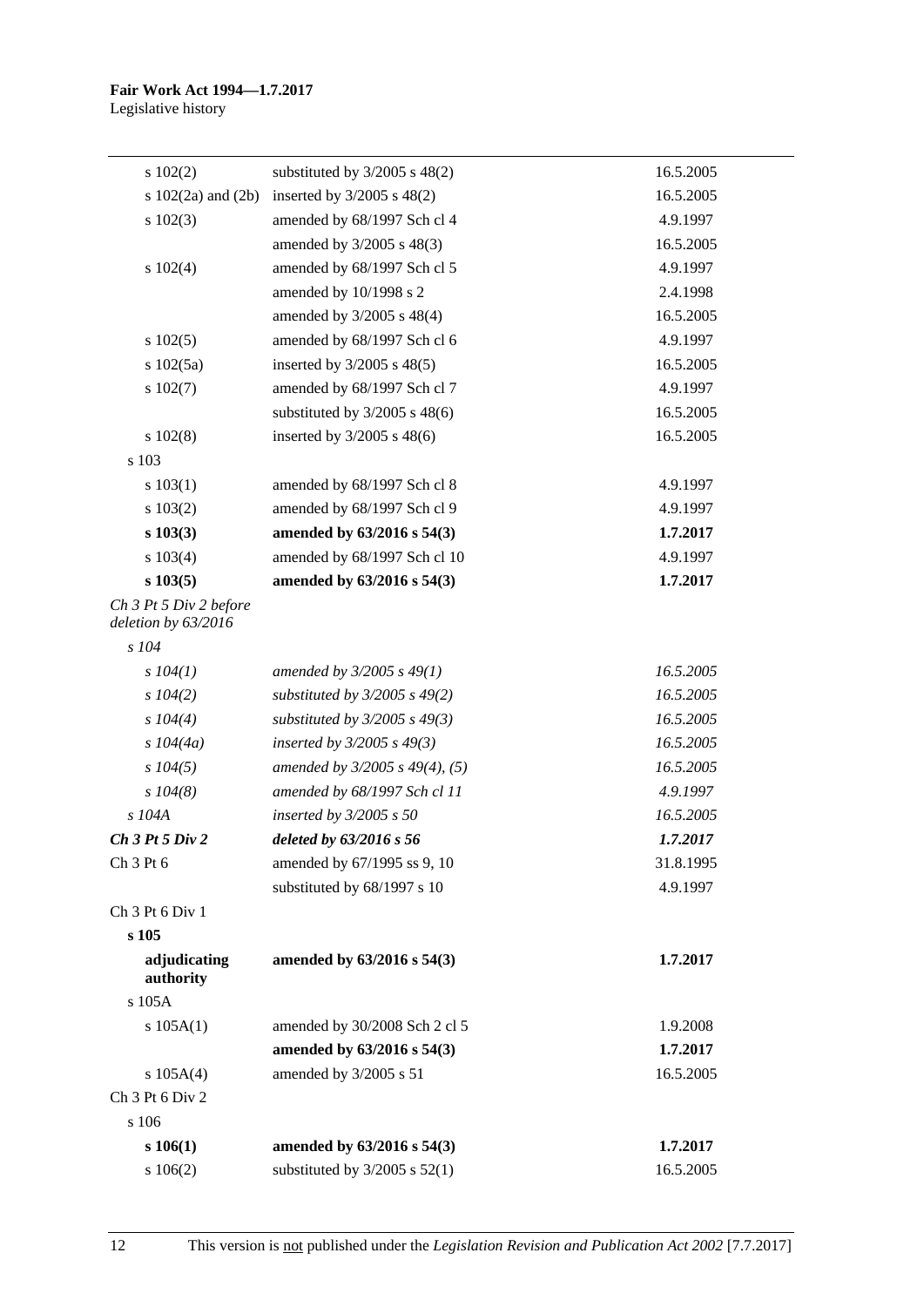| $s\ 106(3)$            | substituted by $3/2005$ s $52(1)$ | 16.5.2005 |
|------------------------|-----------------------------------|-----------|
|                        | amended by 63/2016 s 54(3)        | 1.7.2017  |
| $s\ 106(3a)$           | inserted by $3/2005$ s $52(1)$    | 16.5.2005 |
|                        | amended by 63/2016 s 54(3)        | 1.7.2017  |
| $s\ 106(4)$            | substituted by $3/2005$ s $52(2)$ | 16.5.2005 |
| Ch 3 Pt 6 Div 3        | deleted by 3/2005 s 53            | 16.5.2005 |
| Ch 3 Pt 6 Div 4        |                                   |           |
| s 108                  |                                   |           |
| s 108(1)               | amended by 63/2016 s 54(3)        | 1.7.2017  |
| s 108(2)               | amended by 3/2005 s 54            | 16.5.2005 |
|                        | amended by 63/2016 s 54(3)        | 1.7.2017  |
| s 109                  |                                   |           |
| s 109(1)               | amended by 63/2016 s 54(3)        | 1.7.2017  |
| s $109(1a)$ and $(1b)$ | inserted by 3/2005 s 55           | 16.5.2005 |
|                        | amended by 63/2016 s 54(3), (5)   | 1.7.2017  |
| $s\ 109(2)$            | amended by 63/2016 s 54(3)        | 1.7.2017  |
| $s\ 109(3)$            | amended by 63/2016 s 54(4)        | 1.7.2017  |
| s 109(4)               | amended by 63/2016 s 54(3)        | 1.7.2017  |
| Ch 3 Pt 6 Div 5        |                                   |           |
| s 110                  |                                   |           |
| $s 110(1)$ and $(2)$   | amended by 63/2016 s 54(3)        | 1.7.2017  |
| s 111                  |                                   |           |
| s 111(1)               | amended by 63/2016 s 54(4)        | 1.7.2017  |
| Ch 3 Pt 7              |                                   |           |
| s 112                  |                                   |           |
| $s\ 112(1)$            | amended by 63/2016 s 54(4)        | 1.7.2017  |
| $s\ 112(2)$            | amended by 63/2016 s 54(3)        | 1.7.2017  |
| s 111(3)               | amended by 63/2016 s 54(4)        | 1.7.2017  |
| s 112(5)               | amended by 68/1997 Sch cl 12      | 4.9.1997  |
|                        | amended by 63/2016 s 54(3)        | 1.7.2017  |
| s 112(6)               | amended by 68/1997 Sch cl 13      | 4.9.1997  |
| s112(7)                | inserted by 3/2005 s 56           | 16.5.2005 |
| Ch <sub>4</sub>        |                                   |           |
| Ch 4 Pt 1              | amended by 67/1995 s 11           | 31.8.1995 |
|                        | substituted by 68/1997 s 11       | 4.9.1997  |
| Ch 4 Pt 2              |                                   |           |
| Ch 4 Pt 2 Div 1        |                                   |           |
| s 119                  |                                   |           |
| s 119(2)               | amended by 58/2009 s 14           | 1.1.2010  |
| s 120                  |                                   |           |
| $s\ 120(1)$            | amended by 63/2016 s 57(1)        | 1.7.2017  |
| Ch 4 Pt 2 Div 2        |                                   |           |
|                        |                                   |           |

s 122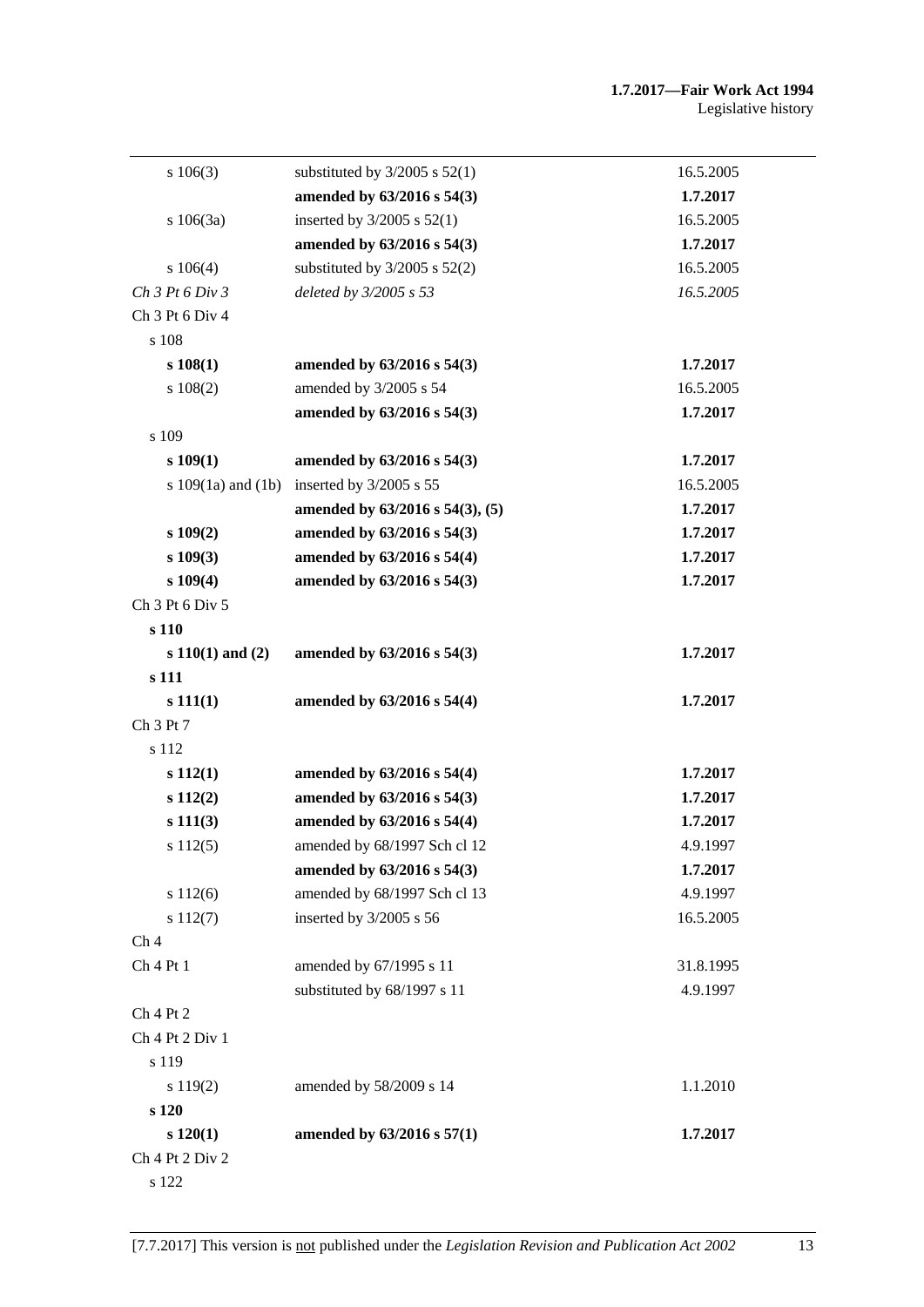**Fair Work Act 1994—1.7.2017** Legislative history

| s 122(1)           | amended by 58/2009 s 15              | 1.1.2010 |
|--------------------|--------------------------------------|----------|
|                    | amended by 63/2016 s 57(2)           | 1.7.2017 |
| $s\ 122(2)$        | amended by 63/2016 s 57(2)           | 1.7.2017 |
| Ch 4 Pt 2 Div 3    |                                      |          |
| s 125              |                                      |          |
| $s\ 125(3)$        | amended by $63/2016$ s $57(1)$       | 1.7.2017 |
| s 125(5)           | amended by 58/2009 s 16              | 1.1.2010 |
|                    | amended by 63/2016 s 57(2)           | 1.7.2017 |
| s 127              |                                      |          |
| $s\ 127(1)$        | amended by $63/2016$ s $57(1)$ , (2) | 1.7.2017 |
| s 127(2)           | amended by 68/1997 Sch cl 14         | 4.9.1997 |
|                    | amended by 63/2016 s 57(1)           | 1.7.2017 |
| $s\ 127(3)$        | amended by 63/2016 s 57(2)           | 1.7.2017 |
| s 127(4)           | amended by $63/2016$ s $57(1)$ , (2) | 1.7.2017 |
| Ch 4 Pt 2 Div 4    |                                      |          |
| s 128              |                                      |          |
| s 128(5)           | amended by 68/1997 Sch cl 15         | 4.9.1997 |
| Ch 4 Pt 2 Div 6    |                                      |          |
| s 130              |                                      |          |
| $s\,130(1)$        | amended by $63/2016$ s $57(1)$ , (2) | 1.7.2017 |
| $s\ 130(3)$        | amended by 63/2016 s 57(2), (3)      | 1.7.2017 |
| $s\ 130(4)$        | amended by 63/2016 s 57(1)           | 1.7.2017 |
| Ch 4 Pt 3 Div 1    |                                      |          |
| s 131              |                                      |          |
| s 131(1)           | amended by 58/2009 s 17              | 1.1.2010 |
| s 132              |                                      |          |
| s 132(1)           | amended by 63/2016 s 57(1)           | 1.7.2017 |
| Ch 4 Pt 3 Div 2    |                                      |          |
| s 134              | amended by 63/2016 s 57(2)           | 1.7.2017 |
| s 135              |                                      |          |
| s 135(1)           | amended by $63/2016$ s $57(1)$ , (2) | 1.7.2017 |
| $s\,135(3)$        | amended by 63/2016 s 57(2), (3)      | 1.7.2017 |
| s 135(4)           | amended by 58/2009 s 18(1)           | 1.1.2010 |
| s 135(5)           | amended by 58/2009 s 18(2)           | 1.1.2010 |
| Ch 4 Pt 3 Div 3    |                                      |          |
| s 136              |                                      |          |
| s 136(1)           | amended by 58/2009 s 19              | 1.1.2010 |
| Ch 4 Pt 4          |                                      |          |
| Ch 4 Pt 4 Div 1    |                                      |          |
| s 138              |                                      |          |
| $s 138(3)$ and (4) | amended by 63/2016 s 57(4)           | 1.7.2017 |
| s 138(5)           | amended by 63/2016 s 57(5)           | 1.7.2017 |
| s 139              | amended by 68/1997 Sch cl 16         | 4.9.1997 |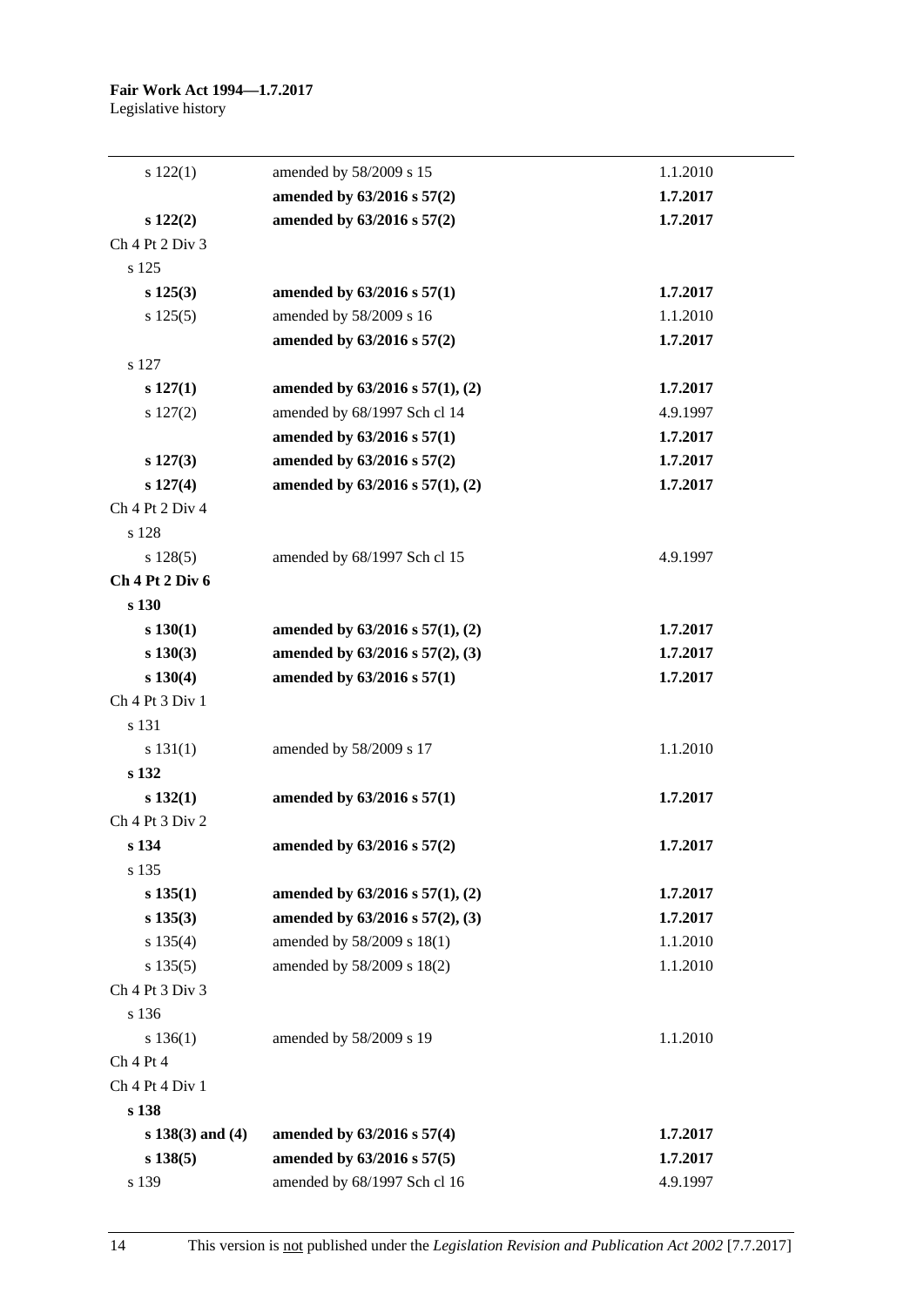|                                    | amended by 63/2016 s 57(1)           | 1.7.2017  |
|------------------------------------|--------------------------------------|-----------|
| Ch 4 Pt 4 Div 2                    |                                      |           |
| s 140                              |                                      |           |
| s 140(1)                           | amended by $3/2005$ s $57(1)$ —(3)   | 16.5.2005 |
| s 140(1a)                          | inserted by $3/2005$ s $57(4)$       | 16.5.2005 |
| $s\ 140(2)$                        | amended by $3/2005$ s $57(5)$        | 16.5.2005 |
| s $140(2a)$ and $(2b)$             | inserted by $3/2005$ s $57(6)$       | 16.5.2005 |
| $s\ 140(3)$                        | amended by 68/1997 Sch cl 17         | 4.9.1997  |
|                                    | amended by 3/2005 s 57(7), (8)       | 16.5.2005 |
| s 140(4)                           | amended by 63/2016 s 57(1)           | 1.7.2017  |
| $s\,140(5)$                        | inserted by $3/2005$ s $57(9)$       | 16.5.2005 |
|                                    | deleted by 58/2009 s 20              | 1.1.2010  |
| Ch 4 Pt 4 Div 3                    |                                      |           |
| s 141                              |                                      |           |
| s 141(3)                           | amended by $3/2005$ s $58(1)$        | 16.5.2005 |
| s $141(3a)$                        | inserted by $3/2005$ s $58(2)$       | 16.5.2005 |
| s 141(5)                           | amended by 68/1997 Sch cl 18         | 4.9.1997  |
| s 141(6)                           | amended by 68/1997 Sch cl 19         | 4.9.1997  |
| s 141(7)                           | amended by 58/2009 s 21              | 1.1.2010  |
| s 142                              |                                      |           |
| s 142(1)                           | amended by 68/1997 Sch cl 20         | 4.9.1997  |
| Ch 4 Pt 4 Div 4                    |                                      |           |
| s 144                              | amended by 63/2016 s 57(1)           | 1.7.2017  |
| s 147                              |                                      |           |
| s 147(1)                           | amended by 63/2016 s 57(1)           | 1.7.2017  |
| $s\,147(2)$                        | amended by $63/2016$ s $57(1)$ , (4) | 1.7.2017  |
| Ch 5 before deletion by<br>63/2016 |                                      |           |
| Ch 5 Pt1                           |                                      |           |
| Ch 5 Pt 1 Div 1                    |                                      |           |
| s 148                              |                                      |           |
| $s\,148(3)$                        | substituted by 67/1995 s 12          | 31.8.1995 |
| s 150                              |                                      |           |
| $s$ 150(3)                         | amended by $1/2015 s 13$             | 10.4.2015 |
| Ch 5 Pt 1 Div 2                    |                                      |           |
| $s$ 151                            | substituted by 67/1995 s 13          | 31.8.1995 |
| s 151(1)                           | amended by 3/2005 s 59               | 16.5.2005 |
| s 151(2)                           | amended by 30/2008 Sch 2 cl 6        | 1.9.2008  |
| $s$ 152                            |                                      |           |
| s $152(2)$ —(5)                    | substituted by $3/2005$ s 60         | 16.5.2005 |
| $s\,152(6)$                        | inserted by $3/2005 s 60$            | 16.5.2005 |
| $s$ 152A                           | inserted by $3/2005 s 61$            | 16.5.2005 |
| $s$ 152A(3)                        | amended by 44/2013 Sch 2 cl 1        | 1.7.2014  |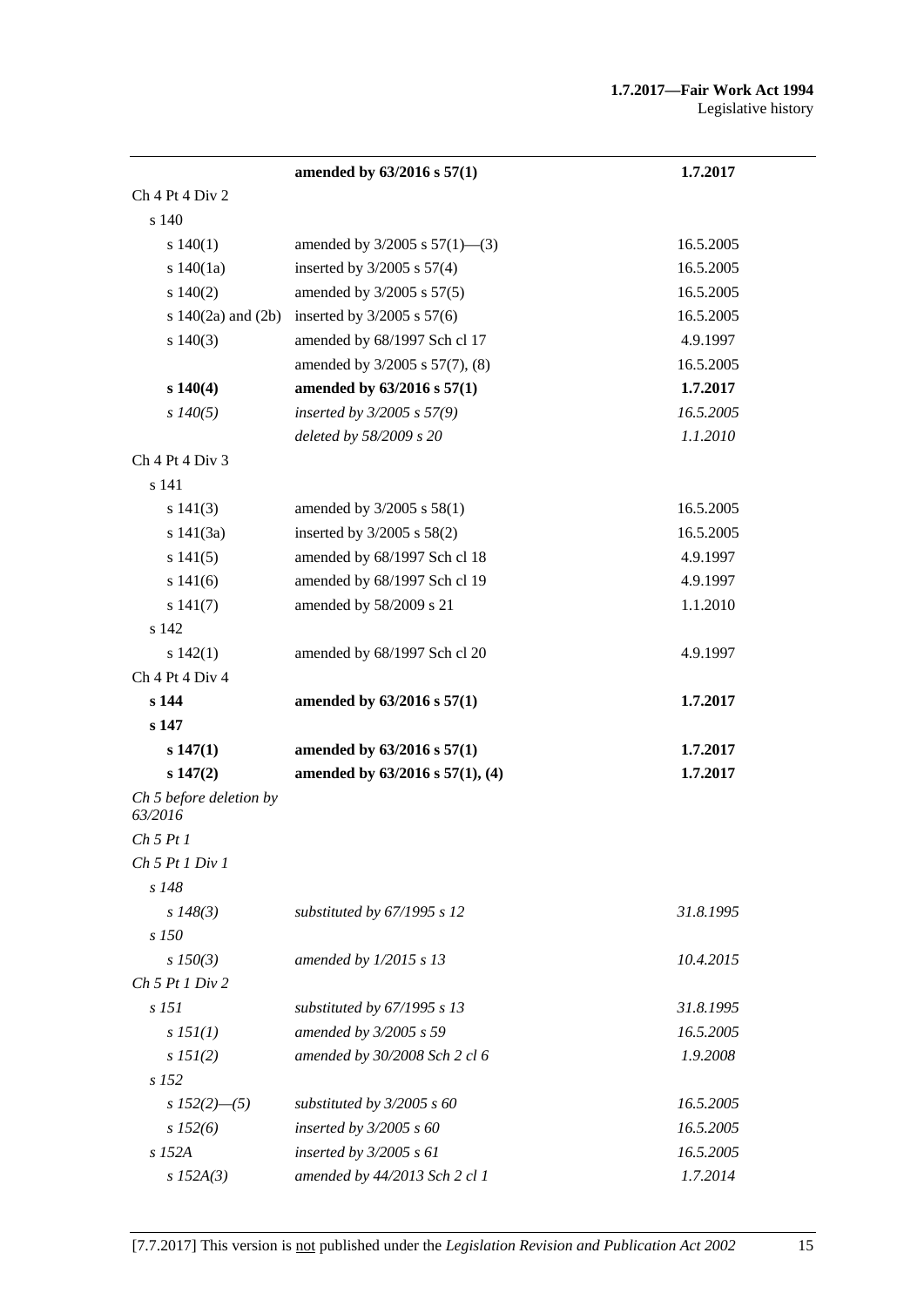# **Fair Work Act 1994—1.7.2017**

Legislative history

| Ch 5 Pt 1 Div 3  |                                                |           |
|------------------|------------------------------------------------|-----------|
| $s$ 153          |                                                |           |
| $s\,153(2)$      | amended by 17/2006 s 121                       | 4.9.2006  |
| $s\,153(3)$      | amended by $1/2015 s 14$                       | 10.4.2015 |
| Ch 5 Pt 1 Div 4  |                                                |           |
| $s$ 155          |                                                |           |
| $s\,155(1)$      | amended by 30/2008 Sch 2 cl 7(1)               | 1.9.2008  |
| $s\,155(3)$      | amended by 30/2008 Sch 2 cl 7(2)               | 1.9.2008  |
| Ch 5 Pt 1 Div 4A | inserted by $3/2005$ s 62                      | 16.5.2005 |
| s 155A           | substituted by 30/2008 Sch 2 cl 8              | 1.9.2008  |
| $s$ 155 $B$      |                                                |           |
| $s$ 155 $B(2)$   | amended by $26/2013$ Sch 1 cl 3                | 4.7.2013  |
| Ch 5 Pt 1 Div 6  |                                                |           |
| s167             |                                                |           |
| $s\,167(3)$      | inserted by $3/2005$ s 63                      | 16.5.2005 |
|                  | amended by 58/2009 s 22                        | 1.1.2010  |
| s 171            |                                                |           |
| s $171(3)$       | amended by 17/2006 s 122                       | 4.9.2006  |
| s 174A           | inserted by $3/2005$ s $64$                    | 16.5.2005 |
| s 175            |                                                |           |
| $s$ 175(3)       | inserted by $3/2005$ s 65                      | 16.5.2005 |
| Ch 5 Pt 1 Div 7  |                                                |           |
| s 177            |                                                |           |
| $s\ 177(1)$      | amended by 68/1997 Sch cl 21                   | 4.9.1997  |
| Ch 5 Pt 1 Div 8  |                                                |           |
| s 178            |                                                |           |
| $s$ 178(6)       | inserted by $3/2005$ s 66                      | 16.5.2005 |
| Ch 5 Pt 2 Div 1  |                                                |           |
| s 185            |                                                |           |
| $s$ 185(1)       | s 185 redesignated as $185(1)$ by 58/2009 s 23 | 1.1.2010  |
| $s$ 185(2)       | inserted by 58/2009 s 23                       | 1.1.2010  |
| Ch 5 Pt 2 Div 2  |                                                |           |
| s 187            |                                                |           |
| $s$ 187(1)       | s 187 redesignated as s 187(1) by 3/2005 s 67  | 16.5.2005 |
| $s$ 187(2)       | inserted by $3/2005$ s 67                      | 16.5.2005 |
| s 190            |                                                |           |
| $s$ 190(3)       | amended by 3/2005 s 68                         | 16.5.2005 |
| Ch 5 Pt 2 Div 3  |                                                |           |
| s 191            |                                                |           |
| $s\,191(1)$      | amended by 17/2006 s 123(1)                    | 4.9.2006  |
| s 191(4)         | amended by 17/2006 s 123(2)                    | 4.9.2006  |
| Ch 5 Pt 3        |                                                |           |

*Ch 5 Pt 3 Div 2*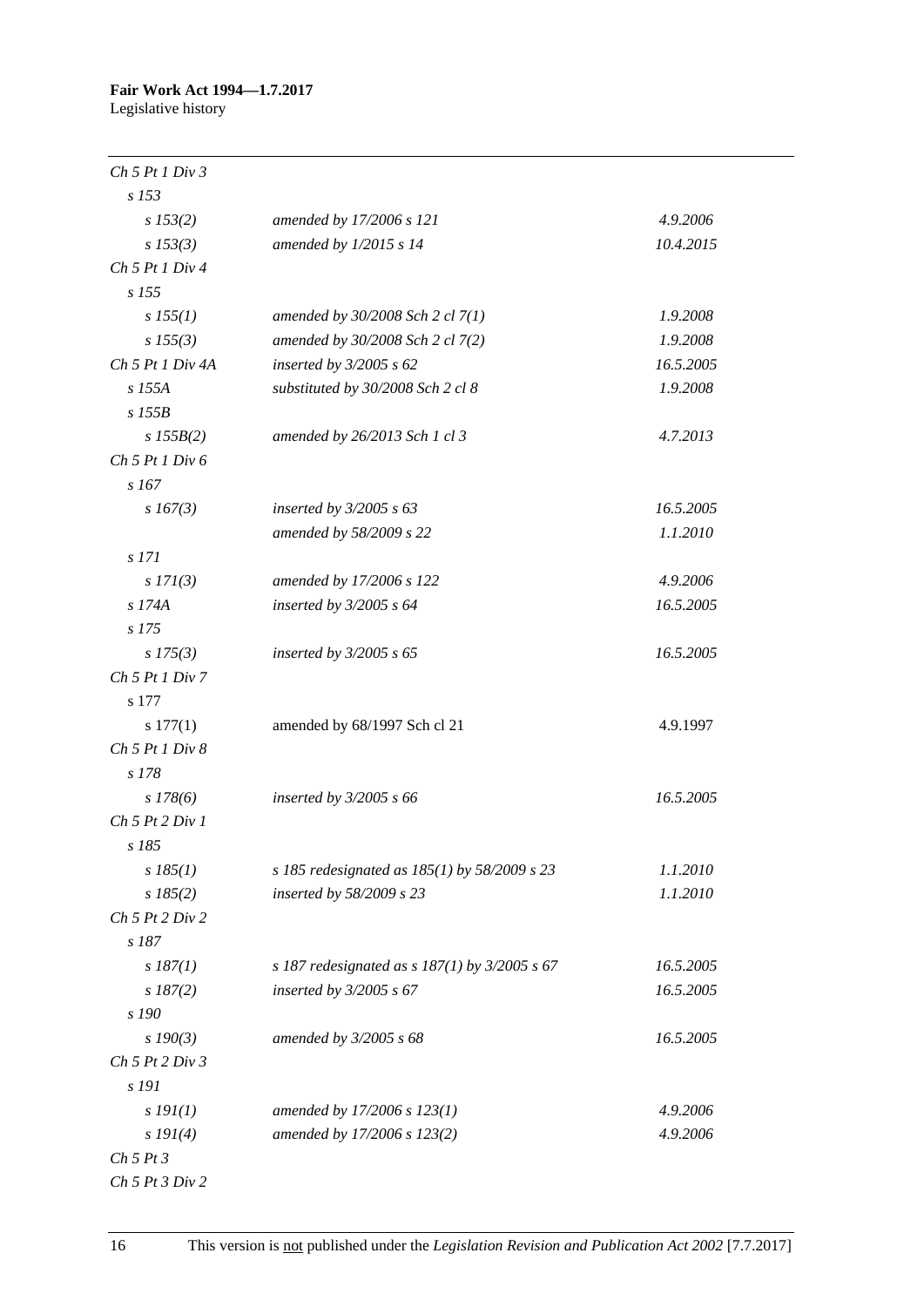| s 194             |                                               |            |
|-------------------|-----------------------------------------------|------------|
| $s\,194(1)$       | s 194 redesignated as s 194(1) by 3/2005 s 69 | 16.5.2005  |
| $s$ 194(2)        | inserted by $3/2005 s 69$                     | 16.5.2005  |
| Ch 5 Pt 3 Div 3   |                                               |            |
| s 198             |                                               |            |
| $s$ 198(2)        | amended by 67/1995 s 14                       | 31.8.1995  |
|                   | substituted by 68/1997 s 12                   | 4.9.1997   |
|                   | deleted by 3/2005 s 70                        | 16.5.2005  |
| Ch 5 Pt 3 Div 4   |                                               |            |
| s 203             |                                               |            |
| $s\,203(1)$       | amended by 17/2006 s 124(1)                   | 4.9.2006   |
| $s\,203(2)$       | amended by 17/2006 s 124(2)                   | 4.9.2006   |
| $s\,203(3)$       | amended by 17/2006 s 124(3), (4)              | 4.9.2006   |
| s 207             |                                               |            |
| $s\,207(1)$       | amended by 35/2008 Sch 2 cl 9                 | 1.9.2008   |
| $s\,207(2)$       | amended by 17/2006 s 125(1)                   | 4.9.2006   |
| $s\,207(3)$       | amended by 17/2006 s 125(2)                   | 4.9.2006   |
| $s\,207(4)$       | amended by 17/2006 s 125(3)                   | 4.9.2006   |
| s 208             |                                               |            |
| $s\,208(3)$       | amended by 3/2005 s 71                        | 16.5.2005  |
| s 210             |                                               |            |
| $s\,210(3)$       | inserted by 58/2009 s 24                      | 1.1.2010   |
| $s$ 213           |                                               |            |
| $s\,213(1)$       | substituted by 68/1997 s 13                   | 4.9.1997   |
|                   | $s$ 213(1a) and (1b) inserted by 68/1997 s 13 | 4.9.1997   |
| Ch 5 Pt 4         |                                               |            |
| s 215             |                                               |            |
| $s\,215(3)$       | amended by 58/2009 s 25(1)                    | 1.1.2010   |
| $s \, 215(4)$     | amended by 58/2009 s 25(2), (3)               | 1.1.2010   |
| s216              |                                               |            |
| $s\,216(1)$       | substituted by $58/2009$ s $26(1)$            | 1.1.2010   |
| $s\,216(2)$       | amended by 58/2009 s 26(2)                    | 1.1.2010   |
| $s\,216(3)$       | amended by 58/2009 s 26(3)                    | 1.1.2010   |
| $s \, 216(4)$     | amended by 58/2009 s 26(4)                    | 1.1.2010   |
| $s$ 216(5)        | amended by 58/2009 s 26(5)                    | 1.1.2010   |
| Ch <sub>5</sub>   | deleted by 63/2016 s 58                       | 1.7.2017   |
| Ch <sub>6AA</sub> | inserted by 36/2015 s 7                       | 19.11.2015 |
| Ch <sub>6</sub>   |                                               |            |
| s 218             | deleted by 84/2009 s 137                      | 1.2.2010   |
| s 219             |                                               |            |
| $s\,219(1)$       | amended by 68/1997 Sch cl 22                  | 4.9.1997   |
| $s\,219(2)$       | amended by 10/1998 s 3                        | 2.4.1998   |
|                   | amended by 1/2015 s 15                        | 10.4.2015  |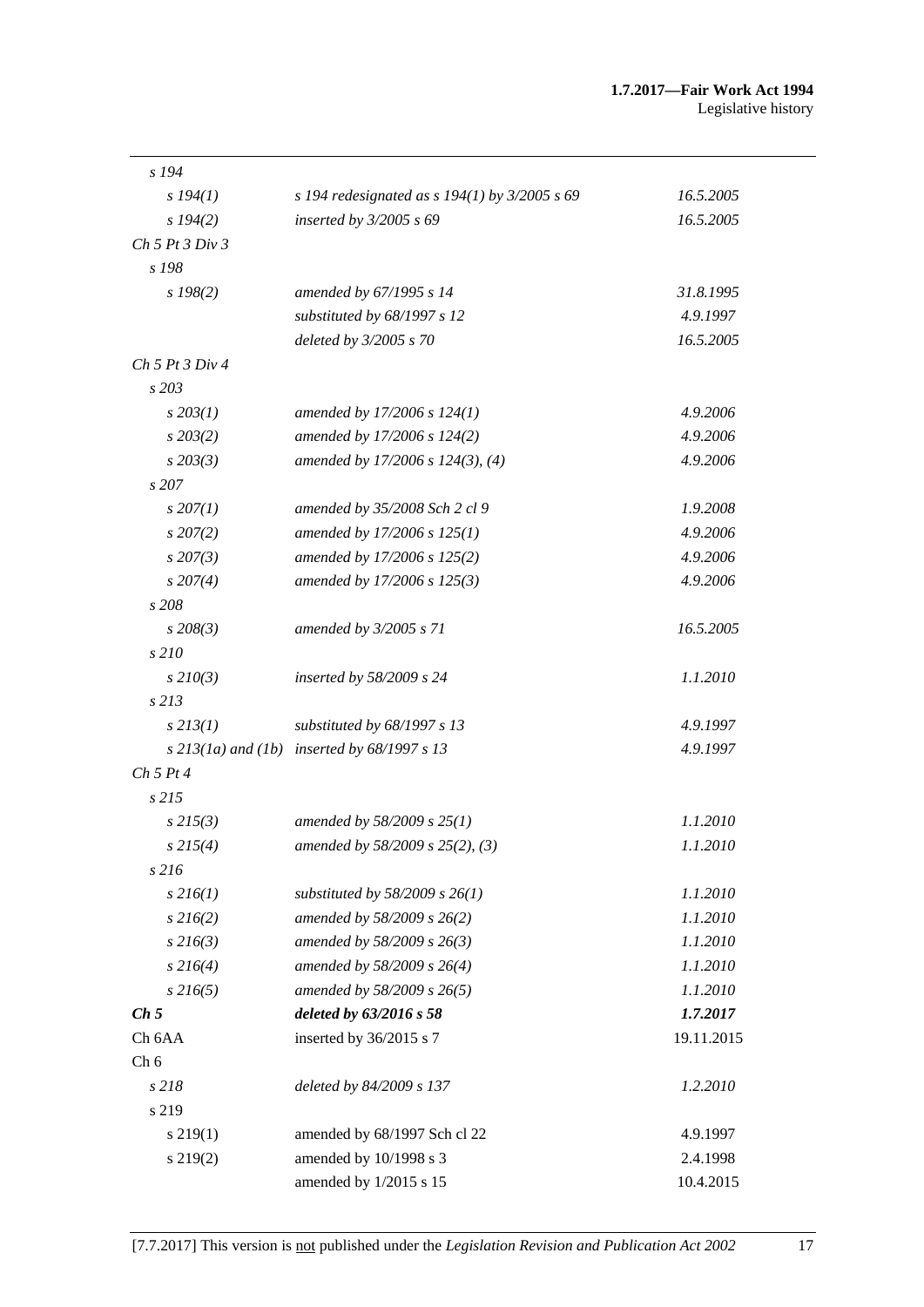|                    | amended by 63/2016 s 59                                               | 1.7.2017  |
|--------------------|-----------------------------------------------------------------------|-----------|
| ss 219A-219D       | inserted by 63/2016 s 60                                              | 1.7.2017  |
| s 220              |                                                                       |           |
| $s$ 220(1) and (2) | amended by 63/2016 s 61                                               | 1.7.2017  |
| s 221              | deleted by 63/2016 s 62                                               | 1.7.2017  |
| s 222              | deleted by 58/2009 s 27                                               | 1.1.2010  |
| s 223              |                                                                       |           |
| $s\,223(1)$        | amended by 68/1997 Sch cl 23                                          | 4.9.1997  |
|                    | (e) deleted by $1/2015$ s 16                                          | 10.4.2015 |
|                    | amended by 63/2016 s 63(1)                                            | 1.7.2017  |
| $s\,223(2)$        | amended by 63/2016 s 63(2)                                            | 1.7.2017  |
| s 224              | amended by 68/1997 Sch cl 24                                          | 4.9.1997  |
| s 225              |                                                                       |           |
| $s\,225(1)$        | amended by 68/1997 Sch cl 25                                          | 4.9.1997  |
| $s\,225(3)$        | amended by 68/1997 Sch cl 26                                          | 4.9.1997  |
| $s$ 225(4)         | amended by 68/1997 Sch cl 27                                          | 4.9.1997  |
| s 225A             | inserted by 3/2005 s 72                                               | 16.5.2005 |
| s 226              | amended by 68/1997 Sch cl 28                                          | 4.9.1997  |
| s 228              |                                                                       |           |
| $s\,228(1)$        | amended by 68/1997 Sch cl 29                                          | 4.9.1997  |
| s 229              |                                                                       |           |
| $s$ 229(1)         | amended by 68/1997 Sch cl 30                                          | 4.9.1997  |
| s 230              |                                                                       |           |
| $s\,230(1)$        | amended by 63/2016 s 64                                               | 1.7.2017  |
| s 234              |                                                                       |           |
| $s\,234(1)$        | amended by 63/2016 s 65(1)                                            | 1.7.2017  |
| s 234(2)           | amended by 63/2016 s 65(2)                                            | 1.7.2017  |
| s 234(3)           | amended by 63/2016 s 65(3)                                            | 1.7.2017  |
| s 235              |                                                                       |           |
| $s\,235(1)$        | substituted by 63/2016 s 66                                           | 1.7.2017  |
| $s\,235(2)$        | amended by 3/2005 s 73                                                | 16.5.2005 |
| s 236A             | inserted by 3/2005 s 74                                               | 16.5.2005 |
| s 237              |                                                                       |           |
| $s$ 237(1)         | substituted by $58/2009$ s $28(1)$                                    | 1.1.2010  |
| $s$ 237(1a)        | inserted by 58/2009 s 28(1)                                           | 1.1.2010  |
| $s$ 237(2)         | substituted by 68/1997 Sch cl 31                                      | 4.9.1997  |
| $s$ 237(3)         | inserted by 58/2009 s 28(2)                                           | 1.1.2010  |
| Sch 1              |                                                                       |           |
| $ss1-3$            | omitted under Legislation Revision and<br><b>Publication Act 2002</b> | 29.4.2004 |
| s 7                |                                                                       |           |
| s(7(1))            | substituted by $57/1996$ s 3(a)                                       | 8.8.1996  |
| $s \, 7(3)$        | substituted by $57/1996$ s 3(b)                                       | 8.8.1996  |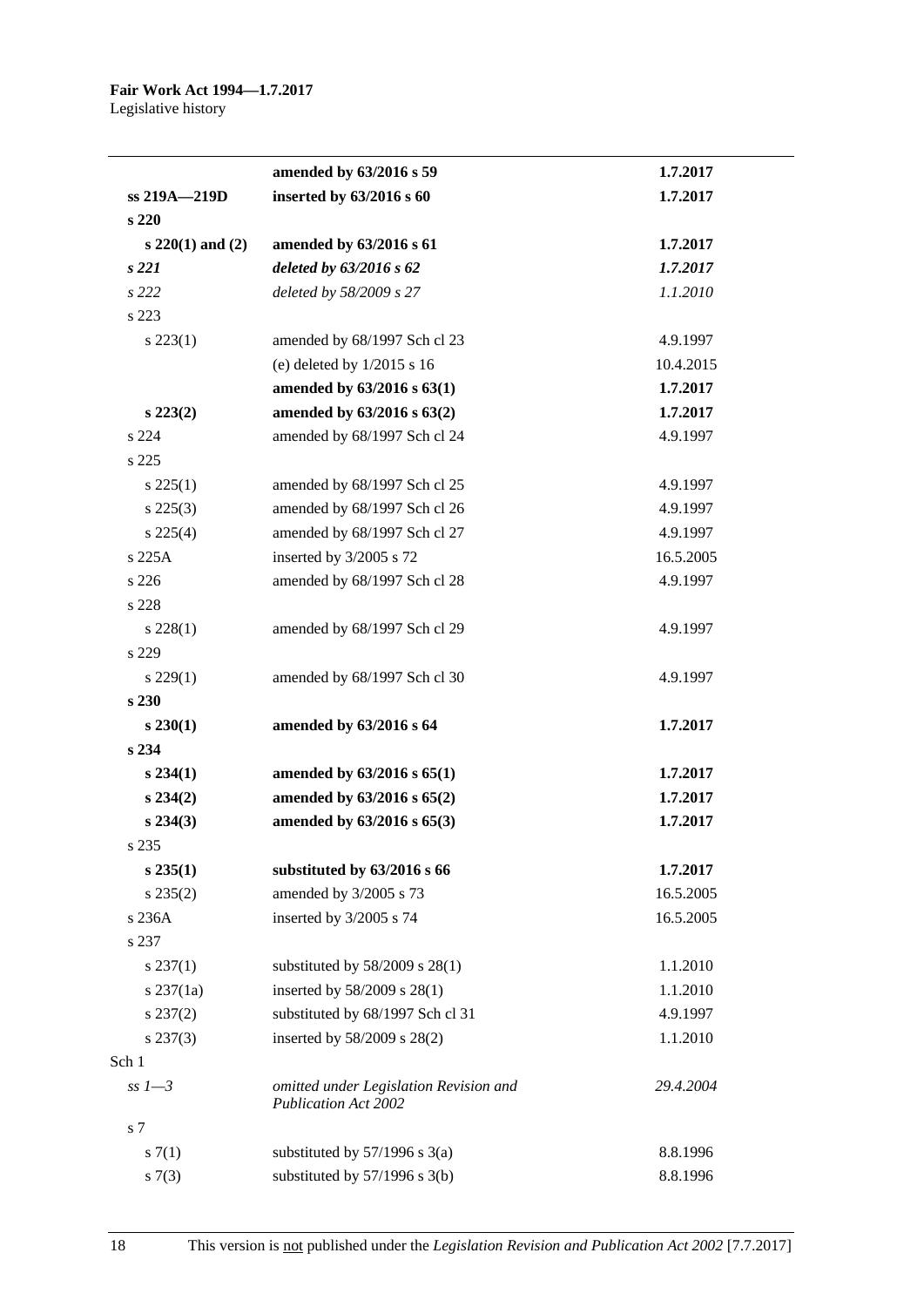#### **1.7.2017—Fair Work Act 1994** Legislative history

| s 7A                                  | inserted by 67/1995 s 15                          | 31.8.1995  |
|---------------------------------------|---------------------------------------------------|------------|
| s 16                                  |                                                   |            |
| s16(2)                                | substituted by 86/1996 s 2                        | 12.12.1996 |
|                                       | substituted by 48/1997 s 2                        | 31.7.1997  |
| s $16(3)$ and (4)                     | inserted by $86/1996$ s 2                         | 12.12.1996 |
|                                       | deleted by 48/1997 s 2                            | 31.7.1997  |
| s 17                                  | inserted by 43/2006 s 101                         | 1.6.2007   |
| s 18                                  | inserted by 58/2009 s 29                          | 1.1.2010   |
| Sch 2                                 | deleted by 3/2005 s 75                            | 16.5.2005  |
| Sch 2                                 | inserted by 58/2009 s 30                          | 1.1.2010   |
| cl <sub>2</sub>                       |                                                   |            |
| cl $2(3)$                             | amended by $63/2016$ s $67(1)$                    | 1.7.2017   |
| cl $2(4)$                             | amended by 63/2016 s 67(1), (2)                   | 1.7.2017   |
| cl <sub>3</sub>                       | amended by 63/2016 s 67(2)                        | 1.7.2017   |
| Sch 2A                                | inserted by 58/2009 s 30                          | 1.1.2010   |
| cl <sub>1</sub>                       |                                                   |            |
| <b>State industrial</b><br>instrument | amended by 63/2016 s 68(1)                        | 1.7.2017   |
| cl <sub>3</sub>                       |                                                   |            |
| cl $3(3)$                             | amended by 63/2016 s 68(1)                        | 1.7.2017   |
| cl $3(4)$                             | amended by 63/2016 s 68(1), (2)                   | 1.7.2017   |
| cl <sub>4</sub>                       |                                                   |            |
| cl $4(2)$                             | amended by 63/2016 s 68(1)                        | 1.7.2017   |
| $cl$ 4(3)                             | amended by $63/2016$ s $68(1)$ , (2)              | 1.7.2017   |
| cl <sub>5</sub>                       | amended by 63/2016 s 68(2)                        | 1.7.2017   |
| Sch <sub>3</sub>                      | heading substituted by 3/2005 s 76                | 16.5.2005  |
| s <sub>4</sub>                        |                                                   |            |
| $s(4(5)$ and (6)                      | inserted by $3/2005$ s $77(1)$                    | 16.5.2005  |
| s <sub>6</sub>                        | inserted by 3/2005 s 77(2)                        | 16.5.2005  |
| Sch <sub>3A</sub>                     | inserted by 3/2005 s 78                           | 16.5.2005  |
| Sch 4                                 |                                                   |            |
| s <sub>5</sub>                        |                                                   |            |
| s 5(3)                                | inserted by 3/2005 s 79                           | 16.5.2005  |
| Sch 5                                 |                                                   |            |
| s <sub>1</sub>                        |                                                   |            |
| adoption                              | amended by 43/2006 s 102(1)                       | 1.6.2007   |
| spouse                                | deleted by 43/2006 s 102(2)                       | 1.6.2007   |
| s <sub>2</sub>                        |                                                   |            |
|                                       | s 2(1), (3) and (4) amended by $43/2006$ s 102(3) | 1.6.2007   |
| s <sub>4</sub>                        | amended by 43/2006 s 102(4)                       | 1.6.2007   |
| s <sub>5</sub>                        |                                                   |            |
| s 5(1)                                | amended by 43/2006 s 102(5)                       | 1.6.2007   |
| Schs 9-11                             | inserted by 3/2005 s 80                           | 16.5.2005  |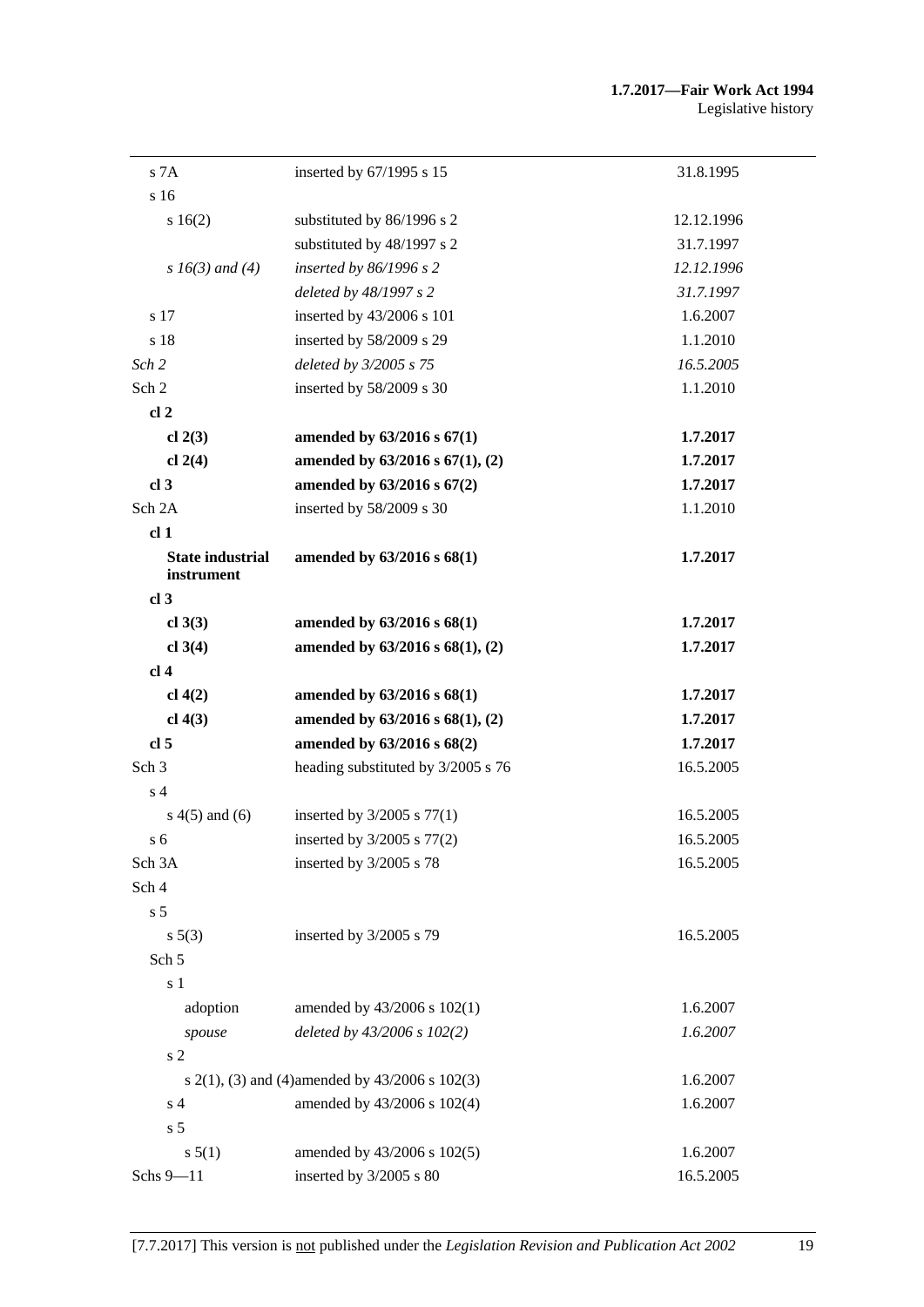# **Transitional etc provisions associated with Act or amendments**

## *Industrial and Employee Relations (Miscellaneous) Amendment Act 1996*

#### **4—Transitional provision**

An assignment made under the principal Act before the commencement of this Act—

- (a) assigning a District Court Judge to be the Senior Judge, or a Judge, of the Court; or
- (b) assigning a magistrate to be an industrial magistrate,

continues in force, subject to the principal Act, as an assignment under the corresponding provision of the principal Act as amended by this Act.

#### *Industrial and Employee Relations (President's powers) Amendment Act 1996*

#### **3—Cancellation of appointment**

The purported appointment of the President of the Industrial Relations Commission of South Australia as a Commissioner is cancelled and is taken never to have been made.

#### *Industrial Law Reform (Fair Work) Act 2005, Sch 1—Transitional provisions*

#### **1—Interpretation**

(1) In this Schedule—

*principal Act* means the *[Industrial and Employee Relations Act](http://www.legislation.sa.gov.au/index.aspx?action=legref&type=act&legtitle=Industrial%20and%20Employee%20Relations%20Act%201994) 1994*.

(2) Unless the contrary intention appears, terms used in this Schedule have meanings consistent with the meanings they have in the principal Act.

## **2—Enterprise Agreement Commissioners**

A person holding office as an Enterprise Agreement Commissioner immediately before the commencement of this clause will continue as a Commissioner appointed to the Commission for the balance of his or her term of appointment as an Enterprise Agreement Commissioner (and is then eligible for reappointment under the principal Act as amended by this Act).

#### **3—Term of office of other members of Commission**

The amendments made to the principal Act by sections 12 or 15 of this Act do not apply to members of the Commission appointed before the commencement of this clause (and accordingly such a member of the Commission will cease to hold office at the end of the term for which he or she was appointed (unless the term comes to an end under the principal Act sooner) but the member will then be eligible for reappointment under the principal Act as amended by this Act).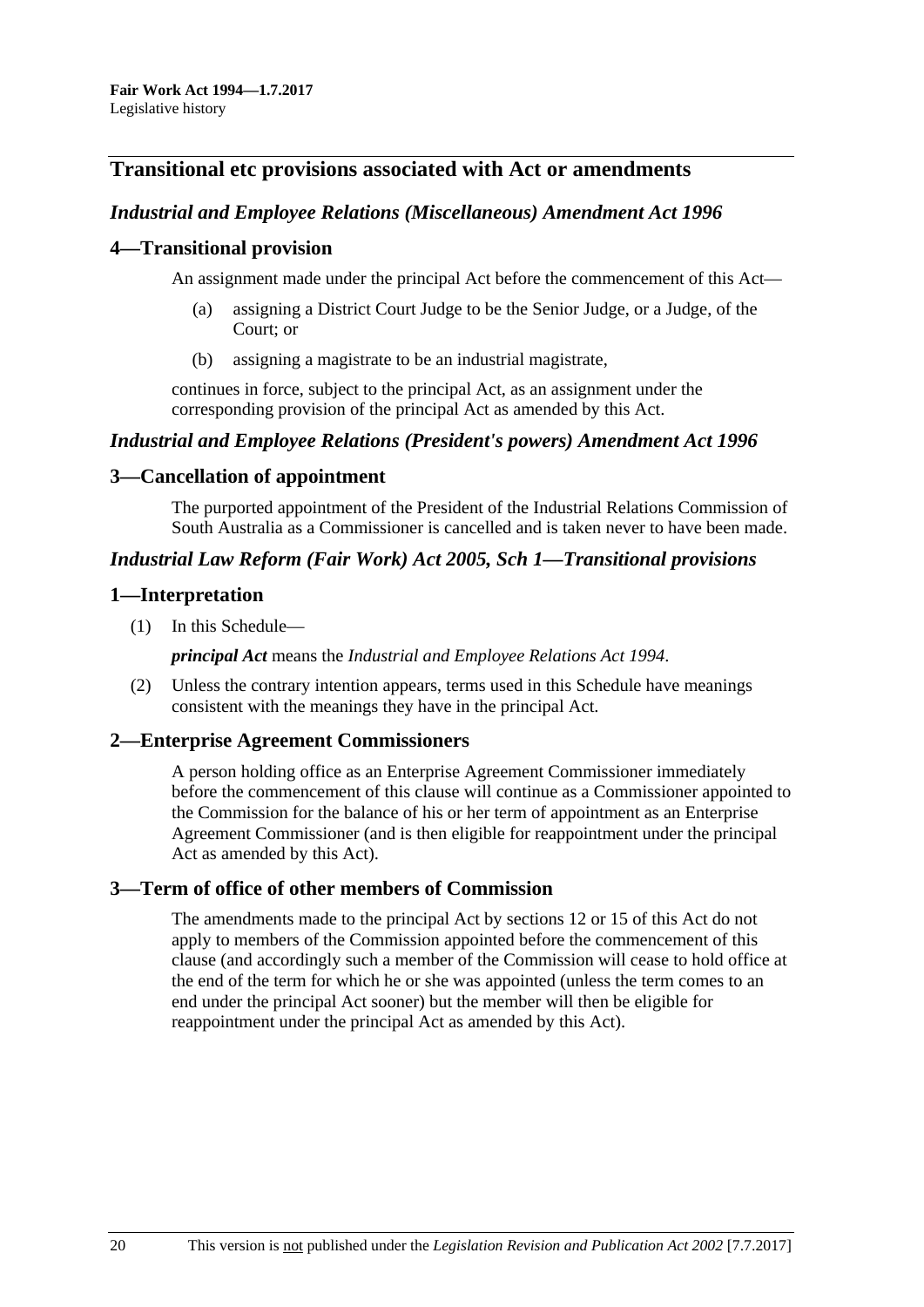## **4—Enterprise agreements**

- (1) The amendments made to the principal Act by section 32(2), 33(1), (2) and (4) and 35(1) of this Act do not apply with respect to any negotiations or proceedings to enter in an enterprise agreement being conducted or undertaken by an association that is not a registered association if the association was, before the commencement of this subclause, authorised to negotiate the agreement on behalf of a group of employees in accordance with section 75(2) of the principal Act (as in existence immediately before the commencement of this clause).
- (2) The amendment made to section 81 of the principal Act by this Act does not apply with respect to the transfer of a business or undertaking that takes effect before the commencement of this subclause.

## **5—Awards**

The amendment made to section 91 of the principal Act by this Act does not apply with respect to the transfer of a business or undertaking that takes effect before the commencement of this clause.

## **6—Registered agents**

The term of registration of a person holding a registration as an agent immediately before the commencement of this clause will be taken to be 2 years from the date of that commencement.

## **7—Minimum standards**

- (1) Schedule 2 of the principal Act (and any determination of the Full Commission under that Schedule) will, despite the repeal of that Schedule by this Act, continue to have effect until the Full Commission establishes a minimum standard under subsection (3) of section 69 of the principal Act (as enacted by this Act).
- <span id="page-156-0"></span>(2) The President of the Commission must take reasonable steps to ensure that the first determination of the Full Commission under subsection (3) of section 69 of the principal Act (as enacted by this Act) is made as soon as is reasonably practicable after the commencement of this subclause.
- <span id="page-156-1"></span>(3) The President of the Commission must take reasonable steps to ensure that the Full Commission establishes the minimum standard contemplated by section 72B of the principal Act (as enacted by this Act) as soon as is reasonably practicable after the commencement of this subclause.
- (4) Proceedings for the purposes of [subclause](#page-156-0) (2) or [\(3\)](#page-156-1) may be commenced by application by a peak entity, or by the Full Commission acting on its own initiative.

#### <span id="page-156-2"></span>**8—Other provisions**

- (1) The Governor may, by regulation, make additional provisions of a saving or transitional nature consequent on the enactment of this Act.
- <span id="page-156-3"></span>(2) A provision of a regulation made under [subclause](#page-156-2) (1) may, if the regulation so provides, take effect from the commencement of this Act or from a later day.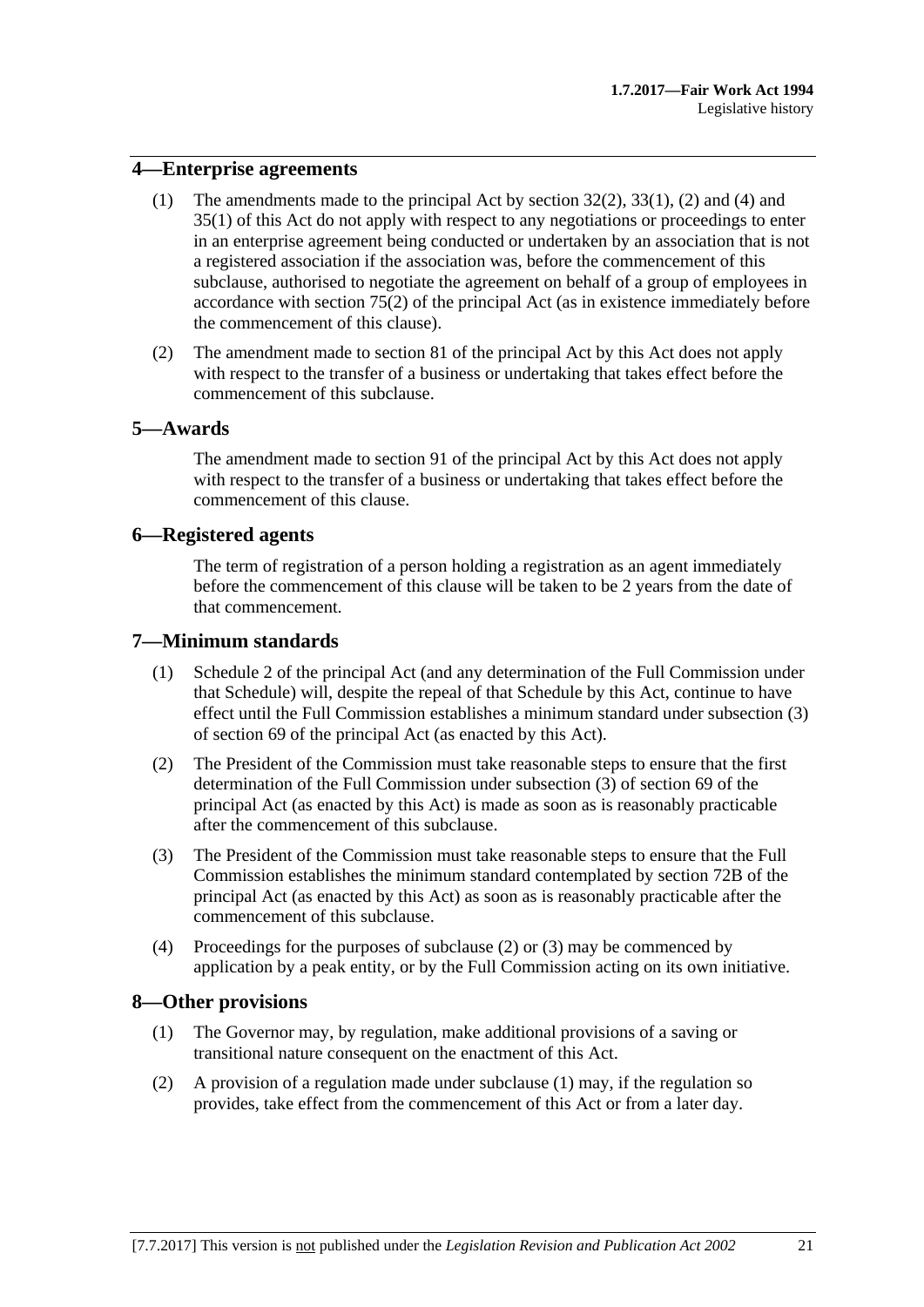- (3) To the extent to which a provision takes effect under [subclause](#page-156-3) (2) from a day earlier than the day of the regulation's publication in the Gazette, the provision does not operate to the disadvantage of a person by—
	- (a) decreasing the person's rights; or
	- (b) imposing liabilities on the person.
- (4) The *[Acts Interpretation Act](http://www.legislation.sa.gov.au/index.aspx?action=legref&type=act&legtitle=Acts%20Interpretation%20Act%201915) 1915* will, except to the extent of any inconsistency with the provisions of this Part, apply to any amendment or repeal effected by this Act.

# *Statutes Amendment (Public Sector Employment) Act 2006, Sch 1—Transitional provisions*

**Note—**

Also see *[Statutes Amendment \(Public Sector Employment\) \(Transitional Provisions\) Regulations](http://www.legislation.sa.gov.au/index.aspx?action=legref&type=act&legtitle=Statutes%20Amendment%20(Public%20Sector%20Employment)%20(Transitional%20Provisions)%20Regulations%202007)  [2007](http://www.legislation.sa.gov.au/index.aspx?action=legref&type=act&legtitle=Statutes%20Amendment%20(Public%20Sector%20Employment)%20(Transitional%20Provisions)%20Regulations%202007)*.

## **1—Interpretation**

In this Part, unless the contrary intention appears—

*Commonwealth Act* means the *Workplace Relations Act 1996* of the Commonwealth;

*employing authority* means—

- (a) subject to [paragraph](#page-157-0) (b)—the person who is the employing authority under a relevant Act;
- <span id="page-157-0"></span>(b) in a case that relates to employment under the *[Fire and Emergency Services](http://www.legislation.sa.gov.au/index.aspx?action=legref&type=act&legtitle=Fire%20and%20Emergency%20Services%20Act%202005)  Act [2005](http://www.legislation.sa.gov.au/index.aspx?action=legref&type=act&legtitle=Fire%20and%20Emergency%20Services%20Act%202005)*—the Chief Executive of the South Australian Fire and Emergency Services Commission, or the Chief Officer of an emergency services organisation under that Act, as the case requires;

*Industrial Commission* means the Industrial Relations Commission of South Australia;

*prescribed body* means—

- (a) the Aboriginal Lands Trust;
- (b) the Adelaide Cemeteries Authority;
- (c) the Adelaide Festival Centre Trust;
- (d) the Adelaide Festival Corporation;
- (e) SA Ambulance Service Inc;
- (f) the Minister to whom the administration of the *[Children's Services Act](http://www.legislation.sa.gov.au/index.aspx?action=legref&type=act&legtitle=Childrens%20Services%20Act%201985) 1985* is committed;
- (g) the Minister to whom the administration of the *[Education Act](http://www.legislation.sa.gov.au/index.aspx?action=legref&type=act&legtitle=Education%20Act%201972) 1972* is committed;
- (h) the Electricity Supply Industry Planning Council;
- (i) a body constituted under the *[Fire and Emergency Services Act](http://www.legislation.sa.gov.au/index.aspx?action=legref&type=act&legtitle=Fire%20and%20Emergency%20Services%20Act%202005) 2005*;
- (j) the History Trust of South Australia;
- (k) the Institute of Medical and Veterinary Science;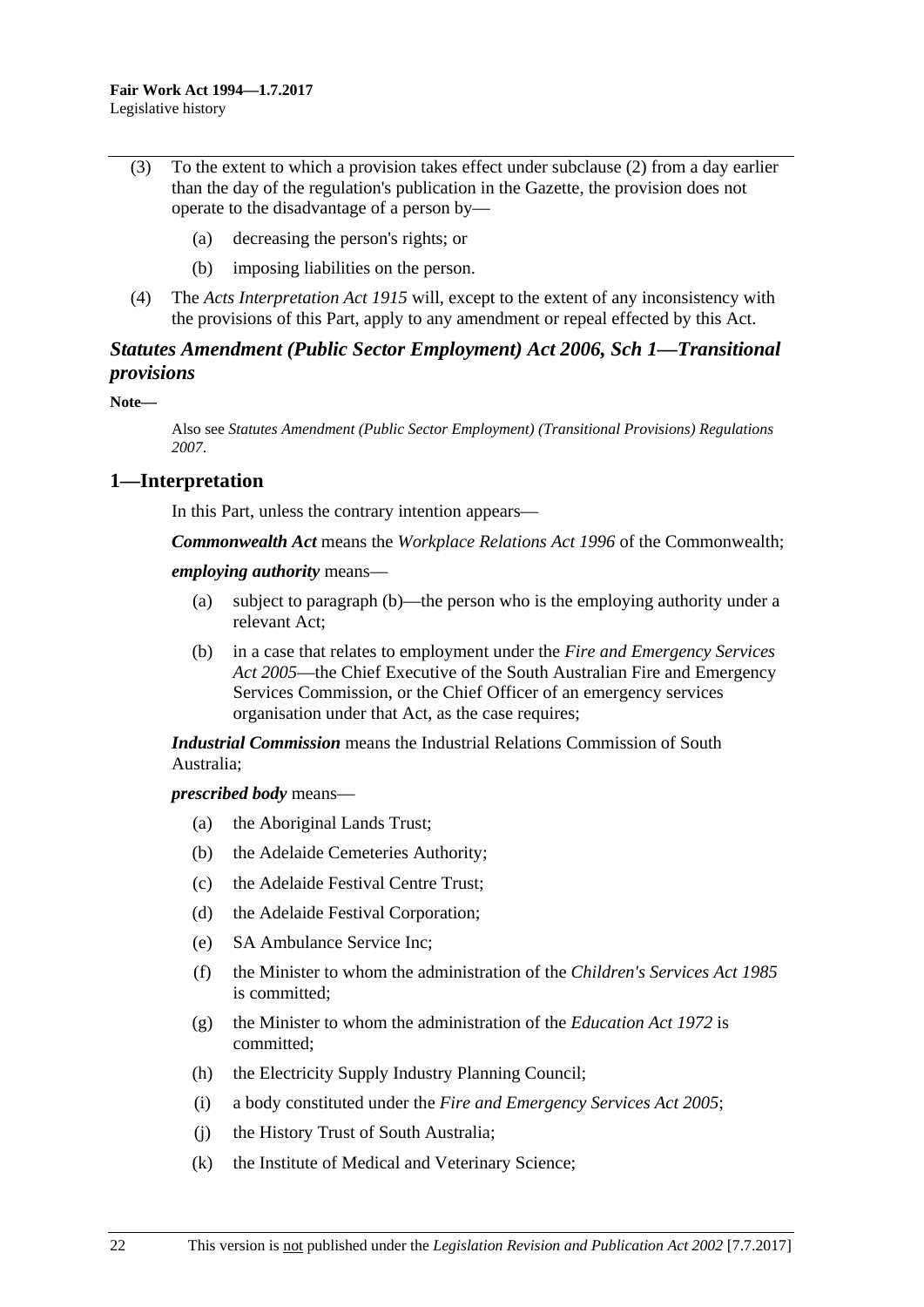- (l) a regional NRM board constituted under the *[Natural Resources Management](http://www.legislation.sa.gov.au/index.aspx?action=legref&type=act&legtitle=Natural%20Resources%20Management%20Act%202004)  Act [2004](http://www.legislation.sa.gov.au/index.aspx?action=legref&type=act&legtitle=Natural%20Resources%20Management%20Act%202004)*;
- (m) the Senior Secondary Assessment Board of South Australia;
- (n) the South Australian Country Arts Trust;
- (o) the South Australian Film Corporation;
- (p) the South Australian Health Commission;
- (q) an incorporated hospital under the *[South Australian Health Commission](http://www.legislation.sa.gov.au/index.aspx?action=legref&type=act&legtitle=South%20Australian%20Health%20Commission%20Act%201976)  Act [1976](http://www.legislation.sa.gov.au/index.aspx?action=legref&type=act&legtitle=South%20Australian%20Health%20Commission%20Act%201976)*;
- (r) an incorporated health centre under the *[South Australian Health Commission](http://www.legislation.sa.gov.au/index.aspx?action=legref&type=act&legtitle=South%20Australian%20Health%20Commission%20Act%201976)  Act [1976](http://www.legislation.sa.gov.au/index.aspx?action=legref&type=act&legtitle=South%20Australian%20Health%20Commission%20Act%201976)*;
- (s) the South Australian Motor Sport Board;
- (t) the South Australian Tourism Commission;
- (u) The State Opera of South Australia;
- (v) the State Theatre Company of South Australia;
- (w) the Minister to whom the administration of the *[Technical and Further](http://www.legislation.sa.gov.au/index.aspx?action=legref&type=act&legtitle=Technical%20and%20Further%20Education%20Act%201975)  [Education Act](http://www.legislation.sa.gov.au/index.aspx?action=legref&type=act&legtitle=Technical%20and%20Further%20Education%20Act%201975) 1975* is committed;

*relevant Act* means—

- (a) in a case that relates to employment with a prescribed body established under an Act being amended by this Act—that Act;
- (b) in a case that relates to employment with a prescribed body who is a Minister to whom the administration of an Act being amended by this Act is committed—that Act;
- (c) in a case that relates to employment with a body constituted under the *[Fire](http://www.legislation.sa.gov.au/index.aspx?action=legref&type=act&legtitle=Fire%20and%20Emergency%20Services%20Act%202005)  [and Emergency Services Act](http://www.legislation.sa.gov.au/index.aspx?action=legref&type=act&legtitle=Fire%20and%20Emergency%20Services%20Act%202005) 2005*—that Act.

#### <span id="page-158-0"></span>**2—Transfer of employment**

- (1) Subject to this clause, a person who, immediately before the commencement of this clause, was employed by a prescribed body under a relevant Act will, on that commencement, be taken to be employed by the employing authority under that Act (as amended by this Act).
- <span id="page-158-1"></span>(2) The following persons will, on the commencement of this clause, be taken to be employed as follows:
	- (a) a person who, immediately before the commencement of this clause, was employed under section 6L(1) of the *[Electricity Act](http://www.legislation.sa.gov.au/index.aspx?action=legref&type=act&legtitle=Electricity%20Act%201996) 1996* will, on that commencement, be taken to be employed by the employing authority under that Act (as amended by this Act);
	- (b) a person who, immediately before the commencement of this clause, was employed by the South Australian Fire and Emergency Services Commission will, on that commencement, be taken to be employed by the Chief Executive of that body;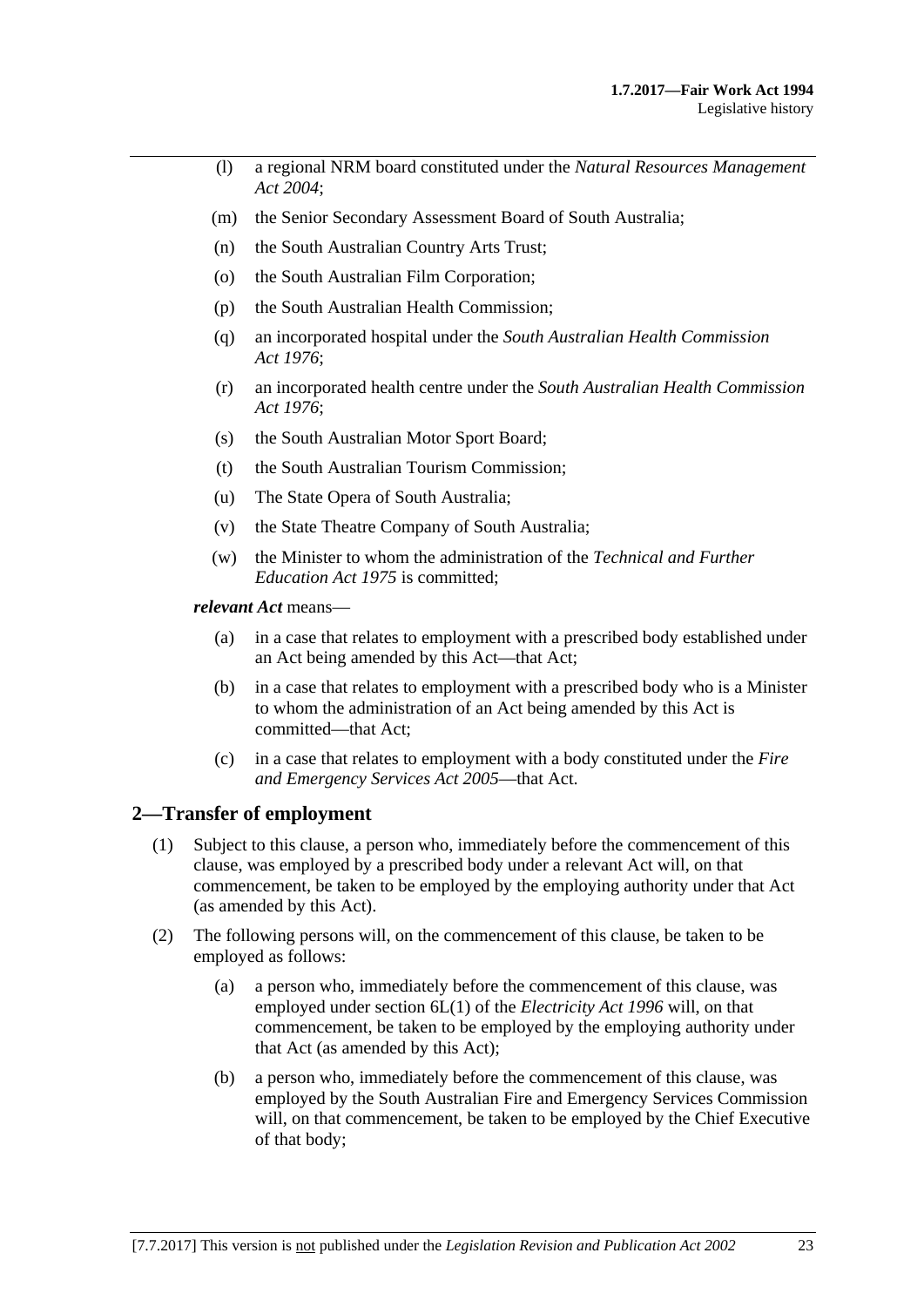- (c) a person who, immediately before the commencement of this clause, was employed by an emergency services organisation under the *[Fire and](http://www.legislation.sa.gov.au/index.aspx?action=legref&type=act&legtitle=Fire%20and%20Emergency%20Services%20Act%202005)  [Emergency Services Act](http://www.legislation.sa.gov.au/index.aspx?action=legref&type=act&legtitle=Fire%20and%20Emergency%20Services%20Act%202005) 2005* will, on that commencement, be taken to be employed by the Chief Officer of that body;
- (d) a person who, immediately before the commencement of this clause, was employed by an incorporated hospital or an incorporated health centre under the *[South Australian Health Commission Act](http://www.legislation.sa.gov.au/index.aspx?action=legref&type=act&legtitle=South%20Australian%20Health%20Commission%20Act%201976) 1976* will, on that commencement, be taken to be employed by an employing authority under that Act (as amended by this Act) designated by the Governor by proclamation made for the purposes of this paragraph.
- <span id="page-159-1"></span>(3) Subject to this clause, the Governor may, by proclamation, provide that a person employed by a subsidiary of a public corporation under the *[Public Corporations](http://www.legislation.sa.gov.au/index.aspx?action=legref&type=act&legtitle=Public%20Corporations%20Act%201993)  Act [1993](http://www.legislation.sa.gov.au/index.aspx?action=legref&type=act&legtitle=Public%20Corporations%20Act%201993)* will be taken to be employed by a person or body designated by the Governor (and the arrangement so envisaged by the proclamation will then have effect in accordance with its terms).
- (4) Subject to [subclause](#page-159-0) (5), an employment arrangement effected by [subclause](#page-158-0) (1), [\(2\)](#page-158-1) or  $(3)$ —
	- (a) will be taken to provide for continuity of employment without termination of the relevant employee's service; and
	- (b) will not affect—
		- (i) existing conditions of employment or existing or accrued rights to leave; or
		- (ii) a process commenced for variation of those conditions or rights.
- <span id="page-159-0"></span>(5) If, immediately before the commencement of this clause, a person's employment within the ambit of [subclause](#page-158-0)  $(1)$ ,  $(2)$  or  $(3)$  was subject to the operation of an award or certified agreement (but not an Australian Workplace Agreement) under the Commonwealth Act, then, on that commencement, an award or enterprise agreement (as the case requires) will be taken to be created under the *[Fair Work Act](http://www.legislation.sa.gov.au/index.aspx?action=legref&type=act&legtitle=Fair%20Work%20Act%201994) 1994*—
	- (a) with the same terms and provisions as the relevant industrial instrument under the Commonwealth Act; and
	- (b) with any terms or provisions that existed under an award or enterprise agreement under the *[Fair Work Act](http://www.legislation.sa.gov.au/index.aspx?action=legref&type=act&legtitle=Fair%20Work%20Act%201994) 1994*, that applied in relation to employment of the kind engaged in by the person, immediately before 27 March 2006, and that ceased to apply by virtue of the operation of provisions of the Commonwealth Act that came into force on that day,

subject to any modification or exclusion prescribed by regulations made for the purposes of this subclause and subject to the operation of [subclause](#page-159-2) (6).

- <span id="page-159-2"></span>(6) Where an award or enterprise agreement is created by virtue of the operation of [subclause](#page-159-0) (5)—
	- (a) the award or enterprise agreement will be taken to be made or approved (as the case requires) under the *[Fair Work Act](http://www.legislation.sa.gov.au/index.aspx?action=legref&type=act&legtitle=Fair%20Work%20Act%201994) 1994* on the day on which this clause commences; and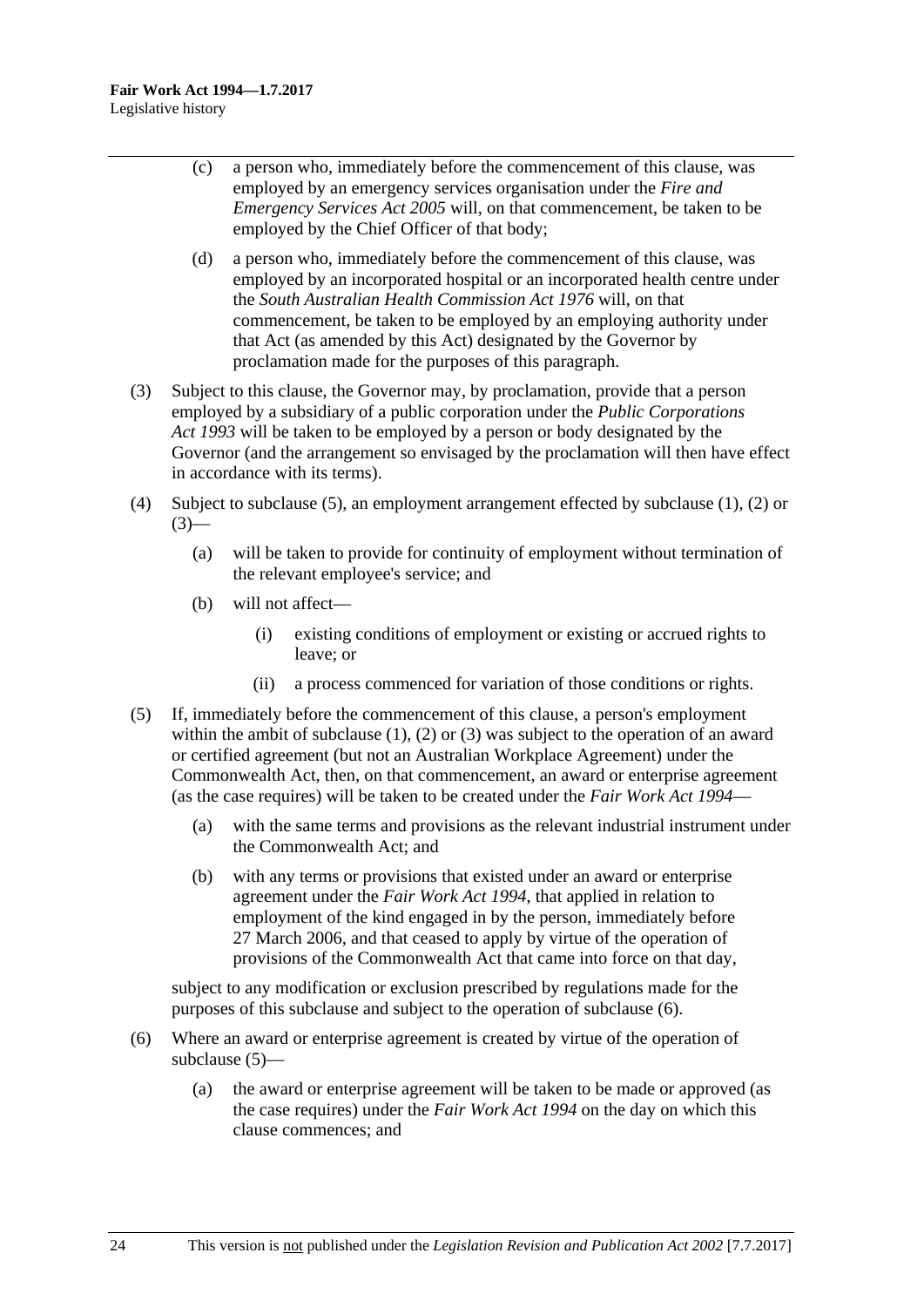- (b) the *[Fair Work Act](http://www.legislation.sa.gov.au/index.aspx?action=legref&type=act&legtitle=Fair%20Work%20Act%201994) 1994* will apply in relation to the award or enterprise agreement subject to such modifications or exclusions as may be prescribed by regulations made for the purposes of this subclause; and
- (c) the Industrial Commission may, on application by the Minister to whom the administration of the *[Fair Work Act](http://www.legislation.sa.gov.au/index.aspx?action=legref&type=act&legtitle=Fair%20Work%20Act%201994) 1994* is committed, or an application by a person or body recognised by regulations made for the purposes of this subclause, vary or revoke any term or provision of the award or enterprise agreement if the Industrial Commission is satisfied that it is fair and reasonable to do so in the circumstances.

## <span id="page-160-0"></span>**3—Superannuation**

- (1) If a prescribed body under a relevant Act is, immediately before the commencement of this clause, a party to an arrangement relating to the superannuation of one or more persons employed by the prescribed body, then the relevant employing authority under that Act will, on that commencement, become a party to that arrangement in substitution for the prescribed body.
- (2) Nothing that takes effect under [subclause](#page-160-0) (1)—
	- (a) constitutes a breach of, or default under, an Act or other law, or constitutes a breach of, or default under, a contract, agreement, understanding or undertaking; or
	- (b) terminates an agreement or obligation or fulfils any condition that allows a person to terminate an agreement or obligation, or gives rise to any other right or remedy,

and [subclause](#page-160-0) (1) may have effect despite any other Act or law.

(3) An amendment effected to another Act by this Act does not affect a person's status as a contributor under the *[Superannuation Act](http://www.legislation.sa.gov.au/index.aspx?action=legref&type=act&legtitle=Superannuation%20Act%201988) 1988* (as it may exist immediately before the commencement of this Act).

## <span id="page-160-1"></span>**4—Interpretative provision**

- (1) The Governor may, by proclamation, direct that a reference in any instrument (including a statutory instrument) or a contract, agreement or other document to a prescribed body, or other specified agency, instrumentality or body, will have effect as if it were a reference to an employing authority under a relevant Act, the Minister to whom the administration of a relevant Act is committed, or some other person or body designated by the Governor.
- (2) A proclamation under [subclause](#page-160-1) (1) may effect a transfer of functions or powers.

## **5—Related matters**

- (1) A notice in force under section 51 of the *[Children's Services Act](http://www.legislation.sa.gov.au/index.aspx?action=legref&type=act&legtitle=Childrens%20Services%20Act%201985) 1985* immediately before the commencement of this clause will continue to have effect for the purposes of that section, as amended by this Act.
- (2) A notice in force under section 28 of the *[Institute of Medical and Veterinary Science](http://www.legislation.sa.gov.au/index.aspx?action=legref&type=act&legtitle=Institute%20of%20Medical%20and%20Veterinary%20Science%20Act%201982)  Act [1982](http://www.legislation.sa.gov.au/index.aspx?action=legref&type=act&legtitle=Institute%20of%20Medical%20and%20Veterinary%20Science%20Act%201982)* immediately before the commencement of this clause will continue to have effect for the purposes of that section, as amended by this Act.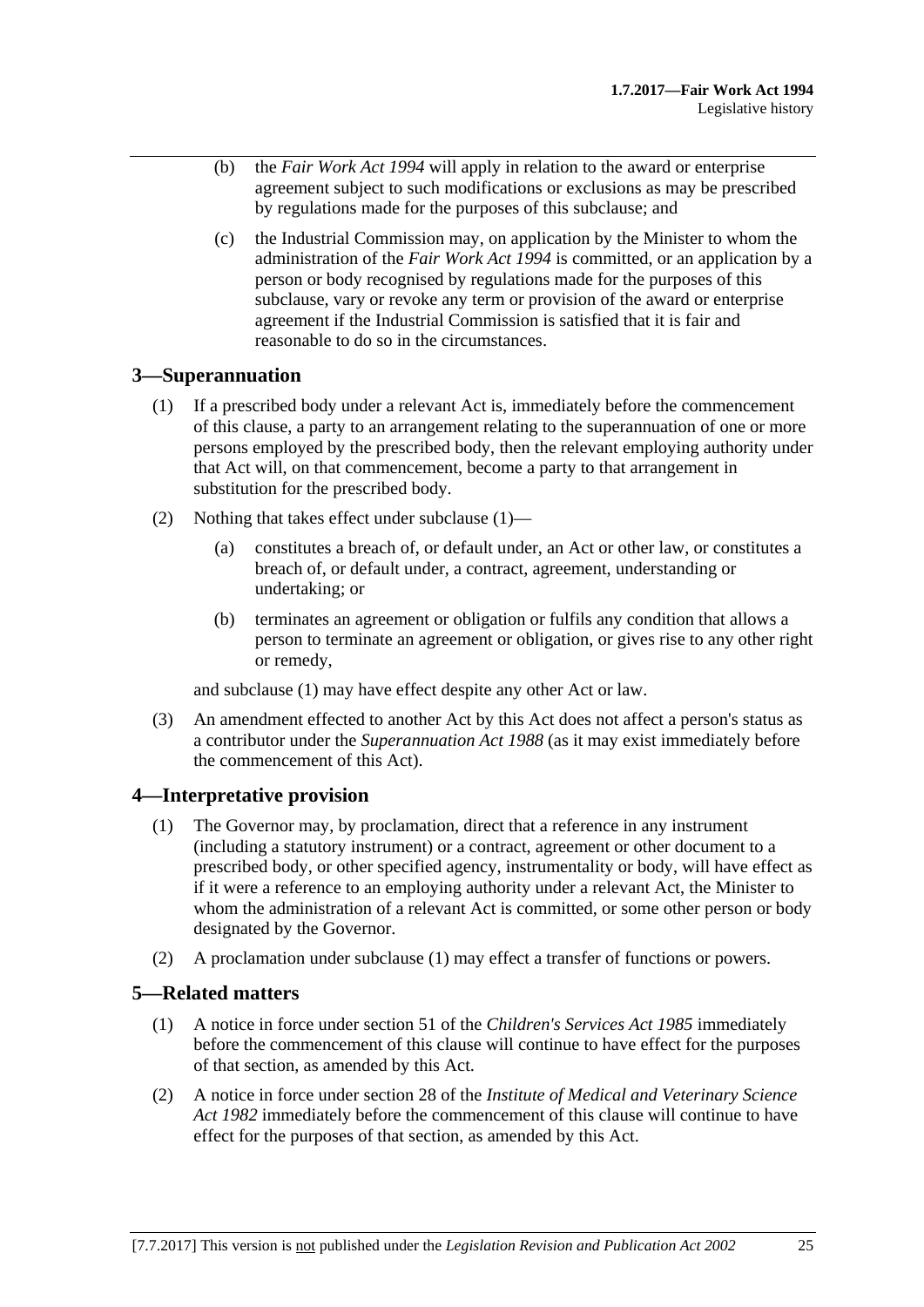- (3) A notice in force under section 61 of the *[South Australian Health Commission](http://www.legislation.sa.gov.au/index.aspx?action=legref&type=act&legtitle=South%20Australian%20Health%20Commission%20Act%201976)  Act [1976](http://www.legislation.sa.gov.au/index.aspx?action=legref&type=act&legtitle=South%20Australian%20Health%20Commission%20Act%201976)* immediately before the commencement of this clause will continue to have effect for the purposes of that section, as amended by this Act.
- (4) A notice in force under section 13(6) of the *[South Australian Motor Sport Act](http://www.legislation.sa.gov.au/index.aspx?action=legref&type=act&legtitle=South%20Australian%20Motor%20Sport%20Act%201984) 1984* immediately before the commencement of this clause will continue to have effect after that commencement but may, pursuant to this subclause, be varied from time to time, or revoked, by the Minister to whom the administration of that Act is committed.
- (5) The fact that a person becomes an employer in his or her capacity as an employing authority under an Act amended by this Act does not affect the status of any body or person as an employer of public employees for the purposes of the *[Fair Work](http://www.legislation.sa.gov.au/index.aspx?action=legref&type=act&legtitle=Fair%20Work%20Act%201994)  Act [1994](http://www.legislation.sa.gov.au/index.aspx?action=legref&type=act&legtitle=Fair%20Work%20Act%201994)* (unless or until relevant regulations are made under the provisions of that Act).

## <span id="page-161-0"></span>**6—Other provisions**

- (1) The Governor may, by regulation, make additional provisions of a saving or transitional nature consequent on the enactment of this Act.
- <span id="page-161-1"></span>(2) A provision of a regulation made under [subclause](#page-161-0) (1) may, if the regulation so provides, take effect from the commencement of this Act or from a later day.
- (3) To the extent to which a provision takes effect under [subclause](#page-161-1) (2) from a day earlier than the day of the regulation's publication in the Gazette, the provision does not operate to the disadvantage of a person by—
	- (a) decreasing the person's rights; or
	- (b) imposing liabilities on the person.
- (4) The *[Acts Interpretation Act](http://www.legislation.sa.gov.au/index.aspx?action=legref&type=act&legtitle=Acts%20Interpretation%20Act%201915) 1915* will, except to the extent of any inconsistency with the provisions of this Schedule (or regulations made under this Schedule), apply to any amendment or repeal effected by this Act.

#### *Statutes Amendment (National Industrial Relations System) Act 2009, Sch 1*

## **1—Transitional provisions**

- (1) A reference in any Act or statutory instrument to the Australian Industrial Relations Commission will be taken to be a reference to Fair Work Australia.
- (2) A reference in an Act or statutory instrument to the *Industrial Relations Act 1988* or the *Workplace Relations Act 1996* of the Commonwealth, insofar as the reference relates to associations or organisations registered under either Act, will, unless the contrary intention appears, be construed as a reference to the *Fair Work (Registered Organisations) Act 2009* of the Commonwealth.

## *Fair Work (Miscellaneous) Amendment Act 2015*

## **17—Transitional provision**

The person holding office as the Employee Ombudsman will cease to do so on the commencement of this section.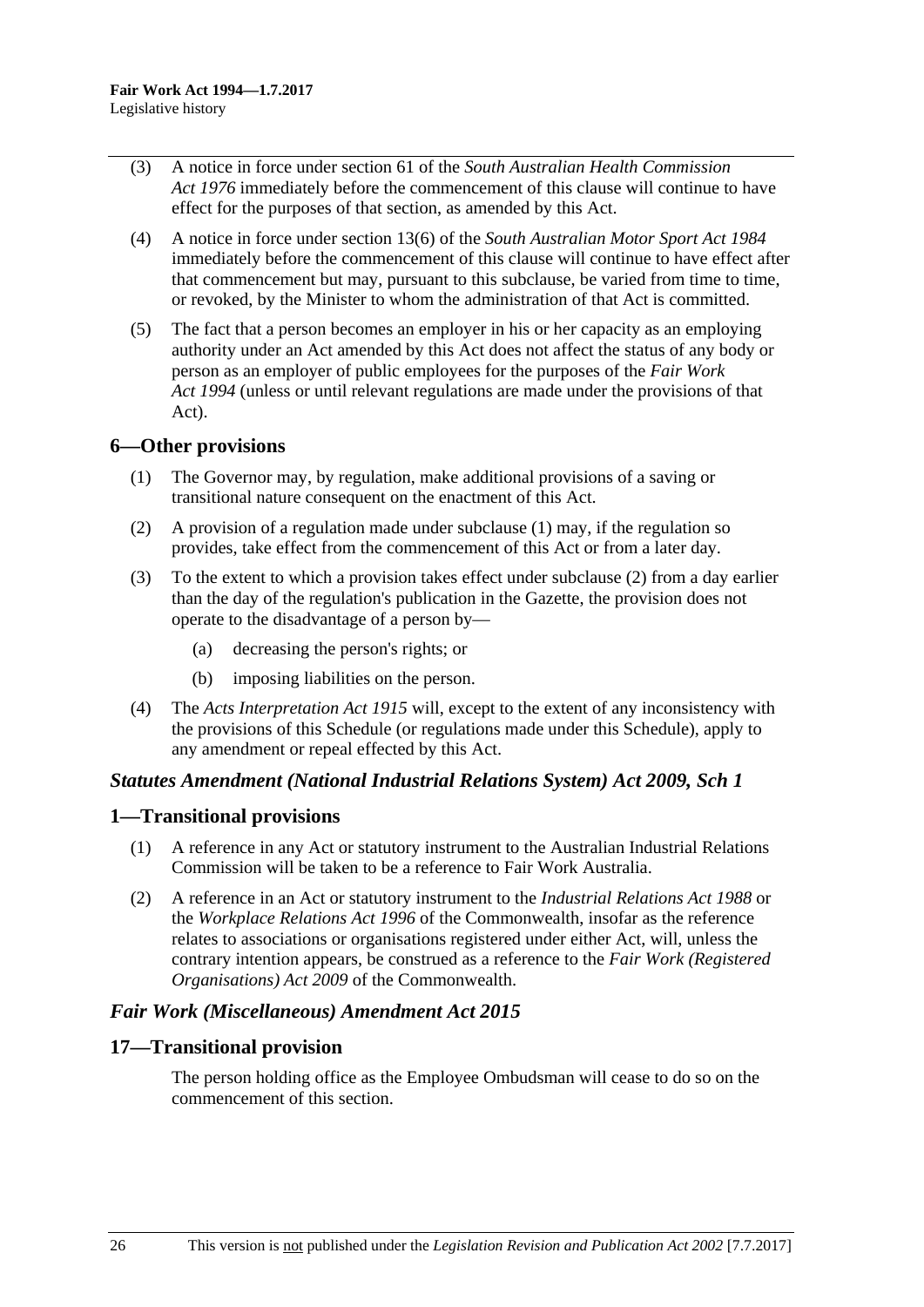*Statutes Amendment (Industrial Relations Consultative Council) Act 2015*

## **8—Transitional provision**

A member of the Industrial Relations Advisory Committee established under the *[Fair](http://www.legislation.sa.gov.au/index.aspx?action=legref&type=act&legtitle=Fair%20Work%20Act%201994)  [Work Act](http://www.legislation.sa.gov.au/index.aspx?action=legref&type=act&legtitle=Fair%20Work%20Act%201994) 1994* ceases to hold office on the commencement of this section.

## *Statutes Amendment (South Australian Employment Tribunal) Act 2016*

#### **69—Transitional provisions**

(1) In this section—

*determination* has the same meaning as in the principal Act;

*industrial authority* means the Industrial Relations Court of South Australia or the Industrial Relations Commission of South Australia;

*principal Act* means the *[Fair Work Act](http://www.legislation.sa.gov.au/index.aspx?action=legref&type=act&legtitle=Fair%20Work%20Act%201994) 1994*;

*relevant day* means the day on which this section comes into operation;

*Tribunal* means the South Australian Employment Tribunal.

- <span id="page-162-2"></span>(2) The Industrial Relations Court of South Australia and the Industrial Relations Commission of South Australia are dissolved by force of this subsection.
- <span id="page-162-0"></span>(3) The commencement of this subsection brings to an end the appointment of a person as a member of the Industrial Relations Court of South Australia or the Industrial Relations Commission of South Australia (as the case may be).
- <span id="page-162-1"></span>(4) No right of action arises, and no compensation is payable, in respect of an appointment coming to an end by virtue of the operation of [subsections](#page-162-0) (3) and [\(4\).](#page-162-1)
- <span id="page-162-4"></span><span id="page-162-3"></span>(5) However—
	- (a) [subsections](#page-162-2) (2) and [\(3\)](#page-162-0) do not affect appointment of a person as a member of the Tribunal before the relevant day; and
	- (b) in the case of a member of the Industrial Relations Commission of South Australia who, immediately before the relevant day, was not a member of the Tribunal—the person will be taken to have been appointed (by force of this subsection) as a Commissioner under the *[South Australian Employment](http://www.legislation.sa.gov.au/index.aspx?action=legref&type=act&legtitle=South%20Australian%20Employment%20Tribunal%20Act%202014)  [Tribunal Act 2014](http://www.legislation.sa.gov.au/index.aspx?action=legref&type=act&legtitle=South%20Australian%20Employment%20Tribunal%20Act%202014)* subject to the following provisions:
		- (i) the person's term of office will (subject to section 17 of that Act) be taken to be a period of 5 years from the relevant day;
		- (ii) the person's appointment will be on any conditions determined by the Governor and specified in an instrument executed by a Minister acting under this provision within 14 days after the relevant day.
- (6) The salary and allowances of a person to whom [subsection](#page-162-3)  $(5)(a)$  applies will not be reduced during the person's term of office as a member of the Tribunal.
- (7) A person to whom [subsection](#page-162-4) (5)(b) applies is not entitled, after the relevant day, to any salary, benefits or allowances on account of the person's position as a member of the Industrial Relations Commission of South Australia before the relevant day.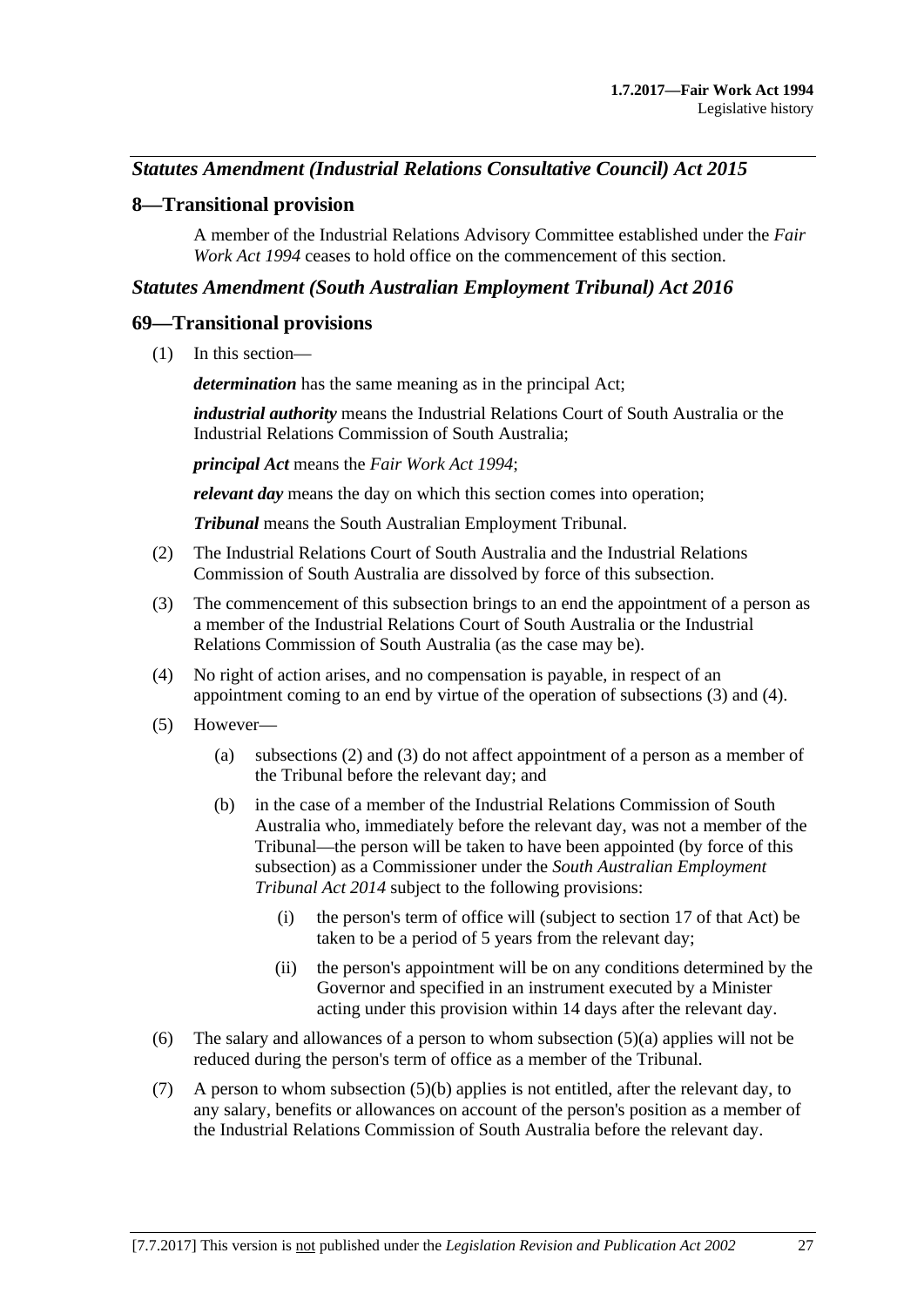- (8) However, the salary payable to a person to whom [subsection](#page-162-4)  $(5)(b)$  applies as a member of the Tribunal cannot be less than the salary payable to the person as a member of the Industrial Relations Commission of South Australia immediately before the relevant day (unless the person requests or agrees to a change to the number of hours to be worked or to work on a sessional or other basis).
- (9) In addition, a person to whom [subsection](#page-162-4) (5)(b) applies will be taken to have continuity of service in all respects and will not be taken, for the purposes of any Act or law, to have resigned or to have ceased to hold any office for the purposes of any accrued or accruing rights or entitlements to any pension.
- (10) Nothing in a preceding subsection is, in the case of a member of the Industrial Relations Commission of South Australia who, immediately before the relevant day, held an appointment as a member of an industrial authority under a law of the Commonwealth, intended to affect the person's position or status for the purposes of continuing to hold the appointment under that law of the Commonwealth.
- (11) A determination of an industrial authority under the principal Act in force immediately before the relevant day will, on and from the relevant day, be taken to be a determination of the Tribunal.
- (12) A right to bring proceedings before an industrial authority in existence under the principal Act before the relevant day (but not so exercised before that day) will be exercised as if this Part had been in operation before the right arose, so that the relevant proceedings may be commenced before the Tribunal rather than the industrial authority.
- (13) Any proceedings before an industrial authority under the principal Act immediately before the relevant day will, subject to such directions as the President of the Tribunal thinks fit, be transferred to the Tribunal where they may proceed as if they had been commenced before that Tribunal.
- (14) The Tribunal may—
	- (a) receive in evidence any transcript of evidence in proceedings before an industrial authority, and draw any conclusions of fact from that evidence that appear proper; and
	- (b) adopt any findings or determinations of an industrial authority that may be relevant to proceedings before the Tribunal; and
	- (c) adopt or make any determination in relation to proceedings before an industrial authority before the relevant day (including so as to make a determination in relation to proceedings fully heard before the relevant day); and
	- (d) take other steps to promote or ensure the smoothest possible transition from 1 jurisdiction to another in connection with the operation of this section.
- (15) Nothing in this section affects a right of appeal to the Supreme Court against a decision, direction or order of the Full Court of the Industrial Relations Court of South Australia made or given before the relevant day.
- (16) A reference in any instrument or enterprise agreement to the Industrial Relations Court of South Australia or the Industrial Relations Commission of South Australia will, unless the context otherwise requires, be taken to be a reference to the Tribunal.